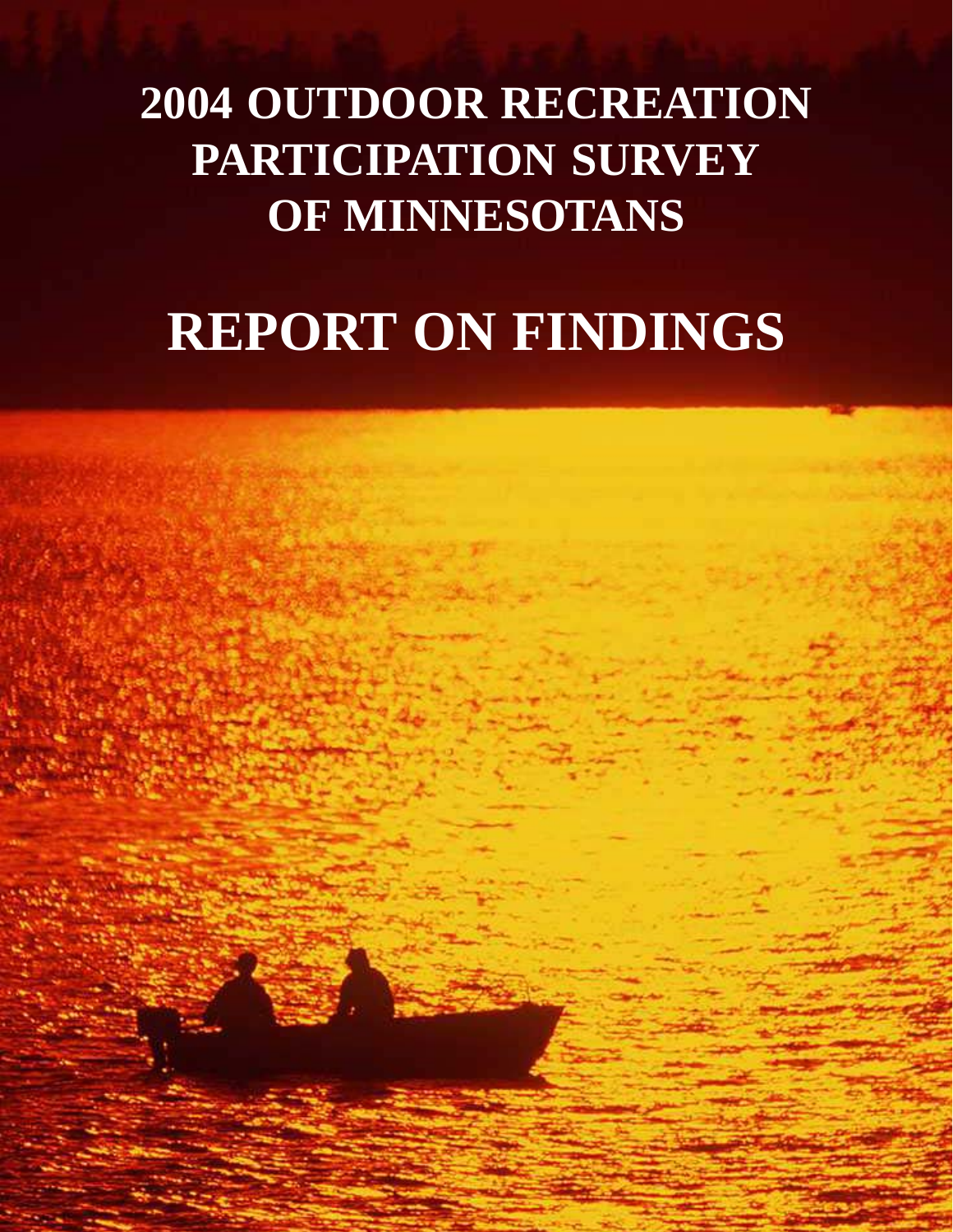## 2004 OUTDOOR RECREATION PARTICIPATION SURVEY OF MINNESOTANS

## **REPORT ON FINDINGS**



The 2004 Outdoor Recreation Participation Survey of Minnesotans was funded by the Legislative Commission on Minnesota Resources with an allocation of Land and Water Conservation Funds

Report prepared by:

Tim Kelly Office of Management and Budget Services Minnesota Department of Natural Resources

January 2005

*An electronic copy of this report can be found on the MN DNR's website: www.dnr.state.mn.us;*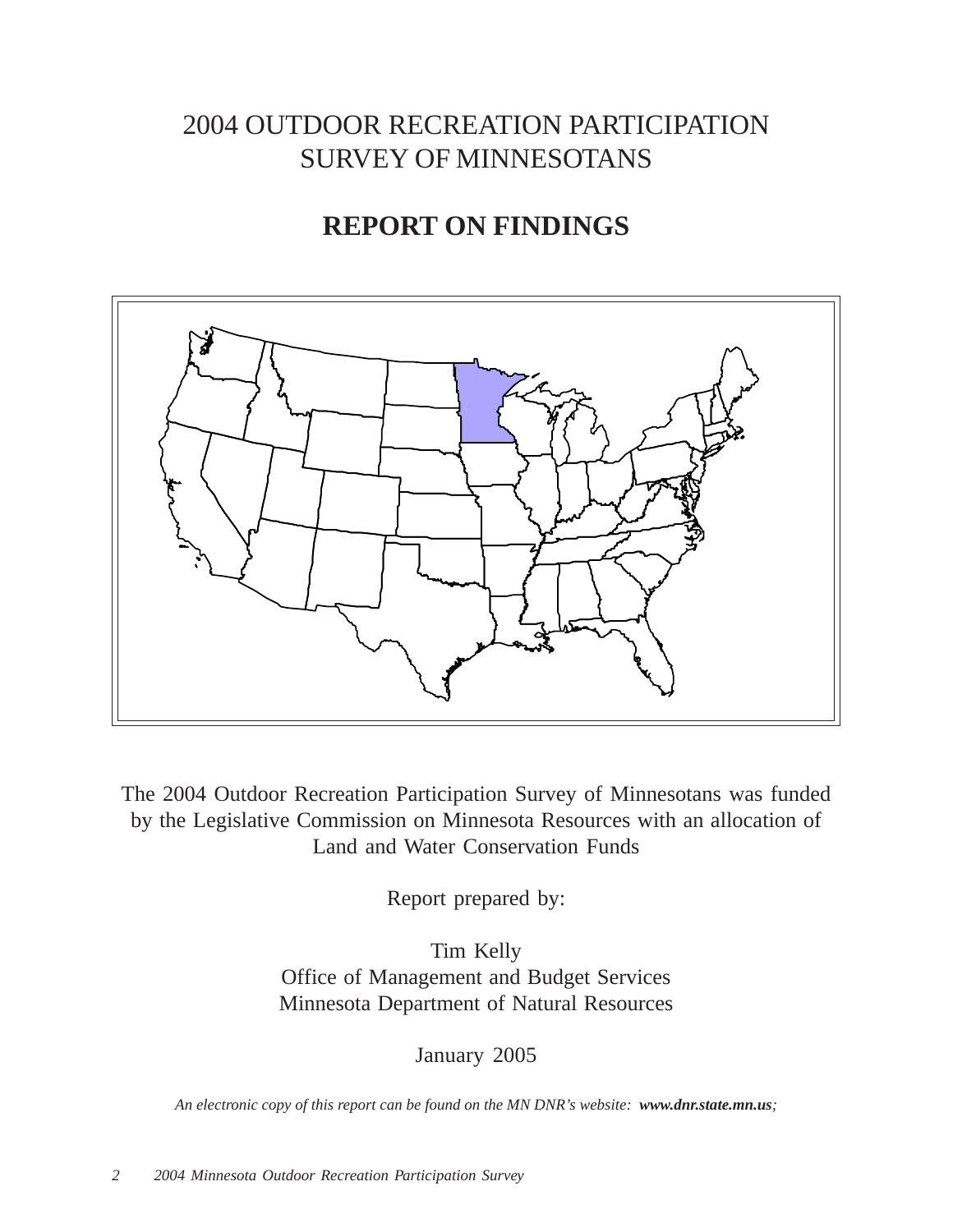| <b>Topic</b>                                                                                                                    | Page                             |
|---------------------------------------------------------------------------------------------------------------------------------|----------------------------------|
|                                                                                                                                 |                                  |
|                                                                                                                                 |                                  |
|                                                                                                                                 |                                  |
| Survey results                                                                                                                  | 26                               |
| Population density of residence (urban to rural continuum)                                                                      | 30<br>31<br>34<br>34<br>39<br>41 |
| Summary of recreation use trends from demographic characteristics                                                               | 41<br>46<br>46                   |
| Geographic patterns of recreation use<br>Regional origin-destination recreation use patterns $\dots \dots \dots \dots \dots$ 62 |                                  |
|                                                                                                                                 |                                  |
|                                                                                                                                 |                                  |

## **CONTENTS**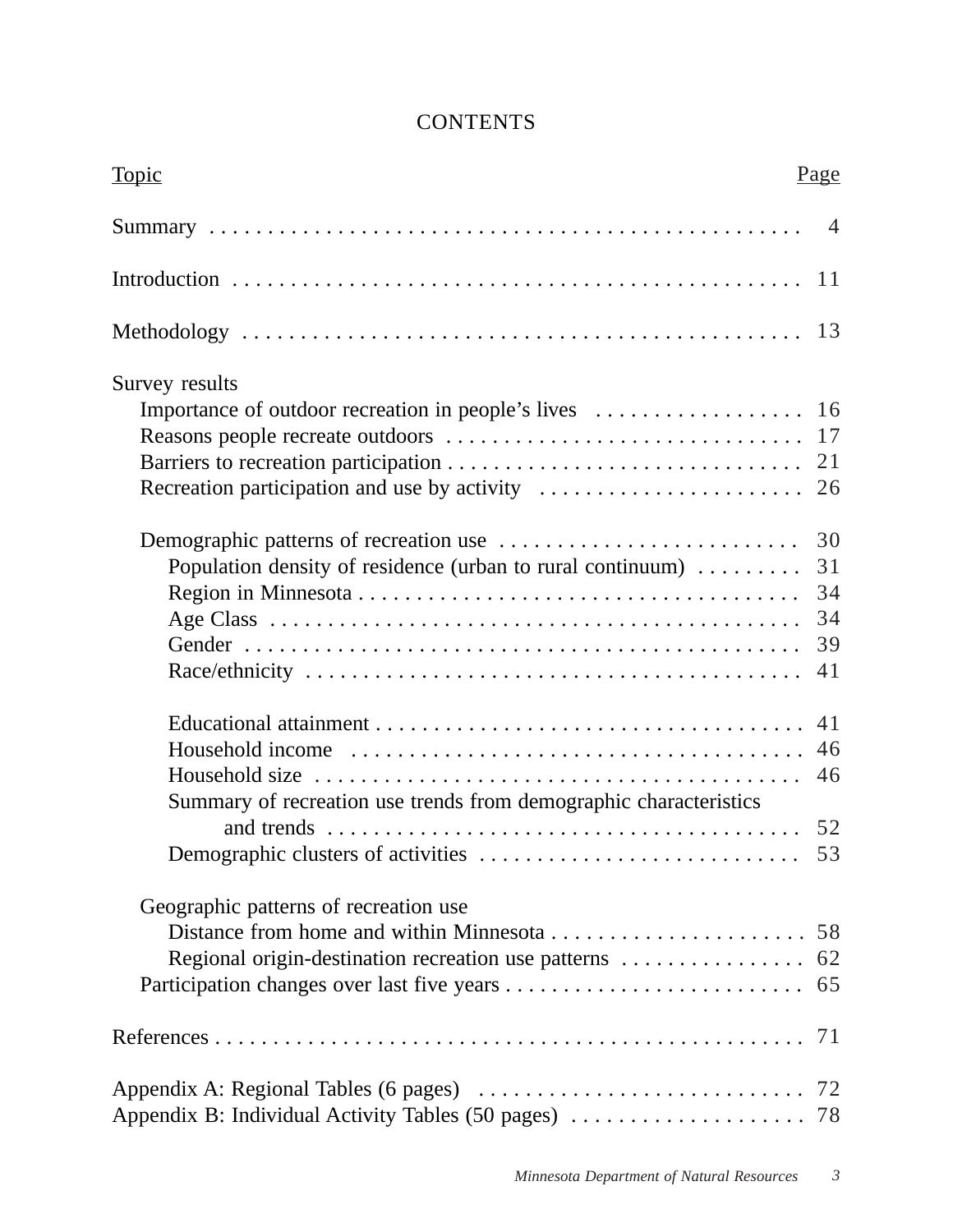#### **SUMMARY**

#### INTRODUCTION

The most recent State Comprehensive Outdoor Recreation Plan identified the need to better understand the changing nature of outdoor recreation in Minnesota. To meet this need, three efforts are underway, and one is planned for future funding. The first effort—which is the topic of this document—is the collection of primary information on the outdoor recreation patterns of adult Minnesotans. The second effort is an analysis of existing information sources to delineate recent trends in recreation participation (e.g., trends in fishing licenses, watercraft registrations, and park attendance). The third effort is to determine—from providers—the recreation facility needs of cities, counties and school districts in the state. The fourth effort—which is planned for future funding—is to determine the recreation facility and program needs of the general Minnesota population directly from that population.

To collect data from adult Minnesotans on their outdoor recreation participation, a mail survey was conducted in March 2004, near the close of the winter recreation season. The mail-survey sample of 4400 Minnesotans was allocated to five regions,

with 1200 allocated to the Twin Cities metropolitan area and 800 to each of the four non-metropolitan regions. This regional stratification is intended to produce region-specific results. The mail survey achieved nearly a 60 percent overall return rate after three mailings. Because the response rate was not higher (not above 70 percent), a non-respondent telephone survey was conducted to evaluate nonresponse bias.

The results of the nonresponse bias survey, along with statistics on demographic characteristics important to outdoor recreation participation, were used to adjust through sample weighting—the mail survey responses. Sample weighting creates a better representation of the outdoor recreation patterns of adult Minnesotans. The demographic characteristics used for sample weighting are age, gender, and region of the state.



#### SURVEY RESULTS

#### Importance of outdoor recreation in people's lives

Outdoor recreation is an important component of the lives of most Minnesotans. Nearly 60 percent (57%) indicate that outdoor recreation is "very important" to their life, while another 25 percent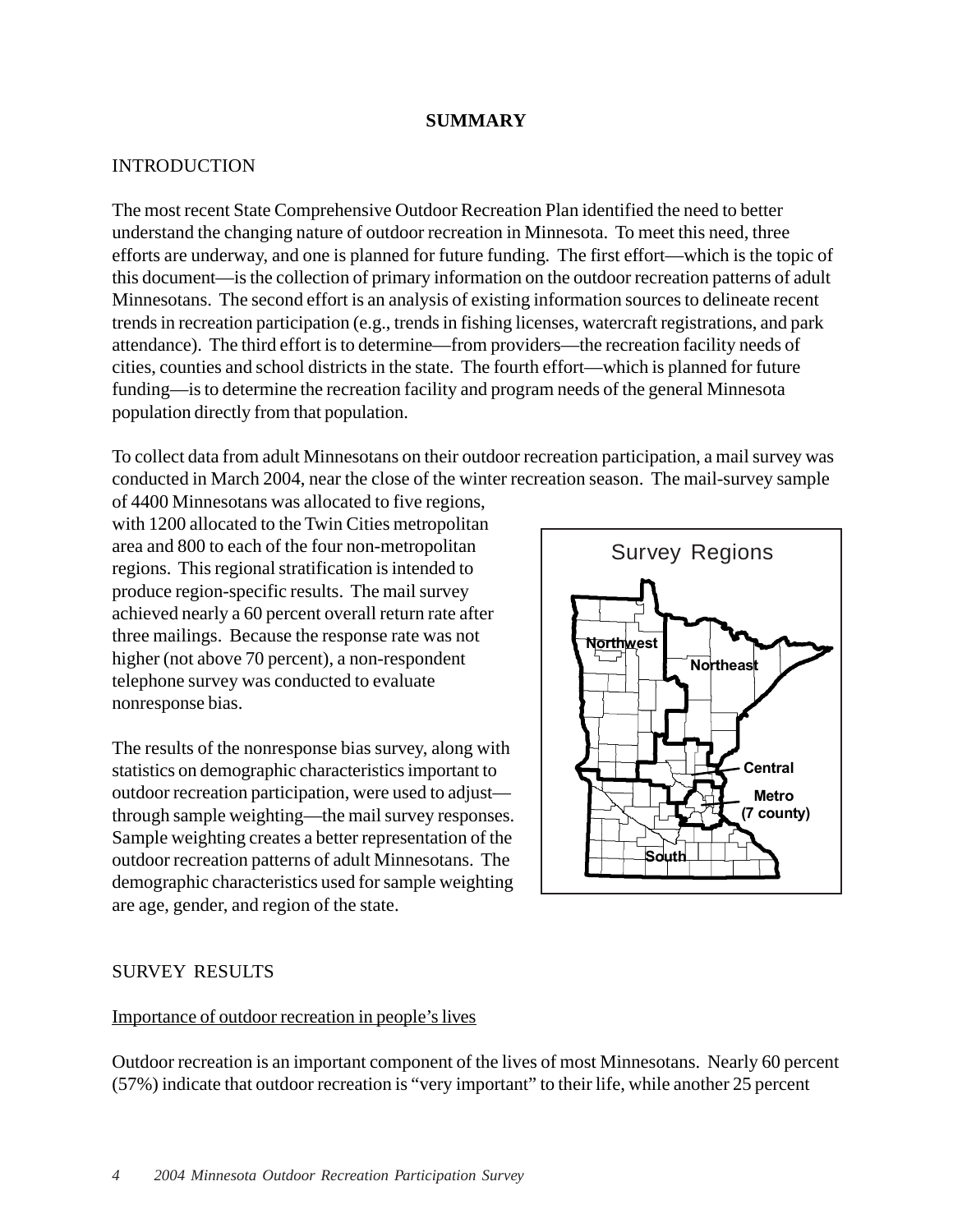indicate it is "moderately important". The remainder—comprising nearly one in five Minnesota adults (18%)—believe outdoor recreation is of little importance.

#### Reasons people recreate outdoors

Outdoor recreators have numerous reasons (or motivations) for going outdoors. Foremost among them is, simply, to enjoy nature. Next in the ranking is exercise and feeling healthier, which reflects a traditional association between recreation and a healthy lifestyle. Outdoor recreation is frequently a means to build bonds with family and friends, and the social affiliation aspects of recreation are ranked highly. Recreation is also commonly used as a means to escape the pressures of modern life, to experience some silence and quiet. Other reasons (such as learning and exploring) are important to sizable groups of Minnesotans. The lowest ranked reason was to meet new people.

#### Barriers to recreation participation

Just as people have reasons for recreating outdoor, they have reasons for *not* recreating outdoors. These latter reasons are known as barriers. For Minnesota adults, the leading barrier is time. People simply do not have enough time to participate more This is closely followed by outdoor pests, a common concern in "Minnesota—land of 10,000 lakes", otherwise known as the land of poor drainage, which is prime habitat for outdoor pests. The next most frequently indicated barrier—much less prevalent than the leading two—is cost and effort. To participate in recreation costs money and requires bearing at least the cost and effort of travel. This is followed by the barrier of not having a companion to recreate with. As noted above, one of the leading reasons people recreate outdoors is to be with family and friends. Lack of a companion is a definite deterrent to participation, and is one of the leading barriers for people in single-person households. The only other potential barrier indicated by at least one-quarter of adults is crowding in outdoor recreation areas, which is indicated by 26 percent of adults. It is noteworthy that the "lack of interests in outdoor recreation" barrier was indicated by few Minnesota adults (12%).

#### Recreation participation and use by activity

The leading activity for Minnesota adults—in terms of the number that participate annually—is walking/hiking outdoors for exercise or pleasure (54% of adults participate annually). This is followed by recreational boating, which can be presented in a variety of ways, depending on whether fishing is included and whether motorized and non-motorized boating are combined. Swimming is next, and is lead by swimming in a lake or stream. Fishing is participated in annually by 30 percent of Minnesota adults and hunting by 16 percent, two figures that correspond well with current license sales.

Winter activities, as a rule, have lower participation rates than summer activities. Minnesotans may have a hearty wintertime outdoor image of themselves, but they tend to stay indoors when the cold days and long nights set in.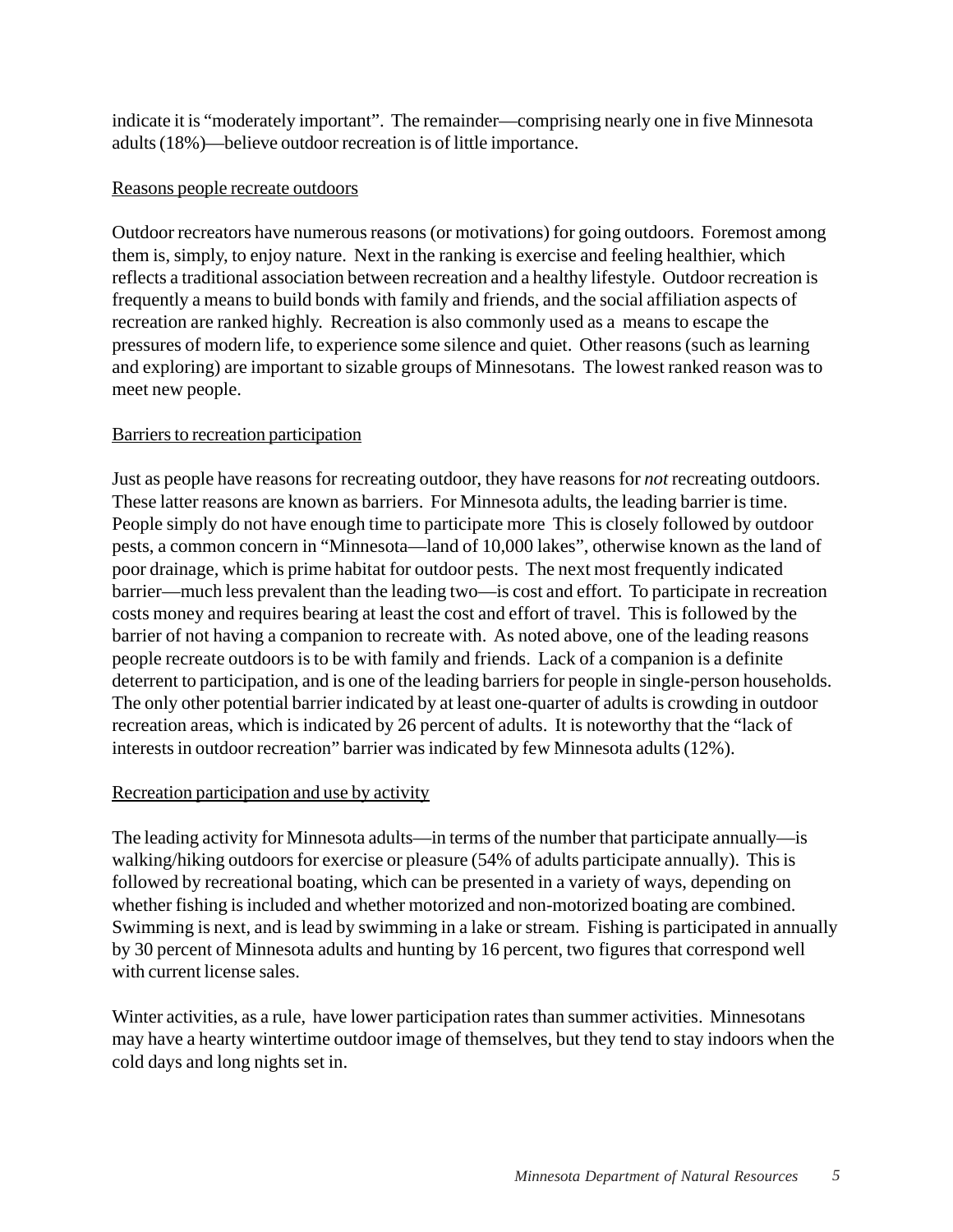A second way to view the magnitude of an activity is the amount of time people spend in the activity. In terms of hours of activity participation, walking/hiking is the leading activity among Minnesota adults. This is followed by boating, nature observation, fishing, swimming and hunting, all water-based and wildlife-related activities that Minnesotans have a well-deserved reputation for being highly engaged in.

#### Demographic patterns of recreation use

Recreation participation and use—either by activity or in an overall sense—varies by age, gender, population density, and other population groupings. In this section, recreation patterns are examined by the following standard demographic breakdowns: population density of residence (urban to rural continuum), region in Minnesota, age class, gender, race/ethnicity, educational attainment, household income, and household size.

For each demographic breakdown, overall involvement in outdoor recreation is described first ("overall involvement" is total annual recreation hours per capita in the demographic breakdown). Next, the long-term trend in the demographic characteristic is presented, and the implications of the trend for overall recreation involvement are discussed. Finally, each activity is classified according to its association with the demographic characteristic, and the implications of the long-term trend for activities are discussed (refer to the main body of this report for detailed information on these activity associations).

The majority of demographic characteristics have overall recreation involvement patterns in 2004 that—when coupled with trends in that demographic characteristic—are likely to lead to lower recreation use per capita:

| Summary table: Recreation use trends associated with demographic characteristics and trends |                                               |                                |  |  |  |  |  |  |  |
|---------------------------------------------------------------------------------------------|-----------------------------------------------|--------------------------------|--|--|--|--|--|--|--|
| Associated recreation use trend                                                             | Demographic characteristic                    | Demographic trend              |  |  |  |  |  |  |  |
| Less use                                                                                    |                                               |                                |  |  |  |  |  |  |  |
| Less overall use per capita                                                                 | Population density of residence (urban-rural) | Increasing urban               |  |  |  |  |  |  |  |
| Less overall use per capita                                                                 | Region of Minnesota                           | Increasing metro area/urban    |  |  |  |  |  |  |  |
| Less overall use per capita                                                                 | Age class                                     | Increasing age                 |  |  |  |  |  |  |  |
| Less overall use per capita                                                                 | Race/ethnicity                                | More non-white and/or Hispanic |  |  |  |  |  |  |  |
| Less overall use per capita                                                                 | Household size                                | Smaller sizes                  |  |  |  |  |  |  |  |
| No effect on use                                                                            |                                               |                                |  |  |  |  |  |  |  |
| Neutral                                                                                     | Gender                                        | Neutral                        |  |  |  |  |  |  |  |
| More use                                                                                    |                                               |                                |  |  |  |  |  |  |  |
| More overall use per capita                                                                 | Education                                     | More formal education          |  |  |  |  |  |  |  |
| More overall use per capita                                                                 | Household Income                              | Higher incomes                 |  |  |  |  |  |  |  |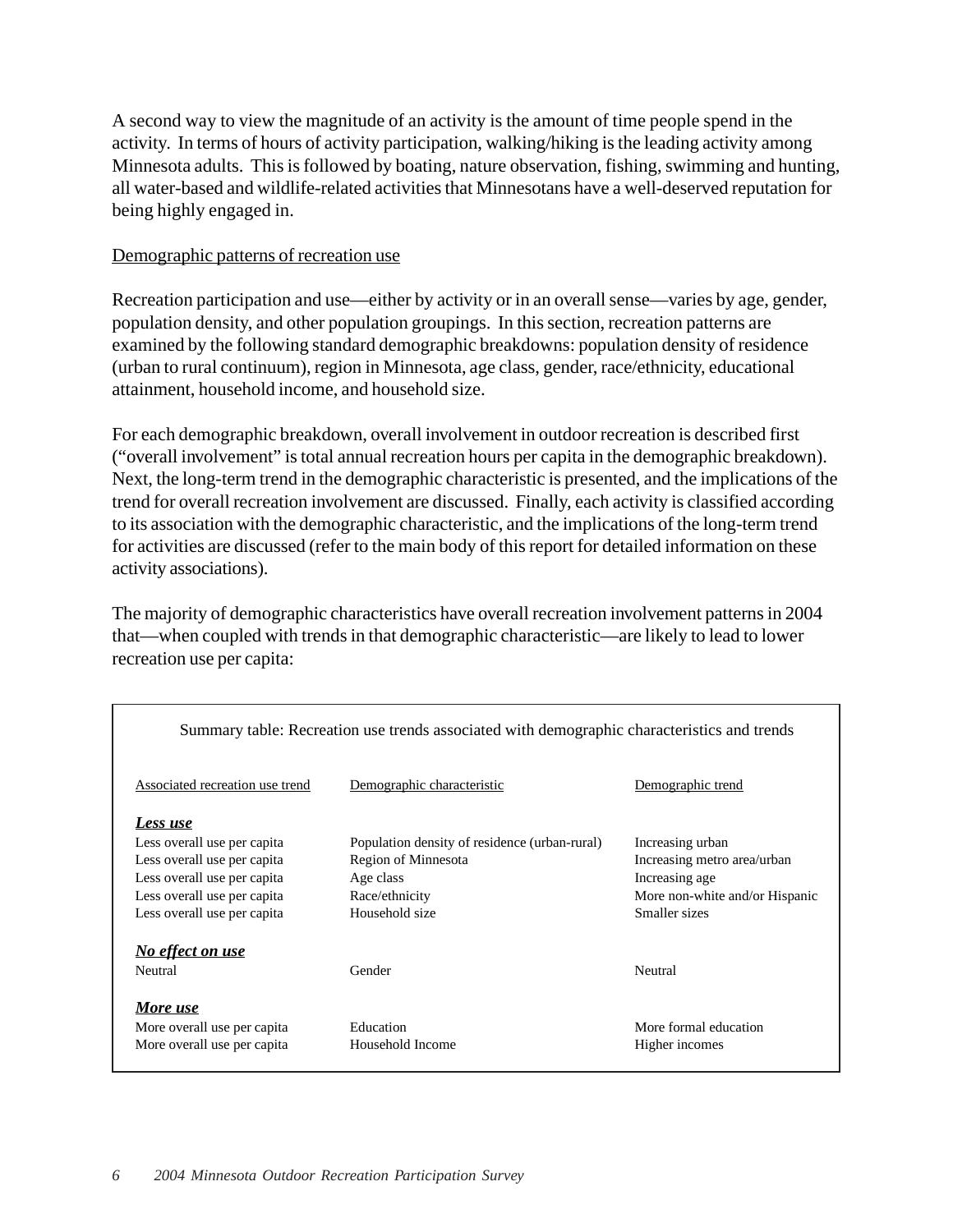● *Population density of residence (urban to rural continuum)*: Minnesotans who live in more rural settings (lower population density) recreate more outdoors than their urban counterparts, who live a higher densities. The trend in Minnesota (as elsewhere in the nation) is to an increasing urban population. Over the last 100 years, almost all new additions to the Minnesota population have been urban additions. A continuation of this trend—coupled with the pattern of recreation use by population density—would push per-capita recreation use down in the state.

● *Region in Minnesota:* Most of the discussion of region is redundant with the preceding population density discussion. Minnesotans who live in the high-density Metro area recreate less outdoors than those in lower-density rural regions. The regional population trend in Minnesota shows most of the increase over many decades occurring in the metro area, and more recently occurring in the Central Region to the north and west of the Metro Region. Three regions (South, Northeast and Northwest) have shown little growth over the last 40 years. A continuation of this trend—coupled with the pattern of recreation use by region—would push per-capita recreation use down in the state.

● *Age Class:* Older adults (especially those aged 65+) recreate substantially less overall than younger adults. The age trend in the state is to an older population over the last 30 years. A continuation of this trend—coupled with the pattern of recreation use by age class—would push per-capita recreation use down in the state.

In 2004, recreation hours per capita increased successively from age class 65+ to each younger age class, excepting the youngest adult class (age 20 to 34), which was lower than the next highest class (age 35 to 44). In contrast, in the past (mid 1980s), the per-capita hour increase continued into the youngest class. Whether this pattern change is real cannot be firmly established from available information, but there are pieces of information that lend credence to the idea that young adults are not as involved in recreation as they used to be. For wildlife-associated recreation (fishing, hunting and wildlife watching) national surveys from 1991 to 2001 have shown that the participation decreases of youngest adults were quite rapid compared with older adults. The participation decreases from 1991 to 2001 were steep enough to shift the participation peak out of the youngest age classes to high age classes, producing a similar age-class pattern change as *may* have occurred in Minnesota for overall outdoor recreation involvement. If nothing else, these parallel changes fuel speculation, and raise seminal questions about the changing nature of recreation involvement by age class in the state.

● *Gender*: Men recreate more overall than women. Since the population trend is not toward a greater portion of one gender compared with the other, the trend produces no change in per-capita recreation use.

● *Race/ethnicity:* White, non-Hispanic Minnesotans recreate more overall than non-white and/or Hispanic Minnesotans. The grouping of "non-white and/or Hispanic" cannot be broken down any further in this study due to sample size limitations. Outdoor recreation—as a general rule—is a "middle America" pursuit and any demographic grouping near the margins of "middle America" will exhibit less overall involvement in recreation. This tends to be true for race, ethnicity, education, and income.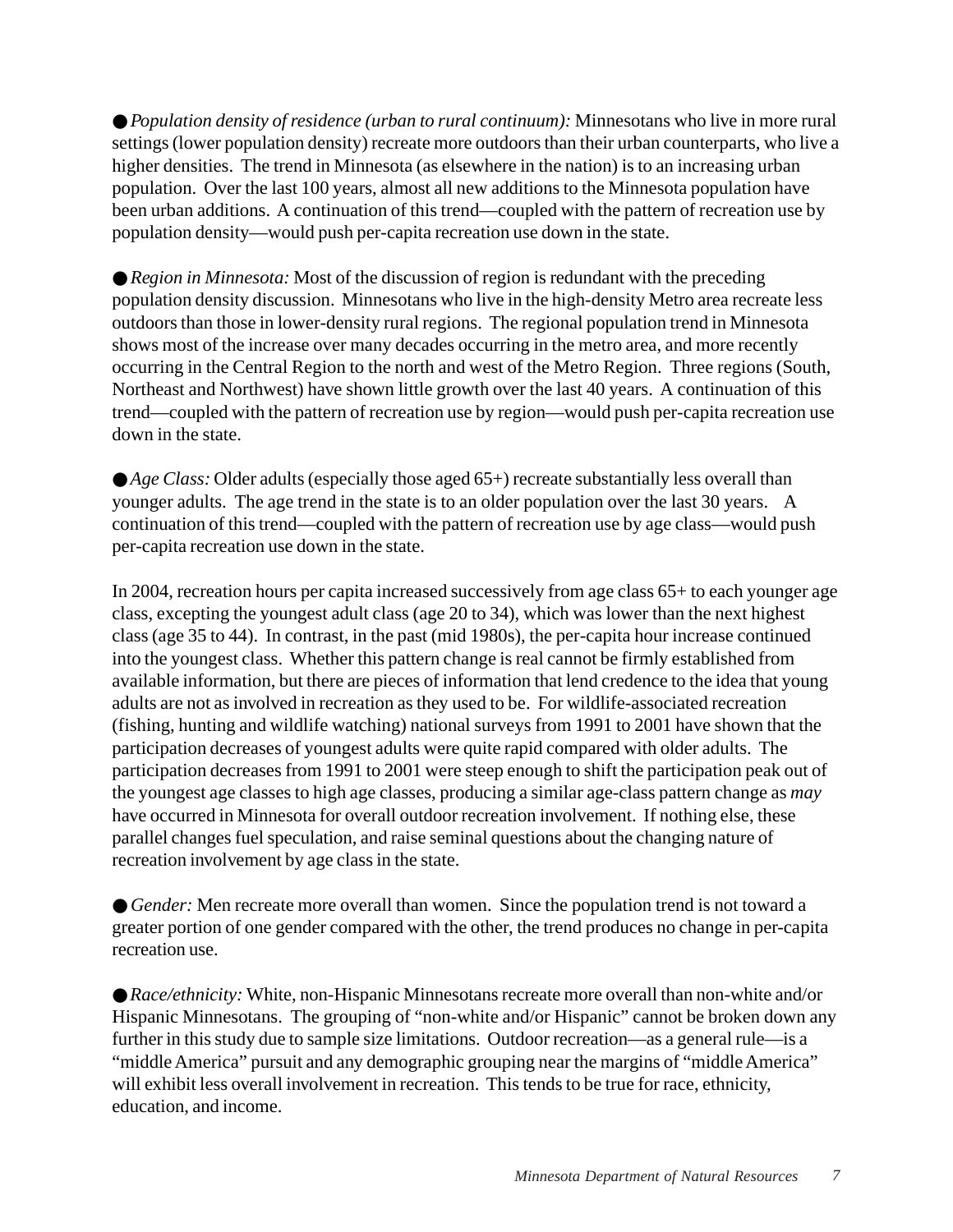The trend in Minnesota (as elsewhere in the nation) is to greater racial and ethnic diversity in the population. A continuation of this trend—coupled with the pattern of recreation use by race/ ethnicity—would push per-capita recreation use down in the state.

● *Educational attainment:* Lower education attainment is associated with less overall involvement in outdoor recreation. The trend in Minnesota (as elsewhere in the nation) is to higher educational attainment in the population. A continuation of this trend—coupled with the pattern of recreation use by educational attainment—would push per-capita recreation use up in the state.

● *Household income:* Lower household income is associated with less overall involvement in outdoor recreation. The trend in Minnesota is to higher household incomes. A continuation of this trend—coupled with the pattern of recreation use by income class—would push per-capita recreation use up in the state.

● *Household size:* Minnesotans in small households—especially one-person households—recreate less overall. Recreation is a social activity, and not having a companion to recreate with is a major barrier for people living alone. The trend in Minnesota is to more single-person households, and smaller households in general. A continuation of this trend—coupled with the pattern of recreation use by household size—would push per-capita recreation use down in the state.

#### Demographic clusters of activities

Certain activities share similar demographic profiles. To examine which activities have similar demographic profiles, all 32 activities were entered into hierarchical cluster analysis. Four activity clusters resulted: (1) hunting and motorized trail activities, (2) passive recreation and learningrelated activities, (3) active recreation activities, and (4) boating/fishing/camping/golfing activities, for lack of a better descriptor .

The "hunting and motorized trail activities" cluster contains 10 percent of all recreation by Minnesota adults, and has the following distinctive demographics: more rural, more male, less formal education, more middle income, and larger households. To illustrate some of these distinctive demographics, rural men invest 21 percent of their total recreation time on activities in this cluster, while urban women invest 1 percent. The activities in this cluster are big-game and small-game hunting, snowmobiling, and ATV driving.

The "passive recreation and learning-related activities" cluster contains 40 percent of all recreation by Minnesota adults, and has the following distinctive demographics: older, more female, and smaller households. To illustrate some of these distinctive demographics, older women (aged 65+) invest 77 percent of their total recreation time on activities in this cluster, while younger men (aged 20 to 35) invest 23 percent. The activities in this cluster include walking/hiking, nature observation, and visiting nature centers, historic/archaeological sites and outdoor zoos.

The "active recreation activities" cluster contains 26 percent of all recreation by Minnesota adults, and has the following distinctive demographics: younger, more urban, and more formal education. To illustrate some of these distinctive demographics, younger urban dwellers (aged 20 to 45 in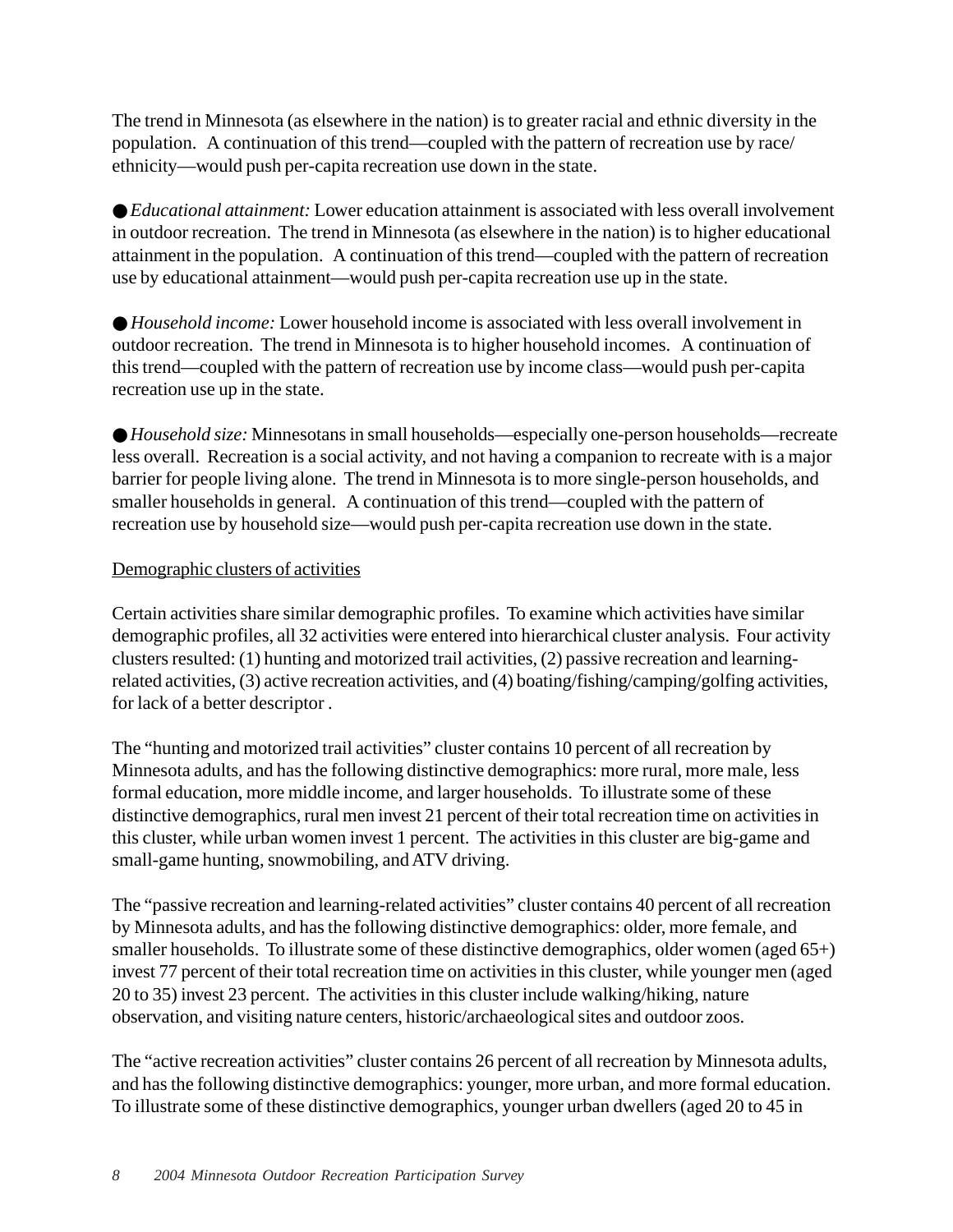highest population density class) invest 40 percent of their total recreation time on activities in this cluster, while older rural dwellers (aged 55+ in lowest population density class) invest 11 percent. The activities in this cluster include swimming, biking, running/jogging, outdoor field/court sports, tent camping, inline skating, non-motorized boating, and downhill skiing/snowboarding.

The "boating/fishing/camping/golfing activities" cluster contains 24 percent of all recreation by Minnesota adults, and has the following distinctive demographics: less urban and more male. To illustrate some of these distinctive demographics, rural men (lowest population density class) invest 30 percent of their total recreation time on activities in this cluster, while urban women (highest population density class) invest 11 percent. The activities in this cluster are motor boating, fishing, camper-vehicle camping, and golfing.

#### Geographic patterns of recreation use

Most of Minnesotan's outdoor recreation occurs near home and within the state. Just under 70 percent (67%) of all recreation use (hours) is within a half-hour drive of home, and nearly 90 percent (89%) occurs in Minnesota. The relatively local (near-home) nature of outdoor recreation means that local Minnesota providers bear a large responsibility for providing facilities and services for the Minnesota population.

Certain activities are more locally-based than others. Activities such as ice skating, running/ jogging and inline skating have over 90 percent of their recreation time within a half-hour of home. At the other extreme, are the activities for which Minnesotans (and other Midwest residents) travel away from home. These activities form the backbone of Minnesota's outdoor recreation tourism industry, much of which is water-based (e.g., boating, fishing, swimming) or otherwise waterrelated (e.g., camping).

It is important to note that certain activities are large in both the near-home and away-from-home markets. Water-based activities (fishing, boating, swimming) are prime examples, as is walking/ hiking, nature observation/photography and hunting. Providing opportunities for such activities tends to be the responsibility of many levels of government and the private sector.

The predominately near-home nature of recreation use is evident in origin-destination relationships. Most of the recreation use that originates in a region occurs in the same region. For the two northern regions, over 80 percent occurs within the region where it originates. The Southern and Central region have between 70 and 80 percent of use occurring within the origin region, while the Metro Region is the lowest at 65 percent. The Metro, Southern and Central Region have interregional flows directed primarily to the two northern regions and out of state. The two northern regions have inter-regional flows directed primarily between themselves and out of state.

Because of these origin-destination patterns, the two northern regions import a large portion of their Minnesota-originated recreation use. The flow of recreation use between Minnesota regions is accompanied by the flow of recreation-related spending, which creates economic impacts (e.g., income, jobs) in the regions where the recreation takes place. In Minnesota, there is a general south-to-north flow of recreation use and spending, driven primarily by the flow from the Metro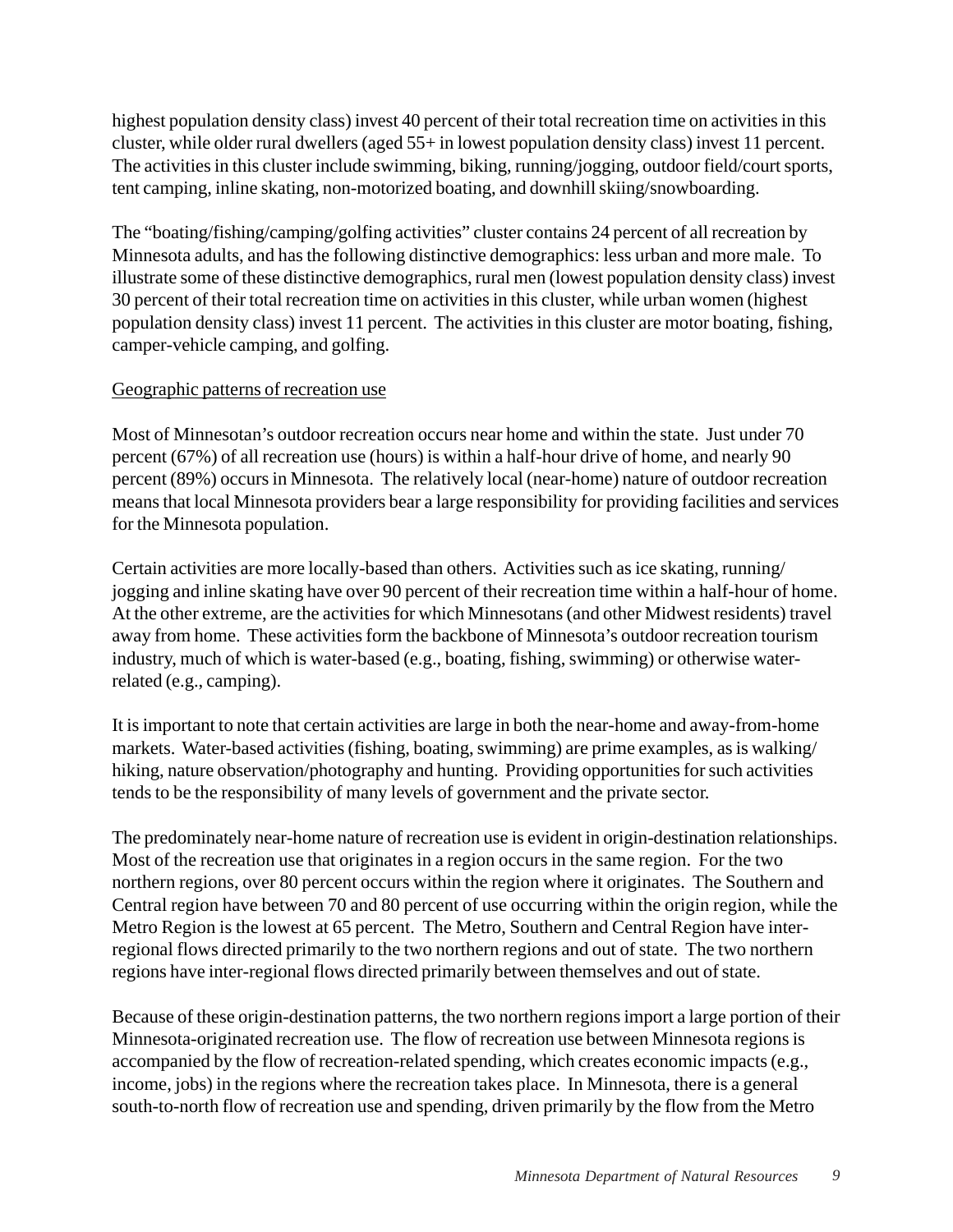Region to the two northern regions. Additionally, Minnesota regions receive recreation use and associated spending from non-Minnesotans. The large majority of non-resident use and spending occurs in the two northern regions, which provide attractive lake-forest recreation settings for nonresidents and Minnesotans alike.

#### Participation changes over last five years

To gauge outdoor recreation participation changes, the survey asked Minnesota adults two questions. One question concerned changes in overall recreation involvement, and the other concerned new activities taken up. Both questions were asked over the last five years, the time interval between planned survey repetitions. A "new activity" is any activity the respondent reported as "new", and could be a very specific activity (e.g., wild turkey hunting) or a broad activity (e.g., hunting). The description of the new activity was hand written by the respondent, and was classified as part of the survey analysis.

In terms of overall recreation involvement, the largest group of Minnesotans (46%) report that their number of recreation days has stayed about the same over the last five years . More report increases than decreases in recreation days over the five-year period. It should be empathized that these participation changes are "reported" ( or "perceived") changes, and may or may not have actually occurred.

In terms of new activities, less than one-third of Minnesota adults (28%) reported taking up a new activity in the last five years, meaning that the large majority did not take up anything new. Most Minnesotans, it appears, do not regularly adopt new outdoor activities.

A person's likelihood of taking up a new activity and of reporting an increase in recreation over the last five years are related to their overall involvement in recreation. In other words, those who are currently more involved in recreation are the most likely to have taken up new activities and to have increased their involvement.

The most common type of new activity taken up around the state is recreational boating, which accounts for about 10 percent of all new activities reported. Boating is followed by biking, camping, off-road driving (mainly ATV), and fishing. It is important to note here that the "new activity" reported could represent a new participant in that activity or an existing participant who took up a different form of the activity (the survey results cannot separate a new participant from an existing participant). For example, some of the new boating participants are totally new to recreational boating, while others were existing boaters who took up a different type of boating (e.g., an existing motorboater who takes up kayaking).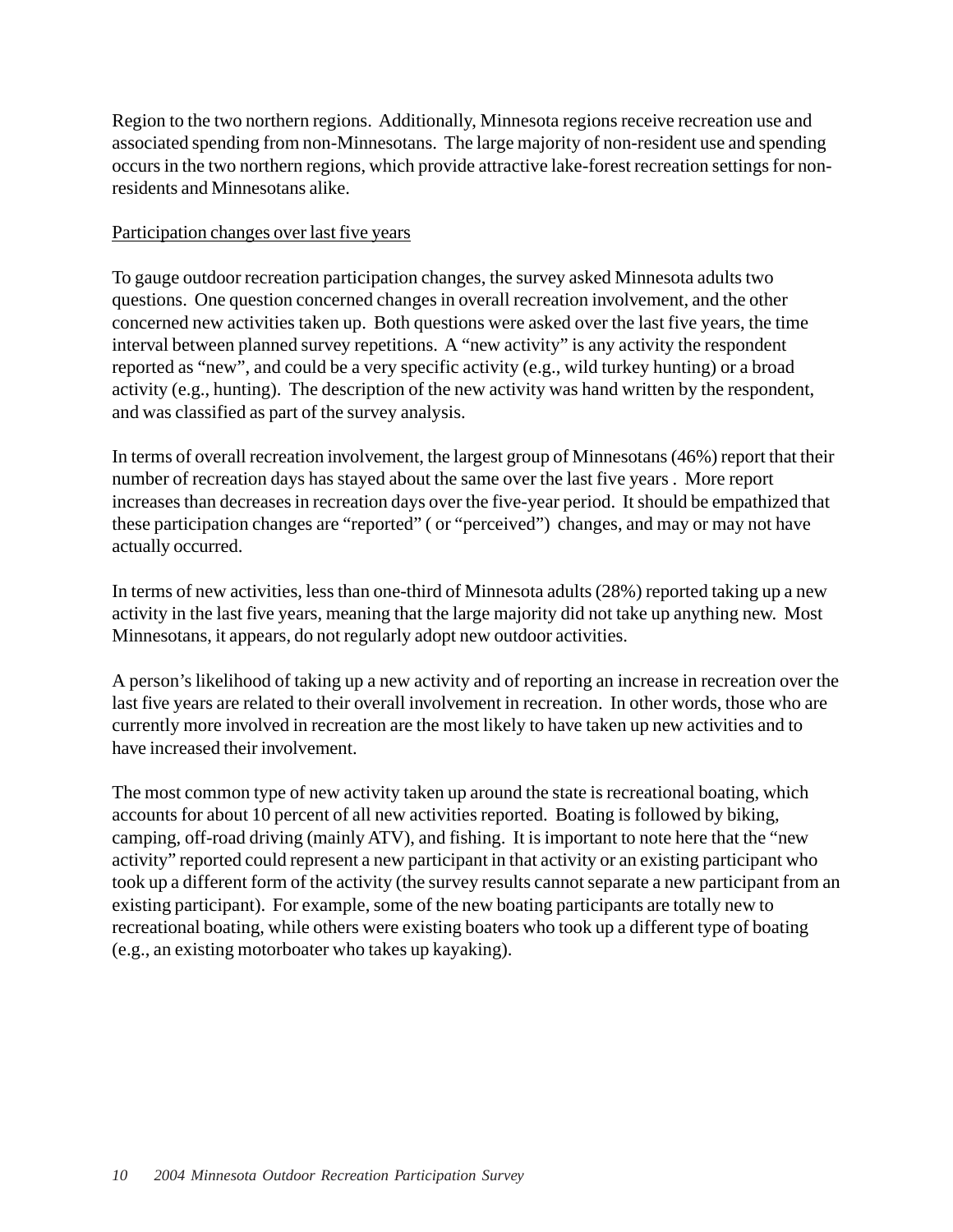## **INTRODUCTION**

The most recent State Comprehensive Outdoor Recreation Plan identified the need to better understand the changing nature of outdoor recreation in Minnesota (Reference 1). To meet this need, three efforts are underway, and one is planned for future funding. The first effort—which is the topic of this document—is the collection of primary information on the outdoor recreation patterns of adult Minnesotans. Data collection for this effort commenced in March 2004. To permit trend analysis, such data collection will be repeated using a consistent methodology every five years. Short-term recreation forecasts will be one product of the effort.

The second effort is an analysis of existing information sources to delineate recent trends in recreation participation (e.g., trends in fishing licenses, watercraft registrations, and park attendance). One report—on wildlife-related recreation (fishing, hunting, wildlife observation) and recreational boating—has been completed (Reference 2), and a few others are planned. This effort assembles information that assists with short-term recreation forecasting.

The third effort is to determine—from providers—the recreation facility needs of cities, counties and school districts in the state. Similar to the first effort, this effort will establish a cost-effective methodology that can be replicated every 5 years, so trends can be established, and short-term forecasts made.

The fourth effort is to determine the recreation facility and program needs of the general Minnesota population directly from that population. This will be a companion to the third effort. Work on this effort will commence once funding is certain.

Funding for all of these efforts is from the Land and Water Conservation Fund, as allocated by the Legislative Commission on Minnesota Resources.

The scoping and planning of these four efforts was done by a work team, which continues to meet on an ad hoc basis as the efforts progress:

Current members: Dorian Grilley, Parks & Trails Council of Minnesota Tim Kelly, MN DNR Emmett Mullin, MN DNR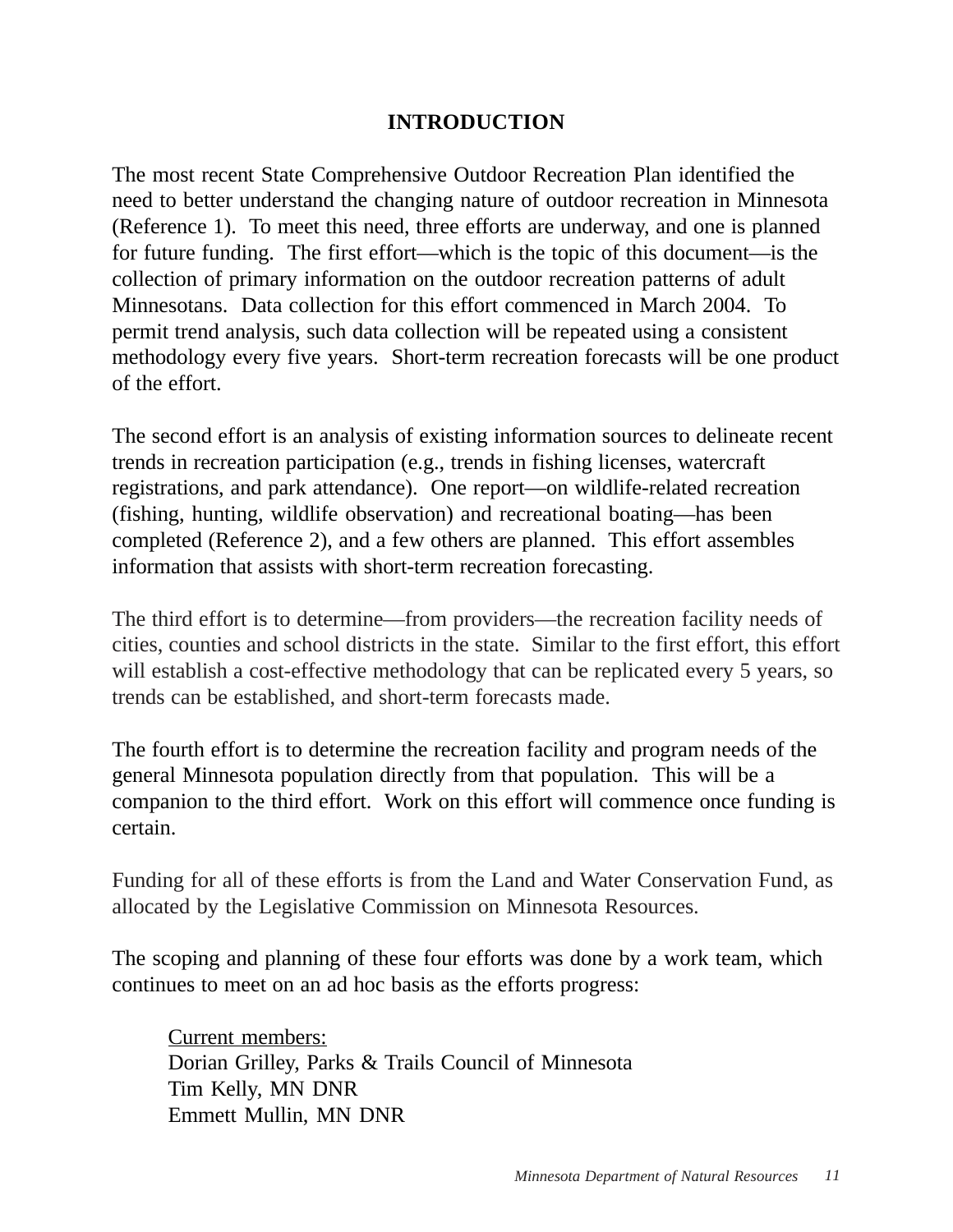Jon Nauman, Three Rivers Park District Wayne Sames, MN DNR Ron Sushak, MN DNR Jonathan Vlaming, Metropolitan Council

Past members: John Schneider, Metropolitan State University Colleen Tollefson, Office of Tourism

This report on the findings of the 2004 participation survey will focus primarily on the current status of outdoor recreation. The information in the report will form one basis for a subsequent report in 2005 on short-term forecasts of outdoor recreation in Minnesota.

After a brief discussion of methodology, the findings on the current status of recreation will be organized as follows:

## Global topics:

Importance of outdoor recreation in people's lives Reasons for recreating outdoors Barriers to recreating outdoors

Particular topics:

Participation in outdoor recreation by activity Demographic patterns of outdoor recreation involvement by: Population density of residence (urban to rural continuum) Region in Minnesota Age class Gender Race/ethnicity Educational attainment Household income Household size Clusters of activities that share similar demographic patterns Geographic patterns of recreation use (use and activity patterns relative to distance from home and location in Minnesota) Participation changes over last five years (new activities taken up and perceived trends in personal recreational involvement)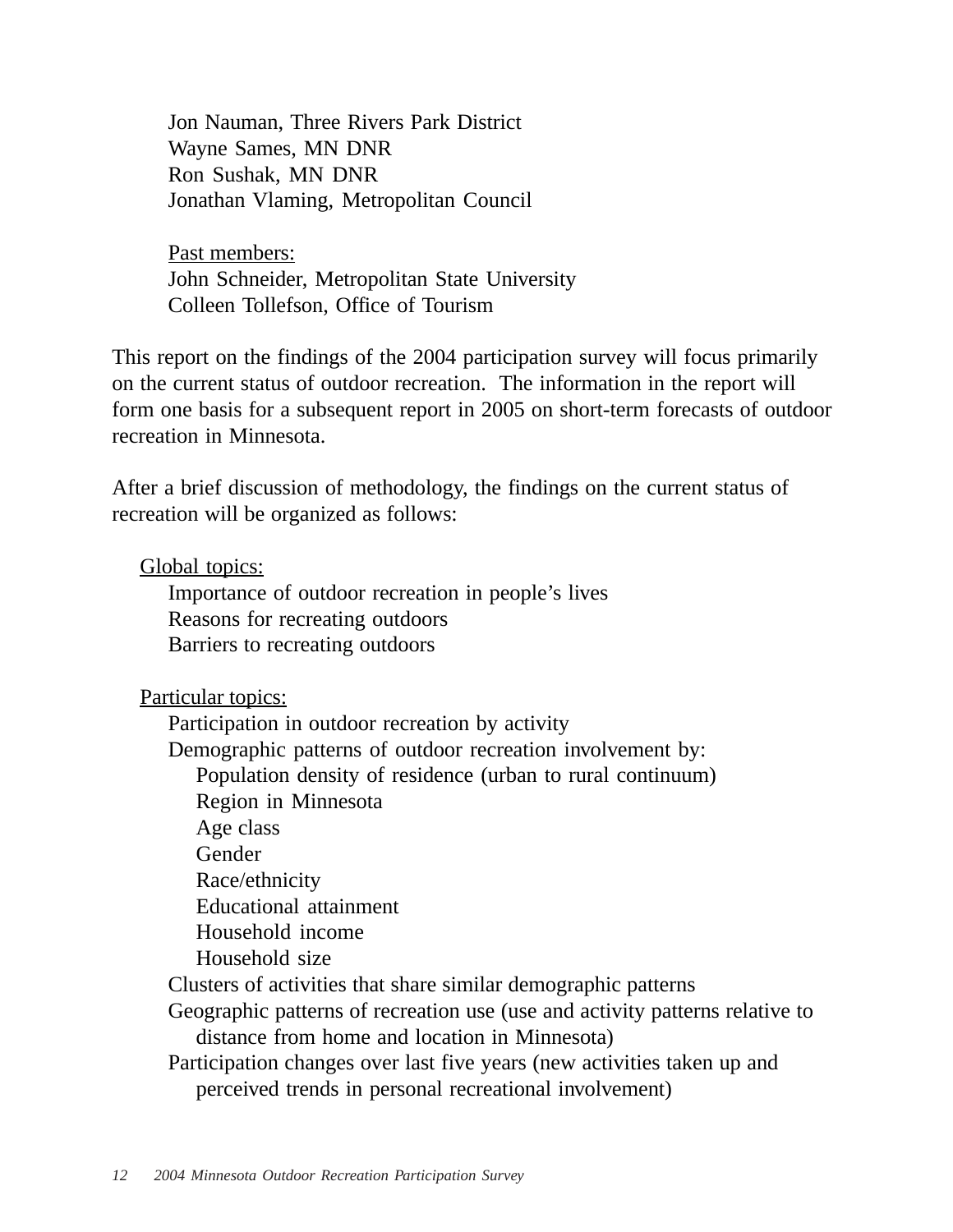## **METHODOLOGY**

A detailed methodological report is available for this survey (Reference 3). A brief summary is provided below.

To collect data from adult Minnesotans on their outdoor recreation participation, a mail survey was conducted beginning in March 2004, near the close of the winter recreation season. The mail-survey sample of 4400 Minnesotans was allocated to

five regions, with 1200 allocated to the Twin Cities metropolitan area (sevencounty region) and 800 to each of the four non-metropolitan regions (Figure 1). This regional stratification is intended to produce region-specific results. Sampling within each region was proportional to the population of regional zip codes. The regions are the four DNR regions, with the Central DNR region broken into the seven county Twin Cities metropolitan and the balance of the Central Region. The Twin Cities metropolitan area contains half of the Minnesota population and is covered by the regional governmental agency (Metropolitan Council) that has outdoor recreation functions.



The mail survey achieved nearly a 60 percent overall return rate after three mailings. The return rate varied from a low of 52 percent in the Twin Cities metro area to a high of 61 percent in the Northwest and Central regions of the state. The return rates are near expectations for an effort such as this.

Because the response rate was not higher (not above 70 percent), a nonrespondent telephone survey was conducted to evaluate nonresponse bias. The telephone survey was conducted by the Minnesota Center for Survey Research (MCSR) at the University of Minnesota during May and June of 2004. The telephone survey was stratified by the same regions as the mail survey. Overall, 500 interviews were completed, with approximately 140 completions in the Twin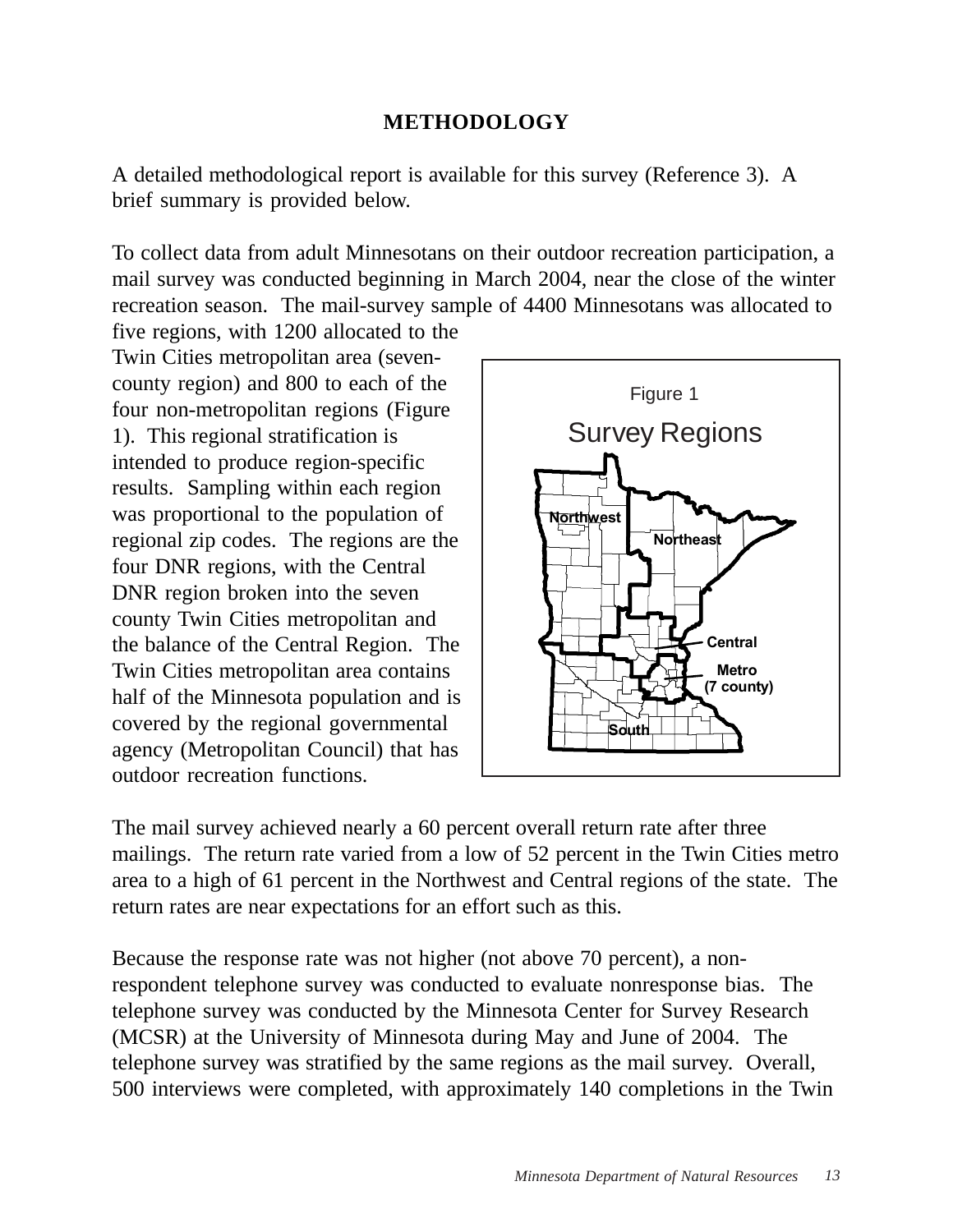Cities metropolitan area (seven-county region) and 90 in each of the four nonmetropolitan regions.

As expected, people who did not respond to the mail survey participated less in outdoor recreation than those that did. This finding is used to reduce nonrespondent bias in the final results.

As noted immediately above, the mail survey returns are biased towards Minnesotans who participate more in outdoor recreation. In addition, the survey returns are not proportional to the demographics of the state. For example, the regions of the state were not sampled proportional to population (by design), and the survey returns are more male than the Minnesota population (for other reasons, and not by design). To reduce these forms of bias, the survey returns are differentially weighted by known demographic statistics and by involvement in outdoor recreation as obtained from the mail and non-respondent telephone surveys. This weighting ensures that the results are more representative of the outdoor recreation patterns in the Minnesota population.

The demographic characteristics used for sample weighting are age and gender two characteristics that have a large influence on overall recreation involvement and specific recreation activities—and region of the state (demographics are from the 2000 U.S. Census—Reference 4). Sample weighting occurs by five age classes (20 to 34 years old, 34 to 44, 45 to 54, 55 to 64, and 65 years and older), by gender (male and female), and by region (the five regions on Figure 1).

After sample weighting, the Minnesota population is relatively well described in terms of standard demographic breakdowns, but there are shortcomings. Because the sample was "fit" through sample weighting to region, age, and gender, these demographic groupings are the same as the Minnesota population. For those that were not fit in such a fashion, the weighted sample represents residential population density (urban/rural) rather well; it is under-representative of non-white and/or Hispanic individuals; it is under-representative of lower income Minnesotans, but the median income is represented well; it is under-representative of lower formal education groups, and is over-representative of higher education groups; and it is roughly representative of household size.

The population groupings that are under-represented tend to have lower involvement in outdoor recreation than the other groupings. Thus, interest in the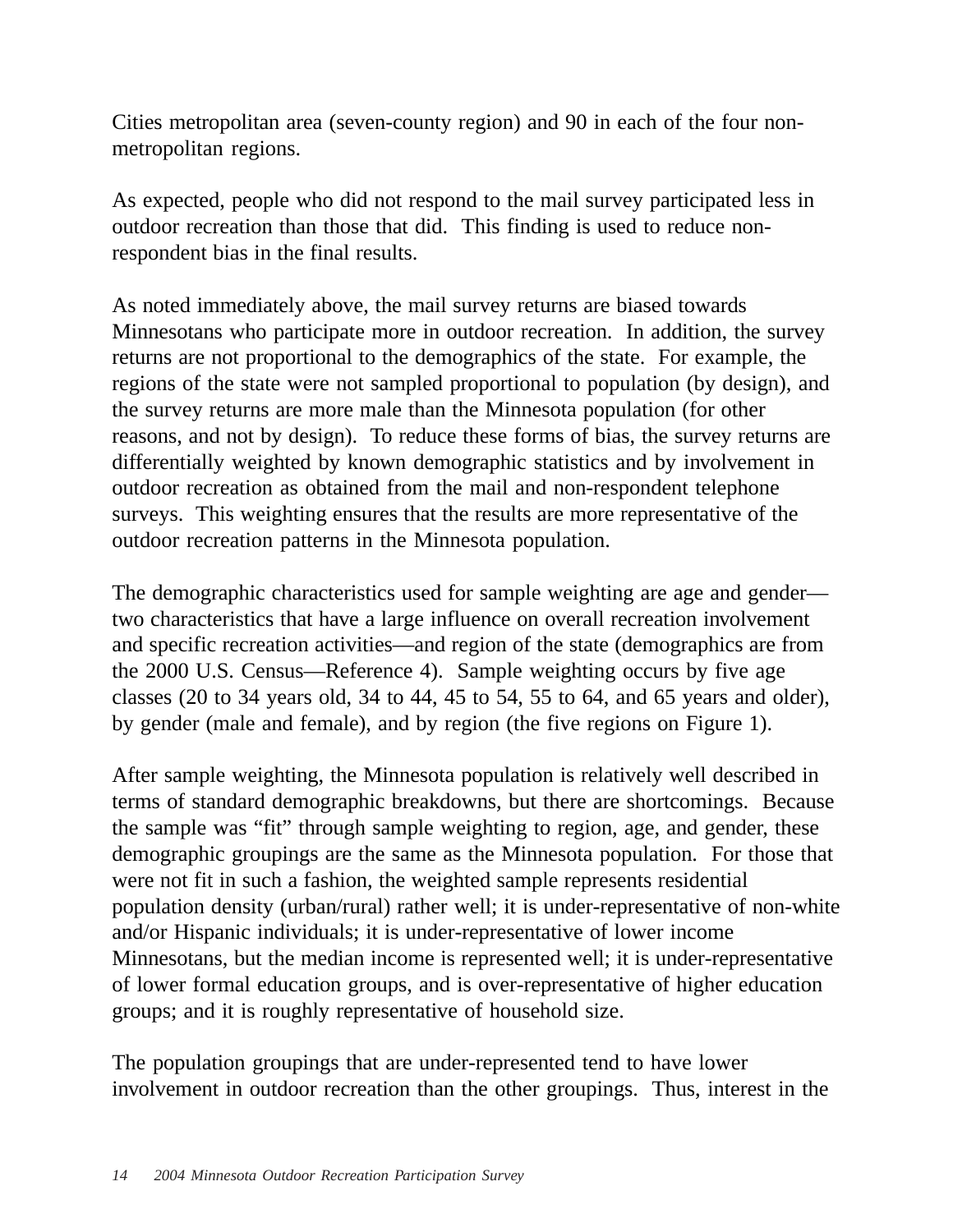topic of the survey is one probable reason for the under-representation. Additional probable reasons are literacy and language. The survey is a written piece that is written in English and may not easy/possible to read for all Minnesotans.

Overall, the bulk of the Minnesota population is represented well in the survey, but there are definite problems that would likely require different (and probably more costly) data-collection techniques that this technique to overcome. Since most of the under-represented population groupings have lower outdoor recreation involvement, the survey will over-represent Minnesotan's recreation. Rough estimates place the over-representation near 5 percent for total outdoor recreation involvement (total annual recreation hours or days).

The recall period in the survey for activity participation and days was one year, a length that is known to produce a high bias to the number of participants and their days of participation (Reference 5). This recall effect is of major concern when stand-alone quantities are produced from the annual-recall survey (e.g., number of anglers, or number of fishing days). It is much less of a concern when survey estimates are compared to each other (e.g., number of anglers compared to number of hunters), because the recall effect is relatively uniform and tends to cancel out. To deal with the high-bias in the annual recall, the participant and activity day estimates were roughly corrected using a bulk-adjustment factor. Performing this adjustment, although admittedly crude, is judged superior to publishing unrealistically high estimates. The adjustment produces more accurate results for known fishing and hunting and hunting quantities, and is generally believed to produce more credible results across all activities (see the detailed methodological document—Reference 3—for more discussion of this topic).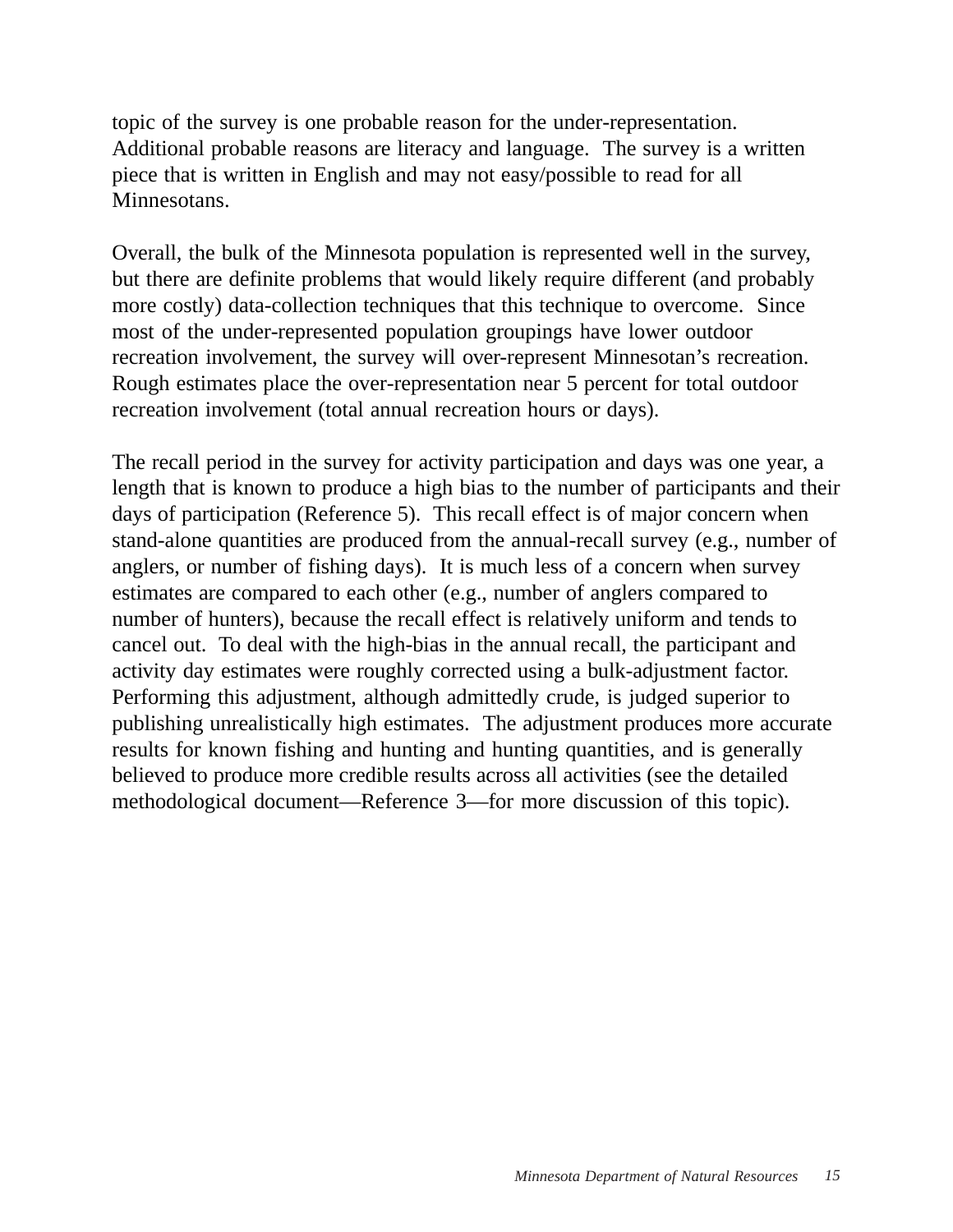## **SURVEY RESULTS**

## IMPORTANCE OF OUTDOOR RECREATION IN PEOPLE'S LIVES

Outdoor recreation is an important component of the lives of most Minnesotans. Nearly 60 percent (57%) indicate that outdoor recreation is "very important" to their life, while another 25 percent indicate it is "moderately important" (Figure

2). The remainder comprising nearly one in five Minnesota adults (18%) believe outdoor recreation is of little importance.

Not surprisingly, the Minnesotans who believe outdoor recreation is of little importance to their lives, invest little time actually recreating outdoors (Figure 3). As a rule, the more importance people ascribe to recreation, the more time they spend on recreation pursuits.



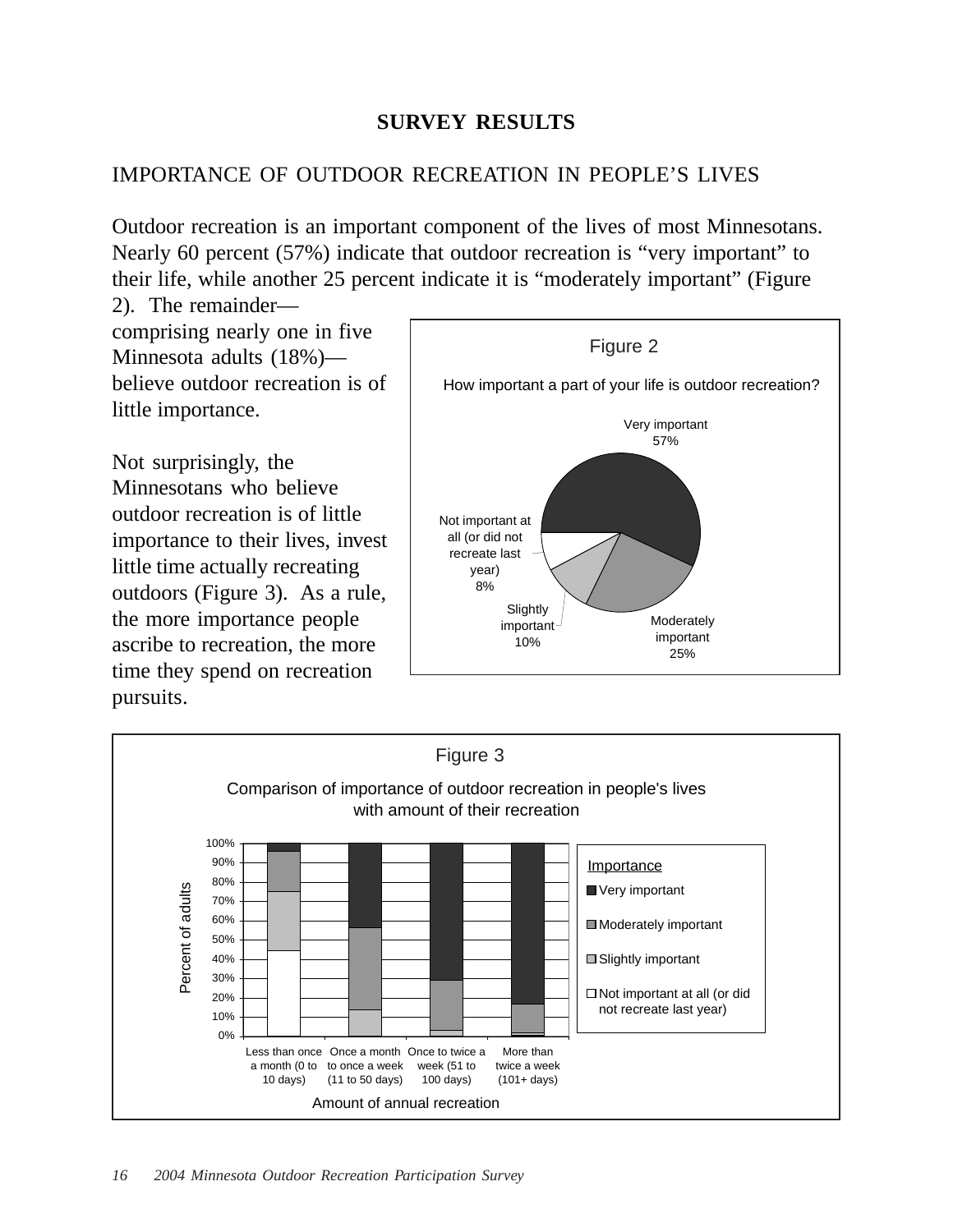## REASONS PEOPLE RECREATE OUTDOORS

Outdoor recreators have numerous reasons (or motivations) for going outdoors. Foremost among them is, simply, to enjoy nature (Table 1). Next in the ranking is exercise and feeling healthier, which reflects a traditional association between recreation and a healthy lifestyle. Outdoor recreation is frequently a means to build bonds with family and friends, and the social affiliation aspects of recreation are ranked highly. Recreation is also commonly used as a means to escape the pressures of modern life, to experience some silence and quiet. Other reasons (such as learning and exploring) are evident in Table 1 and they are important to many Minnesotans. The lowest ranked reason was to meet new people.

The ordering of reasons from most to least frequent is widely shared. Most population subgroups rank the reasons close to way the overall population ranked the reasons, which is evident in the high correlations between the overall population rankings the rankings within subgroups of the population (Table 2). Most of the subgroups have correlation coefficients above 0.9. Only three of the subgroups have lower correlation coefficients and these are examined individually below.

The first of these low-correlation subgroups is comprised of people who recreate very little. The primary way they differ from the overall population is the far lower frequency they indicate for many of the reasons (Table 3). This is especially true of such reasons as exercise and feeling healthier; catch/harvest game or fish; learn and explore; and experience adventure and risks.

The second group is people aged 65 and over. The primary ways they differ from the overall population are in less frequent indication of certain reasons, especially: spend leisure time with family (family formation years may be in the past); escaping personal, social and physical pressures (life may be less hectic); and experience adventure and risks (may be beyond the risk-taking/adventure years).

The third low-correlation group is non-white and/or Hispanic people. They differ from the overall population primarily in the less frequent indication of three reasons (enjoy smells and sounds of nature; get/keep physically fit; and catch/ harvest game or fish) and the more frequent indication of one reason (feel more self-confident). For all the other reasons, they are close to the overall population.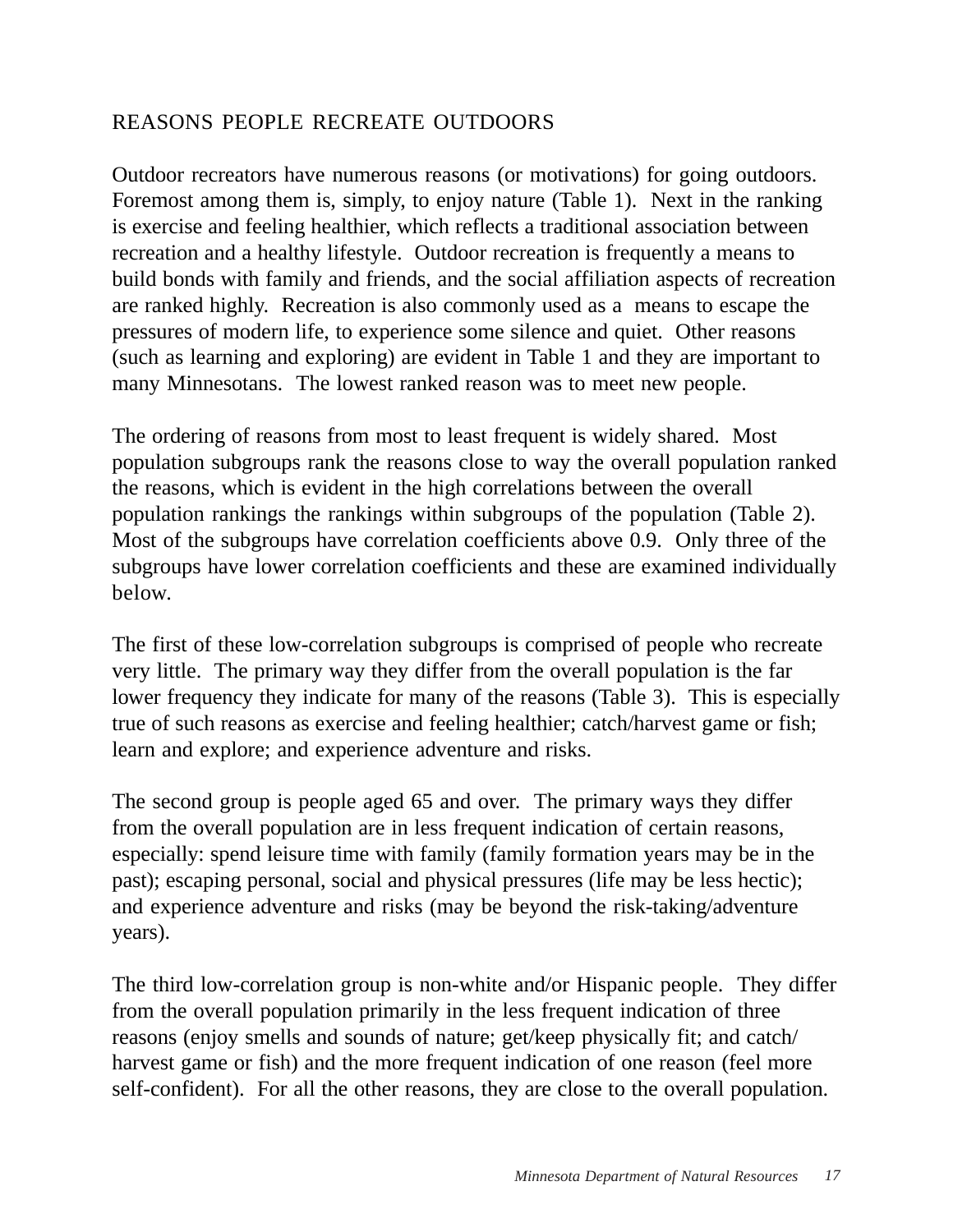$\begin{tabular}{llllllll} \textbf{15} & \textbf{16} & \textbf{17} & \textbf{18} & \textbf{18} & \textbf{17} & \textbf{18} & \textbf{19} & \textbf{17} & \textbf{18} & \textbf{19} & \textbf{17} & \textbf{18} & \textbf{19} & \textbf{17} & \textbf{18} & \textbf{19} & \textbf{17} & \textbf{18} & \textbf{19} & \textbf{17} & \textbf{18} & \textbf{19} & \textbf{18} & \textbf{19} & \textbf{18} & \$ 25% 20% 16% 19%  $t_{\text{their outdoor}}$ ,  $t_{\text{iv}}$ ,  $t_{\text{iv}}$ ,  $t_{\text{v}}$ ,  $t_{\text{v}}$ ,  $t_{\text{v}}$ ,  $t_{\text{v}}$ ,  $t_{\text{v}}$ ,  $t_{\text{v}}$ ,  $t_{\text{v}}$ ,  $t_{\text{v}}$ ,  $t_{\text{v}}$ ,  $t_{\text{v}}$ ,  $t_{\text{v}}$ ,  $t_{\text{v}}$ ,  $t_{\text{v}}$ ,  $t_{\text{v}}$ ,  $t_{\text{v}}$ ,  $t_{\text{v}}$ ,  $t_{\text{v}}$ , **Catch/harvest game or fish** Experience spiritual renewal 20% **Learn and explore** 19% Learn more about nature  $16\%$ Help family, friends or others develop Help family, friends or others develop Interact with new and varied people What are your most important reasons for participating in outdoor recreation? Experience spiritual renewal Do something creative their outdoor skills Meet new people Be introspective Enjoy different experiences from home 35% **Meet new people Be introspective Teach others** Get away from crowds 45% **Teach others** Be creative **Be creative** Table 135%<br>29%<br>18% 45% 40% 38% 42% 39% 37% Get away from life's usual demands 54% Experience silence and quiet 40% Experience solitude  $38\%$ Catch or harvest some game or fish 42% Explore and discover new things 39% Experience a sense of history 18% Bring back pleasant memories 37% Enjoy different experiences from home Get away from life's usual demands Catch or harvest some game or fish Explore and discover new things Bring back pleasant memories Experience a sense of history Experience silence and quiet Learn more about nature Get away from crowds Experience solitude Catch/harvest game or fish Experience nostalgia **Experience nostalgia** Learn and explore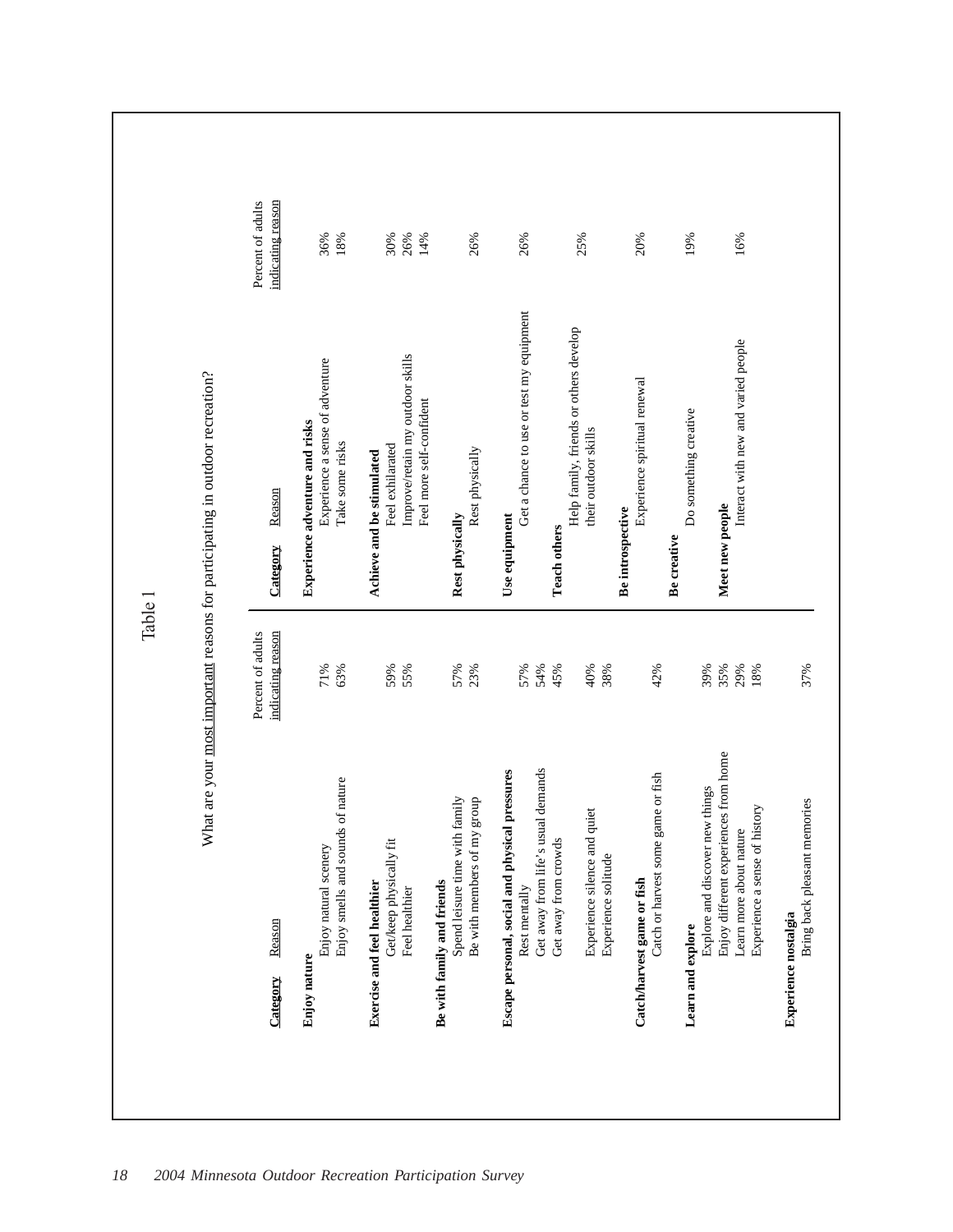Table 2

| Correlation<br>coefficient<br>0.88<br>0.95<br>0.98<br>0.96<br>0.96<br>0.98<br>0.99<br>88.0<br>9.94<br>001<br>0.97<br>0.97<br>0.98<br>0.94<br>0.95<br>0.97<br>0.97<br>Vocational/technical school, associate degree,<br>High school graduate, or some high school<br>Some postgraduate study, including<br>* Fewer than 100 respondents in this breakdown.<br>Non-white and/or Hispanic*<br>Graduated from college<br>postgraduate degrees<br>White, non-Hispanic<br>\$75,000 to \$99,999<br>\$30,000 to \$39,999<br>\$40,000 to \$49,999<br>\$50,000 to \$74,999<br>\$100,000 or more<br>or some college<br>Population grouping<br>under \$30,000<br>Household income<br>5+ people<br>Household size<br>3 people<br>4 people<br>2 people<br>Race/ethnicity<br>1 person<br>Education<br>Correlation<br>coefficient<br>0.96<br>0.98<br>0.99<br>0.98<br>0.96<br><b>0.89</b><br>0.98<br>6.99<br>0.99<br>0.99<br>0.98<br>0.98<br>6.99<br>0.99<br>0.99<br>0.97<br>0.90<br>0.97<br>Once a month to once a week (11 to 50 days)<br>Low (100 people per square mile or less)<br>Once to twice a week (51 to 100 days)<br>to 10 days)<br>More than twice a week (101+ days)<br>(based on 5-digit zip codes in 2000)<br>Recreation days in last 12 months<br>Population density of residence<br>Less than once a month (1<br>High (more than 1000)<br>Medium (101 to 1000)<br>Metro (seven county)<br><b>Population grouping</b><br>Region of Minnesota<br>Northwest<br>Northeast<br>Central<br>South<br>34456<br>85456<br>8545<br>Male<br>$65+$<br>Gender<br>Age |  |  |
|--------------------------------------------------------------------------------------------------------------------------------------------------------------------------------------------------------------------------------------------------------------------------------------------------------------------------------------------------------------------------------------------------------------------------------------------------------------------------------------------------------------------------------------------------------------------------------------------------------------------------------------------------------------------------------------------------------------------------------------------------------------------------------------------------------------------------------------------------------------------------------------------------------------------------------------------------------------------------------------------------------------------------------------------------------------------------------------------------------------------------------------------------------------------------------------------------------------------------------------------------------------------------------------------------------------------------------------------------------------------------------------------------------------------------------------------------------------------------------------------------------------------------------------------------------|--|--|
|                                                                                                                                                                                                                                                                                                                                                                                                                                                                                                                                                                                                                                                                                                                                                                                                                                                                                                                                                                                                                                                                                                                                                                                                                                                                                                                                                                                                                                                                                                                                                        |  |  |
|                                                                                                                                                                                                                                                                                                                                                                                                                                                                                                                                                                                                                                                                                                                                                                                                                                                                                                                                                                                                                                                                                                                                                                                                                                                                                                                                                                                                                                                                                                                                                        |  |  |
|                                                                                                                                                                                                                                                                                                                                                                                                                                                                                                                                                                                                                                                                                                                                                                                                                                                                                                                                                                                                                                                                                                                                                                                                                                                                                                                                                                                                                                                                                                                                                        |  |  |
|                                                                                                                                                                                                                                                                                                                                                                                                                                                                                                                                                                                                                                                                                                                                                                                                                                                                                                                                                                                                                                                                                                                                                                                                                                                                                                                                                                                                                                                                                                                                                        |  |  |
|                                                                                                                                                                                                                                                                                                                                                                                                                                                                                                                                                                                                                                                                                                                                                                                                                                                                                                                                                                                                                                                                                                                                                                                                                                                                                                                                                                                                                                                                                                                                                        |  |  |
|                                                                                                                                                                                                                                                                                                                                                                                                                                                                                                                                                                                                                                                                                                                                                                                                                                                                                                                                                                                                                                                                                                                                                                                                                                                                                                                                                                                                                                                                                                                                                        |  |  |
|                                                                                                                                                                                                                                                                                                                                                                                                                                                                                                                                                                                                                                                                                                                                                                                                                                                                                                                                                                                                                                                                                                                                                                                                                                                                                                                                                                                                                                                                                                                                                        |  |  |
|                                                                                                                                                                                                                                                                                                                                                                                                                                                                                                                                                                                                                                                                                                                                                                                                                                                                                                                                                                                                                                                                                                                                                                                                                                                                                                                                                                                                                                                                                                                                                        |  |  |
|                                                                                                                                                                                                                                                                                                                                                                                                                                                                                                                                                                                                                                                                                                                                                                                                                                                                                                                                                                                                                                                                                                                                                                                                                                                                                                                                                                                                                                                                                                                                                        |  |  |
|                                                                                                                                                                                                                                                                                                                                                                                                                                                                                                                                                                                                                                                                                                                                                                                                                                                                                                                                                                                                                                                                                                                                                                                                                                                                                                                                                                                                                                                                                                                                                        |  |  |
|                                                                                                                                                                                                                                                                                                                                                                                                                                                                                                                                                                                                                                                                                                                                                                                                                                                                                                                                                                                                                                                                                                                                                                                                                                                                                                                                                                                                                                                                                                                                                        |  |  |
|                                                                                                                                                                                                                                                                                                                                                                                                                                                                                                                                                                                                                                                                                                                                                                                                                                                                                                                                                                                                                                                                                                                                                                                                                                                                                                                                                                                                                                                                                                                                                        |  |  |
|                                                                                                                                                                                                                                                                                                                                                                                                                                                                                                                                                                                                                                                                                                                                                                                                                                                                                                                                                                                                                                                                                                                                                                                                                                                                                                                                                                                                                                                                                                                                                        |  |  |
|                                                                                                                                                                                                                                                                                                                                                                                                                                                                                                                                                                                                                                                                                                                                                                                                                                                                                                                                                                                                                                                                                                                                                                                                                                                                                                                                                                                                                                                                                                                                                        |  |  |
|                                                                                                                                                                                                                                                                                                                                                                                                                                                                                                                                                                                                                                                                                                                                                                                                                                                                                                                                                                                                                                                                                                                                                                                                                                                                                                                                                                                                                                                                                                                                                        |  |  |
|                                                                                                                                                                                                                                                                                                                                                                                                                                                                                                                                                                                                                                                                                                                                                                                                                                                                                                                                                                                                                                                                                                                                                                                                                                                                                                                                                                                                                                                                                                                                                        |  |  |
|                                                                                                                                                                                                                                                                                                                                                                                                                                                                                                                                                                                                                                                                                                                                                                                                                                                                                                                                                                                                                                                                                                                                                                                                                                                                                                                                                                                                                                                                                                                                                        |  |  |
|                                                                                                                                                                                                                                                                                                                                                                                                                                                                                                                                                                                                                                                                                                                                                                                                                                                                                                                                                                                                                                                                                                                                                                                                                                                                                                                                                                                                                                                                                                                                                        |  |  |
|                                                                                                                                                                                                                                                                                                                                                                                                                                                                                                                                                                                                                                                                                                                                                                                                                                                                                                                                                                                                                                                                                                                                                                                                                                                                                                                                                                                                                                                                                                                                                        |  |  |
|                                                                                                                                                                                                                                                                                                                                                                                                                                                                                                                                                                                                                                                                                                                                                                                                                                                                                                                                                                                                                                                                                                                                                                                                                                                                                                                                                                                                                                                                                                                                                        |  |  |
|                                                                                                                                                                                                                                                                                                                                                                                                                                                                                                                                                                                                                                                                                                                                                                                                                                                                                                                                                                                                                                                                                                                                                                                                                                                                                                                                                                                                                                                                                                                                                        |  |  |
|                                                                                                                                                                                                                                                                                                                                                                                                                                                                                                                                                                                                                                                                                                                                                                                                                                                                                                                                                                                                                                                                                                                                                                                                                                                                                                                                                                                                                                                                                                                                                        |  |  |
|                                                                                                                                                                                                                                                                                                                                                                                                                                                                                                                                                                                                                                                                                                                                                                                                                                                                                                                                                                                                                                                                                                                                                                                                                                                                                                                                                                                                                                                                                                                                                        |  |  |
|                                                                                                                                                                                                                                                                                                                                                                                                                                                                                                                                                                                                                                                                                                                                                                                                                                                                                                                                                                                                                                                                                                                                                                                                                                                                                                                                                                                                                                                                                                                                                        |  |  |
|                                                                                                                                                                                                                                                                                                                                                                                                                                                                                                                                                                                                                                                                                                                                                                                                                                                                                                                                                                                                                                                                                                                                                                                                                                                                                                                                                                                                                                                                                                                                                        |  |  |
|                                                                                                                                                                                                                                                                                                                                                                                                                                                                                                                                                                                                                                                                                                                                                                                                                                                                                                                                                                                                                                                                                                                                                                                                                                                                                                                                                                                                                                                                                                                                                        |  |  |
|                                                                                                                                                                                                                                                                                                                                                                                                                                                                                                                                                                                                                                                                                                                                                                                                                                                                                                                                                                                                                                                                                                                                                                                                                                                                                                                                                                                                                                                                                                                                                        |  |  |
|                                                                                                                                                                                                                                                                                                                                                                                                                                                                                                                                                                                                                                                                                                                                                                                                                                                                                                                                                                                                                                                                                                                                                                                                                                                                                                                                                                                                                                                                                                                                                        |  |  |
|                                                                                                                                                                                                                                                                                                                                                                                                                                                                                                                                                                                                                                                                                                                                                                                                                                                                                                                                                                                                                                                                                                                                                                                                                                                                                                                                                                                                                                                                                                                                                        |  |  |
|                                                                                                                                                                                                                                                                                                                                                                                                                                                                                                                                                                                                                                                                                                                                                                                                                                                                                                                                                                                                                                                                                                                                                                                                                                                                                                                                                                                                                                                                                                                                                        |  |  |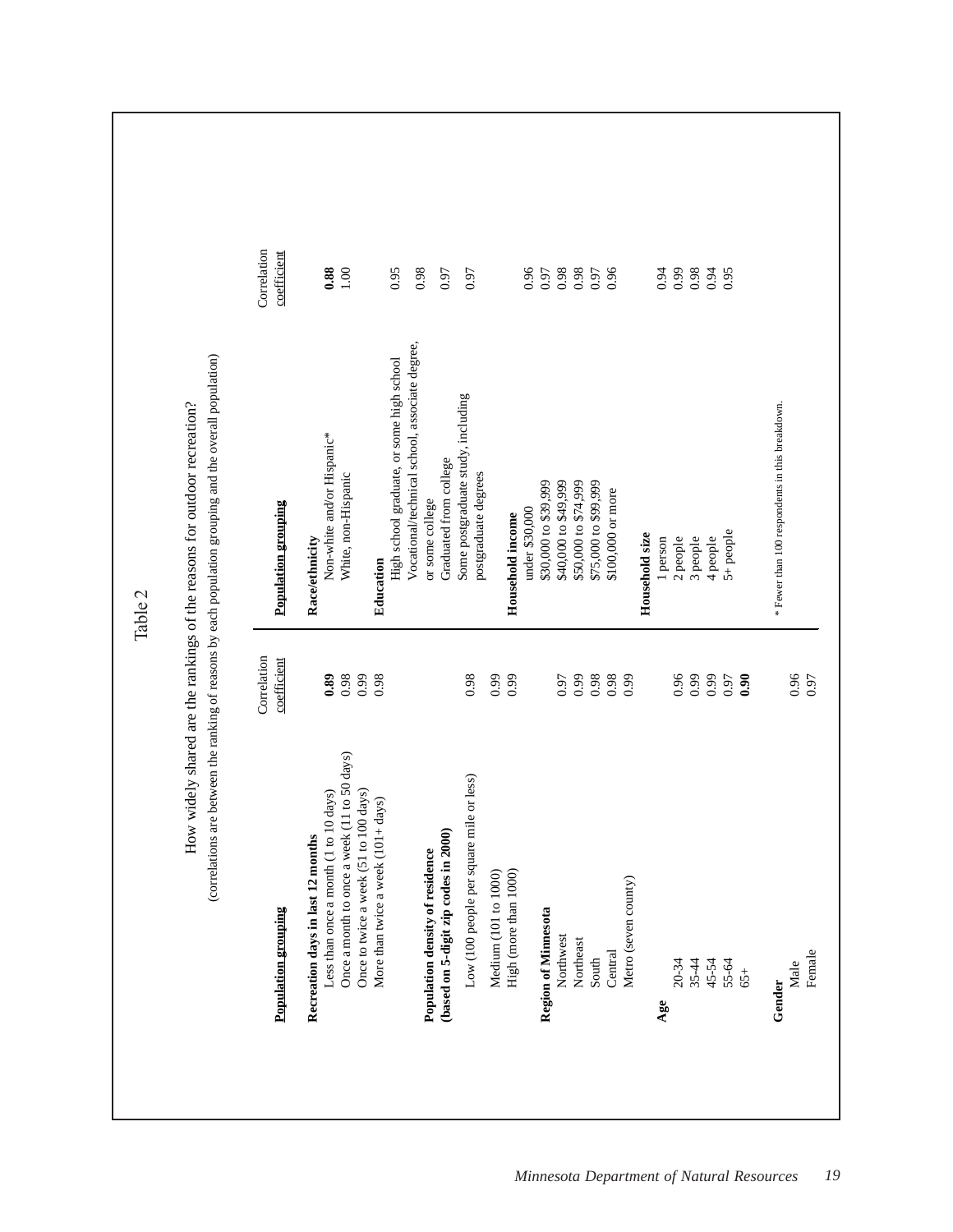|                   |                                                                                                       |                                                                          |                                  |                              | Table 3           |                                |                                                                                                                                                                 |                                                                                     |                   |                              |                   |
|-------------------|-------------------------------------------------------------------------------------------------------|--------------------------------------------------------------------------|----------------------------------|------------------------------|-------------------|--------------------------------|-----------------------------------------------------------------------------------------------------------------------------------------------------------------|-------------------------------------------------------------------------------------|-------------------|------------------------------|-------------------|
|                   |                                                                                                       |                                                                          |                                  |                              |                   |                                | What are your most important reasons for participating in outdoor recreation?<br>(Note: entries in <b>bold</b> differ from "all adults" by at least $+/-10\%$ ) |                                                                                     |                   |                              |                   |
|                   |                                                                                                       |                                                                          |                                  | Percent indicating reason    |                   |                                |                                                                                                                                                                 |                                                                                     |                   | Percent indicating reason    |                   |
| Category          | Reason                                                                                                | chays) in last 12 months<br>once a month (1 to 10<br>Recreated less than | $+$ ço ə $\sqrt{3}$              | Hispanic<br>Non-white and/or | allaba IIA        | Category                       | Reason                                                                                                                                                          | adinom 21 izal ni (evab<br>once a month $(1 \text{ to } 10)$<br>Recreated less than | $+$ ço ə $3A$     | Hispanic<br>Non-white and/or | aluba IIA         |
| Enjoy nature      | Enjoy smells and sounds of nature<br>Enjoy natural scenery                                            | 61%<br>50%                                                               | 72%<br>59%                       | 50%<br>67%                   | 71%<br>63%        |                                | Experience a sense of adventure<br>Experience adventure and risks<br>Take some risks                                                                            | 12%<br>5%                                                                           | 17%<br>5%         | 28%<br>20%                   | 36%<br>18%        |
|                   | Get/keep physically fit<br>Exercise and feel healthier<br>Feel healthier                              | 29%<br>$30\%$                                                            | 56%<br>57%                       | 46%<br>55%                   | 59%<br>55%        |                                | Improve/retain my outdoor skills<br>Feel more self-confident<br>Feel exhilarated<br>Achieve and be stimulated                                                   | 22%<br>$7\%$<br>9%                                                                  | 25%<br>21%<br>10% | 29%<br>20%<br>19%            | 30%<br>26%<br>14% |
|                   | Spend leisure time with family<br>Be with members of my group<br>Be with family and friends           | 48%<br>21%                                                               | $40%$<br>24%                     | 52%<br>27%                   | 57%<br>23%        | Rest physically                | Rest physically                                                                                                                                                 | 26%                                                                                 | 23%               | 35%                          | 26%               |
|                   | Get away from life's usual demands<br>Escape personal, social and physical pressures<br>Rest mentally | 44%<br>36%                                                               | 35%                              | 58%<br>54%                   | 57%<br>54%<br>45% | Use equipment                  | Get a chance to use or test my equipment                                                                                                                        | 16%                                                                                 | 11%               | 22%                          | 26%               |
|                   | Experience silence and quiet<br>Get away from crowds<br>Experience solitude                           | 28%<br>27%<br>24%                                                        | 26%<br>37%<br>34%                | 36%<br>40%<br>38%            | 40%<br>38%        | <b>Teach others</b>            | Help family, friends or others develop<br>their outdoor skills                                                                                                  | 8%                                                                                  | 14%               | 23%                          | 25%               |
|                   | Catch or harvest some game or fish<br>Catch/harvest game or fish                                      | 18%                                                                      | 32%                              | 23%                          | 42%               | Be introspective               | Experience spiritual renewal                                                                                                                                    | 13%                                                                                 | 21%               | 23%                          | 20%               |
| Learn and explore | Enjoy different experiences from home<br>Explore and discover new things<br>Learn more about nature   | 14%<br>25%<br>16%                                                        | $28%$<br>$34%$<br>$31%$<br>$16%$ | 31%<br>43%<br>26%<br>11%     | 39%<br>35%<br>29% | Meet new people<br>Be creative | Interact with new and varied people<br>Do something creative                                                                                                    | $4\%$<br>9%                                                                         | 12%<br>19%        | 25%<br>24%                   | 19%<br>16%        |
|                   | Bring back pleasant memories<br>Experience a sense of history<br>Experience nostalgia                 | 13%<br>29%                                                               | 41%                              | 44%                          | 37%               |                                |                                                                                                                                                                 |                                                                                     |                   |                              |                   |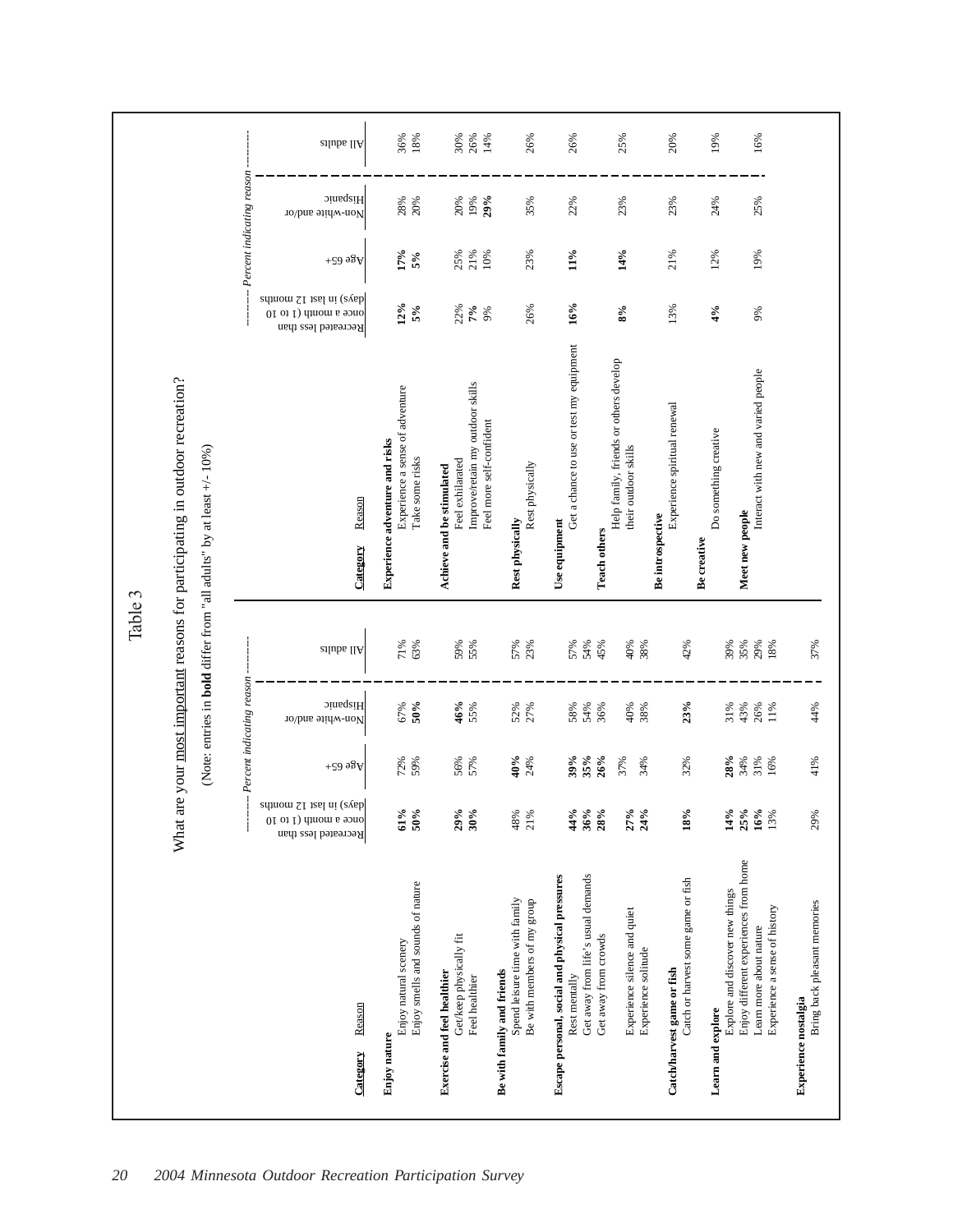## BARRIERS TO RECREATION PARTICIPATION

Just as people have reasons for recreating outdoor, they have reasons for *not* recreating outdoors. These latter reasons are known as barriers. In the survey, Minnesota adults were presented with 21 potential barriers and asked if each barrier limited their outdoor recreation. A potential barrier was deemed an actual barrier when a person "strongly agreed" or "moderately agreed" that the potential barrier was a reason they did not participate more in outdoor recreation.

The leading barrier is time (Table 4). People simply do not have enough time to participate more This is closely followed by outdoor pests, a common concern in "Minnesota—land of 10,000 lakes", otherwise known as the land of poor drainage, which is prime habitat for outdoor pests. The next most frequently indicated barrier—much less prevalent than the leading two—is cost and effort. To participate in recreation costs money and requires bearing at least the cost and effort of travel. This is followed by the barrier of not having a companion to recreate with. As noted in the previous section, one of the leading reasons people recreate outdoors is to be with family and friends. Lack of a companion is a definite deterrent to participation, and is one of the leading barriers for people in single-person households. The only other potential barrier indicated by at least one-quarter of adults is crowding in outdoor recreation areas, which is indicated by 26 percent of adults. It is noteworthy that the "lack of interests in outdoor recreation" barrier was indicated by few Minnesota adults (12%).

The ordering of barriers from most to least prevalent is widely shared. Most population subgroups rank the barriers close to way the overall population ranked the barriers, which is evident in the high correlations between the overall population rankings the rankings within subgroups of the population (Table 5). Most of the subgroups have correlation coefficients above 0.9. Only three of the subgroups have lower correlation coefficients and these are examined individually below.

The first of these low-correlation subgroups is comprised of people who recreate very little (Table 6). One barrier (lack of a companion to recreate with) is much larger for this subgroup than for the population as whole. Barriers that are also larger concern: physical health and disabilities, personal safety and comfort, and lack of interest in recreating outdoor. Barriers that are less prevalent for this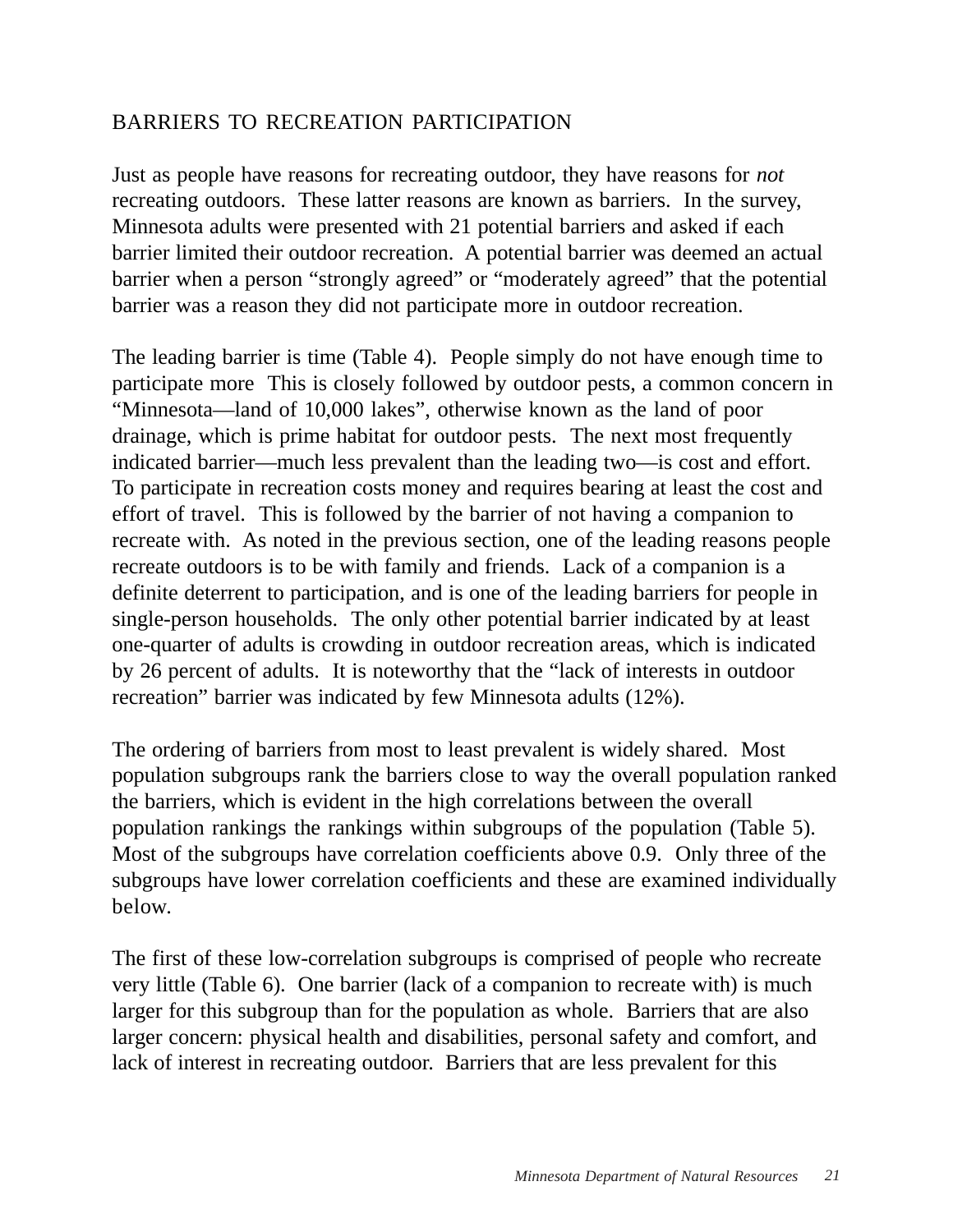subgroup include lack of time, and already participating enough in outdoor recreation.

The second group is people aged 65 and over. Barriers that are much more prevalent for this subgroup include physical health and disabilities, personal safety and comfort, and lack of interest in recreating outdoors. One barrier that is far less prevalent for this subgroup is lack of time, the leading barrier for other adults.

The third low-correlation group is people with household incomes less than \$30,000 per year. Barriers that are much more prevalent of this subgroup focus on the cost and effort of recreating outdoors. Barriers that are also larger concern: lack of a companion, and physical health and disabilities. A barriers that is somewhat less prevalent for this subgroup is lack of time to recreate more.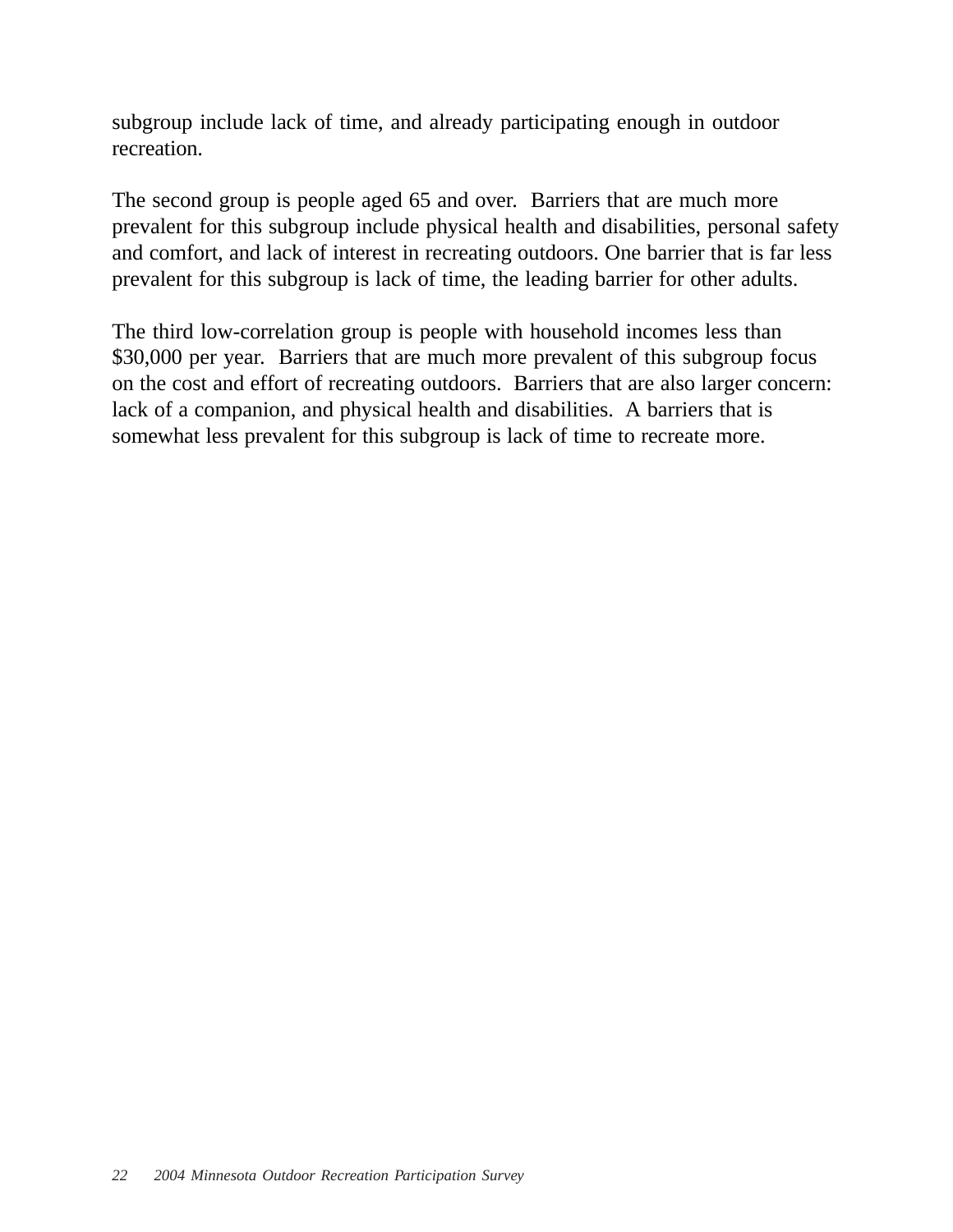Percent of adults Percent of adults indicating barrier indicating barrier 21% 20% 18% 14% 10% 7% 12% 9% 8% 3% do not have the assistance or equipment to do not have the assistance or equipment to I have a physically limiting condition and  $21\%$   $\bullet$  I have a physically limiting condition and somewhat afraid in forest or other natural many outdoor recreation areas because of many outdoor recreation areas because of · personal health reasons limit my outdoor **●** personal health reasons limit my outdoor areas because of the other people that go somewhat afraid in forest or other natural (percent of adults that "strongly" or "moderately" agree that barrier limits their outdoor recreation) areas because of the other people that go  $\bullet$  I'm not interested in doing the activities  $4\%$  **P** I'm not interested in doing the activities disability that limits my participation in disability that limits my participation in outdoor recreation areas are too crowded  $26\%$   $26\%$ (percent of adults that "strongly" or "moderately" agree that barrier limits their outdoor recreation)  $27\%$  **e** 1 don't like exposing myself to outdoor  $\blacksquare$  <br> 1 am uncomfortable and sometimes feel · I already participate enough in outdoor 61% ● I already participate enough in outdoor I don't like exposing myself to outdoor that are available in outdoor recreation that are available in outdoor recreation from coming into contact with certain health risks, such as from sunlight, or from coming into contact with certain I don't feel safe in outdoor recreation I feel unwelcome or uncomfortable at 17% ● I feel unwelcome or uncomfortable at  $\bullet$  I don't have adequate information on 59%  $\bullet$  I don't have adequate information on health risks, such as from sunlight, or I don't feel safe in outdoor recreation  $7\%$  **a** member of my household has a a member of my household has a insects, plants or animals insects, plants or animals outdoor recreation areas outdoor recreation areas do outdoor activities Barriers that limit people's participation in outdoor recreation Barriers that limit people's participation in outdoor recreation do outdoor activities Physical health and disabilities **Cost and effort Physical health and disabilities** outdoor recreation outdoor recreation Personal safety and comfort **Companion Personal safety and comfort** Already participate enough **Time Already participate enough** recreation recreation who I am activity settings Barrier indicating barrier **Category** Barrier there areas Information **Outdoor pests Information** Category **Interest** Table 4Percent of adults Percent of adults indicating barrier 21% 13% 59% 39% 27% 61% 26% 17% 10%  $4%$ 7% there are too many rules and regulations in there are too many rules and regulations in other activities in outdoor recreation areas I don't like the other people I encounter in I don't like the other people I encounter in ● other activities in outdoor recreation areas I don't have enough money to participate I don't have enough money to participate outdoor recreation areas are too crowded I don't have enough time to participate **I** don't have enough time to participate I don't have adequate transportation to ● I don't have a companion to go with to I don't have a companion to go with to I don't have adequate transportation to interested in visiting are too far from interested in visiting are too far from outdoor recreation areas are poorly conflict with my favorite activities outdoor recreation areas are poorly conflict with my favorite activities  $\bullet$  I don't like outdoor pests, such as I don't like outdoor pests, such as the outdoor recreation areas I am • the outdoor recreation areas I am outdoor recreation areas outdoor recreation areas outdoor recreation areas outdoor recreation areas outdoor recreation areas outdoor recreation areas outdoor recreation areas outdoor recreation areas Recreation setting characteristics **Recreation setting characteristics** maintained maintained mosquitos Barrier **Category** Barrier home more more Cost and effort Outdoor pests Companion ●●Category Time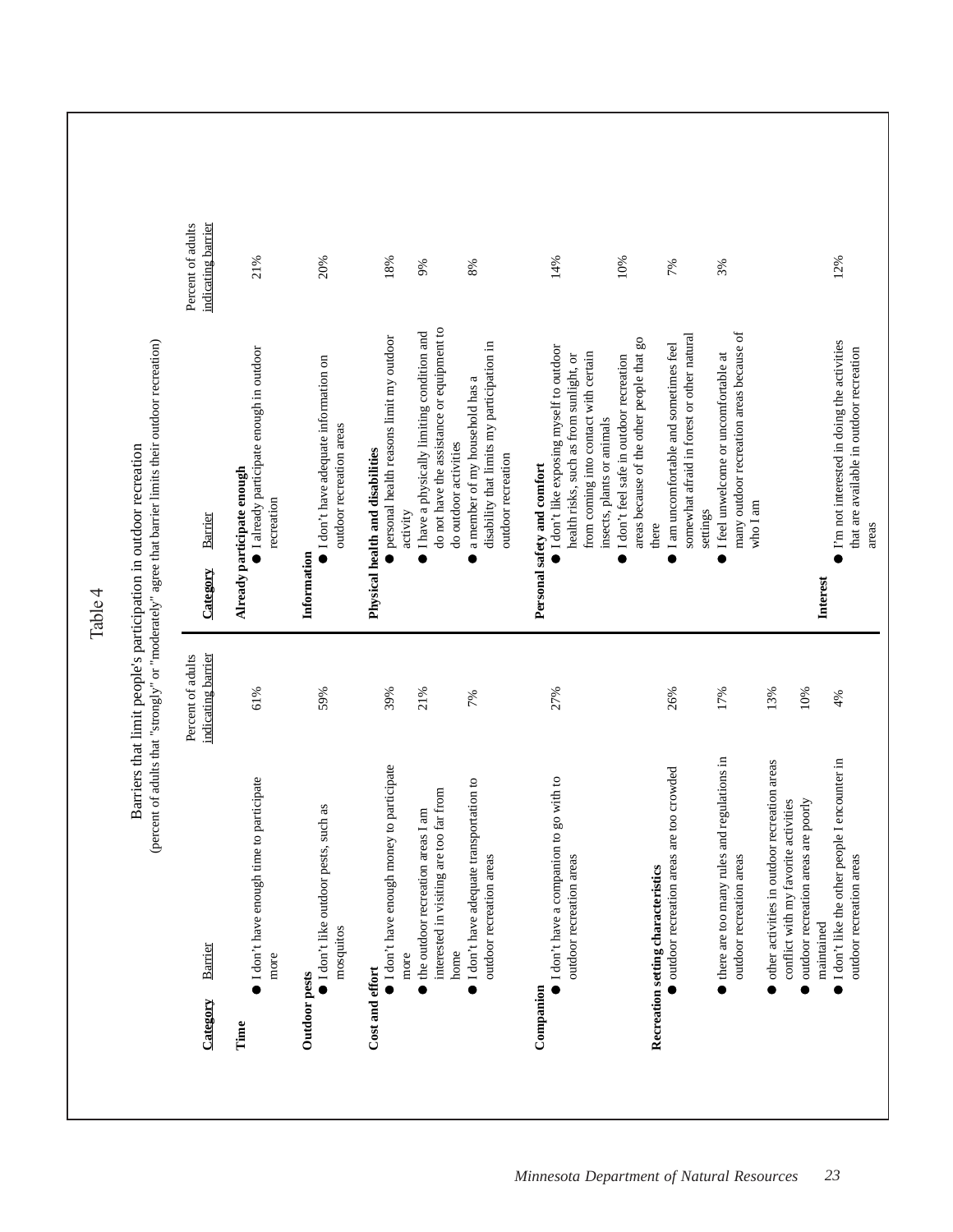$\begin{tabular}{c|c|c|c} \hline \multicolumn{3}{c}{\textbf{2004}} \hline \multicolumn{3}{c}{\textbf{21005}} \hline \multicolumn{3}{c}{\textbf{22006}} \hline \multicolumn{3}{c}{\textbf{22007}} \hline \multicolumn{3}{c}{\textbf{22008}} \hline \multicolumn{3}{c}{\textbf{22008}} \hline \multicolumn{3}{c}{\textbf{22008}} \hline \multicolumn{3}{c}{\textbf{22008}} \hline \multicolumn{3}{c}{\textbf{22008}} \hline \multicolumn{3$ 0.99 0.96<br>0.94<br>0.94  $\begin{array}{c} 0.92 \\ 0.98 \\ 0.99 \end{array}$  $0.98$ <br>0.95 postgraduate degrees 1.1.1.1.1.1.1.1.1.1.1.1.1.1.1.97 under \$30,000 **0.90 Region of Minnesota**  $899,999,999$ No.09 \$40,000 \$49,999 0.000 \$49,999 0.000 \$49,999 0.000 \$49,999 0.000 \$49,999 0.000 \$49,999 0.000 \$49  $0.9001$   $0.90001$   $0.90001$   $0.90001$   $0.90001$   $0.90001$   $0.90001$   $0.90001$   $0.90001$   $0.90001$   $0.90001$   $0.90001$   $0.90001$   $0.90001$   $0.90001$   $0.90001$   $0.90001$   $0.90001$   $0.90001$   $0.90001$   $0.90001$   $0.90001$   $0$  $-98.0$   $-98.0$   $-9.00$   $-1.000$   $-1.000$   $-1.000$   $-1.000$   $-1.000$   $-1.000$   $-1.000$   $-1.000$   $-1.000$   $-1.000$   $-1.000$   $-1.000$   $-1.000$   $-1.000$   $-1.000$   $-1.000$   $-1.000$   $-1.000$   $-1.000$   $-1.000$   $-1.000$   $-1.000$ Central 0.99 \$100,000 or more 0.94  $\mathbf{A}$ ge  $\mathbf{A}$  $20-20$ <br>
2000 2 people 2 people 2 people 2 people 2 per set of 2 per set of 2 per set of 2 per set of 2 per set of 2 per set of 2 per set of 2 per set of 2 per set of 2 per set of 2 per set of 2 per set of 2 per set of 2  $35-35-44$  decoder 0.98  $-16-8$  9.98  $-16-16$  and  $-16-16$  9.98  $^{90}$   $^{90}$   $^{90}$   $^{90}$   $^{90}$   $^{90}$   $^{90}$   $^{90}$   $^{90}$   $^{90}$   $^{90}$   $^{90}$   $^{90}$   $^{90}$   $^{90}$   $^{90}$   $^{90}$   $^{90}$   $^{90}$   $^{90}$   $^{90}$   $^{90}$   $^{90}$   $^{90}$   $^{90}$   $^{90}$   $^{90}$   $^{90}$   $^{90}$   $^{90}$   $^{90}$   $^{90$  $55-60.05$  55-64  $\pm$  55-00.000  $\pm$  55-00.000  $\pm$  55-00.000  $\pm$ (correlations are between the ranking of reasons by each population grouping and the overall population)How widely shared are the rankings of the barriers that limit outdoor recreation? \* Fewer than 100 respondents in this breakdown. **Gender General General**  $\alpha$  is the set of the set of the set of the set of the set of the set of this breakdown. \$40,000 to \$49,999 \$50,000 to \$74,999 \$30,000 to \$39,999 \$75,000 to \$99,999 \$100,000 or more High (more than 1000) 0.99 **Household income** 5+ people Household size 3 people **Household size** 1 person 2 people 4 people 0.98<br>0.97<br>0.98<br>0.99  $0.97$ <br> $0.98$ <br> $0.62$ <br> $0.62$  $0.98$ <br>0.98 Medium  $(101 to 1000)$  0.99 Metro (seven county) 0.99 65+ **0.62** Male  $0.98$ Female 0.98 Metro (seven county) Region of Minnesota Northwest Northeast Central Female South 20-34 35-44 45-54 55-64 Male  $65+$ Gender  $Age$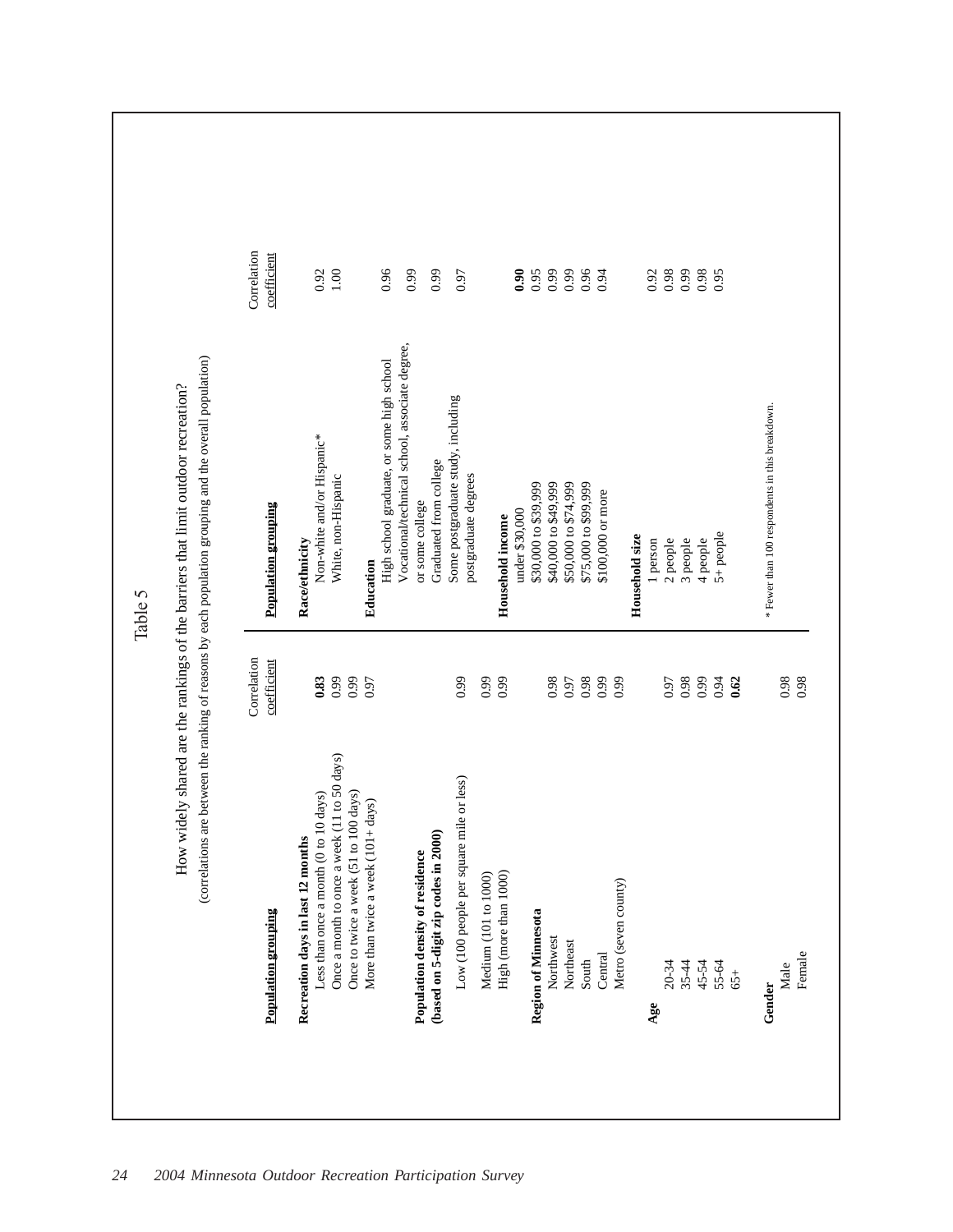|                                                                  |                                                                             | eilubs IIA                                                        | 21%                                                                                 | 20%                                                                                       | 18%                                                                          | 9%                                                                                                   | 8%                                                                                                                          | 14%                                                                                                                                                                                                | 10%                                                                                           | 7%                                                                                              | 3%                                                                                                                                  |                                                        | 12%                                                                                                                   |
|------------------------------------------------------------------|-----------------------------------------------------------------------------|-------------------------------------------------------------------|-------------------------------------------------------------------------------------|-------------------------------------------------------------------------------------------|------------------------------------------------------------------------------|------------------------------------------------------------------------------------------------------|-----------------------------------------------------------------------------------------------------------------------------|----------------------------------------------------------------------------------------------------------------------------------------------------------------------------------------------------|-----------------------------------------------------------------------------------------------|-------------------------------------------------------------------------------------------------|-------------------------------------------------------------------------------------------------------------------------------------|--------------------------------------------------------|-----------------------------------------------------------------------------------------------------------------------|
|                                                                  |                                                                             | Percent undicating reason<br>under \$30,000<br>Household income   | 13%                                                                                 | 28%                                                                                       | $31\%$                                                                       | 22%                                                                                                  | 15%                                                                                                                         | 21%                                                                                                                                                                                                | 16%                                                                                           | 11%                                                                                             | 7%                                                                                                                                  |                                                        | 21%                                                                                                                   |
|                                                                  |                                                                             | $+$ ço ə $3$ A                                                    | 26%                                                                                 | 11%                                                                                       | $50\%$                                                                       | 35%                                                                                                  | 20%                                                                                                                         | 26%                                                                                                                                                                                                | $21\%$                                                                                        | 16%                                                                                             | 7%                                                                                                                                  |                                                        | 28%                                                                                                                   |
|                                                                  |                                                                             | 10 days in last 12<br>once a month $(0$ to<br>Recreated less than | 9%                                                                                  | 17%                                                                                       | $31\%$                                                                       | 21%                                                                                                  | 9%                                                                                                                          | 30%                                                                                                                                                                                                | 14%                                                                                           | 16%                                                                                             | 6%                                                                                                                                  |                                                        | 25%                                                                                                                   |
| Barriers that limit people's participation in outdoor recreation | (Note: entries in <b>bold</b> differ from "all adults" by at least +/- 10%) | Barrier<br>Category                                               | I already participate enough in outdoor<br>Already participate enough<br>recreation | $\bullet$ I don't have adequate information on<br>outdoor recreation areas<br>Information | personal health reasons limit my outdoor<br>Physical health and disabilities | do not have the assistance or equipment to<br>I have a physically limiting condition and<br>activity | disability that limits my participation in<br>a member of my household has a<br>do outdoor activities<br>outdoor recreation | $\bullet$ I don't like exposing myself to outdoor<br>from coming into contact with certain<br>health risks, such as from sunlight, or<br>insects, plants or animals<br>Personal safety and comfort | areas because of the other people that go<br>I don't feel safe in outdoor recreation<br>there | somewhat afraid in forest or other natural<br>I am uncomfortable and sometimes feel<br>settings | many outdoor recreation areas because of                                                                                            | Interest                                               | $\mathbf{I}^* \mathbf{m}$ not interested in doing the activities<br>that are available in outdoor recreation<br>areas |
| Table 6                                                          |                                                                             | allubs IIA                                                        | 61%                                                                                 | 59%                                                                                       | 39%                                                                          | 21%                                                                                                  | 7%                                                                                                                          | 27%                                                                                                                                                                                                |                                                                                               | 26%                                                                                             | 17%<br>13%                                                                                                                          | 10%                                                    | 4%                                                                                                                    |
|                                                                  | Percent indicating reason                                                   | under \$30,000<br>Household income                                | 51%                                                                                 | 64%                                                                                       | 62%                                                                          | $31\%$                                                                                               | 22%                                                                                                                         | 40%                                                                                                                                                                                                |                                                                                               | 29%                                                                                             | 16%<br>16%                                                                                                                          | 15%                                                    | 7%                                                                                                                    |
|                                                                  |                                                                             | $+$ 50 $\mathrm{dS} \mathrm{V}$                                   | 29%                                                                                 | 65%                                                                                       | 31%                                                                          | 16%                                                                                                  | 12%                                                                                                                         | 34%                                                                                                                                                                                                |                                                                                               | 21%                                                                                             | 12%<br>12%                                                                                                                          | 10%                                                    | $6\%$                                                                                                                 |
|                                                                  |                                                                             | $\Omega$ 1<br>ass<br>I ni (evab $01$<br>orce a month (0 to<br>    | 48%                                                                                 | 68%                                                                                       | 32%                                                                          | 17%                                                                                                  | 16%                                                                                                                         | 53%                                                                                                                                                                                                |                                                                                               | 29%                                                                                             | 14%<br>19%                                                                                                                          | 10%                                                    | 6%                                                                                                                    |
|                                                                  |                                                                             | Barrier<br>Category                                               | I don't have enough time to participate<br>more                                     | I don't like outdoor pests, such as<br>mosquitos<br>Outdoor pests                         | I don't have enough money to participate<br>Cost and effort                  | interested in visiting are too far from<br>the outdoor recreation areas I am<br>more                 | I don't have adequate transportation to<br>outdoor recreation areas<br>home                                                 | I don't have a companion to go with to<br>outdoor recreation areas<br>Companion                                                                                                                    | Recreation setting characteristics                                                            | outdoor recreation areas are too crowded                                                        | there are too many rules and regulations in<br>other activities in outdoor recreation areas<br>conflict with my favorite activities | outdoor recreation areas are poorly<br>maintained<br>ó | I don't like the other people I encounter in<br>outdoor recreation areas                                              |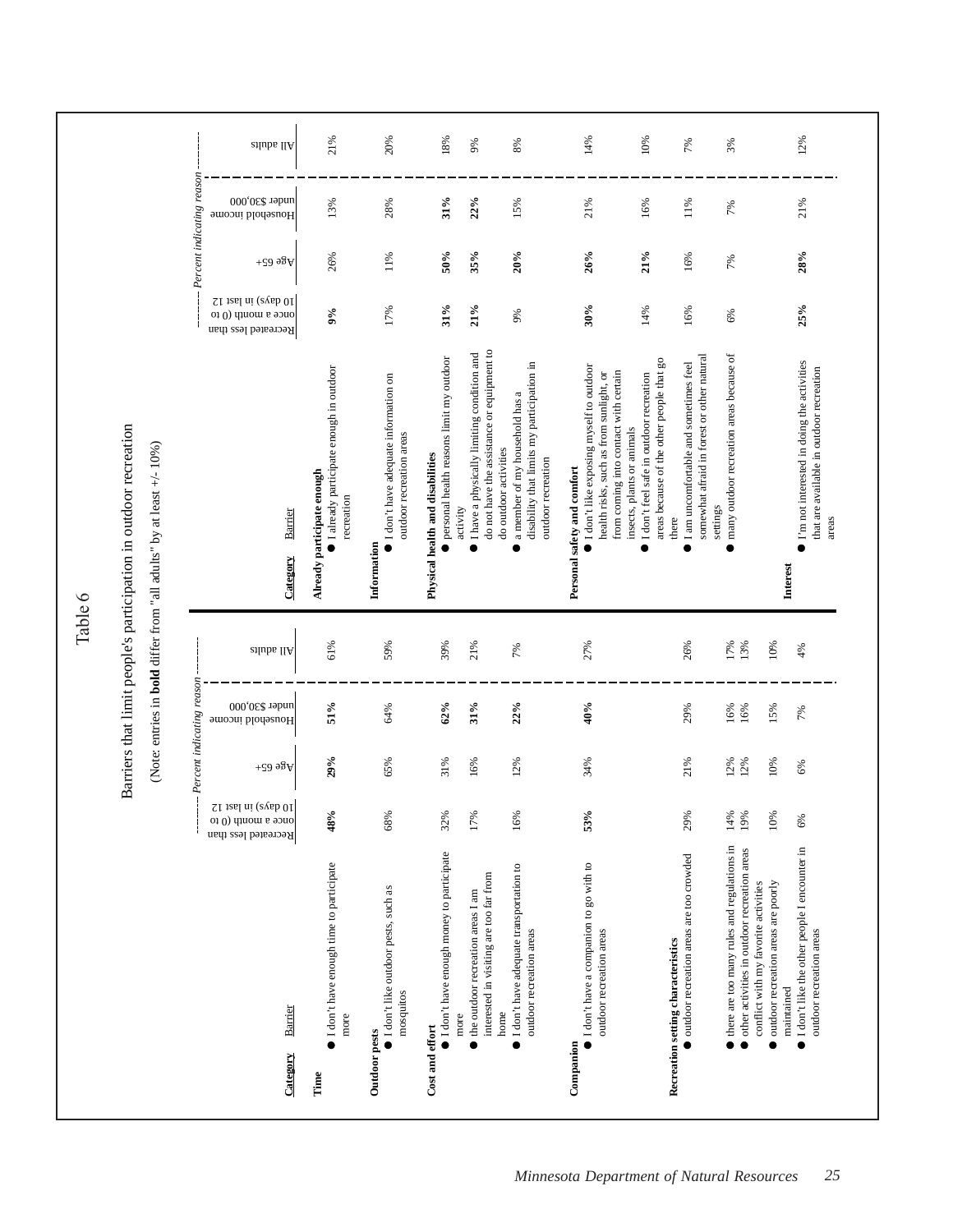## RECREATION PARTICIPATION AND USE BY ACTIVITY

The leading activity for Minnesota adults—in terms of the number that participate annually—is walking/hiking outdoors for exercise or pleasure (54% of adults participate annually) (see Table 7). This is followed by recreational boating, which can be presented in a variety of ways, depending on whether fishing is included and whether motorized and non-motorized boating are combined. Swimming is next, and is lead by swimming in a lake or stream.

A large number of activities are presented in Table 7, which is ordered by the number of adults who participate annually. Fishing is participated in annually by 30 percent of Minnesota adults and hunting by 16 percent, two figures that correspond well with current license sales.

As shown in Table 7, activities can be combined into aggregates (e.g., swimming, camping, or nature observation). They can also be examined for overlaps. For instance, the adults who participate in certain activities are far more likely to participate in other activities. An example is ATV riding. ATV riders are far more likely to be hunters than people who do not ride ATVs. A complete set of activity overlaps is too large to present here, but they are available upon request.

Winter activities, as a rule, have lower participation rates than summer activities. Minnesotans may have a hearty wintertime outdoor image of themselves, but they tend to stay indoors when the cold days and long nights set in.

A second way to view the magnitude of an activity is the amount of time people spend in the activity (Table 8—has same activity order as Table 7). People participate in an activity a number of days (occasions) each year, and each occasion has a typical length in terms of hours. Some activity occasions (e.g., walking/hiking) tend to be short compared with others (e.g., boating), so boating is a much larger percent of hours than days, and the reverse is true for walking/ hiking. For comparing people's involvement between activities or between groups of activities, hours is generally a better measure than occasions, since the former is a direct measure of time committed by the individual.

In terms of hours of activity participation, walking/hiking is the leading activity among Minnesota adults. This is followed by boating, nature observation,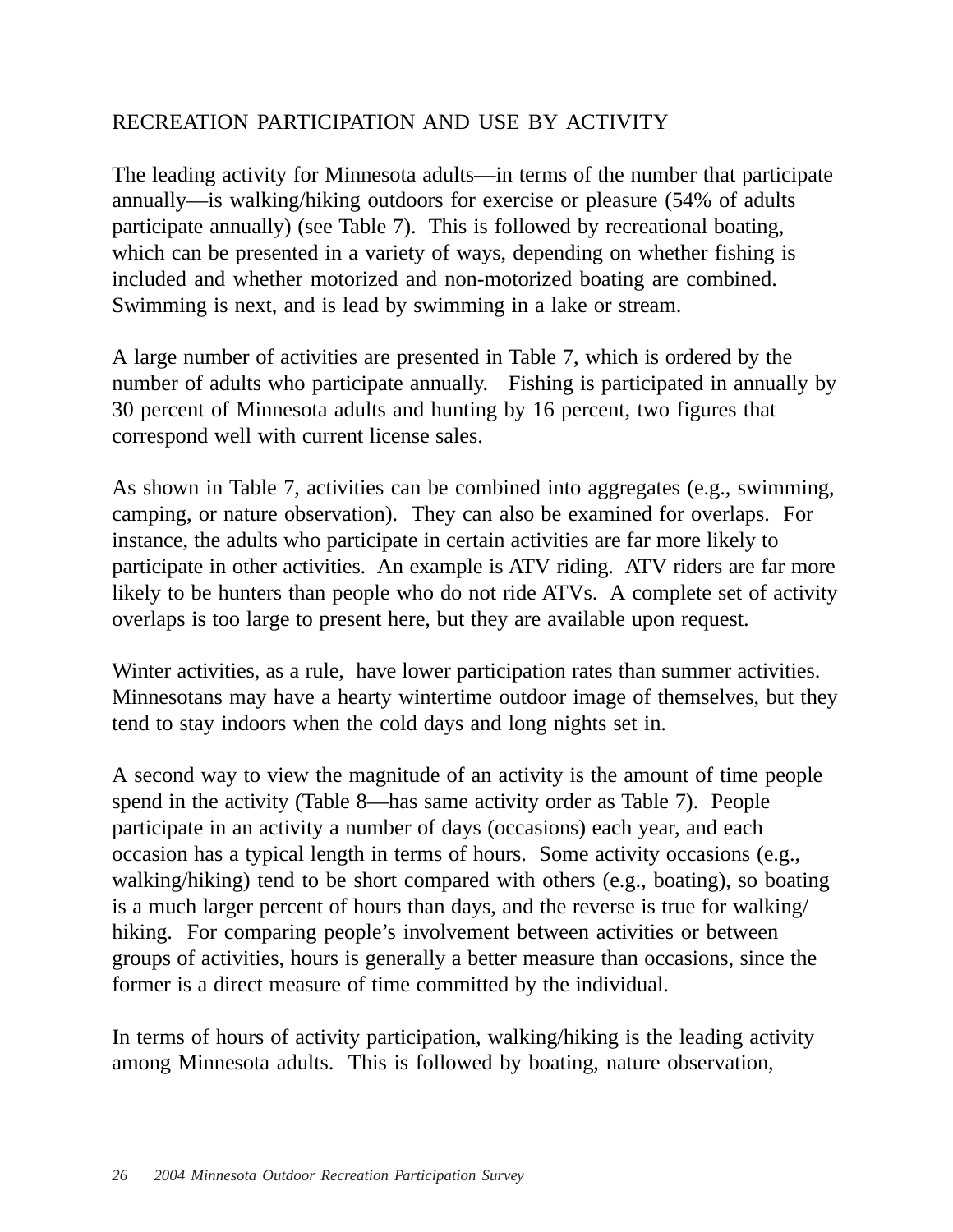fishing, swimming and hunting, all water-based and wildlife-related activities that Minnesotans have a well-deserved reputation for being highly engaged in.

The survey collected detailed information on each individual and the activities he/ she participated in. For each activity, tables of this information are provide in Appendix B. The tables display (for all the activities in Table 7 and 8) the participation rates, overall use and breakdowns of activities by demographic characteristics (including survey region in Minnesota) and geographic patterns of use. The tables also contain the (i) profile of the Minnesota population, so activity participants can be compared to the general population as represented in the survey results; and (ii) a profile of "avid" participants, which can be compared with all participants to see if that subset of participants (about half of participants) who account for a large portion of any activity use (usually around 80% or more) are different demographically than the typical activity participant.

Activity participation and use are presented in Appendix A for each of the five survey regions (Figure 4). Many of the activity differences between the regions

are due to the urban or rural character of the regions, and the associations between activities and the urban-rural continuum. For example, hunting is an activity that has higher participation in rural (low population density) locations than in urban locations, so participation rates are much higher for the non-Metro regions of Minnesota. The reverse is true for urban-associated activities such as inline skating. The next section examines outdoor recreation patterns by demographic characteristics, including the urbanrural continuum or population density of residential locations. Activities are classified according to their degree of association with residential population density.

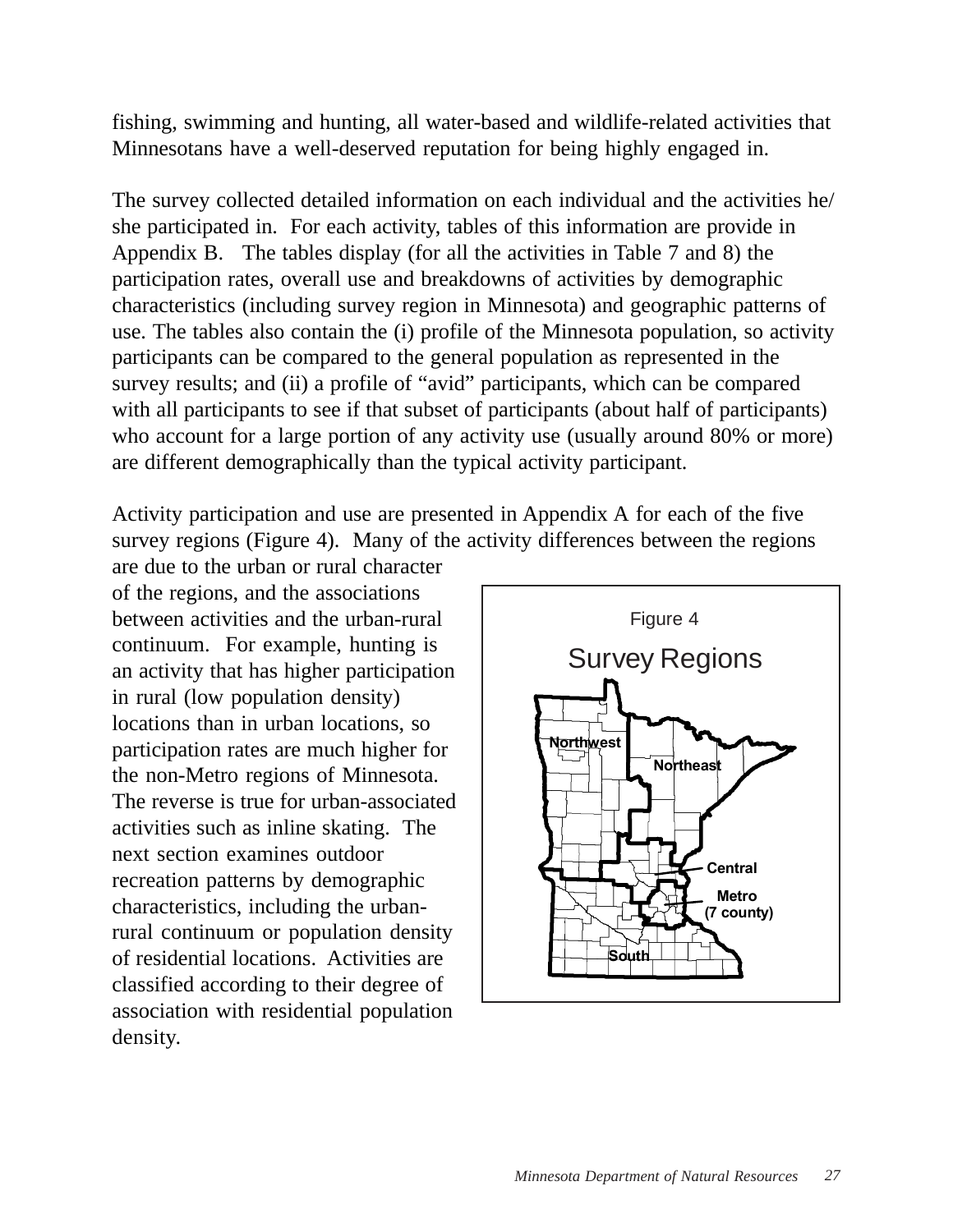### Table 7

## Annual outdoor recreation participation by Minnesotans in Minnesota and elsewhere, 2004

(population 20 years old and older)

| Activity                                                                     | Number of<br>participants<br>(000's) | Percent of<br>population |
|------------------------------------------------------------------------------|--------------------------------------|--------------------------|
| Walking/hiking (walking of hiking outdoors for exercise or pleasure)         | 1,896                                | 54%                      |
| Boating of all types, including fishing from a boat                          | 1,493                                | 43%                      |
| Boating of all types, excluding fishing from a boat                          | 1,237                                | 36%                      |
| Motor boating of all types, including fishing from a boat                    | 1,365                                | 39%                      |
| Motor boating of all types, excluding fishing from a boat                    | 1,050                                | 30%                      |
| Non-motorized boating of all types, excluding fishing                        | 522                                  | 15%                      |
| Canoeing/kayaking, excluding fishing                                         | 485                                  | 14%                      |
| Swimming or wading (all places)                                              | 1,423                                | 41%                      |
| Swimming or wading in a lake or stream                                       | 1,279                                | 37%                      |
| Swimming or wading in an outdoor pool or water park                          | 750                                  | 22%                      |
| Driving for pleasure on scenic roads or in a park                            | 1,300                                | 37%                      |
| Picnicking                                                                   | 1,245                                | 36%                      |
| Fishing of all types                                                         | 1,054                                | 30%                      |
| Fishing from a boat                                                          | 929                                  | 27%                      |
| Fishing from shore or dock                                                   | 704                                  | 20%                      |
| Biking (bicycling outdoors of all types, including mountain biking)          | 1,011                                | 29%                      |
| Biking on dirt trails                                                        | 423                                  | 12%                      |
| Visiting outdoor zoos                                                        | 957                                  | 27%                      |
| Camping of all types                                                         | 899                                  | 26%                      |
| Camping using a camping vehicle (e.g., pop-up/hard-sided trailer)            | 450                                  | 13%                      |
| Camping using a tent                                                         | 613                                  | 18%                      |
| Camping using a tent for backpacking or canoe-in/boat-in camping             | 340                                  | 10%                      |
| Visiting nature centers                                                      | 884                                  | 25%                      |
| Nature observation of all types (viewing, identifying, photographing)        | 844                                  | 24%                      |
| Viewing, identifying or photographing birds and other wildlife               | 712                                  | 20%                      |
| Viewing, identifying or photographing wildflowers, trees, natural vegetation | 629                                  | 18%                      |
| Golfing                                                                      | 820                                  | 24%                      |
| Outdoor field sports (e.g., soccer, softball/baseball, football)             | 737                                  | 21%                      |
| Visiting historic or archaeological sites                                    | 721                                  | 21%                      |
| Sledding and snow tubing                                                     | 642                                  | 18%                      |
| Outdoor court sports (e.g., volleyball, basketball, tennis, horseshoes)      | 612                                  | 18%                      |
| Hunting of all types                                                         | 556                                  | 16%                      |
| Hunting big game (e.g., deer, bear, moose)                                   | 470                                  | 13%                      |
| Hunting waterfowl, upland game birds, and other small game                   | 369                                  | 11%                      |
| Running or jogging                                                           | 497                                  | 14%                      |
| Ice skating/hockey outdoors                                                  | 402                                  | 12%                      |
| Inline skating, rollerblading, roller skating, roller skiing                 | 394                                  | 11%                      |
| Offroad ATV driving                                                          | 357                                  | 10%                      |
| Snowmobiling                                                                 | 342                                  | 10%                      |
| Downhill skiing/snowboarding                                                 | 313                                  | 9%                       |
| Gather mushrooms, berries, or other wild foods                               | 302                                  | 9%                       |
| Cross country skiing                                                         | 227                                  | 7%                       |
| Horseback riding                                                             | 157                                  | 5%                       |
| Snowshoeing                                                                  | 146                                  | 4%                       |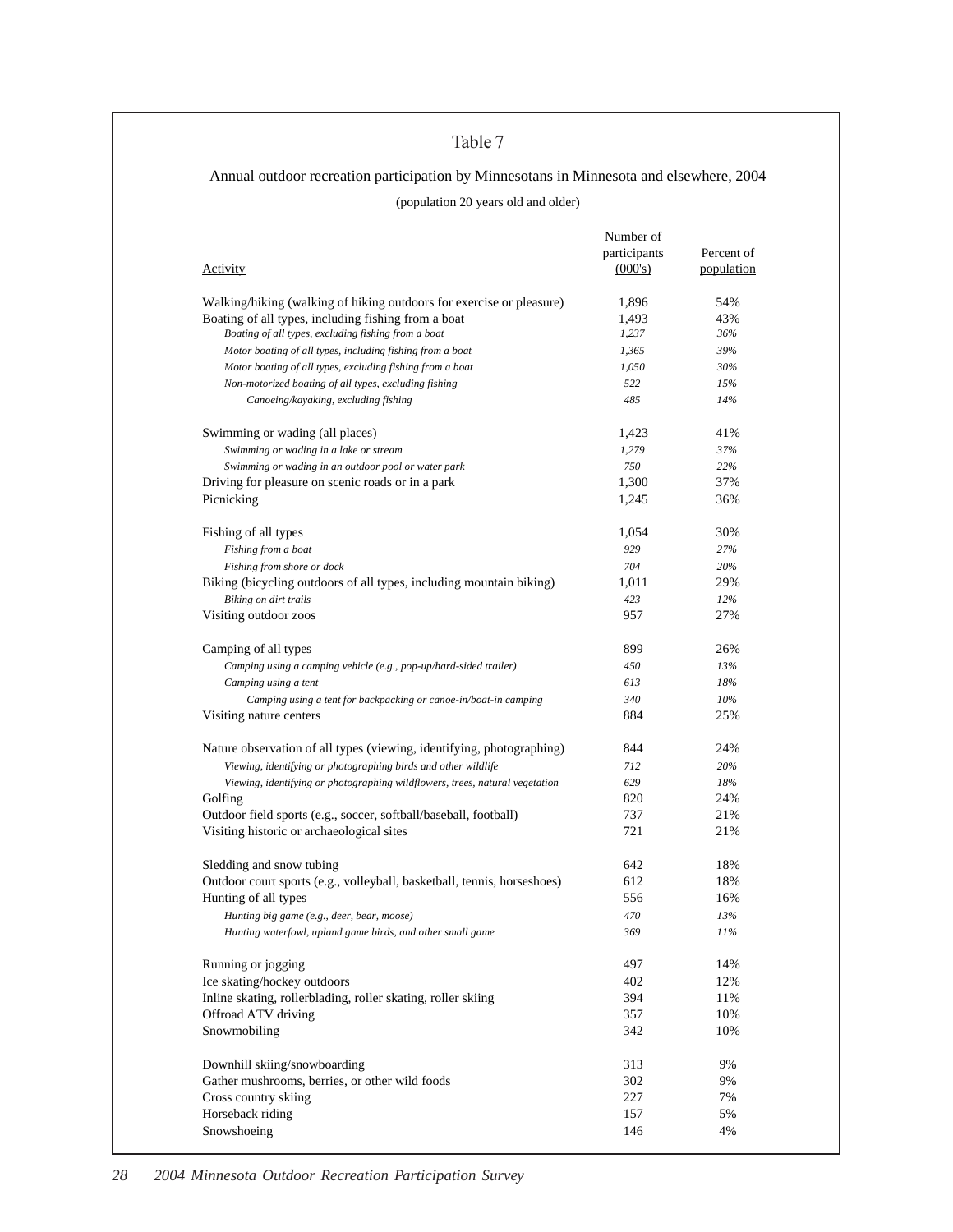### Table 8

### Annual outdoor recreation use by Minnesotans in Minnesota and elsewhere, 2004

#### (population 20 years old and older)

|                                                                              | Number of days;<br>total = $360,134$ | Percent of  | Number of hours;<br>total hours $= 760$ , | Percent of   |
|------------------------------------------------------------------------------|--------------------------------------|-------------|-------------------------------------------|--------------|
| <b>Activity</b>                                                              | (000's)                              | <u>days</u> | 743(000s)                                 | <u>hours</u> |
| Walking/hiking (walking of hiking outdoors for exercise or pleasure)         | 105,994                              | 29.4%       | 129,655                                   | 17.0%        |
| Boating of all types, including fishing from a boat                          | 29.617                               | 8.2%        | 107,859                                   | 14.2%        |
| Boating of all types, excluding fishing from a boat                          | 17,613                               | 4.9%        | 58,100                                    | 7.6%         |
| Motor boating of all types, including fishing from a boat                    | 27,111                               | 7.5%        | 98,836                                    | 13.0%        |
| Motor boating of all types, excluding fishing from a boat                    | 15,108                               | 4.2%        | 49,076                                    | 6.5%         |
| Non-motorized boating of all types, excluding fishing                        | 2,505                                | 0.7%        | 9,024                                     | 1.2%         |
| Canoeing/kayaking, excluding fishing                                         | 2,123                                | 0.6%        | 7,903                                     | 1.0%         |
| Swimming or wading (all places)                                              | 21,927                               | 6.1%        | 53,476                                    | 7.0%         |
| Swimming or wading in a lake or stream                                       | 14,807                               | 4.1%        | 36,657                                    | 4.8%         |
| Swimming or wading in an outdoor pool or water park                          | 7,120                                | 2.0%        | 16,819                                    | 2.2%         |
| Driving for pleasure on scenic roads or in a park                            | 15,511                               | 4.3%        | 33,473                                    | 4.4%         |
| Picnicking                                                                   | 11,627                               | 3.2%        | 35,914                                    | 4.7%         |
| Fishing of all types                                                         | 18,391                               | 5.1%        | 76,240                                    | 10.0%        |
| Fishing from a boat                                                          | 12,003                               | 3.3%        | 49,759                                    | 6.5%         |
| Fishing from shore or dock                                                   | 6,388                                | 1.8%        | 26,480                                    | 3.5%         |
| Biking (bicycling outdoors of all types, including mountain biking)          | 22,436                               | 6.2%        | 31,890                                    | 4.2%         |
| Biking on dirt trails                                                        | 2,892                                | 0.8%        | 4,110                                     | 0.5%         |
| Visiting outdoor zoos                                                        | 2,252                                | 0.6%        | 5,823                                     | 0.8%         |
| Camping of all types                                                         | 8,515                                | 2.4%        | 34,060                                    | 4.5%         |
| Camping using a camping vehicle (e.g., pop-up/hard-sided trailer)            | 5,469                                | 1.5%        | 21,877                                    | 2.9%         |
| Camping using a tent                                                         | 3,046                                | 0.8%        | 12,183                                    | 1.6%         |
| Camping using a tent for backpacking or canoe-in/boat-in camping             | 1,043                                | 0.3%        | 4,172                                     | 0.5%         |
| Visiting nature centers                                                      | 3,265                                | 0.9%        | 8,440                                     | 1.1%         |
| Nature observation of all types (viewing, identifying, photographing)        | 46,268                               | 12.8%       | 77,256                                    | 10.2%        |
| Viewing, identifying or photographing birds and other wildlife               | 27,654                               | 7.7%        | 41,267                                    | 5.4%         |
| Viewing, identifying or photographing wildflowers, trees, natural vegetation | 18,614                               | 5.2%        | 35,989                                    | 4.7%         |
| Golfing                                                                      | 11,163                               | 3.1%        | 37,063                                    | 4.9%         |
| Outdoor field sports (e.g., soccer, softball/baseball, football)             | 11,187                               | 3.1%        | 21,185                                    | 2.8%         |
| Visiting historic or archaeological sites                                    | 2,398                                | 0.7%        | 6,199                                     | 0.8%         |
|                                                                              |                                      |             |                                           |              |
| Sledding and snow tubing                                                     | 2,985                                | 0.8%        | 4,999                                     | 0.7%         |
| Outdoor court sports (e.g., volleyball, basketball, tennis, horseshoes)      | 5,916                                | 1.6%        | 11,670                                    | 1.5%         |
| Hunting of all types                                                         | 8,060                                | 2.2%        | 48,188                                    | 6.3%         |
| Hunting big game (e.g., deer, bear, moose)                                   | 4,025                                | 1.1%        | 27,175                                    | 3.6%         |
| Hunting waterfowl, upland game birds, and other small game                   | 4,035                                | 1.1%        | 21,013                                    | 2.8%         |
| Running or jogging                                                           | 21,457                               | 6.0%        | 24,331                                    | 3.2%         |
| Ice skating/hockey outdoors                                                  | 2,459                                | 0.7%        | 4,919                                     | 0.6%         |
| Inline skating, rollerblading, roller skating, roller skiing                 | 4,733                                | 1.3%        | 11,384                                    | 1.5%         |
| Offroad ATV driving                                                          | 6,520                                | 1.8%        | 15,262                                    | 2.0%         |
| Snowmobiling                                                                 | 2,918                                | 0.8%        | 10,260                                    | 1.3%         |
| Downhill skiing/snowboarding                                                 | 1,514                                | 0.4%        | 8,657                                     | 1.1%         |
| Gather mushrooms, berries, or other wild foods                               | 1,623                                | 0.5%        | 5,090                                     | 0.7%         |
| Cross country skiing                                                         | 1,486                                | 0.4%        | 3,669                                     | 0.5%         |
| Horseback riding                                                             | 1,382                                | 0.4%        | 2,567                                     | 0.3%         |
| Snowshoeing                                                                  | 535                                  | 0.1%        | 974                                       | 0.1%         |
|                                                                              |                                      |             |                                           |              |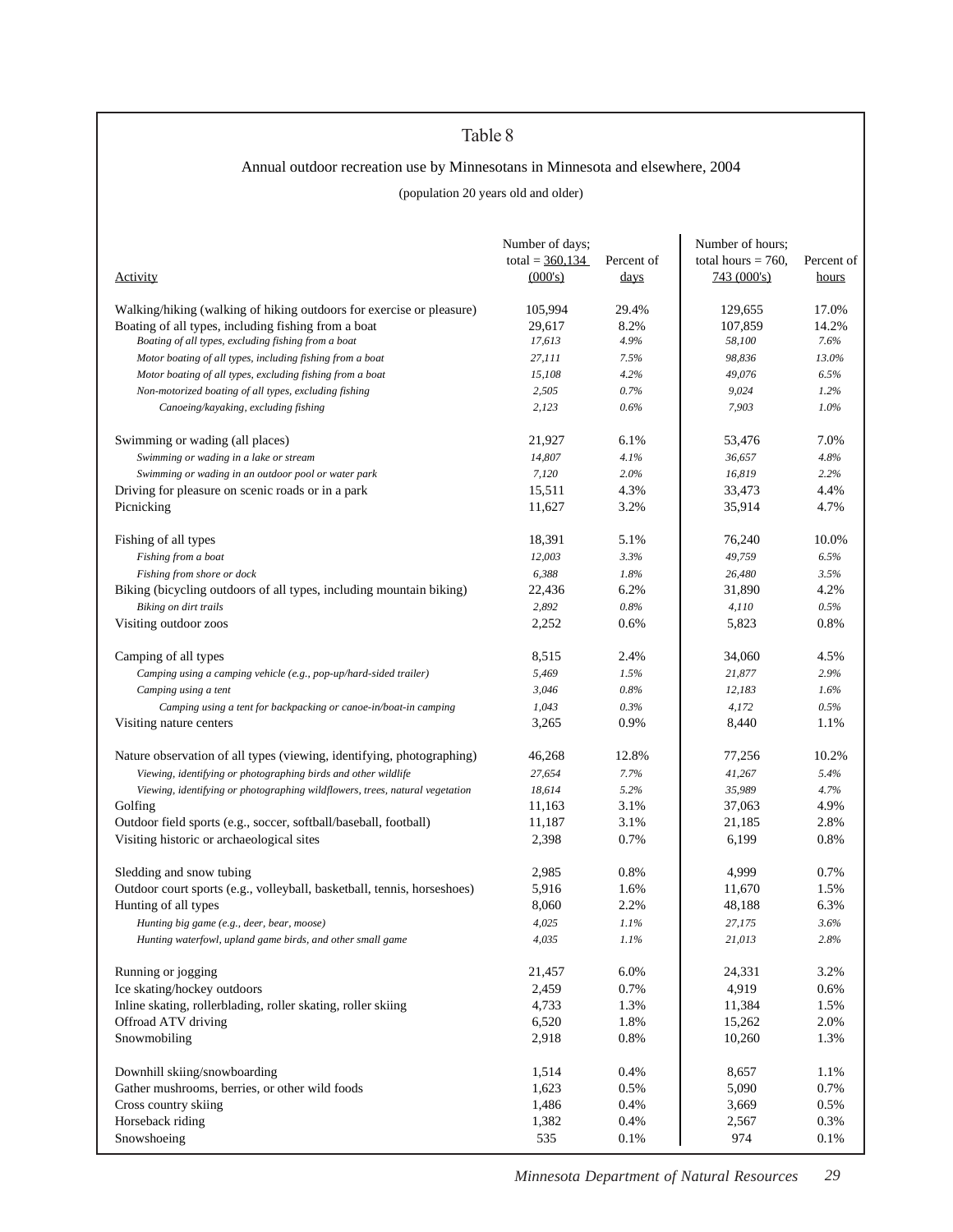## DEMOGRAPHIC PATTERNS OF RECREATION USE

Recreation participation and use—either by activity or in an overall sense—varies by age, gender, population density, and other population groupings. In this section, recreation patterns are examined by the following standard demographic breakdowns:

Population density of residence (urban to rural continuum) Region in Minnesota Age class **Gender** Race/ethnicity Educational attainment Household income Household size

For each demographic breakdown, overall involvement in outdoor recreation is described first. "Overall involvement" is total annual recreation hours per capita in the demographic breakdown, indexed to 100 for the average Minnesota adult. Next, the long-term trend in the demographic characteristic is presented (Reference 4), and the implications of the trend for overall recreation involvement are discussed. Finally, each activity is classified according to its association with the demographic characteristic, and the implications of the long-term trend for activities is discussed.

The methods used to measure the degree of association between an activity and a demographic characteristic is as follows:

The distribution of participants across a demographic characteristic for each activity is compared to the average distribution across all activities. The mean difference from the average profile is totaled for each activity (direction of difference is ignored), and then normalized to an index of 100 for the typical difference from the average profile. The degree of activity association with a demographic characteristic is classified according to the following index values: an index greater than 150 is considered "strong", while an index from 101 to 150 is "moderate", an index from 51 to 100 is "slight", and an index of 50 or less is considered "very little association".

The activity table for "Region in Minnesota" is not presented, because it is redundant with "Population density of residence (urban to rural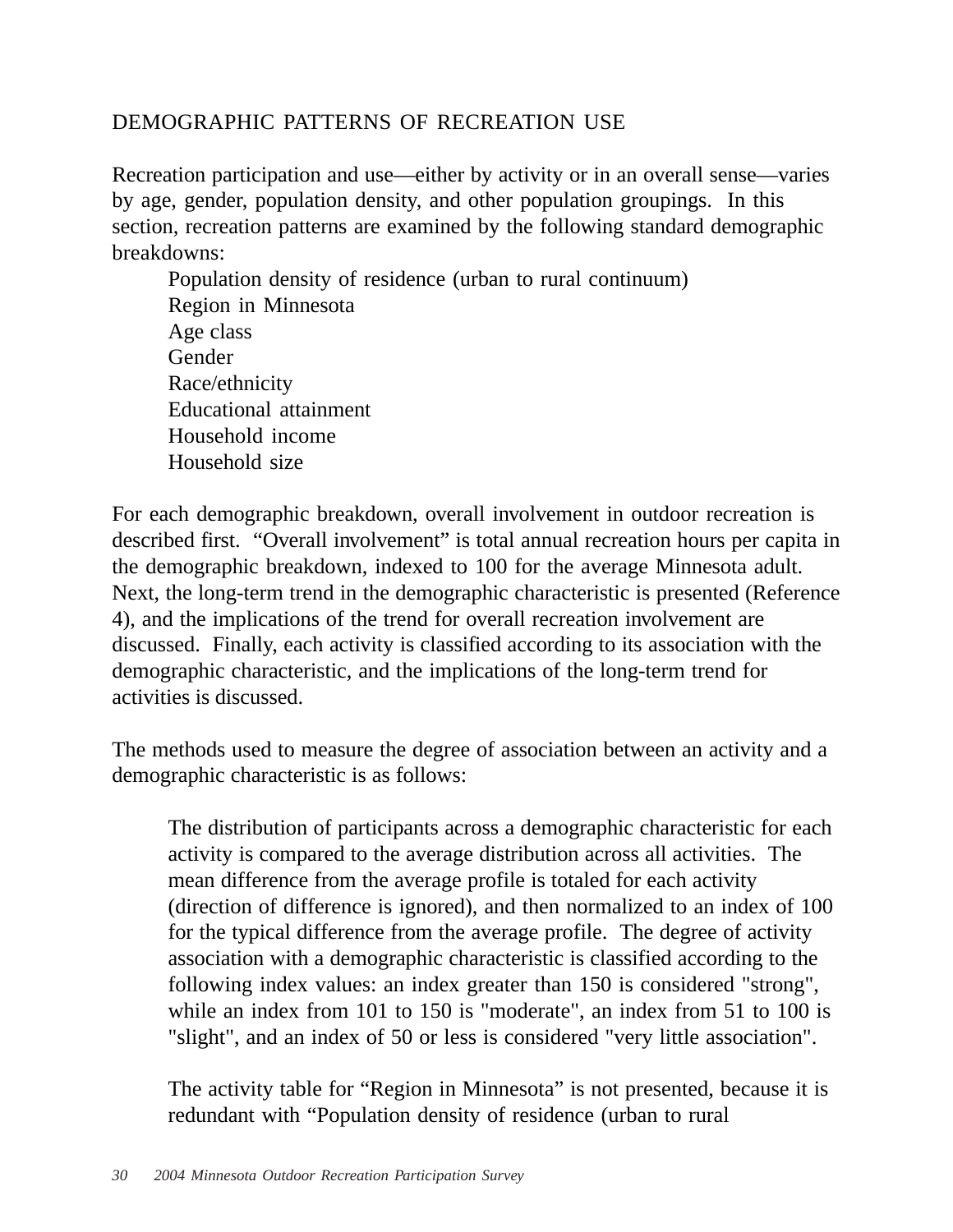continuum)". People in the Metro Region live predominately at high density, while people in the Northwest and Northeast Region live predominately at low density, and people in the Central and Southern Region live at densities between those of the two northern regions and the Metro Region. The correlation across all activities between the size of the index value for population density and region of residence is 0.92.

The discussions of long-term demographic trends, overall recreation involvement, and activity-specific involvement are intended to be general assessments of recreation's relationship to changes taking place in the larger society. These discussions are important for understanding the forces that have shaped, and will continue to shape, the direction of outdoor recreation in Minnesota.

These relationships are also likely to be important for those interested in assessing the activity demands of communities that are, say, aging or urbanizing; or for those who want to provide facilities for a range of activities that, for example, serve broader parts of the populations as compared with narrower subgroups within the population.

A final section examines the commonalities and differences among activities according to these demographic breakdowns. Activities are grouped into clusters that share similar demographics.

## Population density of residence (urban to rural continuum)

Minnesotans who live in more rural settings (lower population density) recreate more outdoors than their urban counterparts, who live a higher densities (Figure 5). The trend in Minnesota (as elsewhere in the nation) is to an increasing urban population (Figure 6). Over the last 100 years, almost all new additions to the Minnesota population have been urban additions. A continuation of this trend coupled with the pattern of recreation use by population density—would push per-capita recreation use down in the state.

Activities that have strong associations with lower-density (rural) residential locations would—all other things constant, including the popularity of an activity—experience little growth compared to activities with strong urban associations (Table 9). In actuality, "all other things", of course, are not always constant. For example, ATV riding is strongly rural, but its popularity is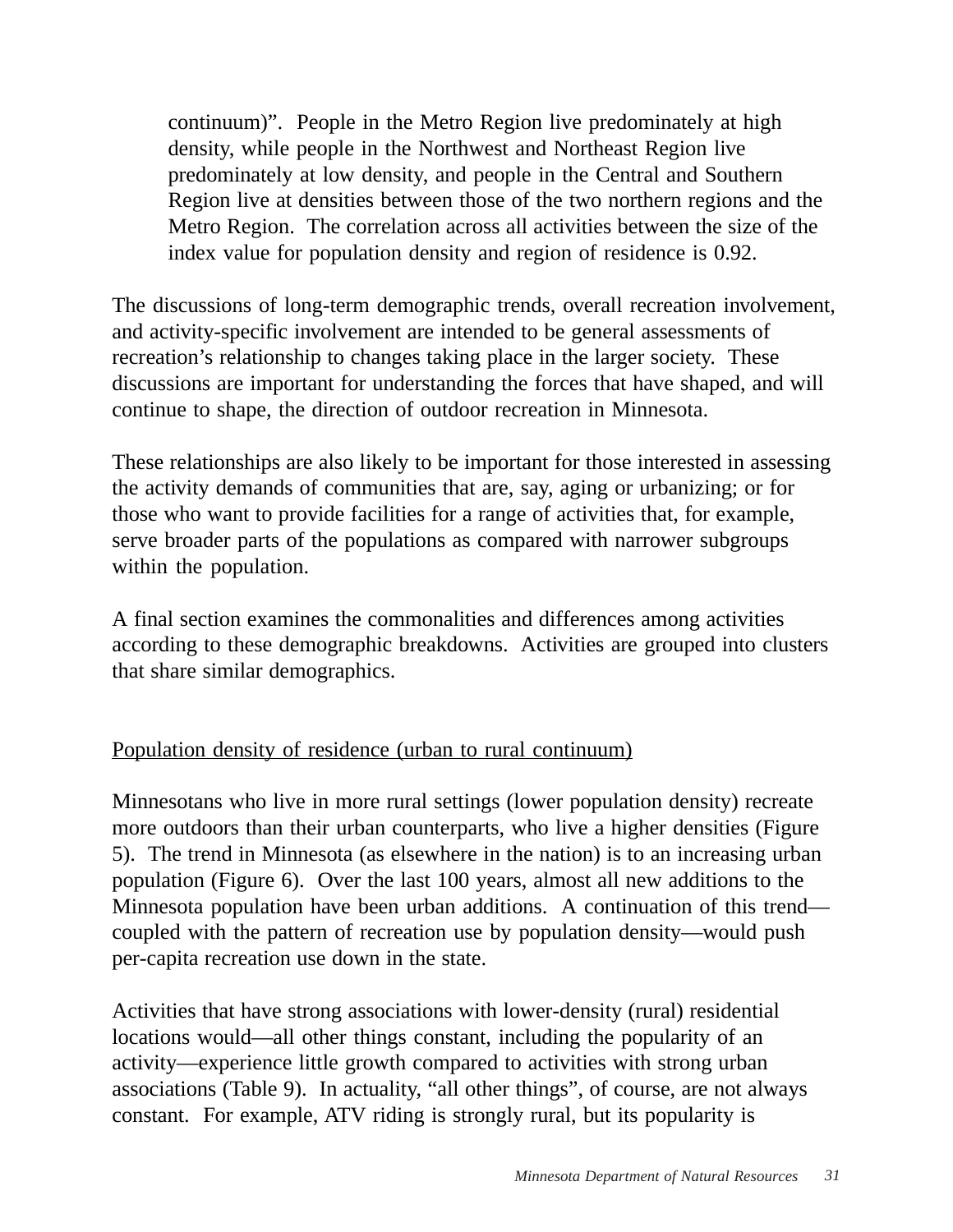

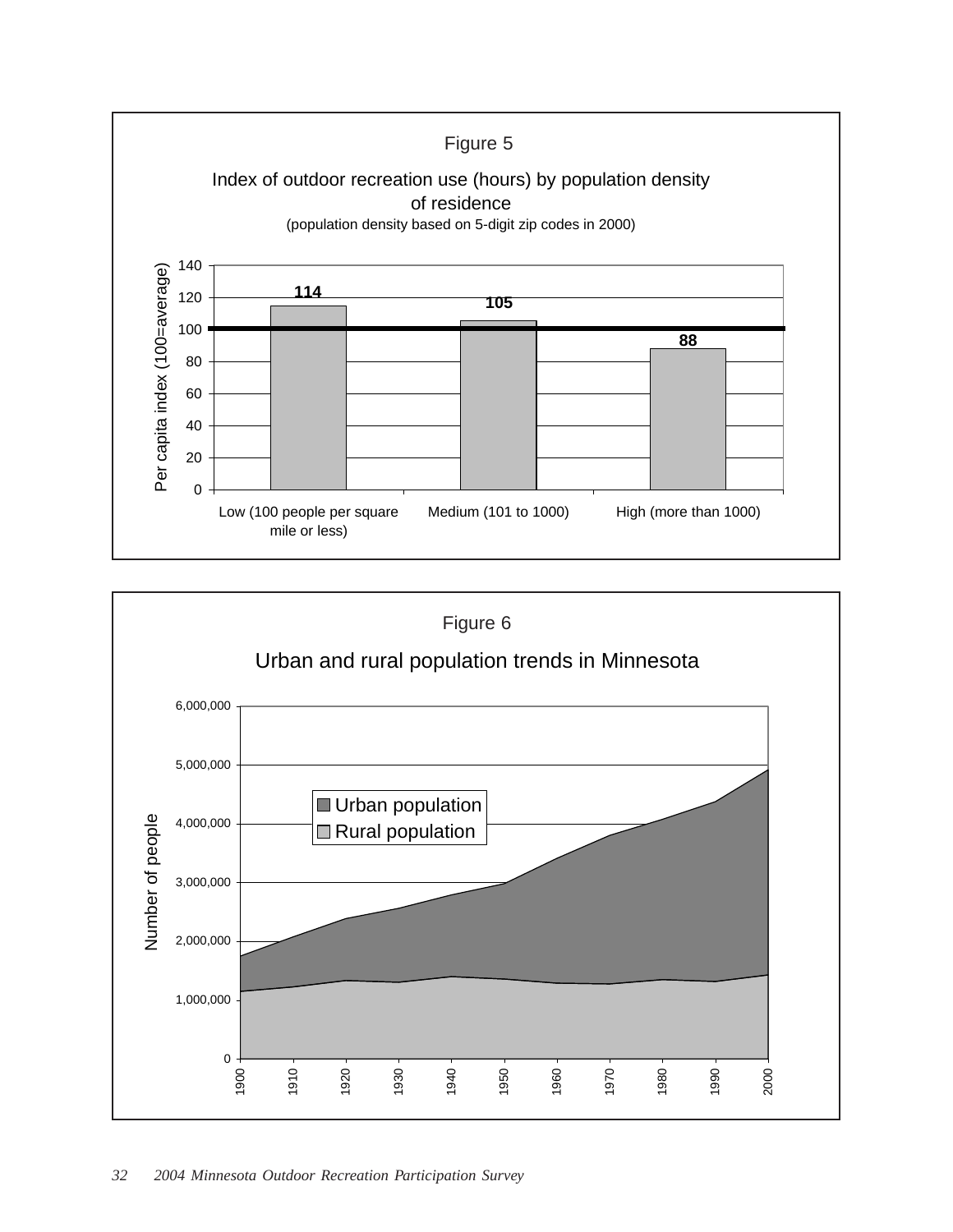## Table 9

#### Activity associations with: Population density of residence

|                                                                                    |                                    | ------ Percent deviation from average activity profile* ------ |                 |           |
|------------------------------------------------------------------------------------|------------------------------------|----------------------------------------------------------------|-----------------|-----------|
|                                                                                    | Low (100 people per Medium (101 to |                                                                | High (more than | Deviation |
| <b>Activity</b>                                                                    | sq. mile or less)                  | 1000)                                                          | 1000            | index**   |
| Strongly associated lower density (more rural)                                     |                                    |                                                                |                 |           |
| Snowmobiling                                                                       | 58%                                | 39%                                                            | -55%            | 282       |
| Offroad ATV driving                                                                | 68%                                | 21%                                                            | $-50%$          | 255       |
| Hunting big game (e.g., deer, bear, moose)                                         | 68%                                | 13%                                                            | -45%            | 229       |
|                                                                                    | 57%                                | 13%                                                            | -39%            | 201       |
| Hunting of all types<br>Hunting waterfowl, upland game birds, and other small game | 54%                                | 11%                                                            | $-36%$          | 186       |
|                                                                                    |                                    |                                                                |                 |           |
| Camping using a camping vehicle (e.g., pop-up/hard-sided trailer)                  | 38%                                | 25%                                                            | -36%            | 185       |
| Strongly associated higher density (more urban)                                    |                                    |                                                                |                 |           |
| Cross country skiing                                                               | $-35%$                             | $-45%$                                                         | 46%             | 237       |
| Inline skating, rollerblading, roller skating, roller skiing                       | $-53%$                             | $-18%$                                                         | 40%             | 205       |
| Ice skating/hockey outdoors                                                        | $-57%$                             | 2%                                                             | 30%             | 161       |
|                                                                                    |                                    |                                                                |                 |           |
| <b>Moderately associated lower density</b>                                         |                                    |                                                                |                 |           |
| Gather mushrooms, berries, or other wild foods                                     | 50%                                | $-15%$                                                         | -18%            | 139       |
| Fishing from shore or dock                                                         | 34%                                | 1%                                                             | $-20%$          | 101       |
|                                                                                    |                                    |                                                                |                 |           |
| Moderately associated higher density                                               |                                    |                                                                |                 |           |
| Running or jogging                                                                 | $-33%$                             | $-9%$                                                          | 24%             | 121       |
| Downhill skiing/snowboarding                                                       | $-36%$                             | $-4%$                                                          | 22%             | 114       |
| Camping using a tent for backpacking or canoe-in/boat-in camping                   | 8%                                 | $-34%$                                                         | 16%             | 107       |
| <b>Slightly associated lower density</b>                                           |                                    |                                                                |                 |           |
| Fishing from a boat                                                                | 20%                                | 12%                                                            | $-19%$          | 95        |
| Fishing of all types                                                               | 22%                                | 8%                                                             | $-16%$          | 84        |
| Horseback riding                                                                   | 23%                                | 6%                                                             | $-16%$          | 83        |
|                                                                                    |                                    |                                                                |                 |           |
| <b>Slightly associated higher density</b>                                          |                                    |                                                                |                 |           |
| Visiting outdoor zoos                                                              | $-28%$                             | $-5%$                                                          | 18%             | 95        |
| Non-motorized boating of all types, excluding fishing                              | $-20%$                             | $-10%$                                                         | 17%             | 88        |
| Canoeing/kayaking, excluding fishing                                               | $-19%$                             | $-11%$                                                         | 17%             | 86        |
| Camping using a tent                                                               | $-3%$                              | $-25%$                                                         | 17%             | 86        |
| Swimming or wading in an outdoor pool or water park                                | $-27%$                             | 1%                                                             | 14%             | 75        |
| Golfing                                                                            | $-27%$                             | 22%                                                            | 1%              | 74        |
| Visiting nature centers                                                            | $-16%$                             | $-8%$                                                          | 14%             | 69        |
| Visiting historic or archaeological sites                                          | $-3%$                              | $-19%$                                                         | 13%             | 67        |
| Biking on dirt trails                                                              | $-23%$                             | 12%                                                            | 5%              | 63        |
| Viewing, identifying or photographing wildflowers, trees, natural vegetation       | $-10%$                             | $-10%$                                                         | 12%             | 61        |
| Biking (bicycling outdoors of all types, including mountain biking)                | $-17%$                             | $-3%$                                                          | 11%             | 57        |
|                                                                                    |                                    |                                                                |                 |           |
| <b>Very little association</b>                                                     |                                    |                                                                |                 |           |
| Nature observation of all types (viewing, identifying, photographing)              | 0%                                 | 0%                                                             | 0%              | 1         |
| Boating of all types, excluding fishing from a boat                                | 0%                                 | 1%                                                             | $-1%$           | 5         |
| Picnicking                                                                         | 2%                                 | $-1%$                                                          | $-1%$           | 5         |
| Walking/hiking (walking of hiking outdoors for exercise or pleasure)               | $-4%$                              | $-1%$                                                          | 3%              | 14        |
| Swimming or wading in a lake or stream                                             | $-1\%$                             | 5%                                                             | $-2%$           | 16        |
| Swimming or wading (all places)                                                    | $-6%$                              | 5%                                                             | 1%              | 18        |
| Sledding and snow tubing                                                           | -6%                                | $-1%$                                                          | 4%              | 20        |
| Boating of all types, including fishing from a boat                                | 4%                                 | 4%                                                             | $-5%$           | 23        |
| Viewing, identifying or photographing birds and other wildlife                     | 8%                                 | -8%                                                            | 0%              | 24        |
| Driving for pleasure on scenic roads or in a park                                  | 4%                                 | -8%                                                            | 3%              | 25        |
| Outdoor field sports (e.g., soccer, softball/baseball, football)                   | $-9%$                              | 7%                                                             | 1%              | 26        |
| Motor boating of all types, excluding fishing from a boat                          | 3%                                 | 7%                                                             | $-6%$           | 29        |
| Outdoor court sports (e.g., volleyball, basketball, tennis, horseshoes)            | $-11%$                             | 10%                                                            | 0%              | 30        |
| Camping of all types                                                               | 12%                                | $-4%$                                                          | $-4%$           | 33        |
| Motor boating of all types, including fishing from a boat                          | 7%                                 | 7%                                                             | -8%             | 43        |
| Snowshoeing                                                                        | $-4%$                              | 14%                                                            | -6%             | 43        |
|                                                                                    |                                    |                                                                |                 |           |
| * Average distribution of participants across all activities for this demographic  |                                    |                                                                |                 |           |
| <i>characteristic, totaling 100%, is</i> $=$                                       | 25.3%                              | 28.2%                                                          | 46.5%           |           |
|                                                                                    |                                    |                                                                |                 |           |

\*\* Index measures the size of the deviation from the average activity profile; an index of 100 is the typical size of deviation across activities. An index greater than 150 is considered "strong", while from 101 to 150 is "moderate", from 51 to 100 is "slight", and 50 or less is considered "very little association".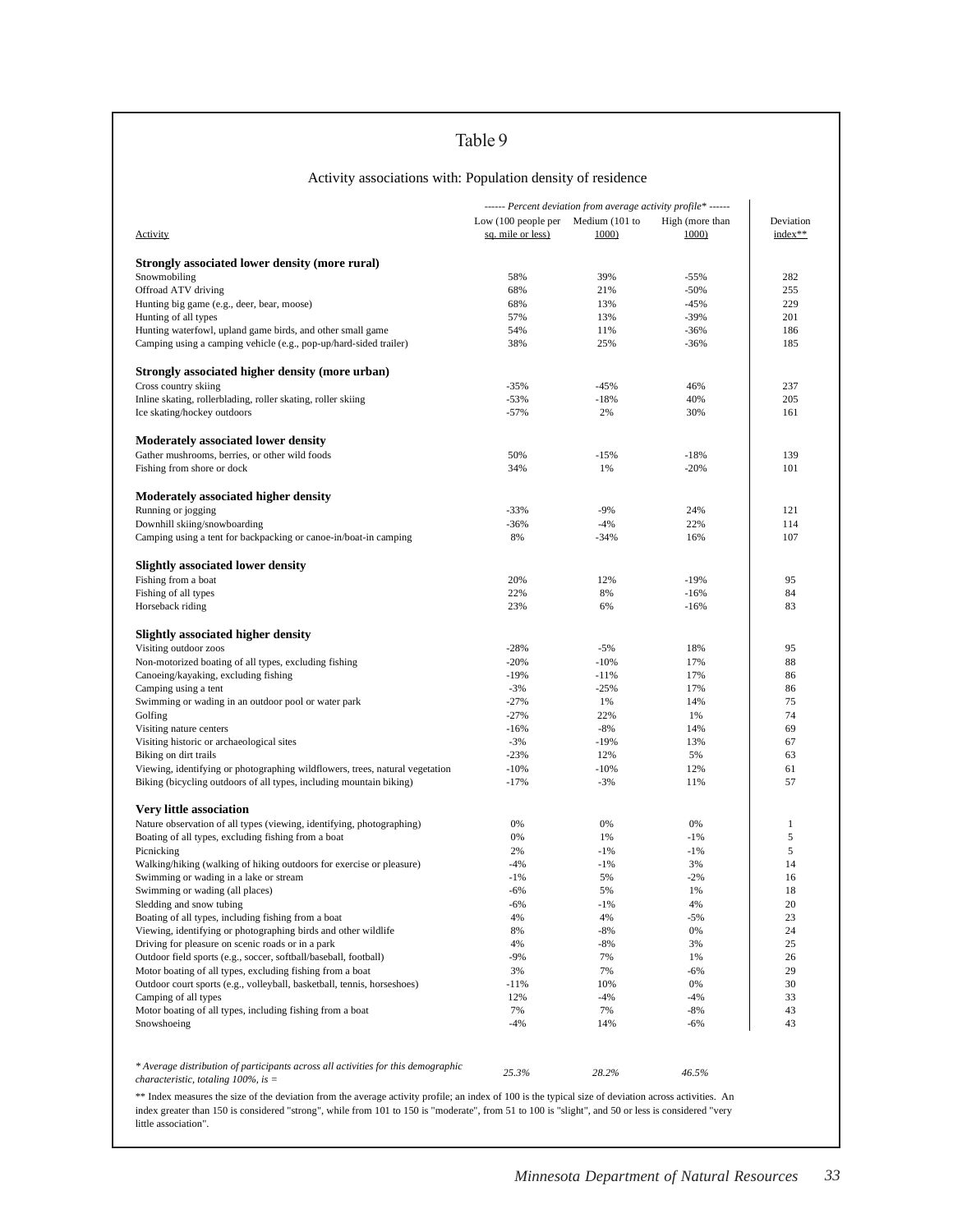burgeoning, and it is growing rapidly in Minnesota. However, if the popularity of ATV riding plateaus, further increases would be difficult to achieve, assuming the activity maintains a strongly rural base that continues its long-term trend.

It is important to note that many activities have little association, or only a slight association, with this demographic characteristic and, thus, are not influenced materially by this urban-rural trend.

## Region in Minnesota

Most of the discussion of region is redundant with the preceding population density discussion, as noted in the introduction to this section. Minnesotans who live in the high-density Metro area recreate less outdoors than those in lowerdensity rural regions (Figure 7). The regional population trend in Minnesota shows most of the increase over many decades occurring in the metro area, and more recently occurring in the Central Region to the north and west of the Metro Region (Figure 8). Three regions (South, Northeast and Northwest) have shown little growth over the last 40 years. A continuation of this trend—coupled with the pattern of recreation use by region—would push per-capita recreation use down in the state.

As discussed in the introduction to this section, the activity table for "Region in Minnesota" is not presented, because it is redundant with "Population density of residence (urban to rural continuum)".

## Age Class

Older adults recreate less overall than younger adults (Figure 9). Recreation hours per capita increase successively from age class 65+ to each younger age class, excepting the youngest adult class (age 20 to 34), which is lower than the next highest class (age 35 to 44). In the past (mid 1980s), the per-capita hour increase continued into the youngest class (Reference 6). Whether this pattern change is real cannot be firmly established from available information, but there are pieces of information that lend credence to the idea that young adults are not as involved in recreation as they used to be. For wildlife-associated recreation (fishing, hunting and wildlife watching) national surveys from 1991 to 2001 have shown that the participation decreases of youngest adults were quite rapid compared with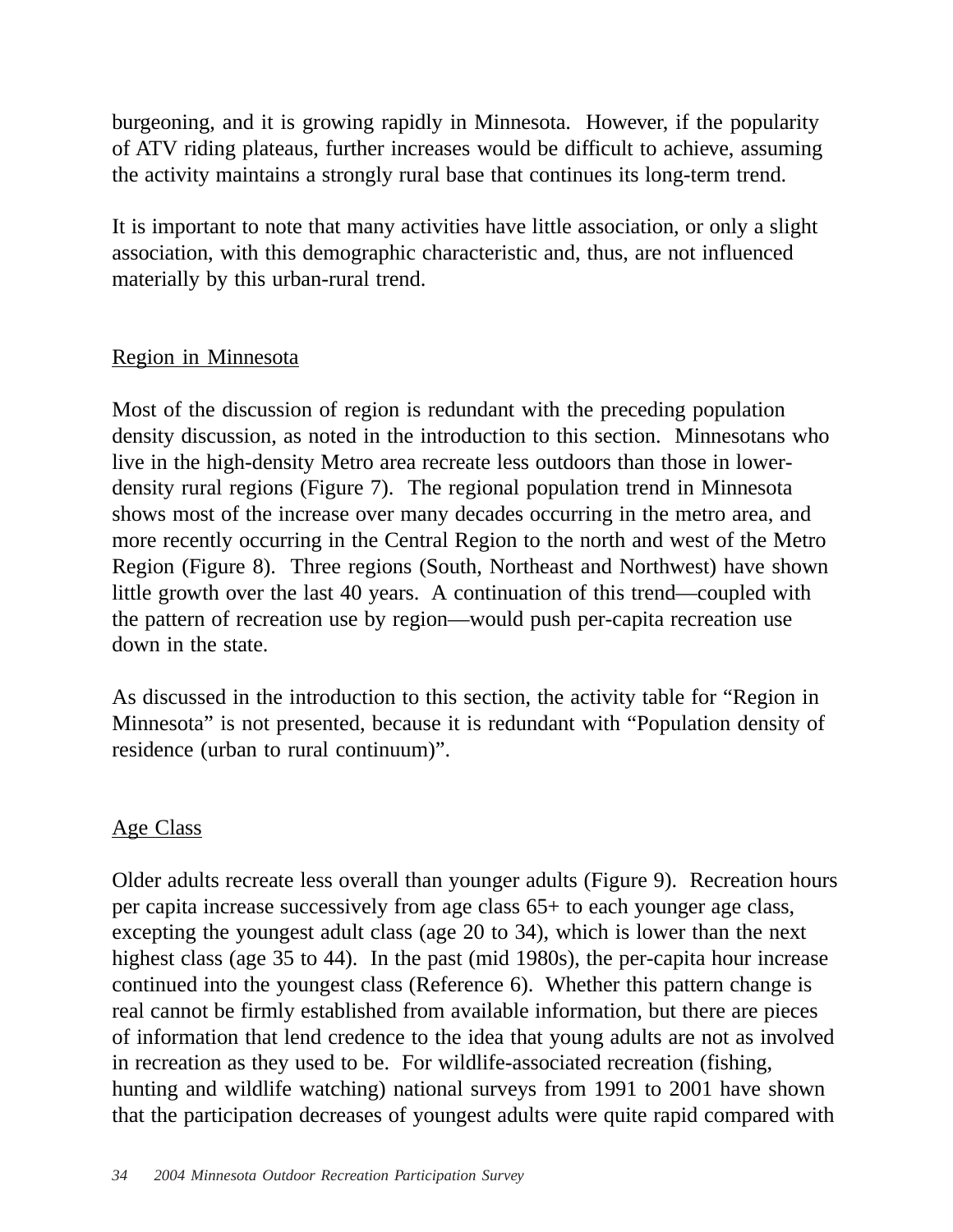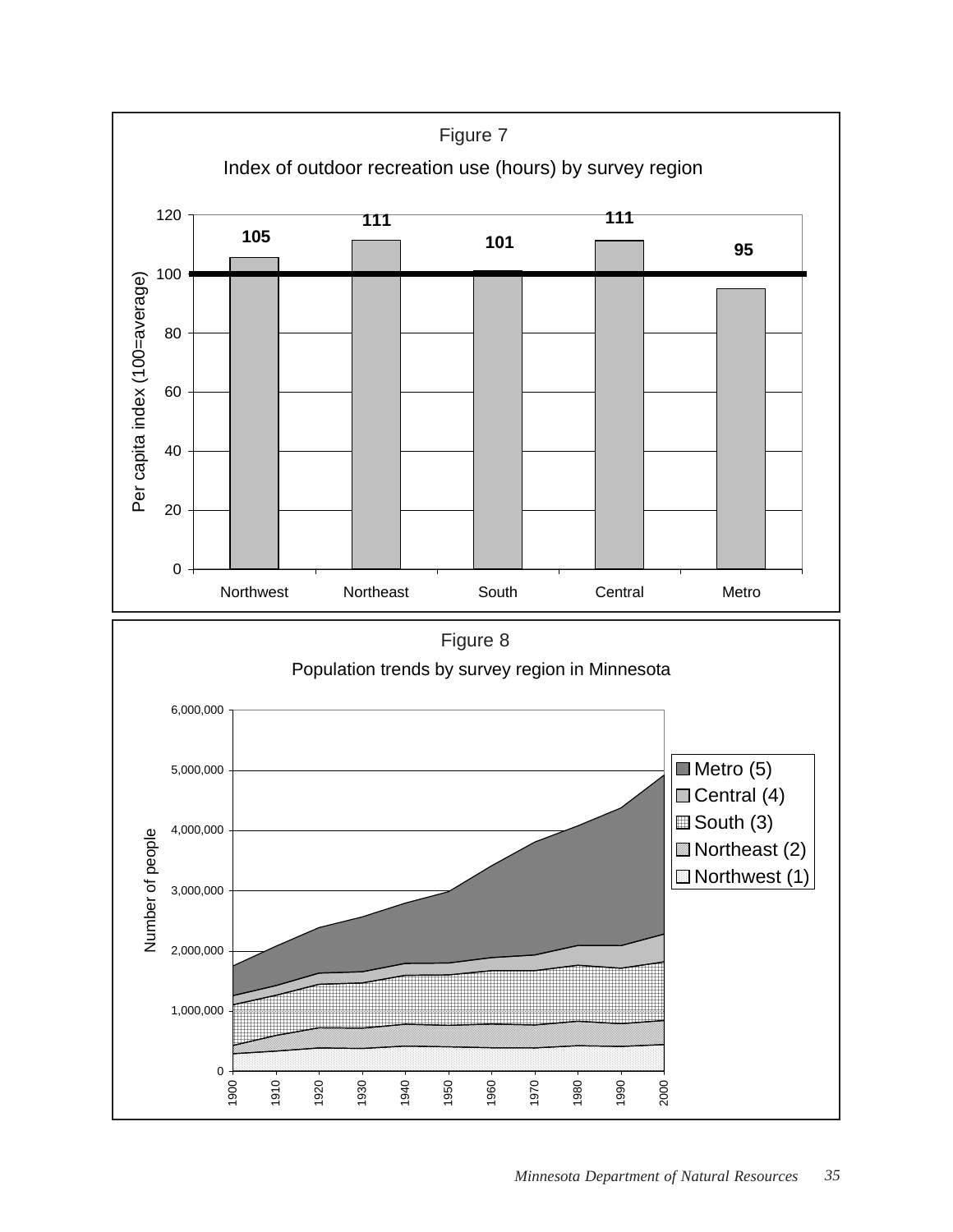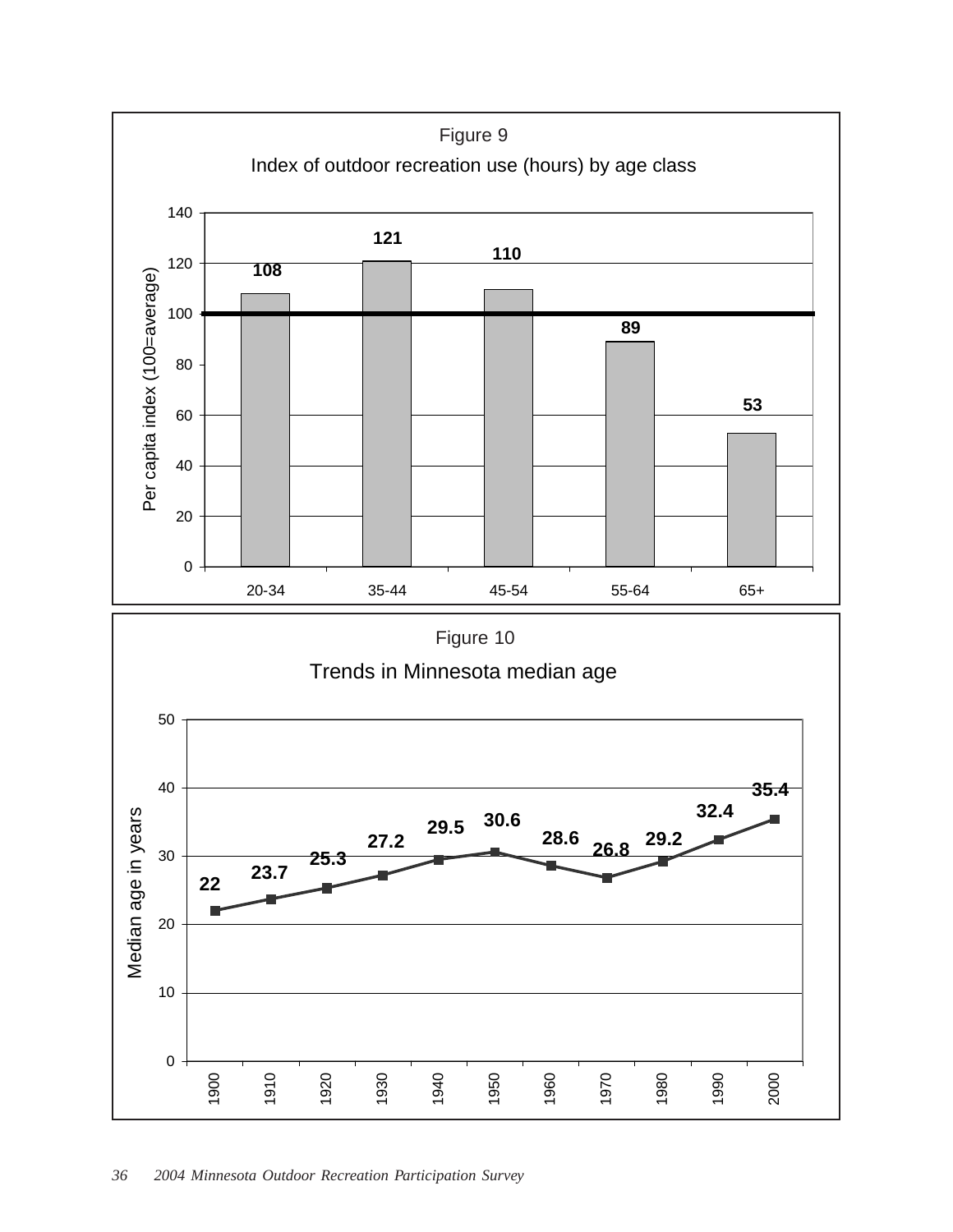older adults (Reference 2). The participation decreases from 1991 to 2001 were steep enough to shift the participation peak out of the youngest age classes to high age classes, producing a similar age-class pattern change as *may* have occurred in Minnesota for overall outdoor recreation involvement. If nothing else, these parallel changes fuel speculation, and raise seminal questions about the changing nature of recreation involvement by age class in the state.

The age trend in the state is to an older population over the last 30 years (Figure 10). A continuation of this trend—coupled with the pattern of recreation use by age class—would push per-capita recreation use down in the state.

The activities that have moderate-to-strong associations with younger ages tend to be more physically demanding, such as ice skating/hockey outdoors, inline skating, and running/jogging (Table 10). The activities most associated with older age classes tend to be less physically demanding, more passive, and more learning-related (note that their are no activities "strongly" associated with older ages).

As with the other demographic characteristics, a large number of activities have little association, or only a slight association, with age class and, thus, are not influenced materially by the aging of the population.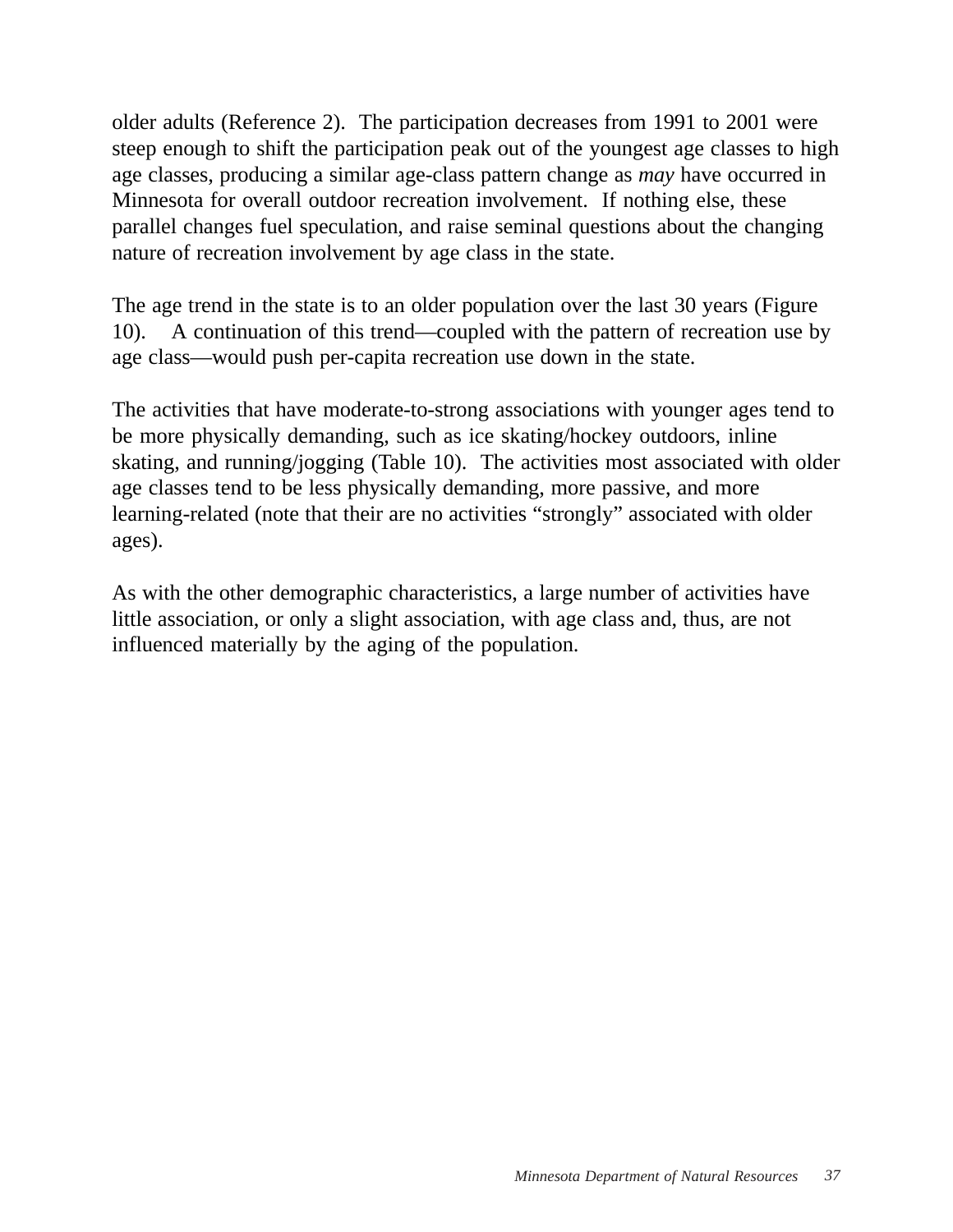#### Activity associations with: Age class

|                                                                                                                                                             |              |           |             | ----------- Percent deviation from average activity profile* ----------- |                  |                      |
|-------------------------------------------------------------------------------------------------------------------------------------------------------------|--------------|-----------|-------------|--------------------------------------------------------------------------|------------------|----------------------|
| <b>Activity</b>                                                                                                                                             | $20$ to $34$ | 35 to 44  | $45$ to 54  | 55 to 64                                                                 | $65+$            | Deviation<br>index** |
| Strongly associated with younger ages                                                                                                                       |              |           |             |                                                                          |                  |                      |
| Ice skating/hockey outdoors                                                                                                                                 | 26%          | 28%       | -34%        | $-74%$                                                                   | $-93%$           | 214                  |
| Sledding and snow tubing                                                                                                                                    | 23%          | 21%       | $-26%$      | $-60%$                                                                   | $-82%$           | 175                  |
| Inline skating, rollerblading, roller skating, roller skiing                                                                                                | 34%          | 4%        | $-24%$      | -46%                                                                     | $-99%$           | 167                  |
| Downhill skiing/snowboarding                                                                                                                                | 24%          | 14%       | $-18%$      | -66%                                                                     | $-76%$           | 157                  |
| Strongly associated with middle ages                                                                                                                        |              |           |             |                                                                          |                  |                      |
| Snowshoeing                                                                                                                                                 | $-27%$       | $-13%$    | 62%         | 26%                                                                      | $-8%$            | 174                  |
| Moderately associated with younger ages                                                                                                                     |              |           |             |                                                                          |                  |                      |
| Camping using a tent                                                                                                                                        | 30%          | 3%        | $-22%$      | $-36%$                                                                   | $-85%$           | 144                  |
| Running or jogging                                                                                                                                          | 31%          | $-7%$     | $-21%$      | $-36%$                                                                   | $-43%$           | 139                  |
| Outdoor court sports (e.g., volleyball, basketball, tennis, horseshoes)                                                                                     | 31%          | $-5%$     | $-15%$      | $-47%$                                                                   | $-55%$           | 136                  |
| Offroad ATV driving                                                                                                                                         | 24%          | $-17%$    | $-4%$       | $-15%$                                                                   | $-32%$           | 105                  |
| Moderately associated with older ages                                                                                                                       |              |           |             |                                                                          |                  |                      |
| Viewing, identifying or photographing birds and other wildlife                                                                                              | $-24%$       | $-7%$     | 14%         | 47%                                                                      | 79%              | 131                  |
| Nature observation of all types (viewing, identifying, photographing)                                                                                       | $-22%$       | $-8%$     | 14%         | 44%                                                                      | 80%              | 127                  |
| Viewing, identifying or photographing wildflowers, trees, natural vegetation                                                                                | $-22%$       | $-7%$     | 13%         | 45%                                                                      | 77%              | 125                  |
| Driving for pleasure on scenic roads or in a park                                                                                                           | $-15%$       | $-16%$    | 9%          | 47%                                                                      | 88%              | 124                  |
| Gather mushrooms, berries, or other wild foods                                                                                                              | $-20%$       | $-4%$     | -5%         | 36%                                                                      | 126%             | 118                  |
| Visiting nature centers                                                                                                                                     | $-16%$       | $-13%$    | 4%          | 46%                                                                      | 94%              | 115                  |
| Visiting historic or archaeological sites                                                                                                                   | $-22%$       | $-3%$     | 7%          | 52%                                                                      | 69%              | 112                  |
| Walking/hiking (walking of hiking outdoors for exercise or pleasure)                                                                                        | $-12%$       | $-13%$    | 1%          | 46%                                                                      | 82%              | 101                  |
| Moderately associated with middle ages                                                                                                                      |              |           |             |                                                                          |                  |                      |
| Cross country skiing                                                                                                                                        | $-30%$       | 12%       | 34%         | 12%                                                                      | $-3%$            | 136                  |
| Horseback riding                                                                                                                                            | $-8%$        | 10%       | 28%         | $-36%$                                                                   | $-56%$           | 105                  |
| Slightly associated with younger ages                                                                                                                       |              |           |             |                                                                          |                  |                      |
| Camping using a tent for backpacking or canoe-in/boat-in camping                                                                                            | 16%          | 6%        | $-5%$       | $-28%$                                                                   | $-81%$           | 92                   |
| Outdoor field sports (e.g., soccer, softball/baseball, football)                                                                                            | 11%          | 8%        | $-9%$       | $-35%$                                                                   | $-34%$           | 78                   |
| Snowmobiling                                                                                                                                                | $-1\%$       | 22%       | $-4%$       | $-14%$                                                                   | $-79%$           | 77                   |
| Biking on dirt trails                                                                                                                                       | 7%<br>9%     | 11%<br>0% | $-3%$<br>6% | $-34%$<br>$-29%$                                                         | $-51%$<br>$-43%$ | 74<br>56             |
| Canoeing/kayaking, excluding fishing<br>Swimming or wading in an outdoor pool or water park                                                                 | 8%           | 6%        | -14%        | $-18%$                                                                   | $-6%$            | 55                   |
| Biking (bicycling outdoors of all types, including mountain biking)                                                                                         | $-6%$        | 8%        | 10%         | $-5%$                                                                    | $-33%$           | 53                   |
|                                                                                                                                                             |              |           |             |                                                                          |                  |                      |
| Slightly associated with older ages<br>Picnicking                                                                                                           | $-14%$       | $-3%$     | 0%          | 29%                                                                      | 69%              | 73                   |
| Fishing from a boat                                                                                                                                         | $-8%$        | $-9%$     | 4%          | 19%                                                                      | 61%              | 69                   |
| Fishing from shore or dock                                                                                                                                  | $-8%$        | $-7%$     | 0%          | 39%                                                                      | 33%              | 59                   |
| Fishing of all types                                                                                                                                        | $-7%$        | $-7%$     | 0%          | 26%                                                                      | 51%              | 58                   |
| Camping using a camping vehicle (e.g., pop-up/hard-sided trailer)                                                                                           | $-9%$        | $-4%$     | 11%         | 9%                                                                       | 25%              | 52                   |
| <b>Very little association</b>                                                                                                                              |              |           |             |                                                                          |                  |                      |
| Swimming or wading in a lake or stream                                                                                                                      | 4%           | $-4%$     | 0%          | $-6%$                                                                    | $-1%$            | 19                   |
| Swimming or wading (all places)                                                                                                                             | 3%           | $-5%$     | 3%          | $-1%$                                                                    | 3%               | 21                   |
| Boating of all types, excluding fishing from a boat                                                                                                         | $-6%$        | 1%        | 4%          | 12%                                                                      | 2%               | 26                   |
| Hunting of all types                                                                                                                                        | $-4%$        | $-3%$     | 2%          | 17%                                                                      | 10%              | 28                   |
| Golfing                                                                                                                                                     | 3%           | $-9%$     | 4%          | 5%                                                                       | 10%              | 34                   |
| Hunting waterfowl, upland game birds, and other small game                                                                                                  | $-7%$        | 1%        | 5%          | 22%                                                                      | $-2\%$           | 34                   |
| Motor boating of all types, excluding fishing from a boat                                                                                                   | $-4%$        | $-6%$     | 7%          | 17%                                                                      | 5%               | 37                   |
| Boating of all types, including fishing from a boat                                                                                                         | $-7%$        | $-2%$     | 0%          | 16%                                                                      | 37%              | 40                   |
| Hunting big game (e.g., deer, bear, moose)                                                                                                                  | $-8%$        | 4%        | 5%          | 18%                                                                      | $-10%$           | 43                   |
| Visiting outdoor zoos                                                                                                                                       | $-1%$        | $-2%$     | -14%        | 31%                                                                      | 24%              | 45                   |
| Camping of all types                                                                                                                                        | 11%          | 0%        | $-6%$       | $-17%$                                                                   | $-31%$           | 50                   |
| Motor boating of all types, including fishing from a boat                                                                                                   | $-5%$        | $-8%$     | 1%          | 21%                                                                      | 42%              | 50                   |
| Non-motorized boating of all types, excluding fishing                                                                                                       | 6%           | 4%        | 4%          | $-25%$                                                                   | $-41%$           | 50                   |
|                                                                                                                                                             |              |           |             |                                                                          |                  |                      |
| * Average distribution of participants across all activities for this demographic<br><i>characteristic, totaling 100%, is</i> =                             | 37%          | 30%       | 20%         | 8%                                                                       | $5\%$            |                      |
| ** Index measures the size of the deviation from the average activity profile; an index of 100 is the typical size of deviation across activities. An index |              |           |             |                                                                          |                  |                      |

greater than 150 is considered "strong", while from 101 to 150 is "moderate", from 51 to 100 is "slight", and 50 or less is considered "very little association".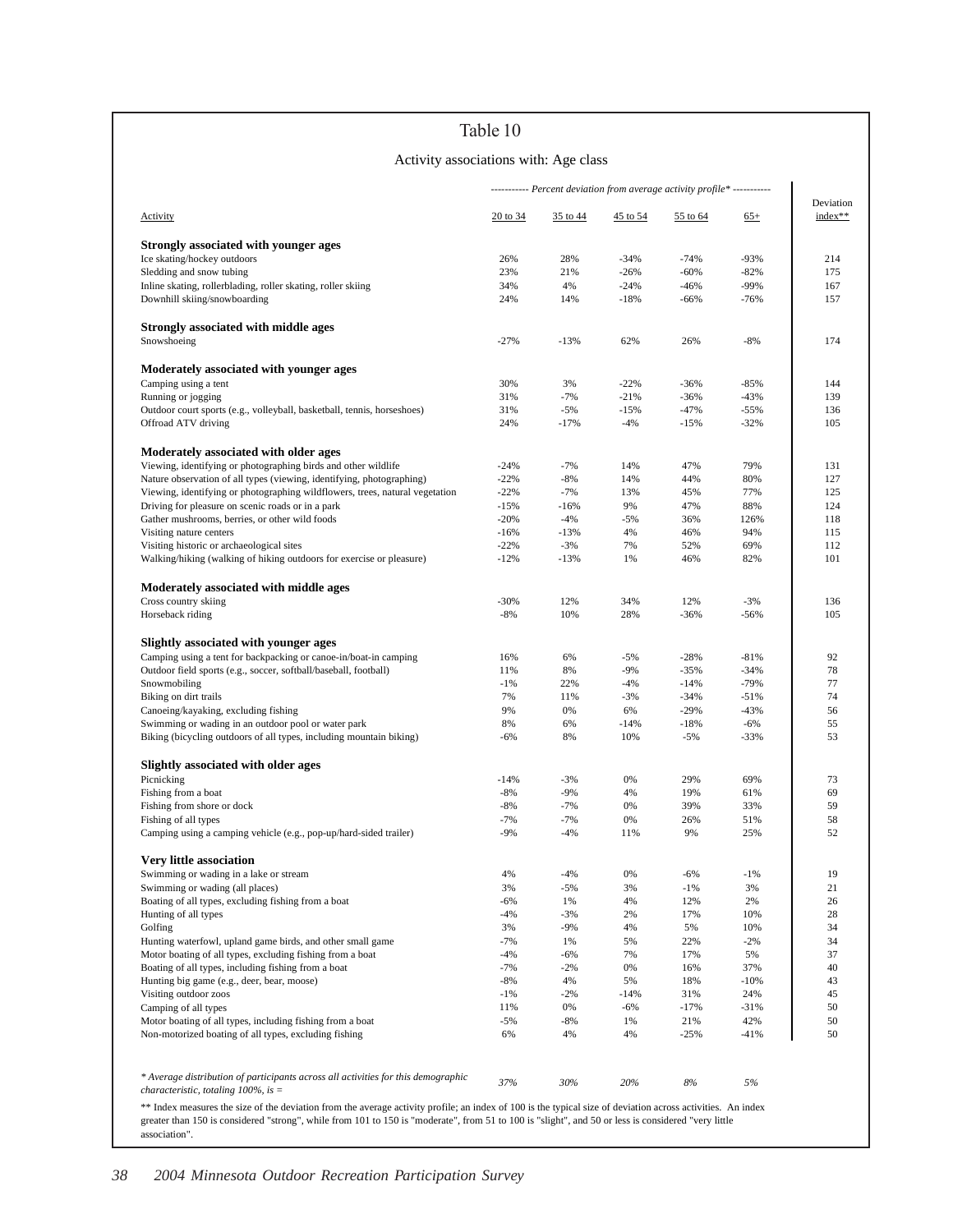# Gender

Men recreate more overall than women (Figure 11). Since the population trend is not toward a greater portion of one gender compared with the other, the trend produces no change in per-capita recreation use.

Certain activities that are strongly male (hunting, snowmobiling, ATV riding) also were strongly rural, which shows how combinations of demographic groupings that define the character of certain activities (Table 11). An examination of clusters of activities that share similar demographics is the topic at the end of this section.

As with the other demographic characteristics, a large number of activities have little association, or only a slight association, with gender.

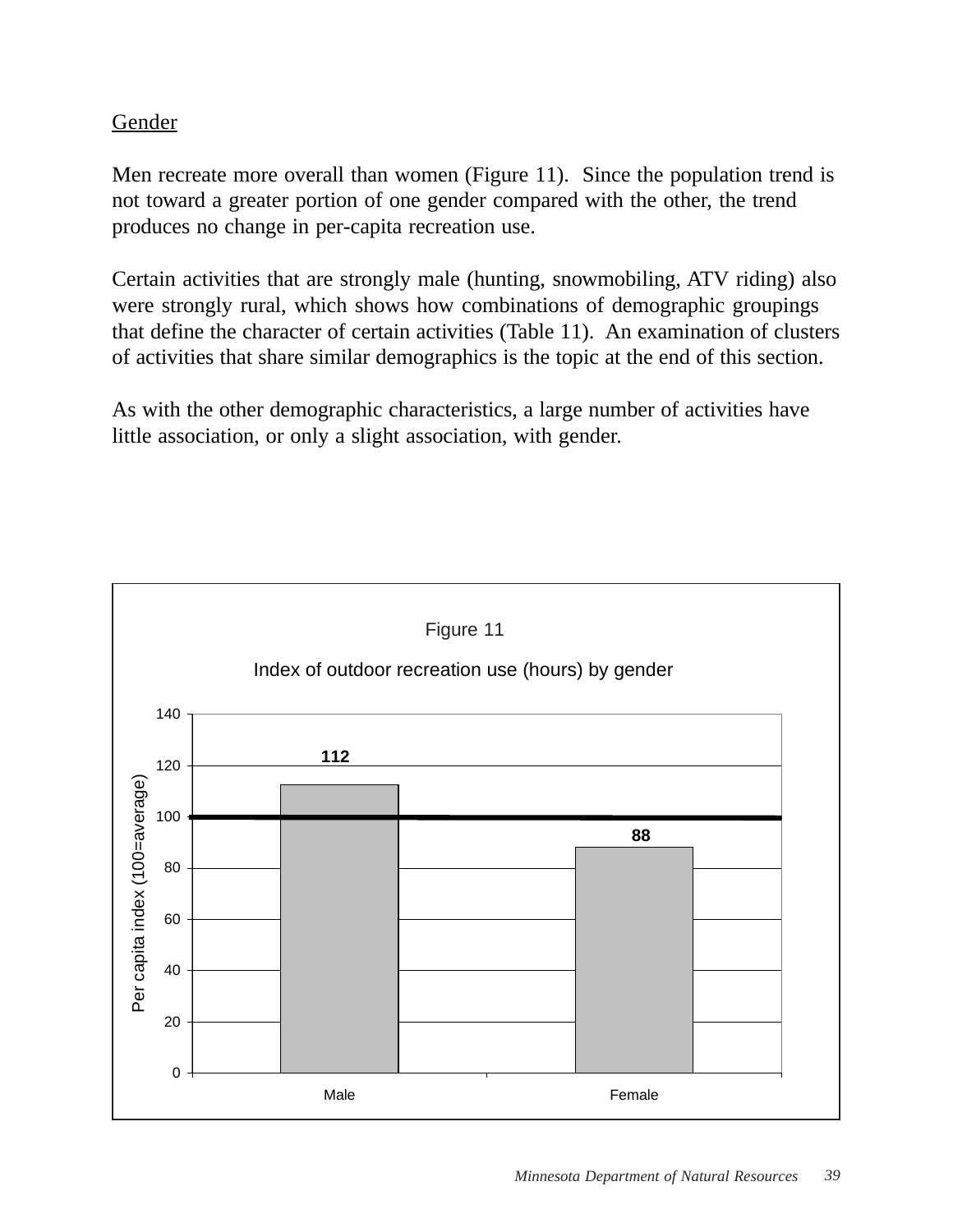#### Activity associations with: Gender

|                                                                                          |        | ------- Percent deviation from    |                      |
|------------------------------------------------------------------------------------------|--------|-----------------------------------|----------------------|
|                                                                                          |        | average activity profile* ------- |                      |
| Activity                                                                                 | Male   | Female                            | Deviation<br>index** |
| <b>Strongly male</b>                                                                     |        |                                   |                      |
| Hunting waterfowl, upland game birds, and other small game                               | 64%    | $-76%$                            | 405                  |
| Hunting big game (e.g., deer, bear, moose)                                               | 53%    | $-63%$                            | 334                  |
| Hunting of all types                                                                     | 53%    | $-63%$                            | 333                  |
| Snowmobiling                                                                             | 30%    | $-36%$                            | 193                  |
| Offroad ATV driving                                                                      | 28%    | $-34%$                            | 178                  |
| Fishing from a boat                                                                      | 25%    | $-30%$                            | 161                  |
| <b>Strongly female</b>                                                                   |        |                                   |                      |
| Horseback riding                                                                         | $-29%$ | 35%                               | 187                  |
| Viewing, identifying or photographing wildflowers, trees, natural vegetation             | $-27%$ | 32%                               | 171                  |
| Cross country skiing                                                                     | $-26%$ | 31%                               | 165                  |
| <b>Moderately male</b>                                                                   |        |                                   |                      |
| Fishing from shore or dock                                                               | 24%    | $-28%$                            | 149                  |
| Fishing of all types                                                                     | 22%    | $-26%$                            | 137                  |
| Golfing                                                                                  | 18%    | $-22%$                            | 115                  |
|                                                                                          |        |                                   |                      |
| <b>Moderately female</b><br>Inline skating, rollerblading, roller skating, roller skiing | $-23%$ | 28%                               | 147                  |
| Visiting outdoor zoos                                                                    | $-17%$ | 21%                               | 110                  |
| Swimming or wading in an outdoor pool or water park                                      | $-17%$ | 21%                               | 110                  |
| Visiting nature centers                                                                  | $-16%$ | 19%                               | 103                  |
| <b>Slightly female</b>                                                                   |        |                                   |                      |
| Visiting historic or archaeological sites                                                | $-15%$ | 17%                               | 93                   |
| Picnicking                                                                               | $-14%$ | 17%                               | 88                   |
| Walking/hiking (walking of hiking outdoors for exercise or pleasure)                     | $-12%$ | 15%                               | 78                   |
| Snowshoeing                                                                              | $-12%$ | 15%                               | 77                   |
| Nature observation of all types (viewing, identifying, photographing)                    | $-12%$ | 14%                               | 76                   |
| Sledding and snow tubing                                                                 | $-9%$  | 11%                               | 56                   |
| Swimming or wading (all places)                                                          | $-8%$  | 10%                               | 52                   |
| Very little association                                                                  |        |                                   |                      |
| Boating of all types, excluding fishing from a boat                                      | 0%     | 0%                                | 1                    |
| Motor boating of all types, excluding fishing from a boat                                | 0%     | 0%                                | $\overline{c}$       |
| Downhill skiing/snowboarding                                                             | $-1%$  | 1%                                | 5                    |
| Ice skating/hockey outdoors                                                              | 1%     | $-1%$                             | 8                    |
| Camping using a tent for backpacking or canoe-in/boat-in camping                         | 2%     | $-3%$                             | 15                   |
| Non-motorized boating of all types, excluding fishing                                    | $-3%$  | 4%                                | 20                   |
| Running or jogging                                                                       | $-3%$  | 4%                                | 21                   |
| Outdoor field sports (e.g., soccer, softball/baseball, football)                         | 4%     | $-5%$                             | 25                   |
| Canoeing/kayaking, excluding fishing                                                     | $-4%$  | 5%                                | 28                   |
| Camping using a tent                                                                     | 5%     | $-6%$                             | 29                   |
| Boating of all types, including fishing from a boat                                      | 5%     | $-6%$                             | 32                   |
| Swimming or wading in a lake or stream                                                   | $-5%$  | 7%                                | 35                   |
| Gather mushrooms, berries, or other wild foods                                           | 6%     | $-7%$                             | 36                   |
| Biking (bicycling outdoors of all types, including mountain biking)                      | $-6%$  | 7%                                | 39                   |
| Camping of all types                                                                     | 7%     | $-8%$                             | 44                   |
| Outdoor court sports (e.g., volleyball, basketball, tennis, horseshoes)                  | 7%     | $-8%$                             | 45                   |
| Viewing, identifying or photographing birds and other wildlife                           | $-7%$  | 9%                                | 47                   |
| Motor boating of all types, including fishing from a boat                                | 8%     | $-9%$                             | 48                   |
| Camping using a camping vehicle (e.g., pop-up/hard-sided trailer)                        | 8%     | $-9%$                             | 48                   |
| Driving for pleasure on scenic roads or in a park                                        | $-8%$  | 9%                                | 48                   |
| Biking on dirt trails                                                                    | 8%     | $-9%$                             | 49                   |
|                                                                                          |        |                                   |                      |
| * Average distribution of participants across all activities for this demographic        | 54%    | 46%                               |                      |
| <i>characteristic, totaling 100%, is =</i>                                               |        |                                   |                      |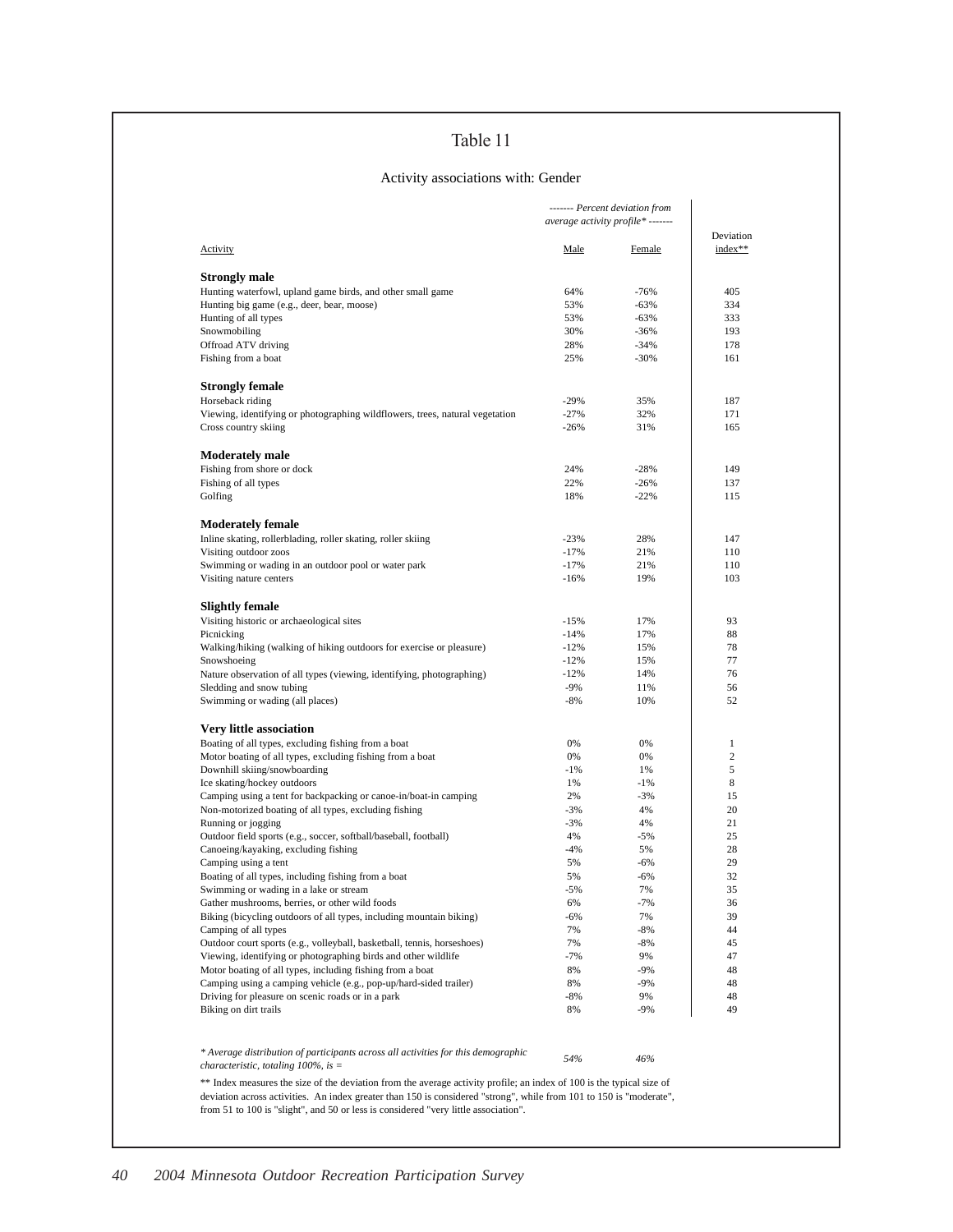# Race/ethnicity

White, non-Hispanic Minnesotans recreate more overall than non-white and/or Hispanic Minnesotans (Figure 12). The grouping of "non-white and/or Hispanic" cannot be broken down any further in this study due to sample size limitations. The lower recreation involvement of non-whites and/or Hispanics is consistent with national findings for wildlife-related outdoor recreation (fishing, hunting, and wildlife watching—Reference 7). Outdoor recreation—as a general rule—is a "middle America" pursuit and any demographic grouping near the margins of "middle America" will exhibit less overall involvement in recreation. This tends to be true for race, ethnicity, education, and income.

The trend in Minnesota (as elsewhere in the nation) is to greater racial and ethnic diversity in the population (Figure 13). A continuation of this trend—coupled with the pattern of recreation use by race/ethnicity—would push per-capita recreation use down in the state.

Certain activities are more associated with whites/non-Hispanics (e.g., crosscountry skiing and hunting), while others are more associated with non-whites and/or Hispanics (e.g., nature observation and outdoor court sports) (see Table 12). Most activities, however, have little association, or only a slight association, with this demographic characteristic

## Educational attainment

Lower education attainment is associated with less overall involvement in outdoor recreation (Figure 14). Part of this difference is due to older Minnesotans, who recreate less overall than younger Minnesotans, having historically lower educational attainment. Even with the elimination of people 65+, however, the pattern of less recreation involvement with less formal education remains.

The trend in Minnesota (as elsewhere in the nation) is to higher educational attainment in the population (Figure 15—data for the nation; a shorter time series for Minnesota exhibits the same trend: see Reference 8). A continuation of this trend—coupled with the pattern of recreation use by educational attainment would push per-capita recreation use up in the state.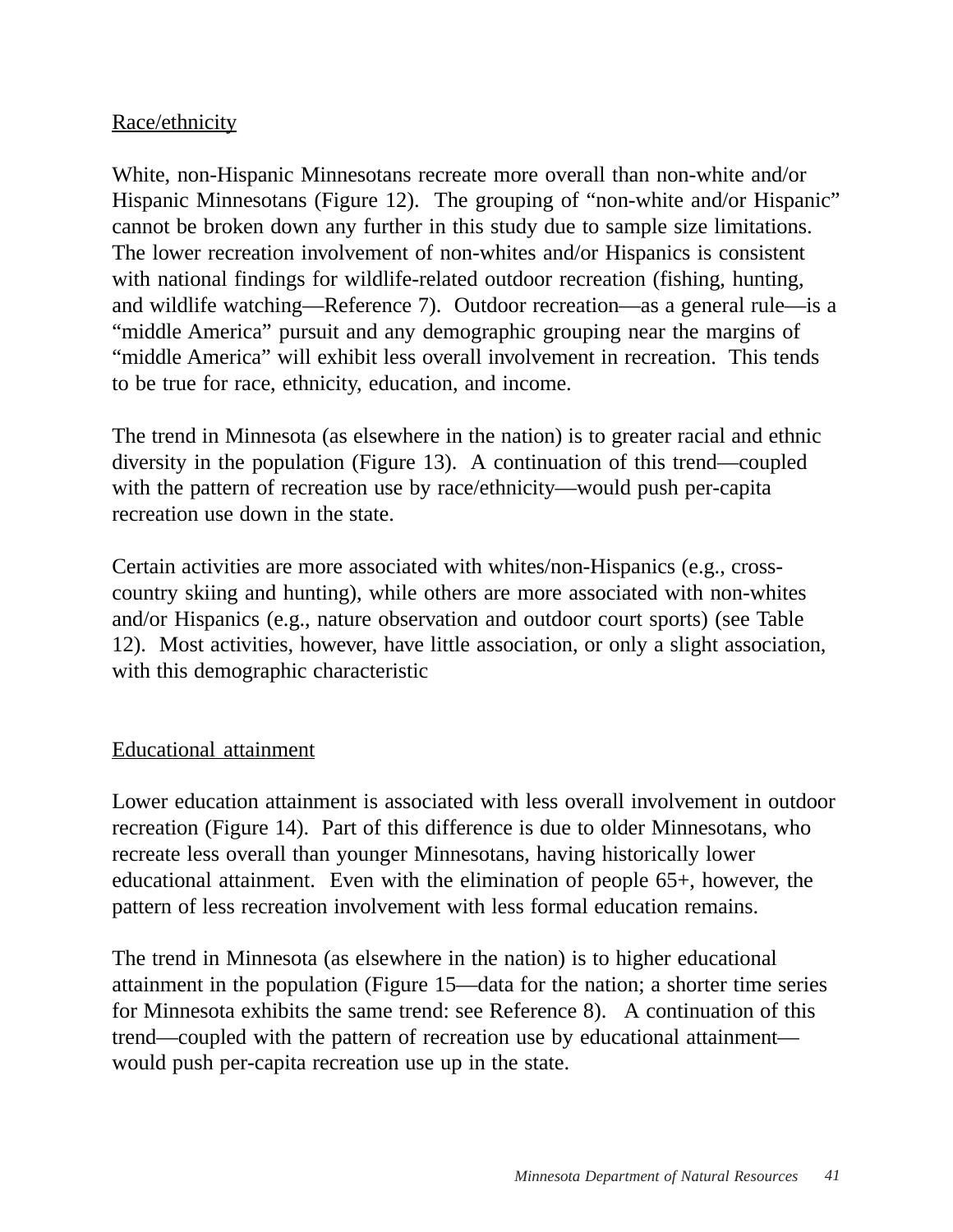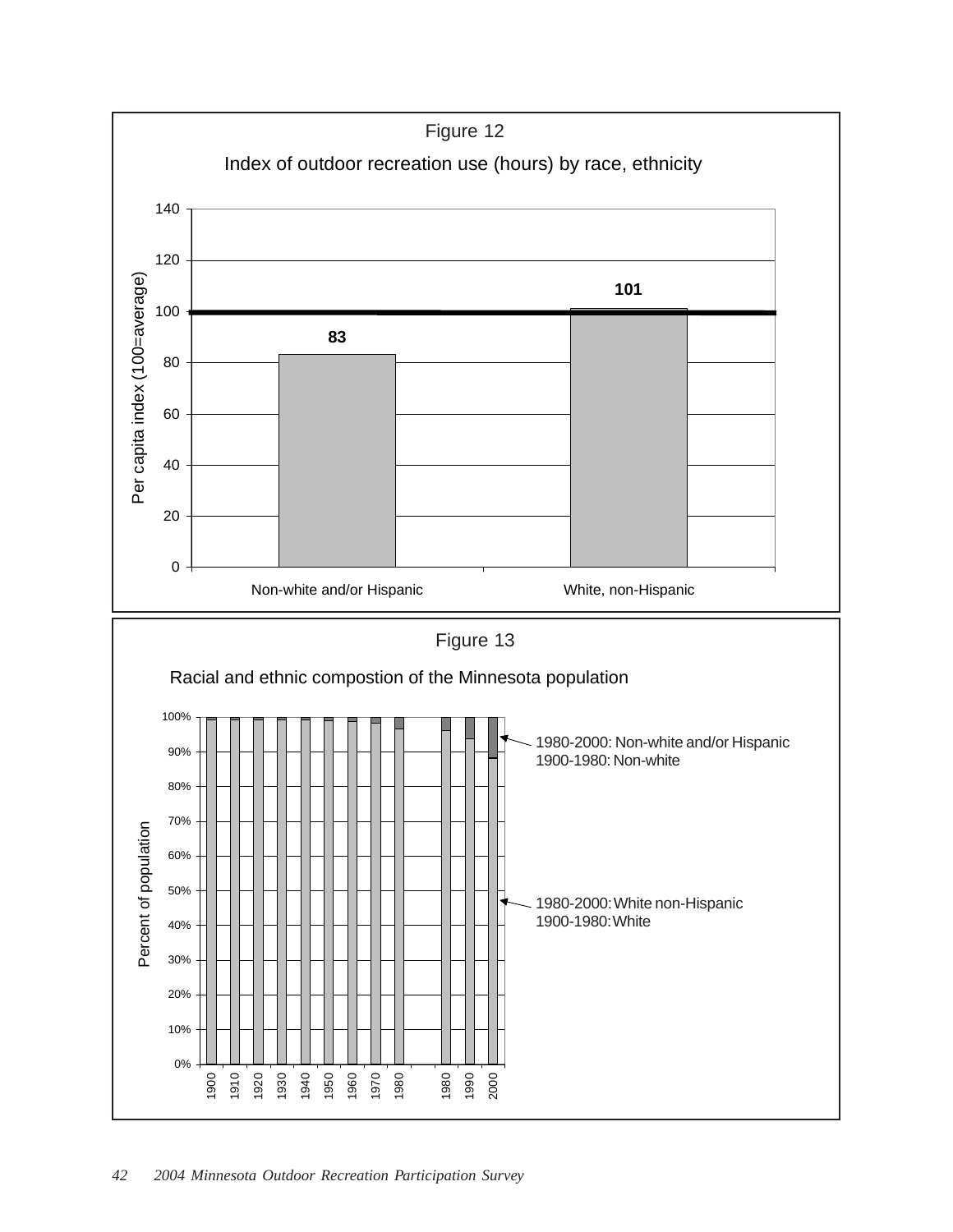### Activity associations with: Race, ethnicity

|                                                                                   |                              | ------------ Percent deviation from<br>average activity profile* ------------- |                      |
|-----------------------------------------------------------------------------------|------------------------------|--------------------------------------------------------------------------------|----------------------|
| <b>Activity</b>                                                                   | Non-white and/or<br>Hispanic | White, non-Hispanic                                                            | Deviation<br>index** |
| <b>Strongly white, non-Hispanic</b>                                               |                              |                                                                                |                      |
| Cross country skiing                                                              | $-85%$                       | 4%                                                                             | 245                  |
| Snowshoeing                                                                       | $-71%$                       | 3%                                                                             | 203                  |
| Hunting of all types                                                              | $-61%$                       | 3%                                                                             | 175                  |
| Hunting big game (e.g., deer, bear, moose)                                        | $-61%$                       | 3%                                                                             | 174                  |
| <b>Strongly non-white and/or Hispanic</b>                                         |                              |                                                                                |                      |
| Viewing, identifying or photographing wildflowers, trees, natural vegetation      | 103%                         | $-5%$                                                                          | 295                  |
| Outdoor court sports (e.g., volleyball, basketball, tennis, horseshoes)           | 67%                          | $-3%$                                                                          | 191                  |
| Nature observation of all types (viewing, identifying, photographing)             | 57%                          | $-3%$                                                                          | 163                  |
| Sledding and snow tubing                                                          | 56%                          | $-3%$                                                                          | 161                  |
| <b>Moderately white, non-Hispanic</b>                                             |                              |                                                                                |                      |
| Hunting waterfowl, upland game birds, and other small game                        | $-49%$                       | 2%                                                                             | 139                  |
| Horseback riding                                                                  | $-38%$                       | 2%                                                                             | 108                  |
| Moderately non-white and/or Hispanic                                              |                              |                                                                                |                      |
| Running or jogging                                                                | 51%                          | $-2%$                                                                          | 146                  |
| Visiting outdoor zoos                                                             | 46%                          | $-2%$                                                                          | 132                  |
| Viewing, identifying or photographing birds and other wildlife                    | 44%                          | $-2%$                                                                          | 126                  |
| Biking on dirt trails                                                             | 40%                          | $-2%$                                                                          | 115                  |
| Driving for pleasure on scenic roads or in a park                                 | 35%                          | $-2%$                                                                          | 101                  |
|                                                                                   |                              |                                                                                |                      |
| Slightly white, non-Hispanic                                                      |                              |                                                                                |                      |
| Fishing from shore or dock                                                        | $-33%$                       | 2%                                                                             | 93                   |
| Fishing from a boat                                                               | $-32%$                       | 1%                                                                             | 91                   |
| Golfing                                                                           | $-31%$                       | 1%                                                                             | 90                   |
| Offroad ATV driving                                                               | $-30%$                       | 1%                                                                             | 87                   |
| Gather mushrooms, berries, or other wild foods                                    | $-30%$                       | 1%                                                                             | 86                   |
| Camping using a tent                                                              | $-28%$                       | 1%                                                                             | 80                   |
| Camping of all types                                                              | $-27%$                       | 1%                                                                             | 78                   |
| Fishing of all types                                                              | $-26%$                       | 1%                                                                             | 76                   |
| Camping using a tent for backpacking or canoe-in/boat-in camping                  | $-25%$                       | 1%                                                                             | 71                   |
| Motor boating of all types, including fishing from a boat                         | $-23%$                       | 1%                                                                             | 66                   |
| Ice skating/hockey outdoors                                                       | $-20%$                       | 1%                                                                             | 59                   |
| <b>Slightly non-white and/or Hispanic</b>                                         |                              |                                                                                |                      |
| Swimming or wading in an outdoor pool or water park                               | 31%                          | $-1\%$                                                                         | 89                   |
| Picnicking                                                                        | 25%                          | $-1%$                                                                          | 71                   |
| Visiting historic or archaeological sites                                         | 23%                          | $-1%$                                                                          | 67                   |
| Inline skating, rollerblading, roller skating, roller skiing                      | 21%                          | $-1%$                                                                          | 61                   |
| Walking/hiking (walking of hiking outdoors for exercise or pleasure)              | 20%                          | $-1%$                                                                          | 56                   |
| Biking (bicycling outdoors of all types, including mountain biking)               | 19%                          | $-1%$                                                                          | 54                   |
| Very little association                                                           |                              |                                                                                |                      |
| Downhill skiing/snowboarding                                                      | 2%                           | 0%                                                                             | 6                    |
| Visiting nature centers                                                           | 5%                           | 0%                                                                             | 15                   |
| Boating of all types, excluding fishing from a boat                               | $-8%$                        | 0%                                                                             | 23                   |
| Swimming or wading in a lake or stream                                            | 10%                          | 0%                                                                             | 29                   |
| Boating of all types, including fishing from a boat                               | $-13%$                       | 1%                                                                             | 37                   |
| Swimming or wading (all places)                                                   | 14%                          | $-1%$                                                                          | 39                   |
| Non-motorized boating of all types, excluding fishing                             | $-14%$                       | 1%                                                                             | 41                   |
| Canoeing/kayaking, excluding fishing                                              | $-15%$                       | 1%                                                                             | 44                   |
| Snowmobiling                                                                      | $-17%$                       | 1%                                                                             | 48                   |
| Outdoor field sports (e.g., soccer, softball/baseball, football)                  | $-17%$                       | 1%                                                                             | 49                   |
| Motor boating of all types, excluding fishing from a boat                         | $-17%$                       | 1%                                                                             | 50                   |
| Camping using a camping vehicle (e.g., pop-up/hard-sided trailer)                 | $-17%$                       | 1%                                                                             | 50                   |
|                                                                                   |                              |                                                                                |                      |
|                                                                                   |                              |                                                                                |                      |
| * Average distribution of participants across all activities for this demographic | 4%                           | 96%                                                                            |                      |

across activities. An index greater than 150 is considered "strong", while from 101 to 150 is "moderate", from 51 to 100 is "slight", and 50 or less is considered "very little association".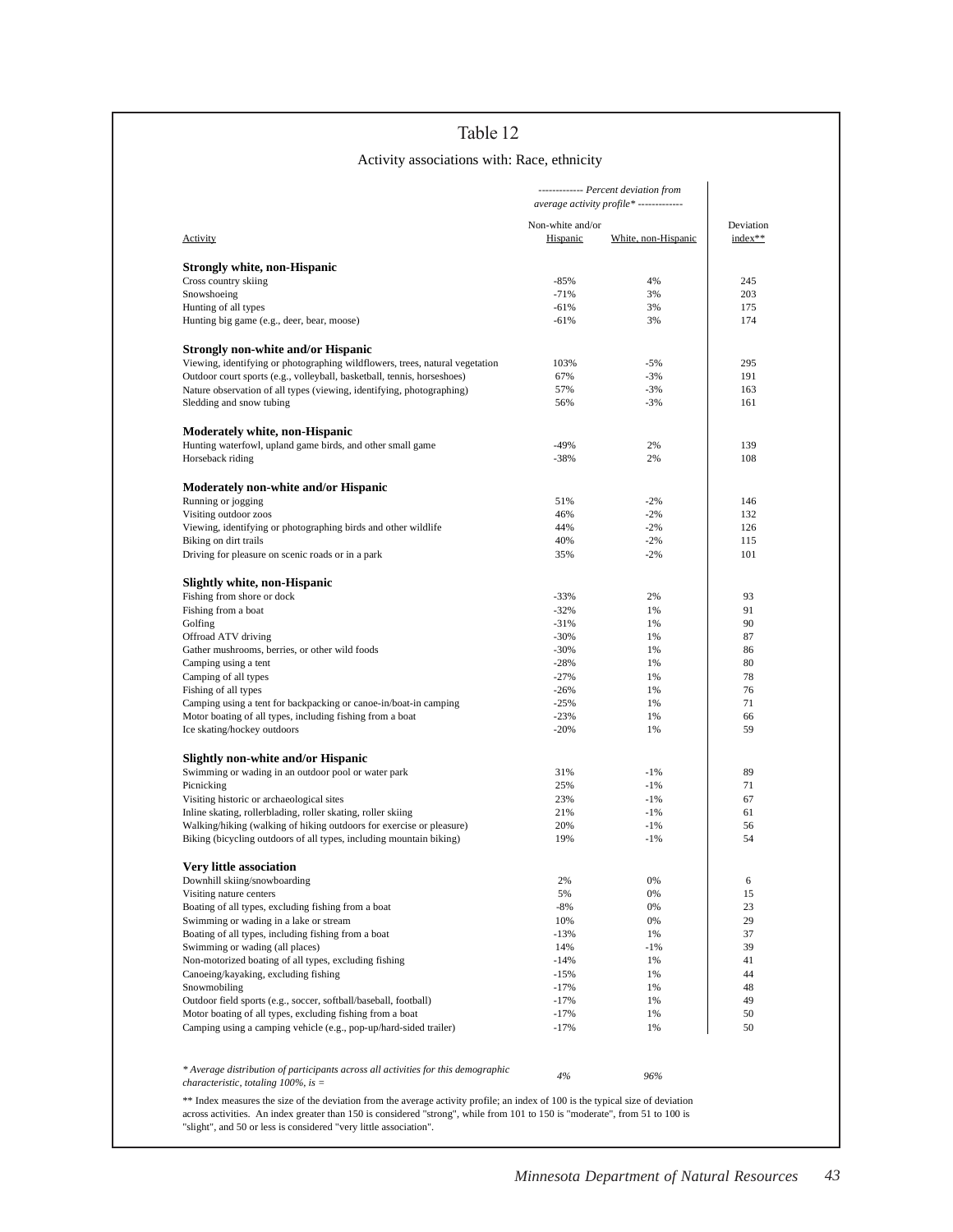Certain activities are strongly associated with more formal education (e.g., snow skiing and running/jogging), while others are strongly associated with less formal education (e.g., ATV riding, hunting, snowmobiling) (see Table 13). Most activities, however, have little association, or only a slight association, with this demographic characteristic

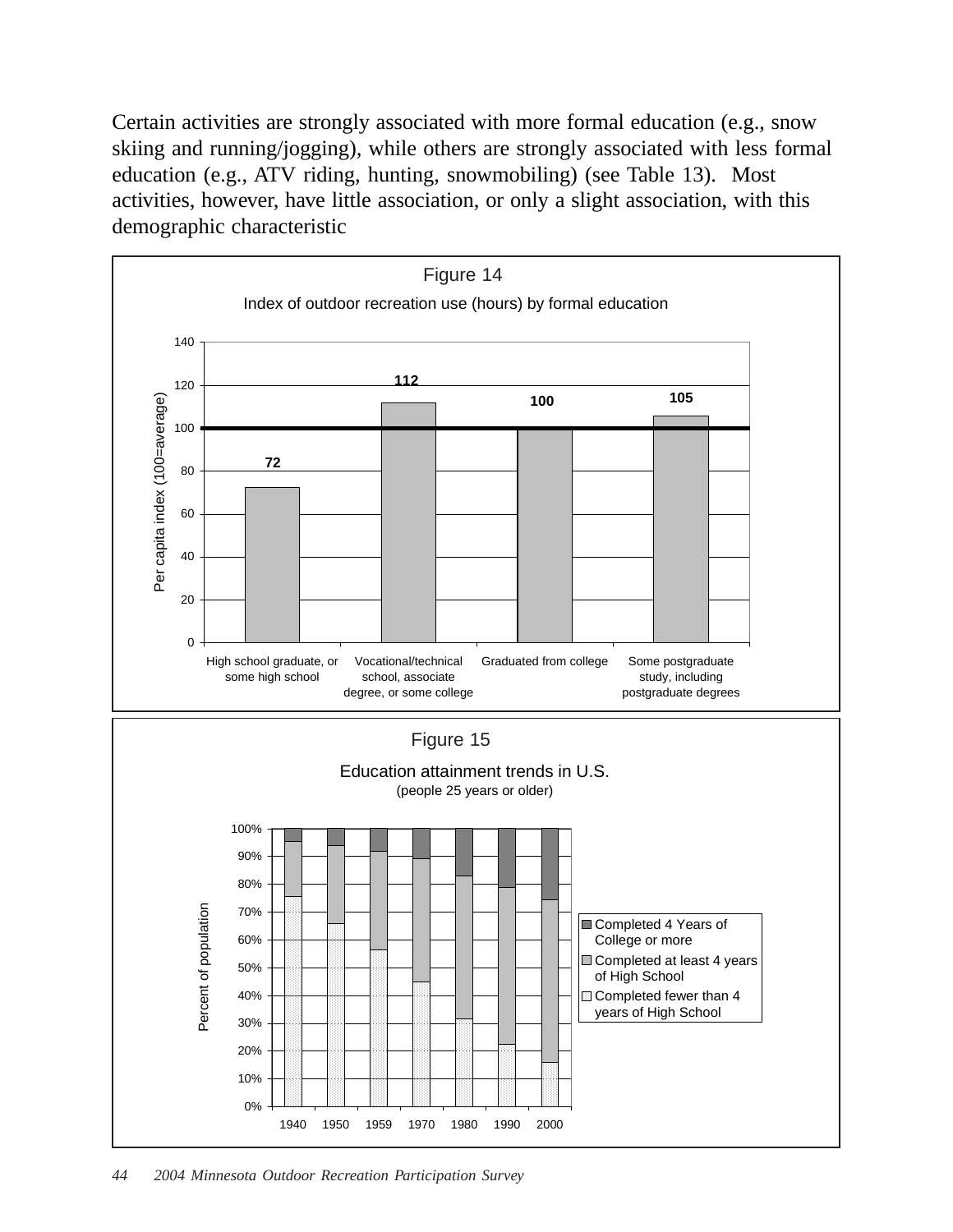### Activity associations with: Formal education

|                                                                                                                                                                                                                                                                                                                                  |                                  |                                           |                  | -------------------- Percent deviation from average activity profile* -------------------- |            |
|----------------------------------------------------------------------------------------------------------------------------------------------------------------------------------------------------------------------------------------------------------------------------------------------------------------------------------|----------------------------------|-------------------------------------------|------------------|--------------------------------------------------------------------------------------------|------------|
|                                                                                                                                                                                                                                                                                                                                  | High school<br>graduate, or some | Vocational/technical<br>school, associate | Graduated from   | Some postgraduate<br>study, including<br>postgraduate                                      | Deviation  |
| Activity                                                                                                                                                                                                                                                                                                                         | high school                      | degree, or some<br>college                | college          | degrees                                                                                    | index**    |
| <b>Strongly more formal education</b>                                                                                                                                                                                                                                                                                            |                                  |                                           |                  |                                                                                            |            |
| Cross country skiing                                                                                                                                                                                                                                                                                                             | $-69%$                           | $-56%$                                    | 25%              | 93%                                                                                        | 304        |
| Downhill skiing/snowboarding                                                                                                                                                                                                                                                                                                     | $-45%$                           | $-36%$                                    | 38%              | 35%                                                                                        | 194        |
| Running or jogging                                                                                                                                                                                                                                                                                                               | $-86%$                           | $-14%$                                    | 26%              | 35%                                                                                        | 161        |
| <b>Strongly less formal education</b>                                                                                                                                                                                                                                                                                            |                                  |                                           |                  |                                                                                            |            |
| Offroad ATV driving                                                                                                                                                                                                                                                                                                              | 85%                              | 34%                                       | $-29%$           | $-62%$                                                                                     | 238        |
| Hunting big game (e.g., deer, bear, moose)                                                                                                                                                                                                                                                                                       | 92%                              | 23%                                       | $-29%$           | $-49%$                                                                                     | 204        |
| Hunting of all types                                                                                                                                                                                                                                                                                                             | 82%                              | 24%                                       | $-27%$           | $-47%$                                                                                     | 194        |
| Snowmobiling                                                                                                                                                                                                                                                                                                                     | 44%<br>67%                       | 34%<br>25%                                | $-19%$<br>$-19%$ | $-52%$<br>$-50%$                                                                           | 186<br>181 |
| Hunting waterfowl, upland game birds, and other small game                                                                                                                                                                                                                                                                       |                                  |                                           |                  |                                                                                            |            |
| Moderately more formal education                                                                                                                                                                                                                                                                                                 |                                  |                                           |                  |                                                                                            |            |
| Non-motorized boating of all types, excluding fishing                                                                                                                                                                                                                                                                            | $-62%$                           | $-17%$                                    | 7%               | 48%                                                                                        | 142        |
| Canoeing/kayaking, excluding fishing                                                                                                                                                                                                                                                                                             | $-59%$                           | $-16%$                                    | 8%               | 46%                                                                                        | 138        |
| Snowshoeing<br>Ice skating/hockey outdoors                                                                                                                                                                                                                                                                                       | $-63%$<br>$-57%$                 | $-2%$<br>$-12%$                           | $-15%$<br>20%    | 50%<br>25%                                                                                 | 128<br>119 |
|                                                                                                                                                                                                                                                                                                                                  |                                  |                                           |                  |                                                                                            |            |
| <b>Moderately less formal education</b>                                                                                                                                                                                                                                                                                          |                                  |                                           |                  |                                                                                            |            |
| Camping using a camping vehicle (e.g., pop-up/hard-sided trailer)                                                                                                                                                                                                                                                                | 83%                              | 12%                                       | $-13%$           | $-45%$                                                                                     | 150        |
| Fishing from a boat                                                                                                                                                                                                                                                                                                              | 42%                              | 20%                                       | $-12%$           | $-38%$                                                                                     | 131        |
| Fishing from shore or dock                                                                                                                                                                                                                                                                                                       | 55%<br>44%                       | 13%<br>13%                                | $-19%$           | $-26%$                                                                                     | 118<br>106 |
| Fishing of all types                                                                                                                                                                                                                                                                                                             |                                  |                                           | $-13%$           | $-27%$                                                                                     |            |
| Moderate association--no apparent pattern                                                                                                                                                                                                                                                                                        |                                  |                                           |                  |                                                                                            |            |
| Horseback riding                                                                                                                                                                                                                                                                                                                 | $-31%$                           | 24%                                       | $-37%$           | 20%                                                                                        | 143        |
| Slightly more formal education                                                                                                                                                                                                                                                                                                   |                                  |                                           |                  |                                                                                            |            |
| Viewing, identifying or photographing wildflowers, trees, natural vegetation                                                                                                                                                                                                                                                     | $-31%$                           | $-3%$                                     | $-8%$            | 28%                                                                                        | 71         |
| Biking on dirt trails                                                                                                                                                                                                                                                                                                            | $-46%$                           | 3%                                        | 6%               | 11%                                                                                        | 58         |
| Biking (bicycling outdoors of all types, including mountain biking)                                                                                                                                                                                                                                                              | $-25%$                           | $-6%$                                     | 15%              | 6%                                                                                         | 56         |
| Slightly "more middle" formal education                                                                                                                                                                                                                                                                                          |                                  |                                           |                  |                                                                                            |            |
| Camping using a tent for backpacking or canoe-in/boat-in camping                                                                                                                                                                                                                                                                 | $-30%$                           | $-1%$                                     | 31%              | $-19%$                                                                                     | 87         |
| Inline skating, rollerblading, roller skating, roller skiing                                                                                                                                                                                                                                                                     | $-26%$                           | $-3%$                                     | 27%              | $-13%$                                                                                     | 76         |
| Camping using a tent                                                                                                                                                                                                                                                                                                             | 6%                               | $-9%$                                     | 22%              | $-14%$                                                                                     | 68         |
| Outdoor court sports (e.g., volleyball, basketball, tennis, horseshoes)                                                                                                                                                                                                                                                          | $-14%$                           | $-4%$                                     | 23%              | $-11%$                                                                                     | 63         |
| Slightly less formal education                                                                                                                                                                                                                                                                                                   |                                  |                                           |                  |                                                                                            |            |
| Gather mushrooms, berries, or other wild foods                                                                                                                                                                                                                                                                                   | 38%                              | 4%                                        | $-30%$           | 9%                                                                                         | 85         |
| Motor boating of all types, including fishing from a boat                                                                                                                                                                                                                                                                        | 31%                              | 11%                                       | $-1%$            | $-31%$                                                                                     | 81         |
| Camping of all types                                                                                                                                                                                                                                                                                                             | 37%                              | $-1\%$                                    | 11%              | $-29%$                                                                                     | 77         |
| Motor boating of all types, excluding fishing from a boat                                                                                                                                                                                                                                                                        | 15%                              | 12%                                       | 2%               | $-27%$                                                                                     | 68         |
| Boating of all types, including fishing from a boat                                                                                                                                                                                                                                                                              | 21%                              | 7%                                        | $-4%$            | $-17%$                                                                                     | 54         |
| Very little association                                                                                                                                                                                                                                                                                                          |                                  |                                           |                  |                                                                                            |            |
| Walking/hiking (walking of hiking outdoors for exercise or pleasure)                                                                                                                                                                                                                                                             | 15%                              | $-1%$                                     | 0%               | $-6%$                                                                                      | 19         |
| Swimming or wading (all places)                                                                                                                                                                                                                                                                                                  | 9%                               | 2%                                        | 1%               | $-8%$                                                                                      | 21         |
| Boating of all types, excluding fishing from a boat                                                                                                                                                                                                                                                                              | 1%                               | 5%                                        | $-1%$            | $-8%$                                                                                      | 22         |
| Picnicking                                                                                                                                                                                                                                                                                                                       | 22%                              | 1%                                        | $-4%$            | $-8%$                                                                                      | 31<br>31   |
| Viewing, identifying or photographing birds and other wildlife<br>Swimming or wading in a lake or stream                                                                                                                                                                                                                         | 5%<br>0%                         | 0%<br>6%                                  | $-11%$<br>4%     | 10%<br>$-13%$                                                                              | 32         |
| Swimming or wading in an outdoor pool or water park                                                                                                                                                                                                                                                                              | 0%                               | -8%                                       | 8%               | 4%                                                                                         | 32         |
| Nature observation of all types (viewing, identifying, photographing)                                                                                                                                                                                                                                                            | $-4%$                            | 0%                                        | $-10%$           | 13%                                                                                        | 34         |
| Visiting historic or archaeological sites                                                                                                                                                                                                                                                                                        | $-5%$                            | $-2%$                                     | $-7%$            | 13%                                                                                        | 34         |
| Visiting outdoor zoos                                                                                                                                                                                                                                                                                                            | $-4%$                            | $-9%$                                     | 8%               | 6%                                                                                         | 39         |
| Outdoor field sports (e.g., soccer, softball/baseball, football)                                                                                                                                                                                                                                                                 | 0%                               | -1%                                       | 15%              | $-15%$                                                                                     | 41         |
| Driving for pleasure on scenic roads or in a park                                                                                                                                                                                                                                                                                | 19%                              | 5%                                        | $-6%$            | $-10%$                                                                                     | 42         |
| Golfing                                                                                                                                                                                                                                                                                                                          | 5%                               | $-9%$                                     | 14%              | $-4%$                                                                                      | 45         |
| Visiting nature centers                                                                                                                                                                                                                                                                                                          | 3%<br>$-40%$                     | 0%<br>1%                                  | $-17%$<br>7%     | 17%<br>10%                                                                                 | 48<br>50   |
| Sledding and snow tubing                                                                                                                                                                                                                                                                                                         |                                  |                                           |                  |                                                                                            |            |
| * Average distribution of participants across all activities for this demographic                                                                                                                                                                                                                                                | 12%                              | 37%                                       | 27%              | 24%                                                                                        |            |
| <i>characteristic, totaling 100%, is</i> $=$                                                                                                                                                                                                                                                                                     |                                  |                                           |                  |                                                                                            |            |
| ** Index measures the size of the deviation from the average activity profile; an index of 100 is the typical size of deviation across activities. An index greater than<br>150 is considered "strong", while from 101 to 150 is "moderate", from 51 to 100 is "slight", and 50 or less is considered "very little association". |                                  |                                           |                  |                                                                                            |            |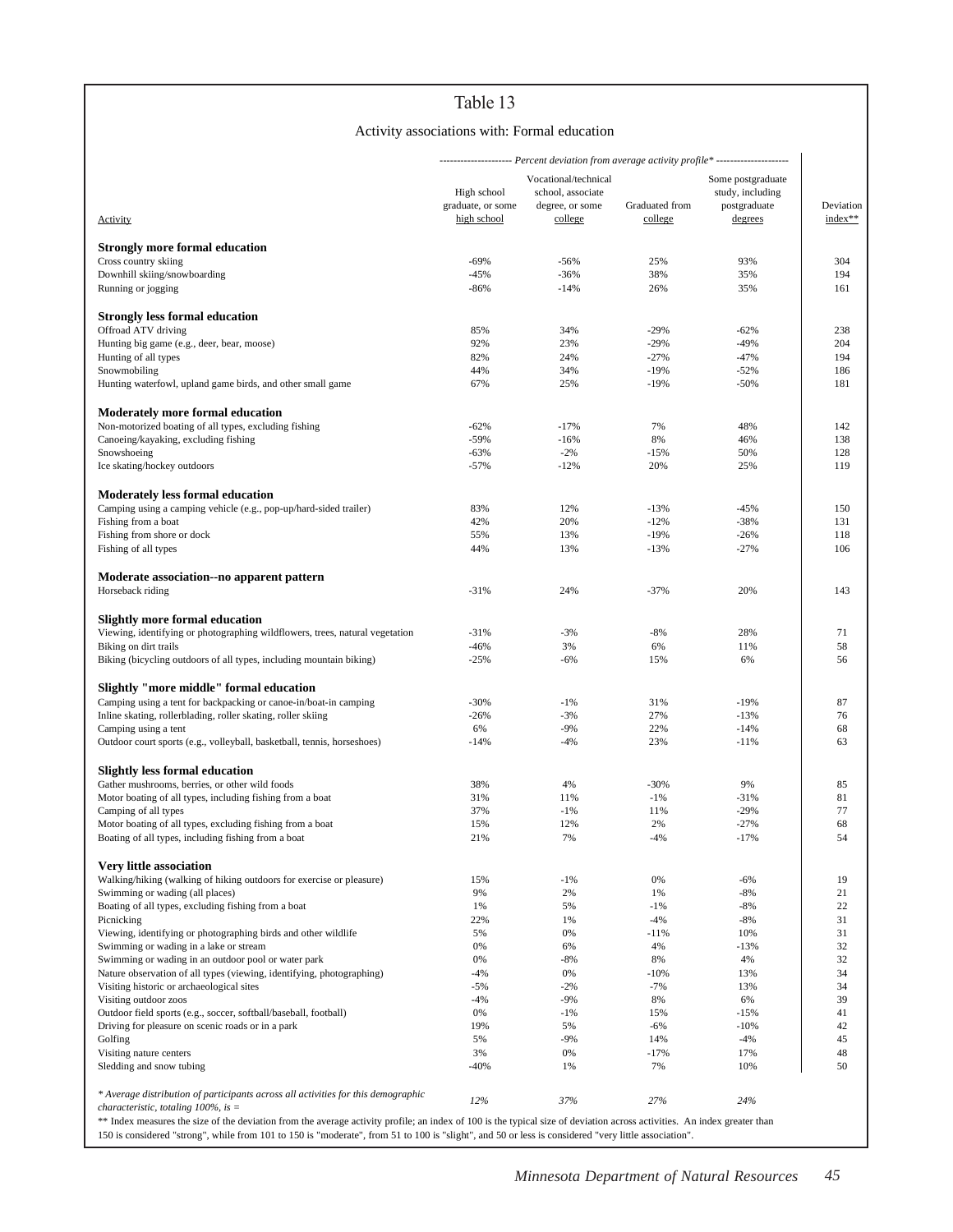# Household income

Lower household income is associated with less overall involvement in outdoor recreation (Figure 16). Part of this difference is due to older Minnesotans, who recreate less overall than younger Minnesotans, having lower incomes. Even with the elimination of people 65+, however, the pattern of less recreation involvement with less income remains.

The trend in Minnesota is to higher household incomes (Figure 17). A continuation of this trend—coupled with the pattern of recreation use by income class—would push per-capita recreation use up in the state.

Certain activities are strongly associated with higher income (e.g., snow skiing and golfing), while others are strongly associated with middle incomes, neither high nor low (e.g., ATV riding, camping with camper vehicle, and snowmobiling) (see Table 14). Most activities, however, have little association, or only a slight association, with this demographic characteristic

## Household size

Minnesotans in small households—especially one-person households—recreate less overall (Figure 18). Recreation is a social activity, and not having a companion to recreate with is a major barrier for people living alone. And this effect is large in all but the youngest age class (age 20 to 34). In fact, it is large enough that Minnesotans aged 65+ in multiple-person households recreate at least as much overall as younger Minnesotans (age classes 35 to 64) in single-person households.

The trend in Minnesota is to more single-person households (Figure 19), and smaller households in general (Figure 20). A continuation of this trend—coupled with the pattern of recreation use by household size—would push per-capita recreation use down in the state.

Certain activities are strongly associated with large households (e.g., sledding and hunting big game), while others are strongly associated with smaller households (e.g., cross-county skiing and snowshoeing) (see Table 15). Most activities, however, have little association, or only a slight association, with this demographic characteristic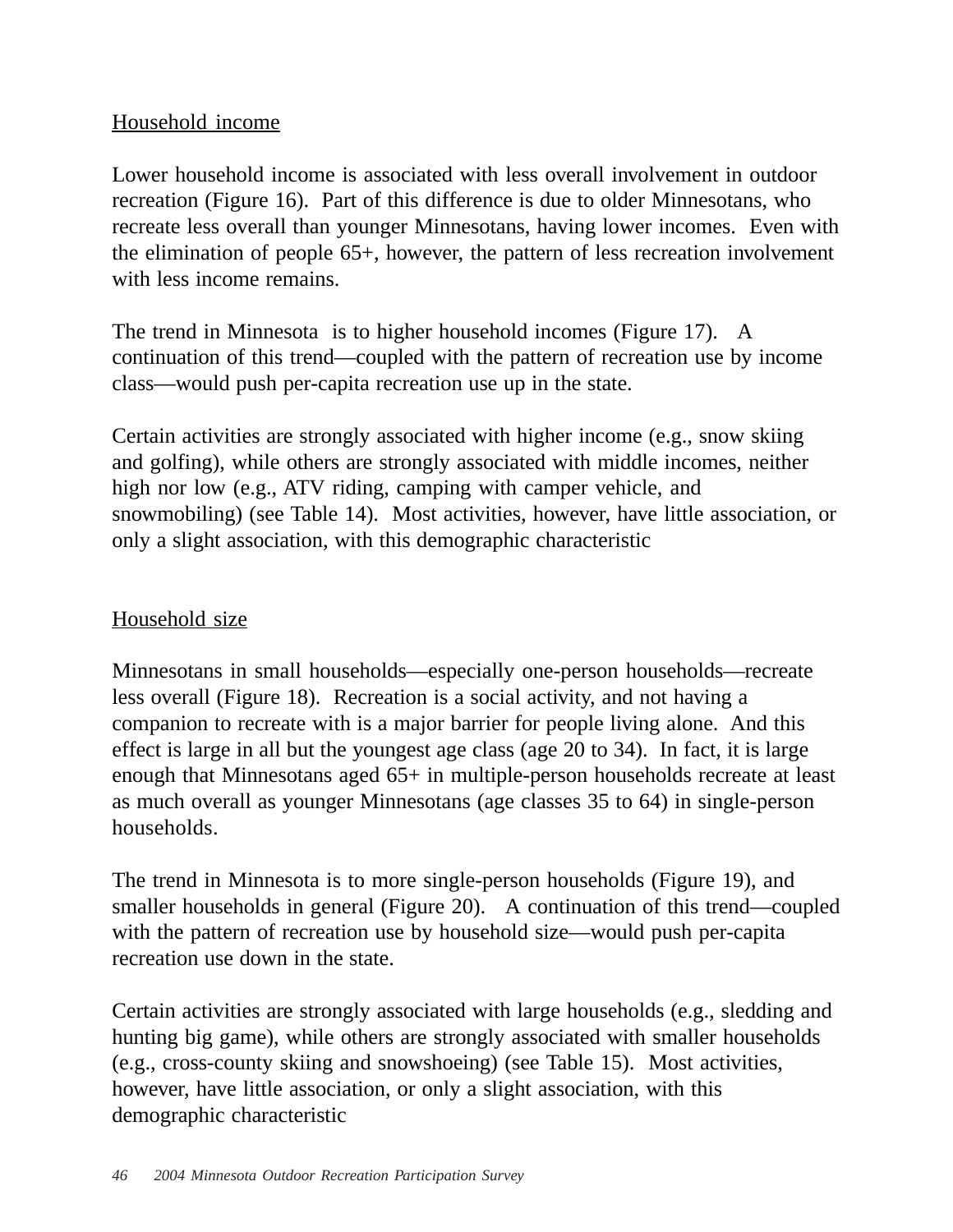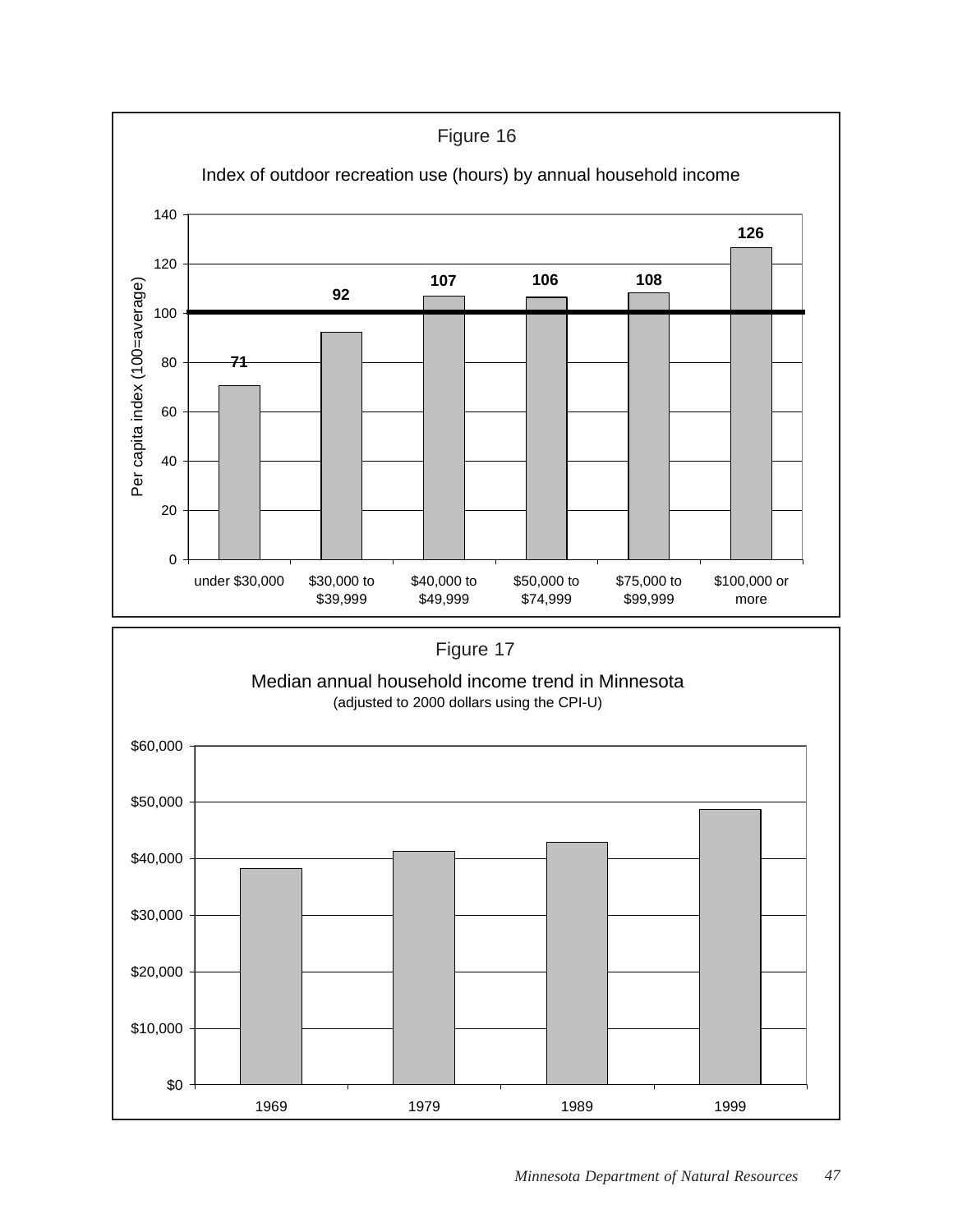#### Activity associations with: Household income

|                                                                                                                                           |                   | --------------------- Percent deviation from average activity profile* --------------------- |                         |                         |              |                                  |                      |
|-------------------------------------------------------------------------------------------------------------------------------------------|-------------------|----------------------------------------------------------------------------------------------|-------------------------|-------------------------|--------------|----------------------------------|----------------------|
| Activity                                                                                                                                  | under<br>\$30,000 | \$30,000 to<br>\$39,999                                                                      | \$40,000 to<br>\$49,999 | \$50,000 to<br>\$74,999 | \$99,999     | \$75,000 to \$100,000 or<br>more | Deviation<br>index** |
|                                                                                                                                           |                   |                                                                                              |                         |                         |              |                                  |                      |
| <b>Strongly higher income</b><br>Cross country skiing                                                                                     | $-26%$            | $-40%$                                                                                       | $-34%$                  | 13%                     | $-26%$       | 64%                              | 230                  |
| Downhill skiing/snowboarding                                                                                                              | 5%                | $-16%$                                                                                       | $-41%$                  | $-20%$                  | 8%           | 56%                              | 182                  |
| Golfing                                                                                                                                   | $-34%$            | $-19%$                                                                                       | $-10%$                  | $-10%$                  | 33%          | 33%                              | 156                  |
|                                                                                                                                           |                   |                                                                                              |                         |                         |              |                                  |                      |
| <b>Strongly more middle income</b>                                                                                                        |                   |                                                                                              |                         |                         |              |                                  |                      |
| Offroad ATV driving                                                                                                                       | $-32%$            | $-13%$                                                                                       | 51%                     | 24%                     | $-28%$       | $-19%$                           | 191                  |
| Camping using a camping vehicle (e.g., pop-up/hard-sided trailer)                                                                         | 19%               | 12%                                                                                          | $-23%$                  | 30%                     | $-18%$       | $-35%$                           | 175                  |
| Snowmobiling                                                                                                                              | $-43%$            | 14%                                                                                          | $-2%$                   | 28%                     | 19%          | $-31%$                           | 173                  |
| <b>Moderately higher income</b>                                                                                                           |                   |                                                                                              |                         |                         |              |                                  |                      |
| Ice skating/hockey outdoors                                                                                                               | $-47%$            | $-3%$                                                                                        | $-2%$                   | $-6%$                   | $-3%$        | 46%                              | 130                  |
| Hunting waterfowl, upland game birds, and other small game                                                                                | $-24%$            | $-50%$                                                                                       | 4%                      | 21%                     | 15%          | 3%                               | 128                  |
|                                                                                                                                           |                   |                                                                                              |                         |                         |              |                                  |                      |
| <b>Moderately lower income</b>                                                                                                            |                   |                                                                                              |                         |                         |              |                                  |                      |
| Gather mushrooms, berries, or other wild foods                                                                                            | 48%               | 18%                                                                                          | $-27%$                  | 2%                      | 8%           | $-35%$                           | 147                  |
| Snowshoeing                                                                                                                               | 37%               | $-8%$                                                                                        | $-15%$                  | $-13%$                  | 21%          | $-7%$                            | 112                  |
|                                                                                                                                           |                   |                                                                                              |                         |                         |              |                                  |                      |
| <b>Slightly higher income</b><br>Running or jogging                                                                                       | $-29%$            | $-21%$                                                                                       | 6%                      | 1%                      | $-4%$        | 29%                              | 98                   |
| Biking on dirt trails                                                                                                                     | 3%                | $-26%$                                                                                       | $-5%$                   | $-8%$                   | $-6%$        | 33%                              | 96                   |
| Horseback riding                                                                                                                          | 4%                | $-28%$                                                                                       | 4%                      | $-12%$                  | 0%           | 28%                              | 94                   |
| Non-motorized boating of all types, excluding fishing                                                                                     | $-14%$            | 3%                                                                                           | $-27%$                  | 5%                      | 11%          | 11%                              | 76                   |
| Canoeing/kayaking, excluding fishing                                                                                                      | $-15%$            | 6%                                                                                           | $-23%$                  | 2%                      | 13%          | 10%                              | 73                   |
|                                                                                                                                           |                   |                                                                                              |                         |                         |              |                                  |                      |
| Slightly more middle income                                                                                                               |                   |                                                                                              |                         |                         |              |                                  |                      |
| Inline skating, rollerblading, roller skating, roller skiing                                                                              | $-19%$            | 2%                                                                                           | 45%                     | $-14%$                  | 5%           | 0%                               | 96                   |
| Hunting of all types                                                                                                                      | $-2%$             | $-33%$                                                                                       | 3%                      | 21%                     | $-4%$        | $-8%$                            | 88                   |
| Hunting big game (e.g., deer, bear, moose)                                                                                                | 1%                | $-36%$                                                                                       | $-4%$                   | 20%                     | 1%           | $-7%$                            | 84                   |
| Boating of all types, excluding fishing from a boat                                                                                       | $-21%$            | 20%                                                                                          | $-4%$                   | $-6%$                   | 10%          | 7%                               | 71                   |
| Motor boating of all types, excluding fishing from a boat<br>Viewing, identifying or photographing wildflowers, trees, natural vegetation | $-29%$<br>3%      | 21%<br>26%                                                                                   | $-1%$<br>8%             | $-1%$<br>$-8%$          | 7%<br>$-4%$  | 6%<br>$-8%$                      | 64<br>62             |
| Sledding and snow tubing                                                                                                                  | $-18%$            | $-3%$                                                                                        | 11%                     | 1%                      | 18%          | $-8%$                            | 61                   |
|                                                                                                                                           |                   |                                                                                              |                         |                         |              |                                  |                      |
| <b>Slightly lower income</b>                                                                                                              |                   |                                                                                              |                         |                         |              |                                  |                      |
| Visiting historic or archaeological sites                                                                                                 | 15%               | 26%                                                                                          | 15%                     | $-8%$                   | $-22%$       | $-8%$                            | 97                   |
| Camping of all types                                                                                                                      | 7%                | 16%                                                                                          | $-4%$                   | 12%                     | 1%           | $-29%$                           | 89                   |
| Picnicking                                                                                                                                | 34%               | 9%                                                                                           | 4%                      | $-8%$                   | $-11%$       | $-13%$                           | 87                   |
| Driving for pleasure on scenic roads or in a park                                                                                         | 30%               | 18%                                                                                          | $-2%$                   | $-8%$                   | $-3%$        | $-16%$                           | 87                   |
| Outdoor court sports (e.g., volleyball, basketball, tennis, horseshoes)                                                                   | 11%<br>29%        | 7%                                                                                           | 14%                     | $-7%$<br>$-5%$          | 12%<br>$-7%$ | $-19%$                           | 81<br>80             |
| Visiting outdoor zoos<br>Camping using a tent                                                                                             | 8%                | 14%<br>18%                                                                                   | $-6%$<br>$-1%$          | 5%                      | 6%           | $-13%$<br>$-27%$                 | 77                   |
| Walking/hiking (walking of hiking outdoors for exercise or pleasure)                                                                      | 23%               | 14%                                                                                          | 3%                      | $-10%$                  | 1%           | $-12%$                           | 74                   |
| Visiting nature centers                                                                                                                   | 8%                | 17%                                                                                          | 15%                     | $-8%$                   | $-7%$        | $-8%$                            | 70                   |
| Camping using a tent for backpacking or canoe-in/boat-in camping                                                                          | 22%               | 3%                                                                                           | $-6%$                   | 0%                      | 11%          | $-20%$                           | 69                   |
| Viewing, identifying or photographing birds and other wildlife                                                                            | 12%               | 20%                                                                                          | 2%                      | $-5%$                   | $-3%$        | $-12%$                           | 60                   |
| Nature observation of all types (viewing, identifying, photographing)                                                                     | 14%               | 16%                                                                                          | 2%                      | $-8%$                   | 1%           | $-9%$                            | 58                   |
|                                                                                                                                           |                   |                                                                                              |                         |                         |              |                                  |                      |
| Slight association--no apparent pattern                                                                                                   |                   |                                                                                              |                         |                         |              |                                  |                      |
| Outdoor field sports (e.g., soccer, softball/baseball, football)                                                                          | 5%                | 2%                                                                                           | 8%                      | $-7%$                   | $-14%$       | 10%                              | 56                   |
| Very little association                                                                                                                   |                   |                                                                                              |                         |                         |              |                                  |                      |
| Boating of all types, including fishing from a boat                                                                                       | $-6%$             | 14%                                                                                          | 1%                      | $-5%$                   | 5%           | $-1%$                            | 35                   |
| Swimming or wading (all places)                                                                                                           | 6%                | 16%                                                                                          | $-1%$                   | $-3%$                   | $-4%$        | $-6%$                            | 39                   |
| Swimming or wading in an outdoor pool or water park                                                                                       | 2%                | 1%                                                                                           | 10%                     | 3%                      | $-22%$       | 4%                               | 44                   |
| Swimming or wading in a lake or stream                                                                                                    | 6%                | 20%                                                                                          | $-11%$                  | 0%                      | 1%           | $-9%$                            | 46                   |
| Fishing from a boat                                                                                                                       | $-6%$             | $-7%$                                                                                        | 7%                      | 4%                      | 8%           | $-8%$                            | 46                   |
| Fishing of all types                                                                                                                      | 7%                | $-9%$                                                                                        | 6%                      | 3%                      | 6%           | $-12%$                           | 48                   |
| Motor boating of all types, including fishing from a boat                                                                                 | $-10%$            | 16%                                                                                          | 5%                      | $-4%$                   | 7%           | $-4%$                            | 48                   |
| Biking (bicycling outdoors of all types, including mountain biking)                                                                       | $-10%$            | $-9%$                                                                                        | $-5%$                   | $-1%$                   | $-1%$        | 18%                              | 49                   |
| Fishing from shore or dock                                                                                                                | 8%                | 2%                                                                                           | 1%                      | 4%                      | 6%           | $-18%$                           | 50                   |
|                                                                                                                                           |                   |                                                                                              |                         |                         |              |                                  |                      |
| * Average distribution of participants across all activities for this demographic                                                         |                   |                                                                                              |                         |                         |              |                                  |                      |
| <i>characteristic, totaling 100%, is</i> $=$                                                                                              | 14%               | 11%                                                                                          | 13%                     | 28%                     | 14%          | 20%                              |                      |
|                                                                                                                                           |                   |                                                                                              |                         |                         |              |                                  |                      |

\*\* Index measures the size of the deviation from the average activity profile; an index of 100 is the typical size of deviation across activities. An index greater than 150 is considered "strong", while from 101 to 150 is "moderate", from 51 to 100 is "slight", and 50 or less is considered "very little association".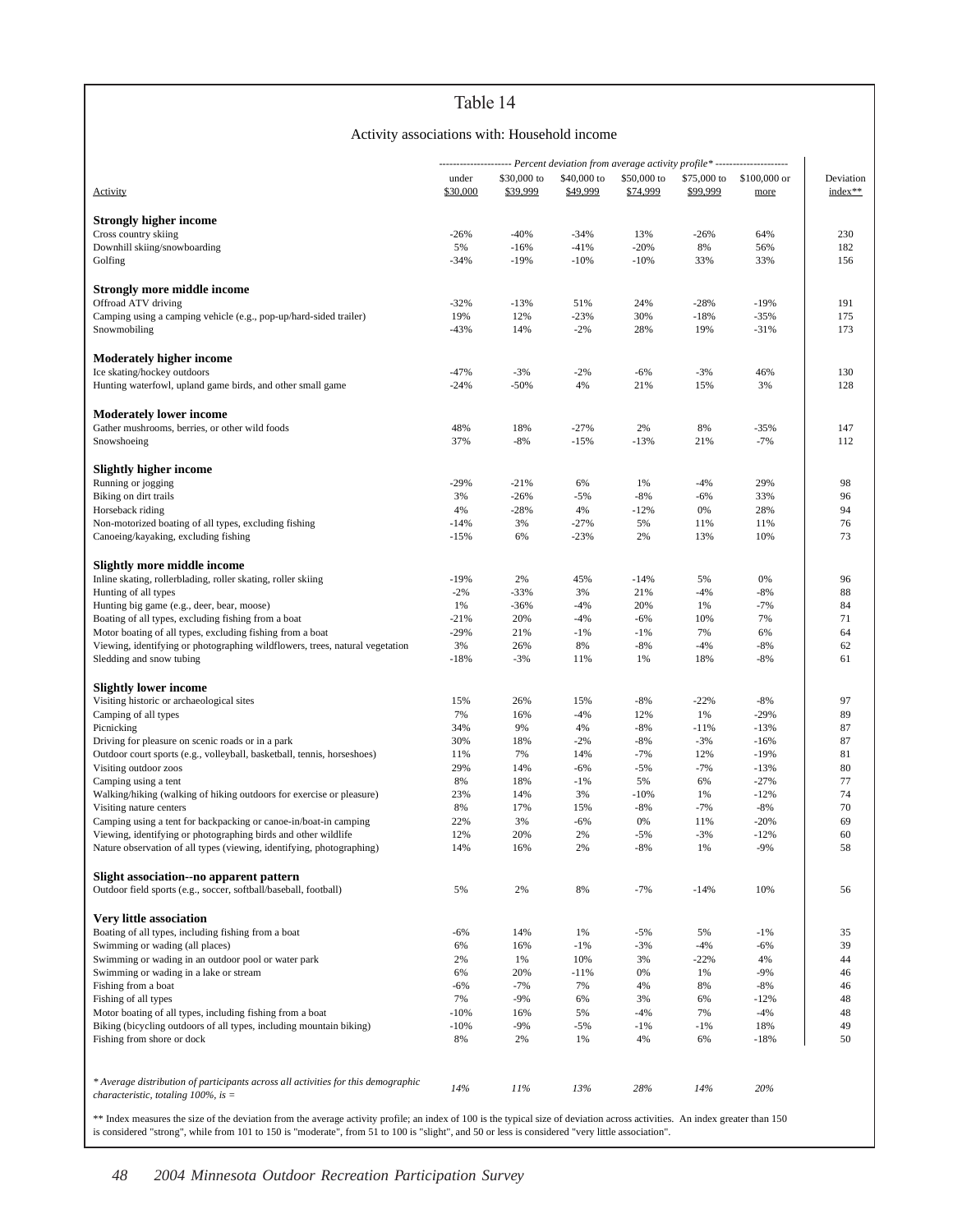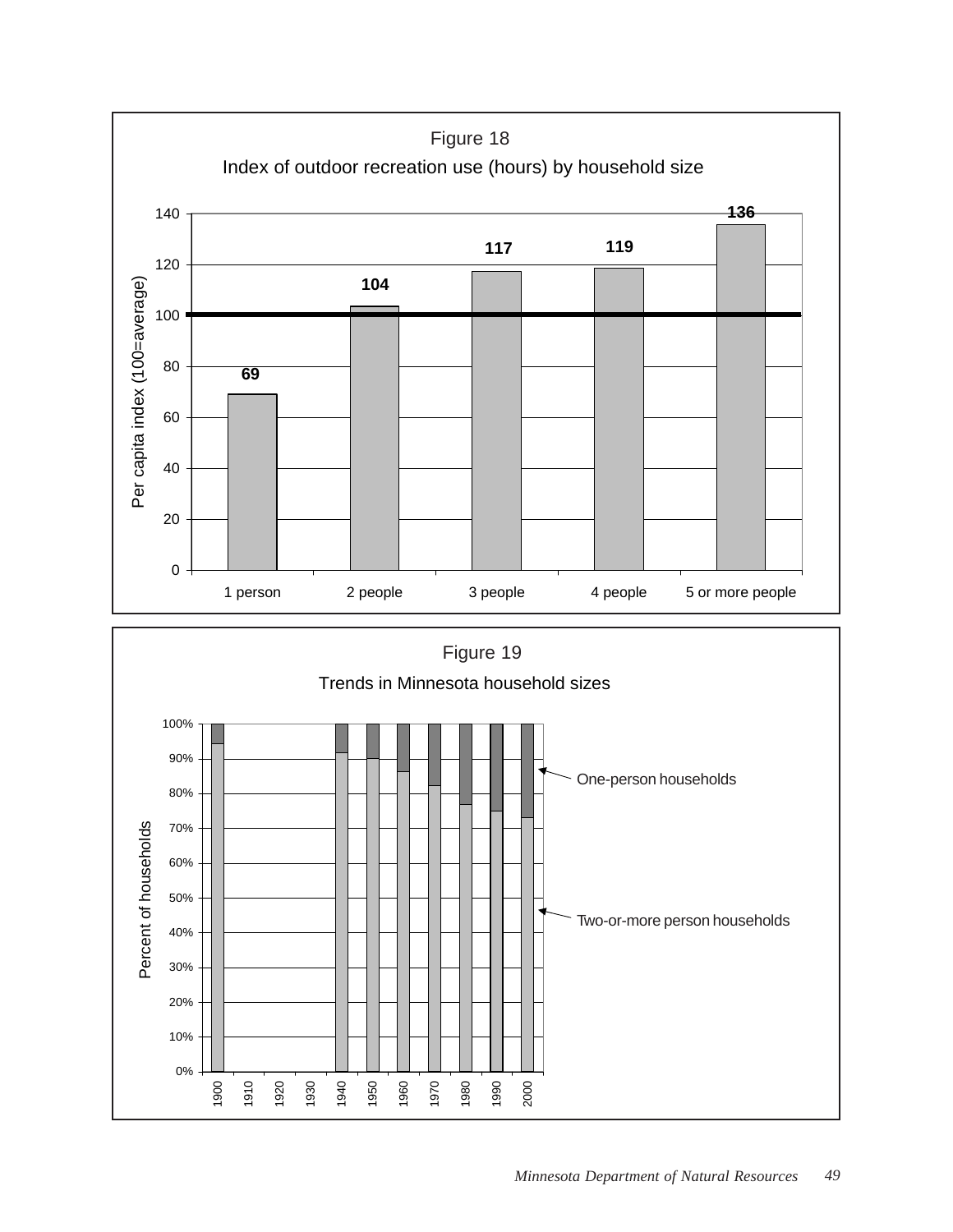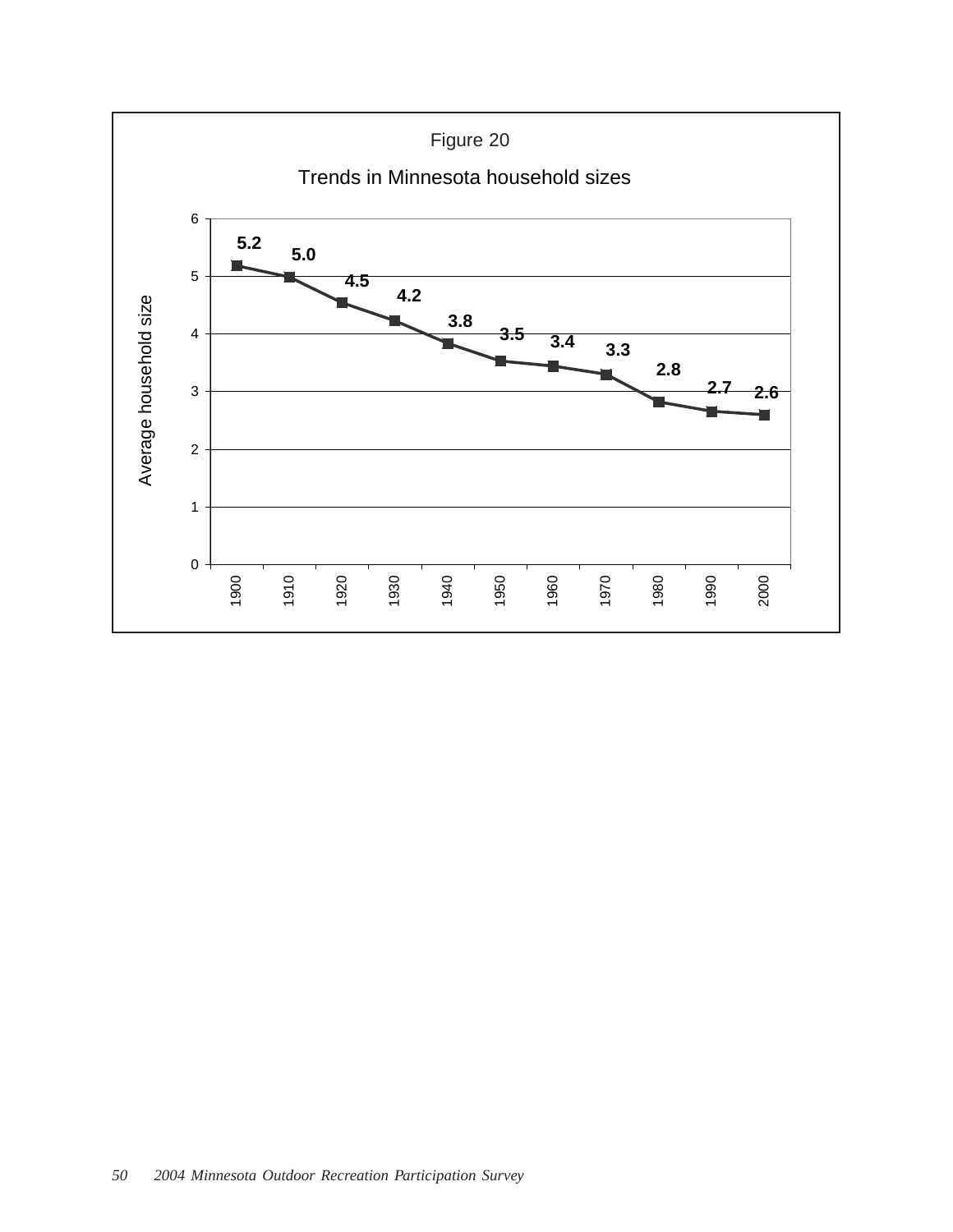#### Activity associations with: Household size

|                                                                                   |                 |             |                  | ---------- Percent deviation from average activity profile* ----------- |              |                      |
|-----------------------------------------------------------------------------------|-----------------|-------------|------------------|-------------------------------------------------------------------------|--------------|----------------------|
| <b>Activity</b>                                                                   | 1 person        | 2 people    | 3 people         | 4 people                                                                | $5+$ people  | Deviation<br>index** |
| <b>Strongly larger households</b>                                                 |                 |             |                  |                                                                         |              |                      |
| Sledding and snow tubing                                                          | $-49%$          | $-29%$      | 22%              | 47%                                                                     | 38%          | 267                  |
| Hunting big game (e.g., deer, bear, moose)                                        | $-40%$          | 15%         | $-23%$           | 25%                                                                     | 29%          | 183                  |
| Ice skating/hockey outdoors                                                       | $-21%$          | $-22%$      | 30%              | 16%                                                                     | 15%          | 152                  |
| <b>Strongly smaller households</b>                                                |                 |             |                  |                                                                         |              |                      |
| Cross country skiing                                                              | 24%             | 25%         | 7%               | $-41%$                                                                  | $-40%$       | 193                  |
| Snowshoeing                                                                       | 11%             | 30%         | $-12%$           | $-46%$                                                                  | 9%           | 168                  |
| <b>Moderately larger households</b>                                               |                 |             |                  |                                                                         |              |                      |
| Hunting waterfowl, upland game birds, and other small game                        | $-35%$          | $-10%$      | 3%               | 39%                                                                     | 14%          | 149                  |
| Hunting of all types                                                              | $-35%$          | 8%          | $-13%$           | 29%                                                                     | 14%          | 143                  |
| Snowmobiling                                                                      | $-25%$          | $-10%$      | $-4%$            | 30%                                                                     | 21%          | 125                  |
| Outdoor field sports (e.g., soccer, softball/baseball, football)                  | $-16%$          | $-18%$      | 7%               | 24%                                                                     | 19%          | 123                  |
| Camping using a camping vehicle (e.g., pop-up/hard-sided trailer)                 | $-33%$          | 10%         | $-6%$            | 19%                                                                     | 12%          | 119                  |
| <b>Moderately smaller households</b>                                              |                 |             |                  |                                                                         |              |                      |
| Viewing, identifying or photographing wildflowers, trees, natural vegetation      | 30%             | 9%          | 5%               | $-28%$                                                                  | $-35%$       | 145                  |
| Driving for pleasure on scenic roads or in a park                                 | 25%             | 14%         | $-13%$           | $-27%$                                                                  | $-12%$       | 134                  |
| Visiting historic or archaeological sites                                         | 33%             | 8%          | $-10%$           | $-26%$                                                                  | $-18%$       | 134                  |
| Walking/hiking (walking of hiking outdoors for exercise or pleasure)              | 24%             | 9%          | $-12%$           | $-16%$                                                                  | $-18%$       | 111                  |
| Nature observation of all types (viewing, identifying, photographing)             | 23%             | 9%          | $-5%$            | $-18%$                                                                  | $-25%$       | 108                  |
| <b>Slightly larger households</b>                                                 |                 |             |                  |                                                                         |              |                      |
| Swimming or wading in an outdoor pool or water park                               | $-12%$          | $-15%$      | 20%              | 5%                                                                      | 18%          | 97                   |
| Offroad ATV driving                                                               | $-14%$          | $-4%$       | $-2%$            | 3%                                                                      | 33%          | 66                   |
| <b>Slightly smaller households</b>                                                |                 |             |                  |                                                                         |              |                      |
| Visiting nature centers                                                           | 22%             | 4%          | $-11%$           | $-12%$                                                                  | $-13%$       | 87                   |
| Running or jogging                                                                | 15%             | 10%         | $-14%$           | $-2%$                                                                   | $-25%$       | 86                   |
| Viewing, identifying or photographing birds and other wildlife                    | 17%             | 8%          | $-6%$            | $-14%$                                                                  | $-17%$       | 86                   |
| Horseback riding<br>Golfing                                                       | 19%<br>10%      | 4%<br>9%    | $-20%$<br>$-12%$ | $-8%$<br>$-2%$                                                          | 1%<br>$-17%$ | 76<br>67             |
| Gather mushrooms, berries, or other wild foods                                    | 21%             | $-6%$       | 0%               | $-1%$                                                                   | $-21%$       | 65                   |
| Visiting outdoor zoos                                                             | 14%             | $-14%$      | $-2%$            | 7%                                                                      | $-2%$        | 65                   |
| Slightly more middle-sized households                                             |                 |             |                  |                                                                         |              |                      |
| Inline skating, rollerblading, roller skating, roller skiing                      | 6%              | $-15%$      | 30%              | $-2%$                                                                   | $-18%$       | 97                   |
| Downhill skiing/snowboarding                                                      | $-14%$          | $-1%$       | 31%              | $-10%$                                                                  | $-3%$        | 81                   |
| Biking on dirt trails                                                             | 1%              | $-10%$      | 13%              | 10%                                                                     | $-15%$       | 67                   |
| Canoeing/kayaking, excluding fishing                                              | $-8%$           | 15%         | $-8%$            | $-4%$                                                                   | $-1\%$       | 59                   |
| Outdoor court sports (e.g., volleyball, basketball, tennis, horseshoes)           | $-8%$           | $-2%$       | -8%              | 19%                                                                     | $-4%$        | 57                   |
| Very little association                                                           |                 |             |                  |                                                                         |              |                      |
| Swimming or wading (all places)                                                   | 3%              | $-5%$       | 1%               | 1%                                                                      | 3%           | 21                   |
| Boating of all types, excluding fishing from a boat                               | 1%              | 2%          | $-5%$            | 3%                                                                      | $-5%$        | 22                   |
| Boating of all types, including fishing from a boat                               | 2%              | 5%          | $-6%$            | 0%                                                                      | $-5%$        | 25                   |
| Fishing of all types                                                              | $-5%$           | $-3%$       | $-2%$            | 6%                                                                      | 7%           | 31                   |
| Motor boating of all types, including fishing from a boat                         | 4%              | $-1%$       | $-5%$            | 6%                                                                      | $-8%$        | 31                   |
| Fishing from a boat                                                               | $-5%$           | $-4%$       | -1%              | 11%                                                                     | $-2%$        | 34                   |
| Swimming or wading in a lake or stream                                            | 2%              | $-9%$       | 4%               | 3%                                                                      | 6%           | 37                   |
| Biking (bicycling outdoors of all types, including mountain biking)               | $-6%$           | $-4%$       | $-1%$            | 8%                                                                      | 9%           | 39                   |
| Fishing from shore or dock                                                        | $-6%$           | $-1%$       | $-6%$            | 1%                                                                      | 20%          | 39                   |
| Motor boating of all types, excluding fishing from a boat                         | 4%              | $-5%$       | $-2%$            | 9%                                                                      | $-9%$        | 39                   |
| Camping using a tent                                                              | $-7%$           | $-5%$       | 4%               | 0%                                                                      | 18%          | 43                   |
| Picnicking                                                                        | 9%              | 2%          | 2%               | -14%                                                                    | 2%           | 44                   |
| Non-motorized boating of all types, excluding fishing<br>Camping of all types     | $-3%$           | 11%         | -5%              | $-7%$                                                                   | $-1\%$       | 44<br>46             |
| Camping using a tent for backpacking or canoe-in/boat-in camping                  | $-15%$<br>$-4%$ | 5%<br>$-5%$ | 0%<br>18%        | 5%<br>1%                                                                | 6%<br>$-11%$ | 50                   |
|                                                                                   |                 |             |                  |                                                                         |              |                      |
| * Average distribution of participants across all activities for this demographic | 21.5%           | 27.6%       | 17.9%            | 20.9%                                                                   | 12.1%        |                      |

association".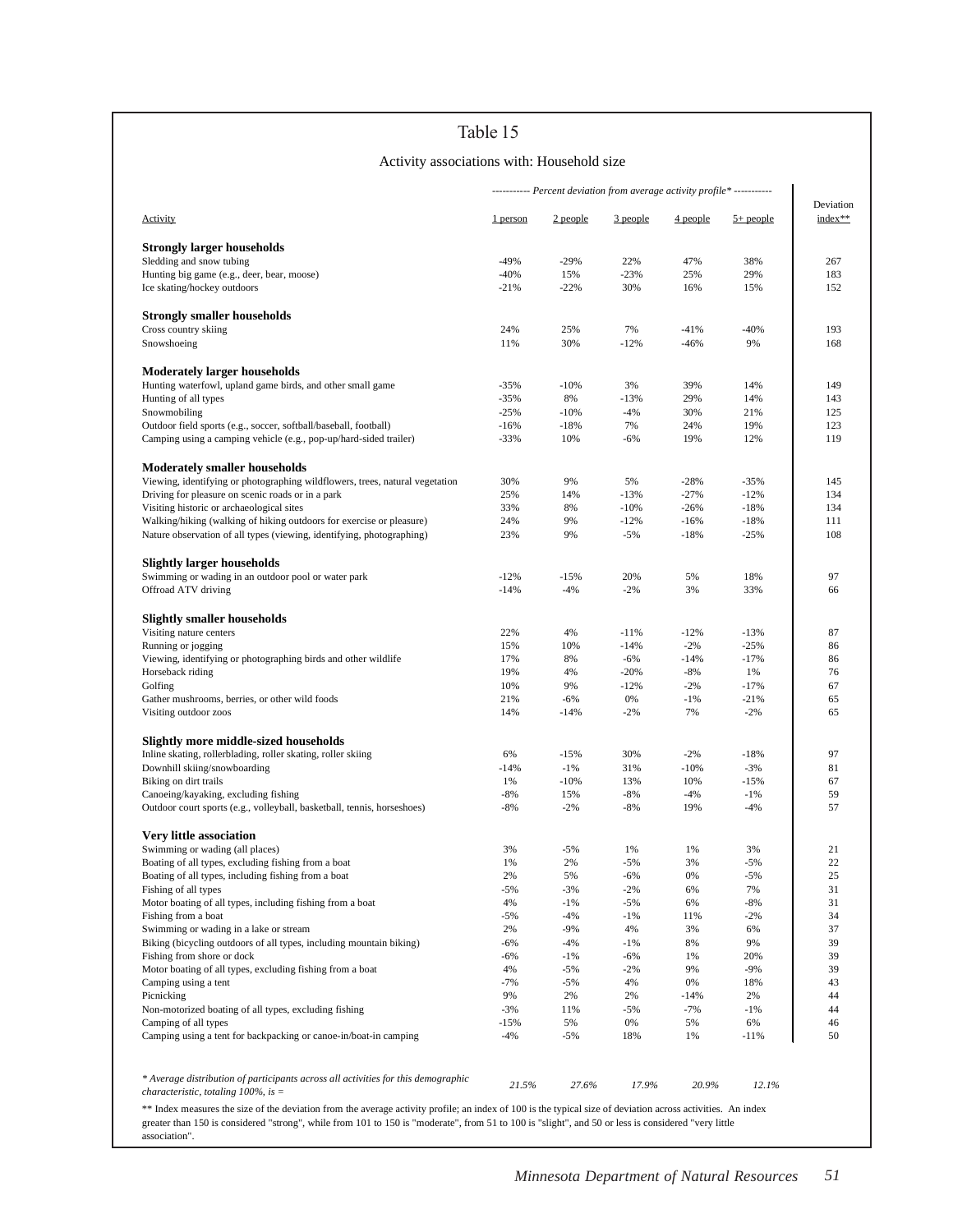# Summary of recreation use trends from demographic characteristics and trends

The preceding has shown how the patterns of recreation use by demographic characteristics—coupled with trends in those characteristics—will put upward or downward pressure on recreation involvement. To recapitulate, most characteristics assessed here will push per-capita recreation use down, while a few will push use up, and one (gender) has no effect (Table 16). Please refer to the specific demographic-characteristic section for further discussion of any particular characteristic.

|                                 | Table 16                                                                                    |                                |
|---------------------------------|---------------------------------------------------------------------------------------------|--------------------------------|
|                                 | Summary table: Recreation use trends associated with demographic characteristics and trends |                                |
| Associated recreation use trend | Demographic characteristic                                                                  | Demographic trend              |
| Less use                        |                                                                                             |                                |
| Less overall use per capita     | Population density of residence (urban-rural)                                               | Increasing urban               |
| Less overall use per capita     | <b>Region of Minnesota</b>                                                                  | Increasing metro area/urban    |
| Less overall use per capita     | Age class                                                                                   | Increasing age                 |
| Less overall use per capita     | Race/ethnicity                                                                              | More non-white and/or Hispanic |
| Less overall use per capita     | Household size                                                                              | Smaller sizes                  |
| No effect on use                |                                                                                             |                                |
| Neutral                         | Gender                                                                                      | Neutral                        |
| More use                        |                                                                                             |                                |
| More overall use per capita     | Education                                                                                   | More formal education          |
| More overall use per capita     | Household Income                                                                            | Higher incomes                 |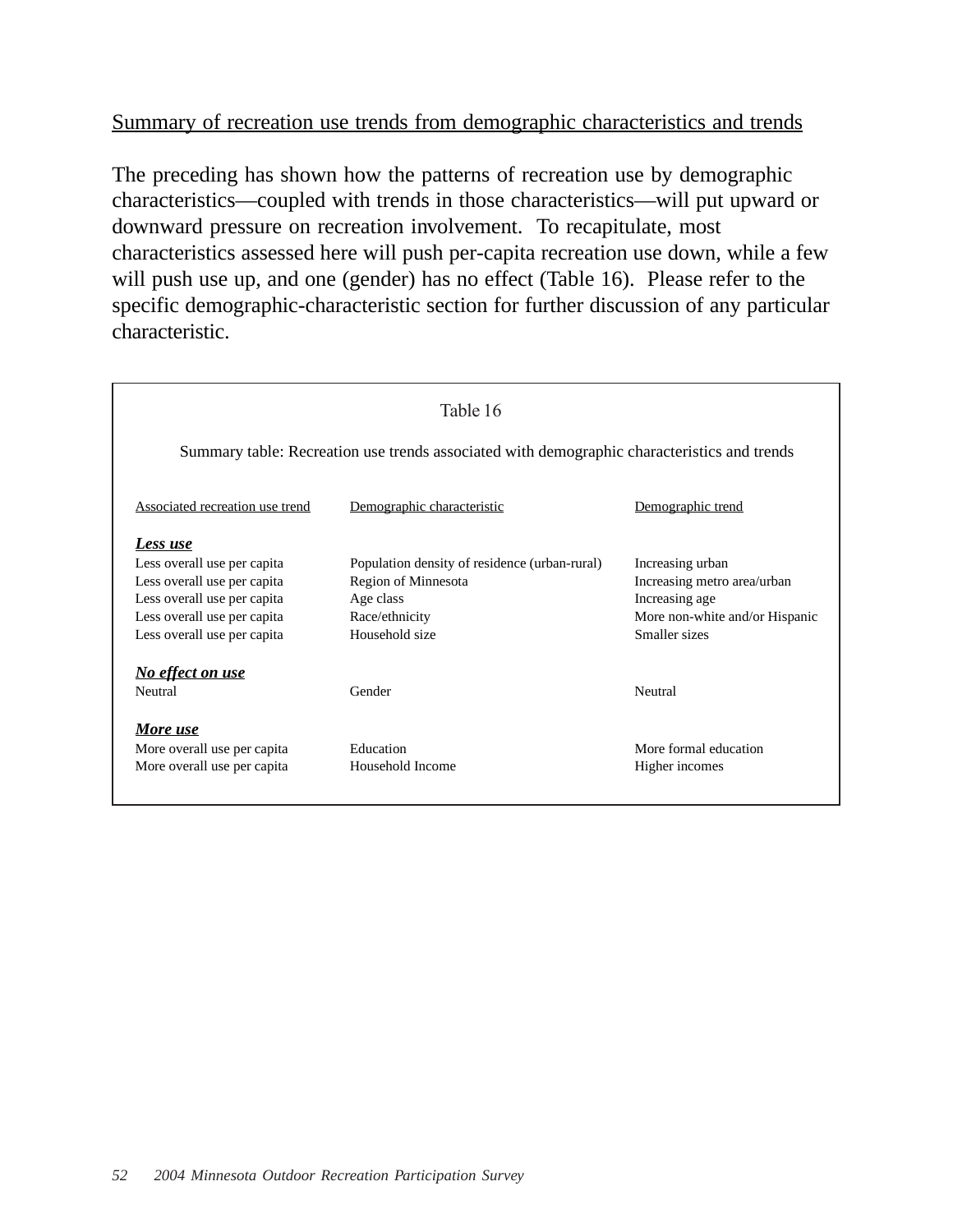# Demographic clusters of activities

In the preceding sections, it is evident that certain activities have common demographic profiles. For example, ATV riding and hunting usually show up as similar with respect to demographic characteristics. Other activities share similar demographic profiles, too.

To examine which activities have similar demographic profiles, all 32 activities were entered into hierarchical cluster analysis. The 32 activities exclude combination activities (e.g., tent camping and camper-vehicle camping were part of the analysis, but not their combination "camping of all types").

The demographic characteristics entered into the analysis are all of the preceding, excluding region of residence: population density of residence (urban to rural continuum), age class, gender, race/ethnicity, educational attainment, household income, and household size. Region of residence was excluded because it largely measured the same characteristic as population density of residence. To ensure that every characteristic was treated equally in the analysis, all variables were standardized prior to analysis.

Cluster analysis proceeds from an initial start of 32 clusters (one for each activity), then to the stage of 31 clusters (nearest two clusters merged), then to the stage of 30 (nearest two clusters merged again) and proceeds on to the stage of one single cluster containing all activities. At each stage of the clustering, a similarity coefficient measures how alike the two clusters that merged at the stage are. Examining the changes in the similar coefficient across stages helps with the selection of the number of clusters.

The number of activity clusters selected was six. Six is the smallest number of clusters before further clustering becomes noticeably and progressively more dissimilar (Table 17). At six clusters, however, there are four main clusters, each with four or more activities, and two secondary clusters, comprised of the three smallest activities. One secondary cluster contained two activities (horseback riding and snowshoeing), and the other contained the single activity cross-country skiing. Since these three smallest activities (which together account for less than 1% of all activity time) had associated small sample sizes in the survey, at least part of their demographic profiles may be a product of sampling variation. For this reason, and to simplify the presentation, the two secondary clusters were "placed" into one of the four main clusters where they fit "best".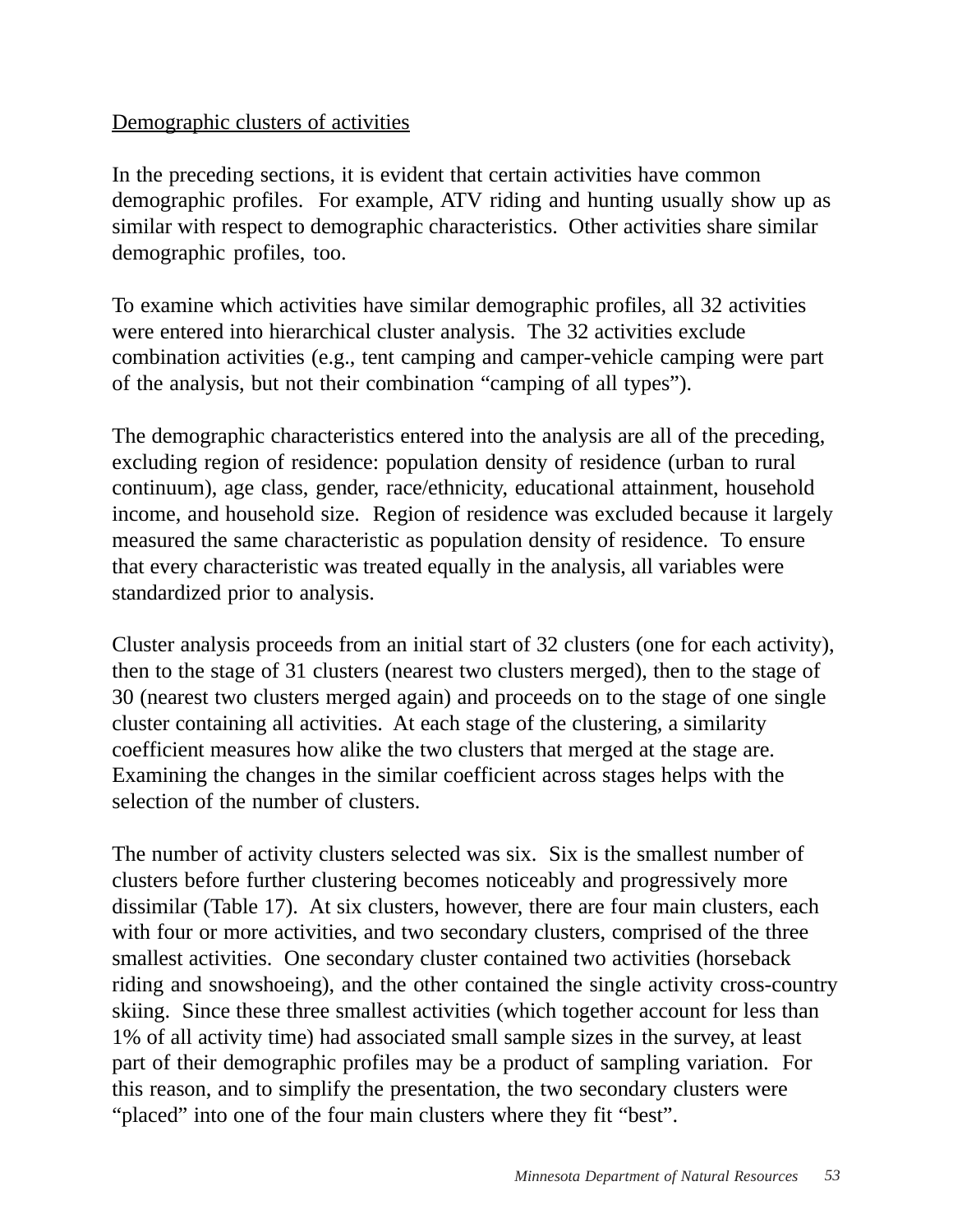The decision on "best" fit was made in the following way: the cluster of horseback riding/snowshoeing merged with one of the four main clusters at a subsequent stage, so it was placed in that cluster ("active recreation activities" cluster); the other secondary cluster comprised of cross-country skiing never merged with another cluster until the final one-cluster stage, and it was "placed" based on judgement (placed into "active recreation activities" cluster).

The four activity clusters are: (1) hunting and motorized trail activities, (2) passive recreation and learningrelated activities, (3) active recreation activities, and (4) boating/fishing/ camping/golfing activities, for lack of a better descriptor (Tables 18 to 21).

|                    | Table 17                                                                          |
|--------------------|-----------------------------------------------------------------------------------|
|                    | Selection of number of activity clusters<br>(32 activities entered into analysis) |
|                    | Change in similarity                                                              |
| Number of activity | coefficient when this                                                             |
| clusters           | number of clusters formed                                                         |
| 15                 | 0.01                                                                              |
| 14                 | 0.03                                                                              |
| 13                 | 0.34                                                                              |
| 12                 | 0.08                                                                              |
| 11                 | 0.02                                                                              |
| 10                 | 0.24                                                                              |
| 9                  | 0.09                                                                              |
| 8                  | 0.05                                                                              |
| 7                  | 0.02                                                                              |
| 6                  | 0.03                                                                              |
| 5                  | 0.27                                                                              |
| $\overline{4}$     | 1.14                                                                              |
| 3                  | 0.72                                                                              |
| $\overline{2}$     | 1.29                                                                              |
| 1                  | 1.25                                                                              |
|                    |                                                                                   |

The "hunting and motorized trail activities" cluster contains 10 percent of all recreation by Minnesota adults, and has the following distinctive demographics: more rural, more male, less formal education, more middle income, and larger households (Table 18). To illustrate some of these distinctive demographics, rural men invest 21 percent of their total recreation time on activities in this cluster, while urban women invest 1 percent (here "rural" is lowest and "urban" is highest population-density class). The activities in this cluster are big-game and smallgame hunting, snowmobiling, and ATV driving.

Г

The "passive recreation and learning-related activities" cluster contains 40 percent of all recreation by Minnesota adults, and has the following distinctive demographics: older, more female, and smaller households (Table 19). To illustrate some of these distinctive demographics, older women (aged 65+) invest 77 percent of their total recreation time on activities in this cluster, while younger men (aged 20 to 35) invest 23 percent. The activities in this cluster include walking/hiking, nature observation, and visiting nature centers, historic/ archaeological sites and outdoor zoos.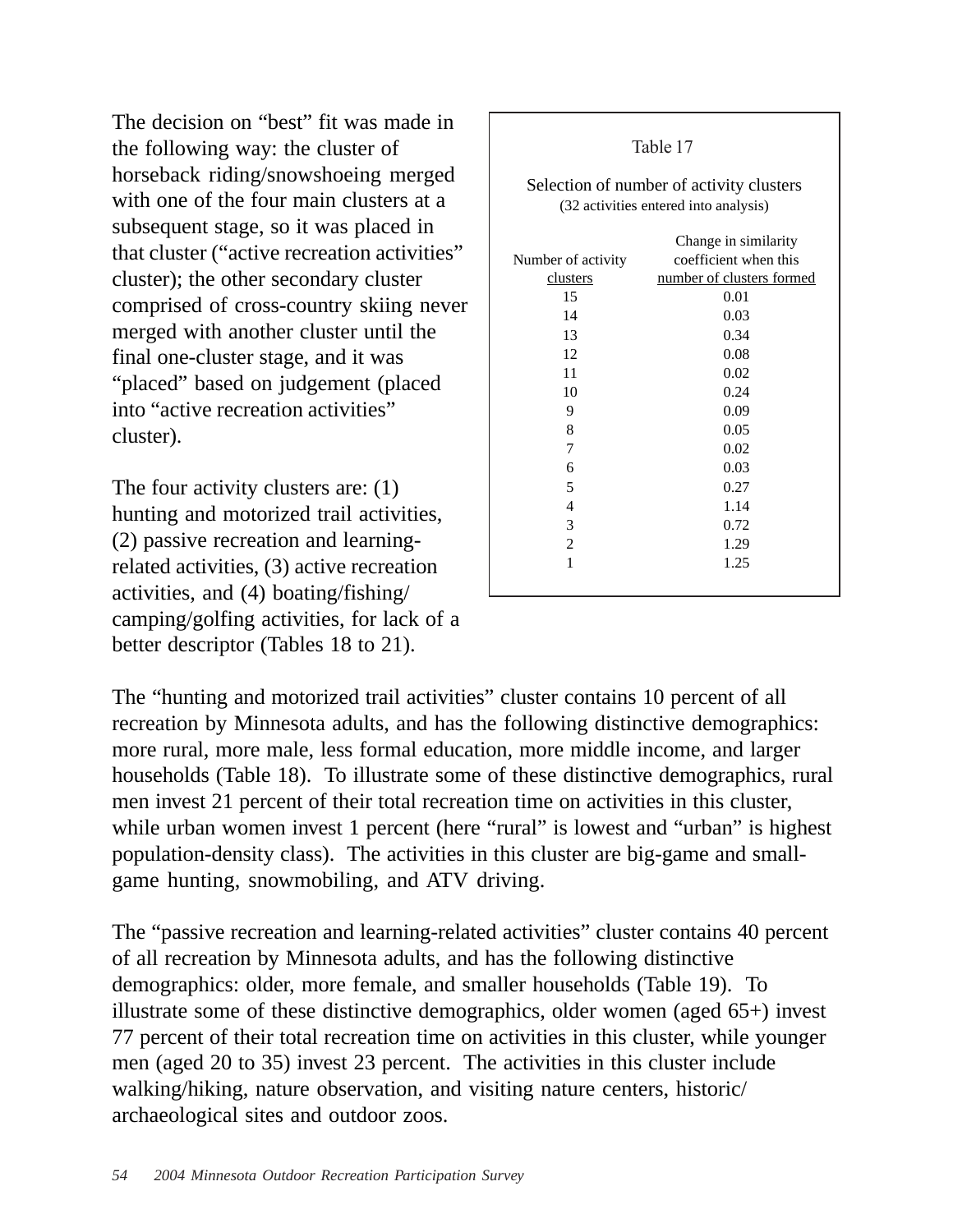## #1: Hunting and Motorized Trail Activities

(10% of total recreation hours)

#### **Activities:**

Hunting big game (e.g., deer, bear, moose) Hunting waterfowl, upland game birds, and other small game Offroad ATV driving Snowmobiling

#### **Distinctive demographic characteristics:**

More low density (rural) More male Less formal education More middle income Larger households



The "active recreation activities" cluster contains 26 percent of all recreation by Minnesota adults, and has the following distinctive demographics: younger, more urban, and more formal education (Table 20). To illustrate some of these distinctive demographics, younger urban dwellers (aged 20 to 45 in highest population density class) invest 40 percent of their total recreation time on activities in this cluster, while older rural dwellers (aged 55+ in lowest population density class) invest 11 percent. The activities in this cluster include swimming,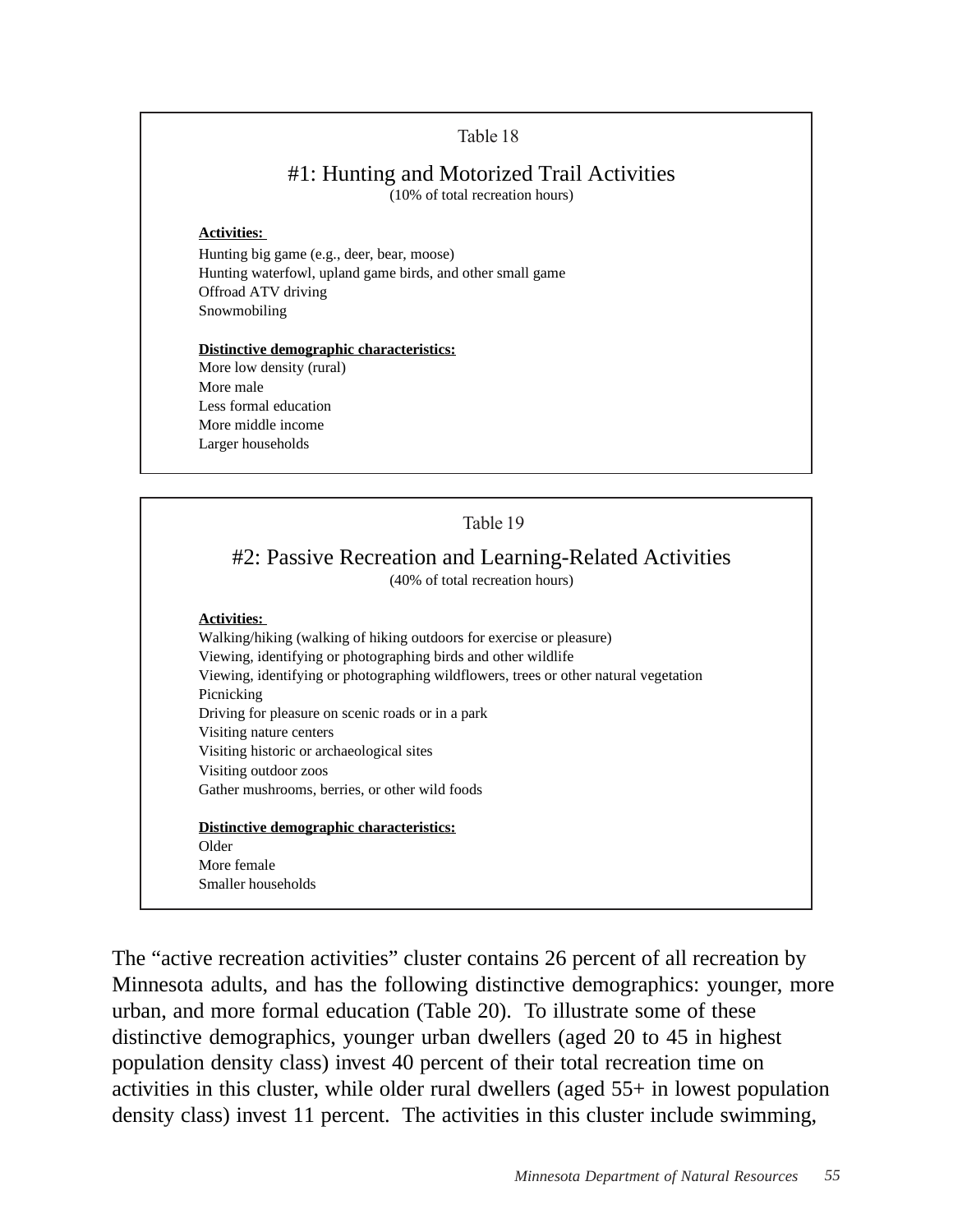

biking, running/jogging, outdoor field/court sports, tent camping, inline skating, non-motorized boating, and downhill skiing/snowboarding.

The "boating/fishing/camping/golfing activities" cluster contains 24 percent of all recreation by Minnesota adults, and has the following distinctive demographics: less urban and more male (Table 21). To illustrate some of these distinctive demographics, rural men (lowest population density class) invest 30 percent of their total recreation time on activities in this cluster, while urban women (highest population density class) invest 11 percent. The activities in this cluster are motor boating, fishing, camper-vehicle camping, and golfing.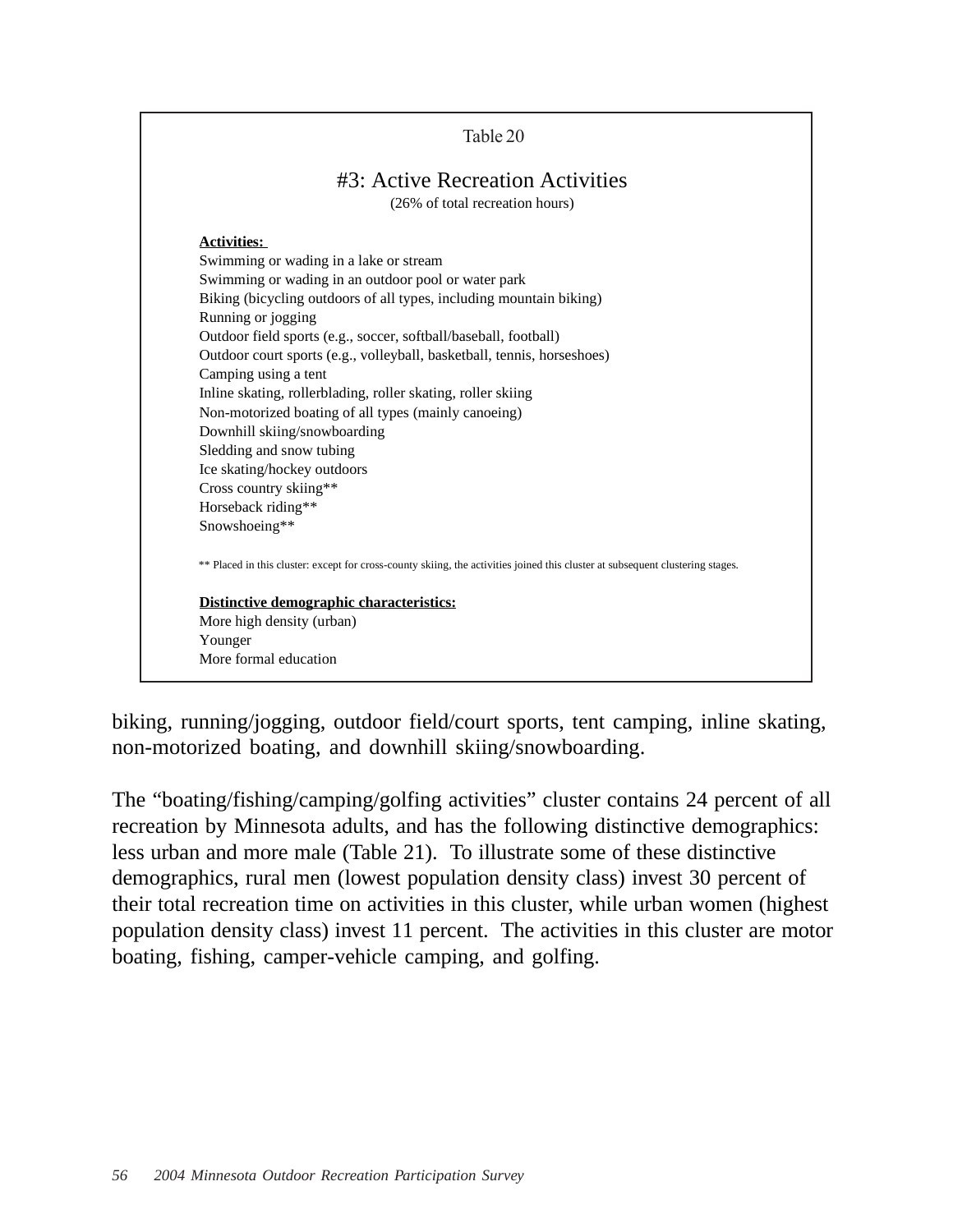# #4: Boating/Fishing/Camping/Golfing

(24% of total recreation hours)

#### **Activities:**

Motor boating of all types, including fishing from a boat Fishing Camping using a camping vehicle (e.g., pop-up/hard-sided trailer, 3rd wheel, motorhome) Golfing

## **Distinctive demographic characteristics:**

Less high density (less urban) More male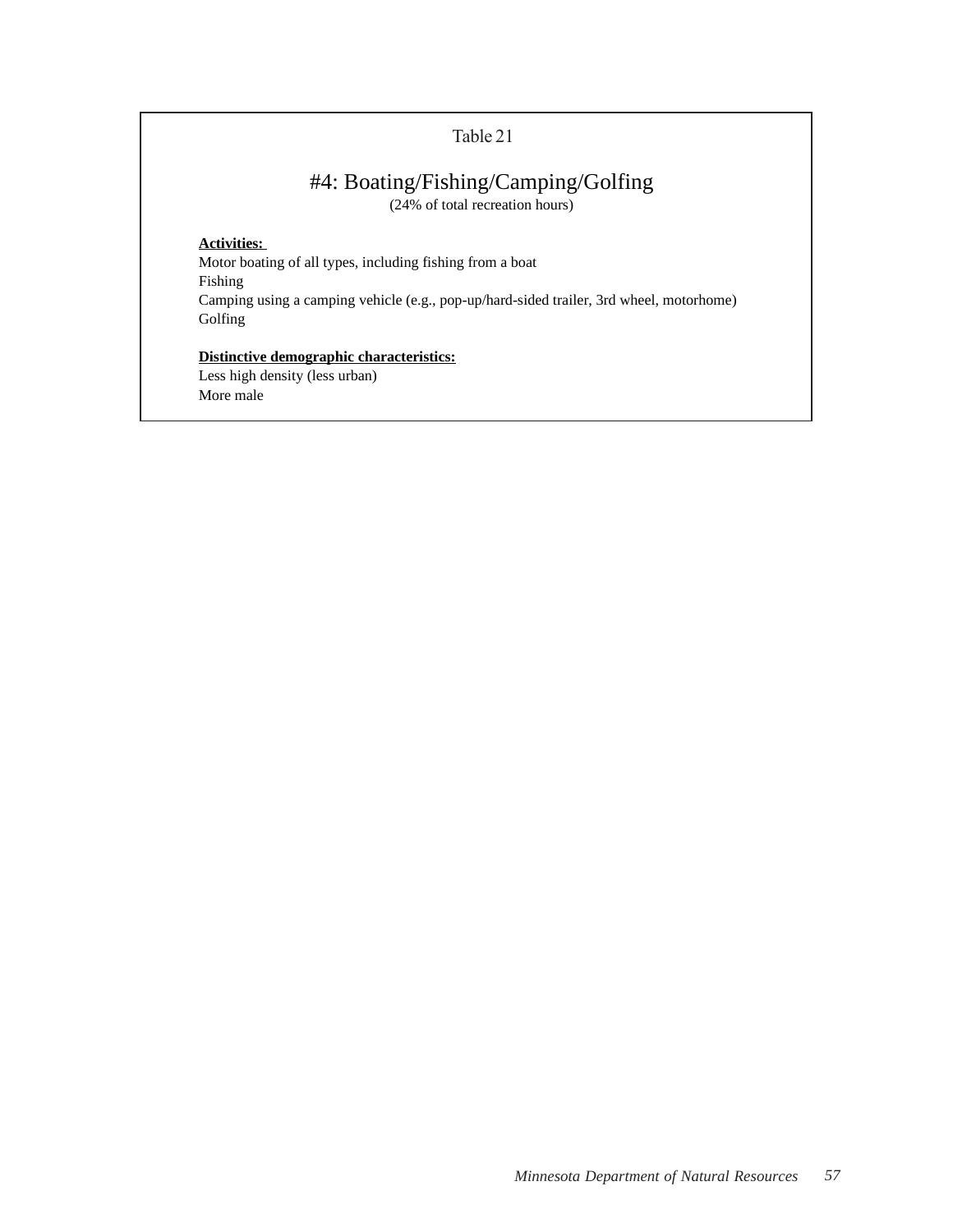# GEOGRAPHIC PATTERNS OF RECREATION USE

# Distance from home and within Minnesota

Most of Minnesotan's outdoor recreation occurs near home and within the state (Figure 21). Just under 70 percent (67%) of all recreation use (hours) is within a half-hour drive of home, and nearly 90 percent (89%) occurs in Minnesota. The relatively local (near-home) nature of outdoor recreation means that local Minnesota providers bear a large responsibility for providing facilities and services for the Minnesota population. Similar results were found in the mid 1980s for recreation use by travel distance form home (Reference 6).



The local nature of recreation is widely shared across population groupings (Table 22). Even those who recreate very little have similar near-home use patterns as those who recreate a great deal. However, there are a few notable differences. Rural dwellers tend to travel less than urban residents, primarily because of the availability of desirable near-home opportunities in rural locations that are lacking in urban locations (e.g., hunting, fishing and boating opportunities--see Appendix B for travel statistics by activity). This same urban-rural pattern is evident in the regional statistics, with the more urban Metro Region having less recreation use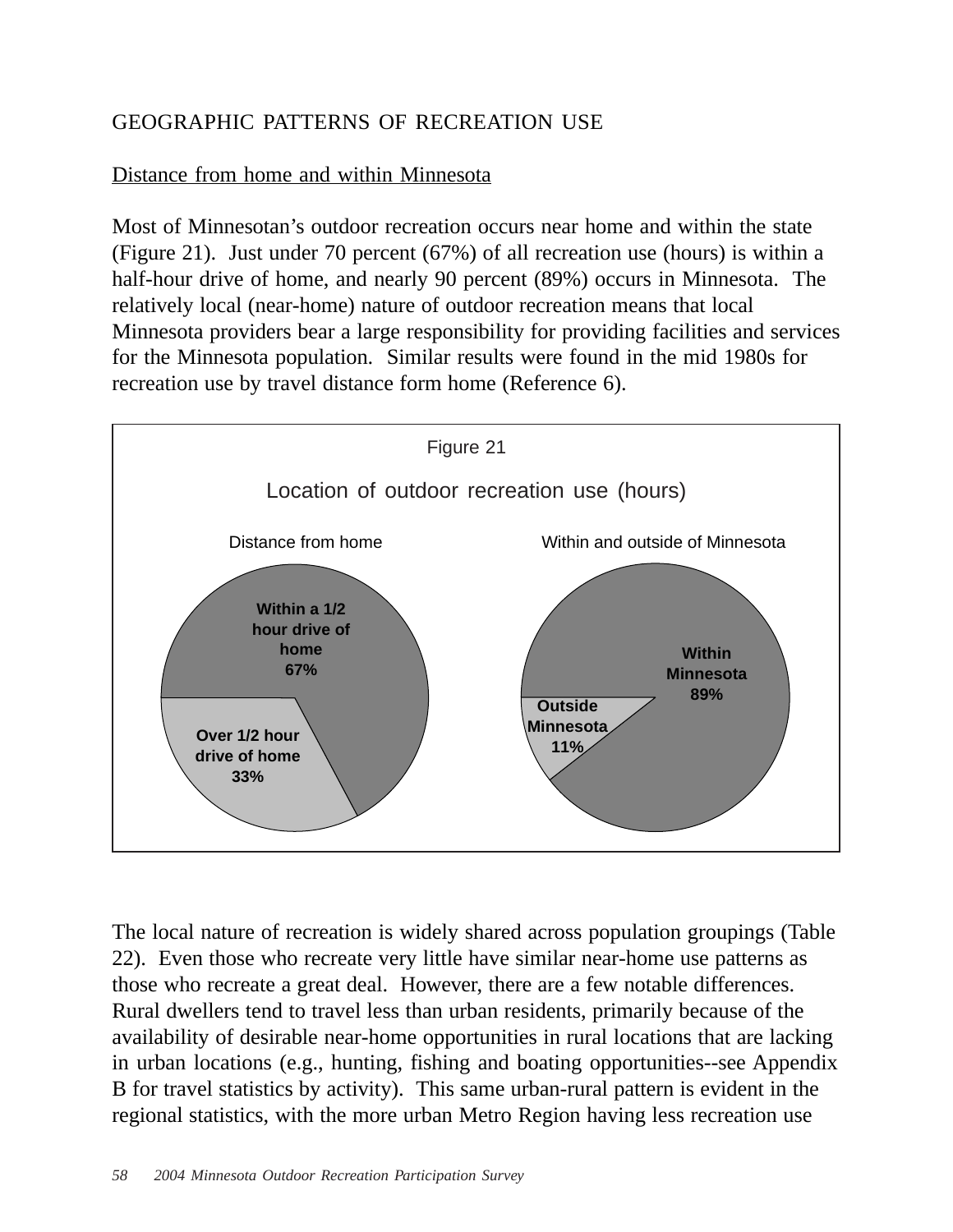|                                                                                      |                                          |                             | Table 22                                                                         |                                          |                             |
|--------------------------------------------------------------------------------------|------------------------------------------|-----------------------------|----------------------------------------------------------------------------------|------------------------------------------|-----------------------------|
| Location of                                                                          |                                          |                             | outdoor recreation use (hours) by distance from home and occurrence in Minnesota |                                          |                             |
| Population grouping                                                                  | hour drive of home<br>Percent within 1/2 | Percent within<br>Minnesota | Population grouping                                                              | hour drive of home<br>Percent within 1/2 | Percent within<br>Minnesota |
| <b>OVERALL</b>                                                                       | 67%                                      | 89%                         | Non-white and/or Hispanic*<br>Race/ethnicity                                     | 80%                                      | 95%                         |
| Less than once a month (1 to 10 days)<br>Recreation days in last 12 months           | 72%                                      | 89%                         | White, non-Hispanic                                                              | 66%                                      | 89%                         |
| Once a month to once a week (11 to 50 days)<br>Once to twice a week (51 to 100 days) | 65%<br>64%                               | 87%<br>88%                  | High school graduate, or some high school<br>Education                           | 66%                                      | 92%                         |
| More than twice a week (101+ days)                                                   | 69%                                      | 90%                         | Vocational/technical school, associate degree,<br>or some college                | 66%                                      | 90%                         |
|                                                                                      |                                          |                             | Graduated from college                                                           | 68%                                      | 87%                         |
| (based on 5-digit zip codes in 2000)<br>Population density of residence              |                                          |                             | Some postgraduate study, including<br>postgraduate degrees                       | 70%                                      | 88%                         |
| Low (100 people per square mile or less)                                             | 72%                                      | 92%                         | Household income                                                                 |                                          |                             |
| Medium (101 to 1000)                                                                 | 65%                                      | 89%                         | under \$30,000                                                                   | 69%                                      | 90%                         |
| High (more than 1000)                                                                | 65%                                      | 88%                         | \$30,000 to \$39,999                                                             | 73%                                      | 91%                         |
|                                                                                      |                                          |                             | \$40,000 to \$49,999                                                             | 68%                                      | 92%                         |
| Region of Minnesota                                                                  |                                          |                             | \$50,000 to \$74,999                                                             | 68%                                      | 91%                         |
| Northwest                                                                            | 73%                                      | 93%                         | \$75,000 to \$99,999                                                             | 62%                                      | 88%                         |
| Northeast                                                                            | 72%                                      | 91%                         | \$100,000 or more                                                                | 65%                                      | 88%                         |
| South                                                                                | 71%                                      | 89%                         |                                                                                  |                                          |                             |
| Central                                                                              | 65%                                      | 92%                         | Household size                                                                   |                                          |                             |
| Metro (seven county)                                                                 | 64%                                      | 88%                         | 1 person                                                                         | 67%                                      | 90%                         |
|                                                                                      |                                          |                             | 2 people                                                                         | 65%                                      | 86%                         |
| Age                                                                                  |                                          |                             | 3 people                                                                         | 72%                                      | 91%                         |
| $20 - 34$                                                                            | 65%                                      | 92%                         | 4 people                                                                         | 64%                                      | 90%                         |
| $35 - 44$                                                                            | 71%                                      | 89%                         | 5+ people                                                                        | 72%                                      | 92%                         |
| 45-54                                                                                | 67%                                      | 89%                         |                                                                                  |                                          |                             |
| $55 - 64$<br>$65 +$                                                                  | 65%                                      | 87%                         |                                                                                  |                                          |                             |
|                                                                                      | 66%                                      | 86%                         | * Fewer than 100 respondents in this breakdown.                                  |                                          |                             |
| Gender                                                                               |                                          |                             |                                                                                  |                                          |                             |
| Male                                                                                 | 63%                                      | 89%                         |                                                                                  |                                          |                             |
| Female                                                                               | 73%                                      | 90%                         |                                                                                  |                                          |                             |
|                                                                                      |                                          |                             |                                                                                  |                                          |                             |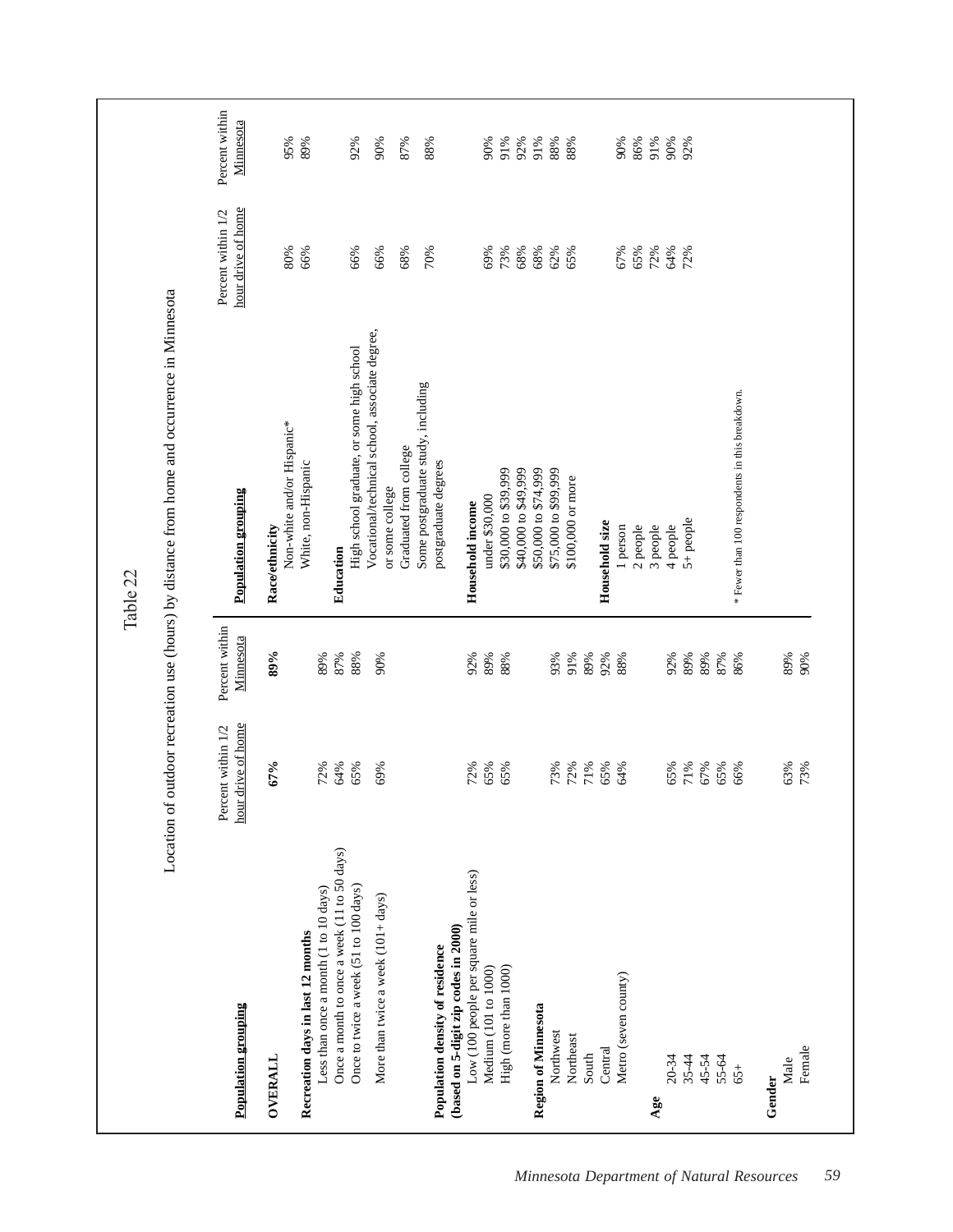near home. In addition, men tend to travel further than women, and white/non-Hispanics more than non-white and/or Hispanics.

Certain activities are more locally-based than others (Table 23). Activities such as ice skating, running/jogging and inline skating have over 90 percent of their recreation time within a half-hour of home. At the other extreme, are the activities for which Minnesotans (and other Midwest residents) travel away from home.

|                              | Table 23                                                                                |                                                              |                                                 |
|------------------------------|-----------------------------------------------------------------------------------------|--------------------------------------------------------------|-------------------------------------------------|
|                              | Location of outdoor recreation use (hours) from home and within Minnesota by activity   |                                                              |                                                 |
| <b>Travel group Activity</b> |                                                                                         | Percent of activity<br>time within 1/2 hour<br>drive of home | Percent of activity<br>time within<br>Minnesota |
|                              | NEAR HOME (more than 80% within 1/2 hour of home)                                       |                                                              |                                                 |
|                              | Ice skating/hockey outdoors                                                             | 94%                                                          | 99%                                             |
|                              | Running or jogging                                                                      | 93%                                                          | 96%                                             |
|                              | Sledding and snow tubing                                                                | 93%                                                          | 98%                                             |
|                              | Inline skating, rollerblading, roller skating, roller skiing                            | 91%                                                          | 97%                                             |
|                              | Outdoor court sports (e.g., volleyball, basketball, tennis, horseshoes)                 | 88%                                                          | 96%                                             |
|                              | Horseback riding                                                                        | 86%                                                          | 89%                                             |
|                              | Biking (bicycling outdoors of all types, including mountain biking)                     | 86%                                                          | 94%                                             |
|                              | Walking/hiking (walking of hiking outdoors for exercise or pleasure)                    | 82%                                                          | 92%                                             |
|                              | Outdoor field sports (e.g., soccer, softball/baseball, football)                        | 82%                                                          | 95%                                             |
|                              | Viewing, identifying or photographing birds and other wildlife                          | 81%                                                          | 91%                                             |
|                              | Swimming or wading in an outdoor pool or water park                                     | 81%                                                          | 84%                                             |
|                              | TYPICAL (60% to 80% within 1/2 hour of home)                                            |                                                              |                                                 |
|                              | Viewing, identifying or photographing wildflowers, trees or other natural vegetation    | 78%                                                          | 90%                                             |
|                              | Cross country skiing                                                                    | 76%                                                          | 87%                                             |
|                              | Golfing                                                                                 | 74%                                                          | 87%                                             |
|                              | Gather mushrooms, berries, or other wild foods                                          | 73%                                                          | 92%                                             |
|                              | Picnicking                                                                              | 69%                                                          | 89%                                             |
|                              | Visiting nature centers                                                                 | 69%                                                          | 89%                                             |
|                              | Visiting outdoor zoos                                                                   | 68%                                                          | 91%                                             |
|                              | Offroad ATV driving                                                                     | 64%                                                          | 94%                                             |
|                              | Snowmobiling                                                                            | 64%                                                          | 86%                                             |
|                              | Snowshoeing                                                                             | 61%                                                          | 81%                                             |
|                              | AWAY FROM HOME (less than 60% within 1/2 hour of home)                                  |                                                              |                                                 |
|                              | Camping using a tent                                                                    | 22%                                                          | 82%                                             |
|                              | Camping using a camping vehicle (e.g., pop-up/hard-sided trailer, 3rd wheel, motorhome) | 25%                                                          | 79%                                             |
|                              | Visiting historic or archaeological sites                                               | 35%                                                          | 64%                                             |
|                              | Nonmotorized boating (excluding fishing)                                                | 40%                                                          | 86%                                             |
|                              | Downhill skiing/snowboarding                                                            | 43%                                                          | 71%                                             |
|                              | Motorboating (excluding fishing)                                                        | 50%                                                          | 91%                                             |
|                              | Fishing                                                                                 | 51%                                                          | 88%                                             |
|                              | Hunting waterfowl, upland game birds, and other small game                              | 52%                                                          | 90%                                             |
|                              | Hunting big game (e.g., deer, bear, moose)                                              | 53%                                                          | 91%                                             |
|                              | Driving for pleasure on scenic roads or in a park                                       | 53%                                                          | 85%                                             |
|                              | Swimming or wading in a lake or stream                                                  | 56%                                                          | 85%                                             |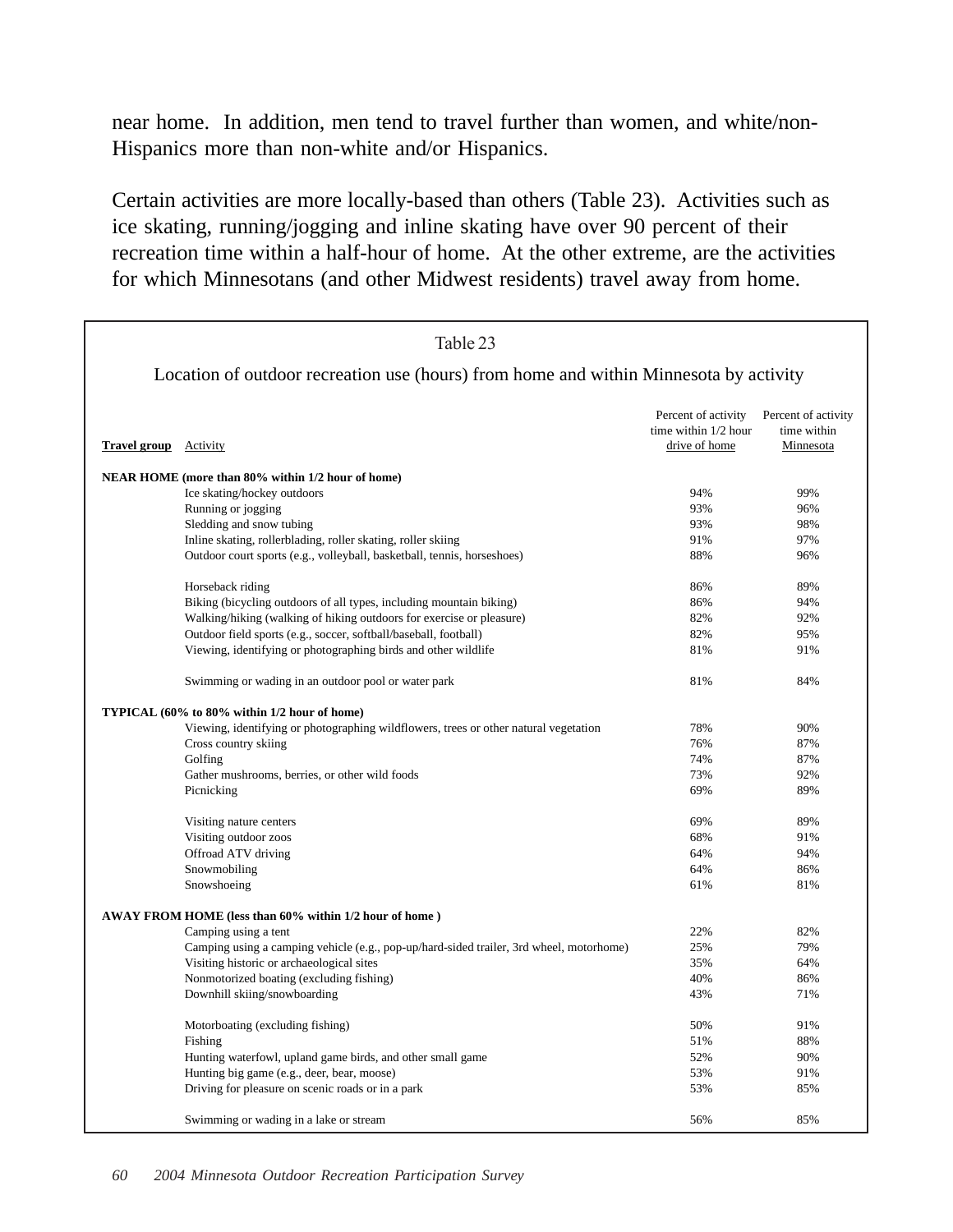These activities form the backbone of Minnesota's outdoor recreation tourism industry, much of which is water-based (e.g., boating, fishing, swimming) or otherwise water-related (e.g.,

camping).

Viewed from a different perspective, overall nearhome recreation is comprised of a few key activities (Table 24). Five activities, led by walking/hiking, account for over half (53%) of nearhome recreation time, and ten activities make up nearly 80 percent (78%) of near-home use. Opportunities for these near-home activities are provided by the private sector and more-local levels of government (e.g., city, county). A full activity listing—for the state and for regions—is given in Appendix A.

Similarly, overall away-fromhome recreation is concentrated in a few activities, led by fishing (Table 25). The top five activities comprise 56 percent of all away-from-home use and the top ten account for 85 percent. Opportunities for these away-from-home activities are provided by the private sector and broader levels of government (e.g., state, federal). These

Table 24 **Activity** Percent of total recreation use within 1/2 hour drive of home Cumulative percent ● Walking/hiking (walking of hiking outdoors for exercise or pleasure) 21% 21% • Nature observation/photography 12% 33%  $\bullet$  Fishing  $8\%$  40% • Swimming (all types) 7% 47% ● Boating (all types, excluding fishing) 6% 53%  $\bullet$  Golfing  $5\%$  58% ● Biking (bicycling outdoors of all types, including mountain biking) 5% 63% ● Hunting (all types) 5% 68% • Picnicking 5% 73% • Running or jogging 4% 4% 78% Top 10 activities that comprise recreation use (hours) within 1/2 hour drive of home

#### Table 25

#### Top 10 activities that comprise recreation use (hours) over 1/2 hour drive of home

| <b>Activity</b>                                                                   | Percent of total<br>recreation use<br>over $1/2$ hour<br>drive of home | Cumulative<br>percent |
|-----------------------------------------------------------------------------------|------------------------------------------------------------------------|-----------------------|
| Fishing                                                                           | 15%                                                                    | 15%                   |
| Boating (all types, excluding                                                     | 12%                                                                    | 27%                   |
| fishing)                                                                          |                                                                        |                       |
| Camping (all types)                                                               | 10%                                                                    | 37%                   |
| $\bullet$ Walking/hiking (walking of hiking<br>outdoors for exercise or pleasure) | 10%                                                                    | 47%                   |
| $\bullet$ Hunting (all types)                                                     | 9%                                                                     | 56%                   |
| Swimming (all types)                                                              | 8%                                                                     | 64%                   |
| Driving for pleasure on scenic roads<br>or in a park                              | 6%                                                                     | 70%                   |
| • Nature observation/photography                                                  | 6%                                                                     | 76%                   |
| Picnicking                                                                        | 4%                                                                     | 81%                   |
| Golfing                                                                           | 4%                                                                     | 85%                   |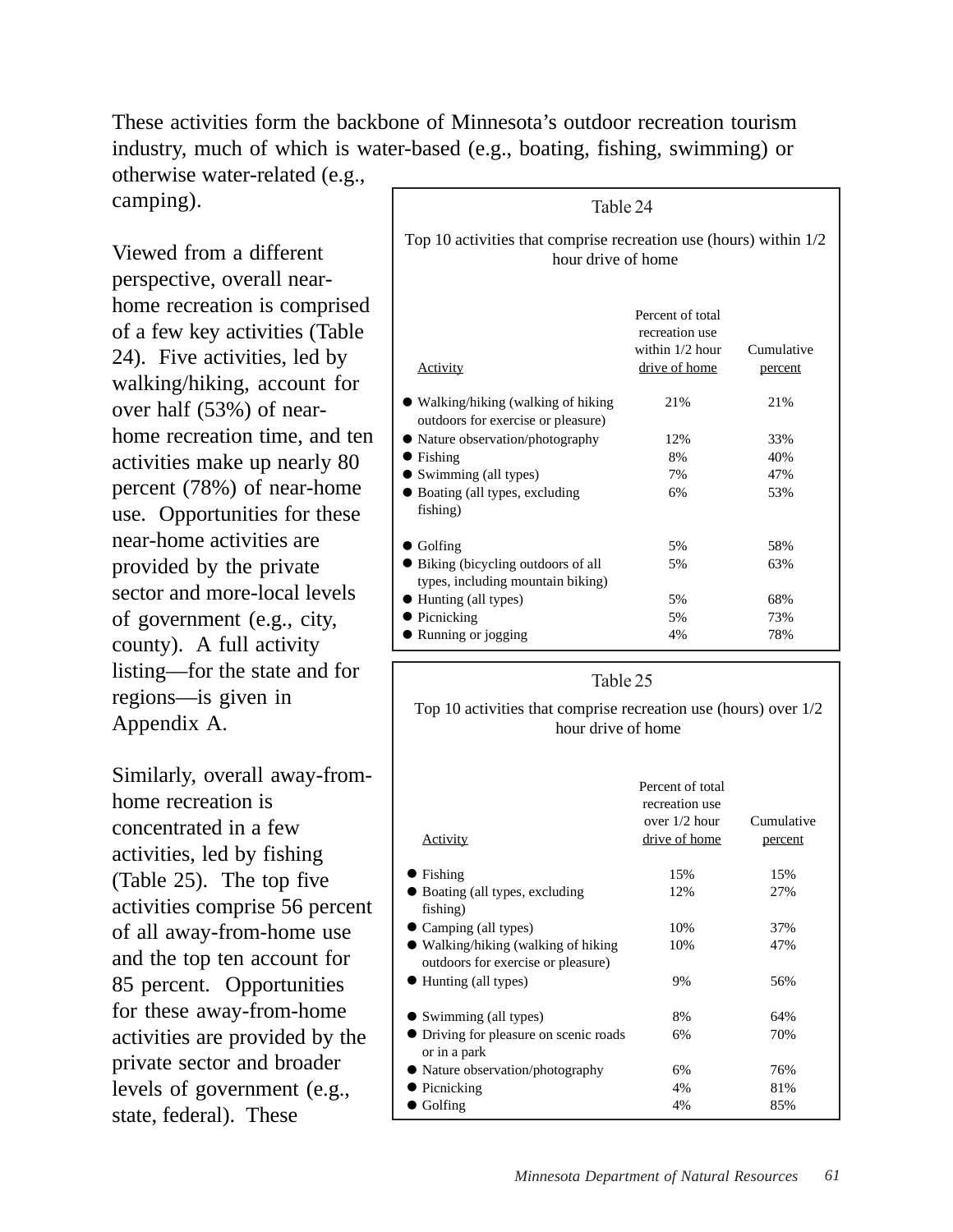activities—as noted above—form the backbone of Minnesota's outdoor recreation tourism industry, much of which is natural-resource related, especially waterrelated. A full activity listing—for the state and for regions—is given in Appendix A.

It is important to note that certain activities are large in both the near-home and away-from-home markets (Table 24 and 25). Water-based activities (fishing, boating, swimming) are prime examples, as is walking/hiking, nature observation/ photography and hunting. Providing opportunities for such activities tends to be the responsibility of many levels of government and the private sector.

## Regional origin-destination recreation use patterns

The current survey provides a partial update of the regional flows of recreation use by Minnesotans. When coupled with geographically explicit origin-destination patterns from a previous study (Reference 9), estimates of current regional recreation use flows can be derived. Estimates are derived as follows : (1) current near-home recreation use (hours) from origin regions is allocated to destination regions based on near-home origin-destination proportions from the previous study; (2) current away-from-home recreation use (hours) from origin regions is allocated to destination regions based on away-from-home origin-destination proportions from the previous study; (3) current out-of-state recreation use (hours) from origin regions is derived directly from the current study; and (4) the assumption is made in 1, 2, and 3 above that all the out-of-state use is part of the away-from-home use. In the preceding, "near-home" is within a half-hour drive of home, and "away-from-home" is over an half hour drive of home.

The predominately near-home nature of recreation use is evident in origindestination relationships. Most of the recreation use that originates in a region occurs in the same region (Table 26—part A). For the two northern regions, over 80 percent occurs within the region where it originates. The Southern and Central region have between 70 and 80 percent of use occurring within the origin region, while the Metro Region is the lowest at 65 percent. The Metro, Southern and Central Region have inter-regional flows directed primarily to the two northern regions and out of state. The two northern regions have inter-regional flows directed primarily between themselves and out of state.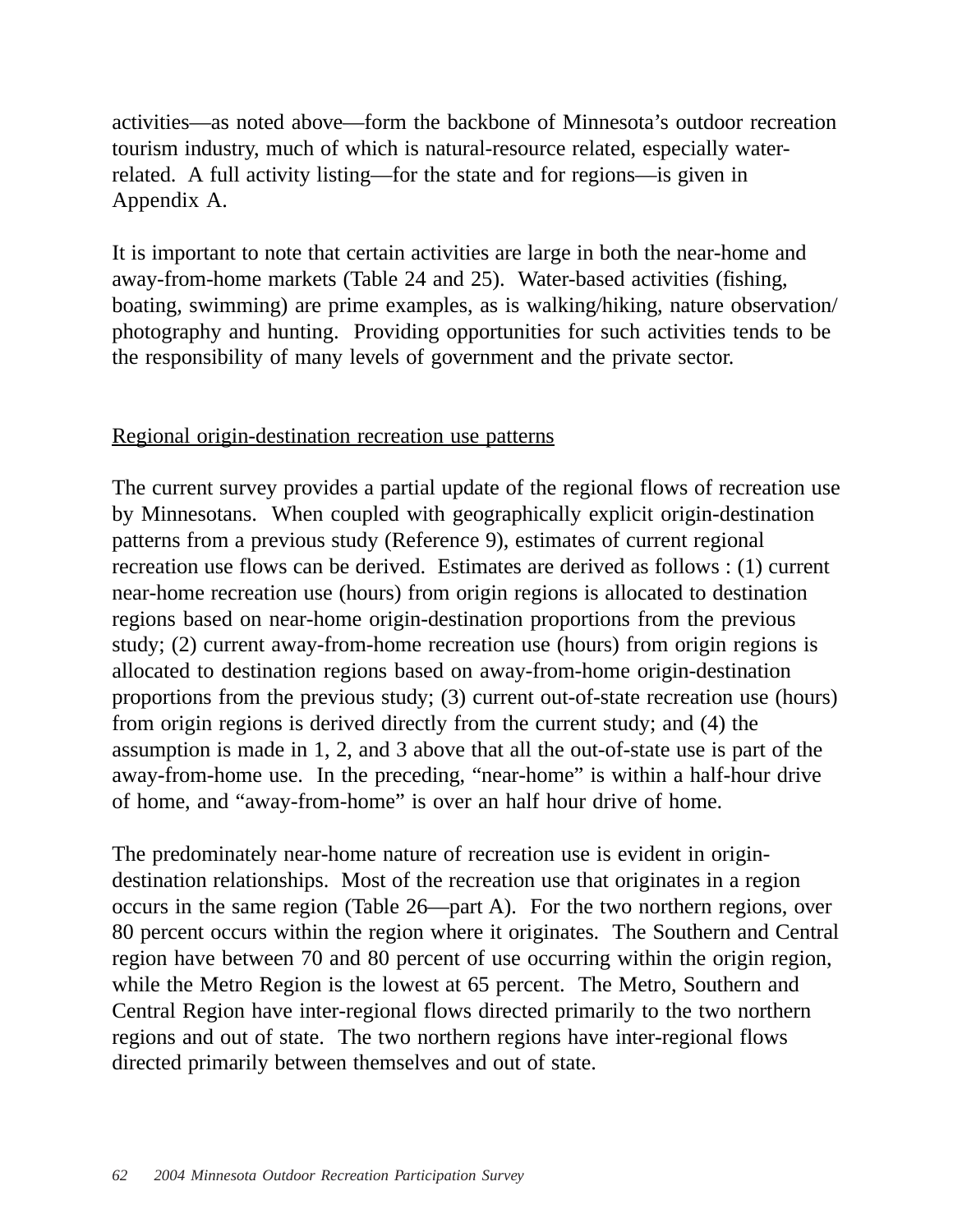Origin-destination annual recreation use (hour) flows

|                                                         |           | -------------- Percent of origin recreation use going to destination region -------------- |       |         |              |              |                            |
|---------------------------------------------------------|-----------|--------------------------------------------------------------------------------------------|-------|---------|--------------|--------------|----------------------------|
|                                                         |           |                                                                                            |       |         | Metro (seven |              |                            |
|                                                         | Northwest | Northeast                                                                                  | South | Central | countv)      |              | Out of state Total percent |
| Origin region                                           |           |                                                                                            |       |         |              |              |                            |
| Northwest                                               | 81%       | 7%                                                                                         | 1%    | 2%      | 2%           | 7%           | 100%                       |
| Northeast                                               | 5%        | 85%                                                                                        | 0%    | 0%      | 1%           | 9%           | 100%                       |
| South                                                   | 3%        | 5%                                                                                         | 76%   | 2%      | 3%           | 11%          | 100%                       |
| Central                                                 | 3%        | 11%                                                                                        | 1%    | 70%     | 7%           | 8%           | 100%                       |
| Metro (seven county)                                    | 7%        | 8%                                                                                         | 3%    | 5%      | 65%          | 12%          | 100%                       |
| B. Origin region of destination region's use            |           |                                                                                            |       |         |              |              |                            |
|                                                         |           |                                                                                            |       |         |              |              |                            |
|                                                         |           | --------------- Percent of destination recreation use from origin region ----------------  |       |         | Metro (seven |              |                            |
|                                                         | Northwest | Northeast                                                                                  | South | Central | county)      | Out of state |                            |
|                                                         |           |                                                                                            |       |         |              |              |                            |
|                                                         | 61%       | 4%                                                                                         | 1%    | 1%      | 1%           | 6%           |                            |
|                                                         | 4%        | 53%                                                                                        | 0%    | 0%      | 0%           | 8%           |                            |
| Origin region<br><b>Northwest</b><br>Northeast<br>South | 6%        | 7%                                                                                         | 89%   | 3%      | 2%           | 21%          |                            |
| Central                                                 | 2%        | 8%                                                                                         | 1%    | 70%     | 2%           | 7%           |                            |
| Metro (seven county)                                    | 27%       | 28%                                                                                        | 10%   | 25%     | 96%          | 57%          |                            |

Because of these origin-destination patterns, the two northern regions import a large portion of their Minnesota-originated recreation use (Table 26—part B). The Northwest imports 39 percent of its total recreation use from Minnesotans, while the Northeast imports 47 percent. Both northern regions import most of their use from the Metro Region. The Central Region imports 30 percent of its overall use, primarily from the Metro Region. The Southern Region, and especially the Metro Region, import only a small portion of their overall use. Out-of-state destinations receive the majority of their use from Metro and Southern Region residents.

The flow of recreation use between Minnesota regions (Figure 22) is accompanied by the flow of recreation-related spending, which creates economic impacts (e.g., income, jobs) in the regions where the recreation takes place. In Minnesota, there is a general south-to-north flow of recreation use and spending, driven primarily by the flow from the Metro Region to the two northern regions. Additionally,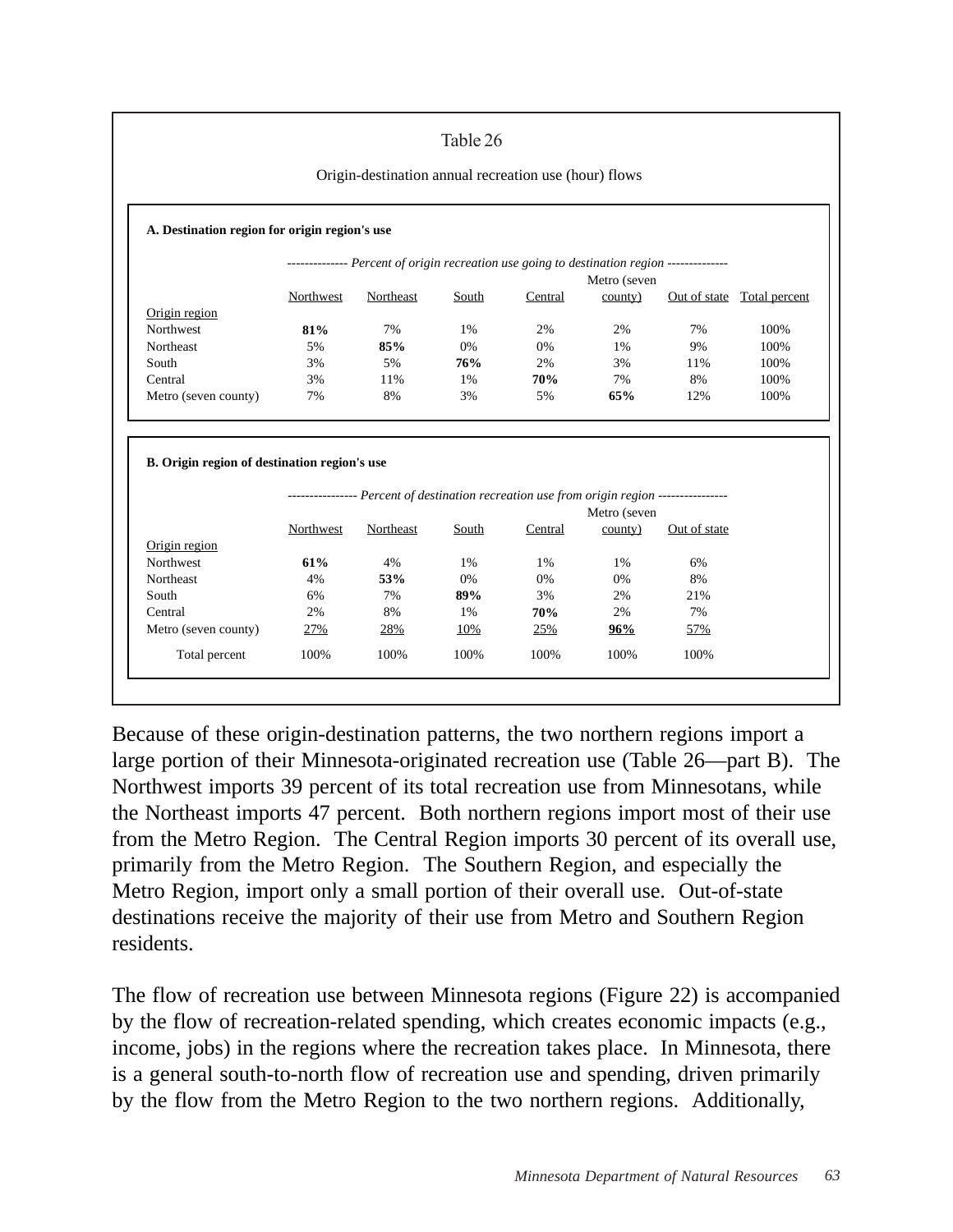recreation use and associated spending from non-Minnesotans. The large majority of non-resident use and spending occurs in the two northern regions (Reference 6), which provide attractive lake-forest recreation settings for nonresidents and Minnesotans alike.

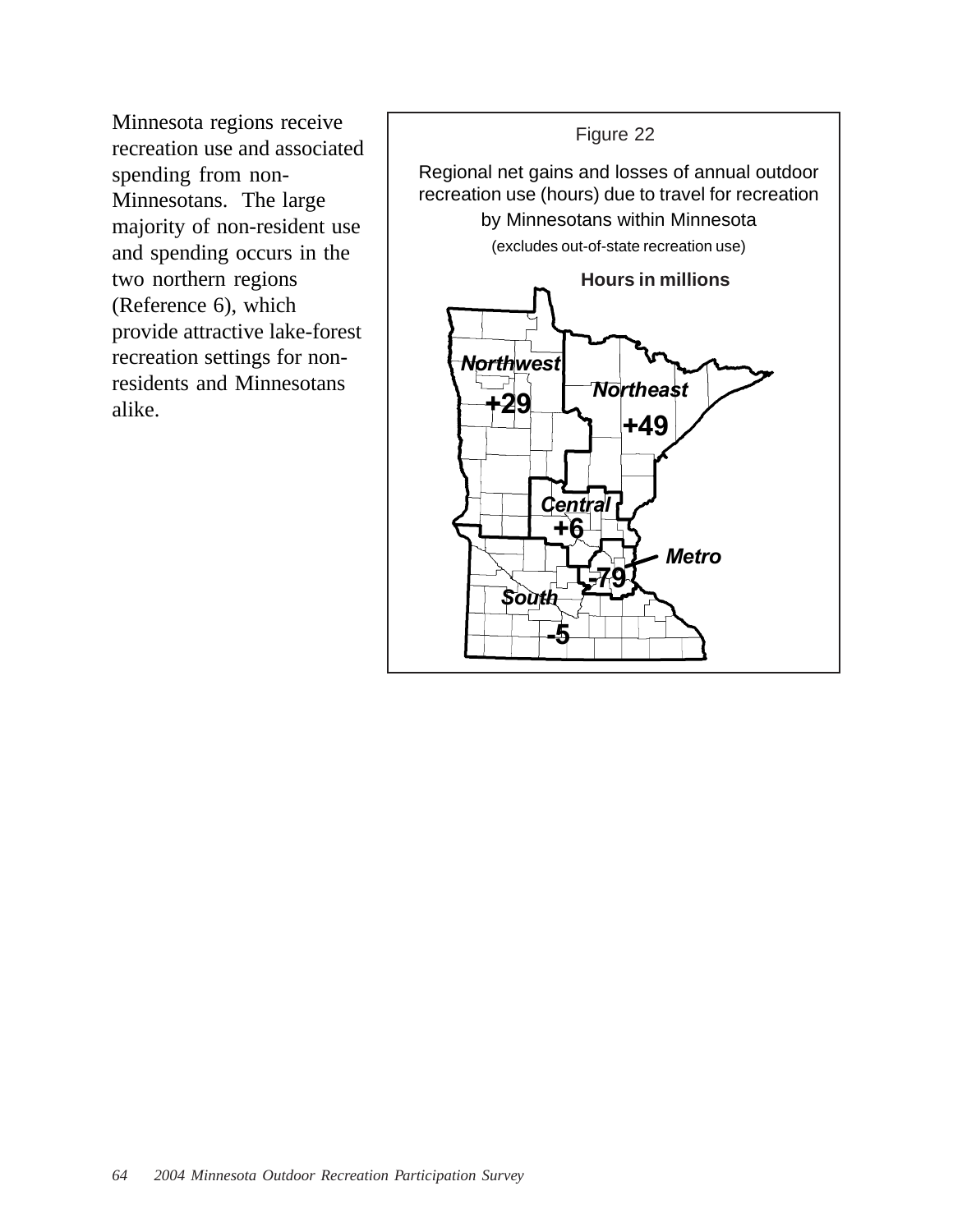# PARTICIPATION CHANGES OVER LAST FIVE YEARS

To gauge outdoor recreation participation changes, the survey asked Minnesota adults two questions. One question concerned changes in overall recreation involvement, and the other concerning new activities taken up. Both questions were asked over the last five years, the time interval between planned survey repetitions. A "new activity" is any activity the respondent reported as "new", and could be a very specific activity (e.g., wild turkey hunting) or a broad activity (e.g., hunting). The description of the new activity was hand written by the respondent, and was classified as part of the survey analysis. Classification of new activities attempted to follow—as much as possible—the individual activity listing in the survey. Some new activities, of course, were not part of the survey listing (e.g., SCUBA diving, and dog training).

In terms of overall recreation involvement, the largest group of Minnesotans (46%) report that their number of recreation days has stayed about the same over

the last five years (Table 27). More report increases than decreases in recreation days over the five-year period. It should be empathized that these participation changes are "reported" (or "perceived") changes, and may or may not have actually occurred.

In terms of new activities, less than one-third of Minnesota adults (28%) reported taking up a new activity in the last five years, meaning that the large majority did not take up anything new. Most Minnesotans, it appears, do not regularly adopt new outdoor activities.

| Table 27                                                                                                                                                            |         |  |  |  |
|---------------------------------------------------------------------------------------------------------------------------------------------------------------------|---------|--|--|--|
| Over the last 5 years, would you say the overall<br>number of days you participated in outdoor<br>recreation has increased, stayed about the same,<br>or decreased? |         |  |  |  |
| <u>Response</u>                                                                                                                                                     | Percent |  |  |  |
| <b>Increased</b>                                                                                                                                                    | 31%     |  |  |  |
| Stayed about the same                                                                                                                                               | 46%     |  |  |  |
| Decreased                                                                                                                                                           | 15%     |  |  |  |
| Don't know / didn't recreate in<br>last 12 months                                                                                                                   | 7%      |  |  |  |
| Total percent                                                                                                                                                       | 100%    |  |  |  |

A person's likelihood of taking up a new activity and of reporting an increase in recreation over the last five years are related to their overall involvement in recreation (Table 28). The population groupings with higher per-capita indexes of recreation involvement in 2004 (based on annual hours of use, indexed to 100 for the typical adult) also have higher rates of reporting new activity adoption and of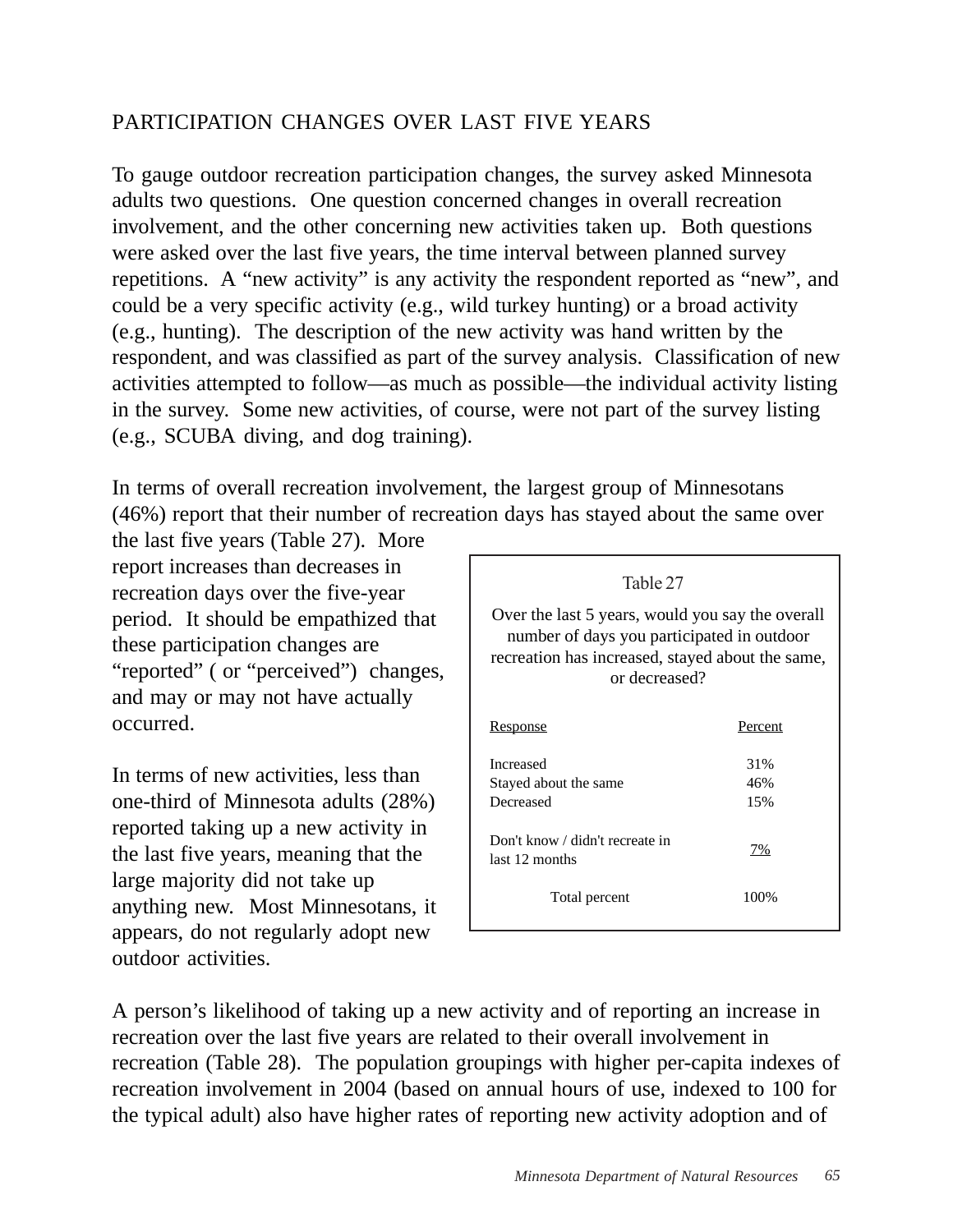#### Status and trends in overall recreation involvement

| <b>Population grouping</b>                                                           | Per-capita index of overall<br>outdoor recreation<br>involvement in 2004 | new activity in last 5 years | Percent having increased<br>Percent having taken up a their participation in outdoor<br>recreation in last 5 years |
|--------------------------------------------------------------------------------------|--------------------------------------------------------------------------|------------------------------|--------------------------------------------------------------------------------------------------------------------|
| Overall                                                                              | 100                                                                      | 28%                          | 31%                                                                                                                |
| Recreation days in last 12 months                                                    |                                                                          |                              |                                                                                                                    |
| Less than once a month $(0 to 10 days)$                                              | 9                                                                        | 9%                           | 4%                                                                                                                 |
| Once a month to once a week (11 to 50 days)<br>Once to twice a week (51 to 100 days) | 56<br>97                                                                 | 26%<br>31%                   | 27%<br>40%                                                                                                         |
| More than twice a week $(101 + days)$                                                | 176                                                                      | 37%                          | 42%                                                                                                                |
| Population density of residence                                                      |                                                                          |                              |                                                                                                                    |
| (based on 5-digit zip codes in 2000)                                                 |                                                                          |                              |                                                                                                                    |
| Low (100 people per square mile or less)                                             | 114                                                                      | 24%                          | 29%                                                                                                                |
| Medium (101 to 1000)<br>High (more than 1000)                                        | 105<br>88                                                                | 25%<br>32%                   | 33%<br>32%                                                                                                         |
|                                                                                      |                                                                          |                              |                                                                                                                    |
| <b>Region of Minnesota</b>                                                           |                                                                          |                              |                                                                                                                    |
| Northwest                                                                            | 105                                                                      | 21%                          | 28%                                                                                                                |
| Northeast                                                                            | 111                                                                      | 28%                          | 29%                                                                                                                |
| South<br>Central                                                                     | 101<br>111                                                               | 23%<br>26%                   | 29%<br>26%                                                                                                         |
| Metro (seven county)                                                                 | 95                                                                       | 31%                          | 34%                                                                                                                |
|                                                                                      |                                                                          |                              |                                                                                                                    |
| Age                                                                                  |                                                                          |                              |                                                                                                                    |
| 20-34                                                                                | 108                                                                      | 43%                          | 43%                                                                                                                |
| 35-44                                                                                | 121                                                                      | 33%                          | 38%                                                                                                                |
| 45-54<br>55-64                                                                       | 110<br>89                                                                | 27%<br>13%                   | 30%<br>23%                                                                                                         |
| $65+$                                                                                | 53                                                                       | 5%                           | 9%                                                                                                                 |
|                                                                                      |                                                                          |                              |                                                                                                                    |
| Gender                                                                               |                                                                          |                              |                                                                                                                    |
| Male                                                                                 | 112                                                                      | 29%                          | 31%                                                                                                                |
| Female                                                                               | 88                                                                       | 27%                          | 31%                                                                                                                |
| <b>Race/ethnicity</b>                                                                |                                                                          |                              |                                                                                                                    |
| Non-white and/or Hispanic*                                                           | 83                                                                       | 22%                          | 33%                                                                                                                |
| White, non-Hispanic                                                                  | 101                                                                      | 28%                          | 31%                                                                                                                |
| Education                                                                            |                                                                          |                              |                                                                                                                    |
| High school graduate, or some high school                                            | 72                                                                       | 15%                          | 24%                                                                                                                |
| Vocational/technical school, associate degree,                                       | 112                                                                      | 29%                          | 37%                                                                                                                |
| or some college                                                                      |                                                                          |                              |                                                                                                                    |
| Graduated from college                                                               | 100                                                                      | 34%                          | 30%                                                                                                                |
| Some postgraduate study, including                                                   | 105                                                                      | 32%                          | 31%                                                                                                                |
| postgraduate degrees                                                                 |                                                                          |                              |                                                                                                                    |
| <b>Household</b> income                                                              |                                                                          |                              |                                                                                                                    |
| under \$30,000                                                                       | 71                                                                       | 14%                          | 23%                                                                                                                |
| \$30,000 to \$39,999                                                                 | 92                                                                       | 35%                          | 34%                                                                                                                |
| \$40,000 to \$49,999                                                                 | 107                                                                      | 28%                          | 35%                                                                                                                |
| \$50,000 to \$74,999                                                                 | 106                                                                      | 33%                          | 35%                                                                                                                |
| \$75,000 to \$99,999<br>\$100,000 or more                                            | 108                                                                      | 30%<br>38%                   | 40%                                                                                                                |
|                                                                                      | 126                                                                      |                              | 34%                                                                                                                |
| <b>Household size</b>                                                                |                                                                          |                              |                                                                                                                    |
| 1 person                                                                             | 69                                                                       | 21%                          | 23%                                                                                                                |
| 2 people                                                                             | 104                                                                      | 30%                          | 31%                                                                                                                |
| 3 people                                                                             | 117                                                                      | 38%                          | 36%                                                                                                                |
| 4 people                                                                             | 119                                                                      | 30%                          | 41%                                                                                                                |
| $5+$ people                                                                          | 136                                                                      | 29%                          | 39%                                                                                                                |

 $\hspace{0.1mm}^*$  Fewer than 100 respondents in this breakdown.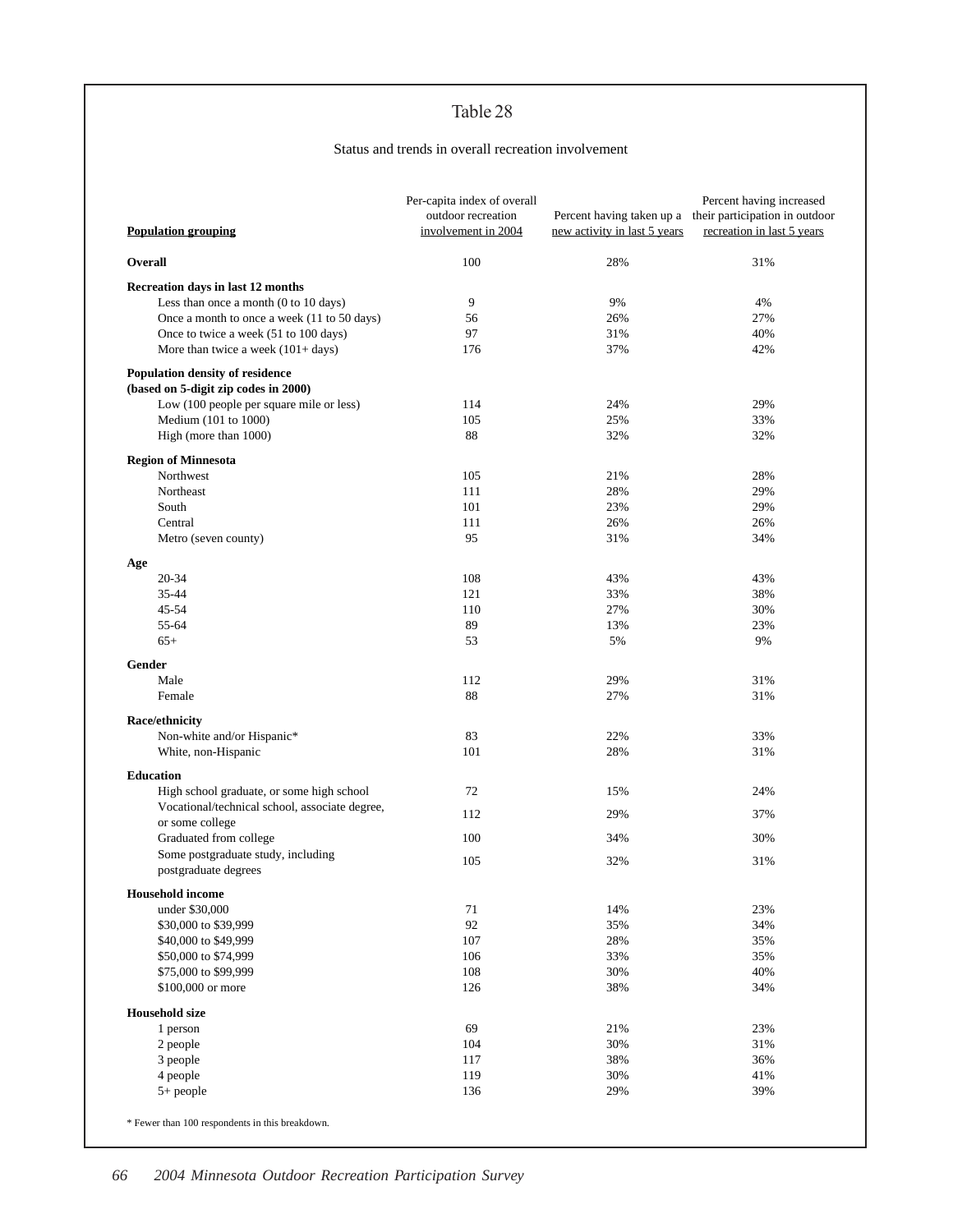reporting increases in days of recreation. In other words, those who are currently more involved in recreation are the most likely to have taken up new activities and to have increased their involvement. These relationships are not exact, however, as shown, for example, for population density in the Table 28. The relationships are of modest strength: the correlation coefficient—across the population groupings in Table 28—is 0.70 between per-capita index of recreation involvement and new activity adoption, and 0.79 between per-capita index and increases in days of recreation.

The most common type of new activity taken up around the state is recreational boating, which accounts for about 10 percent of all new activities reported (Table 29). Boating is followed by biking, camping, off-road driving (mainly ATV), and fishing. It is important to note here that the "new activity" reported could represent a new participant in that activity or an existing participant who took up a different form of the activity

## New activity Percent of all new activities statewide ● Boating (other than fishing) 9.9% ● Biking (bicycling outdoors of all types, including 8.1% 8.1% ● Camping 7.5% ● Offroad driving (mainly ATV) 7.4%  $\bullet$  Fishing  $7.3\%$ ● Walking/Hiking (walking or hiking outdoors for exercise or pleasure) 6.3%  $\bullet$  Hunting 6.0% • Cross country skiing 5.7% ● Downhill skiing/snowboarding 5.0%  $\bullet$  Golfing  $4.8\%$ ● Snowshoeing 4.5% ● Inline skating, rollerblading, roller skating, roller skiing 4.4% • Snowmobiling  $4.0\%$ ● Ice skating/hockey outdoors 2.5% ● Outdoor field sports (e.g., soccer, softball/baseball, 2.4% 2.4% ● Outdoor court sports (e.g., volleyball, basketball, tennis, 2.2% horseshoes) • Running or jogging 1.7% ● Viewing, identifying, or photographing wildlife, viewing, the end of photographing whene,<br>the separation and landscapes the separation and landscapes ● Gathering/collecting wild products (wild foods, antler 1.4% shed, rocks) ● Driving for pleasure on scenic roads or in a park 1.3% • Sledding and snow tubing 1.3% ● SCUBA diving/snorkeling 0.8% ● Shooting sports (trap, skeet etc.) 0.7% • Gardening  $0.7\%$ ● Horseback riding 0.7% ● Visiting outdoor attractions (nature centers, zoos, historic or archaeological sites) 0.6% ● Trapping wildlife 0.3% ● Swimming 0.2% ● Dog training (e.g., hunting dog) 0.2% • Metal detector use 0.1% • Rock climbing 0.1% ● Racing motorized vehicles 0.1% ● Archery 0.0% ● Orienteering/geo-caching 0.0% ● Outdoor meditation 0.0% ● Airplane flying 0.0%  $\bullet$  Picnicking  $0.0\%$ Total percent 100.0% New activities taken up in last 5 years (table ordered from high to low percent) Table 29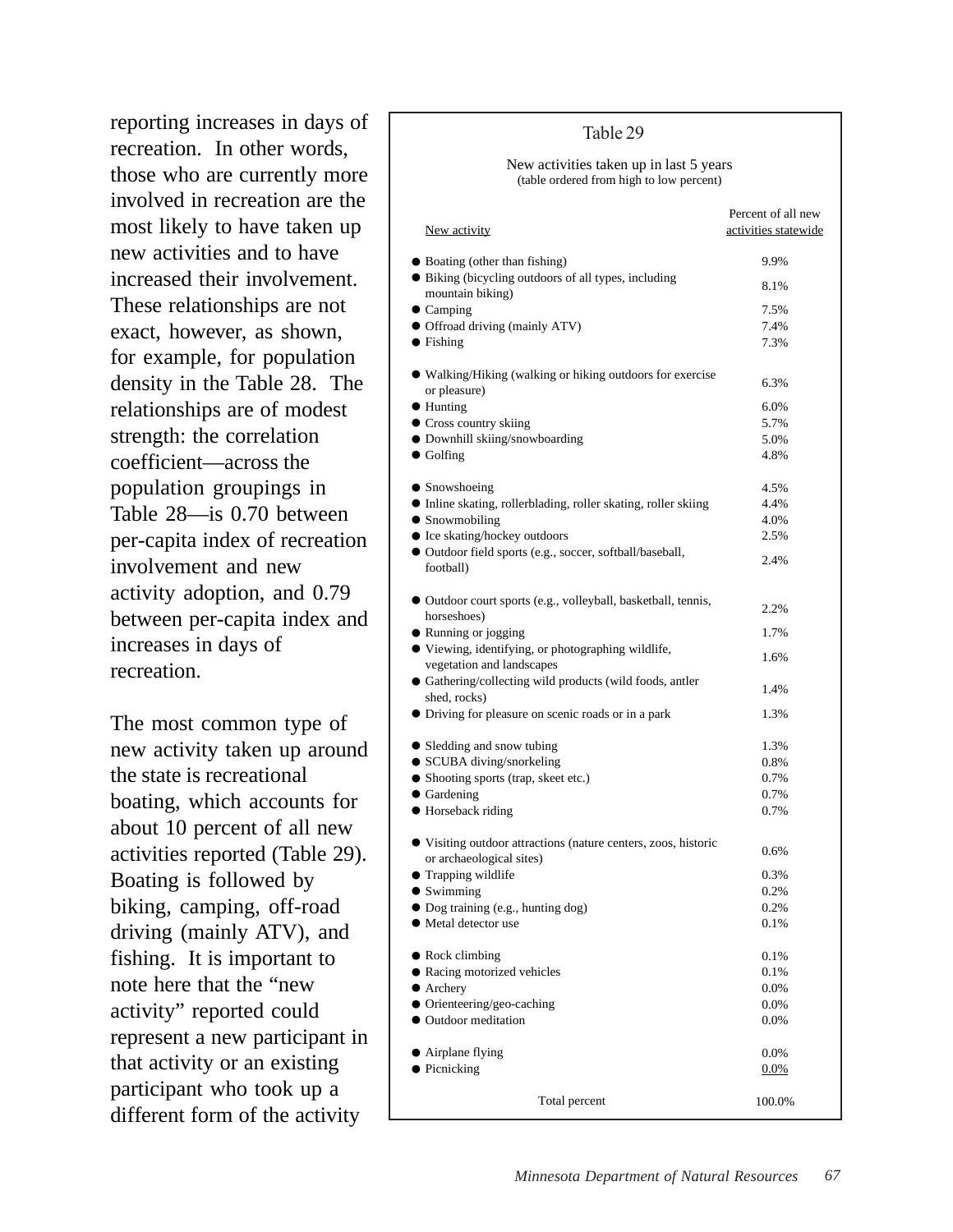(the survey results cannot separate a new participant from an existing participant). For example, some of the new boating participants are totally new to recreational boating, while others were existing boaters who took up a different type of boating (e.g., an existing motorboater who takes up kayaking). Another good example is hunting. Some of the new hunting participants are totally new to hunting, while other were existing hunters who took up a different type of hunting (e.g., an existing waterfowl hunter who takes up deer hunting).

Of all the new activities reported, 97 percent were included in the individual activity listing in the survey. The remaining 3 percent were not included in the survey, and none of these was over 1 percent of new activities. Of this 3 percent, SCUBA diving/snorkeling was the leading activity, and it was followed by shooting sports (trap, skeet), gardening, trapping wildlife, dog training, metal detector use, rock climbing, racing motorized vehicles, archery, orienteering/geocaching, outdoor meditation, and airplane flying.

The new activities taken up by each region's residents have a fair amount in common with the statewide new activities in Table 29. Of the top 10 new activities statewide, 8 are represented in the top 10 in the Northwest Region, 7 in the Northeast Region, 8 in the Southern Region, 8 in the Central Region, and 9 in the Metro Region. The minimum correlation coefficient between the statewide new-activity percents (Table 29) and any regional percents is 0.75 and the maximum is 0.95. Some of the regional differences are due to activity connections to urban or rural living. For example, the residents in less urban regions report a higher portion of rural-associated activities (e.g., off-road driving, hunting, snowmobiling) than the more urban Metro Region (see Appendix A for new activities by region).

Certain of the leading new activities are large existing activities (e.g., boating), while others are much smaller (e.g., off-road driving). The latter types of activities—compared with the former types—have an accelerating number of participants, who are either totally new to the activity or are new to one distinctive form of the activity (e.g., turkey hunting within hunting).

Such accelerating activities can be identified by comparing the rate of new activity reporting with existing activity participation. The activity with the largest gap between new activity adoption and existing activity participation is offroad driving (mainly ATV), an activity that is well recognized to be growing rapidly in Minnesota (Table 30). The next largest gaps come from a number of snow-related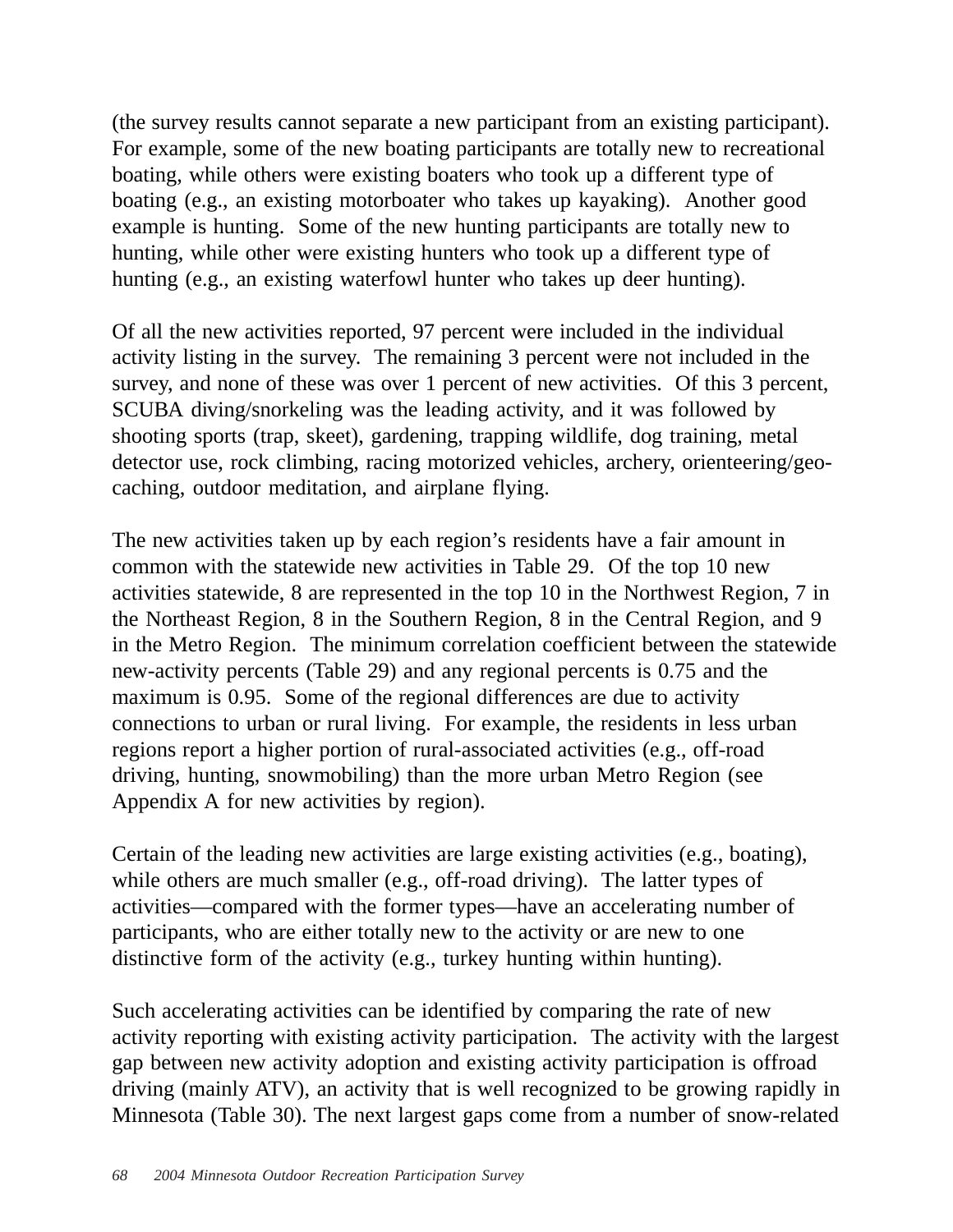activities (skiing, snowshoeing). The snow conditions in a series of winters preceding the survey-recall winter were poor, and pent-up demand may have helped to position these activities in Table 30. The other two activities with sizable gaps are boating and hunting, both of which may be due to movement

| New activities* (with "expected" values) taken up in last 5 years<br>(Note: "Expected" is the percent that would occur if new activity participants were distributed in the same relative patterns as<br>existing activity participants) |                                          |                                            |                   |  |
|------------------------------------------------------------------------------------------------------------------------------------------------------------------------------------------------------------------------------------------|------------------------------------------|--------------------------------------------|-------------------|--|
| New activities*                                                                                                                                                                                                                          | Actual percent of<br>all new activities* | Expected percent of<br>all new activities* | Actual - Expected |  |
| Actual>Expected (over 3%)                                                                                                                                                                                                                |                                          |                                            |                   |  |
| • Offroad driving (mainly ATV)                                                                                                                                                                                                           | 8%                                       | 2%                                         | 5.7%              |  |
| • Cross country skiing                                                                                                                                                                                                                   | 6%                                       | 1%                                         | 4.7%              |  |
| • Snowshoeing                                                                                                                                                                                                                            | 5%                                       | 1%                                         | 3.8%              |  |
| • Boating (other than fishing)                                                                                                                                                                                                           | 10%                                      | 7%                                         | 3.7%              |  |
| · Downhill skiing/snowboarding                                                                                                                                                                                                           | 5%                                       | 2%                                         | 3.5%              |  |
| $\bullet$ Hunting                                                                                                                                                                                                                        | 6%                                       | 3%                                         | 3.3%              |  |
| Actual near Expected (+/- 3%)                                                                                                                                                                                                            |                                          |                                            |                   |  |
| • Biking (bicycling outdoors of all types, including                                                                                                                                                                                     | 8%                                       | 5%                                         | 3.0%              |  |
| mountain biking)                                                                                                                                                                                                                         |                                          |                                            |                   |  |
| $\bullet$ Camping                                                                                                                                                                                                                        | 8%                                       | 5%                                         | 3.0%              |  |
| • Inline skating, rollerblading, roller skating, roller skiing                                                                                                                                                                           | 5%                                       | 2%                                         | 2.5%              |  |
| $\bullet$ Snowmobiling                                                                                                                                                                                                                   | 4%                                       | 2%                                         | 2.4%              |  |
| $\bullet$ Fishing                                                                                                                                                                                                                        | 7%                                       | 6%                                         | 1.9%              |  |
| $\bullet$ Golfing                                                                                                                                                                                                                        | 5%                                       | 4%                                         | 0.6%              |  |
| • Ice skating/hockey outdoors                                                                                                                                                                                                            | 3%                                       | 2%                                         | 0.5%              |  |
| • Horseback riding                                                                                                                                                                                                                       | 1%                                       | 1%                                         | $-0.1%$           |  |
| • Gathering/collecting wild products (wild foods, antler<br>shed, rocks)                                                                                                                                                                 | 1%                                       | 2%                                         | $-0.1%$           |  |
| • Running or jogging                                                                                                                                                                                                                     | 2%                                       | 3%                                         | $-0.8%$           |  |
| · Outdoor court sports (e.g., volleyball, basketball, tennis,<br>horseshoes)                                                                                                                                                             | 2%                                       | 3%                                         | $-1.0%$           |  |
| · Outdoor field sports (e.g., soccer, softball/baseball,<br>football)                                                                                                                                                                    | 2%                                       | 4%                                         | $-1.5%$           |  |
| • Sledding and snow tubing                                                                                                                                                                                                               | 1%                                       | 3%                                         | $-2.1%$           |  |
| ● Viewing, identifying, or photographing wildlife,<br>vegetation and landscapes                                                                                                                                                          | 2%                                       | 4%                                         | $-2.8%$           |  |
| Actual <expected (less="" -3%)<="" td="" than=""><td></td><td></td><td></td></expected>                                                                                                                                                  |                                          |                                            |                   |  |
| • Walking/Hiking (walking or hiking outdoors for exercise<br>or pleasure)                                                                                                                                                                | 6%                                       | 10%                                        | $-3.6%$           |  |
| • Driving for pleasure on scenic roads or in a park                                                                                                                                                                                      | 1%                                       | 7%                                         | $-5.6%$           |  |
| $\bullet$ Picnicking                                                                                                                                                                                                                     | 0%                                       | 7%                                         | $-6.6%$           |  |
| • Visiting outdoor attractions (nature centers, zoos, historic<br>or archaeological sites)                                                                                                                                               | 1%                                       | 8%                                         | $-7.0%$           |  |
| $\bullet$ Swimming                                                                                                                                                                                                                       | $0\%$                                    | 8%                                         | $-7.3%$           |  |
| Total percent                                                                                                                                                                                                                            | 100%                                     | 100%                                       | $0\%$             |  |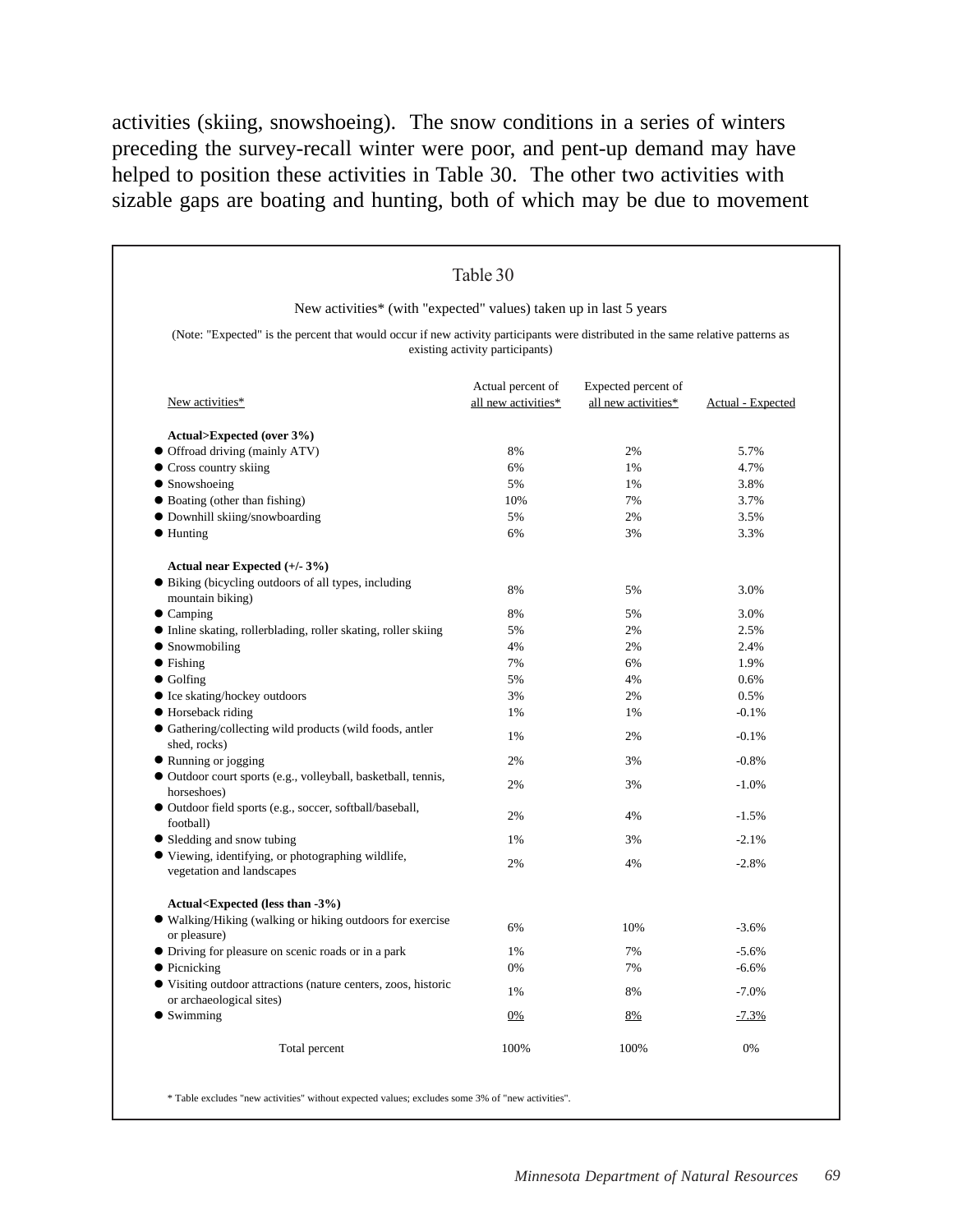within the activity or into the activity. At the other extreme, certain activities have lower rates of new activity reporting than would be expected from existing activity participation rates: swimming, visiting outdoor attractions, picnicking, driving for pleasure, and walking/hiking. The bulk of activities are in the middle, with new activity reporting rates that are near expectations from existing participation rates.

When this survey is redone in five years, it will be interesting to compare updated results for Table 30 with measured activity trends, to see how useful Table 30 is to assessing recent changes. In some instances it may prove useful (e.g., offroad/ ATV driving), but in others it may not, and the overall utility may be mixed or difficult to interpret.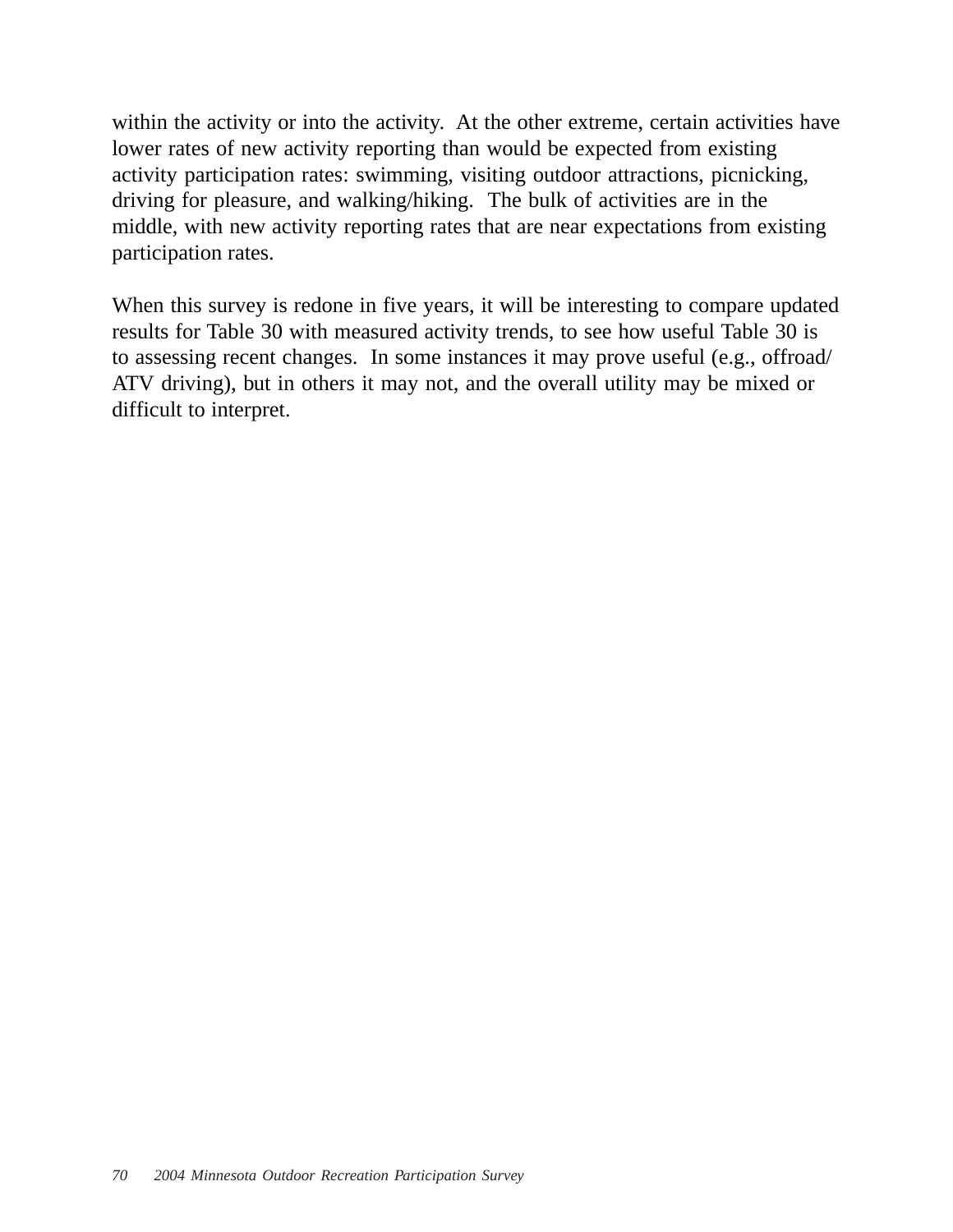## REFERENCES

- 1. Minnesota Department of Natural Resources. 2002. Minnesota's 2003-2008 State Comprehensive Outdoor Recreation Plan. Minnesota Department of Natural Resources, Office of Management and Budget Services.
- 2. Kelly, Tim. 2004. Outdoor recreation participation trends in wildlife-related activities (fishing, hunting, wildlife observation) and recreational boating. A background report for Minnesota State Comprehensive Outdoor Recreation Planning. Minnesota Department of Natural Resources, Office of Management and Budget Services.
- 3. Kelly, Tim. 2004. 2004 Outdoor Recreation Participation Survey of Minnesotans: Methodology. Minnesota Department of Natural Resources, Office of Management and Budget Services.
- 4. U. S. Department of Commerce, U. S. Census Bureau. (i) Minnesota decennial census population counts for 1900 to 2000; and (ii) 2002. Demographic Trends in the 20th Century.
- 5. U.S. Department of Interior, Fish and Wildlife Service (USFWS). 1989. Investigation of Possible Recall/Reference Bias in National Surveys of Fishing, Hunting and Wildlife-Associated Recreation. Investigation conducted for USFWS by Westat, Inc. of Rockville, Maryland.
- 6. Minnesota Department of Natural Resources. 1989. Minnesota's 1990-1994 State Comprehensive Outdoor Recreation Plan. Minnesota Departments of Natural Resources and Trade and Development.
- 7. U. S. Department of the Interior, Fish and Wildlife Service and U. S. Department of Commerce, U. S. Census Bureau. 2001 National Survey of Fishing, Hunting, and Wildlife-Associated Recreation.
- 8. Minnesota Department of Administration, State Demographic Center. 2003. Educational Attainment in Minnesota.
- 9. Minnesota Department of Natural Resources (MN DNR). 1985-86 Outdoor Recreation Participation and Expenditure Survey of Minnesotans. Survey conducted for the MN DNR by the Minnesota Center for Survey Research, University of Minnesota.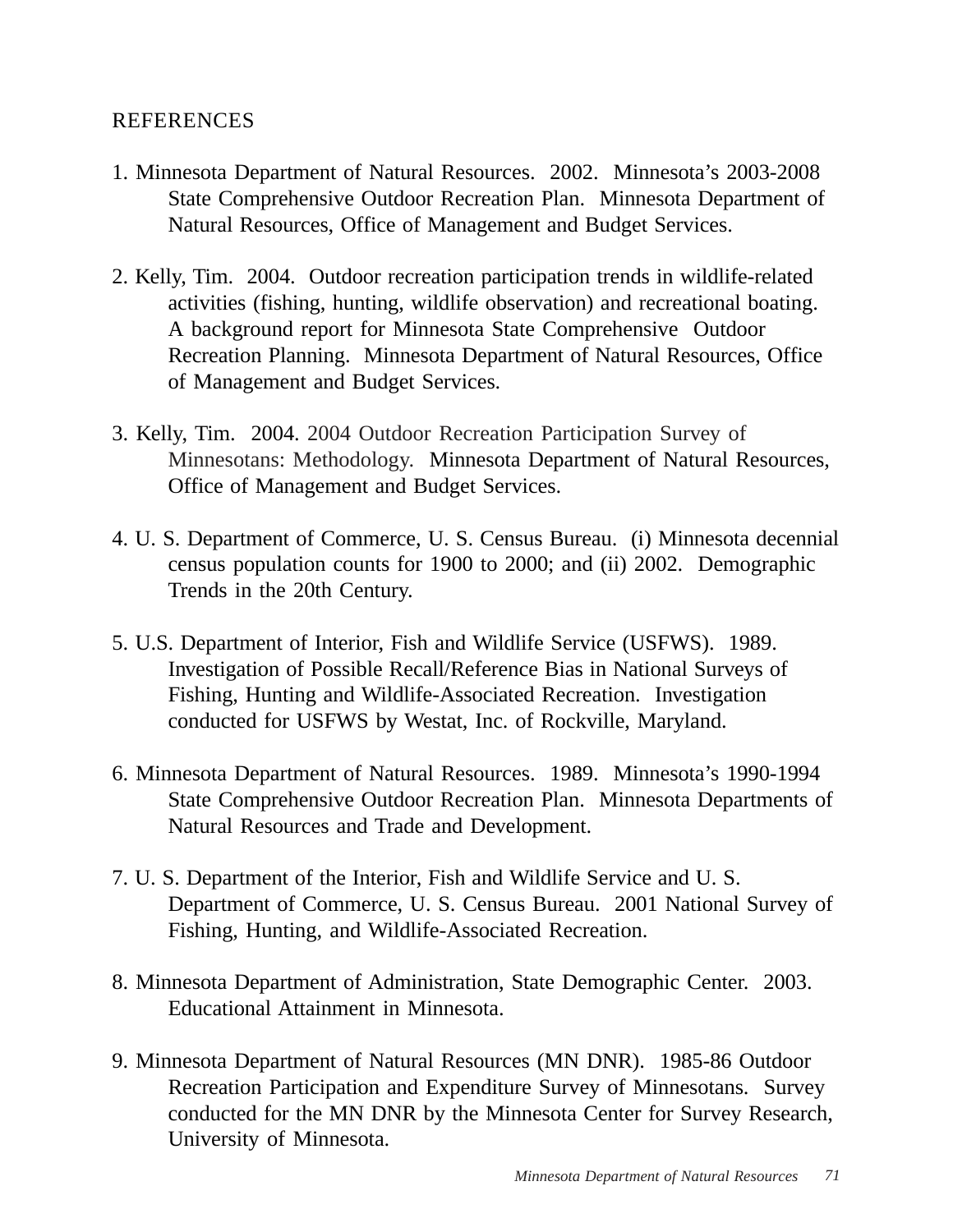# APPENDIX A: REGIONAL TABLES

# **CONTENTS**

| Regional tables                                                                            | age |
|--------------------------------------------------------------------------------------------|-----|
| Annual outdoor recreation participation by Minnesotans in Minnesota<br>and elsewhere, 2004 | 73  |
| Annual outdoor recreation use by Minnesotans in Minnesota and<br>elsewhere, 2004           | 74  |
| Near-home annual outdoor recreation use by Minnesotans, 2004                               | 75  |
| Away-from-home annual outdoor recreation use by Minnesotans, 2004                          | 76  |
| New activities taken up in last five years                                                 |     |

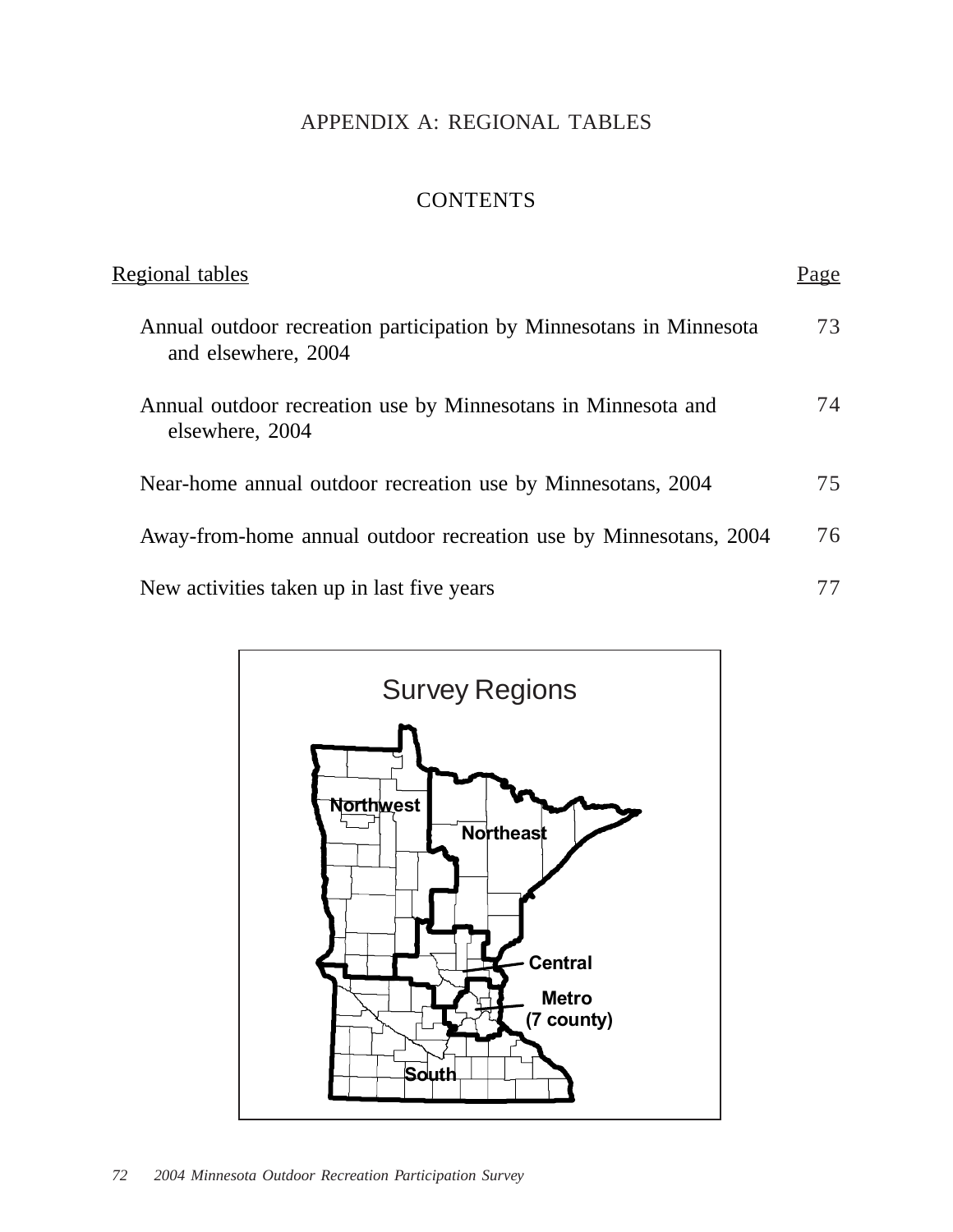### Annual outdoor recreation participation by Minnesotans in Minnesota and elsewhere, 2004 (population 20 years old and older)

|                                                                              |           | ------------- Percent of population participating -------------- |                  |                 |                |              |
|------------------------------------------------------------------------------|-----------|------------------------------------------------------------------|------------------|-----------------|----------------|--------------|
| Activity                                                                     | Statewide | Northwest Region                                                 | Northeast Region | Southern Region | Central Region | Metro Region |
| Walking/hiking (walking of hiking outdoors for exercise or pleasure)         | 54%       | 48%                                                              | 49%              | 51%             | 56%            | 58%          |
| Boating of all types, including fishing from a boat                          | 43%       | 43%                                                              | 42%              | 40%             | 45%            | 44%          |
| Boating of all types, excluding fishing from a boat                          | 36%       | 36%                                                              | 34%              | 32%             | 35%            | 37%          |
| Motor boating of all types, including fishing from a boat                    | 39%       | 41%                                                              | 39%              | 35%             | 43%            | 40%          |
| Motor boating of all types, excluding fishing from a boat                    | 30%       | 31%                                                              | 30%              | 26%             | 31%            | 31%          |
| Non-motorized boating of all types, excluding fishing                        | 15%       | 12%                                                              | 12%              | 14%             | 12%            | 17%          |
| Canoeing/kayaking, excluding fishing                                         | 14%       | 11%                                                              | 12%              | 13%             | 11%            | 16%          |
| Swimming or wading (all places)                                              | 41%       | 37%                                                              | 38%              | 38%             | 41%            | 43%          |
| Swimming or wading in a lake or stream                                       | 37%       | 37%                                                              | 37%              | 33%             | 38%            | 38%          |
| Swimming or wading in an outdoor pool or water park                          | 22%       | 12%                                                              | 12%              | 20%             | 21%            | 25%          |
| Driving for pleasure on scenic roads or in a park                            | 37%       | 40%                                                              | 37%              | 35%             | 38%            | 38%          |
| Picnicking                                                                   | 36%       | 34%                                                              | 36%              | 35%             | 33%            | 37%          |
| Fishing of all types                                                         | 30%       | 35%                                                              | 34%              | 30%             | 36%            | 28%          |
| Fishing from a boat                                                          | 27%       | 30%                                                              | 31%              | 25%             | 33%            | 25%          |
| Fishing from shore or dock                                                   | 20%       | 25%                                                              | 25%              | 21%             | 24%            | 18%          |
| Biking (bicycling outdoors of all types, including mountain biking)          | 29%       | 19%                                                              | 20%              | 26%             | 28%            | 33%          |
| Biking on dirt trails                                                        | $12\%$    | $6\%$                                                            | $10\%$           | $9\%$           | 11%            | 15%          |
| Visiting outdoor zoos                                                        | 27%       | 14%                                                              | 19%              | 25%             | 25%            | 33%          |
| Camping of all types                                                         | 26%       | 30%                                                              | 32%              | 22%             | 28%            | 25%          |
| Camping using a camping vehicle (e.g., pop-up/hard-sided trailer)            | 13%       | 19%                                                              | 18%              | 13%             | 18%            | 10%          |
| Camping using a tent                                                         | $18\%$    | 17%                                                              | $20\%$           | 13%             | 16%            | 19%          |
| Camping using a tent for backpacking or canoe-in/boat-in camping             | 10%       | 10%                                                              | 11%              | 7%              | 6%             | 11%          |
| Visiting nature centers                                                      | 25%       | 19%                                                              | 21%              | 25%             | 19%            | 28%          |
| Nature observation of all types (viewing, identifying, photographing)        | 24%       | 20%                                                              | 24%              | 23%             | 26%            | 25%          |
| Viewing, identifying or photographing birds and other wildlife               | 20%       | 17%                                                              | 20%              | 20%             | 21%            | 21%          |
| Viewing, identifying or photographing wildflowers, trees, natural vegetation | 18%       | 13%                                                              | 17%              | 15%             | 21%            | 20%          |
| Golfing                                                                      | 24%       | 19%                                                              | 17%              | 21%             | 26%            | 26%          |
| Outdoor field sports (e.g., soccer, softball/baseball, football)             | 21%       | 21%                                                              | 20%              | 19%             | 22%            | 22%          |
| Visiting historic or archaeological sites                                    | 21%       | 17%                                                              | 19%              | 18%             | 19%            | 23%          |
| Sledding and snow tubing                                                     | 18%       | 15%                                                              | 16%              | 16%             | 19%            | 20%          |
| Outdoor court sports (e.g., volleyball, basketball, tennis, horseshoes)      | 18%       | 15%                                                              | 13%              | 16%             | 20%            | 19%          |
| Hunting of all types                                                         | 16%       | 23%                                                              | 23%              | 14%             | 26%            | 13%          |
| Hunting big game (e.g., deer, bear, moose)                                   | 13%       | 21%                                                              | 20%              | 12%             | 23%            | 10%          |
| Hunting waterfowl, upland game birds, and other small game                   | $11\%$    | 14%                                                              | 17%              | 9%              | 14%            | 9%           |
| Running or jogging                                                           | 14%       | 6%                                                               | 9%               | 13%             | 8%             | 18%          |
| Ice skating/hockey outdoors                                                  | 12%       | 5%                                                               | 8%               | 4%              | 8%             | 17%          |
| Inline skating, rollerblading, roller skating, roller skiing                 | 11%       | 6%                                                               | 5%               | 6%              | 8%             | 16%          |
| Offroad ATV driving                                                          | 10%       | 17%                                                              | 19%              | 9%              | 18%            | 7%           |
| Snowmobiling                                                                 | 10%       | 16%                                                              | 18%              | 10%             | 16%            | 6%           |
| Downhill skiing/snowboarding                                                 | 9%        | 3%                                                               | 5%               | 9%              | 8%             | 11%          |
| Gather mushrooms, berries, or other wild foods                               | 9%        | 11%                                                              | 19%              | 7%              | 7%             | 7%           |
| Cross country skiing                                                         | 7%        | 4%                                                               | 6%               | 4%              | 4%             | 9%           |
| Horseback riding                                                             | 5%        | 3%                                                               | 4%               | 5%              | 6%             | 4%           |
| Snowshoeing                                                                  | 4%        | 2%                                                               | 8%               | 3%              | 3%             | 5%           |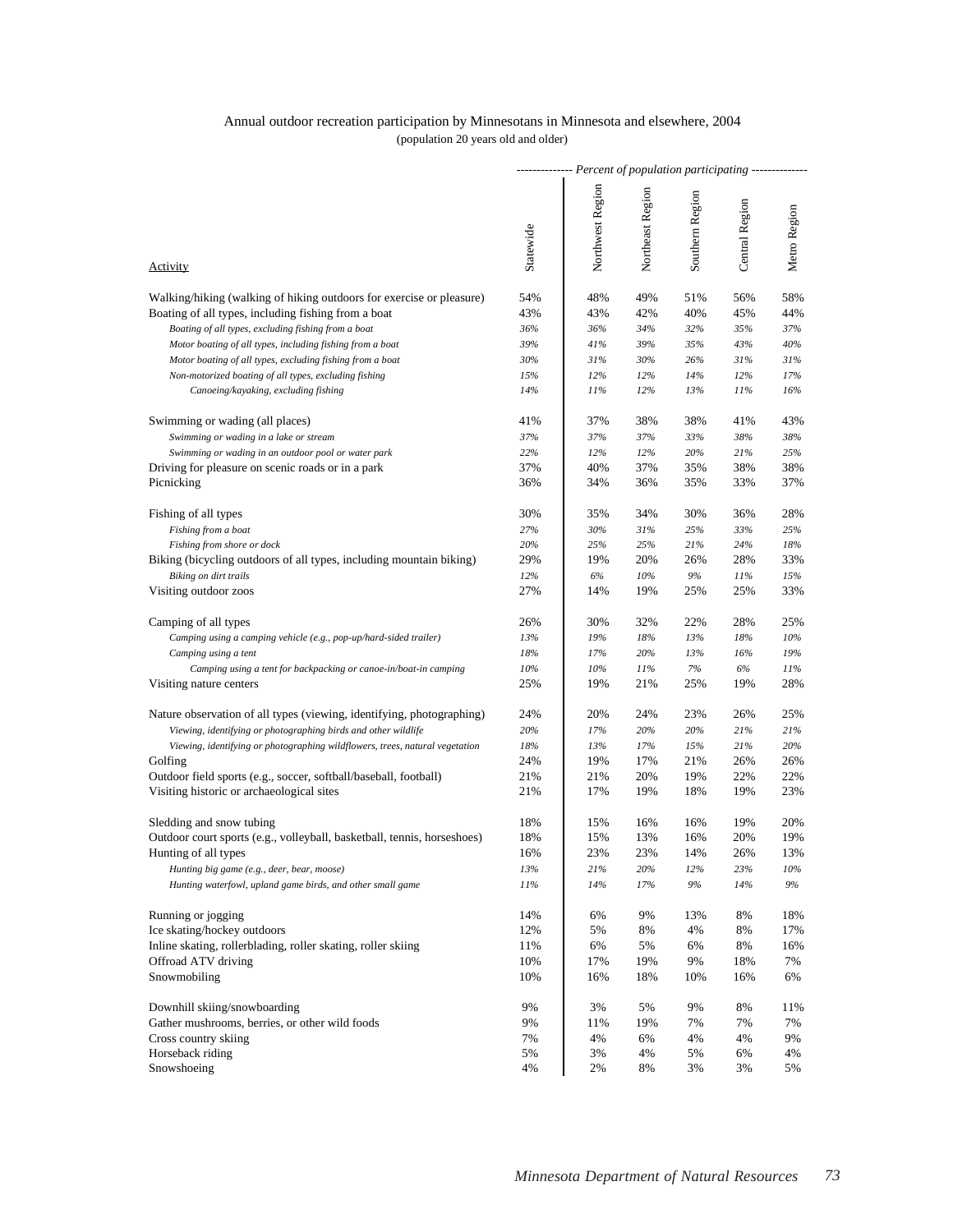### Annual outdoor recreation use by Minnesotans in Minnesota and elsewhere, 2004

(population 20 years old and older)

|                                                                                                                             |                                       | --------- Percent of annual recreation hours $(000's)$ ---------- |                                              |                                            |                                           |                                       |
|-----------------------------------------------------------------------------------------------------------------------------|---------------------------------------|-------------------------------------------------------------------|----------------------------------------------|--------------------------------------------|-------------------------------------------|---------------------------------------|
| <b>Activity</b>                                                                                                             | Statewide (total hours<br>$=760, 743$ | $(total hour = 71,958)$<br>Northwest Region                       | (total hours= $72,566$ )<br>Northeast Region | $(total hours=152,078)$<br>Southern Region | Central Region (total<br>$hours = 77,187$ | Metro Region (total<br>hours=386,954) |
| Walking/hiking (walking of hiking outdoors for exercise or pleasure)<br>Boating of all types, including fishing from a boat | 17.0%<br>14.2%                        | 14.8%<br>16.2%                                                    | 14.2%<br>15.1%                               | 17.8%<br>11.2%                             | 16.4%<br>15.0%                            | 17.8%<br>14.6%                        |
| Boating of all types, excluding fishing from a boat                                                                         | 7.6%                                  | 7.9%                                                              | 7.4%                                         | 6.2%                                       | 7.5%                                      | 8.2%                                  |
| Motor boating of all types, including fishing from a boat                                                                   | 13.0%                                 | 14.9%                                                             | 13.9%                                        | 10.4%                                      | 13.8%                                     | 13.3%                                 |
| Motor boating of all types, excluding fishing from a boat                                                                   | 6.5%                                  | 6.6%                                                              | 6.2%                                         | 5.4%                                       | 6.4%                                      | 6.9%                                  |
| Non-motorized boating of all types, excluding fishing                                                                       | 1.2%                                  | 1.3%                                                              | 1.2%                                         | 0.8%                                       | 1.1%                                      | 1.3%                                  |
| Canoeing/kayaking, excluding fishing                                                                                        | 1.0%                                  | 1.2%                                                              | 1.0%                                         | 0.8%                                       | 1.0%                                      | 1.1%                                  |
| Swimming or wading (all places)                                                                                             | 7.0%                                  | 6.5%                                                              | 5.0%                                         | 6.2%                                       | 7.0%                                      | 7.8%                                  |
| Swimming or wading in a lake or stream                                                                                      | 4.8%                                  | 5.6%                                                              | 4.4%                                         | 3.7%                                       | 4.4%                                      | 5.3%                                  |
| Swimming or wading in an outdoor pool or water park                                                                         | 2.2%                                  | 1.0%                                                              | 0.6%                                         | 2.4%                                       | 2.6%                                      | 2.6%                                  |
| Driving for pleasure on scenic roads or in a park                                                                           | 4.4%                                  | 5.1%                                                              | 4.4%                                         | 4.6%                                       | 3.9%                                      | 4.3%                                  |
| Picnicking                                                                                                                  | 4.7%                                  | 4.7%                                                              | 5.4%                                         | 5.1%                                       | 4.6%                                      | 4.5%                                  |
| Fishing of all types                                                                                                        | 10.0%                                 | 14.3%                                                             | 11.7%                                        | 8.3%                                       | 11.4%                                     | 9.3%                                  |
| Fishing from a boat                                                                                                         | 6.5%                                  | 8.2%                                                              | 7.7%                                         | 5.0%                                       | 7.4%                                      | 6.4%                                  |
| Fishing from shore or dock                                                                                                  | 3.5%                                  | $6.0\%$                                                           | 4.0%                                         | 3.3%                                       | 4.0%                                      | 2.9%                                  |
| Biking (bicycling outdoors of all types, including mountain biking)                                                         | 4.2%                                  | 2.4%                                                              | 3.0%                                         | 4.1%                                       | 4.0%                                      | 4.8%                                  |
| Biking on dirt trails                                                                                                       | 0.5%                                  | 0.3%                                                              | 0.5%                                         | 0.3%                                       | 0.4%                                      | 0.7%                                  |
| Visiting outdoor zoos                                                                                                       | 0.8%                                  | 0.3%                                                              | 0.4%                                         | 0.6%                                       | 0.4%                                      | 1.1%                                  |
| Camping of all types                                                                                                        | 4.5%                                  | 5.6%                                                              | 5.0%                                         | 4.4%                                       | 5.0%                                      | 4.1%                                  |
| Camping using a camping vehicle (e.g., pop-up/hard-sided trailer)                                                           | 2.9%                                  | 4.1%                                                              | 3.5%                                         | 3.4%                                       | 3.9%                                      | 2.1%                                  |
| Camping using a tent                                                                                                        | 1.6%                                  | 1.5%                                                              | 1.6%                                         | 0.9%                                       | 1.1%                                      | 2.0%                                  |
| Camping using a tent for backpacking or canoe-in/boat-in camping                                                            | 0.5%                                  | 0.6%                                                              | 0.6%                                         | 0.4%                                       | 0.2%                                      | 0.7%                                  |
| Visiting nature centers                                                                                                     | 1.1%                                  | 0.7%                                                              | 0.6%                                         | 0.9%                                       | 0.5%                                      | 1.5%                                  |
| Nature observation of all types (viewing, identifying, photographing)                                                       | 10.2%                                 | 7.8%                                                              | 13.8%                                        | 14.1%                                      | 9.3%                                      | 8.6%                                  |
| Viewing, identifying or photographing birds and other wildlife                                                              | 5.4%                                  | 4.3%                                                              | 7.8%                                         | 7.7%                                       | 5.2%                                      | 4.3%                                  |
| Viewing, identifying or photographing wildflowers, trees, natural vegetation                                                | 4.7%                                  | 3.5%                                                              | $6.0\%$                                      | 6.3%                                       | 4.0%                                      | 4.2%                                  |
| Golfing                                                                                                                     | 4.9%                                  | 4.6%                                                              | 3.5%                                         | 4.3%                                       | 4.3%                                      | 5.5%                                  |
| Outdoor field sports (e.g., soccer, softball/baseball, football)                                                            | 2.8%                                  | 2.3%                                                              | 2.0%                                         | 2.7%                                       | 2.7%                                      | 3.1%                                  |
| Visiting historic or archaeological sites                                                                                   | 0.8%                                  | 0.6%                                                              | 1.1%                                         | 0.8%                                       | 0.6%                                      | 0.9%                                  |
| Sledding and snow tubing                                                                                                    | 0.7%                                  | 0.5%                                                              | 0.5%                                         | 0.5%                                       | 0.9%                                      | 0.7%                                  |
| Outdoor court sports (e.g., volleyball, basketball, tennis, horseshoes)                                                     | 1.5%                                  | 1.3%                                                              | 1.1%                                         | 1.6%                                       | 1.9%                                      | 1.6%                                  |
| Hunting of all types                                                                                                        | 6.3%                                  | 9.2%                                                              | 9.4%                                         | 6.3%                                       | 8.5%                                      | 4.8%                                  |
| Hunting big game (e.g., deer, bear, moose)                                                                                  | 3.6%                                  | 5.5%                                                              | 5.2%                                         | 2.9%                                       | 5.3%                                      | 2.8%                                  |
| Hunting waterfowl, upland game birds, and other small game                                                                  | 2.8%                                  | 3.7%                                                              | 4.3%                                         | 3.4%                                       | 3.1%                                      | 2.0%                                  |
| Running or jogging                                                                                                          | 3.2%                                  | 0.9%                                                              | 1.6%                                         | 3.4%                                       | 1.3%                                      | 4.2%                                  |
| Ice skating/hockey outdoors                                                                                                 | 0.6%                                  | 0.5%                                                              | 0.5%                                         | 0.1%                                       | 0.6%                                      | 0.9%                                  |
| Inline skating, rollerblading, roller skating, roller skiing                                                                | 1.5%                                  | 0.5%                                                              | 0.4%                                         | 0.7%                                       | 0.9%                                      | 2.3%                                  |
| Offroad ATV driving                                                                                                         | 2.0%                                  | 4.5%                                                              | 3.2%                                         | 2.6%                                       | 3.9%                                      | 0.7%                                  |
| Snowmobiling                                                                                                                | 1.3%                                  | 2.8%                                                              | 3.2%                                         | 1.4%                                       | 1.5%                                      | 0.7%                                  |
| Downhill skiing/snowboarding                                                                                                | 1.1%                                  | 0.6%                                                              | 0.6%                                         | 1.7%                                       | 0.9%                                      | 1.2%                                  |
| Gather mushrooms, berries, or other wild foods                                                                              | 0.7%                                  | 0.9%                                                              | 1.0%                                         | 0.9%                                       | 0.4%                                      | 0.5%                                  |
| Cross country skiing                                                                                                        | 0.5%                                  | 0.3%                                                              | 0.5%                                         | 0.2%                                       | 0.2%                                      | 0.7%                                  |
| Horseback riding                                                                                                            | 0.3%                                  | 0.3%                                                              | 0.2%                                         | 0.4%                                       | 1.3%                                      | 0.2%                                  |
| Snowshoeing                                                                                                                 | 0.1%                                  | $0.0\%$                                                           | 0.2%                                         | 0.1%                                       | 0.1%                                      | $0.1\%$                               |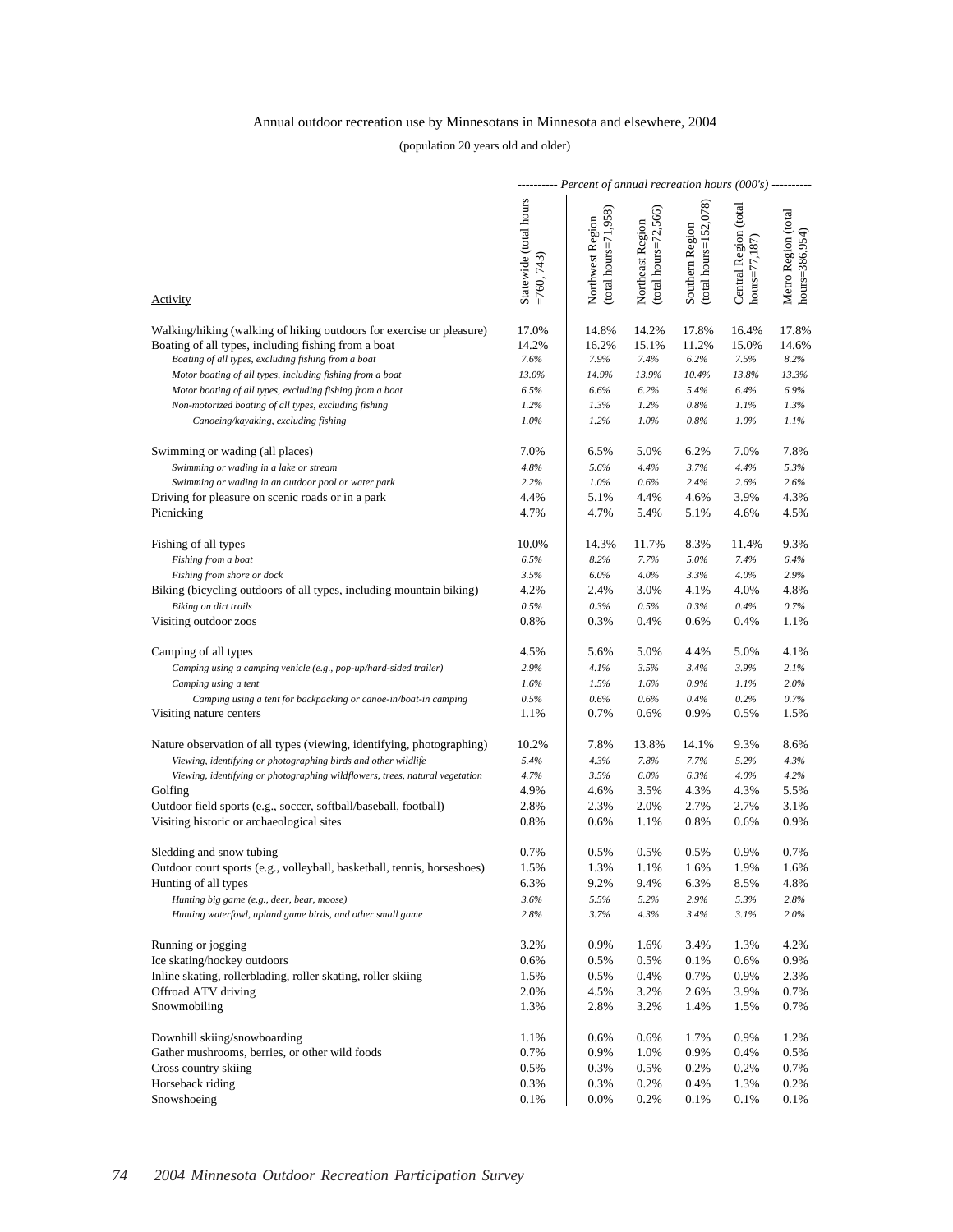## Near-home annual outdoor recreation use by Minnesotans, 2004

### ("near home" is within a half-hour drive of home; population 20 years old and older)

|                                                                                                                                                                                                                                                                                                              |                                        | $-----$ Percent of near-home recreation hours (000's) $-----$ |                                              |                                            |                                           |                                       |
|--------------------------------------------------------------------------------------------------------------------------------------------------------------------------------------------------------------------------------------------------------------------------------------------------------------|----------------------------------------|---------------------------------------------------------------|----------------------------------------------|--------------------------------------------|-------------------------------------------|---------------------------------------|
| Activity                                                                                                                                                                                                                                                                                                     | Statewide (total hours<br>$=511,117$   | $(tota1$ hours= $52,780$ )<br>Northwest Region                | $(total hours = 52,263)$<br>Northeast Region | $(total hours=107,810)$<br>Southern Region | Central Region (total<br>$hours = 50,208$ | Metro Region (total<br>hours=248,057) |
|                                                                                                                                                                                                                                                                                                              |                                        |                                                               |                                              |                                            |                                           |                                       |
| Walking/hiking (walking of hiking outdoors for exercise or pleasure)<br>Boating of all types, including fishing from a boat<br>Boating of all types, excluding fishing from a boat<br>Motor boating of all types, including fishing from a boat<br>Motor boating of all types, excluding fishing from a boat | 20.7%<br>10.5%<br>5.5%<br>9.8%<br>4.8% | 16.4%<br>16.4%<br>8.0%<br>15.3%<br>6.8%                       | 15.3%<br>14.0%<br>6.9%<br>12.9%<br>5.8%      | 21.3%<br>8.1%<br>4.5%<br>7.7%<br>4.2%      | 20.0%<br>11.7%<br>6.4%<br>10.7%<br>5.5%   | 22.6%<br>9.1%<br>5.0%<br>8.5%<br>4.3% |
| Non-motorized boating of all types, excluding fishing                                                                                                                                                                                                                                                        | 0.7%                                   | 1.1%                                                          | 1.2%                                         | 0.4%                                       | 1.0%                                      | 0.6%                                  |
| Canoeing/kayaking, excluding fishing                                                                                                                                                                                                                                                                         | 0.6%                                   | 1.1%                                                          | 0.9%                                         | 0.4%                                       | 0.9%                                      | 0.4%                                  |
| Swimming or wading (all places)<br>Swimming or wading in a lake or stream<br>Swimming or wading in an outdoor pool or water park<br>Driving for pleasure on scenic roads or in a park<br>Picnicking                                                                                                          | 6.7%<br>4.0%<br>2.7%<br>3.5%<br>4.9%   | 6.7%<br>5.6%<br>1.1%<br>4.3%<br>4.4%                          | 4.9%<br>4.4%<br>0.5%<br>3.3%<br>5.7%         | 5.5%<br>2.9%<br>2.6%<br>3.4%<br>5.5%       | 7.1%<br>3.9%<br>3.2%<br>3.2%<br>4.8%      | 7.5%<br>4.2%<br>3.4%<br>3.4%<br>4.6%  |
|                                                                                                                                                                                                                                                                                                              |                                        |                                                               |                                              |                                            |                                           |                                       |
| Fishing of all types<br>Fishing from a boat                                                                                                                                                                                                                                                                  | 7.6%<br>4.9%                           | 14.7%<br>8.4%                                                 | 10.8%<br>7.1%                                | 5.9%<br>3.6%                               | 8.1%<br>5.2%                              | 6.0%<br>4.1%                          |
| Fishing from shore or dock                                                                                                                                                                                                                                                                                   | 2.6%                                   | 6.2%                                                          | 3.7%                                         | 2.3%                                       | 2.8%                                      | 1.9%                                  |
| Biking (bicycling outdoors of all types, including mountain biking)                                                                                                                                                                                                                                          | 5.4%                                   | 2.8%                                                          | 3.8%                                         | 5.2%                                       | 5.5%                                      | 6.3%                                  |
| Biking on dirt trails                                                                                                                                                                                                                                                                                        | 0.7%                                   | 0.3%                                                          | 0.6%                                         | 0.4%                                       | 0.5%                                      | 0.9%                                  |
| Visiting outdoor zoos                                                                                                                                                                                                                                                                                        | 0.8%                                   | 0.2%                                                          | 0.3%                                         | 0.4%                                       | 0.3%                                      | 1.3%                                  |
| Camping of all types                                                                                                                                                                                                                                                                                         | 1.6%                                   | 3.1%                                                          | 2.1%                                         | 1.6%                                       | 2.1%                                      | 1.1%                                  |
| Camping using a camping vehicle (e.g., pop-up/hard-sided trailer)                                                                                                                                                                                                                                            | 1.1%                                   | 2.2%                                                          | 1.4%                                         | 1.2%                                       | 1.8%                                      | 0.6%                                  |
| Camping using a tent                                                                                                                                                                                                                                                                                         | 0.5%                                   | 0.9%                                                          | 0.6%                                         | 0.4%                                       | 0.3%                                      | 0.5%                                  |
| Camping using a tent for backpacking or canoe-in/boat-in camping                                                                                                                                                                                                                                             | 0.2%                                   | 0.4%                                                          | 0.3%                                         | 0.2%                                       | 0.1%                                      | 0.2%                                  |
| Visiting nature centers                                                                                                                                                                                                                                                                                      | 1.1%                                   | 0.5%                                                          | 0.4%                                         | 0.7%                                       | 0.3%                                      | 1.8%                                  |
| Nature observation of all types (viewing, identifying, photographing)<br>Viewing, identifying or photographing birds and other wildlife<br>Viewing, identifying or photographing wildflowers, trees, natural vegetation                                                                                      | 12.1%<br>6.6%<br>5.5%                  | 8.6%<br>4.7%<br>3.9%                                          | 16.4%<br>9.5%<br>6.9%                        | 16.2%<br>9.2%<br>7.0%                      | 11.0%<br>6.4%<br>4.6%                     | 10.3%<br>5.3%<br>5.0%                 |
| Golfing                                                                                                                                                                                                                                                                                                      | 5.4%                                   | 4.8%                                                          | 3.7%                                         | 5.1%                                       | 5.0%                                      | 6.1%                                  |
| Outdoor field sports (e.g., soccer, softball/baseball, football)<br>Visiting historic or archaeological sites                                                                                                                                                                                                | 3.4%<br>0.4%                           | 2.6%<br>0.3%                                                  | 2.3%<br>0.8%                                 | 2.6%<br>0.3%                               | 3.2%<br>0.2%                              | 4.2%<br>0.5%                          |
| Sledding and snow tubing                                                                                                                                                                                                                                                                                     | 0.9%                                   | 0.5%                                                          | 0.7%                                         | 0.6%                                       | 1.2%                                      | 1.1%                                  |
| Outdoor court sports (e.g., volleyball, basketball, tennis, horseshoes)                                                                                                                                                                                                                                      | 2.0%                                   | 1.6%                                                          | 1.2%                                         | 2.1%                                       | 2.3%                                      | 2.1%                                  |
| Hunting of all types                                                                                                                                                                                                                                                                                         | 5.0%                                   | 9.2%                                                          | 9.2%                                         | 6.0%                                       | 6.9%                                      | 2.3%                                  |
| Hunting big game (e.g., deer, bear, moose)                                                                                                                                                                                                                                                                   | 2.8%                                   | 5.4%                                                          | 5.2%                                         | 2.8%                                       | 4.4%                                      | 1.5%                                  |
| Hunting waterfowl, upland game birds, and other small game                                                                                                                                                                                                                                                   | 2.1%                                   | 3.8%                                                          | 4.0%                                         | 3.2%                                       | 2.5%                                      | $0.9\%$                               |
| Running or jogging<br>Ice skating/hockey outdoors                                                                                                                                                                                                                                                            | 4.4%<br>0.9%                           | 1.1%<br>0.6%                                                  | 1.9%<br>0.7%                                 | 4.5%<br>0.2%                               | 1.8%<br>0.7%                              | 6.2%<br>1.4%                          |
| Inline skating, rollerblading, roller skating, roller skiing                                                                                                                                                                                                                                                 | 2.0%                                   | 0.6%                                                          | 0.5%                                         | 0.8%                                       | 1.2%                                      | 3.3%                                  |
| Offroad ATV driving                                                                                                                                                                                                                                                                                          | 1.9%                                   | 4.3%                                                          | 3.3%                                         | 2.7%                                       | 4.3%                                      | 0.3%                                  |
| Snowmobiling                                                                                                                                                                                                                                                                                                 | 1.3%                                   | 2.9%                                                          | 3.3%                                         | 1.4%                                       | 1.4%                                      | 0.5%                                  |
| Downhill skiing/snowboarding                                                                                                                                                                                                                                                                                 | 0.7%                                   | 0.2%                                                          | 0.4%                                         | 1.4%                                       | 0.5%                                      | 0.7%                                  |
| Gather mushrooms, berries, or other wild foods                                                                                                                                                                                                                                                               | 0.7%                                   | 1.0%                                                          | 1.0%                                         | 1.1%                                       | 0.4%                                      | 0.5%                                  |
| Cross country skiing                                                                                                                                                                                                                                                                                         | 0.5%                                   | 0.4%                                                          | 0.6%                                         | 0.2%                                       | 0.2%                                      | 0.8%                                  |
| Horseback riding                                                                                                                                                                                                                                                                                             | 0.4%                                   | 0.4%                                                          | 0.2%                                         | 0.6%                                       | 1.8%                                      | 0.2%                                  |
| Snowshoeing                                                                                                                                                                                                                                                                                                  | 0.1%                                   | 0.0%                                                          | 0.3%                                         | 0.1%                                       | 0.1%                                      | 0.1%                                  |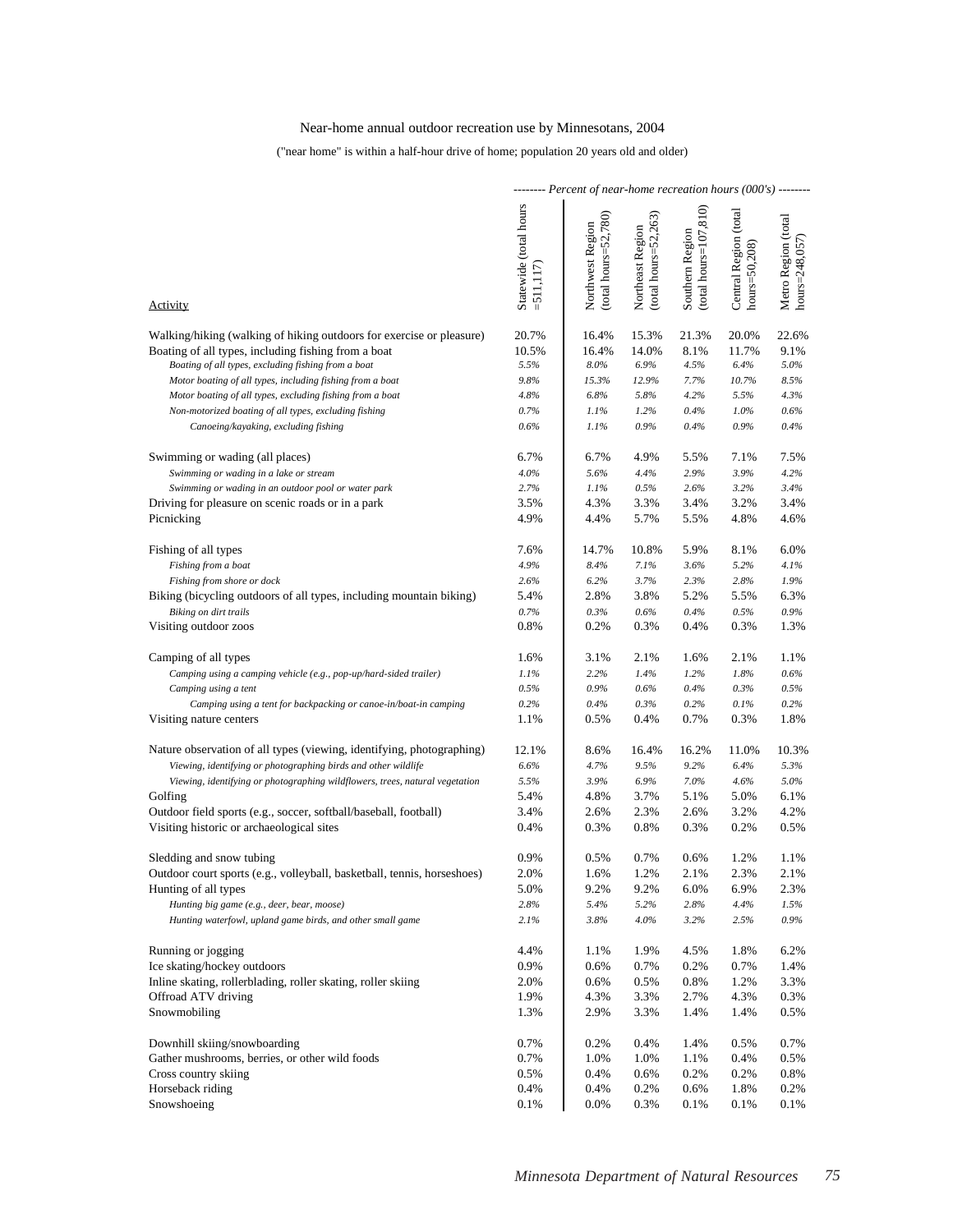### Away-from-home annual outdoor recreation use by Minnesotans, 2004

("away from home" is over a half-hour drive from home; population 20 years old and older)

|                                                                              |                                      | ---- r ercent of away-from-nome recreation nours (000 s) ---- |                                               |                                             |                                        |                                       |
|------------------------------------------------------------------------------|--------------------------------------|---------------------------------------------------------------|-----------------------------------------------|---------------------------------------------|----------------------------------------|---------------------------------------|
| Activity                                                                     | Statewide (total hours<br>$=249,626$ | $(total hours=19,178)$<br>Northwest Region                    | $(tota$ hours= $20,303$ )<br>Northeast Region | (total hours= $44,268$ )<br>Southern Region | Central Region (total<br>hours=26,979) | Metro Region (total<br>hours=138,897) |
| Walking/hiking (walking of hiking outdoors for exercise or pleasure)         | 9.5%                                 | 10.5%                                                         | 11.4%                                         | 9.0%                                        | 9.6%                                   | 9.3%                                  |
| Boating of all types, including fishing from a boat                          | 21.8%                                | 15.5%                                                         | 18.0%                                         | 18.8%                                       | 21.1%                                  | 24.5%                                 |
| Boating of all types, excluding fishing from a boat                          | 11.9%                                | 7.9%                                                          | 8.8%                                          | 10.4%                                       | 9.5%                                   | 13.9%                                 |
| Motor boating of all types, including fishing from a boat                    | 19.6%                                | 13.7%                                                         | 16.7%                                         | 16.8%                                       | 19.7%                                  | 22.0%                                 |
| Motor boating of all types, excluding fishing from a boat                    | 9.8%                                 | 6.1%                                                          | 7.4%                                          | 8.4%                                        | 8.1%                                   | 11.4%                                 |
| Non-motorized boating of all types, excluding fishing                        | 2.2%                                 | 1.8%                                                          | 1.3%                                          | 2.0%                                        | 1.4%                                   | 2.5%                                  |
| Canoeing/kayaking, excluding fishing                                         | 2.0%                                 | 1.7%                                                          | 1.2%                                          | 1.8%                                        | 1.3%                                   | 2.3%                                  |
| Swimming or wading (all places)                                              | 7.7%                                 | 6.1%                                                          | 5.1%                                          | 7.7%                                        | 6.9%                                   | 8.4%                                  |
| Swimming or wading in a lake or stream                                       | 6.4%                                 | 5.5%                                                          | 4.3%                                          | 5.7%                                        | 5.5%                                   | 7.2%                                  |
| Swimming or wading in an outdoor pool or water park                          | 1.3%                                 | 0.6%                                                          | $0.8\%$                                       | 2.1%                                        | 1.4%                                   | 1.1%                                  |
| Driving for pleasure on scenic roads or in a park                            | 6.3%                                 | 7.1%                                                          | 7.1%                                          | 7.6%                                        | 5.2%                                   | 5.8%                                  |
| Picnicking                                                                   | 4.4%                                 | 5.5%                                                          | 4.7%                                          | 4.2%                                        | 4.4%                                   | 4.3%                                  |
| Fishing of all types                                                         | 15.1%                                | 13.2%                                                         | 14.0%                                         | 14.0%                                       | 17.7%                                  | 15.3%                                 |
| Fishing from a boat                                                          | 9.8%                                 | 7.6%                                                          | 9.2%                                          | 8.4%                                        | 11.5%                                  | 10.6%                                 |
| Fishing from shore or dock                                                   | 5.2%                                 | 5.6%                                                          | 4.8%                                          | 5.6%                                        | 6.2%                                   | 4.7%                                  |
| Biking (bicycling outdoors of all types, including mountain biking)          | 1.8%                                 | 1.3%                                                          | 0.9%                                          | 1.3%                                        | 1.2%                                   | 2.3%                                  |
| Biking on dirt trails                                                        | 0.2%                                 | 0.2%                                                          | 0.1%                                          | 0.1%                                        | 0.1%                                   | 0.3%                                  |
| Visiting outdoor zoos                                                        | 0.7%                                 | 0.6%                                                          | 0.6%                                          | 1.0%                                        | 0.8%                                   | 0.7%                                  |
| Camping of all types                                                         | 10.4%                                | 12.7%                                                         | 12.6%                                         | 11.1%                                       | 10.5%                                  | 9.5%                                  |
| Camping using a camping vehicle (e.g., pop-up/hard-sided trailer)            | 6.6%                                 | 9.5%                                                          | 8.7%                                          | 8.9%                                        | 7.8%                                   | 4.9%                                  |
| Camping using a tent                                                         | 3.8%                                 | 3.2%                                                          | 3.9%                                          | 2.2%                                        | 2.7%                                   | 4.6%                                  |
| Camping using a tent for backpacking or canoe-in/boat-in camping             | 1.3%                                 | 1.3%                                                          | 1.6%                                          | 0.8%                                        | 0.6%                                   | 1.5%                                  |
| Visiting nature centers                                                      | 1.1%                                 | 1.1%                                                          | 0.9%                                          | 1.4%                                        | 0.9%                                   | 1.0%                                  |
| Nature observation of all types (viewing, identifying, photographing)        | 6.3%                                 | 5.7%                                                          | 7.0%                                          | 8.8%                                        | 6.1%                                   | 5.4%                                  |
| Viewing, identifying or photographing birds and other wildlife               | 3.1%                                 | 3.1%                                                          | 3.5%                                          | 4.2%                                        | 3.2%                                   | 2.6%                                  |
| Viewing, identifying or photographing wildflowers, trees, natural vegetation | 3.2%                                 | 2.5%                                                          | 3.5%                                          | 4.6%                                        | 3.0%                                   | 2.8%                                  |
| Golfing                                                                      | 3.8%                                 | 4.0%                                                          | 3.0%                                          | 2.6%                                        | 2.9%                                   | 4.5%                                  |
| Outdoor field sports (e.g., soccer, softball/baseball, football)             | 1.6%                                 | 1.5%                                                          | 1.3%                                          | 3.1%                                        | 1.8%                                   | 1.1%                                  |
| Visiting historic or archaeological sites                                    | 1.6%                                 | 1.3%                                                          | 1.7%                                          | 1.9%                                        | 1.3%                                   | 1.6%                                  |
| Sledding and snow tubing                                                     | 0.1%                                 | 0.4%                                                          | 0.2%                                          | 0.1%                                        | 0.2%                                   | 0.1%                                  |
| Outdoor court sports (e.g., volleyball, basketball, tennis, horseshoes)      | 0.6%                                 | 0.5%                                                          | 0.6%                                          | 0.4%                                        | 1.1%                                   | 0.5%                                  |
| Hunting of all types                                                         | 9.2%                                 | 9.0%                                                          | 10.1%                                         | 7.0%                                        | 11.5%                                  | 9.3%                                  |
| Hunting big game (e.g., deer, bear, moose)                                   | 5.1%                                 | 5.6%                                                          | 5.0%                                          | 3.1%                                        | 7.2%                                   | 5.3%                                  |
| Hunting waterfowl, upland game birds, and other small game                   | 4.1%                                 | 3.3%                                                          | 5.0%                                          | 3.9%                                        | 4.3%                                   | 4.0%                                  |
| Running or jogging                                                           | 0.6%                                 | 0.3%                                                          | 0.6%                                          | 0.7%                                        | 0.2%                                   | 0.8%                                  |
| Ice skating/hockey outdoors                                                  | 0.1%                                 | 0.2%                                                          | 0.1%                                          | 0.1%                                        | 0.4%                                   | 0.1%                                  |
| Inline skating, rollerblading, roller skating, roller skiing                 | 0.4%                                 | 0.3%                                                          | 0.2%                                          | 0.3%                                        | 0.5%                                   | 0.5%                                  |
| Offroad ATV driving                                                          | 2.2%                                 | 5.3%                                                          | 3.1%                                          | 2.4%                                        | 3.2%                                   | 1.4%                                  |
| Snowmobiling                                                                 | 1.5%                                 | 2.8%                                                          | 3.1%                                          | 1.5%                                        | 1.7%                                   | 1.0%                                  |
| Downhill skiing/snowboarding                                                 | 2.0%                                 | 1.9%                                                          | 1.0%                                          | 2.5%                                        | 1.6%                                   | 2.0%                                  |
| Gather mushrooms, berries, or other wild foods                               | 0.6%                                 | 0.8%                                                          | 1.1%                                          | 0.4%                                        | 0.3%                                   | 0.5%                                  |
| Cross country skiing                                                         | 0.3%                                 | 0.2%                                                          | 0.4%                                          | 0.2%                                        | 0.2%                                   | 0.5%                                  |
| Horseback riding                                                             | 0.1%                                 | 0.1%                                                          | 0.2%                                          | 0.1%                                        | 0.2%                                   | 0.1%                                  |
| Snowshoeing                                                                  | 0.2%                                 | 0.0%                                                          | 0.2%                                          | 0.2%                                        | 0.1%                                   | 0.2%                                  |

*Percent of away-from-home recreation hours (000's)*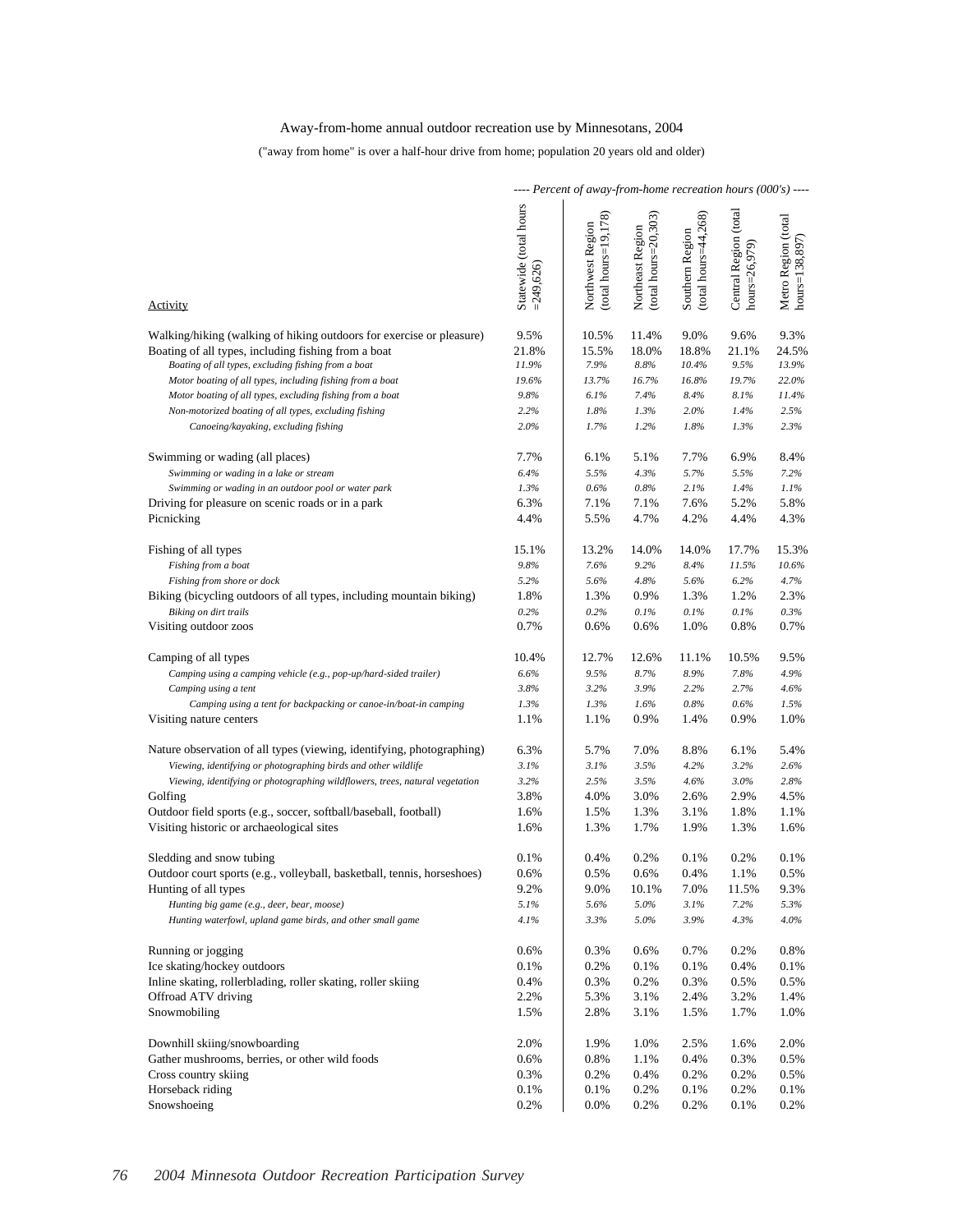### New activities taken up in last 5 years (table ordered from high to low on statewide percent)

|                                                                                            |           | --------------------------- Percent of all new activities --------------------------- |         |                    |                   |                 |
|--------------------------------------------------------------------------------------------|-----------|---------------------------------------------------------------------------------------|---------|--------------------|-------------------|-----------------|
| New activity                                                                               | Statewide | Northwest Northeast<br>Region                                                         | Region  | Southern<br>Region | Central<br>Region | Metro<br>Region |
| • Boating (other than fishing)                                                             | 9.9%      | 12.7%                                                                                 | 15.8%   | 5.5%               | 5.9%              | 10.7%           |
| • Biking (bicycling outdoors of all types, including<br>mountain biking)                   | 8.1%      | 2.2%                                                                                  | 2.5%    | 8.5%               | 9.1%              | 9.2%            |
| $\bullet$ Camping                                                                          | 7.5%      | 8.1%                                                                                  | 6.7%    | 4.6%               | 5.9%              | 8.7%            |
| • Offroad driving (mainly ATV)                                                             | 7.4%      | 8.3%                                                                                  | 13.3%   | 11.1%              | 13.1%             | 4.6%            |
| $\bullet$ Fishing                                                                          | 7.3%      | 9.4%                                                                                  | 5.6%    | 3.9%               | 6.4%              | 8.3%            |
| • Walking/Hiking (walking or hiking outdoors for exercise<br>or pleasure)                  | 6.3%      | 3.7%                                                                                  | 5.6%    | 4.8%               | 3.9%              | 7.4%            |
| $\bullet$ Hunting                                                                          | 6.0%      | 12.3%                                                                                 | 4.4%    | 8.3%               | 8.1%              | 4.7%            |
| • Cross country skiing                                                                     | 5.7%      | 7.5%                                                                                  | 2.4%    | 0.9%               | 3.9%              | 7.6%            |
| · Downhill skiing/snowboarding                                                             | 5.0%      | 0.0%                                                                                  | 5.0%    | 4.5%               | 2.1%              | 6.0%            |
| $\bullet$ Golfing                                                                          | 4.8%      | 1.2%                                                                                  | 2.2%    | 6.8%               | 2.8%              | 5.3%            |
| $\bullet$ Snowshoeing                                                                      | 4.5%      | 1.2%                                                                                  | 6.0%    | 5.5%               | 3.7%              | 4.4%            |
| • Inline skating, rollerblading, roller skating, roller skiing                             | 4.4%      | 1.7%                                                                                  | 2.1%    | 3.8%               | 6.5%              | 4.9%            |
| $\bullet$ Snowmobiling                                                                     | 4.0%      | 10.0%                                                                                 | 10.7%   | 7.8%               | 5.6%              | 1.3%            |
| • Ice skating/hockey outdoors                                                              | 2.5%      | 0.6%                                                                                  | 2.1%    | $0.0\%$            | 3.6%              | 3.3%            |
| • Outdoor field sports (e.g., soccer, softball/baseball,<br>football)                      | 2.4%      | 4.7%                                                                                  | 2.1%    | 3.8%               | 3.5%              | 1.6%            |
| • Outdoor court sports (e.g., volleyball, basketball, tennis,<br>horseshoes)               | 2.2%      | 0.6%                                                                                  | 0.5%    | 0.0%               | 1.5%              | 3.3%            |
| • Running or jogging                                                                       | 1.7%      | 0.4%                                                                                  | 0.0%    | 3.3%               | 1.1%              | 1.7%            |
| • Viewing, identifying, or photographing wildlife,<br>vegetation and landscapes            | 1.6%      | 1.9%                                                                                  | 1.6%    | 3.8%               | 3.3%              | 0.8%            |
| • Gathering/collecting wild products (wild foods, antler<br>shed, rocks)                   | 1.4%      | 1.5%                                                                                  | 2.6%    | 2.5%               | 0.0%              | 1.2%            |
| • Driving for pleasure on scenic roads or in a park                                        | 1.3%      | 2.2%                                                                                  | 0.3%    | 2.1%               | 0.9%              | 1.2%            |
| • Sledding and snow tubing                                                                 | 1.3%      | 0.0%                                                                                  | 0.0%    | 0.0%               | 0.0%              | 2.1%            |
| • SCUBA diving/snorkeling                                                                  | 0.8%      | 1.2%                                                                                  | 0.0%    | 0.0%               | 0.0%              | 1.2%            |
| • Shooting sports (trap, skeet etc.)                                                       | 0.7%      | 1.2%                                                                                  | 3.0%    | 1.0%               | 2.8%              | 0.0%            |
| $\bullet$ Gardening                                                                        | 0.7%      | 1.2%                                                                                  | 1.1%    | 2.7%               | 1.4%              | 0.0%            |
| • Horseback riding                                                                         | 0.7%      | 1.7%                                                                                  | $0.0\%$ | 0.6%               | 2.1%              | 0.5%            |
| • Visiting outdoor attractions (nature centers, zoos, historic<br>or archaeological sites) | 0.6%      | 0.0%                                                                                  | 0.3%    | 2.5%               | 1.5%              | 0.0%            |
| • Trapping wildlife                                                                        | 0.3%      | 0.0%                                                                                  | 2.5%    | 0.5%               | 0.0%              | 0.0%            |
| $\bullet$ Swimming                                                                         | 0.2%      | 0.9%                                                                                  | 0.0%    | 0.9%               | 0.2%              | 0.0%            |
| • Dog training (e.g., hunting dog)                                                         | 0.2%      | 1.7%                                                                                  | 0.0%    | 0.4%               | 0.0%              | 0.0%            |
| Metal detector use                                                                         | 0.1%      | 1.4%                                                                                  | 0.4%    | 0.0%               | $0.0\%$           | $0.0\%$         |
|                                                                                            |           |                                                                                       |         |                    |                   |                 |
| $\bullet$ Rock climbing                                                                    | 0.1%      | 0.0%                                                                                  | 0.0%    | 0.0%               | 0.0%              | 0.2%            |
| • Racing motorized vehicles                                                                | 0.1%      | 0.0%                                                                                  | 0.5%    | 0.0%               | 0.6%              | 0.0%            |
| $\bullet$ Archery                                                                          | 0.0%      | 0.4%                                                                                  | 0.0%    | 0.0%               | 0.2%              | 0.0%            |
| $\bullet$ Orienteering/geo-caching                                                         | 0.0%      | 0.0%                                                                                  | 0.3%    | $0.0\%$            | 0.0%              | 0.0%            |
| • Outdoor meditation                                                                       | 0.0%      | 0.0%                                                                                  | 0.3%    | 0.0%               | 0.0%              | 0.0%            |
| $\bullet$ Airplane flying                                                                  | 0.0%      | 0.0%                                                                                  | 0.0%    | 0.0%               | 0.2%              | 0.0%            |
| • Picnicking                                                                               | 0.0%      | 0.0%                                                                                  | 0.0%    | 0.0%               | 0.0%              | 0.0%            |
| Total percent                                                                              | 100.0%    | 100.0%                                                                                | 100.0%  | 100.0%             | 100.0%            | 100.0%          |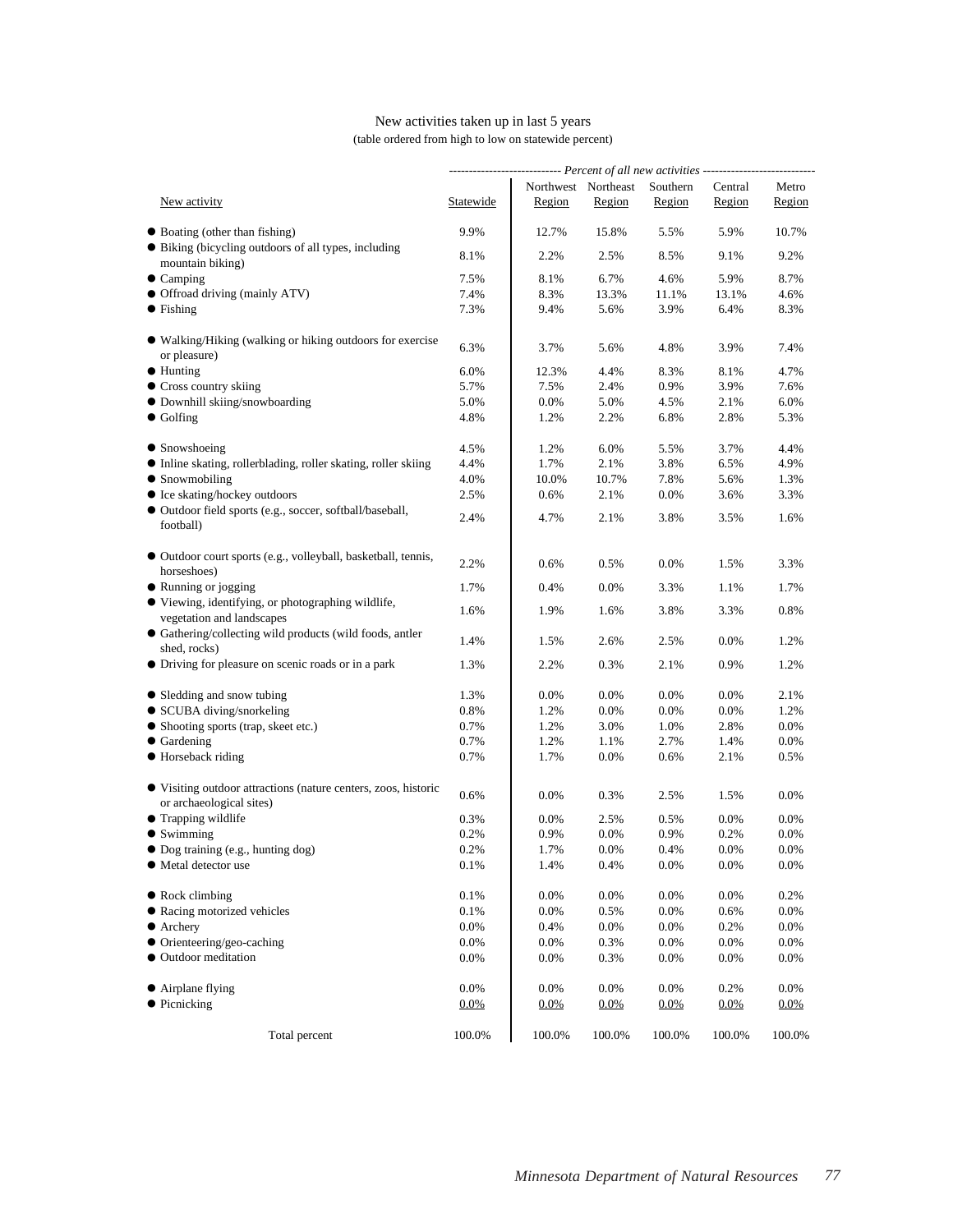## APPENDIX B: INDIVIDUAL ACTIVITY TABLES

## **CONTENTS**

Page

Topic

| <b>GUIDE TO ACTIVITY TABLES</b>                                      | 80  |
|----------------------------------------------------------------------|-----|
| <b>ACTIVITY TABLES:</b>                                              |     |
| Walking/hiking (walking of hiking outdoors for exercise or pleasure) | 84  |
| Boating of all types, including fishing from a boat                  | 85  |
| Boating of all types, excluding fishing from a boat                  | 86  |
| Motor boating of all types, including fishing from a boat            | 87  |
| Motor boating of all types, excluding fishing from a boat            | 88  |
| Non-motorized boating of all types, excluding fishing                | 89  |
| Canoeing/kayaking, excluding fishing                                 | 90  |
| Swimming or wading (all places)                                      | 91  |
| Swimming or wading in a lake or stream                               | 92  |
| Swimming or wading in an outdoor pool or water park                  | 93  |
| Driving for pleasure on scenic roads or in a park                    | 94  |
| Picnicking                                                           | 95  |
| Fishing of all types                                                 | 96  |
| Fishing from a boat                                                  | 97  |
| Fishing from shore or dock                                           | 98  |
| Biking (bicycling outdoors of all types, including mountain biking)  | 99  |
| Biking on dirt trails                                                | 100 |
| Visiting outdoor zoos                                                | 101 |
| Camping of all types                                                 | 102 |
| Camping using a camping vehicle (e.g., pop-up/hard-sided trailer)    | 103 |
| Camping using a tent                                                 | 104 |
| Camping using a tent for backpacking or canoe-in/boat-in<br>camping  | 105 |
| Visiting nature centers                                              | 106 |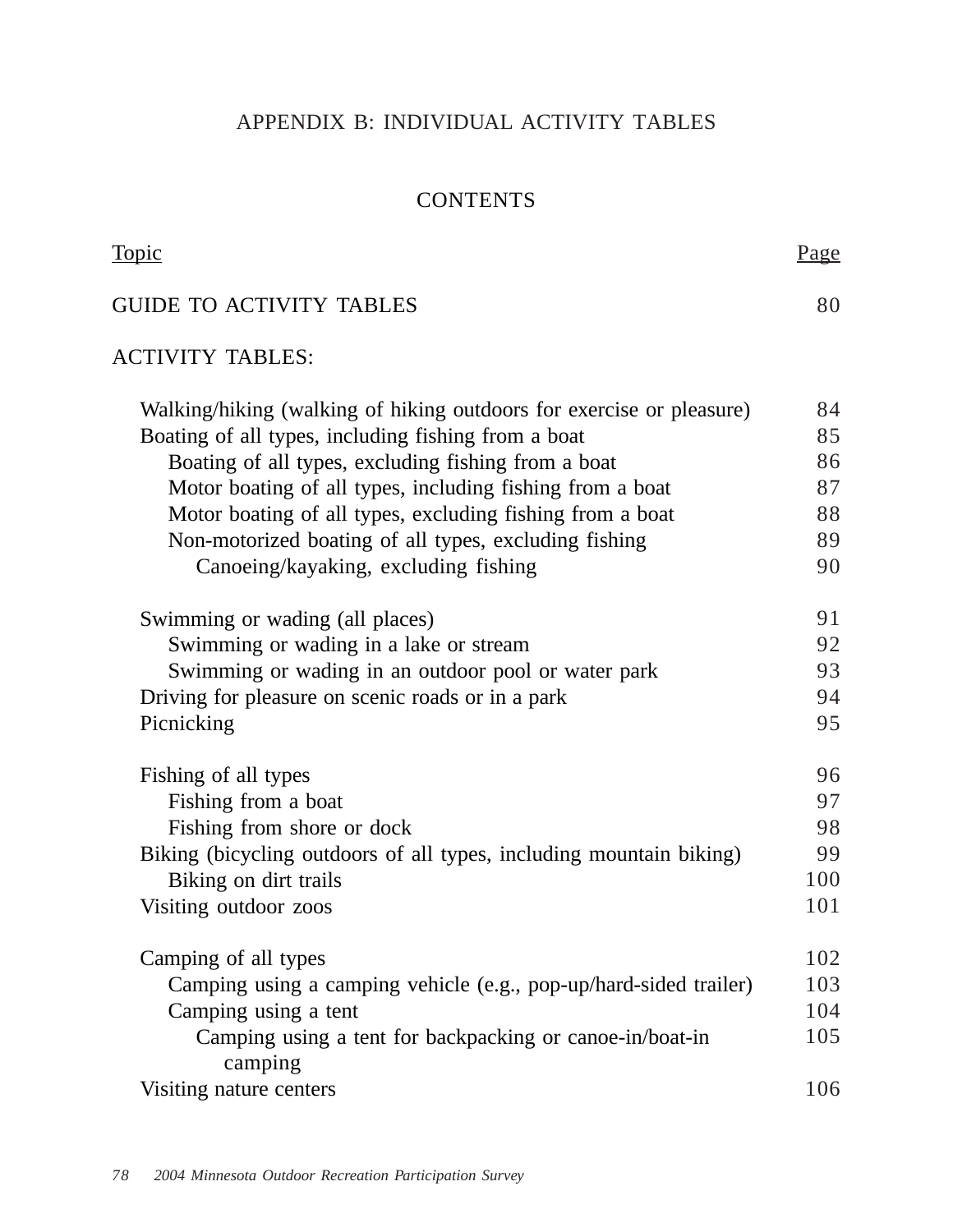# ACTIVITY TABLES (CONTINUED):

| Nature observation of all types (viewing, identifying, photographing)   | 107 |
|-------------------------------------------------------------------------|-----|
| Viewing, identifying or photographing birds and other wildlife          | 108 |
| Viewing, identifying or photographing wildflowers, trees, natural       | 109 |
| vegetation                                                              |     |
| Golfing                                                                 | 110 |
| Outdoor field sports (e.g., soccer, softball/baseball, football)        | 111 |
| Visiting historic or archaeological sites                               | 112 |
|                                                                         |     |
| Sledding and snow tubing                                                | 113 |
| Outdoor court sports (e.g., volleyball, basketball, tennis, horseshoes) | 114 |
| Hunting of all types                                                    | 115 |
| Hunting big game (e.g., deer, bear, moose)                              | 116 |
| Hunting waterfowl, upland game birds, and other small game              | 117 |
| Running or jogging                                                      | 118 |
| Ice skating/hockey outdoors                                             | 119 |
| Inline skating, rollerblading, roller skating, roller skiing            | 120 |
| Offroad ATV driving                                                     | 121 |
| Snowmobiling                                                            | 122 |
|                                                                         |     |
| Downhill skiing/snowboarding                                            | 123 |
| Gather mushrooms, berries, or other wild foods                          | 124 |
| Cross country skiing                                                    | 125 |
| Horseback riding                                                        | 126 |
| Snowshoeing                                                             | 127 |

Page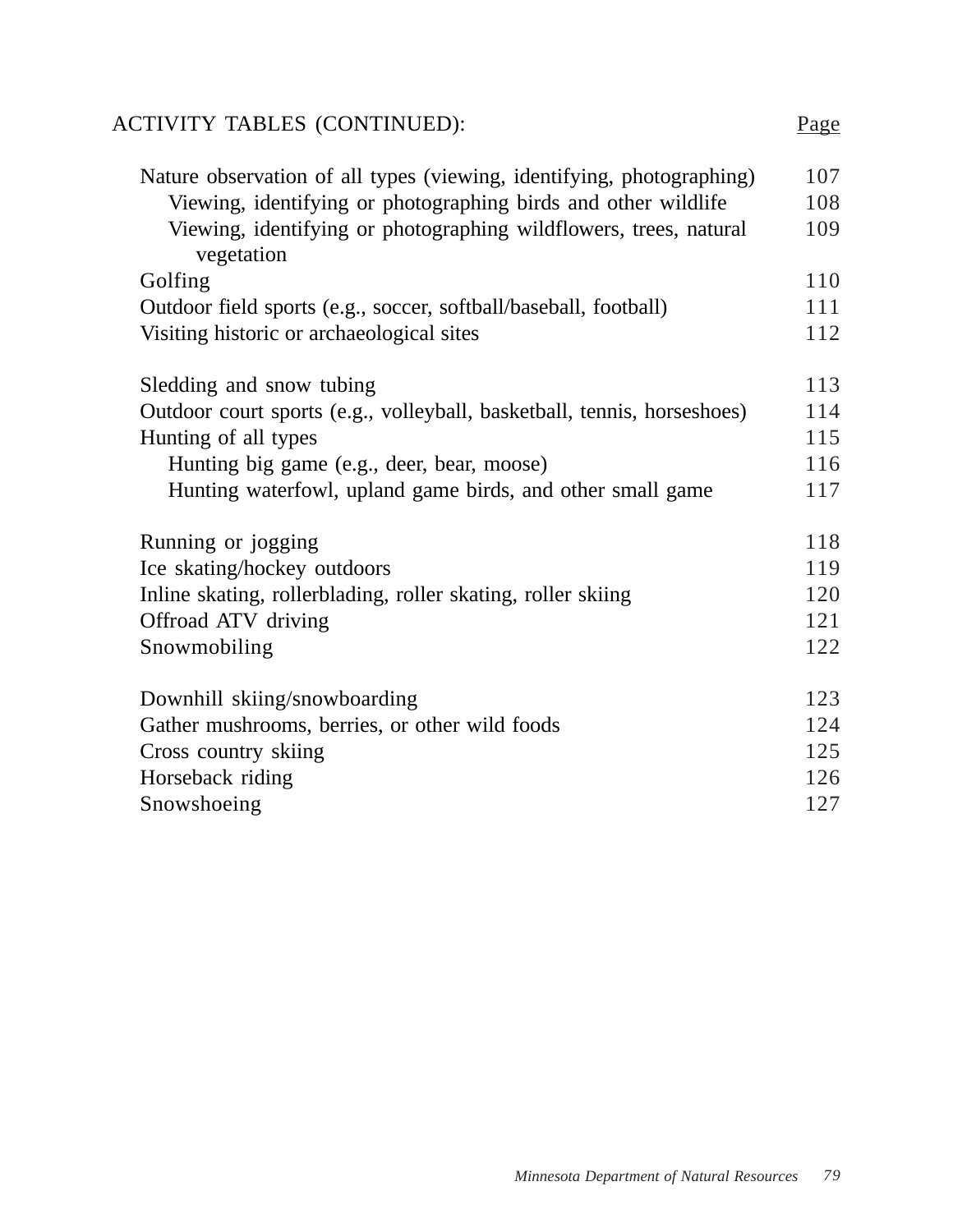## GUIDE TO ACTIVITY TABLES

The tables that follow contain detailed information on each outdoor recreation activity. For a complete description of how these data were collected and processed, refer to the methodological report that accompanies the survey (Reference 3).

All activity tables follow the same format:

● A summary box at the top of each table presents the number of adult participants, days of participation, and the mean and median days of participation per participant.

• The rows contain the standard demographic breakdowns. For each demographic breakdown, the "MN Population" is given. This (as is noted) is the population "as represented by the survey", and not all of these Minnesota population statistics are exact matches with U.S. Census data. The ones that are exact matches are "total", "region in MN", "age", and "gender", all of which were the demographic statistics used to weight (or fit) the survey sample to the Minnesota population. For those demographic breakdowns that were not fit in such a fashion (see Table on next page) , the weighted sample represents residential population density (urban/rural) rather well; it is under-representative of non-white and/or Hispanic individuals; it is under-representative of lower income Minnesotans, but the median income is represented well; it is under-representative of lower formal education groups, and is over-representative of higher education groups; and it is roughly representative of household size. This last demographic category has the major differences between household sizes 1 person and 2 people, something the survey instrument itself may account for. In the survey, respondents are asked their household size, *including themselves*, but they commonly forget to include themselves, which leads to more 1 person households, and fewer 2 person households.

The population groupings that are under-represented tend to have lower involvement in outdoor recreation than the other groupings. Thus, interest in the topic of the survey is one probable reason for the underrepresentation. Additional probable reasons are literacy and language. The survey is a written piece that is written in English and may not easy/ possible to read for all Minnesotans.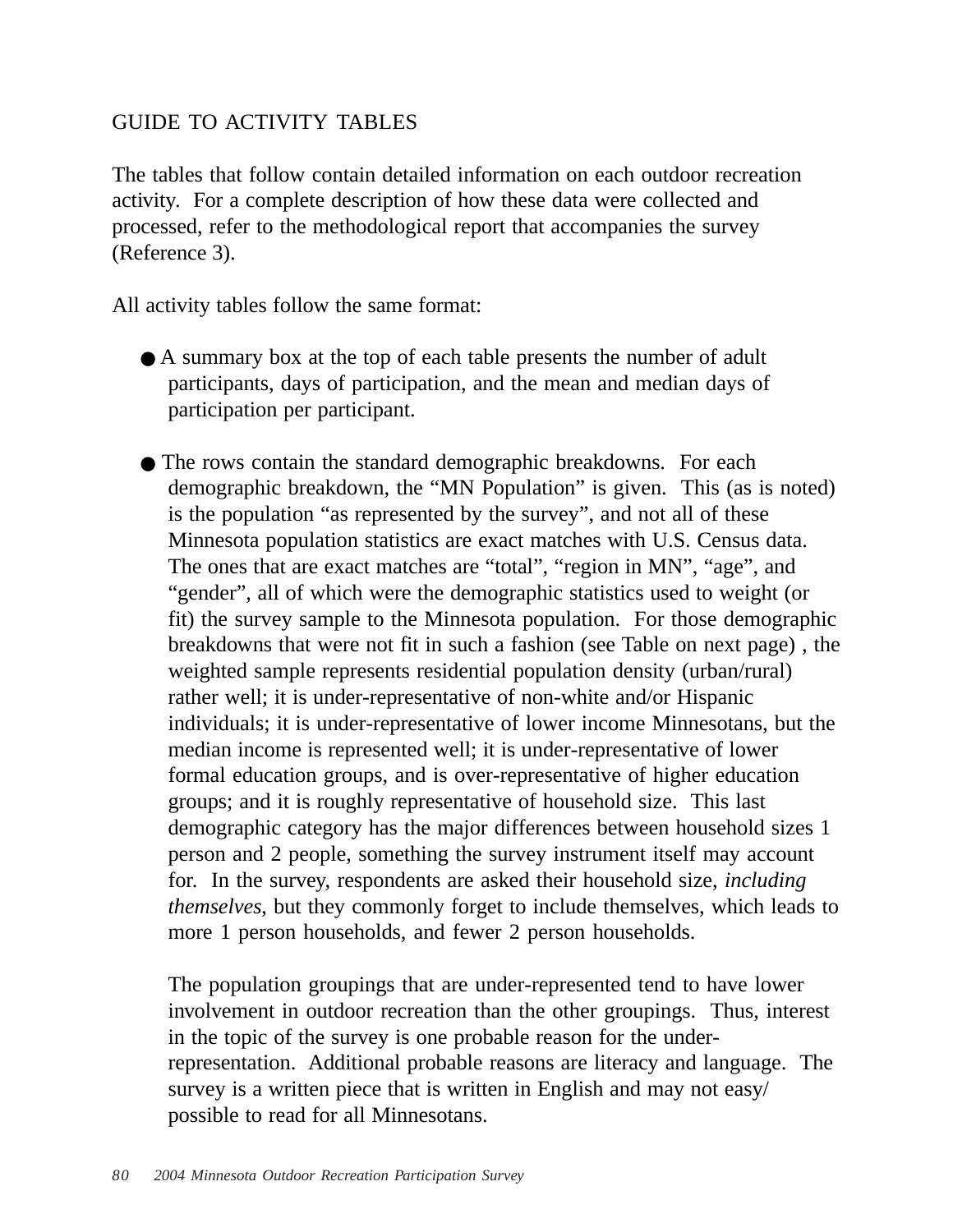## Representation of Minnesota adult population in recreation survey

## *Not fit -- results after region, age, gender, and non-respondent sample weighting:*

|                                                                   | A                       | B                   | $\mathbf C$ |
|-------------------------------------------------------------------|-------------------------|---------------------|-------------|
|                                                                   | Recreation survey, 2004 | MN Population, 2000 | Difference  |
| <b>Population grouping</b>                                        | (percent)               | (percent)           | $(A - B)$   |
| <b>Population density of residence</b>                            |                         |                     |             |
| (based on 5-digit zip codes in 2000)                              |                         |                     |             |
| Low $(100 \text{ or less})$                                       | 27%                     | 30%                 | $-2\%$      |
| Medium (101 to 1000)                                              | 27%                     | 26%                 | 2%          |
| High $(>1000)$                                                    | 45%                     | 45%                 | 1%          |
| Race/ethnicity (population age 18+)                               |                         |                     |             |
| Non-white and/or Hispanic                                         | 6.3%                    | 9.7%                | $-3.4%$     |
| White, non-Hispanic                                               | 94%                     | 90%                 | 3%          |
| <b>Household income</b>                                           |                         |                     |             |
| under \$30,000                                                    | 22%                     | 30%                 | $-7%$       |
| \$30,000 to \$39,999                                              | 13%                     | 12%                 | $1\%$       |
| \$40,000 to \$49,999                                              | 13%                     | 11%                 | 2%          |
| \$50,000 to \$74,999                                              | 24%                     | 22%                 | 2%          |
| \$75,000 to \$99,999                                              | 13%                     | 12%                 | 1%          |
| \$100,000 or more                                                 | 15%                     | 13%                 | 2%          |
| Education (population age $25+$ )                                 |                         |                     |             |
| Some high school                                                  | 4%                      | 12%                 | $-8%$       |
| High school graduate                                              | 16%                     | 29%                 | $-13%$      |
| Vocational/technical school,<br>associate degree, or some college | 37%                     | 32%                 | 6%          |
| Graduated from college                                            | 22%                     | 19%                 | 3%          |
| Some postgraduate study, including<br>postgraduate degrees        | 20%                     | 8%                  | 11%         |
| <b>Household size</b>                                             |                         |                     |             |
| 1 person                                                          | 32%                     | 27%                 | 5%          |
| 2 people                                                          | 28%                     | 34%                 | $-6%$       |
| 3 people                                                          | 14%                     | 15%                 | $-1\%$      |
| 4 people                                                          | 16%                     | 14%                 | 2%          |
| $5+$ people                                                       | 9%                      | 10%                 | $-1\%$      |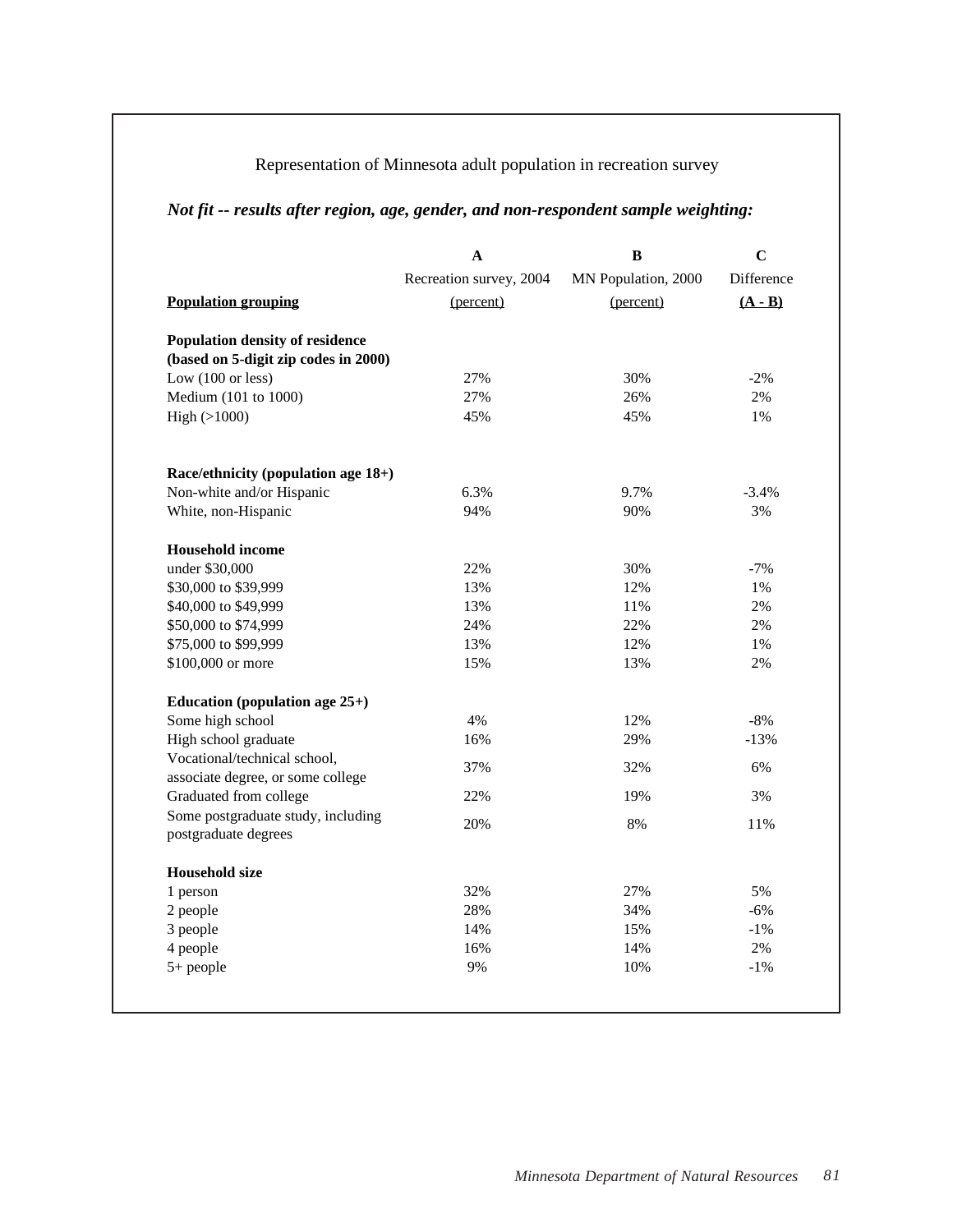● The columns contain—in addition to the MN adult population statistics, as represented by the survey—three sets of information. The first set is on activity participation, and includes percent of population participating annual, percent of participants (can be compared with column 2—percent of MN population—to see disparities in participants vis a vis the MN population), and percent of activity days.

The second set of columns is for avid participants. An avid participant participates more than the median number of days per year and, thus, is less than half of all participants. Avids are the core use group of each activity, usually accounting for at least three-fourths of all activity days. Data for avid participants includes percent of population who are avids, and percent of avid participants.

The third set of columns contains activity-day statistics, and includes the percent of days from avid participants, the percent of days within a one-half hour drive of home, and percent of days within Minnesota.

Some of the activity tables are for combined activities, some are for subdivided activities, and some are for sub-activities. Sub-activities had only partial information collected in the survey, with remaining information estimated from the larger activity that contains the sub-activity.

The combined activities are as follows: boating of all types, motorboating of all types, non-motorized boating of all types, swimming or wading (all places), camping of all types, nature observation of all types, and hunting of all types.

Sub-activities with only partial information (that is, with only annual days of participation anywhere, which automatically identifies participants, too) are as follows: fishing from a boat, biking on dirt trails, and camping using a tent for backpacking or canoe-in/boat-in camping. For these sub-activities, the remaining two data items (percent of days within a half-hour drive of home, and percent of days within Minnesota) were estimated from data for the larger activity that contains the sub-activity. These two data items for the larger activity were applied uniformly across all demographic breakdowns for a sub-activity.

Just one subdivided activity was derived. It is "fishing from shore or dock", created by subtracting "fishing from a boat" from "fishing of all types." For "fishing from shore or dock", two data items (percent of days within a half-hour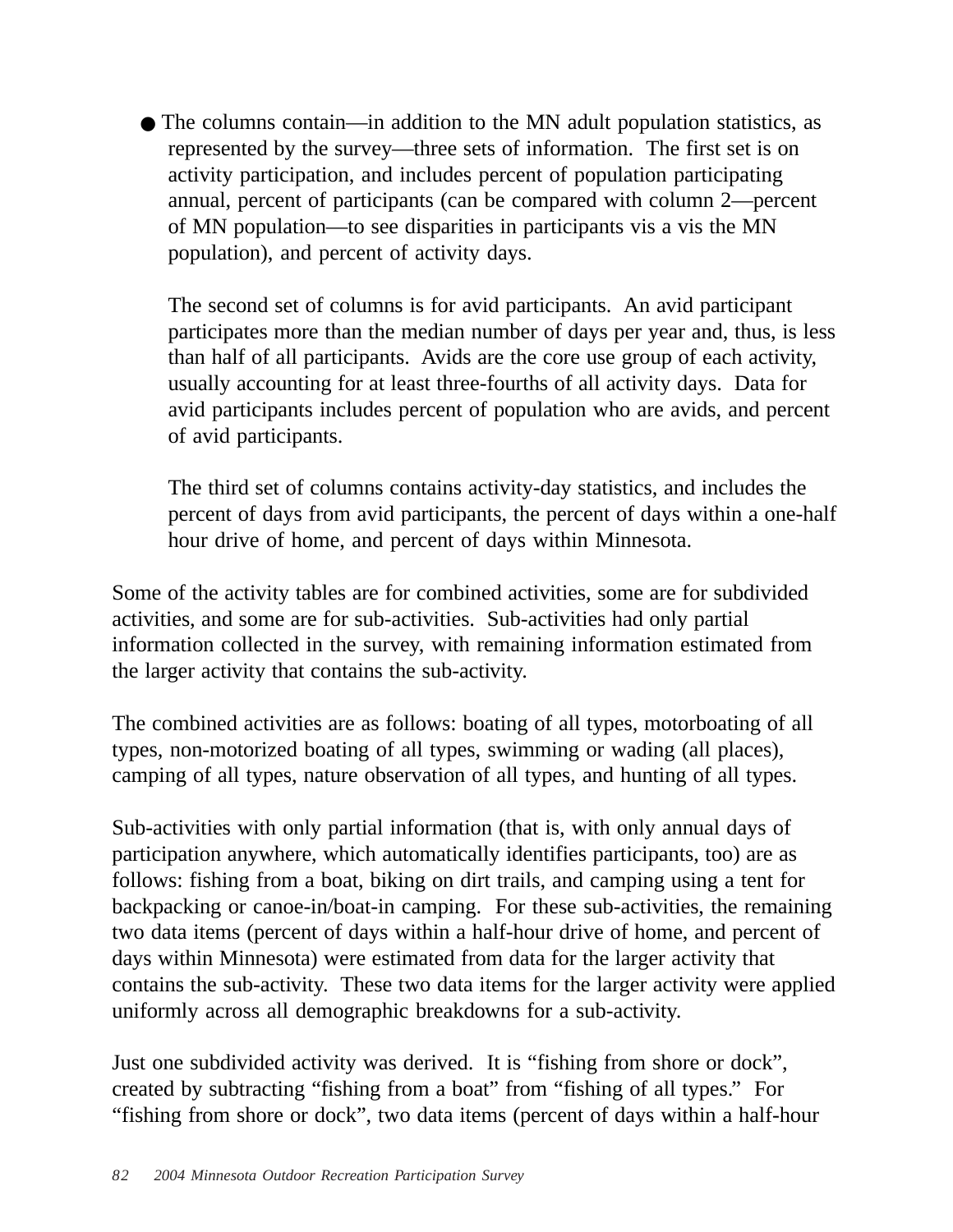drive of home, and percent of days within Minnesota) were estimated from data for "fishing of all types." These two data items for "fishing of all types" were applied uniformly across all demographic breakdowns for "fishing from shore or dock."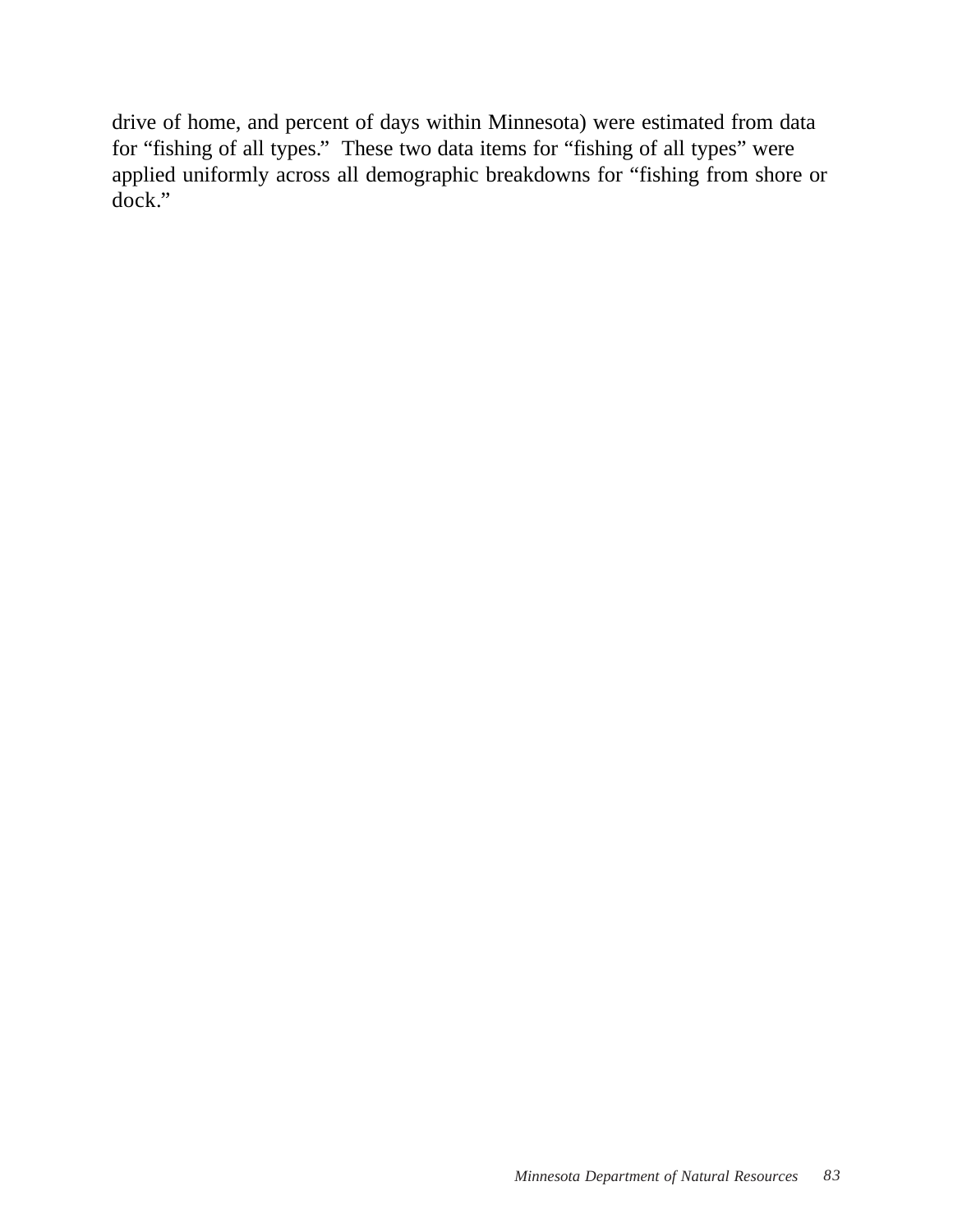ACTIVITY: Walking/hiking (walking of hiking outdoors for exercise or pleasure) **ACTIVITY: Walking/hiking (walking of hiking outdoors for exercise or pleasure)**

| Percent of<br>participants<br>avid<br>18%<br>8%<br>8%%<br>2021<br>2021<br>42%<br>58%<br>14%<br>$8888888$<br>$77888$<br>$1788$<br>100%<br>27%<br>26%<br>47%<br>$\begin{array}{l} 8\% \\ 8\% \end{array}$<br>10%<br>55%<br>6%<br>14%<br>27%<br>14%<br>17%<br>13%<br>36%<br>26%<br>25%<br>94%<br>13%<br>----- Avid participants ------<br>$($ > median days per year)<br>Percent of<br>who are avids<br>population<br>23%<br>21%<br>26%<br>23%<br>16%<br>26%<br>23%<br>23%<br>24%<br>25%<br>26%<br>27%<br>22%<br>26%<br>24%<br>23%<br>23%<br>21%<br>24%<br>20%<br>22%<br>26%<br>24%<br>23%<br>25%<br>19%<br>$15%$<br>$23%$<br>15%<br>28%<br>29%<br>20%<br>Percent of<br>activity days<br>100%<br>21%<br>10%<br>53%<br>26%<br>27%<br>22%<br>12%<br>44%<br>56%<br>5%<br>95%<br>13%<br>25%<br>13%<br>18%<br>29%<br>29%<br>17%<br>15%<br>10%<br>8%<br>25%<br>47%<br>$\begin{array}{c} 8\% \\ 8\% \end{array}$<br>13%<br>$17%$<br>14%<br>--- Activity participation --<br>Percent of<br>participants<br>100%<br>18%<br>32%<br>26%<br>12%<br>13%<br>$14%$<br>$37%$<br>$23%$<br>27%<br>30%<br>16%<br>17%<br>10%<br>24%<br>28%<br>48%<br>$\substack{8\% \\ 8\%}$<br>$9\%$<br>57%<br>10%<br>48%<br>52%<br>5%<br>95%<br>17%<br>13%<br>25%<br>14%<br>17%<br>Percent of<br>population<br>participating<br>$61%$<br>$59%$<br>$57%$<br>58%<br>54%<br>49%<br>55%<br>51%<br>53%<br>56%<br>55%<br>60%<br>65%<br>39%<br>53%<br>64%<br>46%<br>59%<br>58%<br>60%<br>58%<br>48%<br>49%<br>56%<br>58%<br>54%<br>33%<br>48%<br>55%<br>43%<br>55%<br>58%<br>64%<br>55.9<br>38<br>20%<br>9%<br>54%<br>Percent<br>27%<br>27%<br>$\frac{9\%}{8\%}$<br>29%<br>24%<br>19%<br>49%<br>51%<br>6%<br>$22%$<br>$13%$<br>13%<br>24%<br>13%<br>20%<br>38%<br>23%<br>32%<br>28%<br>14%<br>16%<br>9%<br>100%<br>45%<br>12%<br>17%<br>94%<br>20%<br>15%<br>--- MN Population -----<br>(as represented by survey)<br>Number<br>3,484,632<br>955,296<br>1,700,236<br>467,456<br>497,888<br>945,362<br>296,159<br>687,752<br>315,532<br>665,698<br>404,868<br>1,784,396<br>787,629<br>680,830<br>1,117,414<br>561,432<br>322,901<br>1,583,974<br>594,265<br>773,879<br>452,334<br>834,075<br>444,712<br>512,175<br>1,323,702<br>984,997<br>311,163<br>1,874,027<br>824,181<br>692,471<br>3,265,411<br>995,621<br>219,22<br>$mean =$<br>median:<br>Vo-tech school, assoc. degree, or some college<br>Non-white and/or Hispanic (< 100 respondents)<br>Population density of residence (zip code)<br>High school graduate, or some high school<br>Medium (101 to 1000 people per sq. mile)<br>Postgraduate study/postgraduate degrees<br>Low (100 people per sq mile or less)<br>High (>1000 people per sq. mile)<br>Demographic characteristic<br>Graduated from college<br>White, non-Hispanic<br>\$30,000 to \$39,999<br>\$40,000 to \$49,999<br>\$50,000 to \$74,999<br>\$75,000 to \$99,999<br>\$100,000 or more<br>Household size<br>Region of MN<br>Race/ethnicity<br>under \$30,000<br>Education<br>Northwest<br>Northeast<br>2 people<br>3 people<br>4 people<br>1 person<br>Income<br>Gender<br>Female<br>Central<br>Metro<br>South<br>Total<br>45-54<br>$35 - 44$<br>55-64<br>20-34<br>Male<br>Age<br>$65+$ | Annual days of participation anywhere per participant:<br>Annual days of participation anywhere (000's) = | 1,896<br>105,994 |  |  |                             |                                  |  |
|-------------------------------------------------------------------------------------------------------------------------------------------------------------------------------------------------------------------------------------------------------------------------------------------------------------------------------------------------------------------------------------------------------------------------------------------------------------------------------------------------------------------------------------------------------------------------------------------------------------------------------------------------------------------------------------------------------------------------------------------------------------------------------------------------------------------------------------------------------------------------------------------------------------------------------------------------------------------------------------------------------------------------------------------------------------------------------------------------------------------------------------------------------------------------------------------------------------------------------------------------------------------------------------------------------------------------------------------------------------------------------------------------------------------------------------------------------------------------------------------------------------------------------------------------------------------------------------------------------------------------------------------------------------------------------------------------------------------------------------------------------------------------------------------------------------------------------------------------------------------------------------------------------------------------------------------------------------------------------------------------------------------------------------------------------------------------------------------------------------------------------------------------------------------------------------------------------------------------------------------------------------------------------------------------------------------------------------------------------------------------------------------------------------------------------------------------------------------------------------------------------------------------------------------------------------------------------------------------------------------------------------------------------------------------------------------------------------------------------------------------------------------------------------------------------------------------------------------------------------------------------------------------------------------------------------------------------------------------------------------------------------------------------------------------------------------------------------------------------------------------------------------------------------------------|-----------------------------------------------------------------------------------------------------------|------------------|--|--|-----------------------------|----------------------------------|--|
|                                                                                                                                                                                                                                                                                                                                                                                                                                                                                                                                                                                                                                                                                                                                                                                                                                                                                                                                                                                                                                                                                                                                                                                                                                                                                                                                                                                                                                                                                                                                                                                                                                                                                                                                                                                                                                                                                                                                                                                                                                                                                                                                                                                                                                                                                                                                                                                                                                                                                                                                                                                                                                                                                                                                                                                                                                                                                                                                                                                                                                                                                                                                                                         |                                                                                                           |                  |  |  |                             |                                  |  |
|                                                                                                                                                                                                                                                                                                                                                                                                                                                                                                                                                                                                                                                                                                                                                                                                                                                                                                                                                                                                                                                                                                                                                                                                                                                                                                                                                                                                                                                                                                                                                                                                                                                                                                                                                                                                                                                                                                                                                                                                                                                                                                                                                                                                                                                                                                                                                                                                                                                                                                                                                                                                                                                                                                                                                                                                                                                                                                                                                                                                                                                                                                                                                                         |                                                                                                           |                  |  |  |                             | - Activity days<br>Percent       |  |
|                                                                                                                                                                                                                                                                                                                                                                                                                                                                                                                                                                                                                                                                                                                                                                                                                                                                                                                                                                                                                                                                                                                                                                                                                                                                                                                                                                                                                                                                                                                                                                                                                                                                                                                                                                                                                                                                                                                                                                                                                                                                                                                                                                                                                                                                                                                                                                                                                                                                                                                                                                                                                                                                                                                                                                                                                                                                                                                                                                                                                                                                                                                                                                         |                                                                                                           |                  |  |  | Percent from<br>avid        | within $1/2$<br>hour drive       |  |
|                                                                                                                                                                                                                                                                                                                                                                                                                                                                                                                                                                                                                                                                                                                                                                                                                                                                                                                                                                                                                                                                                                                                                                                                                                                                                                                                                                                                                                                                                                                                                                                                                                                                                                                                                                                                                                                                                                                                                                                                                                                                                                                                                                                                                                                                                                                                                                                                                                                                                                                                                                                                                                                                                                                                                                                                                                                                                                                                                                                                                                                                                                                                                                         |                                                                                                           |                  |  |  | participants<br>82%         | of home<br>82%                   |  |
|                                                                                                                                                                                                                                                                                                                                                                                                                                                                                                                                                                                                                                                                                                                                                                                                                                                                                                                                                                                                                                                                                                                                                                                                                                                                                                                                                                                                                                                                                                                                                                                                                                                                                                                                                                                                                                                                                                                                                                                                                                                                                                                                                                                                                                                                                                                                                                                                                                                                                                                                                                                                                                                                                                                                                                                                                                                                                                                                                                                                                                                                                                                                                                         |                                                                                                           |                  |  |  |                             |                                  |  |
|                                                                                                                                                                                                                                                                                                                                                                                                                                                                                                                                                                                                                                                                                                                                                                                                                                                                                                                                                                                                                                                                                                                                                                                                                                                                                                                                                                                                                                                                                                                                                                                                                                                                                                                                                                                                                                                                                                                                                                                                                                                                                                                                                                                                                                                                                                                                                                                                                                                                                                                                                                                                                                                                                                                                                                                                                                                                                                                                                                                                                                                                                                                                                                         |                                                                                                           |                  |  |  | 86%<br>80%                  | 82 %<br>82 %<br>82 %             |  |
|                                                                                                                                                                                                                                                                                                                                                                                                                                                                                                                                                                                                                                                                                                                                                                                                                                                                                                                                                                                                                                                                                                                                                                                                                                                                                                                                                                                                                                                                                                                                                                                                                                                                                                                                                                                                                                                                                                                                                                                                                                                                                                                                                                                                                                                                                                                                                                                                                                                                                                                                                                                                                                                                                                                                                                                                                                                                                                                                                                                                                                                                                                                                                                         |                                                                                                           |                  |  |  | 81%                         |                                  |  |
|                                                                                                                                                                                                                                                                                                                                                                                                                                                                                                                                                                                                                                                                                                                                                                                                                                                                                                                                                                                                                                                                                                                                                                                                                                                                                                                                                                                                                                                                                                                                                                                                                                                                                                                                                                                                                                                                                                                                                                                                                                                                                                                                                                                                                                                                                                                                                                                                                                                                                                                                                                                                                                                                                                                                                                                                                                                                                                                                                                                                                                                                                                                                                                         |                                                                                                           |                  |  |  | 82%                         | 81%                              |  |
|                                                                                                                                                                                                                                                                                                                                                                                                                                                                                                                                                                                                                                                                                                                                                                                                                                                                                                                                                                                                                                                                                                                                                                                                                                                                                                                                                                                                                                                                                                                                                                                                                                                                                                                                                                                                                                                                                                                                                                                                                                                                                                                                                                                                                                                                                                                                                                                                                                                                                                                                                                                                                                                                                                                                                                                                                                                                                                                                                                                                                                                                                                                                                                         |                                                                                                           |                  |  |  | 83%                         | 78%                              |  |
|                                                                                                                                                                                                                                                                                                                                                                                                                                                                                                                                                                                                                                                                                                                                                                                                                                                                                                                                                                                                                                                                                                                                                                                                                                                                                                                                                                                                                                                                                                                                                                                                                                                                                                                                                                                                                                                                                                                                                                                                                                                                                                                                                                                                                                                                                                                                                                                                                                                                                                                                                                                                                                                                                                                                                                                                                                                                                                                                                                                                                                                                                                                                                                         |                                                                                                           |                  |  |  | 84%                         | 85%                              |  |
|                                                                                                                                                                                                                                                                                                                                                                                                                                                                                                                                                                                                                                                                                                                                                                                                                                                                                                                                                                                                                                                                                                                                                                                                                                                                                                                                                                                                                                                                                                                                                                                                                                                                                                                                                                                                                                                                                                                                                                                                                                                                                                                                                                                                                                                                                                                                                                                                                                                                                                                                                                                                                                                                                                                                                                                                                                                                                                                                                                                                                                                                                                                                                                         |                                                                                                           |                  |  |  | 85%<br>81%                  | 79%<br>81%                       |  |
|                                                                                                                                                                                                                                                                                                                                                                                                                                                                                                                                                                                                                                                                                                                                                                                                                                                                                                                                                                                                                                                                                                                                                                                                                                                                                                                                                                                                                                                                                                                                                                                                                                                                                                                                                                                                                                                                                                                                                                                                                                                                                                                                                                                                                                                                                                                                                                                                                                                                                                                                                                                                                                                                                                                                                                                                                                                                                                                                                                                                                                                                                                                                                                         |                                                                                                           |                  |  |  |                             |                                  |  |
|                                                                                                                                                                                                                                                                                                                                                                                                                                                                                                                                                                                                                                                                                                                                                                                                                                                                                                                                                                                                                                                                                                                                                                                                                                                                                                                                                                                                                                                                                                                                                                                                                                                                                                                                                                                                                                                                                                                                                                                                                                                                                                                                                                                                                                                                                                                                                                                                                                                                                                                                                                                                                                                                                                                                                                                                                                                                                                                                                                                                                                                                                                                                                                         |                                                                                                           |                  |  |  |                             |                                  |  |
|                                                                                                                                                                                                                                                                                                                                                                                                                                                                                                                                                                                                                                                                                                                                                                                                                                                                                                                                                                                                                                                                                                                                                                                                                                                                                                                                                                                                                                                                                                                                                                                                                                                                                                                                                                                                                                                                                                                                                                                                                                                                                                                                                                                                                                                                                                                                                                                                                                                                                                                                                                                                                                                                                                                                                                                                                                                                                                                                                                                                                                                                                                                                                                         |                                                                                                           |                  |  |  | $74%8%$<br>$75%8%3%$        | 82 %<br>82 %<br>83 %             |  |
|                                                                                                                                                                                                                                                                                                                                                                                                                                                                                                                                                                                                                                                                                                                                                                                                                                                                                                                                                                                                                                                                                                                                                                                                                                                                                                                                                                                                                                                                                                                                                                                                                                                                                                                                                                                                                                                                                                                                                                                                                                                                                                                                                                                                                                                                                                                                                                                                                                                                                                                                                                                                                                                                                                                                                                                                                                                                                                                                                                                                                                                                                                                                                                         |                                                                                                           |                  |  |  |                             |                                  |  |
|                                                                                                                                                                                                                                                                                                                                                                                                                                                                                                                                                                                                                                                                                                                                                                                                                                                                                                                                                                                                                                                                                                                                                                                                                                                                                                                                                                                                                                                                                                                                                                                                                                                                                                                                                                                                                                                                                                                                                                                                                                                                                                                                                                                                                                                                                                                                                                                                                                                                                                                                                                                                                                                                                                                                                                                                                                                                                                                                                                                                                                                                                                                                                                         |                                                                                                           |                  |  |  |                             | $78%$<br>$80%$                   |  |
|                                                                                                                                                                                                                                                                                                                                                                                                                                                                                                                                                                                                                                                                                                                                                                                                                                                                                                                                                                                                                                                                                                                                                                                                                                                                                                                                                                                                                                                                                                                                                                                                                                                                                                                                                                                                                                                                                                                                                                                                                                                                                                                                                                                                                                                                                                                                                                                                                                                                                                                                                                                                                                                                                                                                                                                                                                                                                                                                                                                                                                                                                                                                                                         |                                                                                                           |                  |  |  |                             |                                  |  |
|                                                                                                                                                                                                                                                                                                                                                                                                                                                                                                                                                                                                                                                                                                                                                                                                                                                                                                                                                                                                                                                                                                                                                                                                                                                                                                                                                                                                                                                                                                                                                                                                                                                                                                                                                                                                                                                                                                                                                                                                                                                                                                                                                                                                                                                                                                                                                                                                                                                                                                                                                                                                                                                                                                                                                                                                                                                                                                                                                                                                                                                                                                                                                                         |                                                                                                           |                  |  |  | 79%<br>84%                  | %6L<br>%81                       |  |
|                                                                                                                                                                                                                                                                                                                                                                                                                                                                                                                                                                                                                                                                                                                                                                                                                                                                                                                                                                                                                                                                                                                                                                                                                                                                                                                                                                                                                                                                                                                                                                                                                                                                                                                                                                                                                                                                                                                                                                                                                                                                                                                                                                                                                                                                                                                                                                                                                                                                                                                                                                                                                                                                                                                                                                                                                                                                                                                                                                                                                                                                                                                                                                         |                                                                                                           |                  |  |  |                             |                                  |  |
|                                                                                                                                                                                                                                                                                                                                                                                                                                                                                                                                                                                                                                                                                                                                                                                                                                                                                                                                                                                                                                                                                                                                                                                                                                                                                                                                                                                                                                                                                                                                                                                                                                                                                                                                                                                                                                                                                                                                                                                                                                                                                                                                                                                                                                                                                                                                                                                                                                                                                                                                                                                                                                                                                                                                                                                                                                                                                                                                                                                                                                                                                                                                                                         |                                                                                                           |                  |  |  | 87%<br>82%                  | $88%$<br>81%                     |  |
|                                                                                                                                                                                                                                                                                                                                                                                                                                                                                                                                                                                                                                                                                                                                                                                                                                                                                                                                                                                                                                                                                                                                                                                                                                                                                                                                                                                                                                                                                                                                                                                                                                                                                                                                                                                                                                                                                                                                                                                                                                                                                                                                                                                                                                                                                                                                                                                                                                                                                                                                                                                                                                                                                                                                                                                                                                                                                                                                                                                                                                                                                                                                                                         |                                                                                                           |                  |  |  |                             |                                  |  |
|                                                                                                                                                                                                                                                                                                                                                                                                                                                                                                                                                                                                                                                                                                                                                                                                                                                                                                                                                                                                                                                                                                                                                                                                                                                                                                                                                                                                                                                                                                                                                                                                                                                                                                                                                                                                                                                                                                                                                                                                                                                                                                                                                                                                                                                                                                                                                                                                                                                                                                                                                                                                                                                                                                                                                                                                                                                                                                                                                                                                                                                                                                                                                                         |                                                                                                           |                  |  |  | 81%                         |                                  |  |
|                                                                                                                                                                                                                                                                                                                                                                                                                                                                                                                                                                                                                                                                                                                                                                                                                                                                                                                                                                                                                                                                                                                                                                                                                                                                                                                                                                                                                                                                                                                                                                                                                                                                                                                                                                                                                                                                                                                                                                                                                                                                                                                                                                                                                                                                                                                                                                                                                                                                                                                                                                                                                                                                                                                                                                                                                                                                                                                                                                                                                                                                                                                                                                         |                                                                                                           |                  |  |  | 83%                         | 79%<br>82%                       |  |
|                                                                                                                                                                                                                                                                                                                                                                                                                                                                                                                                                                                                                                                                                                                                                                                                                                                                                                                                                                                                                                                                                                                                                                                                                                                                                                                                                                                                                                                                                                                                                                                                                                                                                                                                                                                                                                                                                                                                                                                                                                                                                                                                                                                                                                                                                                                                                                                                                                                                                                                                                                                                                                                                                                                                                                                                                                                                                                                                                                                                                                                                                                                                                                         |                                                                                                           |                  |  |  | 78%                         | 83%                              |  |
|                                                                                                                                                                                                                                                                                                                                                                                                                                                                                                                                                                                                                                                                                                                                                                                                                                                                                                                                                                                                                                                                                                                                                                                                                                                                                                                                                                                                                                                                                                                                                                                                                                                                                                                                                                                                                                                                                                                                                                                                                                                                                                                                                                                                                                                                                                                                                                                                                                                                                                                                                                                                                                                                                                                                                                                                                                                                                                                                                                                                                                                                                                                                                                         |                                                                                                           |                  |  |  | 82%<br>82%<br>83%           | $83%$<br>$80%$<br>$80%$          |  |
|                                                                                                                                                                                                                                                                                                                                                                                                                                                                                                                                                                                                                                                                                                                                                                                                                                                                                                                                                                                                                                                                                                                                                                                                                                                                                                                                                                                                                                                                                                                                                                                                                                                                                                                                                                                                                                                                                                                                                                                                                                                                                                                                                                                                                                                                                                                                                                                                                                                                                                                                                                                                                                                                                                                                                                                                                                                                                                                                                                                                                                                                                                                                                                         |                                                                                                           |                  |  |  |                             |                                  |  |
|                                                                                                                                                                                                                                                                                                                                                                                                                                                                                                                                                                                                                                                                                                                                                                                                                                                                                                                                                                                                                                                                                                                                                                                                                                                                                                                                                                                                                                                                                                                                                                                                                                                                                                                                                                                                                                                                                                                                                                                                                                                                                                                                                                                                                                                                                                                                                                                                                                                                                                                                                                                                                                                                                                                                                                                                                                                                                                                                                                                                                                                                                                                                                                         |                                                                                                           |                  |  |  |                             |                                  |  |
|                                                                                                                                                                                                                                                                                                                                                                                                                                                                                                                                                                                                                                                                                                                                                                                                                                                                                                                                                                                                                                                                                                                                                                                                                                                                                                                                                                                                                                                                                                                                                                                                                                                                                                                                                                                                                                                                                                                                                                                                                                                                                                                                                                                                                                                                                                                                                                                                                                                                                                                                                                                                                                                                                                                                                                                                                                                                                                                                                                                                                                                                                                                                                                         |                                                                                                           |                  |  |  |                             |                                  |  |
|                                                                                                                                                                                                                                                                                                                                                                                                                                                                                                                                                                                                                                                                                                                                                                                                                                                                                                                                                                                                                                                                                                                                                                                                                                                                                                                                                                                                                                                                                                                                                                                                                                                                                                                                                                                                                                                                                                                                                                                                                                                                                                                                                                                                                                                                                                                                                                                                                                                                                                                                                                                                                                                                                                                                                                                                                                                                                                                                                                                                                                                                                                                                                                         |                                                                                                           |                  |  |  | $82888$<br>$8288$<br>$8328$ | $78%$<br>$82%$<br>$82%$<br>$82%$ |  |
|                                                                                                                                                                                                                                                                                                                                                                                                                                                                                                                                                                                                                                                                                                                                                                                                                                                                                                                                                                                                                                                                                                                                                                                                                                                                                                                                                                                                                                                                                                                                                                                                                                                                                                                                                                                                                                                                                                                                                                                                                                                                                                                                                                                                                                                                                                                                                                                                                                                                                                                                                                                                                                                                                                                                                                                                                                                                                                                                                                                                                                                                                                                                                                         |                                                                                                           |                  |  |  |                             |                                  |  |
|                                                                                                                                                                                                                                                                                                                                                                                                                                                                                                                                                                                                                                                                                                                                                                                                                                                                                                                                                                                                                                                                                                                                                                                                                                                                                                                                                                                                                                                                                                                                                                                                                                                                                                                                                                                                                                                                                                                                                                                                                                                                                                                                                                                                                                                                                                                                                                                                                                                                                                                                                                                                                                                                                                                                                                                                                                                                                                                                                                                                                                                                                                                                                                         |                                                                                                           |                  |  |  |                             |                                  |  |
|                                                                                                                                                                                                                                                                                                                                                                                                                                                                                                                                                                                                                                                                                                                                                                                                                                                                                                                                                                                                                                                                                                                                                                                                                                                                                                                                                                                                                                                                                                                                                                                                                                                                                                                                                                                                                                                                                                                                                                                                                                                                                                                                                                                                                                                                                                                                                                                                                                                                                                                                                                                                                                                                                                                                                                                                                                                                                                                                                                                                                                                                                                                                                                         |                                                                                                           |                  |  |  |                             | 80%                              |  |
|                                                                                                                                                                                                                                                                                                                                                                                                                                                                                                                                                                                                                                                                                                                                                                                                                                                                                                                                                                                                                                                                                                                                                                                                                                                                                                                                                                                                                                                                                                                                                                                                                                                                                                                                                                                                                                                                                                                                                                                                                                                                                                                                                                                                                                                                                                                                                                                                                                                                                                                                                                                                                                                                                                                                                                                                                                                                                                                                                                                                                                                                                                                                                                         |                                                                                                           |                  |  |  | $85%$<br>$80%$<br>$83%$     | 82%<br>$81\%$                    |  |
|                                                                                                                                                                                                                                                                                                                                                                                                                                                                                                                                                                                                                                                                                                                                                                                                                                                                                                                                                                                                                                                                                                                                                                                                                                                                                                                                                                                                                                                                                                                                                                                                                                                                                                                                                                                                                                                                                                                                                                                                                                                                                                                                                                                                                                                                                                                                                                                                                                                                                                                                                                                                                                                                                                                                                                                                                                                                                                                                                                                                                                                                                                                                                                         |                                                                                                           |                  |  |  |                             |                                  |  |
|                                                                                                                                                                                                                                                                                                                                                                                                                                                                                                                                                                                                                                                                                                                                                                                                                                                                                                                                                                                                                                                                                                                                                                                                                                                                                                                                                                                                                                                                                                                                                                                                                                                                                                                                                                                                                                                                                                                                                                                                                                                                                                                                                                                                                                                                                                                                                                                                                                                                                                                                                                                                                                                                                                                                                                                                                                                                                                                                                                                                                                                                                                                                                                         | $5+$ people                                                                                               |                  |  |  | $80%$<br>81%                | 84%<br>82%                       |  |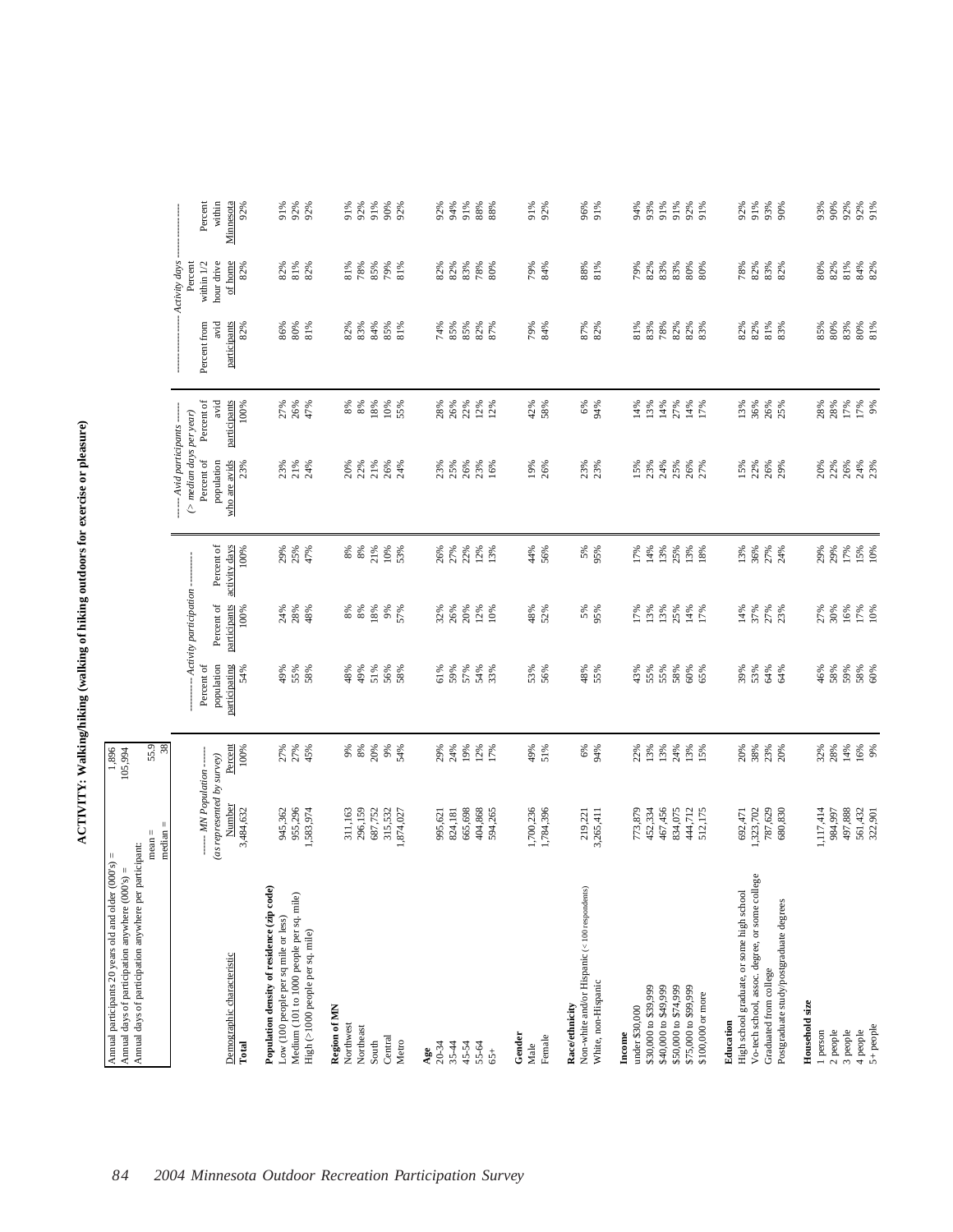| n    |
|------|
| נ    |
| ׇ֚֞֡ |
|      |
|      |
| נ    |
|      |
|      |
|      |
| l    |

| Annual participants 20 years old and older (000's) =<br>Annual days of participation anywhere (000's) =                                                                       |                                                                                 | 1,493<br>29,617                            |                                                  |                                                                    |                                       |                                                                                                                        |                                            |                                             |                                                                          |                                        |
|-------------------------------------------------------------------------------------------------------------------------------------------------------------------------------|---------------------------------------------------------------------------------|--------------------------------------------|--------------------------------------------------|--------------------------------------------------------------------|---------------------------------------|------------------------------------------------------------------------------------------------------------------------|--------------------------------------------|---------------------------------------------|--------------------------------------------------------------------------|----------------------------------------|
| Annual days of participation anywhere per participant:                                                                                                                        | $mean =$<br>median                                                              | 19.8                                       |                                                  |                                                                    |                                       |                                                                                                                        |                                            |                                             |                                                                          |                                        |
| Demographic characteristic<br>Total                                                                                                                                           | ----- MN Population ------<br>(as represented by survey)<br>Number<br>3,484,632 | Percent<br>100%                            | Percent of<br>population<br>participating<br>43% | ----- Activity participation<br>participants<br>Percent of<br>100% | Percent of<br>activity days<br>100%   | ----- Avid participants ------<br>$($ >median \ days \ per \ year)<br>Percent of<br>who are avids<br>population<br>21% | Percent of<br>avid<br>participants<br>100% | avid<br>participants<br>Percent from<br>90% | - Activity days<br>within 1/2<br>hour drive<br>of home<br>Percent<br>50% | Percent<br>Minnesota<br>within<br>89%  |
| Population density of residence (zip code)<br>Medium (101 to 1000 people per sq. mile)<br>Low (100 people per sq mile or less)<br>High (>1000 people per sq. mile)            | 955,296<br>1,583,974<br>945,362                                                 | 27%<br>27%<br>45%                          | 41%<br>46%<br>42%                                | 26%<br>29%<br>44%                                                  | 35%<br>36%<br>30%                     | 24%<br>25%<br>17%                                                                                                      | 31%<br>33%<br>37%                          | 92%<br>92%<br>86%                           | 57%<br>53%<br>40%                                                        | 91%<br>90%<br>87%                      |
| Region of MN<br>Northwest<br>Northeast<br>Central<br>South<br>Metro                                                                                                           | 296,159<br>687,752<br>315,532<br>311,163<br>1,874,027                           | $9%$<br>$8%$<br>$20%$<br>$9\%$<br>54%      | 43%<br>42%<br>40%<br>45%<br>44%                  | $\begin{array}{c} 9\% \\ 8\% \end{array}$<br>$18\%$<br>10%<br>55%  | 16%<br>11%<br>11%<br>10%<br>53%       | 24%<br>20%<br>25%<br>25%<br>19%                                                                                        | 10%<br>19%<br>11%<br>11%<br>49%            | 93%<br>93%<br>88%<br>91%<br>89%             | 52%<br>63%<br>60%<br>54%<br>$4\%$                                        | 93%<br>90%<br>86%<br>93%<br>89%        |
| 45-54<br>20-34<br>$35 - 44$<br>55-64<br>Age<br>$65+$                                                                                                                          | 665,698<br>404,868<br>594,265<br>995,621<br>824,181                             | 19%<br>12%<br>24%<br>29%<br>17%            | 52%<br>44%<br>34%<br>51%<br>20%                  | 20%<br>29%<br>$9%$<br>$8%$<br>34%                                  | $18\%$<br>36%<br>28%<br>$10\%$<br>8%  | 25%<br>24%<br>23%<br>$18\%$<br>9%                                                                                      | 21%<br>10%<br>7%<br>34%<br>28%             | 90%<br>89%<br>90%<br>92%<br>89%             | 47%<br>47%<br>56%<br>47%<br>52%                                          | 88%<br>91%<br>88%<br>89%<br>91%        |
| Gender<br>Female<br>Male                                                                                                                                                      | 1,700,236<br>1,784,396                                                          | 49%<br>51%                                 | 50%<br>36%                                       | 57%<br>43%                                                         | 66%<br>34%                            | 28%<br>14%                                                                                                             | 66%<br>34%                                 | 92%<br>86%                                  | 49%<br>52%                                                               | 90%<br>88%                             |
| Non-white and/or Hispanic $(<100$ respondents)<br>White, non-Hispanic<br>Race/ethnicity                                                                                       | 3,265,411<br>219,221                                                            | 6%<br>94%                                  | 27%<br>44%                                       | 4%<br>96%                                                          | 4%<br>96%                             | 10%<br>22%                                                                                                             | 3%<br>97%                                  | 90%<br>90%                                  | 52%<br>50%                                                               | 89%<br>90%                             |
| \$50,000 to \$74,999<br>\$30,000 to \$39,999<br>\$40,000 to \$49,999<br>\$75,000 to \$99,999<br>\$100,000 or more<br>under \$30,000<br>$h come$                               | 467,456<br>452,334<br>834,075<br>444,712<br>512,175<br>773,879                  | 13%<br>13%<br>24%<br>22%<br>$13%$<br>$15%$ | 44%<br>43%<br>49%<br>50%<br>58%<br>26%           | 13%<br>13%<br>27%<br>13%<br>$15%$<br>$20%$                         | 23%<br>20%<br>9%<br>10%<br>17%<br>21% | 11%<br>16%<br>20%<br>25%<br>30%<br>29%                                                                                 | 12%<br>10%<br>13%<br>28%<br>18%<br>20%     | 86%<br>84%<br>92%<br>88%<br>94%<br>90%      | 53%<br>49%<br>50%<br>56%<br>46%<br>54%                                   | 91%<br>86%<br>91%<br>93%<br>91%<br>88% |
| Vo-tech school, assoc. degree, or some college<br>High school graduate, or some high school<br>Postgraduate study/postgraduate degrees<br>Graduated from college<br>Education | 787,629<br>680,830<br>692,471<br>1,323,702                                      | 38%<br>20%<br>23%<br>20%                   | 32%<br>45%<br>48%<br>44%                         | 15%<br>40%<br>26%<br>20%                                           | $50%$<br>19%<br>15%<br>16%            | 17%<br>25%<br>19%<br>19%                                                                                               | 15%<br>46%<br>21%<br>18%                   | 92%<br>93%<br>83%<br>87%                    | 53%<br>49%<br>49%<br>48%                                                 | 92%<br>89%<br>88%<br>89%               |
| Household size<br>5+ people<br>1 person<br>$2\,\mathrm{people}$<br>3 people<br>4 people                                                                                       | 1,117,414<br>497,888<br>984,997<br>561,432<br>322,901                           | 14%<br>9%<br>32%<br>28%<br>16%             | 50%<br>30%<br>44%<br>55%<br>54%                  | 22%<br>29%<br>$17\%$<br>21%<br>11%                                 | 19%<br>33%<br>17%<br>22%<br>10%       | 27%<br>32%<br>25%<br>10%<br>22%                                                                                        | 19%<br>25%<br>11%<br>16%<br>30%            | 85%<br>92%<br>91%<br>91%<br>88%             | 4%<br>50%<br>56%<br>48%<br>54%                                           | 89%<br>89%<br>92%<br>88%<br>90%        |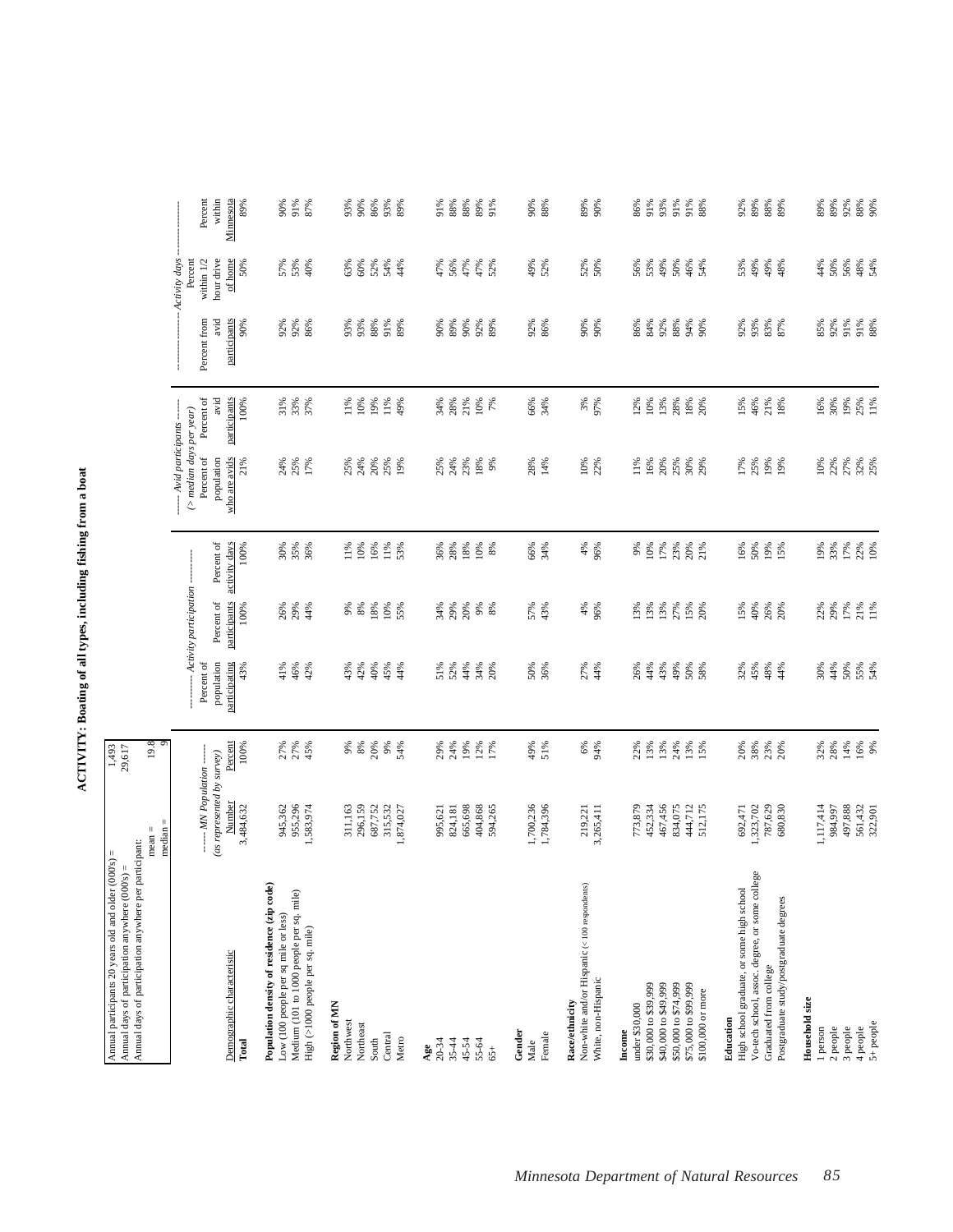ACTIVITY: Boating of all types, excluding fishing from a boat **ACTIVITY: Boating of all types, excluding fishing from a boat**

| Minnesota<br>Activity days<br>of home<br>within 1/2<br>hour drive<br>Percent<br>43%<br>52%<br>49%<br>39%<br>49%<br>59%<br>49%<br>63%<br>54%<br>74%<br>67%<br>52%<br>56%<br>59%<br>45%<br>44%<br>47%<br>52%<br>60%<br>54%<br>47%<br>49%<br>43%<br>55%<br>48%<br>48%<br>45%<br>56%<br>35%<br>39%<br>55%<br>47%<br>53%<br>participants<br>Percent from<br>avid<br>89%<br>83%<br>84%<br>$75%$<br>86%<br>84%<br>82%<br>90%<br>85%<br>84%<br>80%<br>85%<br>87%<br>81%<br>89%<br>89%<br>86%<br>85%<br>85%<br>83%<br>90%<br>89%<br>79%<br>80%<br>89%<br>82%<br>87%<br>89%<br>78%<br>91%<br>90%<br>84%<br>82%<br>Percent of<br>avid<br>participants<br>17%<br>22%<br>63%<br>$2\%$<br>98%<br>17%<br>17%<br>174%<br>100%<br>29%<br>32%<br>10%<br>34%<br>28%<br>10%<br>12%<br>12%<br>27%<br>13%<br>46%<br>22%<br>39%<br>11%<br>10%<br>51%<br>6%<br>37%<br>666<br>18%<br>21%<br>20%<br>--- Avid participants ------<br>$($ > median days per year)<br>Percent of<br>population<br>who are avids<br>17%<br>18%<br>15%<br>15%<br>16%<br>$17\%$<br>13%<br>$17%$<br>$17%$<br>$17%$<br>$6%$<br>19%<br>11%<br>$6%$<br>15%<br>15%<br>14%<br>17%<br>10%<br>$18\%$<br>14%<br>15%<br>8%<br>7%<br>22%<br>22%<br>Percent of<br>activity days<br>19%<br>18%<br>20%<br>9%<br>26%<br>$35%$<br>$39%$<br>$16%$<br>$10%$<br>$54%$<br>63%<br>37%<br>2%<br>98%<br>11%<br>15%<br>21%<br>15%<br>47%<br>20%<br>19%<br>34%<br>100%<br>10%<br>9%<br>$35%$<br>$28%$<br>10%<br>8%<br>8%<br>20%<br>23%<br>18%<br>--- Activity participation-<br>Percent of<br>participants<br>100%<br>25%<br>29%<br>8888886<br>21%<br>4%<br>96%<br>12%<br>27%<br>22%<br>28%<br>17%<br>21%<br>11%<br>46%<br>35%<br>9%<br>54%<br>46%<br>11%<br>14%<br>15%<br>12%<br>39%<br>26%<br>30%<br>21%<br>22%<br>Percent of<br>population<br>participating<br>24%<br>$47%$<br>$47%$<br>$45%$<br>36%<br>33%<br>37%<br>36%<br>34%<br>32%<br>35%<br>37%<br>43%<br>45%<br>38%<br>27%<br>12%<br>40%<br>32%<br>24%<br>36%<br>18%<br>39%<br>34%<br>41%<br>22%<br>41%<br>35%<br>36%<br>44%<br>52%<br>37%<br>40%<br>Percent<br>14%<br>16%<br>9%<br>27%<br>27%<br>45%<br>88888<br>29%<br>24%<br>19%<br>12%<br>49%<br>51%<br>6%<br>94%<br>13%<br>13%<br>24%<br>13%<br>15%<br>20%<br>38%<br>23%<br>32%<br>28%<br>100%<br>54%<br>17%<br>22%<br>20%<br>----- MN Population -----<br>(as represented by survey)<br>Number<br>3,484,632<br>1,700,236<br>1117,414<br>497,888<br>561,432<br>322,901<br>955,296<br>296,159<br>687,752<br>315,532<br>665,698<br>467,456<br>834,075<br>787,629<br>945,362<br>1,583,974<br>404,868<br>594,265<br>1,784,396<br>773,879<br>452,334<br>444,712<br>512,175<br>1,323,702<br>680,830<br>984,997<br>311,163<br>1,874,027<br>3,265,411<br>692,471<br>995,621<br>824,181<br>219,221<br>median<br>Vo-tech school, assoc. degree, or some college<br>Population density of residence (zip code)<br>nts)<br>High school graduate, or some high school<br>Medium (101 to 1000 people per sq. mile)<br>Non-white and/or Hispanic (<100 responde<br>Postgraduate study/postgraduate degrees<br>Low (100 people per sq mile or less)<br>High (>1000 people per sq. mile)<br>Demographic characteristic<br>Graduated from college<br>White, non-Hispanic<br>\$30,000 to \$39,999<br>\$40,000 to \$49,999<br>\$50,000 to \$74,999<br>\$75,000 to \$99,999<br>\$100,000 or more<br>Household size<br>Region of MN<br>Race/ethnicity<br>under \$30,000<br>Education<br>Northwest<br>5+ people<br>Northeast<br>1 person<br>2 people<br>3 people<br>4 people<br>Income<br>Gender<br>Female<br>Central<br>Metro<br>South<br>20-34<br>35-44<br>45-54<br>55-64<br>Male<br>Total<br>Age<br>$65+$ | Annual days of participation anywhere per participant: | $mean =$ |          |  |  |  |  |
|-----------------------------------------------------------------------------------------------------------------------------------------------------------------------------------------------------------------------------------------------------------------------------------------------------------------------------------------------------------------------------------------------------------------------------------------------------------------------------------------------------------------------------------------------------------------------------------------------------------------------------------------------------------------------------------------------------------------------------------------------------------------------------------------------------------------------------------------------------------------------------------------------------------------------------------------------------------------------------------------------------------------------------------------------------------------------------------------------------------------------------------------------------------------------------------------------------------------------------------------------------------------------------------------------------------------------------------------------------------------------------------------------------------------------------------------------------------------------------------------------------------------------------------------------------------------------------------------------------------------------------------------------------------------------------------------------------------------------------------------------------------------------------------------------------------------------------------------------------------------------------------------------------------------------------------------------------------------------------------------------------------------------------------------------------------------------------------------------------------------------------------------------------------------------------------------------------------------------------------------------------------------------------------------------------------------------------------------------------------------------------------------------------------------------------------------------------------------------------------------------------------------------------------------------------------------------------------------------------------------------------------------------------------------------------------------------------------------------------------------------------------------------------------------------------------------------------------------------------------------------------------------------------------------------------------------------------------------------------------------------------------------------------------------------------------------------------------------------------------------------------------------------------------------------------------------------------------------------------------------------------------------------------------------------------------------------------------------------------------------------------------------------------------------------------------------------------------------------------------------------------------------------------------------------------------------------------------------------------------------------------|--------------------------------------------------------|----------|----------|--|--|--|--|
|                                                                                                                                                                                                                                                                                                                                                                                                                                                                                                                                                                                                                                                                                                                                                                                                                                                                                                                                                                                                                                                                                                                                                                                                                                                                                                                                                                                                                                                                                                                                                                                                                                                                                                                                                                                                                                                                                                                                                                                                                                                                                                                                                                                                                                                                                                                                                                                                                                                                                                                                                                                                                                                                                                                                                                                                                                                                                                                                                                                                                                                                                                                                                                                                                                                                                                                                                                                                                                                                                                                                                                                                                             |                                                        |          | $14.2$ 8 |  |  |  |  |
|                                                                                                                                                                                                                                                                                                                                                                                                                                                                                                                                                                                                                                                                                                                                                                                                                                                                                                                                                                                                                                                                                                                                                                                                                                                                                                                                                                                                                                                                                                                                                                                                                                                                                                                                                                                                                                                                                                                                                                                                                                                                                                                                                                                                                                                                                                                                                                                                                                                                                                                                                                                                                                                                                                                                                                                                                                                                                                                                                                                                                                                                                                                                                                                                                                                                                                                                                                                                                                                                                                                                                                                                                             |                                                        |          |          |  |  |  |  |
|                                                                                                                                                                                                                                                                                                                                                                                                                                                                                                                                                                                                                                                                                                                                                                                                                                                                                                                                                                                                                                                                                                                                                                                                                                                                                                                                                                                                                                                                                                                                                                                                                                                                                                                                                                                                                                                                                                                                                                                                                                                                                                                                                                                                                                                                                                                                                                                                                                                                                                                                                                                                                                                                                                                                                                                                                                                                                                                                                                                                                                                                                                                                                                                                                                                                                                                                                                                                                                                                                                                                                                                                                             |                                                        |          |          |  |  |  |  |
|                                                                                                                                                                                                                                                                                                                                                                                                                                                                                                                                                                                                                                                                                                                                                                                                                                                                                                                                                                                                                                                                                                                                                                                                                                                                                                                                                                                                                                                                                                                                                                                                                                                                                                                                                                                                                                                                                                                                                                                                                                                                                                                                                                                                                                                                                                                                                                                                                                                                                                                                                                                                                                                                                                                                                                                                                                                                                                                                                                                                                                                                                                                                                                                                                                                                                                                                                                                                                                                                                                                                                                                                                             |                                                        |          |          |  |  |  |  |
|                                                                                                                                                                                                                                                                                                                                                                                                                                                                                                                                                                                                                                                                                                                                                                                                                                                                                                                                                                                                                                                                                                                                                                                                                                                                                                                                                                                                                                                                                                                                                                                                                                                                                                                                                                                                                                                                                                                                                                                                                                                                                                                                                                                                                                                                                                                                                                                                                                                                                                                                                                                                                                                                                                                                                                                                                                                                                                                                                                                                                                                                                                                                                                                                                                                                                                                                                                                                                                                                                                                                                                                                                             |                                                        |          |          |  |  |  |  |
|                                                                                                                                                                                                                                                                                                                                                                                                                                                                                                                                                                                                                                                                                                                                                                                                                                                                                                                                                                                                                                                                                                                                                                                                                                                                                                                                                                                                                                                                                                                                                                                                                                                                                                                                                                                                                                                                                                                                                                                                                                                                                                                                                                                                                                                                                                                                                                                                                                                                                                                                                                                                                                                                                                                                                                                                                                                                                                                                                                                                                                                                                                                                                                                                                                                                                                                                                                                                                                                                                                                                                                                                                             |                                                        |          |          |  |  |  |  |
|                                                                                                                                                                                                                                                                                                                                                                                                                                                                                                                                                                                                                                                                                                                                                                                                                                                                                                                                                                                                                                                                                                                                                                                                                                                                                                                                                                                                                                                                                                                                                                                                                                                                                                                                                                                                                                                                                                                                                                                                                                                                                                                                                                                                                                                                                                                                                                                                                                                                                                                                                                                                                                                                                                                                                                                                                                                                                                                                                                                                                                                                                                                                                                                                                                                                                                                                                                                                                                                                                                                                                                                                                             |                                                        |          |          |  |  |  |  |
|                                                                                                                                                                                                                                                                                                                                                                                                                                                                                                                                                                                                                                                                                                                                                                                                                                                                                                                                                                                                                                                                                                                                                                                                                                                                                                                                                                                                                                                                                                                                                                                                                                                                                                                                                                                                                                                                                                                                                                                                                                                                                                                                                                                                                                                                                                                                                                                                                                                                                                                                                                                                                                                                                                                                                                                                                                                                                                                                                                                                                                                                                                                                                                                                                                                                                                                                                                                                                                                                                                                                                                                                                             |                                                        |          |          |  |  |  |  |
|                                                                                                                                                                                                                                                                                                                                                                                                                                                                                                                                                                                                                                                                                                                                                                                                                                                                                                                                                                                                                                                                                                                                                                                                                                                                                                                                                                                                                                                                                                                                                                                                                                                                                                                                                                                                                                                                                                                                                                                                                                                                                                                                                                                                                                                                                                                                                                                                                                                                                                                                                                                                                                                                                                                                                                                                                                                                                                                                                                                                                                                                                                                                                                                                                                                                                                                                                                                                                                                                                                                                                                                                                             |                                                        |          |          |  |  |  |  |
|                                                                                                                                                                                                                                                                                                                                                                                                                                                                                                                                                                                                                                                                                                                                                                                                                                                                                                                                                                                                                                                                                                                                                                                                                                                                                                                                                                                                                                                                                                                                                                                                                                                                                                                                                                                                                                                                                                                                                                                                                                                                                                                                                                                                                                                                                                                                                                                                                                                                                                                                                                                                                                                                                                                                                                                                                                                                                                                                                                                                                                                                                                                                                                                                                                                                                                                                                                                                                                                                                                                                                                                                                             |                                                        |          |          |  |  |  |  |
|                                                                                                                                                                                                                                                                                                                                                                                                                                                                                                                                                                                                                                                                                                                                                                                                                                                                                                                                                                                                                                                                                                                                                                                                                                                                                                                                                                                                                                                                                                                                                                                                                                                                                                                                                                                                                                                                                                                                                                                                                                                                                                                                                                                                                                                                                                                                                                                                                                                                                                                                                                                                                                                                                                                                                                                                                                                                                                                                                                                                                                                                                                                                                                                                                                                                                                                                                                                                                                                                                                                                                                                                                             |                                                        |          |          |  |  |  |  |
|                                                                                                                                                                                                                                                                                                                                                                                                                                                                                                                                                                                                                                                                                                                                                                                                                                                                                                                                                                                                                                                                                                                                                                                                                                                                                                                                                                                                                                                                                                                                                                                                                                                                                                                                                                                                                                                                                                                                                                                                                                                                                                                                                                                                                                                                                                                                                                                                                                                                                                                                                                                                                                                                                                                                                                                                                                                                                                                                                                                                                                                                                                                                                                                                                                                                                                                                                                                                                                                                                                                                                                                                                             |                                                        |          |          |  |  |  |  |
|                                                                                                                                                                                                                                                                                                                                                                                                                                                                                                                                                                                                                                                                                                                                                                                                                                                                                                                                                                                                                                                                                                                                                                                                                                                                                                                                                                                                                                                                                                                                                                                                                                                                                                                                                                                                                                                                                                                                                                                                                                                                                                                                                                                                                                                                                                                                                                                                                                                                                                                                                                                                                                                                                                                                                                                                                                                                                                                                                                                                                                                                                                                                                                                                                                                                                                                                                                                                                                                                                                                                                                                                                             |                                                        |          |          |  |  |  |  |
|                                                                                                                                                                                                                                                                                                                                                                                                                                                                                                                                                                                                                                                                                                                                                                                                                                                                                                                                                                                                                                                                                                                                                                                                                                                                                                                                                                                                                                                                                                                                                                                                                                                                                                                                                                                                                                                                                                                                                                                                                                                                                                                                                                                                                                                                                                                                                                                                                                                                                                                                                                                                                                                                                                                                                                                                                                                                                                                                                                                                                                                                                                                                                                                                                                                                                                                                                                                                                                                                                                                                                                                                                             |                                                        |          |          |  |  |  |  |
|                                                                                                                                                                                                                                                                                                                                                                                                                                                                                                                                                                                                                                                                                                                                                                                                                                                                                                                                                                                                                                                                                                                                                                                                                                                                                                                                                                                                                                                                                                                                                                                                                                                                                                                                                                                                                                                                                                                                                                                                                                                                                                                                                                                                                                                                                                                                                                                                                                                                                                                                                                                                                                                                                                                                                                                                                                                                                                                                                                                                                                                                                                                                                                                                                                                                                                                                                                                                                                                                                                                                                                                                                             |                                                        |          |          |  |  |  |  |
|                                                                                                                                                                                                                                                                                                                                                                                                                                                                                                                                                                                                                                                                                                                                                                                                                                                                                                                                                                                                                                                                                                                                                                                                                                                                                                                                                                                                                                                                                                                                                                                                                                                                                                                                                                                                                                                                                                                                                                                                                                                                                                                                                                                                                                                                                                                                                                                                                                                                                                                                                                                                                                                                                                                                                                                                                                                                                                                                                                                                                                                                                                                                                                                                                                                                                                                                                                                                                                                                                                                                                                                                                             |                                                        |          |          |  |  |  |  |
|                                                                                                                                                                                                                                                                                                                                                                                                                                                                                                                                                                                                                                                                                                                                                                                                                                                                                                                                                                                                                                                                                                                                                                                                                                                                                                                                                                                                                                                                                                                                                                                                                                                                                                                                                                                                                                                                                                                                                                                                                                                                                                                                                                                                                                                                                                                                                                                                                                                                                                                                                                                                                                                                                                                                                                                                                                                                                                                                                                                                                                                                                                                                                                                                                                                                                                                                                                                                                                                                                                                                                                                                                             |                                                        |          |          |  |  |  |  |
|                                                                                                                                                                                                                                                                                                                                                                                                                                                                                                                                                                                                                                                                                                                                                                                                                                                                                                                                                                                                                                                                                                                                                                                                                                                                                                                                                                                                                                                                                                                                                                                                                                                                                                                                                                                                                                                                                                                                                                                                                                                                                                                                                                                                                                                                                                                                                                                                                                                                                                                                                                                                                                                                                                                                                                                                                                                                                                                                                                                                                                                                                                                                                                                                                                                                                                                                                                                                                                                                                                                                                                                                                             |                                                        |          |          |  |  |  |  |
|                                                                                                                                                                                                                                                                                                                                                                                                                                                                                                                                                                                                                                                                                                                                                                                                                                                                                                                                                                                                                                                                                                                                                                                                                                                                                                                                                                                                                                                                                                                                                                                                                                                                                                                                                                                                                                                                                                                                                                                                                                                                                                                                                                                                                                                                                                                                                                                                                                                                                                                                                                                                                                                                                                                                                                                                                                                                                                                                                                                                                                                                                                                                                                                                                                                                                                                                                                                                                                                                                                                                                                                                                             |                                                        |          |          |  |  |  |  |
|                                                                                                                                                                                                                                                                                                                                                                                                                                                                                                                                                                                                                                                                                                                                                                                                                                                                                                                                                                                                                                                                                                                                                                                                                                                                                                                                                                                                                                                                                                                                                                                                                                                                                                                                                                                                                                                                                                                                                                                                                                                                                                                                                                                                                                                                                                                                                                                                                                                                                                                                                                                                                                                                                                                                                                                                                                                                                                                                                                                                                                                                                                                                                                                                                                                                                                                                                                                                                                                                                                                                                                                                                             |                                                        |          |          |  |  |  |  |
|                                                                                                                                                                                                                                                                                                                                                                                                                                                                                                                                                                                                                                                                                                                                                                                                                                                                                                                                                                                                                                                                                                                                                                                                                                                                                                                                                                                                                                                                                                                                                                                                                                                                                                                                                                                                                                                                                                                                                                                                                                                                                                                                                                                                                                                                                                                                                                                                                                                                                                                                                                                                                                                                                                                                                                                                                                                                                                                                                                                                                                                                                                                                                                                                                                                                                                                                                                                                                                                                                                                                                                                                                             |                                                        |          |          |  |  |  |  |
|                                                                                                                                                                                                                                                                                                                                                                                                                                                                                                                                                                                                                                                                                                                                                                                                                                                                                                                                                                                                                                                                                                                                                                                                                                                                                                                                                                                                                                                                                                                                                                                                                                                                                                                                                                                                                                                                                                                                                                                                                                                                                                                                                                                                                                                                                                                                                                                                                                                                                                                                                                                                                                                                                                                                                                                                                                                                                                                                                                                                                                                                                                                                                                                                                                                                                                                                                                                                                                                                                                                                                                                                                             |                                                        |          |          |  |  |  |  |
|                                                                                                                                                                                                                                                                                                                                                                                                                                                                                                                                                                                                                                                                                                                                                                                                                                                                                                                                                                                                                                                                                                                                                                                                                                                                                                                                                                                                                                                                                                                                                                                                                                                                                                                                                                                                                                                                                                                                                                                                                                                                                                                                                                                                                                                                                                                                                                                                                                                                                                                                                                                                                                                                                                                                                                                                                                                                                                                                                                                                                                                                                                                                                                                                                                                                                                                                                                                                                                                                                                                                                                                                                             |                                                        |          |          |  |  |  |  |
|                                                                                                                                                                                                                                                                                                                                                                                                                                                                                                                                                                                                                                                                                                                                                                                                                                                                                                                                                                                                                                                                                                                                                                                                                                                                                                                                                                                                                                                                                                                                                                                                                                                                                                                                                                                                                                                                                                                                                                                                                                                                                                                                                                                                                                                                                                                                                                                                                                                                                                                                                                                                                                                                                                                                                                                                                                                                                                                                                                                                                                                                                                                                                                                                                                                                                                                                                                                                                                                                                                                                                                                                                             |                                                        |          |          |  |  |  |  |
|                                                                                                                                                                                                                                                                                                                                                                                                                                                                                                                                                                                                                                                                                                                                                                                                                                                                                                                                                                                                                                                                                                                                                                                                                                                                                                                                                                                                                                                                                                                                                                                                                                                                                                                                                                                                                                                                                                                                                                                                                                                                                                                                                                                                                                                                                                                                                                                                                                                                                                                                                                                                                                                                                                                                                                                                                                                                                                                                                                                                                                                                                                                                                                                                                                                                                                                                                                                                                                                                                                                                                                                                                             |                                                        |          |          |  |  |  |  |
|                                                                                                                                                                                                                                                                                                                                                                                                                                                                                                                                                                                                                                                                                                                                                                                                                                                                                                                                                                                                                                                                                                                                                                                                                                                                                                                                                                                                                                                                                                                                                                                                                                                                                                                                                                                                                                                                                                                                                                                                                                                                                                                                                                                                                                                                                                                                                                                                                                                                                                                                                                                                                                                                                                                                                                                                                                                                                                                                                                                                                                                                                                                                                                                                                                                                                                                                                                                                                                                                                                                                                                                                                             |                                                        |          |          |  |  |  |  |
|                                                                                                                                                                                                                                                                                                                                                                                                                                                                                                                                                                                                                                                                                                                                                                                                                                                                                                                                                                                                                                                                                                                                                                                                                                                                                                                                                                                                                                                                                                                                                                                                                                                                                                                                                                                                                                                                                                                                                                                                                                                                                                                                                                                                                                                                                                                                                                                                                                                                                                                                                                                                                                                                                                                                                                                                                                                                                                                                                                                                                                                                                                                                                                                                                                                                                                                                                                                                                                                                                                                                                                                                                             |                                                        |          |          |  |  |  |  |
|                                                                                                                                                                                                                                                                                                                                                                                                                                                                                                                                                                                                                                                                                                                                                                                                                                                                                                                                                                                                                                                                                                                                                                                                                                                                                                                                                                                                                                                                                                                                                                                                                                                                                                                                                                                                                                                                                                                                                                                                                                                                                                                                                                                                                                                                                                                                                                                                                                                                                                                                                                                                                                                                                                                                                                                                                                                                                                                                                                                                                                                                                                                                                                                                                                                                                                                                                                                                                                                                                                                                                                                                                             |                                                        |          |          |  |  |  |  |
|                                                                                                                                                                                                                                                                                                                                                                                                                                                                                                                                                                                                                                                                                                                                                                                                                                                                                                                                                                                                                                                                                                                                                                                                                                                                                                                                                                                                                                                                                                                                                                                                                                                                                                                                                                                                                                                                                                                                                                                                                                                                                                                                                                                                                                                                                                                                                                                                                                                                                                                                                                                                                                                                                                                                                                                                                                                                                                                                                                                                                                                                                                                                                                                                                                                                                                                                                                                                                                                                                                                                                                                                                             |                                                        |          |          |  |  |  |  |
|                                                                                                                                                                                                                                                                                                                                                                                                                                                                                                                                                                                                                                                                                                                                                                                                                                                                                                                                                                                                                                                                                                                                                                                                                                                                                                                                                                                                                                                                                                                                                                                                                                                                                                                                                                                                                                                                                                                                                                                                                                                                                                                                                                                                                                                                                                                                                                                                                                                                                                                                                                                                                                                                                                                                                                                                                                                                                                                                                                                                                                                                                                                                                                                                                                                                                                                                                                                                                                                                                                                                                                                                                             |                                                        |          |          |  |  |  |  |
|                                                                                                                                                                                                                                                                                                                                                                                                                                                                                                                                                                                                                                                                                                                                                                                                                                                                                                                                                                                                                                                                                                                                                                                                                                                                                                                                                                                                                                                                                                                                                                                                                                                                                                                                                                                                                                                                                                                                                                                                                                                                                                                                                                                                                                                                                                                                                                                                                                                                                                                                                                                                                                                                                                                                                                                                                                                                                                                                                                                                                                                                                                                                                                                                                                                                                                                                                                                                                                                                                                                                                                                                                             |                                                        |          |          |  |  |  |  |
|                                                                                                                                                                                                                                                                                                                                                                                                                                                                                                                                                                                                                                                                                                                                                                                                                                                                                                                                                                                                                                                                                                                                                                                                                                                                                                                                                                                                                                                                                                                                                                                                                                                                                                                                                                                                                                                                                                                                                                                                                                                                                                                                                                                                                                                                                                                                                                                                                                                                                                                                                                                                                                                                                                                                                                                                                                                                                                                                                                                                                                                                                                                                                                                                                                                                                                                                                                                                                                                                                                                                                                                                                             |                                                        |          |          |  |  |  |  |
|                                                                                                                                                                                                                                                                                                                                                                                                                                                                                                                                                                                                                                                                                                                                                                                                                                                                                                                                                                                                                                                                                                                                                                                                                                                                                                                                                                                                                                                                                                                                                                                                                                                                                                                                                                                                                                                                                                                                                                                                                                                                                                                                                                                                                                                                                                                                                                                                                                                                                                                                                                                                                                                                                                                                                                                                                                                                                                                                                                                                                                                                                                                                                                                                                                                                                                                                                                                                                                                                                                                                                                                                                             |                                                        |          |          |  |  |  |  |
|                                                                                                                                                                                                                                                                                                                                                                                                                                                                                                                                                                                                                                                                                                                                                                                                                                                                                                                                                                                                                                                                                                                                                                                                                                                                                                                                                                                                                                                                                                                                                                                                                                                                                                                                                                                                                                                                                                                                                                                                                                                                                                                                                                                                                                                                                                                                                                                                                                                                                                                                                                                                                                                                                                                                                                                                                                                                                                                                                                                                                                                                                                                                                                                                                                                                                                                                                                                                                                                                                                                                                                                                                             |                                                        |          |          |  |  |  |  |
|                                                                                                                                                                                                                                                                                                                                                                                                                                                                                                                                                                                                                                                                                                                                                                                                                                                                                                                                                                                                                                                                                                                                                                                                                                                                                                                                                                                                                                                                                                                                                                                                                                                                                                                                                                                                                                                                                                                                                                                                                                                                                                                                                                                                                                                                                                                                                                                                                                                                                                                                                                                                                                                                                                                                                                                                                                                                                                                                                                                                                                                                                                                                                                                                                                                                                                                                                                                                                                                                                                                                                                                                                             |                                                        |          |          |  |  |  |  |
|                                                                                                                                                                                                                                                                                                                                                                                                                                                                                                                                                                                                                                                                                                                                                                                                                                                                                                                                                                                                                                                                                                                                                                                                                                                                                                                                                                                                                                                                                                                                                                                                                                                                                                                                                                                                                                                                                                                                                                                                                                                                                                                                                                                                                                                                                                                                                                                                                                                                                                                                                                                                                                                                                                                                                                                                                                                                                                                                                                                                                                                                                                                                                                                                                                                                                                                                                                                                                                                                                                                                                                                                                             |                                                        |          |          |  |  |  |  |
|                                                                                                                                                                                                                                                                                                                                                                                                                                                                                                                                                                                                                                                                                                                                                                                                                                                                                                                                                                                                                                                                                                                                                                                                                                                                                                                                                                                                                                                                                                                                                                                                                                                                                                                                                                                                                                                                                                                                                                                                                                                                                                                                                                                                                                                                                                                                                                                                                                                                                                                                                                                                                                                                                                                                                                                                                                                                                                                                                                                                                                                                                                                                                                                                                                                                                                                                                                                                                                                                                                                                                                                                                             |                                                        |          |          |  |  |  |  |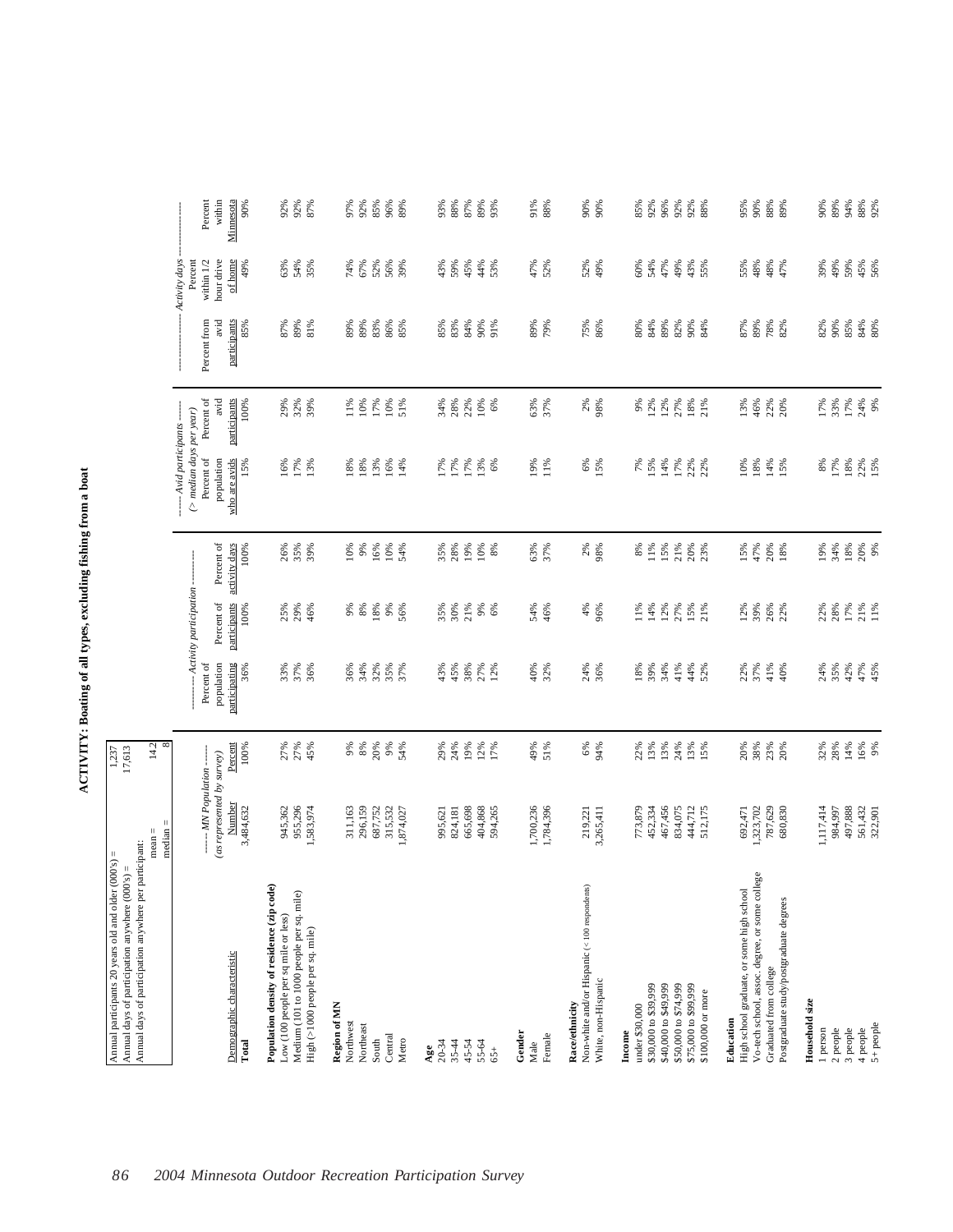ACTIVITY: Motor boating of all types, including fishing from a boat **ACTIVITY: Motor boating of all types, including fishing from a boat**

| Annual days of participation anywhere per participant:<br>Annual participants 20 years old and older (000's) =<br>Annual days of participation anywhere (000's) = | $mean =$                                                           | 19.9<br>1,365<br>27,111                   |                                           |                                              |                             |                                           |                                    |                                      |                                       |                                |
|-------------------------------------------------------------------------------------------------------------------------------------------------------------------|--------------------------------------------------------------------|-------------------------------------------|-------------------------------------------|----------------------------------------------|-----------------------------|-------------------------------------------|------------------------------------|--------------------------------------|---------------------------------------|--------------------------------|
|                                                                                                                                                                   | $median =$                                                         | $\sigma$                                  |                                           |                                              |                             |                                           |                                    |                                      |                                       |                                |
|                                                                                                                                                                   |                                                                    |                                           |                                           | --------- Activity participation ----------- |                             | $($ > median days per year)               | --- Avid participants ------       |                                      | Activity days<br>Percent              |                                |
| Demographic characteristic                                                                                                                                        | ----- MN Population ------<br>(as represented by survey)<br>Number | Percent                                   | Percent of<br>population<br>participating | participants<br>Percent of                   | Percent of<br>activity days | Percent of<br>who are avids<br>population | Percent of<br>avid<br>participants | participants<br>Percent from<br>avid | hour drive<br>within $1/2$<br>of home | Percent<br>Minnesota<br>within |
| Total                                                                                                                                                             | 3,484,632                                                          | 100%                                      | 39%                                       | 100%                                         | 100%                        | 19%                                       | 100%                               | 90%                                  | 51%                                   | 90%                            |
| Population density of residence (zip code)<br>Low (100 people per sq mile or less)                                                                                | 945,362                                                            |                                           |                                           |                                              |                             |                                           |                                    |                                      |                                       | 90%                            |
| Medium (101 to 1000 people per sq. mile)                                                                                                                          | 955,296                                                            | 27%<br>27%                                | 39%<br>43%<br>57%                         | 27%<br>30%<br>43%                            | 31%<br>36%                  | 22%<br>23%                                | $32%$<br>$34%$<br>$34%$            | 92%<br>92%<br>85%                    | 57%<br>53%                            | 91%                            |
| High (>1000 people per sq. mile)                                                                                                                                  | 1,583,974                                                          | 45%                                       |                                           |                                              | 34%                         | 14%                                       |                                    |                                      | 41%                                   | 89%                            |
| Region of MN<br>Northwest                                                                                                                                         | 311,163                                                            |                                           | 41%                                       | $9\%$                                        |                             | 23%                                       | 11%                                | 92%                                  | 63%                                   | 93%                            |
| Northeast                                                                                                                                                         | 296,159                                                            | $\begin{array}{c} 9\% \\ 8\% \end{array}$ | 39%                                       | 9%                                           | $11\%$<br>10%               | 22%                                       | 10%                                | 92%                                  | 59%                                   | 90%                            |
| South                                                                                                                                                             | 687,752                                                            |                                           | 35%                                       | $18\%$                                       | 16%                         | $18\%$                                    | 19%                                | 89%                                  |                                       | 86%                            |
| Central                                                                                                                                                           | 315,532                                                            | 20%<br>9%                                 | 43%                                       | $10\%$                                       | $11\%$                      | 24%                                       | 12%                                | 91%                                  | 53%<br>53%                            | 92%                            |
| Metro                                                                                                                                                             | 1,874,027                                                          | 54%                                       | 40%                                       | 54%                                          | 52%                         | 17%                                       | 48%                                | 89%                                  | 45%                                   | 90%                            |
| 20-34<br>Age                                                                                                                                                      | 995,621                                                            | 29%                                       | 48%                                       |                                              |                             | 23%                                       | 35%                                | 89%                                  | 48%                                   | 91%                            |
| $35 - 44$                                                                                                                                                         | 824,181                                                            | 24%                                       | 45%                                       | 35%<br>27%                                   | 36%<br>28%                  | $21\%$                                    | 26%                                | 90%                                  | 57%                                   | 90%                            |
| 45-54                                                                                                                                                             | 665,698                                                            | 19%                                       | 41%                                       | 20%                                          | $18\%$                      | 21%                                       | 22%                                | 91%                                  | 47%                                   | 87%                            |
| 55-64                                                                                                                                                             | 404,868                                                            | 12%                                       | 32%                                       |                                              | $10\%$                      | 16%                                       | 10%                                | 91%                                  | 47%                                   | 89%                            |
| $65+$                                                                                                                                                             | 594,265                                                            | 17%                                       | 19%                                       | $\frac{10\%}{8\%}$                           | 9%                          | 8%                                        | 7%                                 | 89%                                  | 52%                                   | 91%                            |
| Gender<br>Male                                                                                                                                                    | 1,700,236                                                          | 49%                                       | 47%<br>32%                                | 58%<br>42%                                   | 67%                         | 26%<br>12%                                | 69%<br>31%                         | 92%                                  | 49%                                   | 90%                            |
| Female                                                                                                                                                            | 1,784,396                                                          | 51%                                       |                                           |                                              | 33%                         |                                           |                                    | 86%                                  | 53%                                   | 89%                            |
| Non-white and/or Hispanic (< 100 respondents)<br>Race/ethnicity                                                                                                   | 219,221                                                            | 6%                                        | 22%<br>40%                                | 3%<br>97%                                    | 4%<br>96%                   | 9%<br>19%                                 | 3%<br>97%                          | 91%                                  | 53%<br>51%                            | 90%                            |
| White, non-Hispanic                                                                                                                                               | 3,265,411                                                          | 94%                                       |                                           |                                              |                             |                                           |                                    | 90%                                  |                                       | 90%                            |
| under \$30,000<br>Income                                                                                                                                          | 773,879                                                            | 22%<br>13%                                | 23%<br>41%                                | 12%<br>13%                                   | $9%_{10%$                   |                                           | 10%<br>10%                         | 82%<br>86%                           | 56%                                   | 88%                            |
| \$30,000 to \$39,999                                                                                                                                              | 452,334                                                            |                                           |                                           |                                              |                             |                                           |                                    |                                      | 54%                                   | 90%                            |
| \$40,000 to \$49,999                                                                                                                                              | 467,456                                                            | 13%<br>24%                                | 41%                                       |                                              |                             |                                           | 13%                                |                                      |                                       | 93%                            |
| \$50,000 to \$74,999<br>\$75,000 to \$99,999                                                                                                                      | 834,075<br>444,712                                                 |                                           | 45%                                       | 14%<br>27%<br>15%                            | 18%<br>23%<br>19%           | 8888888<br>8593528                        | 28%                                | % % % %<br>9.8% % 5                  | $50%$<br>$51%$<br>$54%$               | 91%<br>90%                     |
| \$100,000 or more                                                                                                                                                 | 512,175                                                            | $13%$<br>$15%$                            | 46%<br>51%                                |                                              |                             |                                           | $18%$<br>$20%$                     |                                      |                                       | 89%                            |
| High school graduate, or some high school<br>Education                                                                                                            | 692,471                                                            | 20%                                       | 32%                                       | 16%                                          |                             | 16%                                       | 16%                                | 60%                                  | 54%                                   | 92%                            |
| Vo-tech school, assoc. degree, or some college                                                                                                                    | 1,323,702                                                          | 38%                                       | 43%                                       | 41%                                          | $17%$<br>51%                | 24%                                       | 49%                                | 93%                                  | 50%                                   | 89%                            |
| Graduated from college                                                                                                                                            | 787,629                                                            | 23%                                       | 46%                                       | 26%<br>17%                                   | $19\%$                      | $18%$<br>13%                              | 21%                                | 83%<br>85%                           | $51\%$<br>$50\%$                      | 88%                            |
| Postgraduate study/postgraduate degrees                                                                                                                           | 680,830                                                            | 20%                                       | 34%                                       |                                              | 13%                         |                                           | 14%                                |                                      |                                       | 91%                            |
| Household size                                                                                                                                                    |                                                                    |                                           |                                           |                                              |                             |                                           |                                    |                                      |                                       |                                |
| 2 people<br>1 person                                                                                                                                              | 1,117,414<br>984,997                                               | 32%<br>28%                                | 38%<br>28%                                | 22%<br>27%                                   | $18%$<br>33%                | 19%<br>$9\%$                              | 15%<br>29%                         | 92%<br>84%                           | 52%<br>4%                             | 89%<br>90%                     |
| 3 people                                                                                                                                                          | 497,888                                                            | 14%                                       | 46%                                       |                                              | 16%                         | 24%                                       | $18\%$                             | 90%                                  | 57%                                   | 93%                            |
| 4 people                                                                                                                                                          | 561,432                                                            | 16%<br>9%                                 | $53%$<br>48%                              | $17%$<br>22%<br>11%                          | 22%<br>10%                  | $31\%$ $22\%$                             | 27%<br>11%                         | 92%<br>89%                           | 49%<br>55%                            | 88%                            |
| $5+$ people                                                                                                                                                       | 322,901                                                            |                                           |                                           |                                              |                             |                                           |                                    |                                      |                                       | 91%                            |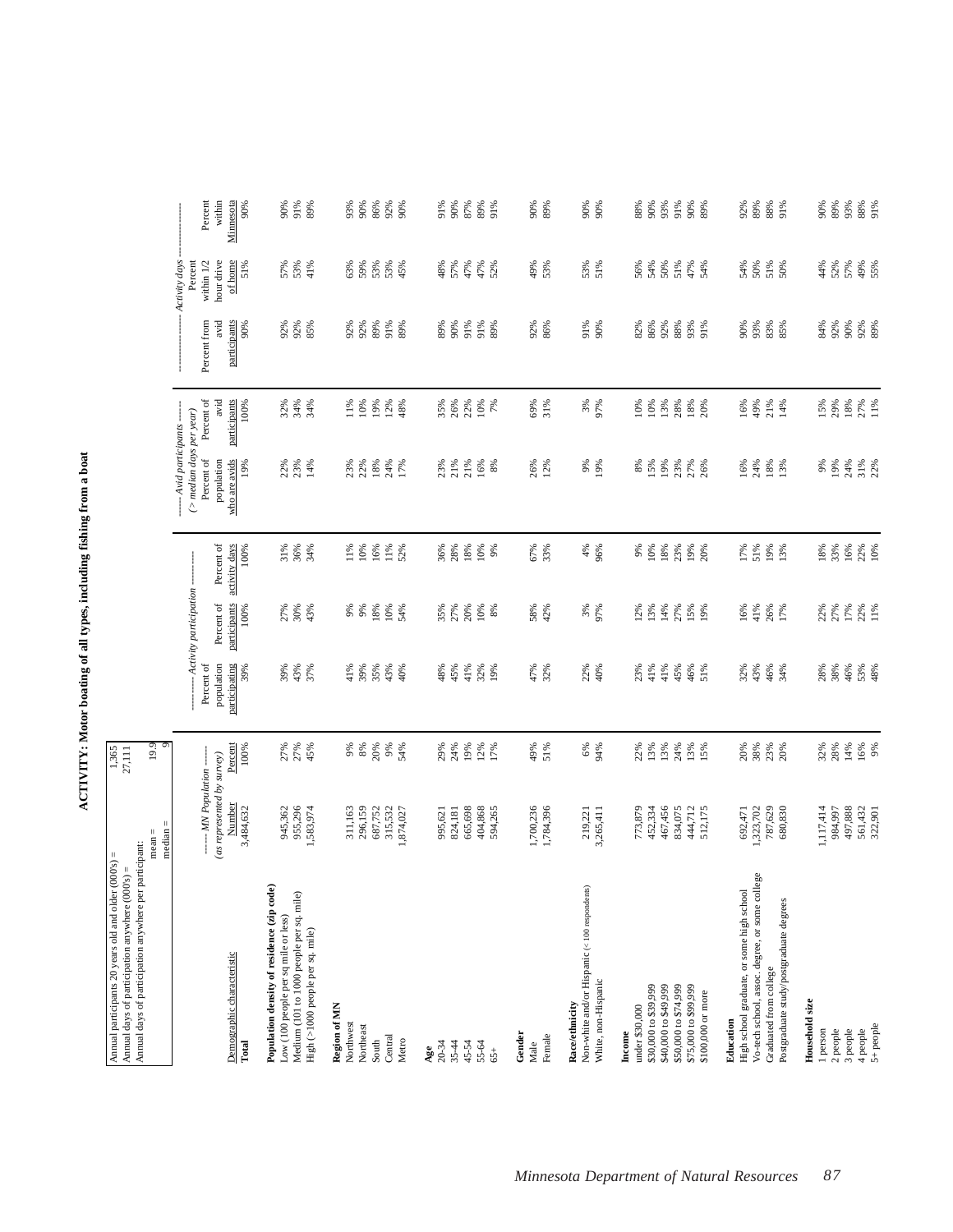ACTIVITY: Motor boating of all types, excluding fishing from a boat **ACTIVITY: Motor boating of all types, excluding fishing from a boat**

| participants<br>Percent from<br>avid<br>84%<br>89%<br>79%<br>77%<br>85%<br>81%<br>85%<br>90%<br>78%<br>88%<br>87%<br>86%<br>86%<br>84%<br>84%<br>89%<br>75%<br>85%<br>89%<br>$80\%$<br>91%<br>87%<br>89%<br>76%<br>80%<br>90%<br>87%<br>84%<br>90%<br>84%<br>Percent of<br>avid<br>participants<br>32 %<br>34 %<br>34 %<br>23%<br>64%<br>3%<br>97%<br>26%<br>$51\%$<br>$20\%$<br>100%<br>12%<br>10%<br>18%<br>11%<br>33%<br>26%<br>11%<br>7%<br>36%<br>7%<br>13%<br>13%<br>19%<br>21%<br>15%<br>48%<br>15%<br>$($ > median days per year)<br>-- Avid participants ---<br>Percent of<br>who are avids<br>population<br>12%<br>15%<br>14%<br>6%<br>13%<br>13%<br>12%<br>13%<br>$11\%$<br>$7%$<br>14%<br>14%<br>9%<br>16%<br>15%<br>11%<br>15%<br>11%<br>14%<br>13%<br>12%<br>16%<br>9%<br>$4\%$<br>$18%$<br>$18%$<br>9%<br>17%<br>9%<br>5%<br>Percent of<br>activity days<br>100%<br>19%<br>64%<br>36%<br>3%<br>97%<br>$19\%$<br>27%<br>37%<br>36%<br>35%<br>27%<br>$10\%$<br>$8\%$<br>12%<br>17%<br>$\frac{218}{20\%}$<br>17%<br>49%<br>9%<br>15%<br>----- Activity participation --<br>Percent of<br>participants<br>100%<br>17%<br>21%<br>55%<br>45%<br>4%<br>13%<br>28%<br>14%<br>$27%$<br>18%<br>$26%$<br>$30%$<br>$4%$<br>9%<br>9%<br>$9\%$<br>35%<br>28%<br>$9\%$<br>$6\%$<br>96%<br>10%<br>14%<br>15%<br>21%<br>41%<br>56%<br>Percent of<br>population<br>participating<br>37%<br>30%<br>29%<br>33%<br>26%<br>37%<br>35%<br>33%<br>34%<br>27%<br>$\frac{18%}{31%}$<br>33%<br>30%<br>36%<br>22%<br>36%<br>27%<br><b>21%</b><br>28%<br>29%<br>31%<br>30%<br>31%<br>31%<br>24%<br>11%<br>14%<br>36%<br>44%<br>33%<br>27%<br>27%<br>19%<br>Percent<br>* * * * * *<br>29%<br>24%<br>12%<br>49%<br>51%<br>6%<br>94%<br>13%<br>13%<br>24%<br>20%<br>38%<br>23%<br>32%<br>28%<br>45%<br>17%<br>22%<br>13%<br>15%<br>20%<br>100%<br>----- MN Population -----<br>(as represented by survey)<br>Number<br>3,484,632<br>1,700,236<br>1,117,414<br>497,888<br>955,296<br>311,163<br>296,159<br>687,752<br>315,532<br>665,698<br>1,784,396<br>467,456<br>834,075<br>512,175<br>787,629<br>680,830<br>984,997<br>945,362<br>1,583,974<br>404,868<br>773,879<br>452,334<br>444,712<br>1,323,702<br>594,265<br>3,265,411<br>692,471<br>1,874,027<br>995,621<br>824,181<br>219,221<br>median =<br>Vo-tech school, assoc. degree, or some college<br>Non-white and/or Hispanic (<100 respondents)<br>Population density of residence (zip code)<br>High school graduate, or some high school<br>Medium (101 to 1000 people per sq. mile)<br>Postgraduate study/postgraduate degrees<br>Low (100 people per sq mile or less)<br>High (>1000 people per sq. mile)<br>Demographic characteristic<br>Graduated from college<br>White, non-Hispanic<br>\$40,000 to \$49,999<br>\$50,000 to \$74,999<br>\$75,000 to \$99,999<br>\$30,000 to \$39,999<br>\$100,000 or more<br>Household size<br>Region of MN<br>Race/ethnicity<br>under \$30,000<br>Education<br>Northwest<br>Northeast<br>2 people<br>3 people<br>1 person<br>Income<br>Gender<br>Female<br>Central<br>Metro<br>South<br>Total<br>45-54<br>20-34<br>35-44<br>55-64<br>Male<br>Age<br>$65 +$ | 82%<br>83%<br>83%<br>$17%$<br>$5%$<br>$5%$<br>$5%$<br>$5%$<br>$5%$<br>$5%$<br>14%<br>18%<br>13%<br>$288$<br>$268$<br>$178$<br>$231$<br>$18$<br>42%<br>36%<br>14%<br>16%<br>9%<br>561,432<br>322,901<br>$5+$ people<br>4 people | Annual days of participation anywhere per participant: | $mean =$ | $14.4$<br>7.5 |  |  |  |                       |                   |
|-------------------------------------------------------------------------------------------------------------------------------------------------------------------------------------------------------------------------------------------------------------------------------------------------------------------------------------------------------------------------------------------------------------------------------------------------------------------------------------------------------------------------------------------------------------------------------------------------------------------------------------------------------------------------------------------------------------------------------------------------------------------------------------------------------------------------------------------------------------------------------------------------------------------------------------------------------------------------------------------------------------------------------------------------------------------------------------------------------------------------------------------------------------------------------------------------------------------------------------------------------------------------------------------------------------------------------------------------------------------------------------------------------------------------------------------------------------------------------------------------------------------------------------------------------------------------------------------------------------------------------------------------------------------------------------------------------------------------------------------------------------------------------------------------------------------------------------------------------------------------------------------------------------------------------------------------------------------------------------------------------------------------------------------------------------------------------------------------------------------------------------------------------------------------------------------------------------------------------------------------------------------------------------------------------------------------------------------------------------------------------------------------------------------------------------------------------------------------------------------------------------------------------------------------------------------------------------------------------------------------------------------------------------------------------------------------------------------------------------------------------------------------------------------------------------------------------------------------------------------------------------------------------------------------------------------------------------------------------------------------------------------------------------------------------------------------------------------------------------------------------------------|--------------------------------------------------------------------------------------------------------------------------------------------------------------------------------------------------------------------------------|--------------------------------------------------------|----------|---------------|--|--|--|-----------------------|-------------------|
|                                                                                                                                                                                                                                                                                                                                                                                                                                                                                                                                                                                                                                                                                                                                                                                                                                                                                                                                                                                                                                                                                                                                                                                                                                                                                                                                                                                                                                                                                                                                                                                                                                                                                                                                                                                                                                                                                                                                                                                                                                                                                                                                                                                                                                                                                                                                                                                                                                                                                                                                                                                                                                                                                                                                                                                                                                                                                                                                                                                                                                                                                                                                           |                                                                                                                                                                                                                                |                                                        |          |               |  |  |  | Activity days         |                   |
|                                                                                                                                                                                                                                                                                                                                                                                                                                                                                                                                                                                                                                                                                                                                                                                                                                                                                                                                                                                                                                                                                                                                                                                                                                                                                                                                                                                                                                                                                                                                                                                                                                                                                                                                                                                                                                                                                                                                                                                                                                                                                                                                                                                                                                                                                                                                                                                                                                                                                                                                                                                                                                                                                                                                                                                                                                                                                                                                                                                                                                                                                                                                           |                                                                                                                                                                                                                                |                                                        |          |               |  |  |  | within 1/2            | Percent           |
|                                                                                                                                                                                                                                                                                                                                                                                                                                                                                                                                                                                                                                                                                                                                                                                                                                                                                                                                                                                                                                                                                                                                                                                                                                                                                                                                                                                                                                                                                                                                                                                                                                                                                                                                                                                                                                                                                                                                                                                                                                                                                                                                                                                                                                                                                                                                                                                                                                                                                                                                                                                                                                                                                                                                                                                                                                                                                                                                                                                                                                                                                                                                           |                                                                                                                                                                                                                                |                                                        |          |               |  |  |  | hour drive<br>of home |                   |
|                                                                                                                                                                                                                                                                                                                                                                                                                                                                                                                                                                                                                                                                                                                                                                                                                                                                                                                                                                                                                                                                                                                                                                                                                                                                                                                                                                                                                                                                                                                                                                                                                                                                                                                                                                                                                                                                                                                                                                                                                                                                                                                                                                                                                                                                                                                                                                                                                                                                                                                                                                                                                                                                                                                                                                                                                                                                                                                                                                                                                                                                                                                                           |                                                                                                                                                                                                                                |                                                        |          |               |  |  |  |                       | 50%               |
|                                                                                                                                                                                                                                                                                                                                                                                                                                                                                                                                                                                                                                                                                                                                                                                                                                                                                                                                                                                                                                                                                                                                                                                                                                                                                                                                                                                                                                                                                                                                                                                                                                                                                                                                                                                                                                                                                                                                                                                                                                                                                                                                                                                                                                                                                                                                                                                                                                                                                                                                                                                                                                                                                                                                                                                                                                                                                                                                                                                                                                                                                                                                           |                                                                                                                                                                                                                                |                                                        |          |               |  |  |  |                       |                   |
|                                                                                                                                                                                                                                                                                                                                                                                                                                                                                                                                                                                                                                                                                                                                                                                                                                                                                                                                                                                                                                                                                                                                                                                                                                                                                                                                                                                                                                                                                                                                                                                                                                                                                                                                                                                                                                                                                                                                                                                                                                                                                                                                                                                                                                                                                                                                                                                                                                                                                                                                                                                                                                                                                                                                                                                                                                                                                                                                                                                                                                                                                                                                           |                                                                                                                                                                                                                                |                                                        |          |               |  |  |  |                       | 64%<br>55%        |
|                                                                                                                                                                                                                                                                                                                                                                                                                                                                                                                                                                                                                                                                                                                                                                                                                                                                                                                                                                                                                                                                                                                                                                                                                                                                                                                                                                                                                                                                                                                                                                                                                                                                                                                                                                                                                                                                                                                                                                                                                                                                                                                                                                                                                                                                                                                                                                                                                                                                                                                                                                                                                                                                                                                                                                                                                                                                                                                                                                                                                                                                                                                                           |                                                                                                                                                                                                                                |                                                        |          |               |  |  |  |                       | 35%               |
|                                                                                                                                                                                                                                                                                                                                                                                                                                                                                                                                                                                                                                                                                                                                                                                                                                                                                                                                                                                                                                                                                                                                                                                                                                                                                                                                                                                                                                                                                                                                                                                                                                                                                                                                                                                                                                                                                                                                                                                                                                                                                                                                                                                                                                                                                                                                                                                                                                                                                                                                                                                                                                                                                                                                                                                                                                                                                                                                                                                                                                                                                                                                           |                                                                                                                                                                                                                                |                                                        |          |               |  |  |  |                       |                   |
|                                                                                                                                                                                                                                                                                                                                                                                                                                                                                                                                                                                                                                                                                                                                                                                                                                                                                                                                                                                                                                                                                                                                                                                                                                                                                                                                                                                                                                                                                                                                                                                                                                                                                                                                                                                                                                                                                                                                                                                                                                                                                                                                                                                                                                                                                                                                                                                                                                                                                                                                                                                                                                                                                                                                                                                                                                                                                                                                                                                                                                                                                                                                           |                                                                                                                                                                                                                                |                                                        |          |               |  |  |  |                       | 75%<br>67%        |
|                                                                                                                                                                                                                                                                                                                                                                                                                                                                                                                                                                                                                                                                                                                                                                                                                                                                                                                                                                                                                                                                                                                                                                                                                                                                                                                                                                                                                                                                                                                                                                                                                                                                                                                                                                                                                                                                                                                                                                                                                                                                                                                                                                                                                                                                                                                                                                                                                                                                                                                                                                                                                                                                                                                                                                                                                                                                                                                                                                                                                                                                                                                                           |                                                                                                                                                                                                                                |                                                        |          |               |  |  |  |                       |                   |
|                                                                                                                                                                                                                                                                                                                                                                                                                                                                                                                                                                                                                                                                                                                                                                                                                                                                                                                                                                                                                                                                                                                                                                                                                                                                                                                                                                                                                                                                                                                                                                                                                                                                                                                                                                                                                                                                                                                                                                                                                                                                                                                                                                                                                                                                                                                                                                                                                                                                                                                                                                                                                                                                                                                                                                                                                                                                                                                                                                                                                                                                                                                                           |                                                                                                                                                                                                                                |                                                        |          |               |  |  |  |                       | 55%               |
|                                                                                                                                                                                                                                                                                                                                                                                                                                                                                                                                                                                                                                                                                                                                                                                                                                                                                                                                                                                                                                                                                                                                                                                                                                                                                                                                                                                                                                                                                                                                                                                                                                                                                                                                                                                                                                                                                                                                                                                                                                                                                                                                                                                                                                                                                                                                                                                                                                                                                                                                                                                                                                                                                                                                                                                                                                                                                                                                                                                                                                                                                                                                           |                                                                                                                                                                                                                                |                                                        |          |               |  |  |  |                       | 56%<br>40%        |
|                                                                                                                                                                                                                                                                                                                                                                                                                                                                                                                                                                                                                                                                                                                                                                                                                                                                                                                                                                                                                                                                                                                                                                                                                                                                                                                                                                                                                                                                                                                                                                                                                                                                                                                                                                                                                                                                                                                                                                                                                                                                                                                                                                                                                                                                                                                                                                                                                                                                                                                                                                                                                                                                                                                                                                                                                                                                                                                                                                                                                                                                                                                                           |                                                                                                                                                                                                                                |                                                        |          |               |  |  |  |                       |                   |
|                                                                                                                                                                                                                                                                                                                                                                                                                                                                                                                                                                                                                                                                                                                                                                                                                                                                                                                                                                                                                                                                                                                                                                                                                                                                                                                                                                                                                                                                                                                                                                                                                                                                                                                                                                                                                                                                                                                                                                                                                                                                                                                                                                                                                                                                                                                                                                                                                                                                                                                                                                                                                                                                                                                                                                                                                                                                                                                                                                                                                                                                                                                                           |                                                                                                                                                                                                                                |                                                        |          |               |  |  |  |                       |                   |
|                                                                                                                                                                                                                                                                                                                                                                                                                                                                                                                                                                                                                                                                                                                                                                                                                                                                                                                                                                                                                                                                                                                                                                                                                                                                                                                                                                                                                                                                                                                                                                                                                                                                                                                                                                                                                                                                                                                                                                                                                                                                                                                                                                                                                                                                                                                                                                                                                                                                                                                                                                                                                                                                                                                                                                                                                                                                                                                                                                                                                                                                                                                                           |                                                                                                                                                                                                                                |                                                        |          |               |  |  |  |                       | 46%               |
|                                                                                                                                                                                                                                                                                                                                                                                                                                                                                                                                                                                                                                                                                                                                                                                                                                                                                                                                                                                                                                                                                                                                                                                                                                                                                                                                                                                                                                                                                                                                                                                                                                                                                                                                                                                                                                                                                                                                                                                                                                                                                                                                                                                                                                                                                                                                                                                                                                                                                                                                                                                                                                                                                                                                                                                                                                                                                                                                                                                                                                                                                                                                           |                                                                                                                                                                                                                                |                                                        |          |               |  |  |  |                       | $62\%$            |
|                                                                                                                                                                                                                                                                                                                                                                                                                                                                                                                                                                                                                                                                                                                                                                                                                                                                                                                                                                                                                                                                                                                                                                                                                                                                                                                                                                                                                                                                                                                                                                                                                                                                                                                                                                                                                                                                                                                                                                                                                                                                                                                                                                                                                                                                                                                                                                                                                                                                                                                                                                                                                                                                                                                                                                                                                                                                                                                                                                                                                                                                                                                                           |                                                                                                                                                                                                                                |                                                        |          |               |  |  |  |                       | 44%               |
|                                                                                                                                                                                                                                                                                                                                                                                                                                                                                                                                                                                                                                                                                                                                                                                                                                                                                                                                                                                                                                                                                                                                                                                                                                                                                                                                                                                                                                                                                                                                                                                                                                                                                                                                                                                                                                                                                                                                                                                                                                                                                                                                                                                                                                                                                                                                                                                                                                                                                                                                                                                                                                                                                                                                                                                                                                                                                                                                                                                                                                                                                                                                           |                                                                                                                                                                                                                                |                                                        |          |               |  |  |  |                       | 44%<br>52%        |
|                                                                                                                                                                                                                                                                                                                                                                                                                                                                                                                                                                                                                                                                                                                                                                                                                                                                                                                                                                                                                                                                                                                                                                                                                                                                                                                                                                                                                                                                                                                                                                                                                                                                                                                                                                                                                                                                                                                                                                                                                                                                                                                                                                                                                                                                                                                                                                                                                                                                                                                                                                                                                                                                                                                                                                                                                                                                                                                                                                                                                                                                                                                                           |                                                                                                                                                                                                                                |                                                        |          |               |  |  |  |                       |                   |
|                                                                                                                                                                                                                                                                                                                                                                                                                                                                                                                                                                                                                                                                                                                                                                                                                                                                                                                                                                                                                                                                                                                                                                                                                                                                                                                                                                                                                                                                                                                                                                                                                                                                                                                                                                                                                                                                                                                                                                                                                                                                                                                                                                                                                                                                                                                                                                                                                                                                                                                                                                                                                                                                                                                                                                                                                                                                                                                                                                                                                                                                                                                                           |                                                                                                                                                                                                                                |                                                        |          |               |  |  |  |                       |                   |
|                                                                                                                                                                                                                                                                                                                                                                                                                                                                                                                                                                                                                                                                                                                                                                                                                                                                                                                                                                                                                                                                                                                                                                                                                                                                                                                                                                                                                                                                                                                                                                                                                                                                                                                                                                                                                                                                                                                                                                                                                                                                                                                                                                                                                                                                                                                                                                                                                                                                                                                                                                                                                                                                                                                                                                                                                                                                                                                                                                                                                                                                                                                                           |                                                                                                                                                                                                                                |                                                        |          |               |  |  |  |                       | 48%               |
|                                                                                                                                                                                                                                                                                                                                                                                                                                                                                                                                                                                                                                                                                                                                                                                                                                                                                                                                                                                                                                                                                                                                                                                                                                                                                                                                                                                                                                                                                                                                                                                                                                                                                                                                                                                                                                                                                                                                                                                                                                                                                                                                                                                                                                                                                                                                                                                                                                                                                                                                                                                                                                                                                                                                                                                                                                                                                                                                                                                                                                                                                                                                           |                                                                                                                                                                                                                                |                                                        |          |               |  |  |  |                       | 55%               |
|                                                                                                                                                                                                                                                                                                                                                                                                                                                                                                                                                                                                                                                                                                                                                                                                                                                                                                                                                                                                                                                                                                                                                                                                                                                                                                                                                                                                                                                                                                                                                                                                                                                                                                                                                                                                                                                                                                                                                                                                                                                                                                                                                                                                                                                                                                                                                                                                                                                                                                                                                                                                                                                                                                                                                                                                                                                                                                                                                                                                                                                                                                                                           |                                                                                                                                                                                                                                |                                                        |          |               |  |  |  |                       |                   |
|                                                                                                                                                                                                                                                                                                                                                                                                                                                                                                                                                                                                                                                                                                                                                                                                                                                                                                                                                                                                                                                                                                                                                                                                                                                                                                                                                                                                                                                                                                                                                                                                                                                                                                                                                                                                                                                                                                                                                                                                                                                                                                                                                                                                                                                                                                                                                                                                                                                                                                                                                                                                                                                                                                                                                                                                                                                                                                                                                                                                                                                                                                                                           |                                                                                                                                                                                                                                |                                                        |          |               |  |  |  |                       |                   |
|                                                                                                                                                                                                                                                                                                                                                                                                                                                                                                                                                                                                                                                                                                                                                                                                                                                                                                                                                                                                                                                                                                                                                                                                                                                                                                                                                                                                                                                                                                                                                                                                                                                                                                                                                                                                                                                                                                                                                                                                                                                                                                                                                                                                                                                                                                                                                                                                                                                                                                                                                                                                                                                                                                                                                                                                                                                                                                                                                                                                                                                                                                                                           |                                                                                                                                                                                                                                |                                                        |          |               |  |  |  |                       | 56%<br>50%        |
|                                                                                                                                                                                                                                                                                                                                                                                                                                                                                                                                                                                                                                                                                                                                                                                                                                                                                                                                                                                                                                                                                                                                                                                                                                                                                                                                                                                                                                                                                                                                                                                                                                                                                                                                                                                                                                                                                                                                                                                                                                                                                                                                                                                                                                                                                                                                                                                                                                                                                                                                                                                                                                                                                                                                                                                                                                                                                                                                                                                                                                                                                                                                           |                                                                                                                                                                                                                                |                                                        |          |               |  |  |  |                       |                   |
|                                                                                                                                                                                                                                                                                                                                                                                                                                                                                                                                                                                                                                                                                                                                                                                                                                                                                                                                                                                                                                                                                                                                                                                                                                                                                                                                                                                                                                                                                                                                                                                                                                                                                                                                                                                                                                                                                                                                                                                                                                                                                                                                                                                                                                                                                                                                                                                                                                                                                                                                                                                                                                                                                                                                                                                                                                                                                                                                                                                                                                                                                                                                           |                                                                                                                                                                                                                                |                                                        |          |               |  |  |  |                       | 62%               |
|                                                                                                                                                                                                                                                                                                                                                                                                                                                                                                                                                                                                                                                                                                                                                                                                                                                                                                                                                                                                                                                                                                                                                                                                                                                                                                                                                                                                                                                                                                                                                                                                                                                                                                                                                                                                                                                                                                                                                                                                                                                                                                                                                                                                                                                                                                                                                                                                                                                                                                                                                                                                                                                                                                                                                                                                                                                                                                                                                                                                                                                                                                                                           |                                                                                                                                                                                                                                |                                                        |          |               |  |  |  |                       | 56%               |
|                                                                                                                                                                                                                                                                                                                                                                                                                                                                                                                                                                                                                                                                                                                                                                                                                                                                                                                                                                                                                                                                                                                                                                                                                                                                                                                                                                                                                                                                                                                                                                                                                                                                                                                                                                                                                                                                                                                                                                                                                                                                                                                                                                                                                                                                                                                                                                                                                                                                                                                                                                                                                                                                                                                                                                                                                                                                                                                                                                                                                                                                                                                                           |                                                                                                                                                                                                                                |                                                        |          |               |  |  |  |                       | 49%               |
|                                                                                                                                                                                                                                                                                                                                                                                                                                                                                                                                                                                                                                                                                                                                                                                                                                                                                                                                                                                                                                                                                                                                                                                                                                                                                                                                                                                                                                                                                                                                                                                                                                                                                                                                                                                                                                                                                                                                                                                                                                                                                                                                                                                                                                                                                                                                                                                                                                                                                                                                                                                                                                                                                                                                                                                                                                                                                                                                                                                                                                                                                                                                           |                                                                                                                                                                                                                                |                                                        |          |               |  |  |  |                       | 52%               |
|                                                                                                                                                                                                                                                                                                                                                                                                                                                                                                                                                                                                                                                                                                                                                                                                                                                                                                                                                                                                                                                                                                                                                                                                                                                                                                                                                                                                                                                                                                                                                                                                                                                                                                                                                                                                                                                                                                                                                                                                                                                                                                                                                                                                                                                                                                                                                                                                                                                                                                                                                                                                                                                                                                                                                                                                                                                                                                                                                                                                                                                                                                                                           |                                                                                                                                                                                                                                |                                                        |          |               |  |  |  |                       | 44%<br>56%        |
|                                                                                                                                                                                                                                                                                                                                                                                                                                                                                                                                                                                                                                                                                                                                                                                                                                                                                                                                                                                                                                                                                                                                                                                                                                                                                                                                                                                                                                                                                                                                                                                                                                                                                                                                                                                                                                                                                                                                                                                                                                                                                                                                                                                                                                                                                                                                                                                                                                                                                                                                                                                                                                                                                                                                                                                                                                                                                                                                                                                                                                                                                                                                           |                                                                                                                                                                                                                                |                                                        |          |               |  |  |  |                       |                   |
|                                                                                                                                                                                                                                                                                                                                                                                                                                                                                                                                                                                                                                                                                                                                                                                                                                                                                                                                                                                                                                                                                                                                                                                                                                                                                                                                                                                                                                                                                                                                                                                                                                                                                                                                                                                                                                                                                                                                                                                                                                                                                                                                                                                                                                                                                                                                                                                                                                                                                                                                                                                                                                                                                                                                                                                                                                                                                                                                                                                                                                                                                                                                           |                                                                                                                                                                                                                                |                                                        |          |               |  |  |  |                       | 56%               |
|                                                                                                                                                                                                                                                                                                                                                                                                                                                                                                                                                                                                                                                                                                                                                                                                                                                                                                                                                                                                                                                                                                                                                                                                                                                                                                                                                                                                                                                                                                                                                                                                                                                                                                                                                                                                                                                                                                                                                                                                                                                                                                                                                                                                                                                                                                                                                                                                                                                                                                                                                                                                                                                                                                                                                                                                                                                                                                                                                                                                                                                                                                                                           |                                                                                                                                                                                                                                |                                                        |          |               |  |  |  |                       | 49%               |
|                                                                                                                                                                                                                                                                                                                                                                                                                                                                                                                                                                                                                                                                                                                                                                                                                                                                                                                                                                                                                                                                                                                                                                                                                                                                                                                                                                                                                                                                                                                                                                                                                                                                                                                                                                                                                                                                                                                                                                                                                                                                                                                                                                                                                                                                                                                                                                                                                                                                                                                                                                                                                                                                                                                                                                                                                                                                                                                                                                                                                                                                                                                                           |                                                                                                                                                                                                                                |                                                        |          |               |  |  |  |                       | $50\%$<br>$50\%$  |
|                                                                                                                                                                                                                                                                                                                                                                                                                                                                                                                                                                                                                                                                                                                                                                                                                                                                                                                                                                                                                                                                                                                                                                                                                                                                                                                                                                                                                                                                                                                                                                                                                                                                                                                                                                                                                                                                                                                                                                                                                                                                                                                                                                                                                                                                                                                                                                                                                                                                                                                                                                                                                                                                                                                                                                                                                                                                                                                                                                                                                                                                                                                                           |                                                                                                                                                                                                                                |                                                        |          |               |  |  |  |                       |                   |
|                                                                                                                                                                                                                                                                                                                                                                                                                                                                                                                                                                                                                                                                                                                                                                                                                                                                                                                                                                                                                                                                                                                                                                                                                                                                                                                                                                                                                                                                                                                                                                                                                                                                                                                                                                                                                                                                                                                                                                                                                                                                                                                                                                                                                                                                                                                                                                                                                                                                                                                                                                                                                                                                                                                                                                                                                                                                                                                                                                                                                                                                                                                                           |                                                                                                                                                                                                                                |                                                        |          |               |  |  |  |                       |                   |
|                                                                                                                                                                                                                                                                                                                                                                                                                                                                                                                                                                                                                                                                                                                                                                                                                                                                                                                                                                                                                                                                                                                                                                                                                                                                                                                                                                                                                                                                                                                                                                                                                                                                                                                                                                                                                                                                                                                                                                                                                                                                                                                                                                                                                                                                                                                                                                                                                                                                                                                                                                                                                                                                                                                                                                                                                                                                                                                                                                                                                                                                                                                                           |                                                                                                                                                                                                                                |                                                        |          |               |  |  |  |                       | 38%               |
|                                                                                                                                                                                                                                                                                                                                                                                                                                                                                                                                                                                                                                                                                                                                                                                                                                                                                                                                                                                                                                                                                                                                                                                                                                                                                                                                                                                                                                                                                                                                                                                                                                                                                                                                                                                                                                                                                                                                                                                                                                                                                                                                                                                                                                                                                                                                                                                                                                                                                                                                                                                                                                                                                                                                                                                                                                                                                                                                                                                                                                                                                                                                           |                                                                                                                                                                                                                                |                                                        |          |               |  |  |  |                       | 52%               |
|                                                                                                                                                                                                                                                                                                                                                                                                                                                                                                                                                                                                                                                                                                                                                                                                                                                                                                                                                                                                                                                                                                                                                                                                                                                                                                                                                                                                                                                                                                                                                                                                                                                                                                                                                                                                                                                                                                                                                                                                                                                                                                                                                                                                                                                                                                                                                                                                                                                                                                                                                                                                                                                                                                                                                                                                                                                                                                                                                                                                                                                                                                                                           |                                                                                                                                                                                                                                |                                                        |          |               |  |  |  |                       | 60%<br>47%<br>59% |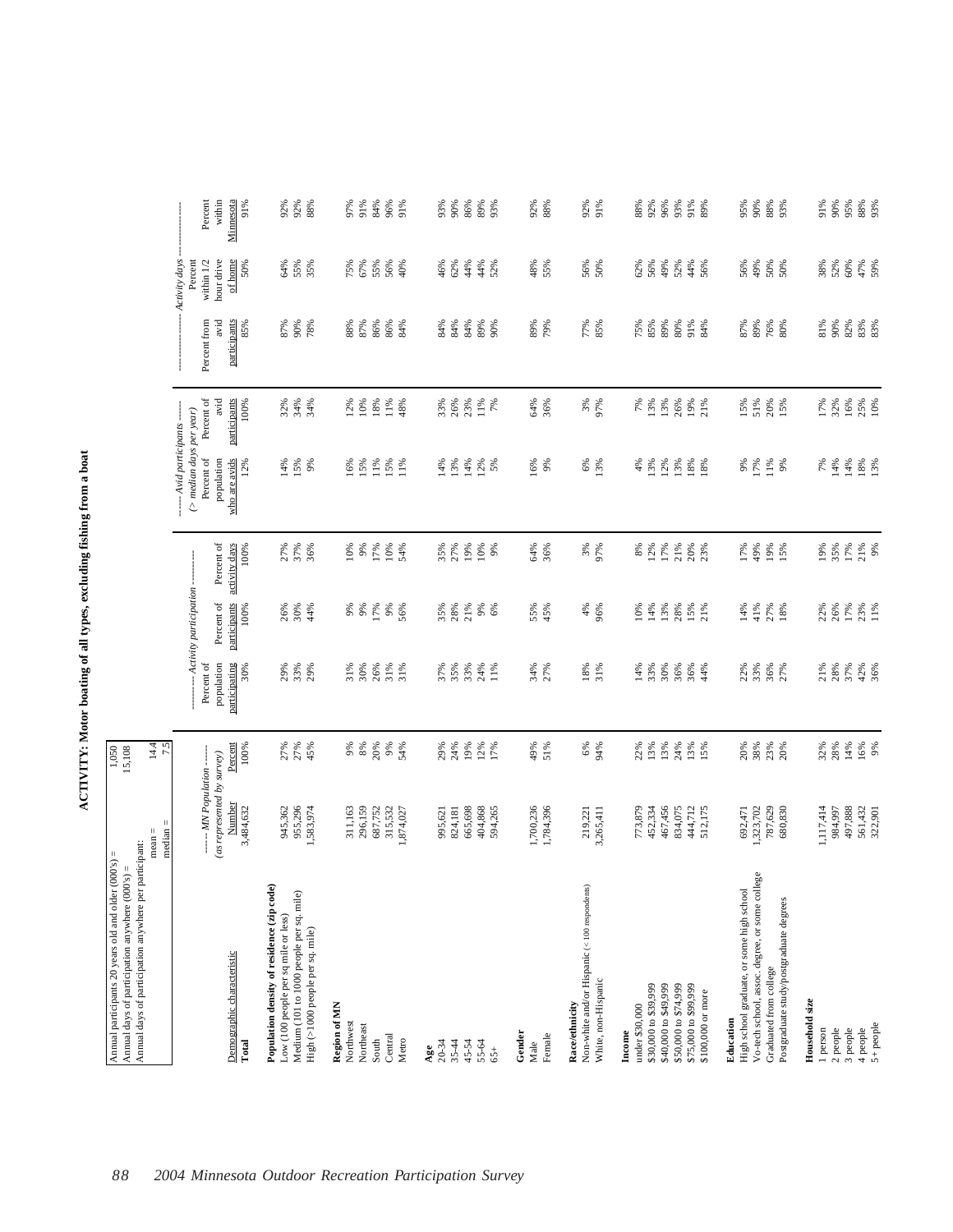ACTIVITY: Non-motorized boating of all types (mainly canoeing) **ACTIVITY: Non-motorized boating of all types (mainly canoeing)**

| Annual days of participation anywhere per participant:<br>Annual participants 20 years old and older (000's) =<br>Annual days of participation anywhere (000's) = |                                                     | 522<br>2,505            |                                           |                                            |                         |                                                                                        |                      |                         |                                                      |                                             |
|-------------------------------------------------------------------------------------------------------------------------------------------------------------------|-----------------------------------------------------|-------------------------|-------------------------------------------|--------------------------------------------|-------------------------|----------------------------------------------------------------------------------------|----------------------|-------------------------|------------------------------------------------------|---------------------------------------------|
|                                                                                                                                                                   | $median =$<br>$mean =$                              | 4.8                     |                                           |                                            |                         |                                                                                        |                      |                         |                                                      |                                             |
|                                                                                                                                                                   | (as represented by survey)<br>--- MN Population --- |                         | Percent of<br>population                  | ----- Activity participation<br>Percent of | Percent of              | --- Avid participants -----<br>$($ > median days per year)<br>Percent of<br>population | Percent of<br>avid   | avid<br>Percent from    | Activity days<br>Percent<br>hour drive<br>within 1/2 | Percent<br>within                           |
| Demographic characteristic<br>Total                                                                                                                               | Number<br>3,484,632                                 | Percent<br>100%         | participating<br>15%                      | participants<br>100%                       | activity days<br>100%   | who are avids<br>6%                                                                    | participants<br>100% | participants<br>82%     | of home<br>40%                                       | Minnesota<br>86%                            |
| Population density of residence (zip code)<br>Low (100 people per sq mile or less)                                                                                | 945,362<br>955,296                                  | 27%<br>27%              | 1%                                        | 20%<br>25%                                 | 22%<br>23%<br>55%       | <b>5</b> 8 8                                                                           | 21%                  | 77%<br>84%              | 41%<br>54%                                           | 91%<br>95%                                  |
| Medium (101 to 1000 people per sq. mile)<br>High (>1000 people per sq. mile)                                                                                      | 1,583,974                                           | 45%                     | 14%<br>18%                                | 54%                                        |                         |                                                                                        | 22%<br>57%           | 84%                     | 34%                                                  | 80%                                         |
| Region of MN<br>Northwest                                                                                                                                         | 311,163                                             | 66                      | 12%                                       | 7%<br>7%                                   |                         | 6%                                                                                     | $8%$<br>9%           | 86%                     | 64%                                                  | 98%                                         |
| Northeast                                                                                                                                                         | 296,159                                             |                         | 12%                                       |                                            |                         |                                                                                        |                      | 90%                     | 69%                                                  | 94%                                         |
| Central<br>South                                                                                                                                                  | 687,752<br>315,532                                  | 8 % % %<br>8 % % %      | 14%<br>12%<br>17%                         | $18%$<br>$8%$<br>$50%$                     | 10%<br>10%<br>10%       | $7%$ $8%$ $7%$                                                                         | 17%<br>9%            | 77%<br>89%              | 30%                                                  | %<br>97%<br>80%                             |
| Metro                                                                                                                                                             | ,874,027                                            |                         |                                           |                                            |                         |                                                                                        | 56%                  | 80%                     | 56%<br>30%                                           |                                             |
| 20-34<br>Age                                                                                                                                                      | 995,621                                             | 29%                     | 20%                                       | 39%                                        |                         |                                                                                        |                      | 81%                     | 27%                                                  | 91%                                         |
| $35 - 44$                                                                                                                                                         | 824,181                                             | 24%                     | 19%                                       | 31%                                        | 35%<br>32%              |                                                                                        | 35%<br>32%           | 83%                     | 46%                                                  | 78%                                         |
| 45-54                                                                                                                                                             | 665,698                                             | 19%                     | 16%                                       | 21%                                        | 21%                     |                                                                                        | 23%                  | 82%                     | 50%                                                  | $90\%$                                      |
| 55-64<br>$65+$                                                                                                                                                    | 404,868<br>594,265                                  | 12%<br>17%              | 8%<br>3%                                  | 6%<br>3%                                   | $8%$<br>4%              | 88888                                                                                  | $7\%$<br>4%          | 86%<br>88%              | 41%<br>57%                                           | 83%<br>94%                                  |
|                                                                                                                                                                   |                                                     |                         |                                           |                                            |                         |                                                                                        |                      |                         |                                                      |                                             |
| Gender<br>Female<br>Male                                                                                                                                          | 1,700,236<br>1,784,396                              | 49%<br>51%              | 16%<br>14%                                | 53%<br>47%                                 | 55%<br>45%              | 7%<br>6%                                                                               | 52%<br>48%           | 82%<br>83%              | 42%<br>38%                                           | $98\%$<br>84%                               |
| Non-white and/or Hispanic (<100 respondents)<br>Race/ethnicity                                                                                                    | 219,221                                             | $6\%$                   | $9\%$                                     | $4\%$                                      |                         |                                                                                        | 1%                   | 64%                     | 25%                                                  | 76%                                         |
| White, non-Hispanic                                                                                                                                               | 3,265,411                                           | 94%                     | 15%                                       | 96%                                        | 2%<br>98%               | 2%<br>7%                                                                               | 99%                  | 83%                     | 41%                                                  | 86%                                         |
| under \$30,000<br>Income                                                                                                                                          | 773,879                                             | 22%                     | 9%                                        | 12%                                        | 13%                     | 4%                                                                                     | 12%                  | 86%                     | 51%                                                  | 75%                                         |
| \$30,000 to \$39,999                                                                                                                                              | 452,334                                             | 13%                     | 14%                                       | 12%                                        | $8\%$                   | $6\%$                                                                                  | 12%                  | 81%                     | 43%                                                  | 92%                                         |
| \$50,000 to \$74,999<br>\$40,000 to \$49,999                                                                                                                      | 467,456<br>834,075                                  | 13%<br>24%              | 11%                                       | 10%<br>29%                                 |                         | 3%7%                                                                                   | 7%<br>24%            | 69%                     | 25%<br>35%                                           | 95%<br>$87\%$                               |
| \$75,000 to \$99,999                                                                                                                                              | 444,712                                             | $13%$<br>$15%$          | 19%<br>19%<br>23%                         | 15%<br>22%                                 | 8%<br>23%<br>27%        | 9%                                                                                     | 17%<br>28%           | 74%<br>89%              | 35%                                                  | 95%                                         |
| \$100,000 or more                                                                                                                                                 | 512,175                                             |                         |                                           |                                            |                         |                                                                                        |                      | 88%                     | 48%                                                  | 82%                                         |
| High school graduate, or some high school<br>Education                                                                                                            | 692,471                                             | 20%                     | 4%                                        |                                            | 4%                      |                                                                                        | 6%                   | 88%                     | 43%                                                  | 77%                                         |
| Vo-tech school, assoc. degree, or some college                                                                                                                    | 1,323,702                                           |                         |                                           |                                            |                         |                                                                                        |                      |                         |                                                      | $\begin{array}{l} 92\% \\ 88\% \end{array}$ |
| Postgraduate study/postgraduate degrees<br>Graduated from college                                                                                                 | 787,629<br>680,830                                  | $38%$<br>$23%$<br>$20%$ | 12%<br>19%<br>28%                         | 5%<br>31%<br>36%                           | $32%$<br>$27%$<br>$57%$ | 88800                                                                                  | 30%<br>34%<br>29%    | $81%$<br>$85%$<br>$81%$ | $42%$<br>$35%$<br>$42%$                              | 81%                                         |
| Household size                                                                                                                                                    |                                                     |                         |                                           |                                            |                         |                                                                                        |                      |                         |                                                      |                                             |
| 1 person                                                                                                                                                          | 1,117,414                                           | 32%<br>28%              | $10%$<br>$16%$<br>$18%$<br>$18%$<br>$20%$ | 21%<br>31%                                 | 23%<br>27%<br>22%       | * * * * *                                                                              | 22%<br>29%           | $86%$<br>$80%$<br>$80%$ | 43%                                                  | $87%$<br>$86%$                              |
| 2 people<br>3 people                                                                                                                                              | 497,888<br>984,997                                  | $14\%$                  |                                           | 17%                                        |                         |                                                                                        | 21%                  |                         | 30%<br>52%                                           | 86%                                         |
| 4 people                                                                                                                                                          | 561,432<br>322,901                                  | 16%<br>9%               |                                           | 19%<br>12%                                 | $17%$<br>11%            |                                                                                        | 17%                  | 78%<br>72%              | 36%                                                  | $84%$<br>$89%$                              |
| 5+ people                                                                                                                                                         |                                                     |                         |                                           |                                            |                         |                                                                                        | 10%                  |                         | 40%                                                  |                                             |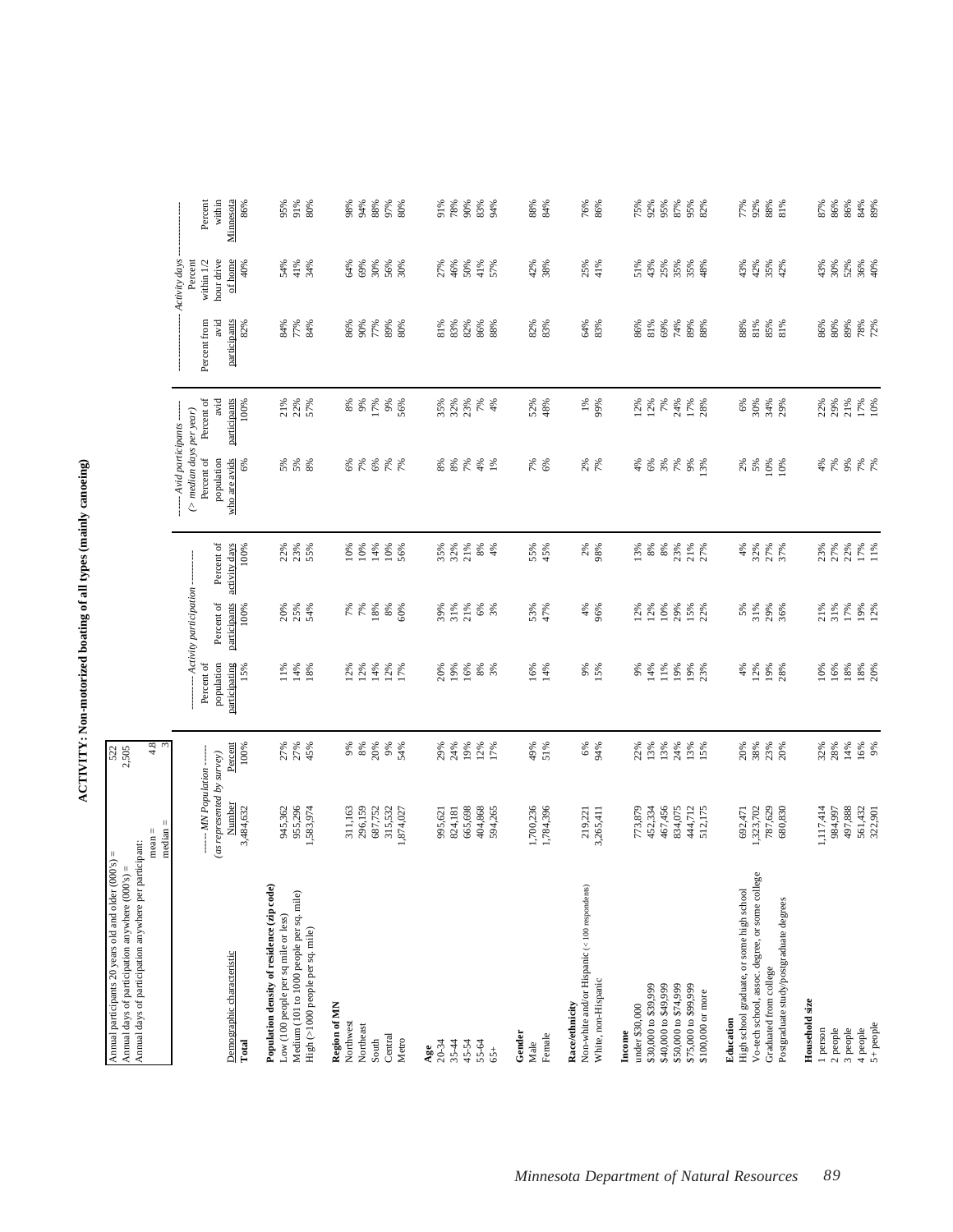$\Lambda{\rm CTNITY}$ : Canoeing/kayaking (excluding fishing from a canoe/kayak) **ACTIVITY: Canoeing/kayaking (excluding fishing from a canoe/kayak)**

| Annual days of participation anywhere per participant:                                      |                                                       |                 |                          |                             |                       |                                                               |                      |                      |                             |
|---------------------------------------------------------------------------------------------|-------------------------------------------------------|-----------------|--------------------------|-----------------------------|-----------------------|---------------------------------------------------------------|----------------------|----------------------|-----------------------------|
|                                                                                             | $mean =$<br>median                                    | $4.4$<br>2.25   |                          |                             |                       |                                                               |                      |                      |                             |
|                                                                                             |                                                       |                 |                          | --- Activity participation- |                       | ----- Avid participants ------<br>$($ > median days per year) |                      |                      | -- Activity days<br>Percent |
|                                                                                             | --- MN Population -----<br>(as represented by survey) |                 | Percent of<br>population | Percent of                  | Percent of            | Percent of<br>population                                      | Percent of<br>avid   | Percent from<br>avid | within 1/2<br>hour drive    |
| Demographic characteristic<br>Total                                                         | Number<br>3,484,632                                   | Percent<br>100% | participating<br>14%     | participants<br>100%        | activity days<br>100% | who are avids<br>6%                                           | participants<br>100% | participants<br>85%  | of home<br>37%              |
| Population density of residence (zip code)<br>Low (100 people per sq mile or less)          |                                                       |                 |                          |                             |                       |                                                               |                      |                      |                             |
| Medium (101 to 1000 people per sq. mile)                                                    | 945,362<br>955,296                                    | 27%<br>27%      | 11%<br>13%               | 21%<br>25%                  | 24%<br>22%            | <b>8</b> 8 8                                                  | 23 %<br>24 %<br>54 % | $^{88\%}_{80\%}$     | $53%$<br>$38%$              |
| High (>1000 people per sq. mile)                                                            | 1,583,974                                             | 45%             | 17%                      | 54%                         | 54%                   |                                                               |                      | 86%                  | 30%                         |
| Region of MN<br>Northwest                                                                   | 311,163                                               |                 | 11%                      |                             | 11%                   |                                                               |                      | 89%                  | 64%                         |
| Northeast                                                                                   | 296,159                                               | $9%$<br>$8%$    | 12%                      | 7%<br>7%                    | 9%                    |                                                               | $8%^{80}$<br>10%     | 93%                  | 67%                         |
| South                                                                                       | 687,752                                               | 20%             | 13%                      | $18\%$                      | $15\%$                |                                                               | 17%                  | 78%                  | 33%                         |
| Central                                                                                     | 315,532                                               | 9%              |                          | 7%                          | 10%                   |                                                               | 10%                  | 91%                  |                             |
| Metro                                                                                       | 1,874,027                                             | 54%             | 11%<br>16%               | 60%                         | 55%                   |                                                               | 55%                  | 83%                  | $55%$<br>$25%$              |
| 20-34<br>$_{\rm Age}$                                                                       |                                                       |                 |                          |                             |                       |                                                               |                      |                      |                             |
| $35 - 44$                                                                                   | 824,181<br>995,621                                    | 29%<br>24%      | 19%                      | 40%<br>30%                  | 37%<br>29%<br>21%     | 88882                                                         | 37%<br>32%<br>22%    | 83%<br>87%           | 25%<br>43%                  |
| 45-54                                                                                       | 665,698                                               | 19%             | 17%<br>15%               | 21%                         |                       |                                                               |                      | 84%                  | 49%                         |
| 55-64                                                                                       | 404,868                                               | 12%             |                          |                             | $8\%$                 |                                                               | $6\%$                |                      |                             |
| $65 +$                                                                                      | 594,265                                               | 17%             | 7%<br>3%                 | 6%<br>3%                    | 4%                    |                                                               | 3%                   | $87%$<br>$88%$       | 34%<br>58%                  |
| Gender                                                                                      |                                                       |                 |                          |                             |                       |                                                               |                      |                      |                             |
| Male                                                                                        | 1,700,236                                             | 49%             | 15%<br>13%               | 52%<br>48%                  | 55%                   | 7%<br>6%                                                      | 56%                  | 87%<br>83%           | 40%<br>35%                  |
| Female                                                                                      | 1,784,396                                             | 51%             |                          |                             | 45%                   |                                                               | 44%                  |                      |                             |
| Non-white and/or Hispanic (<100 respondents)<br>Race/ethnicity                              | 219,22                                                | 6%              | 9%                       | 4%                          |                       |                                                               |                      |                      |                             |
| White, non-Hispanic                                                                         | 3,265,411                                             | 94%             | 14%                      | 96%                         | $2%$<br>98%           | 2%<br>7%                                                      | 1%<br>99%            | 64%<br>85%           | 19%<br>38%                  |
| under \$30,000<br>Income                                                                    | 773,879                                               | 22%             | $8\%$                    |                             |                       |                                                               | 11%                  |                      | 45%                         |
| \$30,000 to \$39,999                                                                        | 452,334                                               | 13%             | 14%                      | 12%<br>12%                  | 13%<br>9%             | $3%$<br>$6%$                                                  | 12%                  | 86%<br>83%           | 41%                         |
| \$40,000 to \$49,999                                                                        | 467,456                                               | 13%             | 11%                      | $10\%$                      | $9\%$                 |                                                               | 10%                  | 83%                  | 24%                         |
| \$50,000 to \$74,999                                                                        | 834,075                                               | 24%             | $18\%$                   |                             |                       | $5%$<br>$7%$                                                  | 26%                  |                      | 36%                         |
| \$75,000 to \$99,999                                                                        | 444,712                                               | 13%             |                          | 29%<br>16%<br>22%           | 22%<br>22%<br>25%     | $9\%$                                                         | 17%                  | %88%<br>89%<br>88%   | 31%                         |
| \$100,000 or more                                                                           | 512,175                                               | 15%             | $\frac{18\%}{21\%}$      |                             |                       | 11%                                                           | 24%                  |                      | 46%                         |
| Education                                                                                   |                                                       |                 |                          |                             |                       |                                                               |                      |                      |                             |
| Vo-tech school, assoc. degree, or some college<br>High school graduate, or some high school | 692,471<br>1,323,702                                  | 20%<br>38%      | 4%<br>11%                |                             |                       |                                                               |                      | 94%<br>86%           | 45%<br>40%                  |
| Graduated from college                                                                      | 787,629                                               |                 |                          | 5%<br>31%<br>35%            | <b>88888</b><br>58558 | 8888                                                          | 7%<br>32%<br>32%     |                      |                             |
| Postgraduate study/postgraduate degrees                                                     | 680,830                                               | 23%<br>20%      | $18%$<br>25%             |                             |                       |                                                               |                      | 86%<br>82%           | $\frac{28\%}{41\%}$         |
| Household size                                                                              | 1.117,414                                             |                 | 666                      | 20%                         |                       |                                                               |                      |                      | 33%                         |
| 1 person<br>2 people                                                                        | 984,997                                               | 32%<br>28%      | 16%                      | 32%                         | $21\%$<br>$28\%$      | 6%<br>4%                                                      | $18%$<br>27%<br>21%  | 86%<br>80%           | 33%                         |
| 3 people                                                                                    | 497,888                                               | 14%             | 16%                      | 16%                         | 23%                   | $9\%$                                                         |                      |                      | 48%                         |
| 4 people                                                                                    |                                                       |                 | $17%$<br>$18%$           |                             |                       | $\begin{array}{c} 8\% \\ 11\% \end{array}$                    |                      | 92%<br>81%<br>86%    |                             |
| $5+$ people                                                                                 | 561,432<br>322,901                                    | 16%<br>9%       |                          | 20%<br>12%                  | 16%<br>12%            |                                                               | 19%<br>15%           |                      | 37%<br>37%                  |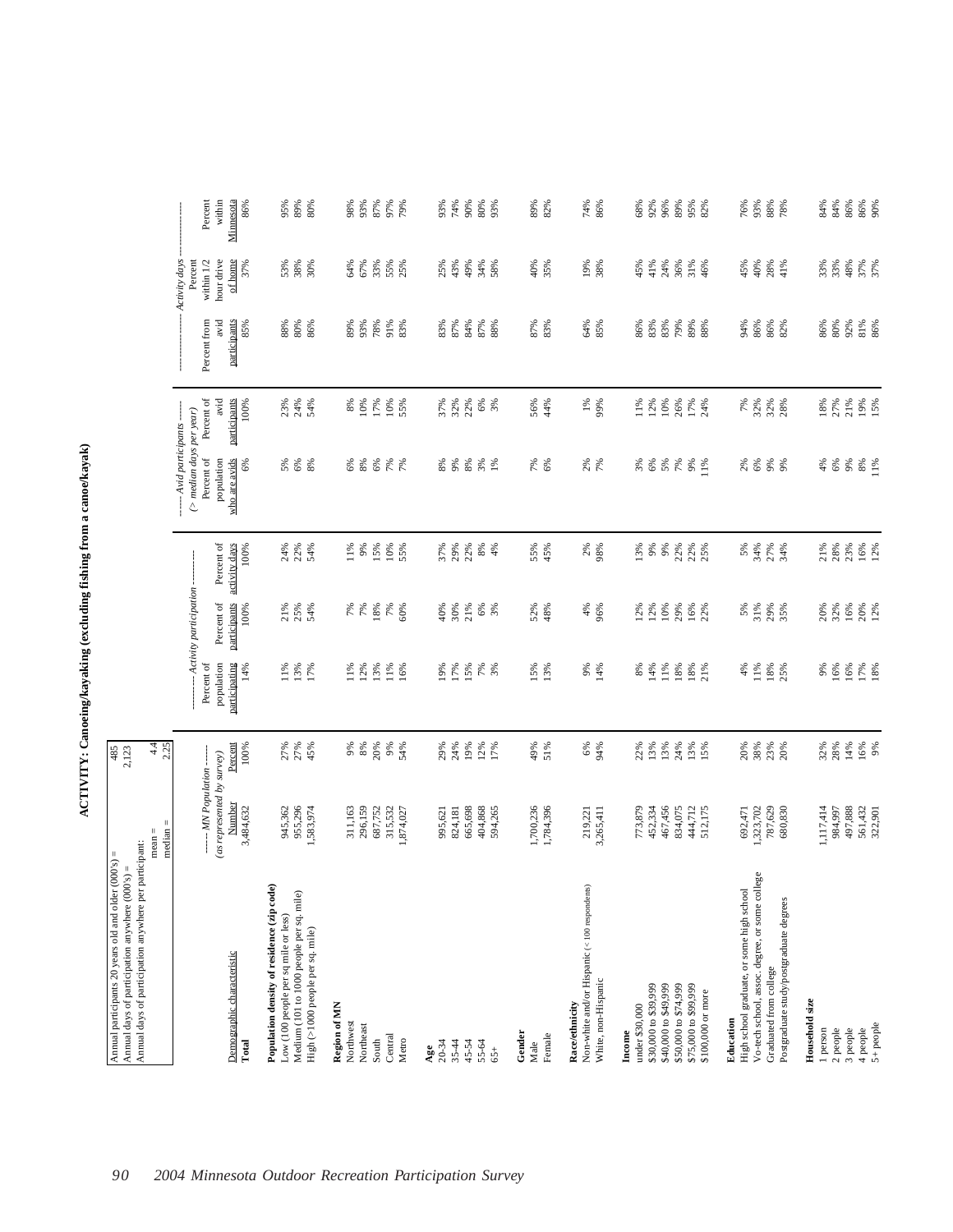| í |
|---|
|   |
|   |
|   |
| ŋ |
|   |
| Ì |
|   |
|   |
|   |
| l |

| Annual days of participation anywhere per participant:<br>Annual participants 20 years old and older (000's) =<br>Annual days of participation anywhere (000's) =             |                                                                            | 1,423<br>21,927                        |                                                  |                                                                   |                                        |                                                                                                                |                                            |                                             |                                                                        |                                        |
|-------------------------------------------------------------------------------------------------------------------------------------------------------------------------------|----------------------------------------------------------------------------|----------------------------------------|--------------------------------------------------|-------------------------------------------------------------------|----------------------------------------|----------------------------------------------------------------------------------------------------------------|--------------------------------------------|---------------------------------------------|------------------------------------------------------------------------|----------------------------------------|
|                                                                                                                                                                               | $median =$<br>$mean =$                                                     | 15.4                                   |                                                  |                                                                   |                                        |                                                                                                                |                                            |                                             |                                                                        |                                        |
| Demographic characteristic<br>Total                                                                                                                                           | (as represented by survey)<br>--- MN Population ---<br>Number<br>3,484,632 | Percent<br>100%                        | Percent of<br>population<br>participating<br>41% | --- Activity participation-<br>Percent of<br>participants<br>100% | Percent of<br>activity days<br>100%    | --- Avid participants -----<br>$($ > median days per year)<br>who are avids<br>Percent of<br>population<br>20% | Percent of<br>avid<br>participants<br>100% | avid<br>participants<br>Percent from<br>85% | Activity days<br>Percent<br>hour drive<br>of home<br>within 1/2<br>64% | Percent<br>within<br>Minnesota<br>85%  |
| Population density of residence (zip code)<br>Medium (101 to 1000 people per sq. mile)<br>Low (100 people per sq mile or less)<br>High (>1000 people per sq. mile)            | 955,296<br>945,362<br>.583,974                                             | $27%$<br>$27%$<br>45%                  | 44%<br>36%<br>42%                                | 24%<br>30%<br>47%                                                 | 30%<br>46%<br>24%                      | 21%<br>17%<br>21%                                                                                              | 29%<br>23%<br>48%                          | 83%<br>86%<br>87%                           | 63%<br>62%<br>71%                                                      | 87%<br>90%<br>82%                      |
| Region of MN<br>Northwest<br>Northeast<br>Central<br>South<br>Metro                                                                                                           | 296,159<br>687,752<br>315,532<br>311,163<br>,874,027                       | 20%<br>8%<br>66<br>9%<br>54%           | 38%<br>37%<br>38%<br>41%<br>43%                  | 8%<br>9%<br>8%<br>8%<br>56%                                       | 18%<br>10%<br>57%<br>9%<br>7%          | 19%<br>16%<br>22%<br>21%<br>19%                                                                                | 18%<br>10%<br>57%<br>8%<br>7%              | 84%<br>89%<br>86%<br>85%<br>80%             | 71%<br>$\begin{array}{l} 68 \\ 48 \\ 60 \\ 8 \end{array}$<br>75%       | 82%<br>95%<br>90%<br>95%<br>82%        |
| $35 - 44$<br>45-54<br>55-64<br>20-34<br>Age<br>$65 +$                                                                                                                         | 404,868<br>665,698<br>824,181<br>594,265<br>995,621                        | 29%<br>24%<br>19%<br>12%<br>17%        | 54%<br>48%<br>44%<br>27%<br>14%                  | 28%<br>21%<br>$8\%$ 6%<br>38%                                     | 39%<br>33%<br>17%<br>7%<br>5%          | 29%<br>25%<br>19%<br>$12%$<br>5%                                                                               | 30%<br>$18\%$<br>$7\%$<br>41%<br>4%        | 88%<br>81%<br>$80\%$<br>87%<br>75%          | 62%<br>68%<br>$60\%$<br>$65\%$<br>70%                                  | $80\%$<br>88%<br>$78%$<br>82%<br>60%   |
| Gender<br>Female<br>Male                                                                                                                                                      | 1,700,236<br>1,784,396                                                     | 49%<br>51%                             | 42%<br>40%                                       | 50%<br>50%                                                        | 44%<br>56%                             | 19%<br>22%                                                                                                     | 45%<br>55%                                 | 82%<br>89%                                  | 64%<br>65%                                                             | 86%<br>84%                             |
| Non-white and/or Hispanic (<100 respondents)<br>White, non-Hispanic<br>Race/ethnicity                                                                                         | 3,265,411<br>219,221                                                       | 6%<br>94%                              | 34%<br>41%                                       | 5%<br>95%                                                         | 5%<br>95%                              | 22%<br>20%                                                                                                     | 7%<br>93%                                  | 94%<br>85%                                  | 79%<br>64%                                                             | 91%<br>85%                             |
| \$50,000 to \$74,999<br>\$40,000 to \$49,999<br>\$75,000 to \$99,999<br>\$30,000 to \$39,999<br>\$100,000 or more<br>under \$30,000<br>Income                                 | 467,456<br>773,879<br>452,334<br>834,075<br>512,175<br>444,712             | 22%<br>13%<br>13%<br>24%<br>13%<br>15% | 43%<br>28%<br>40%<br>48%<br>43%<br>53%           | 13%<br>13%<br>27%<br>15%<br>13%<br>19%                            | 13%<br>13%<br>25%<br>12%<br>19%<br>17% | 18%<br>14%<br>19%<br>23%<br>22%<br>31%                                                                         | 11%<br>12%<br>27%<br>15%<br>14%<br>22%     | 90%<br>83%<br>83%<br>86%<br>86%<br>86%      | 70%<br>68%<br>69%<br>67%<br>52%<br>64%                                 | 81%<br>88%<br>80%<br>95%<br>84%<br>85% |
| Vo-tech school, assoc. degree, or some college<br>High school graduate, or some high school<br>Postgraduate study/postgraduate degrees<br>Graduated from college<br>Education | 1,323,702<br>787,629<br>680,830<br>692,471                                 | 20%<br>38%<br>23%<br>20%               | 28%<br>41%<br>49%<br>46%                         | 13%<br>38%<br>27%                                                 | 10%<br>42%<br>$25%$<br>$23%$           | 11%<br>20%<br>24%<br>25%                                                                                       | 11%<br>38%<br>27%<br>24%                   | 81%<br>87%<br>84%<br>87%                    | 71%<br>$4%$<br>$6%$<br>$6%$                                            | 91%<br>89%<br>86%<br>74%               |
| Household size<br>5+ people<br>1 person<br>2 people<br>3 people<br>4 people                                                                                                   | 497,888<br>1,117,414<br>984,997<br>561,432<br>322,901                      | $14\%$<br>9%<br>32%<br>28%<br>16%      | 29%<br>38%<br>51%<br>53%<br>56%                  | 18%<br>21%<br>12%<br>22%<br>26%                                   | $18\%$<br>23%<br>12%<br>20%<br>27%     | 12%<br>19%<br>26%<br>30%<br>26%                                                                                | $18\%$<br>27%<br>$18\%$<br>24%<br>12%      | 86%<br>90%<br>85%<br>$80\%$<br>86%          | 88<br>887<br>687<br>688                                                | $90\%$<br>78%<br>92%<br>82%<br>89%     |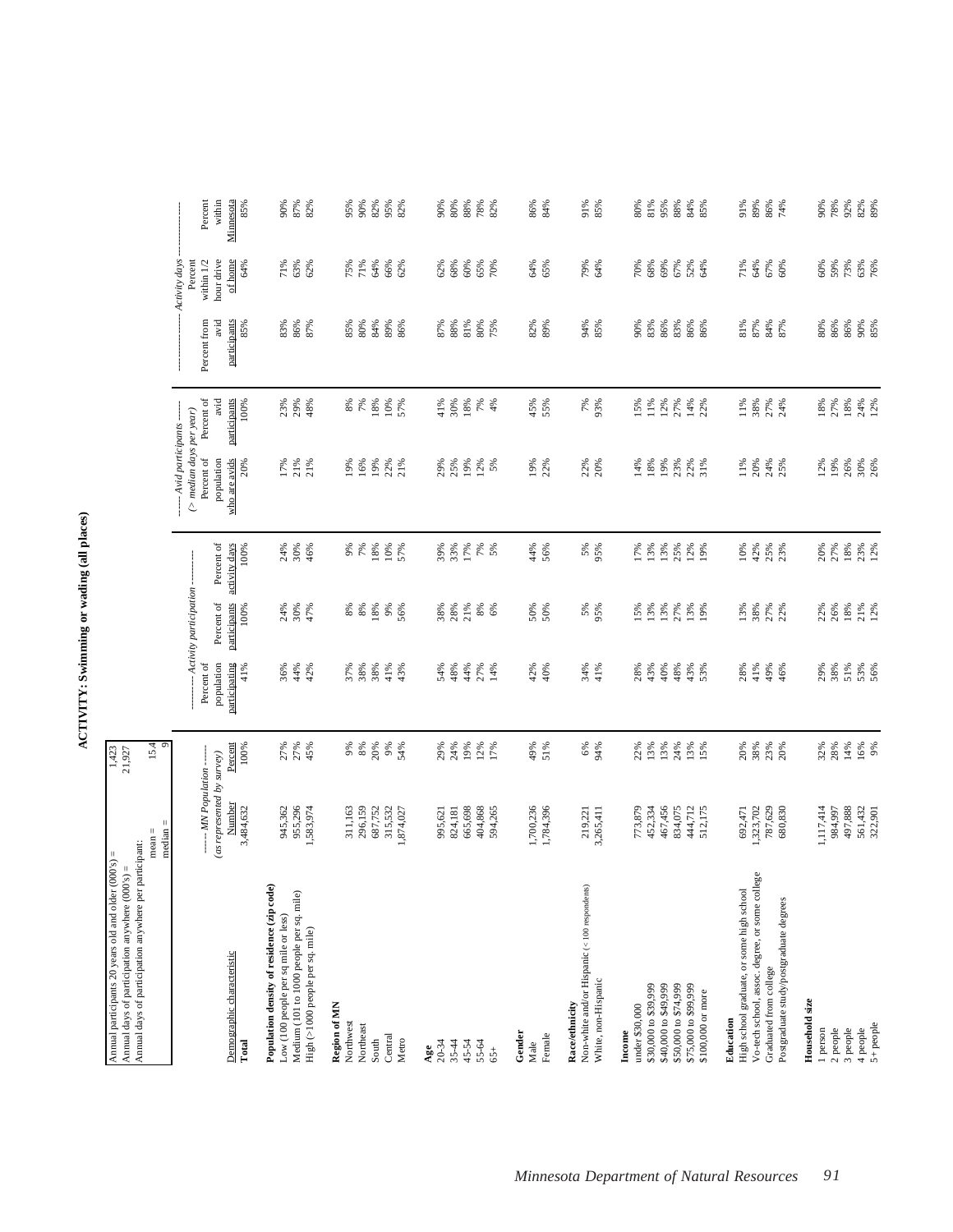ACTIVITY: Swimming or wading in a lake or stream **ACTIVITY: Swimming or wading in a lake or stream**

| -- Activity days<br>Percent<br>hour drive<br>of home<br>within $1/2$<br>57%<br>56%<br>76%<br>55%<br>61%<br>55%<br>$51\%$<br>$53\%$<br>$65\%$<br>53%<br>69%<br>56%<br>68%<br>57%<br>73%<br>56%<br>56%<br>51%<br>56%<br>59%<br>51%<br>61%<br>61%<br>59%<br>61%<br>61%<br>46%<br>67%<br>60%<br>49%<br>74%<br>59%<br>49%<br>Percent from<br>avid<br>participants<br>77%<br>77%<br>76%<br>82%<br>75%<br>75%<br>73%<br>75%<br>76%<br>78%<br>80%<br>77%<br>86%<br>70%<br>73%<br>70%<br>81%<br>80%<br>79%<br>73%<br>78%<br>70%<br>79%<br>$80%$<br>$80%$<br>85%<br>79%<br>77%<br>80%<br>78%<br>68%<br>61%<br>Percent of<br>avid<br>participants<br>26%<br>33%<br>16%<br>$10%$<br>$26%$<br>$18\%$<br>25%<br>13%<br>100%<br>41%<br>$12%$<br>8%<br>11%<br>43%<br>20%<br>$6\%$<br>4%<br>50%<br>50%<br>6%<br>94%<br>14%<br>22%<br>13%<br>39%<br>26%<br>22%<br>17%<br>26%<br>53%<br>27%<br>18%<br>10%<br>----- Avid participants ------<br>$($ > median days per year)<br>Percent of<br>who are avids<br>population<br>14%<br>14%<br>14%<br>$\begin{array}{c} 8\% \\ 13\% \end{array}$<br>$18\%$<br>13%<br>17%<br>14%<br>12%<br>21%<br>$8\%$<br>14%<br>11%<br>11%<br>16%<br>15%<br>17%<br>16%<br>22%<br>21%<br>13%<br>18%<br>16%<br>16%<br>3%<br>14%<br>14%<br>12%<br>16%<br>22%<br>$9\%$<br>14%<br>Percent of<br>activity days<br>$18\%$<br>100%<br>$18\%$<br>47%<br><b>21%</b><br>28%<br>22%<br>11%<br>25%<br>33%<br>11%<br>16%<br>9%<br>40%<br>32%<br>$6\%$<br>4%<br>53%<br>5%<br>95%<br>19%<br>$10\%$<br>23%<br>$11\%$<br>42%<br>24%<br>23%<br>43%<br>9%<br>56%<br>13%<br>15%<br>20%<br>--- Activity participation-<br>Percent of<br>participants<br>19%<br>21%<br>13%<br>100%<br>$18\%$<br>20%<br>$7\%$<br>51%<br>49%<br>5%<br>95%<br>12%<br>12%<br>39%<br>28%<br>22%<br>25%<br>25%<br>30%<br>45%<br>9%<br>9%<br>$9\%$<br>38%<br>29%<br>5%<br>15%<br>14%<br>28%<br>$14%$<br>18%<br>21%<br>55%<br>Percent of<br>population<br>participating<br>37%<br>34%<br>39%<br>33%<br>49%<br>38%<br>39%<br>35%<br>30%<br>25%<br>40%<br>32%<br>44%<br>38%<br>45%<br>26%<br>32%<br>47%<br>52%<br>37%<br>37%<br>37%<br>38%<br>38%<br>44%<br>23%<br>12%<br>37%<br>41%<br>46%<br>23%<br>40%<br>48%<br>Percent<br>27%<br>27%<br>20%<br>19%<br>49%<br>51%<br>6%<br>94%<br>13%<br>38%<br>14%<br>16%<br>9%<br>45%<br>$\frac{9\%}{8\%}$<br>9%<br>54%<br>29%<br>24%<br>12%<br>17%<br>22%<br>13%<br>24%<br>$13%$<br>$15%$<br>20%<br>23%<br>20%<br>32%<br>28%<br>100%<br>----- MN Population -----<br>(as represented by survey)<br>Number<br>497,888<br>665,698<br>1,700,236<br>467,456<br>1,117,414<br>561,432<br>3,484,632<br>945,362<br>955,296<br>296,159<br>687,752<br>1,784,396<br>773,879<br>452,334<br>834,075<br>1,323,702<br>787,629<br>984,997<br>1,583,974<br>311,163<br>315,532<br>404,868<br>594,265<br>444,712<br>512,175<br>692,471<br>680,830<br>322,901<br>1,874,027<br>995,621<br>824,181<br>219,221<br>3,265,411<br>median<br>Vo-tech school, assoc. degree, or some college<br>Population density of residence (zip code)<br>Non-white and/or Hispanic (<100 respondents)<br>High school graduate, or some high school<br>Medium (101 to 1000 people per sq. mile)<br>Postgraduate study/postgraduate degrees<br>Low (100 people per sq mile or less)<br>High (>1000 people per sq. mile)<br>Demographic characteristic<br>Graduated from college<br>White, non-Hispanic<br>\$30,000 to \$39,999<br>\$40,000 to \$49,999<br>\$50,000 to \$74,999<br>\$75,000 to \$99,999<br>\$100,000 or more<br>Household size<br>Region of MN<br>Race/ethnicity<br>under \$30,000<br>Education<br>Northwest<br>$5+$ people<br>Northeast<br>3 people<br>4 people<br>1 person<br>$2$ people $% \left( \left( \mathcal{A}\right) \right)$<br>Gender<br>Income<br>Female<br>Central<br>South<br>Metro<br>Total<br>$20 - 34$<br>45-54<br>55-64<br>$35 - 44$<br>Male<br>$_{\rm Age}$<br>$65+$ | Annual days of participation anywhere per participant: | Annual days of participation anywhere (000's) = |               |  |  |  |  |
|--------------------------------------------------------------------------------------------------------------------------------------------------------------------------------------------------------------------------------------------------------------------------------------------------------------------------------------------------------------------------------------------------------------------------------------------------------------------------------------------------------------------------------------------------------------------------------------------------------------------------------------------------------------------------------------------------------------------------------------------------------------------------------------------------------------------------------------------------------------------------------------------------------------------------------------------------------------------------------------------------------------------------------------------------------------------------------------------------------------------------------------------------------------------------------------------------------------------------------------------------------------------------------------------------------------------------------------------------------------------------------------------------------------------------------------------------------------------------------------------------------------------------------------------------------------------------------------------------------------------------------------------------------------------------------------------------------------------------------------------------------------------------------------------------------------------------------------------------------------------------------------------------------------------------------------------------------------------------------------------------------------------------------------------------------------------------------------------------------------------------------------------------------------------------------------------------------------------------------------------------------------------------------------------------------------------------------------------------------------------------------------------------------------------------------------------------------------------------------------------------------------------------------------------------------------------------------------------------------------------------------------------------------------------------------------------------------------------------------------------------------------------------------------------------------------------------------------------------------------------------------------------------------------------------------------------------------------------------------------------------------------------------------------------------------------------------------------------------------------------------------------------------------------------------------------------------------------------------------------------------------------------------------------------------------------------------------------------------------------------------------------------------------------------------------------------------------------------------------------------------------------------------------------------------------------------------------------------------------------------------------------------------------------------------------------------------------------------------------------------------------------------------------------------------------------------------------------------------------------|--------------------------------------------------------|-------------------------------------------------|---------------|--|--|--|--|
|                                                                                                                                                                                                                                                                                                                                                                                                                                                                                                                                                                                                                                                                                                                                                                                                                                                                                                                                                                                                                                                                                                                                                                                                                                                                                                                                                                                                                                                                                                                                                                                                                                                                                                                                                                                                                                                                                                                                                                                                                                                                                                                                                                                                                                                                                                                                                                                                                                                                                                                                                                                                                                                                                                                                                                                                                                                                                                                                                                                                                                                                                                                                                                                                                                                                                                                                                                                                                                                                                                                                                                                                                                                                                                                                                                                                                                                              |                                                        | $mean =$                                        | $11.6$<br>7.5 |  |  |  |  |
|                                                                                                                                                                                                                                                                                                                                                                                                                                                                                                                                                                                                                                                                                                                                                                                                                                                                                                                                                                                                                                                                                                                                                                                                                                                                                                                                                                                                                                                                                                                                                                                                                                                                                                                                                                                                                                                                                                                                                                                                                                                                                                                                                                                                                                                                                                                                                                                                                                                                                                                                                                                                                                                                                                                                                                                                                                                                                                                                                                                                                                                                                                                                                                                                                                                                                                                                                                                                                                                                                                                                                                                                                                                                                                                                                                                                                                                              |                                                        |                                                 |               |  |  |  |  |
|                                                                                                                                                                                                                                                                                                                                                                                                                                                                                                                                                                                                                                                                                                                                                                                                                                                                                                                                                                                                                                                                                                                                                                                                                                                                                                                                                                                                                                                                                                                                                                                                                                                                                                                                                                                                                                                                                                                                                                                                                                                                                                                                                                                                                                                                                                                                                                                                                                                                                                                                                                                                                                                                                                                                                                                                                                                                                                                                                                                                                                                                                                                                                                                                                                                                                                                                                                                                                                                                                                                                                                                                                                                                                                                                                                                                                                                              |                                                        |                                                 |               |  |  |  |  |
|                                                                                                                                                                                                                                                                                                                                                                                                                                                                                                                                                                                                                                                                                                                                                                                                                                                                                                                                                                                                                                                                                                                                                                                                                                                                                                                                                                                                                                                                                                                                                                                                                                                                                                                                                                                                                                                                                                                                                                                                                                                                                                                                                                                                                                                                                                                                                                                                                                                                                                                                                                                                                                                                                                                                                                                                                                                                                                                                                                                                                                                                                                                                                                                                                                                                                                                                                                                                                                                                                                                                                                                                                                                                                                                                                                                                                                                              |                                                        |                                                 |               |  |  |  |  |
|                                                                                                                                                                                                                                                                                                                                                                                                                                                                                                                                                                                                                                                                                                                                                                                                                                                                                                                                                                                                                                                                                                                                                                                                                                                                                                                                                                                                                                                                                                                                                                                                                                                                                                                                                                                                                                                                                                                                                                                                                                                                                                                                                                                                                                                                                                                                                                                                                                                                                                                                                                                                                                                                                                                                                                                                                                                                                                                                                                                                                                                                                                                                                                                                                                                                                                                                                                                                                                                                                                                                                                                                                                                                                                                                                                                                                                                              |                                                        |                                                 |               |  |  |  |  |
|                                                                                                                                                                                                                                                                                                                                                                                                                                                                                                                                                                                                                                                                                                                                                                                                                                                                                                                                                                                                                                                                                                                                                                                                                                                                                                                                                                                                                                                                                                                                                                                                                                                                                                                                                                                                                                                                                                                                                                                                                                                                                                                                                                                                                                                                                                                                                                                                                                                                                                                                                                                                                                                                                                                                                                                                                                                                                                                                                                                                                                                                                                                                                                                                                                                                                                                                                                                                                                                                                                                                                                                                                                                                                                                                                                                                                                                              |                                                        |                                                 |               |  |  |  |  |
|                                                                                                                                                                                                                                                                                                                                                                                                                                                                                                                                                                                                                                                                                                                                                                                                                                                                                                                                                                                                                                                                                                                                                                                                                                                                                                                                                                                                                                                                                                                                                                                                                                                                                                                                                                                                                                                                                                                                                                                                                                                                                                                                                                                                                                                                                                                                                                                                                                                                                                                                                                                                                                                                                                                                                                                                                                                                                                                                                                                                                                                                                                                                                                                                                                                                                                                                                                                                                                                                                                                                                                                                                                                                                                                                                                                                                                                              |                                                        |                                                 |               |  |  |  |  |
|                                                                                                                                                                                                                                                                                                                                                                                                                                                                                                                                                                                                                                                                                                                                                                                                                                                                                                                                                                                                                                                                                                                                                                                                                                                                                                                                                                                                                                                                                                                                                                                                                                                                                                                                                                                                                                                                                                                                                                                                                                                                                                                                                                                                                                                                                                                                                                                                                                                                                                                                                                                                                                                                                                                                                                                                                                                                                                                                                                                                                                                                                                                                                                                                                                                                                                                                                                                                                                                                                                                                                                                                                                                                                                                                                                                                                                                              |                                                        |                                                 |               |  |  |  |  |
|                                                                                                                                                                                                                                                                                                                                                                                                                                                                                                                                                                                                                                                                                                                                                                                                                                                                                                                                                                                                                                                                                                                                                                                                                                                                                                                                                                                                                                                                                                                                                                                                                                                                                                                                                                                                                                                                                                                                                                                                                                                                                                                                                                                                                                                                                                                                                                                                                                                                                                                                                                                                                                                                                                                                                                                                                                                                                                                                                                                                                                                                                                                                                                                                                                                                                                                                                                                                                                                                                                                                                                                                                                                                                                                                                                                                                                                              |                                                        |                                                 |               |  |  |  |  |
|                                                                                                                                                                                                                                                                                                                                                                                                                                                                                                                                                                                                                                                                                                                                                                                                                                                                                                                                                                                                                                                                                                                                                                                                                                                                                                                                                                                                                                                                                                                                                                                                                                                                                                                                                                                                                                                                                                                                                                                                                                                                                                                                                                                                                                                                                                                                                                                                                                                                                                                                                                                                                                                                                                                                                                                                                                                                                                                                                                                                                                                                                                                                                                                                                                                                                                                                                                                                                                                                                                                                                                                                                                                                                                                                                                                                                                                              |                                                        |                                                 |               |  |  |  |  |
|                                                                                                                                                                                                                                                                                                                                                                                                                                                                                                                                                                                                                                                                                                                                                                                                                                                                                                                                                                                                                                                                                                                                                                                                                                                                                                                                                                                                                                                                                                                                                                                                                                                                                                                                                                                                                                                                                                                                                                                                                                                                                                                                                                                                                                                                                                                                                                                                                                                                                                                                                                                                                                                                                                                                                                                                                                                                                                                                                                                                                                                                                                                                                                                                                                                                                                                                                                                                                                                                                                                                                                                                                                                                                                                                                                                                                                                              |                                                        |                                                 |               |  |  |  |  |
|                                                                                                                                                                                                                                                                                                                                                                                                                                                                                                                                                                                                                                                                                                                                                                                                                                                                                                                                                                                                                                                                                                                                                                                                                                                                                                                                                                                                                                                                                                                                                                                                                                                                                                                                                                                                                                                                                                                                                                                                                                                                                                                                                                                                                                                                                                                                                                                                                                                                                                                                                                                                                                                                                                                                                                                                                                                                                                                                                                                                                                                                                                                                                                                                                                                                                                                                                                                                                                                                                                                                                                                                                                                                                                                                                                                                                                                              |                                                        |                                                 |               |  |  |  |  |
|                                                                                                                                                                                                                                                                                                                                                                                                                                                                                                                                                                                                                                                                                                                                                                                                                                                                                                                                                                                                                                                                                                                                                                                                                                                                                                                                                                                                                                                                                                                                                                                                                                                                                                                                                                                                                                                                                                                                                                                                                                                                                                                                                                                                                                                                                                                                                                                                                                                                                                                                                                                                                                                                                                                                                                                                                                                                                                                                                                                                                                                                                                                                                                                                                                                                                                                                                                                                                                                                                                                                                                                                                                                                                                                                                                                                                                                              |                                                        |                                                 |               |  |  |  |  |
|                                                                                                                                                                                                                                                                                                                                                                                                                                                                                                                                                                                                                                                                                                                                                                                                                                                                                                                                                                                                                                                                                                                                                                                                                                                                                                                                                                                                                                                                                                                                                                                                                                                                                                                                                                                                                                                                                                                                                                                                                                                                                                                                                                                                                                                                                                                                                                                                                                                                                                                                                                                                                                                                                                                                                                                                                                                                                                                                                                                                                                                                                                                                                                                                                                                                                                                                                                                                                                                                                                                                                                                                                                                                                                                                                                                                                                                              |                                                        |                                                 |               |  |  |  |  |
|                                                                                                                                                                                                                                                                                                                                                                                                                                                                                                                                                                                                                                                                                                                                                                                                                                                                                                                                                                                                                                                                                                                                                                                                                                                                                                                                                                                                                                                                                                                                                                                                                                                                                                                                                                                                                                                                                                                                                                                                                                                                                                                                                                                                                                                                                                                                                                                                                                                                                                                                                                                                                                                                                                                                                                                                                                                                                                                                                                                                                                                                                                                                                                                                                                                                                                                                                                                                                                                                                                                                                                                                                                                                                                                                                                                                                                                              |                                                        |                                                 |               |  |  |  |  |
|                                                                                                                                                                                                                                                                                                                                                                                                                                                                                                                                                                                                                                                                                                                                                                                                                                                                                                                                                                                                                                                                                                                                                                                                                                                                                                                                                                                                                                                                                                                                                                                                                                                                                                                                                                                                                                                                                                                                                                                                                                                                                                                                                                                                                                                                                                                                                                                                                                                                                                                                                                                                                                                                                                                                                                                                                                                                                                                                                                                                                                                                                                                                                                                                                                                                                                                                                                                                                                                                                                                                                                                                                                                                                                                                                                                                                                                              |                                                        |                                                 |               |  |  |  |  |
|                                                                                                                                                                                                                                                                                                                                                                                                                                                                                                                                                                                                                                                                                                                                                                                                                                                                                                                                                                                                                                                                                                                                                                                                                                                                                                                                                                                                                                                                                                                                                                                                                                                                                                                                                                                                                                                                                                                                                                                                                                                                                                                                                                                                                                                                                                                                                                                                                                                                                                                                                                                                                                                                                                                                                                                                                                                                                                                                                                                                                                                                                                                                                                                                                                                                                                                                                                                                                                                                                                                                                                                                                                                                                                                                                                                                                                                              |                                                        |                                                 |               |  |  |  |  |
|                                                                                                                                                                                                                                                                                                                                                                                                                                                                                                                                                                                                                                                                                                                                                                                                                                                                                                                                                                                                                                                                                                                                                                                                                                                                                                                                                                                                                                                                                                                                                                                                                                                                                                                                                                                                                                                                                                                                                                                                                                                                                                                                                                                                                                                                                                                                                                                                                                                                                                                                                                                                                                                                                                                                                                                                                                                                                                                                                                                                                                                                                                                                                                                                                                                                                                                                                                                                                                                                                                                                                                                                                                                                                                                                                                                                                                                              |                                                        |                                                 |               |  |  |  |  |
|                                                                                                                                                                                                                                                                                                                                                                                                                                                                                                                                                                                                                                                                                                                                                                                                                                                                                                                                                                                                                                                                                                                                                                                                                                                                                                                                                                                                                                                                                                                                                                                                                                                                                                                                                                                                                                                                                                                                                                                                                                                                                                                                                                                                                                                                                                                                                                                                                                                                                                                                                                                                                                                                                                                                                                                                                                                                                                                                                                                                                                                                                                                                                                                                                                                                                                                                                                                                                                                                                                                                                                                                                                                                                                                                                                                                                                                              |                                                        |                                                 |               |  |  |  |  |
|                                                                                                                                                                                                                                                                                                                                                                                                                                                                                                                                                                                                                                                                                                                                                                                                                                                                                                                                                                                                                                                                                                                                                                                                                                                                                                                                                                                                                                                                                                                                                                                                                                                                                                                                                                                                                                                                                                                                                                                                                                                                                                                                                                                                                                                                                                                                                                                                                                                                                                                                                                                                                                                                                                                                                                                                                                                                                                                                                                                                                                                                                                                                                                                                                                                                                                                                                                                                                                                                                                                                                                                                                                                                                                                                                                                                                                                              |                                                        |                                                 |               |  |  |  |  |
|                                                                                                                                                                                                                                                                                                                                                                                                                                                                                                                                                                                                                                                                                                                                                                                                                                                                                                                                                                                                                                                                                                                                                                                                                                                                                                                                                                                                                                                                                                                                                                                                                                                                                                                                                                                                                                                                                                                                                                                                                                                                                                                                                                                                                                                                                                                                                                                                                                                                                                                                                                                                                                                                                                                                                                                                                                                                                                                                                                                                                                                                                                                                                                                                                                                                                                                                                                                                                                                                                                                                                                                                                                                                                                                                                                                                                                                              |                                                        |                                                 |               |  |  |  |  |
|                                                                                                                                                                                                                                                                                                                                                                                                                                                                                                                                                                                                                                                                                                                                                                                                                                                                                                                                                                                                                                                                                                                                                                                                                                                                                                                                                                                                                                                                                                                                                                                                                                                                                                                                                                                                                                                                                                                                                                                                                                                                                                                                                                                                                                                                                                                                                                                                                                                                                                                                                                                                                                                                                                                                                                                                                                                                                                                                                                                                                                                                                                                                                                                                                                                                                                                                                                                                                                                                                                                                                                                                                                                                                                                                                                                                                                                              |                                                        |                                                 |               |  |  |  |  |
|                                                                                                                                                                                                                                                                                                                                                                                                                                                                                                                                                                                                                                                                                                                                                                                                                                                                                                                                                                                                                                                                                                                                                                                                                                                                                                                                                                                                                                                                                                                                                                                                                                                                                                                                                                                                                                                                                                                                                                                                                                                                                                                                                                                                                                                                                                                                                                                                                                                                                                                                                                                                                                                                                                                                                                                                                                                                                                                                                                                                                                                                                                                                                                                                                                                                                                                                                                                                                                                                                                                                                                                                                                                                                                                                                                                                                                                              |                                                        |                                                 |               |  |  |  |  |
|                                                                                                                                                                                                                                                                                                                                                                                                                                                                                                                                                                                                                                                                                                                                                                                                                                                                                                                                                                                                                                                                                                                                                                                                                                                                                                                                                                                                                                                                                                                                                                                                                                                                                                                                                                                                                                                                                                                                                                                                                                                                                                                                                                                                                                                                                                                                                                                                                                                                                                                                                                                                                                                                                                                                                                                                                                                                                                                                                                                                                                                                                                                                                                                                                                                                                                                                                                                                                                                                                                                                                                                                                                                                                                                                                                                                                                                              |                                                        |                                                 |               |  |  |  |  |
|                                                                                                                                                                                                                                                                                                                                                                                                                                                                                                                                                                                                                                                                                                                                                                                                                                                                                                                                                                                                                                                                                                                                                                                                                                                                                                                                                                                                                                                                                                                                                                                                                                                                                                                                                                                                                                                                                                                                                                                                                                                                                                                                                                                                                                                                                                                                                                                                                                                                                                                                                                                                                                                                                                                                                                                                                                                                                                                                                                                                                                                                                                                                                                                                                                                                                                                                                                                                                                                                                                                                                                                                                                                                                                                                                                                                                                                              |                                                        |                                                 |               |  |  |  |  |
|                                                                                                                                                                                                                                                                                                                                                                                                                                                                                                                                                                                                                                                                                                                                                                                                                                                                                                                                                                                                                                                                                                                                                                                                                                                                                                                                                                                                                                                                                                                                                                                                                                                                                                                                                                                                                                                                                                                                                                                                                                                                                                                                                                                                                                                                                                                                                                                                                                                                                                                                                                                                                                                                                                                                                                                                                                                                                                                                                                                                                                                                                                                                                                                                                                                                                                                                                                                                                                                                                                                                                                                                                                                                                                                                                                                                                                                              |                                                        |                                                 |               |  |  |  |  |
|                                                                                                                                                                                                                                                                                                                                                                                                                                                                                                                                                                                                                                                                                                                                                                                                                                                                                                                                                                                                                                                                                                                                                                                                                                                                                                                                                                                                                                                                                                                                                                                                                                                                                                                                                                                                                                                                                                                                                                                                                                                                                                                                                                                                                                                                                                                                                                                                                                                                                                                                                                                                                                                                                                                                                                                                                                                                                                                                                                                                                                                                                                                                                                                                                                                                                                                                                                                                                                                                                                                                                                                                                                                                                                                                                                                                                                                              |                                                        |                                                 |               |  |  |  |  |
|                                                                                                                                                                                                                                                                                                                                                                                                                                                                                                                                                                                                                                                                                                                                                                                                                                                                                                                                                                                                                                                                                                                                                                                                                                                                                                                                                                                                                                                                                                                                                                                                                                                                                                                                                                                                                                                                                                                                                                                                                                                                                                                                                                                                                                                                                                                                                                                                                                                                                                                                                                                                                                                                                                                                                                                                                                                                                                                                                                                                                                                                                                                                                                                                                                                                                                                                                                                                                                                                                                                                                                                                                                                                                                                                                                                                                                                              |                                                        |                                                 |               |  |  |  |  |
|                                                                                                                                                                                                                                                                                                                                                                                                                                                                                                                                                                                                                                                                                                                                                                                                                                                                                                                                                                                                                                                                                                                                                                                                                                                                                                                                                                                                                                                                                                                                                                                                                                                                                                                                                                                                                                                                                                                                                                                                                                                                                                                                                                                                                                                                                                                                                                                                                                                                                                                                                                                                                                                                                                                                                                                                                                                                                                                                                                                                                                                                                                                                                                                                                                                                                                                                                                                                                                                                                                                                                                                                                                                                                                                                                                                                                                                              |                                                        |                                                 |               |  |  |  |  |
|                                                                                                                                                                                                                                                                                                                                                                                                                                                                                                                                                                                                                                                                                                                                                                                                                                                                                                                                                                                                                                                                                                                                                                                                                                                                                                                                                                                                                                                                                                                                                                                                                                                                                                                                                                                                                                                                                                                                                                                                                                                                                                                                                                                                                                                                                                                                                                                                                                                                                                                                                                                                                                                                                                                                                                                                                                                                                                                                                                                                                                                                                                                                                                                                                                                                                                                                                                                                                                                                                                                                                                                                                                                                                                                                                                                                                                                              |                                                        |                                                 |               |  |  |  |  |
|                                                                                                                                                                                                                                                                                                                                                                                                                                                                                                                                                                                                                                                                                                                                                                                                                                                                                                                                                                                                                                                                                                                                                                                                                                                                                                                                                                                                                                                                                                                                                                                                                                                                                                                                                                                                                                                                                                                                                                                                                                                                                                                                                                                                                                                                                                                                                                                                                                                                                                                                                                                                                                                                                                                                                                                                                                                                                                                                                                                                                                                                                                                                                                                                                                                                                                                                                                                                                                                                                                                                                                                                                                                                                                                                                                                                                                                              |                                                        |                                                 |               |  |  |  |  |
|                                                                                                                                                                                                                                                                                                                                                                                                                                                                                                                                                                                                                                                                                                                                                                                                                                                                                                                                                                                                                                                                                                                                                                                                                                                                                                                                                                                                                                                                                                                                                                                                                                                                                                                                                                                                                                                                                                                                                                                                                                                                                                                                                                                                                                                                                                                                                                                                                                                                                                                                                                                                                                                                                                                                                                                                                                                                                                                                                                                                                                                                                                                                                                                                                                                                                                                                                                                                                                                                                                                                                                                                                                                                                                                                                                                                                                                              |                                                        |                                                 |               |  |  |  |  |
|                                                                                                                                                                                                                                                                                                                                                                                                                                                                                                                                                                                                                                                                                                                                                                                                                                                                                                                                                                                                                                                                                                                                                                                                                                                                                                                                                                                                                                                                                                                                                                                                                                                                                                                                                                                                                                                                                                                                                                                                                                                                                                                                                                                                                                                                                                                                                                                                                                                                                                                                                                                                                                                                                                                                                                                                                                                                                                                                                                                                                                                                                                                                                                                                                                                                                                                                                                                                                                                                                                                                                                                                                                                                                                                                                                                                                                                              |                                                        |                                                 |               |  |  |  |  |
|                                                                                                                                                                                                                                                                                                                                                                                                                                                                                                                                                                                                                                                                                                                                                                                                                                                                                                                                                                                                                                                                                                                                                                                                                                                                                                                                                                                                                                                                                                                                                                                                                                                                                                                                                                                                                                                                                                                                                                                                                                                                                                                                                                                                                                                                                                                                                                                                                                                                                                                                                                                                                                                                                                                                                                                                                                                                                                                                                                                                                                                                                                                                                                                                                                                                                                                                                                                                                                                                                                                                                                                                                                                                                                                                                                                                                                                              |                                                        |                                                 |               |  |  |  |  |
|                                                                                                                                                                                                                                                                                                                                                                                                                                                                                                                                                                                                                                                                                                                                                                                                                                                                                                                                                                                                                                                                                                                                                                                                                                                                                                                                                                                                                                                                                                                                                                                                                                                                                                                                                                                                                                                                                                                                                                                                                                                                                                                                                                                                                                                                                                                                                                                                                                                                                                                                                                                                                                                                                                                                                                                                                                                                                                                                                                                                                                                                                                                                                                                                                                                                                                                                                                                                                                                                                                                                                                                                                                                                                                                                                                                                                                                              |                                                        |                                                 |               |  |  |  |  |
|                                                                                                                                                                                                                                                                                                                                                                                                                                                                                                                                                                                                                                                                                                                                                                                                                                                                                                                                                                                                                                                                                                                                                                                                                                                                                                                                                                                                                                                                                                                                                                                                                                                                                                                                                                                                                                                                                                                                                                                                                                                                                                                                                                                                                                                                                                                                                                                                                                                                                                                                                                                                                                                                                                                                                                                                                                                                                                                                                                                                                                                                                                                                                                                                                                                                                                                                                                                                                                                                                                                                                                                                                                                                                                                                                                                                                                                              |                                                        |                                                 |               |  |  |  |  |
|                                                                                                                                                                                                                                                                                                                                                                                                                                                                                                                                                                                                                                                                                                                                                                                                                                                                                                                                                                                                                                                                                                                                                                                                                                                                                                                                                                                                                                                                                                                                                                                                                                                                                                                                                                                                                                                                                                                                                                                                                                                                                                                                                                                                                                                                                                                                                                                                                                                                                                                                                                                                                                                                                                                                                                                                                                                                                                                                                                                                                                                                                                                                                                                                                                                                                                                                                                                                                                                                                                                                                                                                                                                                                                                                                                                                                                                              |                                                        |                                                 |               |  |  |  |  |
|                                                                                                                                                                                                                                                                                                                                                                                                                                                                                                                                                                                                                                                                                                                                                                                                                                                                                                                                                                                                                                                                                                                                                                                                                                                                                                                                                                                                                                                                                                                                                                                                                                                                                                                                                                                                                                                                                                                                                                                                                                                                                                                                                                                                                                                                                                                                                                                                                                                                                                                                                                                                                                                                                                                                                                                                                                                                                                                                                                                                                                                                                                                                                                                                                                                                                                                                                                                                                                                                                                                                                                                                                                                                                                                                                                                                                                                              |                                                        |                                                 |               |  |  |  |  |
|                                                                                                                                                                                                                                                                                                                                                                                                                                                                                                                                                                                                                                                                                                                                                                                                                                                                                                                                                                                                                                                                                                                                                                                                                                                                                                                                                                                                                                                                                                                                                                                                                                                                                                                                                                                                                                                                                                                                                                                                                                                                                                                                                                                                                                                                                                                                                                                                                                                                                                                                                                                                                                                                                                                                                                                                                                                                                                                                                                                                                                                                                                                                                                                                                                                                                                                                                                                                                                                                                                                                                                                                                                                                                                                                                                                                                                                              |                                                        |                                                 |               |  |  |  |  |
|                                                                                                                                                                                                                                                                                                                                                                                                                                                                                                                                                                                                                                                                                                                                                                                                                                                                                                                                                                                                                                                                                                                                                                                                                                                                                                                                                                                                                                                                                                                                                                                                                                                                                                                                                                                                                                                                                                                                                                                                                                                                                                                                                                                                                                                                                                                                                                                                                                                                                                                                                                                                                                                                                                                                                                                                                                                                                                                                                                                                                                                                                                                                                                                                                                                                                                                                                                                                                                                                                                                                                                                                                                                                                                                                                                                                                                                              |                                                        |                                                 |               |  |  |  |  |
|                                                                                                                                                                                                                                                                                                                                                                                                                                                                                                                                                                                                                                                                                                                                                                                                                                                                                                                                                                                                                                                                                                                                                                                                                                                                                                                                                                                                                                                                                                                                                                                                                                                                                                                                                                                                                                                                                                                                                                                                                                                                                                                                                                                                                                                                                                                                                                                                                                                                                                                                                                                                                                                                                                                                                                                                                                                                                                                                                                                                                                                                                                                                                                                                                                                                                                                                                                                                                                                                                                                                                                                                                                                                                                                                                                                                                                                              |                                                        |                                                 |               |  |  |  |  |
|                                                                                                                                                                                                                                                                                                                                                                                                                                                                                                                                                                                                                                                                                                                                                                                                                                                                                                                                                                                                                                                                                                                                                                                                                                                                                                                                                                                                                                                                                                                                                                                                                                                                                                                                                                                                                                                                                                                                                                                                                                                                                                                                                                                                                                                                                                                                                                                                                                                                                                                                                                                                                                                                                                                                                                                                                                                                                                                                                                                                                                                                                                                                                                                                                                                                                                                                                                                                                                                                                                                                                                                                                                                                                                                                                                                                                                                              |                                                        |                                                 |               |  |  |  |  |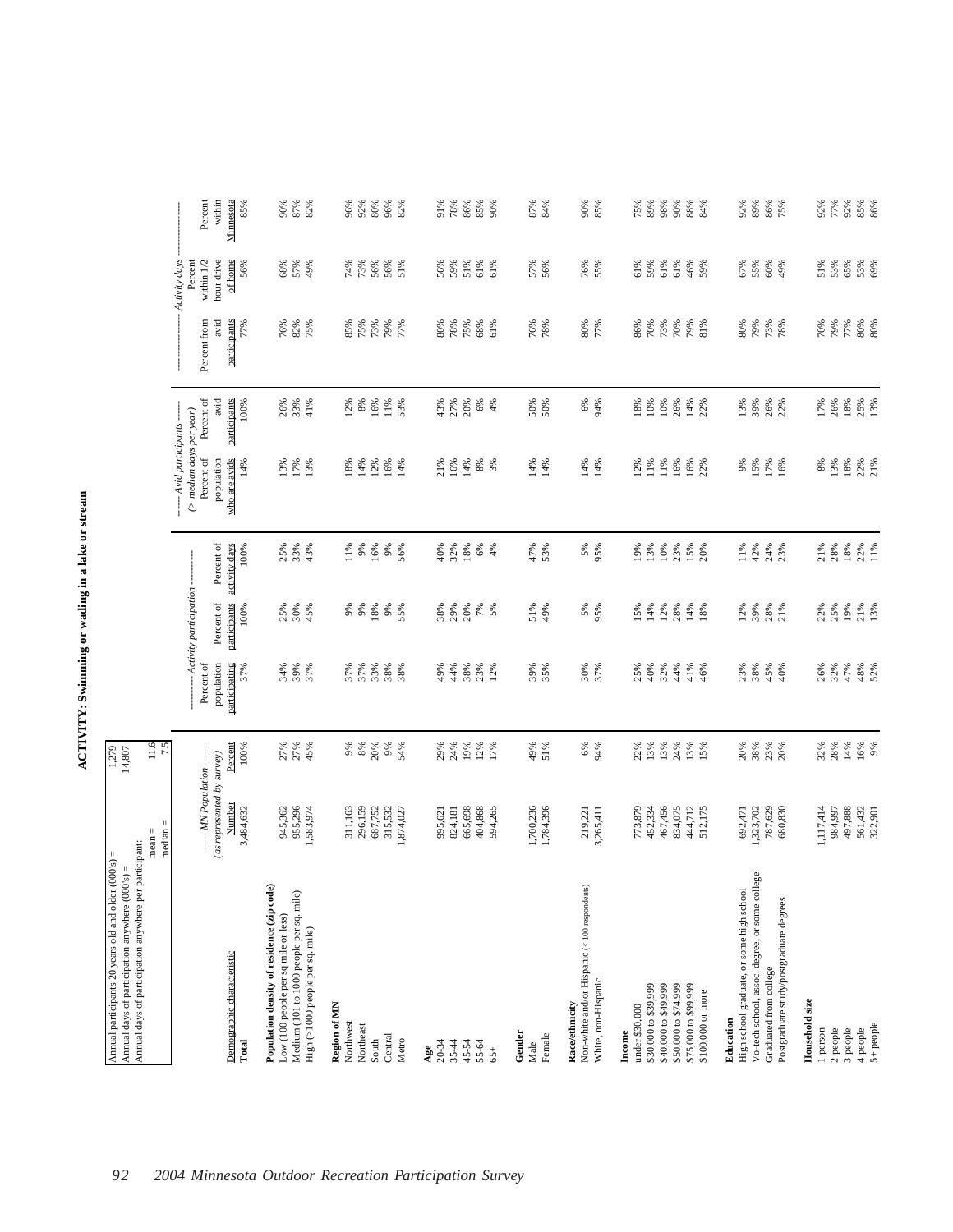ACTIVITY: Swimming or wading in an outdoor pool or water park **ACTIVITY: Swimming or wading in an outdoor pool or water park**

| Annual days of participation anywhere per participant:<br>Annual participants 20 years old and older (000's) =<br>Annual days of participation anywhere (000's) =             |                                                                                | 7,120                                  |                                                  |                                                                          |                                               |                                                                                                                 |                                            |                                             |                                                                          |                                        |
|-------------------------------------------------------------------------------------------------------------------------------------------------------------------------------|--------------------------------------------------------------------------------|----------------------------------------|--------------------------------------------------|--------------------------------------------------------------------------|-----------------------------------------------|-----------------------------------------------------------------------------------------------------------------|--------------------------------------------|---------------------------------------------|--------------------------------------------------------------------------|----------------------------------------|
|                                                                                                                                                                               | $median =$<br>$mean =$                                                         | 9.5                                    |                                                  |                                                                          |                                               |                                                                                                                 |                                            |                                             |                                                                          |                                        |
| Demographic characteristic<br>Total                                                                                                                                           | ----- MN Population -----<br>(as represented by survey)<br>Number<br>3,484,632 | Percent<br>100%                        | Percent of<br>population<br>participating<br>22% | -------- Activity participation --<br>participants<br>Percent of<br>100% | Percent of<br>activity days<br>100%           | --- Avid participants ------<br>$($ > median days per year)<br>Percent of<br>who are avids<br>population<br>11% | Percent of<br>participants<br>avid<br>100% | participants<br>Percent from<br>avid<br>87% | Activity days<br>Percent<br>hour drive<br>of home<br>within $1/2$<br>81% | Percent<br>within<br>Minnesota<br>84%  |
| Population density of residence (zip code)<br>Medium (101 to 1000 people per sq. mile)<br>Low (100 people per sq mile or less)<br>High (>1000 people per sq. mile)            | 955,296<br>945,362<br>1,583,974                                                | 27%<br>27%<br>45%                      | $15%$<br>22%<br>25%                              | 29%<br>53%<br>19%                                                        | 22%<br>25%<br>53%                             | 7%<br>10%<br>13%                                                                                                | 19%<br>27%<br>54%                          | 84%<br>91%<br>88%                           | 78%<br>79%<br>84%                                                        | 89%<br>86%<br>81%                      |
| Region of MIN<br>Northwest<br>Northeast<br>Central<br>Metro<br>South                                                                                                          | 687,752<br>315,532<br>311,163<br>296,159<br>1,874,027                          | $8\%$<br>20%<br>9%<br>666<br>54%       | 12%<br>20%<br>12%<br>21%<br>25%                  | 18%<br>$9\%$<br>5%<br>5%<br>63%                                          | 3%<br>22%<br>12%<br>$4\%$                     | 11%<br>6%<br>5%<br>12%<br>12%                                                                                   | 20%<br>$4\%$<br>10%<br>5%<br>62%           | 88%<br>74%<br>90%<br>91%<br>86%             | 84%<br>62%<br>75%<br>81%<br>84%                                          | 87%<br>78%<br>85%<br>82%<br>93%        |
| $20 - 34$<br>$35 - 44$<br>45-54<br>$55 - 64$<br>Age<br>$65+$                                                                                                                  | 404,868<br>824,181<br>665,698<br>594,265<br>995,621                            | 24%<br>19%<br>12%<br>29%<br>17%        | 28%<br>19%<br>$12\%$ 7%<br>30%                   | 6%<br>5%<br>32%<br>17%<br>40%                                            | 36%<br>15%<br>$7\%$<br>35%<br>6%              | 14%<br>9%<br>7%<br>14%<br>4%                                                                                    | 16%<br>$8\%$<br>37%<br>32%<br>6%           | $85%$<br>$88%$<br>88%<br>92%<br>93%         | 78%<br>86%<br>81%<br>71%<br>83%                                          | 83%<br>93%<br>68%<br>87%<br>71%        |
| Gender<br>Female<br>Male                                                                                                                                                      | 1,700,236<br>1,784,396                                                         | 49%<br>51%                             | 20%<br>23%                                       | 45%<br>55%                                                               | 38%<br>62%                                    | 9%<br>12%                                                                                                       | 40%<br>60%                                 | 83%<br>90%                                  | 80%<br>82%                                                               | 84%<br>85%                             |
| Non-white and/or Hispanic (< 100 respondents)<br>White, non-Hispanic<br>Race/ethnicity                                                                                        | 3,265,411<br>219,221                                                           | 6%<br>94%                              | 21%<br>22%                                       | 6%<br>94%                                                                | 5%<br>95%                                     | 12%<br>10%                                                                                                      | 7%<br>93%                                  | 89%<br>87%                                  | 85%<br>81%                                                               | 92%<br>84%                             |
| \$30,000 to \$39,999<br>\$40,000 to \$49,999<br>\$50,000 to \$74,999<br>\$75,000 to \$99,999<br>\$100,000 or more<br>under \$30,000<br>Income                                 | 452,334<br>467,456<br>834,075<br>444,712<br>512,175<br>773,879                 | 22%<br>13%<br>13%<br>24%<br>13%<br>15% | 14%<br>20%<br>24%<br>27%<br>19%<br>31%           | 14%<br>12%<br>14%<br>29%<br>11%<br>20%                                   | $14%$<br>$17%$<br>$50%$<br>$\frac{8\%}{17\%}$ | $6\%$<br>10%<br>13%<br>12%<br>9%<br>17%                                                                         | 12%<br>16%<br>26%<br>12%<br>11%<br>23%     | 85%<br>92%<br>92%<br>87%<br>80%<br>85%      | 95%<br>86%<br>$80\%$<br>77%<br>73%<br>75%                                | 95%<br>67%<br>91%<br>85%<br>71%<br>86% |
| Vo-tech school, assoc. degree, or some college<br>High school graduate, or some high school<br>Postgraduate study/postgraduate degrees<br>Graduated from college<br>Education | 1,323,702<br>787,629<br>692,471<br>680,830                                     | 20%<br>38%<br>23%<br>20%               | 13%<br>19%<br>27%<br>28%                         | 12%<br>34%<br>29%<br>25%                                                 | $41%$<br>$27%$<br>$25%$<br>$8\%$              | $10\%$<br>14%<br>15%<br>4%                                                                                      | $8\%$<br>36%<br>30%<br>27%                 | 77%<br>89%<br>$87%$<br>$88%$                | 82%<br>86%<br>80%<br>80%                                                 | 88%<br>90%<br>86%<br>72%               |
| Household size<br>5+ people<br>1 person<br>2 people<br>3 people<br>4 people                                                                                                   | 497,888<br>561,432<br>322,901<br>1,117,414<br>984,997                          | 14%<br>16%<br>9%<br>32%<br>28%         | $18\%$<br>13%<br>32%<br>29%<br>34%               | 24%<br>21%<br>22%<br>14%<br>19%                                          | 19%<br>24%<br>17%<br>25%<br>16%               | 11%<br>6%<br>$15%$<br>$14%$<br>$14%$                                                                            | 17%<br>29%<br>21%<br>12%<br>20%            | 86%<br>90%<br>84%<br>$^{968}_{88\%}$        | 82%<br>72%<br>90%<br>80%<br>86%                                          | 79%<br>88%<br>92%<br>76%<br>92%        |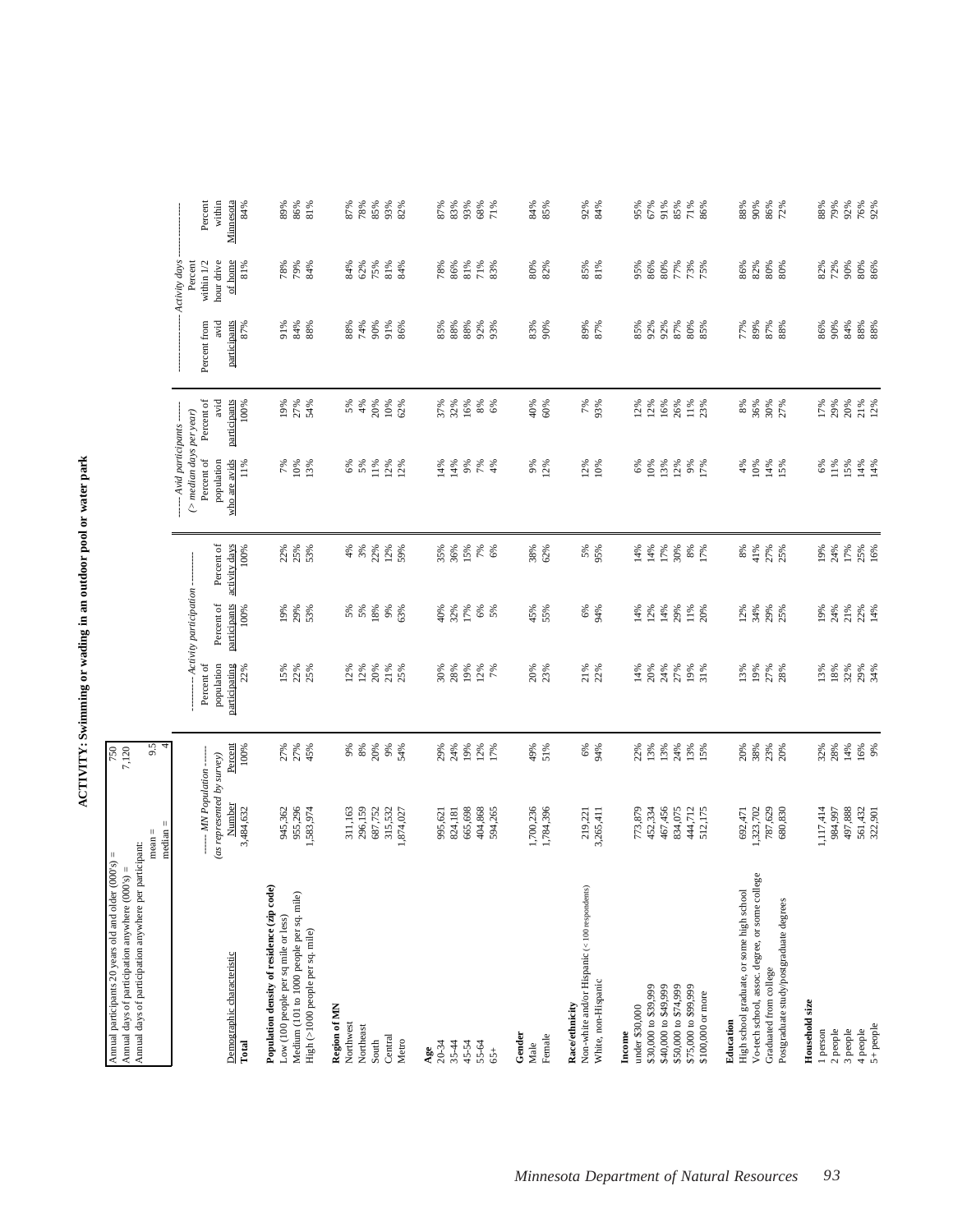ACTIVITY: Driving for pleasure on scenic roads or in a park **ACTIVITY: Driving for pleasure on scenic roads or in a park**

| Minnesota<br>Activity days<br>Percent<br>of home<br>within $1/2$<br>hour drive<br>52%<br>79%<br>51%<br>52%<br>53%<br>57%<br>57%<br>53%<br>57%<br>50%<br>53%<br>63%<br>55%<br>$54%$<br>$51%$<br>63%<br>58%<br>41%<br>51%<br>51%<br>56%<br>51%<br>62%<br>62%<br>56%<br>49%<br>55%<br>39%<br>62%<br>54%<br>46%<br>44%<br>50%<br>Percent from<br>avid<br>participants<br>82%<br>87%<br>78%<br>8<br>8<br>8<br>8<br>8<br>8<br>8<br>7<br>8<br>8<br>7<br>8<br>79%<br>82%<br>79%<br>77%<br>79%<br>80%<br>79%<br>71%<br>82%<br>82%<br>77%<br>81%<br>85%<br>82%<br>86%<br>69%<br>$68%$<br>81%<br>82%<br>84%<br>73%<br>84%<br>77%<br>79%<br>70%<br>Percent of<br>avid<br>participants<br>19%<br>24%<br>7%<br>93%<br>$30\%$<br>$35\%$<br>$15\%$<br>$8\%$<br>$100\%$<br>26%<br>26%<br>48%<br>10%<br>9%<br>9%<br>25%<br>27%<br>14%<br>45%<br>55%<br>22%<br>14%<br>16%<br>21%<br>10%<br>17%<br>15%<br>43%<br>23%<br>18%<br>54%<br>11%<br>----- Avid participants ------<br>$($ > median days per year)<br>Percent of<br>who are avids<br>population<br>14%<br>13%<br>16%<br>15%<br>14%<br>16%<br>15%<br>14%<br>$13%$<br>$16%$<br>14%<br>11%<br>12%<br>13%<br>13%<br>14%<br>14%<br>13%<br>$13%$<br>$14%$<br>$12%$<br>$15%$<br>16%<br>12%<br>15%<br>13%<br>15%<br>12%<br>10%<br>15%<br>11%<br>12%<br>9%<br>activity days<br>Percent of<br>$18\%$<br>100%<br>21%<br>24%<br>$50\%$<br>$50\%$<br>13%<br>$18\%$<br>$45%$<br>$21%$<br>$16%$<br>24%<br>31%<br>$17%$<br>11%<br>$31%$<br>$27%$<br>43%<br>9%<br>50%<br>26%<br>29%<br>12%<br>7%<br>93%<br>23%<br>15%<br>22%<br>$12%$<br>$15%$<br>11%<br>10%<br>10%<br>--- Activity participation --<br>Percent of<br>participants<br>$77%$<br>$77%$<br>$15%$<br>$15%$<br>$11%$<br>100%<br>$18\%$<br>22%<br>13%<br>14%<br>39%<br>26%<br>26%<br>48%<br>$10\%$ $8\%$<br>9%<br>54%<br>31%<br>25%<br>12%<br>10%<br>50%<br>50%<br>6%<br>94%<br>18%<br>13%<br>26%<br>14%<br>17%<br>25%<br>22%<br>Percent of<br>population<br>participating<br>35%<br>42%<br>38%<br>36%<br>37%<br>38%<br>31%<br>39%<br>35%<br>38%<br>41%<br>41%<br>40%<br>35%<br>44%<br>37%<br>36%<br>35%<br>39%<br>40%<br>37%<br>38%<br>38%<br>41%<br>39%<br>37%<br>23%<br>41%<br>40%<br>42%<br>27%<br>41%<br>32%<br>11.9<br>Percent<br>27%<br>27%<br>$9%$<br>$8%$<br>20%<br>9%<br>29%<br>24%<br>19%<br>12%<br>49%<br>51%<br>6%<br>22%<br>13%<br>13%<br>24%<br>13%<br>15%<br>20%<br>38%<br>23%<br>32%<br>28%<br>14%<br>16%<br>100%<br>45%<br>54%<br>17%<br>94%<br>20%<br>---- MN Population -----<br>(as represented by survey)<br>Number<br>3,484,632<br>467,456<br>497,888<br>561,432<br>955,296<br>296,159<br>687,752<br>665,698<br>1,700,236<br>1,784,396<br>1,323,702<br>787,629<br>680,830<br>1,117,414<br>984,997<br>945,362<br>,583,974<br>315,532<br>404,868<br>594,265<br>773,879<br>452,334<br>834,075<br>444,712<br>512,175<br>322,901<br>311,163<br>1,874,027<br>692,471<br>824,181<br>3,265,411<br>995,621<br>219,221<br>$mean =$<br>median<br>Vo-tech school, assoc. degree, or some college<br>Non-white and/or Hispanic (< 100 respondents)<br>Population density of residence (zip code)<br>High school graduate, or some high school<br>Medium (101 to 1000 people per sq. mile)<br>Postgraduate study/postgraduate degrees<br>Low (100 people per sq mile or less)<br>High (>1000 people per sq. mile)<br>Demographic characteristic<br>Graduated from college<br>White, non-Hispanic<br>\$30,000 to \$39,999<br>\$40,000 to \$49,999<br>\$50,000 to \$74,999<br>\$75,000 to \$99,999<br>\$100,000 or more<br>Household size<br>Race/ethnicity<br>Region of MN<br>under \$30,000<br>Education<br>Northwest<br>Northeast<br>2 people<br>3 people<br>4 people<br>1 person<br>Income<br>Gender<br>Central<br>Female<br>South<br>Metro<br>Total<br>20-34<br>$35 - 44$<br>45-54<br>55-64<br>Male<br>Age<br>$65 +$ | Annual days of participation anywhere per participant: |  |  |  |  |  |
|---------------------------------------------------------------------------------------------------------------------------------------------------------------------------------------------------------------------------------------------------------------------------------------------------------------------------------------------------------------------------------------------------------------------------------------------------------------------------------------------------------------------------------------------------------------------------------------------------------------------------------------------------------------------------------------------------------------------------------------------------------------------------------------------------------------------------------------------------------------------------------------------------------------------------------------------------------------------------------------------------------------------------------------------------------------------------------------------------------------------------------------------------------------------------------------------------------------------------------------------------------------------------------------------------------------------------------------------------------------------------------------------------------------------------------------------------------------------------------------------------------------------------------------------------------------------------------------------------------------------------------------------------------------------------------------------------------------------------------------------------------------------------------------------------------------------------------------------------------------------------------------------------------------------------------------------------------------------------------------------------------------------------------------------------------------------------------------------------------------------------------------------------------------------------------------------------------------------------------------------------------------------------------------------------------------------------------------------------------------------------------------------------------------------------------------------------------------------------------------------------------------------------------------------------------------------------------------------------------------------------------------------------------------------------------------------------------------------------------------------------------------------------------------------------------------------------------------------------------------------------------------------------------------------------------------------------------------------------------------------------------------------------------------------------------------------------------------------------------------------------------------------------------------------------------------------------------------------------------------------------------------------------------------------------------------------------------------------------------------------------------------------------------------------------------------------------------------------------------------------------------------------------------------------------------------------------------------------------------------------------------------------------------------------------------------------------------------------------------------------------------------------------------------------------------------|--------------------------------------------------------|--|--|--|--|--|
|                                                                                                                                                                                                                                                                                                                                                                                                                                                                                                                                                                                                                                                                                                                                                                                                                                                                                                                                                                                                                                                                                                                                                                                                                                                                                                                                                                                                                                                                                                                                                                                                                                                                                                                                                                                                                                                                                                                                                                                                                                                                                                                                                                                                                                                                                                                                                                                                                                                                                                                                                                                                                                                                                                                                                                                                                                                                                                                                                                                                                                                                                                                                                                                                                                                                                                                                                                                                                                                                                                                                                                                                                                                                                                                                                                                                               |                                                        |  |  |  |  |  |
|                                                                                                                                                                                                                                                                                                                                                                                                                                                                                                                                                                                                                                                                                                                                                                                                                                                                                                                                                                                                                                                                                                                                                                                                                                                                                                                                                                                                                                                                                                                                                                                                                                                                                                                                                                                                                                                                                                                                                                                                                                                                                                                                                                                                                                                                                                                                                                                                                                                                                                                                                                                                                                                                                                                                                                                                                                                                                                                                                                                                                                                                                                                                                                                                                                                                                                                                                                                                                                                                                                                                                                                                                                                                                                                                                                                                               |                                                        |  |  |  |  |  |
|                                                                                                                                                                                                                                                                                                                                                                                                                                                                                                                                                                                                                                                                                                                                                                                                                                                                                                                                                                                                                                                                                                                                                                                                                                                                                                                                                                                                                                                                                                                                                                                                                                                                                                                                                                                                                                                                                                                                                                                                                                                                                                                                                                                                                                                                                                                                                                                                                                                                                                                                                                                                                                                                                                                                                                                                                                                                                                                                                                                                                                                                                                                                                                                                                                                                                                                                                                                                                                                                                                                                                                                                                                                                                                                                                                                                               |                                                        |  |  |  |  |  |
|                                                                                                                                                                                                                                                                                                                                                                                                                                                                                                                                                                                                                                                                                                                                                                                                                                                                                                                                                                                                                                                                                                                                                                                                                                                                                                                                                                                                                                                                                                                                                                                                                                                                                                                                                                                                                                                                                                                                                                                                                                                                                                                                                                                                                                                                                                                                                                                                                                                                                                                                                                                                                                                                                                                                                                                                                                                                                                                                                                                                                                                                                                                                                                                                                                                                                                                                                                                                                                                                                                                                                                                                                                                                                                                                                                                                               |                                                        |  |  |  |  |  |
|                                                                                                                                                                                                                                                                                                                                                                                                                                                                                                                                                                                                                                                                                                                                                                                                                                                                                                                                                                                                                                                                                                                                                                                                                                                                                                                                                                                                                                                                                                                                                                                                                                                                                                                                                                                                                                                                                                                                                                                                                                                                                                                                                                                                                                                                                                                                                                                                                                                                                                                                                                                                                                                                                                                                                                                                                                                                                                                                                                                                                                                                                                                                                                                                                                                                                                                                                                                                                                                                                                                                                                                                                                                                                                                                                                                                               |                                                        |  |  |  |  |  |
|                                                                                                                                                                                                                                                                                                                                                                                                                                                                                                                                                                                                                                                                                                                                                                                                                                                                                                                                                                                                                                                                                                                                                                                                                                                                                                                                                                                                                                                                                                                                                                                                                                                                                                                                                                                                                                                                                                                                                                                                                                                                                                                                                                                                                                                                                                                                                                                                                                                                                                                                                                                                                                                                                                                                                                                                                                                                                                                                                                                                                                                                                                                                                                                                                                                                                                                                                                                                                                                                                                                                                                                                                                                                                                                                                                                                               |                                                        |  |  |  |  |  |
|                                                                                                                                                                                                                                                                                                                                                                                                                                                                                                                                                                                                                                                                                                                                                                                                                                                                                                                                                                                                                                                                                                                                                                                                                                                                                                                                                                                                                                                                                                                                                                                                                                                                                                                                                                                                                                                                                                                                                                                                                                                                                                                                                                                                                                                                                                                                                                                                                                                                                                                                                                                                                                                                                                                                                                                                                                                                                                                                                                                                                                                                                                                                                                                                                                                                                                                                                                                                                                                                                                                                                                                                                                                                                                                                                                                                               |                                                        |  |  |  |  |  |
|                                                                                                                                                                                                                                                                                                                                                                                                                                                                                                                                                                                                                                                                                                                                                                                                                                                                                                                                                                                                                                                                                                                                                                                                                                                                                                                                                                                                                                                                                                                                                                                                                                                                                                                                                                                                                                                                                                                                                                                                                                                                                                                                                                                                                                                                                                                                                                                                                                                                                                                                                                                                                                                                                                                                                                                                                                                                                                                                                                                                                                                                                                                                                                                                                                                                                                                                                                                                                                                                                                                                                                                                                                                                                                                                                                                                               |                                                        |  |  |  |  |  |
|                                                                                                                                                                                                                                                                                                                                                                                                                                                                                                                                                                                                                                                                                                                                                                                                                                                                                                                                                                                                                                                                                                                                                                                                                                                                                                                                                                                                                                                                                                                                                                                                                                                                                                                                                                                                                                                                                                                                                                                                                                                                                                                                                                                                                                                                                                                                                                                                                                                                                                                                                                                                                                                                                                                                                                                                                                                                                                                                                                                                                                                                                                                                                                                                                                                                                                                                                                                                                                                                                                                                                                                                                                                                                                                                                                                                               |                                                        |  |  |  |  |  |
|                                                                                                                                                                                                                                                                                                                                                                                                                                                                                                                                                                                                                                                                                                                                                                                                                                                                                                                                                                                                                                                                                                                                                                                                                                                                                                                                                                                                                                                                                                                                                                                                                                                                                                                                                                                                                                                                                                                                                                                                                                                                                                                                                                                                                                                                                                                                                                                                                                                                                                                                                                                                                                                                                                                                                                                                                                                                                                                                                                                                                                                                                                                                                                                                                                                                                                                                                                                                                                                                                                                                                                                                                                                                                                                                                                                                               |                                                        |  |  |  |  |  |
|                                                                                                                                                                                                                                                                                                                                                                                                                                                                                                                                                                                                                                                                                                                                                                                                                                                                                                                                                                                                                                                                                                                                                                                                                                                                                                                                                                                                                                                                                                                                                                                                                                                                                                                                                                                                                                                                                                                                                                                                                                                                                                                                                                                                                                                                                                                                                                                                                                                                                                                                                                                                                                                                                                                                                                                                                                                                                                                                                                                                                                                                                                                                                                                                                                                                                                                                                                                                                                                                                                                                                                                                                                                                                                                                                                                                               |                                                        |  |  |  |  |  |
|                                                                                                                                                                                                                                                                                                                                                                                                                                                                                                                                                                                                                                                                                                                                                                                                                                                                                                                                                                                                                                                                                                                                                                                                                                                                                                                                                                                                                                                                                                                                                                                                                                                                                                                                                                                                                                                                                                                                                                                                                                                                                                                                                                                                                                                                                                                                                                                                                                                                                                                                                                                                                                                                                                                                                                                                                                                                                                                                                                                                                                                                                                                                                                                                                                                                                                                                                                                                                                                                                                                                                                                                                                                                                                                                                                                                               |                                                        |  |  |  |  |  |
|                                                                                                                                                                                                                                                                                                                                                                                                                                                                                                                                                                                                                                                                                                                                                                                                                                                                                                                                                                                                                                                                                                                                                                                                                                                                                                                                                                                                                                                                                                                                                                                                                                                                                                                                                                                                                                                                                                                                                                                                                                                                                                                                                                                                                                                                                                                                                                                                                                                                                                                                                                                                                                                                                                                                                                                                                                                                                                                                                                                                                                                                                                                                                                                                                                                                                                                                                                                                                                                                                                                                                                                                                                                                                                                                                                                                               |                                                        |  |  |  |  |  |
|                                                                                                                                                                                                                                                                                                                                                                                                                                                                                                                                                                                                                                                                                                                                                                                                                                                                                                                                                                                                                                                                                                                                                                                                                                                                                                                                                                                                                                                                                                                                                                                                                                                                                                                                                                                                                                                                                                                                                                                                                                                                                                                                                                                                                                                                                                                                                                                                                                                                                                                                                                                                                                                                                                                                                                                                                                                                                                                                                                                                                                                                                                                                                                                                                                                                                                                                                                                                                                                                                                                                                                                                                                                                                                                                                                                                               |                                                        |  |  |  |  |  |
|                                                                                                                                                                                                                                                                                                                                                                                                                                                                                                                                                                                                                                                                                                                                                                                                                                                                                                                                                                                                                                                                                                                                                                                                                                                                                                                                                                                                                                                                                                                                                                                                                                                                                                                                                                                                                                                                                                                                                                                                                                                                                                                                                                                                                                                                                                                                                                                                                                                                                                                                                                                                                                                                                                                                                                                                                                                                                                                                                                                                                                                                                                                                                                                                                                                                                                                                                                                                                                                                                                                                                                                                                                                                                                                                                                                                               |                                                        |  |  |  |  |  |
|                                                                                                                                                                                                                                                                                                                                                                                                                                                                                                                                                                                                                                                                                                                                                                                                                                                                                                                                                                                                                                                                                                                                                                                                                                                                                                                                                                                                                                                                                                                                                                                                                                                                                                                                                                                                                                                                                                                                                                                                                                                                                                                                                                                                                                                                                                                                                                                                                                                                                                                                                                                                                                                                                                                                                                                                                                                                                                                                                                                                                                                                                                                                                                                                                                                                                                                                                                                                                                                                                                                                                                                                                                                                                                                                                                                                               |                                                        |  |  |  |  |  |
|                                                                                                                                                                                                                                                                                                                                                                                                                                                                                                                                                                                                                                                                                                                                                                                                                                                                                                                                                                                                                                                                                                                                                                                                                                                                                                                                                                                                                                                                                                                                                                                                                                                                                                                                                                                                                                                                                                                                                                                                                                                                                                                                                                                                                                                                                                                                                                                                                                                                                                                                                                                                                                                                                                                                                                                                                                                                                                                                                                                                                                                                                                                                                                                                                                                                                                                                                                                                                                                                                                                                                                                                                                                                                                                                                                                                               |                                                        |  |  |  |  |  |
|                                                                                                                                                                                                                                                                                                                                                                                                                                                                                                                                                                                                                                                                                                                                                                                                                                                                                                                                                                                                                                                                                                                                                                                                                                                                                                                                                                                                                                                                                                                                                                                                                                                                                                                                                                                                                                                                                                                                                                                                                                                                                                                                                                                                                                                                                                                                                                                                                                                                                                                                                                                                                                                                                                                                                                                                                                                                                                                                                                                                                                                                                                                                                                                                                                                                                                                                                                                                                                                                                                                                                                                                                                                                                                                                                                                                               |                                                        |  |  |  |  |  |
|                                                                                                                                                                                                                                                                                                                                                                                                                                                                                                                                                                                                                                                                                                                                                                                                                                                                                                                                                                                                                                                                                                                                                                                                                                                                                                                                                                                                                                                                                                                                                                                                                                                                                                                                                                                                                                                                                                                                                                                                                                                                                                                                                                                                                                                                                                                                                                                                                                                                                                                                                                                                                                                                                                                                                                                                                                                                                                                                                                                                                                                                                                                                                                                                                                                                                                                                                                                                                                                                                                                                                                                                                                                                                                                                                                                                               |                                                        |  |  |  |  |  |
|                                                                                                                                                                                                                                                                                                                                                                                                                                                                                                                                                                                                                                                                                                                                                                                                                                                                                                                                                                                                                                                                                                                                                                                                                                                                                                                                                                                                                                                                                                                                                                                                                                                                                                                                                                                                                                                                                                                                                                                                                                                                                                                                                                                                                                                                                                                                                                                                                                                                                                                                                                                                                                                                                                                                                                                                                                                                                                                                                                                                                                                                                                                                                                                                                                                                                                                                                                                                                                                                                                                                                                                                                                                                                                                                                                                                               |                                                        |  |  |  |  |  |
|                                                                                                                                                                                                                                                                                                                                                                                                                                                                                                                                                                                                                                                                                                                                                                                                                                                                                                                                                                                                                                                                                                                                                                                                                                                                                                                                                                                                                                                                                                                                                                                                                                                                                                                                                                                                                                                                                                                                                                                                                                                                                                                                                                                                                                                                                                                                                                                                                                                                                                                                                                                                                                                                                                                                                                                                                                                                                                                                                                                                                                                                                                                                                                                                                                                                                                                                                                                                                                                                                                                                                                                                                                                                                                                                                                                                               |                                                        |  |  |  |  |  |
|                                                                                                                                                                                                                                                                                                                                                                                                                                                                                                                                                                                                                                                                                                                                                                                                                                                                                                                                                                                                                                                                                                                                                                                                                                                                                                                                                                                                                                                                                                                                                                                                                                                                                                                                                                                                                                                                                                                                                                                                                                                                                                                                                                                                                                                                                                                                                                                                                                                                                                                                                                                                                                                                                                                                                                                                                                                                                                                                                                                                                                                                                                                                                                                                                                                                                                                                                                                                                                                                                                                                                                                                                                                                                                                                                                                                               |                                                        |  |  |  |  |  |
|                                                                                                                                                                                                                                                                                                                                                                                                                                                                                                                                                                                                                                                                                                                                                                                                                                                                                                                                                                                                                                                                                                                                                                                                                                                                                                                                                                                                                                                                                                                                                                                                                                                                                                                                                                                                                                                                                                                                                                                                                                                                                                                                                                                                                                                                                                                                                                                                                                                                                                                                                                                                                                                                                                                                                                                                                                                                                                                                                                                                                                                                                                                                                                                                                                                                                                                                                                                                                                                                                                                                                                                                                                                                                                                                                                                                               |                                                        |  |  |  |  |  |
|                                                                                                                                                                                                                                                                                                                                                                                                                                                                                                                                                                                                                                                                                                                                                                                                                                                                                                                                                                                                                                                                                                                                                                                                                                                                                                                                                                                                                                                                                                                                                                                                                                                                                                                                                                                                                                                                                                                                                                                                                                                                                                                                                                                                                                                                                                                                                                                                                                                                                                                                                                                                                                                                                                                                                                                                                                                                                                                                                                                                                                                                                                                                                                                                                                                                                                                                                                                                                                                                                                                                                                                                                                                                                                                                                                                                               |                                                        |  |  |  |  |  |
|                                                                                                                                                                                                                                                                                                                                                                                                                                                                                                                                                                                                                                                                                                                                                                                                                                                                                                                                                                                                                                                                                                                                                                                                                                                                                                                                                                                                                                                                                                                                                                                                                                                                                                                                                                                                                                                                                                                                                                                                                                                                                                                                                                                                                                                                                                                                                                                                                                                                                                                                                                                                                                                                                                                                                                                                                                                                                                                                                                                                                                                                                                                                                                                                                                                                                                                                                                                                                                                                                                                                                                                                                                                                                                                                                                                                               |                                                        |  |  |  |  |  |
|                                                                                                                                                                                                                                                                                                                                                                                                                                                                                                                                                                                                                                                                                                                                                                                                                                                                                                                                                                                                                                                                                                                                                                                                                                                                                                                                                                                                                                                                                                                                                                                                                                                                                                                                                                                                                                                                                                                                                                                                                                                                                                                                                                                                                                                                                                                                                                                                                                                                                                                                                                                                                                                                                                                                                                                                                                                                                                                                                                                                                                                                                                                                                                                                                                                                                                                                                                                                                                                                                                                                                                                                                                                                                                                                                                                                               |                                                        |  |  |  |  |  |
|                                                                                                                                                                                                                                                                                                                                                                                                                                                                                                                                                                                                                                                                                                                                                                                                                                                                                                                                                                                                                                                                                                                                                                                                                                                                                                                                                                                                                                                                                                                                                                                                                                                                                                                                                                                                                                                                                                                                                                                                                                                                                                                                                                                                                                                                                                                                                                                                                                                                                                                                                                                                                                                                                                                                                                                                                                                                                                                                                                                                                                                                                                                                                                                                                                                                                                                                                                                                                                                                                                                                                                                                                                                                                                                                                                                                               |                                                        |  |  |  |  |  |
|                                                                                                                                                                                                                                                                                                                                                                                                                                                                                                                                                                                                                                                                                                                                                                                                                                                                                                                                                                                                                                                                                                                                                                                                                                                                                                                                                                                                                                                                                                                                                                                                                                                                                                                                                                                                                                                                                                                                                                                                                                                                                                                                                                                                                                                                                                                                                                                                                                                                                                                                                                                                                                                                                                                                                                                                                                                                                                                                                                                                                                                                                                                                                                                                                                                                                                                                                                                                                                                                                                                                                                                                                                                                                                                                                                                                               |                                                        |  |  |  |  |  |
|                                                                                                                                                                                                                                                                                                                                                                                                                                                                                                                                                                                                                                                                                                                                                                                                                                                                                                                                                                                                                                                                                                                                                                                                                                                                                                                                                                                                                                                                                                                                                                                                                                                                                                                                                                                                                                                                                                                                                                                                                                                                                                                                                                                                                                                                                                                                                                                                                                                                                                                                                                                                                                                                                                                                                                                                                                                                                                                                                                                                                                                                                                                                                                                                                                                                                                                                                                                                                                                                                                                                                                                                                                                                                                                                                                                                               |                                                        |  |  |  |  |  |
|                                                                                                                                                                                                                                                                                                                                                                                                                                                                                                                                                                                                                                                                                                                                                                                                                                                                                                                                                                                                                                                                                                                                                                                                                                                                                                                                                                                                                                                                                                                                                                                                                                                                                                                                                                                                                                                                                                                                                                                                                                                                                                                                                                                                                                                                                                                                                                                                                                                                                                                                                                                                                                                                                                                                                                                                                                                                                                                                                                                                                                                                                                                                                                                                                                                                                                                                                                                                                                                                                                                                                                                                                                                                                                                                                                                                               |                                                        |  |  |  |  |  |
|                                                                                                                                                                                                                                                                                                                                                                                                                                                                                                                                                                                                                                                                                                                                                                                                                                                                                                                                                                                                                                                                                                                                                                                                                                                                                                                                                                                                                                                                                                                                                                                                                                                                                                                                                                                                                                                                                                                                                                                                                                                                                                                                                                                                                                                                                                                                                                                                                                                                                                                                                                                                                                                                                                                                                                                                                                                                                                                                                                                                                                                                                                                                                                                                                                                                                                                                                                                                                                                                                                                                                                                                                                                                                                                                                                                                               |                                                        |  |  |  |  |  |
|                                                                                                                                                                                                                                                                                                                                                                                                                                                                                                                                                                                                                                                                                                                                                                                                                                                                                                                                                                                                                                                                                                                                                                                                                                                                                                                                                                                                                                                                                                                                                                                                                                                                                                                                                                                                                                                                                                                                                                                                                                                                                                                                                                                                                                                                                                                                                                                                                                                                                                                                                                                                                                                                                                                                                                                                                                                                                                                                                                                                                                                                                                                                                                                                                                                                                                                                                                                                                                                                                                                                                                                                                                                                                                                                                                                                               |                                                        |  |  |  |  |  |
|                                                                                                                                                                                                                                                                                                                                                                                                                                                                                                                                                                                                                                                                                                                                                                                                                                                                                                                                                                                                                                                                                                                                                                                                                                                                                                                                                                                                                                                                                                                                                                                                                                                                                                                                                                                                                                                                                                                                                                                                                                                                                                                                                                                                                                                                                                                                                                                                                                                                                                                                                                                                                                                                                                                                                                                                                                                                                                                                                                                                                                                                                                                                                                                                                                                                                                                                                                                                                                                                                                                                                                                                                                                                                                                                                                                                               |                                                        |  |  |  |  |  |
|                                                                                                                                                                                                                                                                                                                                                                                                                                                                                                                                                                                                                                                                                                                                                                                                                                                                                                                                                                                                                                                                                                                                                                                                                                                                                                                                                                                                                                                                                                                                                                                                                                                                                                                                                                                                                                                                                                                                                                                                                                                                                                                                                                                                                                                                                                                                                                                                                                                                                                                                                                                                                                                                                                                                                                                                                                                                                                                                                                                                                                                                                                                                                                                                                                                                                                                                                                                                                                                                                                                                                                                                                                                                                                                                                                                                               |                                                        |  |  |  |  |  |
|                                                                                                                                                                                                                                                                                                                                                                                                                                                                                                                                                                                                                                                                                                                                                                                                                                                                                                                                                                                                                                                                                                                                                                                                                                                                                                                                                                                                                                                                                                                                                                                                                                                                                                                                                                                                                                                                                                                                                                                                                                                                                                                                                                                                                                                                                                                                                                                                                                                                                                                                                                                                                                                                                                                                                                                                                                                                                                                                                                                                                                                                                                                                                                                                                                                                                                                                                                                                                                                                                                                                                                                                                                                                                                                                                                                                               |                                                        |  |  |  |  |  |
|                                                                                                                                                                                                                                                                                                                                                                                                                                                                                                                                                                                                                                                                                                                                                                                                                                                                                                                                                                                                                                                                                                                                                                                                                                                                                                                                                                                                                                                                                                                                                                                                                                                                                                                                                                                                                                                                                                                                                                                                                                                                                                                                                                                                                                                                                                                                                                                                                                                                                                                                                                                                                                                                                                                                                                                                                                                                                                                                                                                                                                                                                                                                                                                                                                                                                                                                                                                                                                                                                                                                                                                                                                                                                                                                                                                                               |                                                        |  |  |  |  |  |
|                                                                                                                                                                                                                                                                                                                                                                                                                                                                                                                                                                                                                                                                                                                                                                                                                                                                                                                                                                                                                                                                                                                                                                                                                                                                                                                                                                                                                                                                                                                                                                                                                                                                                                                                                                                                                                                                                                                                                                                                                                                                                                                                                                                                                                                                                                                                                                                                                                                                                                                                                                                                                                                                                                                                                                                                                                                                                                                                                                                                                                                                                                                                                                                                                                                                                                                                                                                                                                                                                                                                                                                                                                                                                                                                                                                                               |                                                        |  |  |  |  |  |
|                                                                                                                                                                                                                                                                                                                                                                                                                                                                                                                                                                                                                                                                                                                                                                                                                                                                                                                                                                                                                                                                                                                                                                                                                                                                                                                                                                                                                                                                                                                                                                                                                                                                                                                                                                                                                                                                                                                                                                                                                                                                                                                                                                                                                                                                                                                                                                                                                                                                                                                                                                                                                                                                                                                                                                                                                                                                                                                                                                                                                                                                                                                                                                                                                                                                                                                                                                                                                                                                                                                                                                                                                                                                                                                                                                                                               |                                                        |  |  |  |  |  |
|                                                                                                                                                                                                                                                                                                                                                                                                                                                                                                                                                                                                                                                                                                                                                                                                                                                                                                                                                                                                                                                                                                                                                                                                                                                                                                                                                                                                                                                                                                                                                                                                                                                                                                                                                                                                                                                                                                                                                                                                                                                                                                                                                                                                                                                                                                                                                                                                                                                                                                                                                                                                                                                                                                                                                                                                                                                                                                                                                                                                                                                                                                                                                                                                                                                                                                                                                                                                                                                                                                                                                                                                                                                                                                                                                                                                               |                                                        |  |  |  |  |  |
|                                                                                                                                                                                                                                                                                                                                                                                                                                                                                                                                                                                                                                                                                                                                                                                                                                                                                                                                                                                                                                                                                                                                                                                                                                                                                                                                                                                                                                                                                                                                                                                                                                                                                                                                                                                                                                                                                                                                                                                                                                                                                                                                                                                                                                                                                                                                                                                                                                                                                                                                                                                                                                                                                                                                                                                                                                                                                                                                                                                                                                                                                                                                                                                                                                                                                                                                                                                                                                                                                                                                                                                                                                                                                                                                                                                                               |                                                        |  |  |  |  |  |
| 9%<br>5+ people                                                                                                                                                                                                                                                                                                                                                                                                                                                                                                                                                                                                                                                                                                                                                                                                                                                                                                                                                                                                                                                                                                                                                                                                                                                                                                                                                                                                                                                                                                                                                                                                                                                                                                                                                                                                                                                                                                                                                                                                                                                                                                                                                                                                                                                                                                                                                                                                                                                                                                                                                                                                                                                                                                                                                                                                                                                                                                                                                                                                                                                                                                                                                                                                                                                                                                                                                                                                                                                                                                                                                                                                                                                                                                                                                                                               |                                                        |  |  |  |  |  |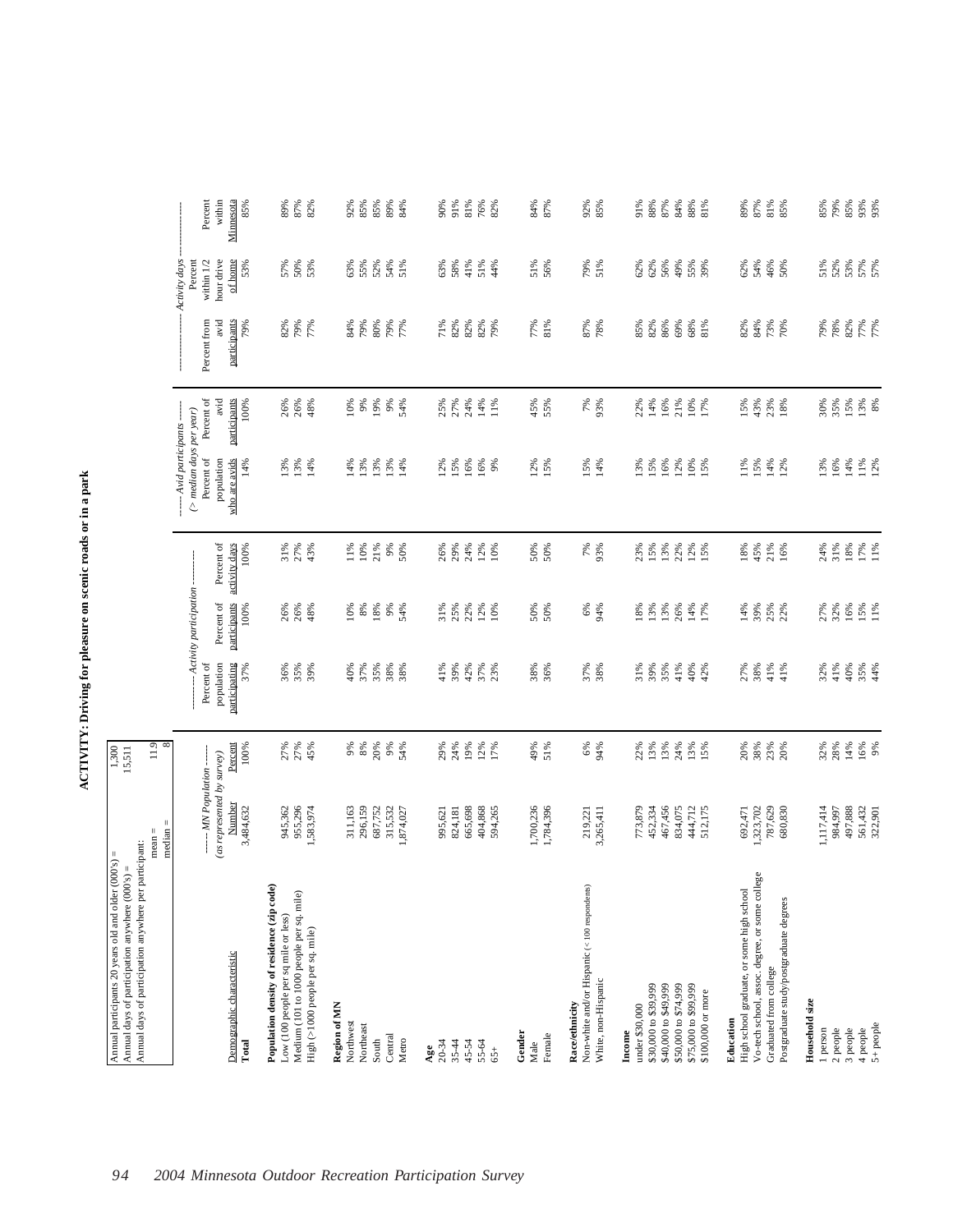| ۱ |
|---|
|   |
|   |
|   |
|   |
|   |
|   |
|   |
|   |
|   |
|   |

| Annual days of participation anywhere per participant:<br>Annual participants 20 years old and older $(000's)$ =<br>Annual days of participation anywhere (000's) = |                                                   | 1,245<br>11,627   |                          |                                           |                                                        |                                                                                           |                      |                      |                                                      |                   |
|---------------------------------------------------------------------------------------------------------------------------------------------------------------------|---------------------------------------------------|-------------------|--------------------------|-------------------------------------------|--------------------------------------------------------|-------------------------------------------------------------------------------------------|----------------------|----------------------|------------------------------------------------------|-------------------|
|                                                                                                                                                                     | median<br>$mean =$                                | $9.\overline{3}$  |                          |                                           |                                                        |                                                                                           |                      |                      |                                                      |                   |
|                                                                                                                                                                     | (as represented by survey)<br>-- MN Population -- |                   | Percent of<br>population | --- Activity participation-<br>Percent of | Percent of                                             | ----- Avid participants ------<br>$($ > median days per year)<br>Percent of<br>population | Percent of<br>avid   | avid<br>Percent from | Activity days<br>within 1/2<br>hour drive<br>Percent | within<br>Percent |
| Demographic characteristic<br>Total                                                                                                                                 | Number<br>3,484,632                               | Percent<br>100%   | participating<br>36%     | participants<br>100%                      | activity days<br>100%                                  | who are avids<br>17%                                                                      | participants<br>100% | participants<br>84%  | of home<br>69%                                       | Minnesota<br>89%  |
| Population density of residence (zip code)<br>Low (100 people per sq mile or less)                                                                                  | 945,362                                           |                   | 34%                      | 26%                                       |                                                        | 9%                                                                                        | 31%                  | 89%                  | 72%                                                  | 92%               |
| Medium (101 to 1000 people per sq. mile)<br>$\rm High$ $(>1000$ people per sq. mile)                                                                                | 955,296<br>1,583,974                              | 27%<br>27%<br>45% | 36%<br>37%               | 28%<br>46%                                | $\begin{array}{c} 31\,\% \\ 31\,\% \end{array}$<br>38% | 19%<br>14%                                                                                | 32%<br>37%           | $^{968}_{188}$       | $\frac{70\%}{67\%}$                                  | 90%<br>86%        |
| Region of MN<br>Northwest                                                                                                                                           | 311,163                                           | 66                | 34%                      | $9\%$                                     | 9%                                                     | 17%                                                                                       | 9%                   | 87%                  | 69%                                                  | 93%               |
| Northeast                                                                                                                                                           | 296,159                                           |                   | 36%                      | 9%                                        | 11%                                                    | 22%                                                                                       | 12%                  | 91%                  | 76%                                                  | 93%               |
| Central<br>South                                                                                                                                                    | 687,752<br>315,532                                | $8%$<br>20%       | 35%<br>33%<br>37%        | 19%<br>9%                                 | 22%<br>10%                                             | $18%$<br>$18%$<br>$15%$                                                                   | 21%<br>10%           | 87%<br>89%           | 76%<br>67%                                           | 91%<br>91%        |
| Metro                                                                                                                                                               | 1,874,027                                         | 54%               |                          | 55%                                       | 48%                                                    |                                                                                           | 48%                  | 80%                  | 66%                                                  | 86%               |
| $20 - 34$<br>Age                                                                                                                                                    | 995,621                                           | 29%               | 40%                      | 32%                                       | 26%                                                    | 16%                                                                                       | 28%                  | 78%                  | 75%                                                  | 93%               |
| $35 - 44$                                                                                                                                                           | 824,181                                           | 24%               | 43%                      | 29%                                       | 30%                                                    | 21%                                                                                       | 30%                  | 86%                  | 71%                                                  | 84%               |
| 45-54                                                                                                                                                               | 665,698                                           | 19%               | 37%                      | 20%                                       | 24%                                                    | 19%                                                                                       | 22%                  | 88%                  | 65%                                                  | 92%               |
| 55-64<br>$65+$                                                                                                                                                      | 404,868<br>594,265                                | 12%<br>17%        | 31%<br>20%               | 10%<br>9%                                 | 12%<br>$8\%$                                           | 15%<br>9%                                                                                 | $11\%$<br>9%         | 88%<br>84%           | 66%<br>61%                                           | 83%<br>90%        |
| Gender<br>Male                                                                                                                                                      | 1,700,236                                         | 49%               | 34%                      | 47%                                       | 4%                                                     | 15%<br>18%                                                                                | 43%                  | 81%<br>87%           | 66%                                                  | 87%               |
| Female                                                                                                                                                              | 1,784,396                                         | 51%               | 37%                      | 53%                                       | 56%                                                    |                                                                                           | 57%                  |                      | 72%                                                  | 90%               |
| Non-white and/or Hispanic $(<100$ respondents)<br>White, non-Hispanic<br>Race/ethnicity                                                                             | 3,265,411<br>219,221                              | 6%<br>94%         | 33%<br>36%               | 6%<br>94%                                 | 8%<br>92%                                              | 20%<br>16%                                                                                | 7%<br>93%            | 92%<br>84%           | 74%<br>69%                                           | 93%<br>88%        |
| under \$30,000<br>Income                                                                                                                                            | 773,879                                           | 22%               | 31%                      | 18%                                       | 16%                                                    | 15%                                                                                       | 18%                  | 83%                  | 62%                                                  | 88%               |
| \$30,000 to \$39,999                                                                                                                                                | 452,334                                           | 13%               | 35%                      | 12%<br>13%                                | 10%                                                    | 16%                                                                                       | 12%                  | 82%                  | 70%                                                  | 86%               |
| \$40,000 to \$49,999<br>\$50,000 to \$74,999                                                                                                                        | 467,456<br>834,075                                | 13%<br>24%        | 37%<br>40%               | 26%                                       | 14%<br>29%                                             | 19%<br>17%                                                                                | $15\%$<br>24%        | 87%<br>85%           | $80\%$<br>69%                                        | 92%<br>$89\%$     |
| \$75,000 to \$99,999                                                                                                                                                | 444,712                                           | 13%               | 36%                      | 12%<br>17%                                | 13%<br>17%                                             | 19%                                                                                       | 14%                  | 85%                  | 67%                                                  | 82%<br>89%        |
| \$100,000 or more                                                                                                                                                   | 512,175                                           | 15%               | 43%                      |                                           |                                                        |                                                                                           | 16%                  | 84%                  | 68%                                                  |                   |
| High school graduate, or some high school<br>Education                                                                                                              | 692,471                                           | 20%               | 27%                      | 15%                                       | 15%                                                    | 13%                                                                                       | 15%                  | 86%                  | 63%                                                  | 94%               |
| Vo-tech school, assoc. degree, or some college                                                                                                                      | 1,323,702<br>787,629                              | 38%               | 36%<br>40%               | 37%                                       | 45%<br>19%                                             | 18%                                                                                       | 41%                  | 88%                  | 70%                                                  | 90%               |
| Postgraduate study/postgraduate degrees<br>Graduated from college                                                                                                   | 680,830                                           | 23%<br>20%        | 41%                      | 26%<br>22%                                | 20%                                                    | $17\%$ 18%                                                                                | 23%<br>21%           | 76%<br>83%           | $\frac{9000}{71\%}$                                  | $85%$<br>$85%$    |
| Household size                                                                                                                                                      |                                                   |                   |                          |                                           |                                                        |                                                                                           |                      |                      |                                                      |                   |
| 2 people<br>1 person                                                                                                                                                | 1,117,414<br>984,997                              | 32%<br>28%        | 26%<br>35%               | 23%<br>28%                                | 20%<br>27%                                             | 10%<br>16%                                                                                | 20%<br>27%           | 81%<br>83%           | 71%<br>66%                                           | $88%$<br>$85%$    |
| 3 people                                                                                                                                                            | 497,888                                           | $14\%$            | 45%                      |                                           |                                                        | 24%                                                                                       | 21%                  | 87%                  | 71%                                                  |                   |
| $5+$ people<br>4 people                                                                                                                                             | 561,432<br>322,901                                | 16%<br>9%         | 39%<br>48%               | 18%<br>18%<br>12%                         | 19%<br>19%<br>15%                                      | 16%<br>29%                                                                                | 16%<br>16%           | 83%<br>91%           | 69%<br>72%                                           | $8888$<br>$878$   |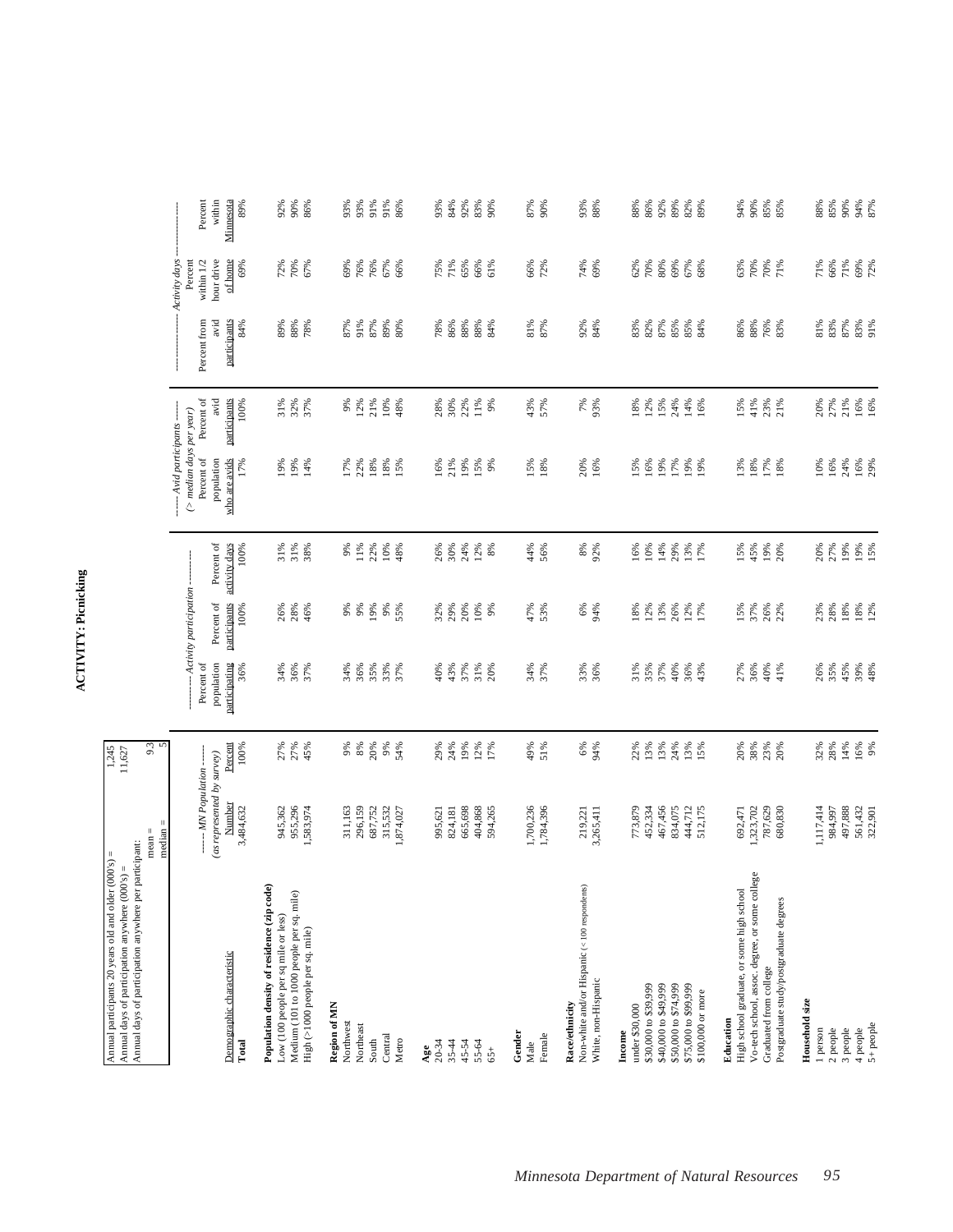| Percent<br>Minnesota<br>Activity days<br>of home<br>within 1/2<br>hour drive<br>Percent<br>$62%$<br>$50%$<br>45%<br>51%<br>64%<br>42%<br>56%<br>51%<br>49%<br>75%<br>66%<br>51%<br>48%<br>54%<br>50%<br>48%<br>49%<br>55%<br>$60\%$<br>57%<br>55%<br>56%<br>57%<br>49%<br>51%<br>63%<br>37%<br>46%<br>41%<br>54%<br>50%<br>31%<br>47%<br>participants<br>Percent from<br>avid<br>89%<br>$86%$<br>$87%$<br>$86%$<br>$85%$<br>$88%$<br>$83%$<br>97%<br>87%<br>83%<br>91%<br>86%<br>87%<br>87%<br>88%<br>91%<br>82%<br>92%<br>88%<br>$^{88\%}_{89\%}$<br>88%<br>87%<br><b>83%</b><br>88%<br>92%<br>85%<br>92%<br>84%<br>89%<br>91%<br>82%<br>79%<br>Percent of<br>avid<br>participants<br>$19%$<br>$12%$<br>$47%$<br>19%<br>69%<br>4%<br>18%<br>24%<br>11%<br>100%<br>35%<br>32%<br>33%<br>36%<br>28%<br>11%<br>7%<br>31%<br>96%<br>16%<br>27%<br>19%<br>18%<br>49%<br>12%<br>17%<br>31%<br>12%<br>10%<br>12%<br>10%<br>16%<br>--- Avid participants -----<br>$($ > median days per year)<br>Percent of<br>population<br>who are avids<br>18%<br>22%<br>19%<br>15%<br>$19%$<br>$18%$<br>19%<br>18%<br>19%<br>13%<br>3888888<br>21%<br>9%<br>$10%$<br>$15%$<br>17%<br>23%<br>17%<br>$14%$<br>20%<br>13%<br>9%<br>$8\%$<br>16%<br>11%<br>$\frac{8\%}{12\%}$<br>$18\%$<br>Percent of<br>activity days<br>$15%$<br>$23%$<br>$12%$<br>100%<br>$38%$<br>$32%$<br>$30%$<br>$13%$<br>$15%$<br>$14%$<br>$18\%$<br>70%<br>30%<br>5%<br>95%<br>25%<br>52%<br>18%<br>10%<br>I7%<br>32%<br>35%<br>29%<br>10%<br>8%<br>13%<br>10%<br>20%<br>$18%$<br>$15%$<br>20%<br>------ Activity participation -------<br>Percent of<br>participants<br>20%<br>3%<br>97%<br>21%<br>27%<br>$18\%$<br>22%<br>13%<br>100%<br>31%<br>30%<br>39%<br>$10%$<br>$10%$<br>19%<br>11%<br>50%<br>34%<br>28%<br>$10\%$ $8\%$<br>66%<br>34%<br>15%<br>$10\%$<br>14%<br>29%<br>17%<br>42%<br>23%<br>18%<br>15%<br>17%<br>Percent of<br>population<br>participating<br>37%<br>30%<br>$30\%$<br>$36\%$<br>$28\%$<br>$31\%$<br>$26\%$<br>$15\%$<br>16%<br>31%<br>$21\%$<br>$25\%$<br>32%<br>27%<br>20%<br>28%<br>41%<br>43%<br>34%<br>33%<br>26%<br>35%<br>34%<br>36%<br>35%<br>41%<br>20%<br>37%<br>34%<br>31%<br>27%<br>35%<br>36%<br>$14\%$<br>Percent<br>27%<br>27%<br>* * * * *<br>\$ * \$ * * *<br>19%<br>6%<br>13%<br>$38%$<br>$23%$<br>16%<br>9%<br>45%<br>24%<br>12%<br>17%<br>49%<br>51%<br>94%<br>22%<br>13%<br>24%<br>$13%$<br>$15%$<br>20%<br>32%<br>28%<br>100%<br>29%<br>20%<br>----- MN Population -----<br>(as represented by survey)<br>Number<br>497,888<br>561,432<br>322,901<br>3,484,632<br>955,296<br>665,698<br>1,700,236<br>467,456<br>945,362<br>296,159<br>687,752<br>773,879<br>452,334<br>834,075<br>1,323,702<br>787,629<br>1,117,414<br>984,997<br>1,583,974<br>315,532<br>1,874,027<br>404,868<br>594,265<br>1,784,396<br>444,712<br>512,175<br>680,830<br>311,163<br>3,265,411<br>692,471<br>824,181<br>995,621<br>219,221<br>Vo-tech school, assoc. degree, or some college<br>Population density of residence (zip code)<br>Non-white and/or Hispanic (<100 respondents)<br>High school graduate, or some high school<br>Medium (101 to 1000 people per sq. mile)<br>Postgraduate study/postgraduate degrees<br>Low (100 people per sq mile or less)<br>High (>1000 people per sq. mile)<br>Demographic characteristic<br>Graduated from college<br>White, non-Hispanic<br>\$40,000 to \$49,999<br>\$50,000 to \$74,999<br>\$75,000 to \$99,999<br>\$30,000 to \$39,999<br>\$100,000 or more<br>Household size<br>Region of MN<br>Race/ethnicity<br>under \$30,000<br>Education<br>Northwest<br>5+ people<br>Northeast<br>1 person<br>3 people<br>2 people<br>4 people<br>Gender<br>Income<br>Female<br>Central<br>Metro<br>South<br>$35 - 44$<br>45-54<br>55-64<br>Total<br>20-34<br>Male<br>Age<br>$65+$ | Annual days of participation anywhere per participant: | median<br>$mean =$ | 17.5 |  |  |  |  |
|-------------------------------------------------------------------------------------------------------------------------------------------------------------------------------------------------------------------------------------------------------------------------------------------------------------------------------------------------------------------------------------------------------------------------------------------------------------------------------------------------------------------------------------------------------------------------------------------------------------------------------------------------------------------------------------------------------------------------------------------------------------------------------------------------------------------------------------------------------------------------------------------------------------------------------------------------------------------------------------------------------------------------------------------------------------------------------------------------------------------------------------------------------------------------------------------------------------------------------------------------------------------------------------------------------------------------------------------------------------------------------------------------------------------------------------------------------------------------------------------------------------------------------------------------------------------------------------------------------------------------------------------------------------------------------------------------------------------------------------------------------------------------------------------------------------------------------------------------------------------------------------------------------------------------------------------------------------------------------------------------------------------------------------------------------------------------------------------------------------------------------------------------------------------------------------------------------------------------------------------------------------------------------------------------------------------------------------------------------------------------------------------------------------------------------------------------------------------------------------------------------------------------------------------------------------------------------------------------------------------------------------------------------------------------------------------------------------------------------------------------------------------------------------------------------------------------------------------------------------------------------------------------------------------------------------------------------------------------------------------------------------------------------------------------------------------------------------------------------------------------------------------------------------------------------------------------------------------------------------------------------------------------------------------------------------------------------------------------------------------------------------------------------------------------------------------------------------------------------------------------------------------------------------------------------------------------------------------------------------------------------------------------------------------------------------------------------------------------------------------------------------------------------------------------|--------------------------------------------------------|--------------------|------|--|--|--|--|
|                                                                                                                                                                                                                                                                                                                                                                                                                                                                                                                                                                                                                                                                                                                                                                                                                                                                                                                                                                                                                                                                                                                                                                                                                                                                                                                                                                                                                                                                                                                                                                                                                                                                                                                                                                                                                                                                                                                                                                                                                                                                                                                                                                                                                                                                                                                                                                                                                                                                                                                                                                                                                                                                                                                                                                                                                                                                                                                                                                                                                                                                                                                                                                                                                                                                                                                                                                                                                                                                                                                                                                                                                                                                                                                                                                                                 |                                                        |                    |      |  |  |  |  |
|                                                                                                                                                                                                                                                                                                                                                                                                                                                                                                                                                                                                                                                                                                                                                                                                                                                                                                                                                                                                                                                                                                                                                                                                                                                                                                                                                                                                                                                                                                                                                                                                                                                                                                                                                                                                                                                                                                                                                                                                                                                                                                                                                                                                                                                                                                                                                                                                                                                                                                                                                                                                                                                                                                                                                                                                                                                                                                                                                                                                                                                                                                                                                                                                                                                                                                                                                                                                                                                                                                                                                                                                                                                                                                                                                                                                 |                                                        |                    |      |  |  |  |  |
|                                                                                                                                                                                                                                                                                                                                                                                                                                                                                                                                                                                                                                                                                                                                                                                                                                                                                                                                                                                                                                                                                                                                                                                                                                                                                                                                                                                                                                                                                                                                                                                                                                                                                                                                                                                                                                                                                                                                                                                                                                                                                                                                                                                                                                                                                                                                                                                                                                                                                                                                                                                                                                                                                                                                                                                                                                                                                                                                                                                                                                                                                                                                                                                                                                                                                                                                                                                                                                                                                                                                                                                                                                                                                                                                                                                                 |                                                        |                    |      |  |  |  |  |
|                                                                                                                                                                                                                                                                                                                                                                                                                                                                                                                                                                                                                                                                                                                                                                                                                                                                                                                                                                                                                                                                                                                                                                                                                                                                                                                                                                                                                                                                                                                                                                                                                                                                                                                                                                                                                                                                                                                                                                                                                                                                                                                                                                                                                                                                                                                                                                                                                                                                                                                                                                                                                                                                                                                                                                                                                                                                                                                                                                                                                                                                                                                                                                                                                                                                                                                                                                                                                                                                                                                                                                                                                                                                                                                                                                                                 |                                                        |                    |      |  |  |  |  |
|                                                                                                                                                                                                                                                                                                                                                                                                                                                                                                                                                                                                                                                                                                                                                                                                                                                                                                                                                                                                                                                                                                                                                                                                                                                                                                                                                                                                                                                                                                                                                                                                                                                                                                                                                                                                                                                                                                                                                                                                                                                                                                                                                                                                                                                                                                                                                                                                                                                                                                                                                                                                                                                                                                                                                                                                                                                                                                                                                                                                                                                                                                                                                                                                                                                                                                                                                                                                                                                                                                                                                                                                                                                                                                                                                                                                 |                                                        |                    |      |  |  |  |  |
|                                                                                                                                                                                                                                                                                                                                                                                                                                                                                                                                                                                                                                                                                                                                                                                                                                                                                                                                                                                                                                                                                                                                                                                                                                                                                                                                                                                                                                                                                                                                                                                                                                                                                                                                                                                                                                                                                                                                                                                                                                                                                                                                                                                                                                                                                                                                                                                                                                                                                                                                                                                                                                                                                                                                                                                                                                                                                                                                                                                                                                                                                                                                                                                                                                                                                                                                                                                                                                                                                                                                                                                                                                                                                                                                                                                                 |                                                        |                    |      |  |  |  |  |
|                                                                                                                                                                                                                                                                                                                                                                                                                                                                                                                                                                                                                                                                                                                                                                                                                                                                                                                                                                                                                                                                                                                                                                                                                                                                                                                                                                                                                                                                                                                                                                                                                                                                                                                                                                                                                                                                                                                                                                                                                                                                                                                                                                                                                                                                                                                                                                                                                                                                                                                                                                                                                                                                                                                                                                                                                                                                                                                                                                                                                                                                                                                                                                                                                                                                                                                                                                                                                                                                                                                                                                                                                                                                                                                                                                                                 |                                                        |                    |      |  |  |  |  |
|                                                                                                                                                                                                                                                                                                                                                                                                                                                                                                                                                                                                                                                                                                                                                                                                                                                                                                                                                                                                                                                                                                                                                                                                                                                                                                                                                                                                                                                                                                                                                                                                                                                                                                                                                                                                                                                                                                                                                                                                                                                                                                                                                                                                                                                                                                                                                                                                                                                                                                                                                                                                                                                                                                                                                                                                                                                                                                                                                                                                                                                                                                                                                                                                                                                                                                                                                                                                                                                                                                                                                                                                                                                                                                                                                                                                 |                                                        |                    |      |  |  |  |  |
|                                                                                                                                                                                                                                                                                                                                                                                                                                                                                                                                                                                                                                                                                                                                                                                                                                                                                                                                                                                                                                                                                                                                                                                                                                                                                                                                                                                                                                                                                                                                                                                                                                                                                                                                                                                                                                                                                                                                                                                                                                                                                                                                                                                                                                                                                                                                                                                                                                                                                                                                                                                                                                                                                                                                                                                                                                                                                                                                                                                                                                                                                                                                                                                                                                                                                                                                                                                                                                                                                                                                                                                                                                                                                                                                                                                                 |                                                        |                    |      |  |  |  |  |
|                                                                                                                                                                                                                                                                                                                                                                                                                                                                                                                                                                                                                                                                                                                                                                                                                                                                                                                                                                                                                                                                                                                                                                                                                                                                                                                                                                                                                                                                                                                                                                                                                                                                                                                                                                                                                                                                                                                                                                                                                                                                                                                                                                                                                                                                                                                                                                                                                                                                                                                                                                                                                                                                                                                                                                                                                                                                                                                                                                                                                                                                                                                                                                                                                                                                                                                                                                                                                                                                                                                                                                                                                                                                                                                                                                                                 |                                                        |                    |      |  |  |  |  |
|                                                                                                                                                                                                                                                                                                                                                                                                                                                                                                                                                                                                                                                                                                                                                                                                                                                                                                                                                                                                                                                                                                                                                                                                                                                                                                                                                                                                                                                                                                                                                                                                                                                                                                                                                                                                                                                                                                                                                                                                                                                                                                                                                                                                                                                                                                                                                                                                                                                                                                                                                                                                                                                                                                                                                                                                                                                                                                                                                                                                                                                                                                                                                                                                                                                                                                                                                                                                                                                                                                                                                                                                                                                                                                                                                                                                 |                                                        |                    |      |  |  |  |  |
|                                                                                                                                                                                                                                                                                                                                                                                                                                                                                                                                                                                                                                                                                                                                                                                                                                                                                                                                                                                                                                                                                                                                                                                                                                                                                                                                                                                                                                                                                                                                                                                                                                                                                                                                                                                                                                                                                                                                                                                                                                                                                                                                                                                                                                                                                                                                                                                                                                                                                                                                                                                                                                                                                                                                                                                                                                                                                                                                                                                                                                                                                                                                                                                                                                                                                                                                                                                                                                                                                                                                                                                                                                                                                                                                                                                                 |                                                        |                    |      |  |  |  |  |
|                                                                                                                                                                                                                                                                                                                                                                                                                                                                                                                                                                                                                                                                                                                                                                                                                                                                                                                                                                                                                                                                                                                                                                                                                                                                                                                                                                                                                                                                                                                                                                                                                                                                                                                                                                                                                                                                                                                                                                                                                                                                                                                                                                                                                                                                                                                                                                                                                                                                                                                                                                                                                                                                                                                                                                                                                                                                                                                                                                                                                                                                                                                                                                                                                                                                                                                                                                                                                                                                                                                                                                                                                                                                                                                                                                                                 |                                                        |                    |      |  |  |  |  |
|                                                                                                                                                                                                                                                                                                                                                                                                                                                                                                                                                                                                                                                                                                                                                                                                                                                                                                                                                                                                                                                                                                                                                                                                                                                                                                                                                                                                                                                                                                                                                                                                                                                                                                                                                                                                                                                                                                                                                                                                                                                                                                                                                                                                                                                                                                                                                                                                                                                                                                                                                                                                                                                                                                                                                                                                                                                                                                                                                                                                                                                                                                                                                                                                                                                                                                                                                                                                                                                                                                                                                                                                                                                                                                                                                                                                 |                                                        |                    |      |  |  |  |  |
|                                                                                                                                                                                                                                                                                                                                                                                                                                                                                                                                                                                                                                                                                                                                                                                                                                                                                                                                                                                                                                                                                                                                                                                                                                                                                                                                                                                                                                                                                                                                                                                                                                                                                                                                                                                                                                                                                                                                                                                                                                                                                                                                                                                                                                                                                                                                                                                                                                                                                                                                                                                                                                                                                                                                                                                                                                                                                                                                                                                                                                                                                                                                                                                                                                                                                                                                                                                                                                                                                                                                                                                                                                                                                                                                                                                                 |                                                        |                    |      |  |  |  |  |
|                                                                                                                                                                                                                                                                                                                                                                                                                                                                                                                                                                                                                                                                                                                                                                                                                                                                                                                                                                                                                                                                                                                                                                                                                                                                                                                                                                                                                                                                                                                                                                                                                                                                                                                                                                                                                                                                                                                                                                                                                                                                                                                                                                                                                                                                                                                                                                                                                                                                                                                                                                                                                                                                                                                                                                                                                                                                                                                                                                                                                                                                                                                                                                                                                                                                                                                                                                                                                                                                                                                                                                                                                                                                                                                                                                                                 |                                                        |                    |      |  |  |  |  |
|                                                                                                                                                                                                                                                                                                                                                                                                                                                                                                                                                                                                                                                                                                                                                                                                                                                                                                                                                                                                                                                                                                                                                                                                                                                                                                                                                                                                                                                                                                                                                                                                                                                                                                                                                                                                                                                                                                                                                                                                                                                                                                                                                                                                                                                                                                                                                                                                                                                                                                                                                                                                                                                                                                                                                                                                                                                                                                                                                                                                                                                                                                                                                                                                                                                                                                                                                                                                                                                                                                                                                                                                                                                                                                                                                                                                 |                                                        |                    |      |  |  |  |  |
|                                                                                                                                                                                                                                                                                                                                                                                                                                                                                                                                                                                                                                                                                                                                                                                                                                                                                                                                                                                                                                                                                                                                                                                                                                                                                                                                                                                                                                                                                                                                                                                                                                                                                                                                                                                                                                                                                                                                                                                                                                                                                                                                                                                                                                                                                                                                                                                                                                                                                                                                                                                                                                                                                                                                                                                                                                                                                                                                                                                                                                                                                                                                                                                                                                                                                                                                                                                                                                                                                                                                                                                                                                                                                                                                                                                                 |                                                        |                    |      |  |  |  |  |
|                                                                                                                                                                                                                                                                                                                                                                                                                                                                                                                                                                                                                                                                                                                                                                                                                                                                                                                                                                                                                                                                                                                                                                                                                                                                                                                                                                                                                                                                                                                                                                                                                                                                                                                                                                                                                                                                                                                                                                                                                                                                                                                                                                                                                                                                                                                                                                                                                                                                                                                                                                                                                                                                                                                                                                                                                                                                                                                                                                                                                                                                                                                                                                                                                                                                                                                                                                                                                                                                                                                                                                                                                                                                                                                                                                                                 |                                                        |                    |      |  |  |  |  |
|                                                                                                                                                                                                                                                                                                                                                                                                                                                                                                                                                                                                                                                                                                                                                                                                                                                                                                                                                                                                                                                                                                                                                                                                                                                                                                                                                                                                                                                                                                                                                                                                                                                                                                                                                                                                                                                                                                                                                                                                                                                                                                                                                                                                                                                                                                                                                                                                                                                                                                                                                                                                                                                                                                                                                                                                                                                                                                                                                                                                                                                                                                                                                                                                                                                                                                                                                                                                                                                                                                                                                                                                                                                                                                                                                                                                 |                                                        |                    |      |  |  |  |  |
|                                                                                                                                                                                                                                                                                                                                                                                                                                                                                                                                                                                                                                                                                                                                                                                                                                                                                                                                                                                                                                                                                                                                                                                                                                                                                                                                                                                                                                                                                                                                                                                                                                                                                                                                                                                                                                                                                                                                                                                                                                                                                                                                                                                                                                                                                                                                                                                                                                                                                                                                                                                                                                                                                                                                                                                                                                                                                                                                                                                                                                                                                                                                                                                                                                                                                                                                                                                                                                                                                                                                                                                                                                                                                                                                                                                                 |                                                        |                    |      |  |  |  |  |
|                                                                                                                                                                                                                                                                                                                                                                                                                                                                                                                                                                                                                                                                                                                                                                                                                                                                                                                                                                                                                                                                                                                                                                                                                                                                                                                                                                                                                                                                                                                                                                                                                                                                                                                                                                                                                                                                                                                                                                                                                                                                                                                                                                                                                                                                                                                                                                                                                                                                                                                                                                                                                                                                                                                                                                                                                                                                                                                                                                                                                                                                                                                                                                                                                                                                                                                                                                                                                                                                                                                                                                                                                                                                                                                                                                                                 |                                                        |                    |      |  |  |  |  |
|                                                                                                                                                                                                                                                                                                                                                                                                                                                                                                                                                                                                                                                                                                                                                                                                                                                                                                                                                                                                                                                                                                                                                                                                                                                                                                                                                                                                                                                                                                                                                                                                                                                                                                                                                                                                                                                                                                                                                                                                                                                                                                                                                                                                                                                                                                                                                                                                                                                                                                                                                                                                                                                                                                                                                                                                                                                                                                                                                                                                                                                                                                                                                                                                                                                                                                                                                                                                                                                                                                                                                                                                                                                                                                                                                                                                 |                                                        |                    |      |  |  |  |  |
|                                                                                                                                                                                                                                                                                                                                                                                                                                                                                                                                                                                                                                                                                                                                                                                                                                                                                                                                                                                                                                                                                                                                                                                                                                                                                                                                                                                                                                                                                                                                                                                                                                                                                                                                                                                                                                                                                                                                                                                                                                                                                                                                                                                                                                                                                                                                                                                                                                                                                                                                                                                                                                                                                                                                                                                                                                                                                                                                                                                                                                                                                                                                                                                                                                                                                                                                                                                                                                                                                                                                                                                                                                                                                                                                                                                                 |                                                        |                    |      |  |  |  |  |
|                                                                                                                                                                                                                                                                                                                                                                                                                                                                                                                                                                                                                                                                                                                                                                                                                                                                                                                                                                                                                                                                                                                                                                                                                                                                                                                                                                                                                                                                                                                                                                                                                                                                                                                                                                                                                                                                                                                                                                                                                                                                                                                                                                                                                                                                                                                                                                                                                                                                                                                                                                                                                                                                                                                                                                                                                                                                                                                                                                                                                                                                                                                                                                                                                                                                                                                                                                                                                                                                                                                                                                                                                                                                                                                                                                                                 |                                                        |                    |      |  |  |  |  |
|                                                                                                                                                                                                                                                                                                                                                                                                                                                                                                                                                                                                                                                                                                                                                                                                                                                                                                                                                                                                                                                                                                                                                                                                                                                                                                                                                                                                                                                                                                                                                                                                                                                                                                                                                                                                                                                                                                                                                                                                                                                                                                                                                                                                                                                                                                                                                                                                                                                                                                                                                                                                                                                                                                                                                                                                                                                                                                                                                                                                                                                                                                                                                                                                                                                                                                                                                                                                                                                                                                                                                                                                                                                                                                                                                                                                 |                                                        |                    |      |  |  |  |  |
|                                                                                                                                                                                                                                                                                                                                                                                                                                                                                                                                                                                                                                                                                                                                                                                                                                                                                                                                                                                                                                                                                                                                                                                                                                                                                                                                                                                                                                                                                                                                                                                                                                                                                                                                                                                                                                                                                                                                                                                                                                                                                                                                                                                                                                                                                                                                                                                                                                                                                                                                                                                                                                                                                                                                                                                                                                                                                                                                                                                                                                                                                                                                                                                                                                                                                                                                                                                                                                                                                                                                                                                                                                                                                                                                                                                                 |                                                        |                    |      |  |  |  |  |
|                                                                                                                                                                                                                                                                                                                                                                                                                                                                                                                                                                                                                                                                                                                                                                                                                                                                                                                                                                                                                                                                                                                                                                                                                                                                                                                                                                                                                                                                                                                                                                                                                                                                                                                                                                                                                                                                                                                                                                                                                                                                                                                                                                                                                                                                                                                                                                                                                                                                                                                                                                                                                                                                                                                                                                                                                                                                                                                                                                                                                                                                                                                                                                                                                                                                                                                                                                                                                                                                                                                                                                                                                                                                                                                                                                                                 |                                                        |                    |      |  |  |  |  |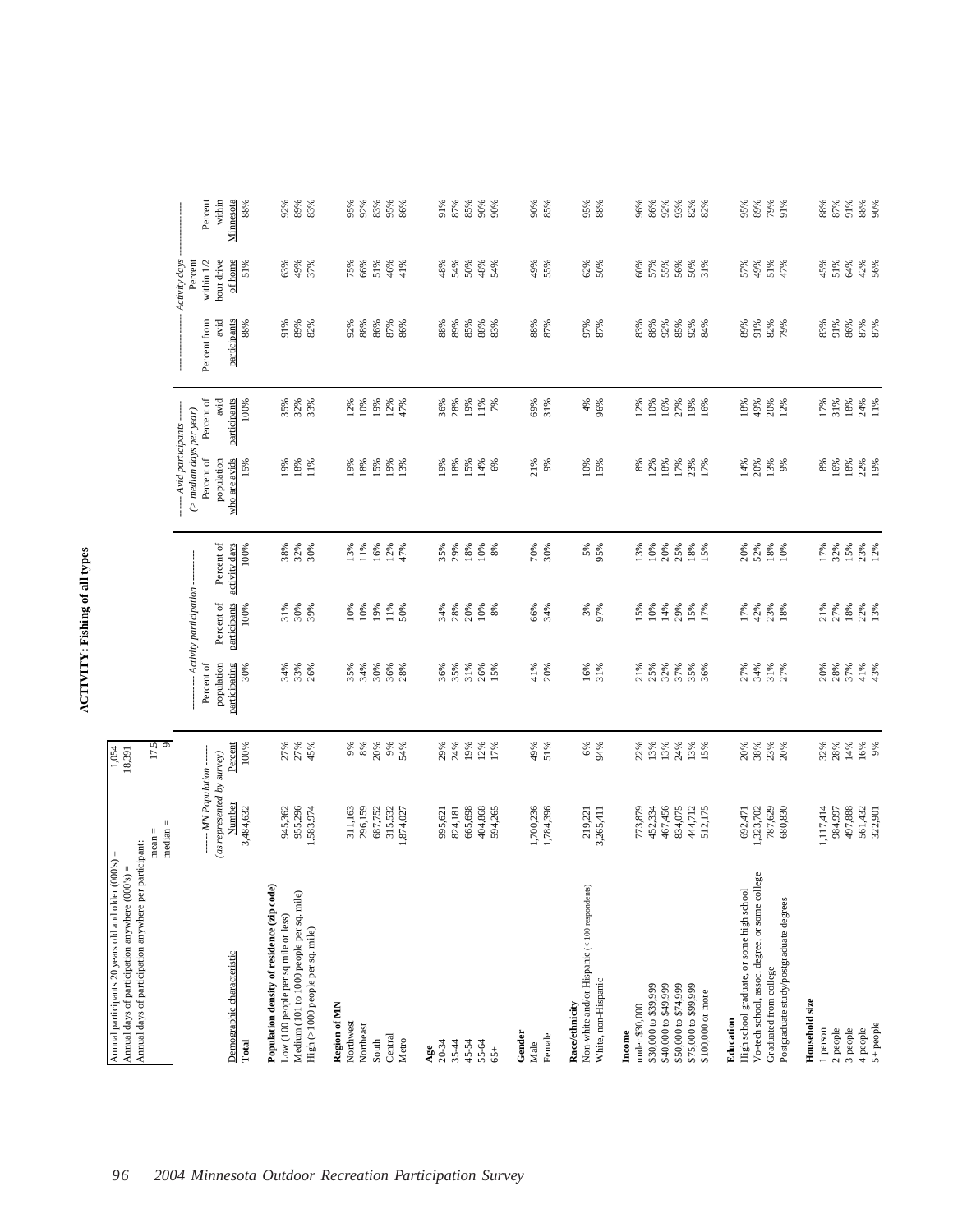# **ACTIVITY: Fishing from a boat ACTIVITY: Fishing from a boat**

| Annual days of participation anywhere per participant:<br>Annual participants 20 years old and older (000's) =<br>Annual days of participation anywhere (000's) =             | $mean =$                                                                                  | $\frac{12.9}{8}$<br>929<br>12,003          |                                                  |                                                                            |                                          |                                                                                                                  |                                            |                                             |                                                                          |                                                                |
|-------------------------------------------------------------------------------------------------------------------------------------------------------------------------------|-------------------------------------------------------------------------------------------|--------------------------------------------|--------------------------------------------------|----------------------------------------------------------------------------|------------------------------------------|------------------------------------------------------------------------------------------------------------------|--------------------------------------------|---------------------------------------------|--------------------------------------------------------------------------|----------------------------------------------------------------|
| Demographic characteristic<br>Total                                                                                                                                           | --- MN Population ----<br>(as represented by survey)<br>Number<br>3,484,632<br>$median =$ | Percent<br>100%                            | Percent of<br>population<br>participating<br>27% | --------- Activity participation ---<br>participants<br>Percent of<br>100% | Percent of<br>activity days<br>100%      | ----- Avid participants -----<br>$($ > median days per year)<br>Percent of<br>who are avids<br>population<br>11% | Percent of<br>participants<br>avid<br>100% | participants<br>Percent from<br>avid<br>83% | Activity days<br>hour drive<br>of home<br>Percent<br>within $1/2$<br>51% | Percent<br>within<br>Minnesota<br>88%                          |
| Population density of residence (zip code)<br>Medium (101 to 1000 people per sq. mile)<br>Low (100 people per sq mile or less)<br>High (>1000 people per sq. mile)            | 945,362<br>955,296<br>1,583,974                                                           | 27%<br>27%<br>45%                          | 31%<br>22%<br>30%                                | $30\%$<br>$32\%$<br>$38\%$                                                 | 35%<br>34%<br>31%                        | $15%$ $8%$                                                                                                       | 35%<br>35%<br>30%                          | 87%<br>86%<br>75%                           | $\begin{array}{l} 51\% \\ 51\% \end{array}$<br>51%                       | $88\%$<br>$88\%$<br>$88\%$                                     |
| Region of MN<br>Northwest<br>Northeast<br>Central<br>Metro<br>South                                                                                                           | 296,159<br>687,752<br>315,532<br>311,163<br>1,874,027                                     | $8\%$<br>20%<br>9%<br>$9\%$<br>54%         | 25%<br>33%<br>31%<br>25%<br>30%                  | 19%<br>11%<br>50%<br>10%<br>10%                                            | 11%<br>15%<br>12%<br>12%<br>50%          | 11%<br>15%<br>10%<br>14%<br>15%                                                                                  | $18\%$<br>11%<br>12%<br>47%<br>11%         | 88%<br>87%<br>79%<br>86%<br>82%             | $51\%$<br>51%<br>51%<br>51%<br>51%                                       | $88\%$<br>$88\%$<br>$88\%$<br>88%                              |
| $35 - 44$<br>45-54<br>55-64<br>20-34<br>Age<br>$65+$                                                                                                                          | 665,698<br>404,868<br>824,181<br>594,265<br>995,621                                       | 24%<br>19%<br>$12%$<br>17%<br>29%          | 32%<br>30%<br>29%<br>$21\%$<br>14%               | 27%<br>21%<br>9%<br>34%                                                    | 28%<br>17%<br>10%<br>36%<br>9%           | $11%$<br>5%<br>14%<br>11%<br>14%                                                                                 | $11%$<br>7%<br>34%<br>30%<br>18%           | 83%<br>86%<br>79%<br>87%<br>78%             | 51%<br>51%<br>51%<br>51%<br>51%                                          | 88%                                                            |
| Gender<br>Female<br>Male                                                                                                                                                      | 1,700,236<br>1,784,396                                                                    | 49%<br>51%                                 | 37%<br>17%                                       | 68%<br>32%                                                                 | 71%<br>29%                               | I 7%<br>6%                                                                                                       | 72%<br>28%                                 | 83%<br>83%                                  | $51\%$<br>$51\%$                                                         | $^{96}_{88\%}$                                                 |
| Non-white and/or Hispanic (<100 respondents)<br>White, non-Hispanic<br>Race/ethnicity                                                                                         | 3,265,411<br>219,221                                                                      | $6\%$<br>94%                               | 13%<br>28%                                       | 3%<br>97%                                                                  | 6%<br>94%                                | 9%<br>12%                                                                                                        | 5%<br>95%                                  | 98%<br>82%                                  | 51%<br>51%                                                               | $^{96}_{88\%}$                                                 |
| \$40,000 to \$49,999<br>\$50,000 to \$74,999<br>\$75,000 to \$99,999<br>\$30,000 to \$39,999<br>\$100,000 or more<br>under \$30,000<br>Income                                 | 452,334<br>467,456<br>834,075<br>773,879<br>444,712<br>512,175                            | 13%<br>24%<br>22%<br>13%<br>$13%$<br>$15%$ | 16%<br>22%<br>28%<br>33%<br>32%<br>33%           | 11%<br>14%<br>29%<br>13%<br>15%<br>18%                                     | 11%<br>20%<br>25%<br>9%<br>$18\%$<br>17% | 88884<br>17%<br>15%                                                                                              | 10%<br>9%<br>$15%$<br>$28%$<br>19%<br>19%  | 76%<br>81%<br>87%<br>$80\%$<br>87%<br>84%   | $51\%$<br>51%<br>51%<br>51%<br>51%<br>51%                                | $88\%$<br>$\begin{array}{l} \ast\atop 88883323244 \end{array}$ |
| Vo-tech school, assoc. degree, or some college<br>High school graduate, or some high school<br>Postgraduate study/postgraduate degrees<br>Graduated from college<br>Education | 1,323,702<br>692,471<br>787,629<br>680,830                                                | 20%<br>$38%$<br>$23%$<br>$20%$             | 23%<br>32%<br>27%<br>21%                         | 44%<br>23%<br>15%<br>17%                                                   | 18%<br>54%<br>$18\%$<br>11%              | $9\%$<br>17%<br>$10%$ 6%                                                                                         | 15%<br>55%<br>19%<br>11%                   | 80%<br>88%<br>76%<br>76%                    | $51\%$<br>51%<br>51%<br>51%                                              | 88%<br>$88%$<br>$88%$<br>$88%$                                 |
| Household size<br>$5+$ people<br>4 people<br>1 person<br>2 people<br>3 people                                                                                                 | 497,888<br>561,432<br>322,901<br>1,117,414<br>984,997                                     | 16%<br>9%<br>$32%$<br>$28%$<br>$14%$       | 17%<br>25%<br>33%<br>38%<br>35%                  | 21%<br>27%<br>$18\%$<br>23%<br>12%                                         | $\frac{18\%}{31\%}$<br>15%<br>25%<br>11% | $888880$<br>$148880$<br>$158$                                                                                    | 16%<br>50%<br>178%<br>11%                  | 86%<br>79%<br><b>83%</b><br>82%<br>83%      | 51%<br>51%<br>51%<br>$51\%$<br>$51\%$                                    |                                                                |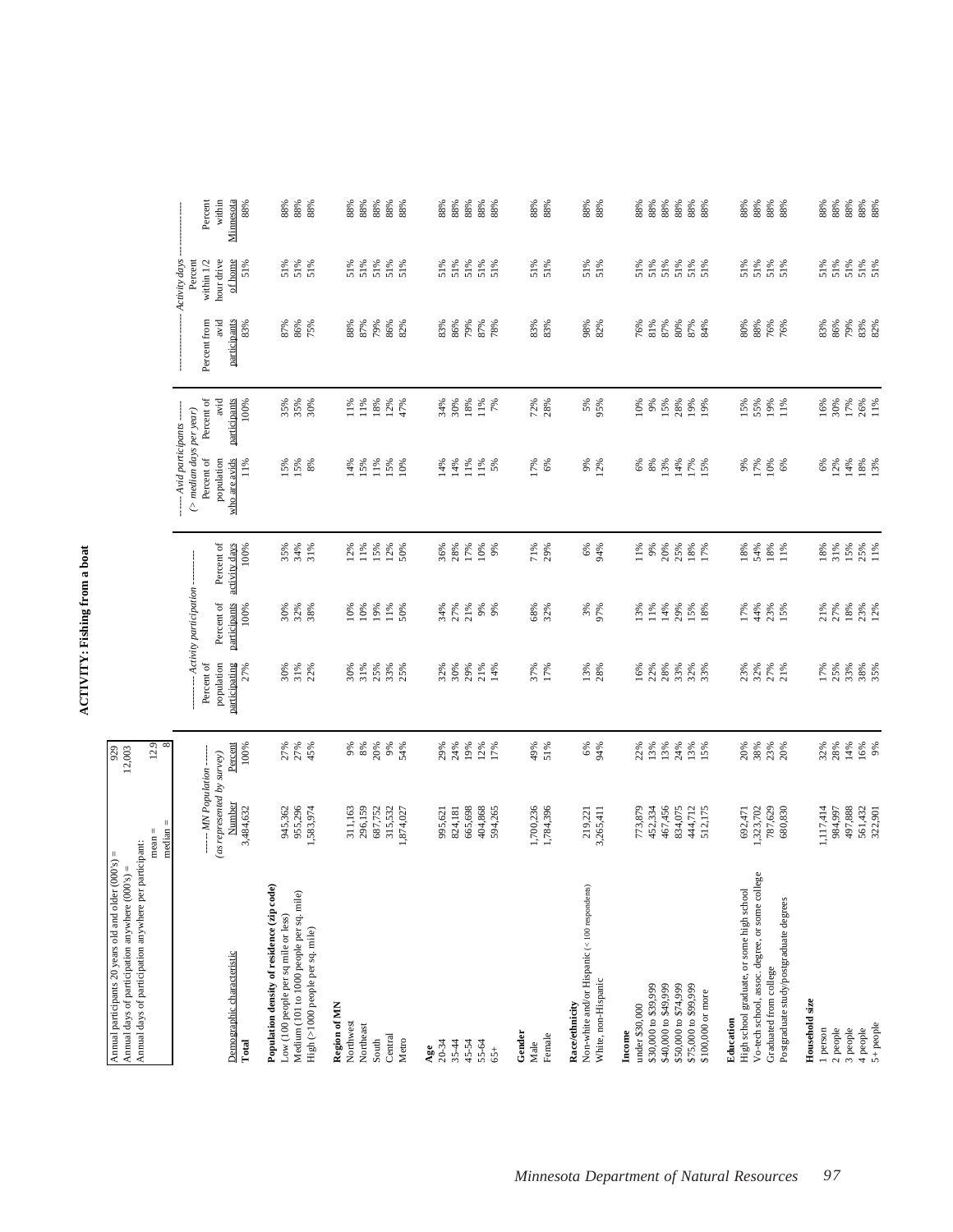# ACTIVITY: Fishing from shore **ACTIVITY: Fishing from shore**

| Annual days of participation anywhere per participant:                                                                                                                        | $\mathbf{H}$<br>$mean =$<br>median                                            | 9.1                                                               |                                                  |                                                                   |                                          |                                                                                                                 |                                                |                                             |                                                                                |  |
|-------------------------------------------------------------------------------------------------------------------------------------------------------------------------------|-------------------------------------------------------------------------------|-------------------------------------------------------------------|--------------------------------------------------|-------------------------------------------------------------------|------------------------------------------|-----------------------------------------------------------------------------------------------------------------|------------------------------------------------|---------------------------------------------|--------------------------------------------------------------------------------|--|
| Demographic characteristic<br>Total                                                                                                                                           | --- MN Population ------<br>(as represented by survey)<br>Number<br>3,484,632 | Percent<br>100%                                                   | Percent of<br>population<br>participating<br>20% | --- Activity participation-<br>Percent of<br>participants<br>100% | Percent of<br>activity days<br>100%      | --- Avid participants -----<br>$(>median\ days\ per\ year)$<br>Percent of<br>who are avids<br>population<br>10% | Percent of<br>avid<br>participants<br>100%     | participants<br>avid<br>Percent from<br>89% | Activity days<br>hour drive<br>of home<br>within $1/2$<br>Percent<br>51%       |  |
| Population density of residence (zip code)<br>Medium (101 to 1000 people per sq. mile)<br>Low (100 people per sq mile or less)<br>High (>1000 people per sq. mile)            | 945,362<br>955,296<br>1,583,974                                               | 27%<br>27%<br>45%                                                 | 25%<br>21%<br>17%                                | 34%<br>29%<br>37%                                                 | $45%$<br>$27%$<br>27%                    | 12%<br>14%<br>7%                                                                                                | 38%<br>32%<br>30%                              | 92%<br>90%<br>82%                           | $\begin{array}{l} 51\,\% \\ 51\,\% \end{array}$<br>51%                         |  |
| Region of MN<br>Northwest<br>Northeast<br>Central<br>Metro<br>South                                                                                                           | 296,159<br>687,752<br>315,532<br>311,163<br>1,874,027                         | $9%$<br>8%<br>20%<br>$9%$<br>54%                                  | 25%<br>25%<br>21%<br>24%<br>18%                  | $\frac{11\%}{11\%}$<br>$21%$<br>$11%$<br>$47%$                    | $\frac{16\%}{11\%}$<br>19%<br>12%<br>42% | 11%<br>$14%$<br>8%<br>$15%$<br>$12%$                                                                            | $21%$<br>$12%$<br>$44%$<br>14%<br>10%          | 94%<br>88%<br>89%<br>91%<br>87%             | 51%<br>$\frac{8}{51}$ % $\frac{8}{51}$ %<br>51%                                |  |
| 45-54<br>20-34<br>$35 - 44$<br>55-64<br>Age<br>$65+$                                                                                                                          | 665,698<br>404,868<br>995,621<br>824,181<br>594,265                           | 19%<br>29%<br>24%<br>12%<br>17%                                   | 21%<br>24%<br>23%<br>19%<br>9%                   | $34%$<br>$28%$<br>$11%$<br>7%                                     | 33%<br>30%<br>$18\%$<br>11%<br>7%        | $10%$<br>$1%$<br>$5%$<br>12%<br>11%                                                                             | 34%<br>27%<br>19%<br>13%<br>8%                 | 87%<br>88%<br>91%<br>90%<br>90%             | 51%<br>51%<br>51%<br>51%<br>51%                                                |  |
| Gender<br>Female<br>Male                                                                                                                                                      | 1,700,236<br>1,784,396                                                        | 49%<br>51%                                                        | 28%<br>13%                                       | 67%<br>33%                                                        | 68%<br>32%                               | $15%$<br>$5%$                                                                                                   | 74%<br>26%                                     | 90%<br>87%                                  | 51%<br>51%                                                                     |  |
| Non-white and/or Hispanic (<100 respondents)<br>White, non-Hispanic<br>Race/ethnicity                                                                                         | 3,265,411<br>219,221                                                          | 6%<br>94%                                                         | 10%<br>21%                                       | 3%<br>97%                                                         | 5%<br>95%                                | $7%$<br>11%                                                                                                     | 4%<br>96%                                      | 97%<br>89%                                  | 51%<br>51%                                                                     |  |
| \$40,000 to \$49,999<br>\$50,000 to \$74,999<br>\$30,000 to \$39,999<br>\$75,000 to \$99,999<br>\$100,000 or more<br>under \$30,000<br>Income                                 | 452,334<br>467,456<br>834,075<br>444,712<br>773,879<br>512,175                | 22%<br>13%<br>13%<br>24%<br>$13%$<br>$15%$                        | 25%<br>14%<br>$18\%$<br>20%<br>23%<br>23%        | 12%<br>13%<br>29%<br>15%<br>$15%$<br>$16%$                        | 20%<br>24%<br>17%<br>12%<br>17%<br>10%   | $6%$<br>9%<br>13%<br>11%<br><b>15%</b>                                                                          | 14%<br>12%<br>$17%$<br>$27%$<br>$18%$<br>$13%$ | 91%<br>89%<br>95%<br>85%<br>92%<br>76%      | 51%<br>51%<br>51%<br>$51\%$<br>$\begin{array}{l} 51\,\% \\ 51\,\% \end{array}$ |  |
| Vo-tech school, assoc. degree, or some college<br>High school graduate, or some high school<br>Postgraduate study/postgraduate degrees<br>Graduated from college<br>Education | 787,629<br>692,471<br>1,323,702<br>680,830                                    | 20%<br>$38%$<br>23%<br>20%                                        | 19%<br>22%<br>19%<br>19%                         | 19%<br>42%<br>22%<br>18%                                          | 24%<br>50%<br>17%<br>10%                 | 12%<br>13%<br>9%<br>5%                                                                                          | $48%$<br>20%<br>10%<br>22%                     | 93%<br>92%<br>84%<br>72%                    | 51%<br>51%<br>51%<br>51%                                                       |  |
| Household size<br>$5+$ people<br>1 person<br>2 people<br>3 people<br>4 people                                                                                                 | 1,117,414<br>497,888<br>561,432<br>984,997<br>322,901                         | $\begin{array}{l} 888 \\ 788 \\ 198 \\ 199 \\ 108 \\ \end{array}$ | 13%<br>19%<br>24%<br>26%<br>32%                  | 17%<br>21%<br>15%<br>20%<br>27%                                   | 16%<br>$15%$<br>35%<br>20%<br>14%        | $6880288$<br>10%<br>15%                                                                                         | $18%$<br>33%<br>14%<br>22%<br>14%              | 85%<br>92%<br>86%<br>89%<br>89%             | 51%<br>51%<br>51%<br>$51\%$<br>$51\%$                                          |  |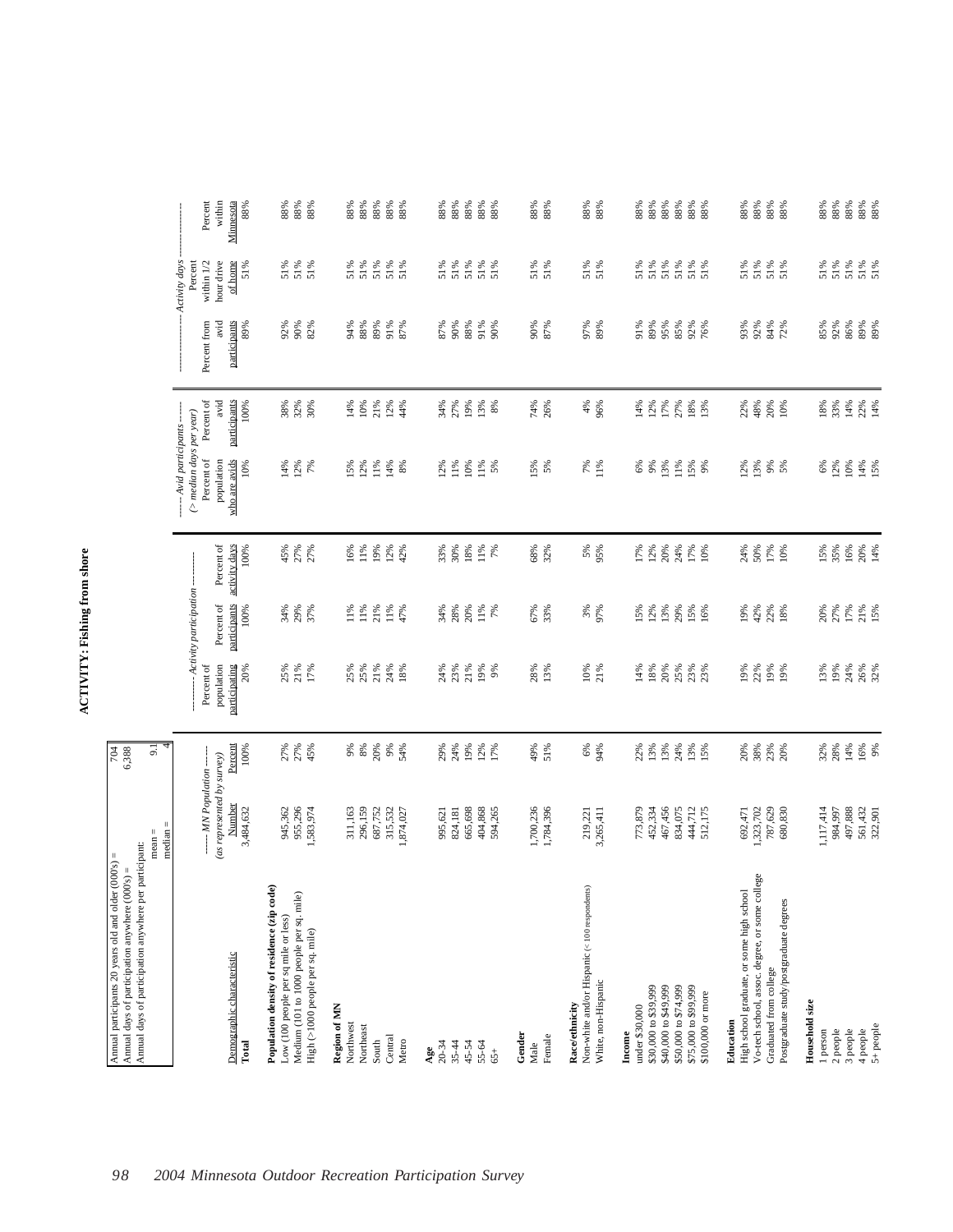ACTIVITY: Biking (bicycling outdoors of all types, including mountain biking) **ACTIVITY: Biking (bicycling outdoors of all types, including mountain biking)**

| Annual days of participation anywhere per participant:<br>Annual participants 20 years old and older (000's) =<br>Annual days of participation anywhere (000's) =             |                                                                               | 1,011<br>22,436                        |                                                  |                                                                          |                                        |                                                                                                                   |                                            |                                             |                                                                            |                                        |
|-------------------------------------------------------------------------------------------------------------------------------------------------------------------------------|-------------------------------------------------------------------------------|----------------------------------------|--------------------------------------------------|--------------------------------------------------------------------------|----------------------------------------|-------------------------------------------------------------------------------------------------------------------|--------------------------------------------|---------------------------------------------|----------------------------------------------------------------------------|----------------------------------------|
|                                                                                                                                                                               | $mean =$<br>median                                                            | 22.2<br>15                             |                                                  |                                                                          |                                        |                                                                                                                   |                                            |                                             |                                                                            |                                        |
| Demographic characteristic<br>Total                                                                                                                                           | ---- MN Population -----<br>(as represented by survey)<br>Number<br>3,484,632 | Percent<br>100%                        | Percent of<br>population<br>participating<br>29% | -------- Activity participation --<br>Percent of<br>participants<br>100% | Percent of<br>activity days<br>100%    | ----- Avid participants ------<br>$($ > median days per year)<br>Percent of<br>who are avids<br>population<br>11% | Percent of<br>participants<br>avid<br>100% | Percent from<br>avid<br>participants<br>79% | Activity days<br>Percent<br>within $1/2\,$<br>hour drive<br>of home<br>86% | Percent<br>within<br>Minnesota<br>94%  |
| Population density of residence (zip code)<br>Medium (101 to 1000 people per sq. mile)<br>Low (100 people per sq mile or less)<br>High (>1000 people per sq. mile)            | 955,296<br>945,362<br>,583,974                                                | 27%<br>27%<br>45%                      | 22%<br>29%<br>33%                                | 21%<br>27%<br>52%                                                        | 26%<br>25%<br>49%                      | 9%<br>11%<br>12%                                                                                                  | 22%<br>28%<br>50%                          | 84%<br>76%<br>78%                           | $87%$<br>$84%$<br>$99\%$                                                   | 95%<br>92%<br>95%                      |
| Region of MN<br>Northwest<br>Northeast<br>Central<br>South<br>Metro                                                                                                           | 296,159<br>687,752<br>315,532<br>311,163<br>1,874,027                         | $8\%$<br>20%<br>$9\%$<br>66<br>54%     | 26%<br>19%<br>20%<br>28%<br>33%                  | 17%<br>$6\%$<br>$9\%$<br>62%<br>$\frac{6}{6}$                            | 19%<br>7%<br>$10\%$<br>59%<br>5%       | 11%<br>10%<br>8%<br>12%<br>$\frac{6}{6}$                                                                          | 20%<br>$6\%$<br>$8\%$<br>5%<br>60%         | 79%<br>85%<br>83%<br>80%<br>77%             | 85%<br>91%<br>91%<br>90%<br>83%                                            | 89%<br>92%<br>95%<br>96%<br>95%        |
| 35-44<br>45-54<br>55-64<br>20-34<br>Age<br>$65+$                                                                                                                              | 404,868<br>665,698<br>594,265<br>824,181<br>995,621                           | 24%<br>19%<br>12%<br>29%<br>17%        | 39%<br>35%<br>33%<br>19%<br>6%                   | 22%<br>$8\%$<br>35%<br>32%<br>4%                                         | 21%<br>$8\%$<br>31%<br>34%<br>6%       | 11%<br>16%<br>$13%$<br>$7%$<br>$3%$                                                                               | 30%<br>35%<br>23%<br>7%<br>4%              | 77%<br>79%<br>78%<br>79%<br>91%             | $87\%$<br>89%<br>85%<br>79%<br>72%                                         | 95%<br>97%<br>86%<br>98%<br>76%        |
| Gender<br>Female<br>Male                                                                                                                                                      | 1,700,236<br>1,784,396                                                        | 49%<br>51%                             | 30%<br>28%                                       | 51%<br>49%                                                               | 54%<br>46%                             | 11%<br>10%                                                                                                        | 52%<br>48%                                 | 79%<br>79%                                  | 87%<br>85%                                                                 | 94%<br>95%                             |
| Non-white and/or Hispanic $(<100~\rm{respondents})$<br>White, non-Hispanic<br>Race/ethnicity                                                                                  | 3,265,411<br>219,221                                                          | 6%<br>94%                              | 25%<br>29%                                       | 5%<br>95%                                                                | 5%<br>95%                              | 13%<br>11%                                                                                                        | 7%<br>93%                                  | 84%<br>79%                                  | 95%<br>85%                                                                 | 98%<br>94%                             |
| \$40,000 to \$49,999<br>\$50,000 to \$74,999<br>\$75,000 to \$99,999<br>\$30,000 to \$39,999<br>\$100,000 or more<br>under \$30,000<br>Income                                 | 467,456<br>444,712<br>512,175<br>773,879<br>452,334<br>834,075                | 13%<br>13%<br>24%<br>22%<br>13%<br>15% | 17%<br>24%<br>27%<br>34%<br>32%<br>47%           | 12%<br>10%<br>12%<br>28%<br>14%<br>23%                                   | 14%<br>25%<br>19%<br>10%<br>12%<br>20% | 14%<br>10%<br>12%<br>15%<br>7%<br>$9\%$                                                                           | 17%<br>17%<br>23%<br>9%<br>14%<br>21%      | 92%<br>81%<br>87%<br>74%<br>75%<br>70%      | 83%<br>91%<br>71%<br>$90\%$<br>$88\%$<br>90%                               | 96%<br>97%<br>94%<br>96%<br>96%<br>89% |
| Vo-tech school, assoc. degree, or some college<br>High school graduate, or some high school<br>Postgraduate study/postgraduate degrees<br>Graduated from college<br>Education | 787,629<br>680,830<br>1,323,702<br>692,471                                    | 20%<br>38%<br>23%<br>20%               | 27%<br>39%<br>38%<br>14%                         | $9\%$<br>35%<br>31%<br>26%                                               | $9\%$<br>39%<br>26%<br>27%             | 3%<br>13%<br>$10\%$<br>15%                                                                                        | 6%<br>44%<br>22%<br>28%                    | 76%<br>86%<br>70%<br>79%                    | 88%<br>76%<br>$85\% \\ 88\%$                                               | 97%<br>94%<br>95%<br>93%               |
| Household size<br>$5+$ people<br>2 people<br>3 people<br>4 people<br>1 person                                                                                                 | 497,888<br>561,432<br>322,901<br>1,117,414<br>984,997                         | 32%<br>28%<br>14%<br>16%<br>9%         | 27%<br>36%<br>40%<br>42%<br>19%                  | 20%<br>26%<br>18%<br>22%<br>13%                                          | 23%<br>26%<br>15%<br>20%<br>15%        | 7%<br>9%<br>$13%$<br>$15%$<br>$16%$                                                                               | 24%<br>$18\%$<br>22%<br>14%<br>22%         | 81%<br>76%<br>$70%$<br>84%<br>84%           | 78%<br>82%<br>91%<br>91%<br>93%                                            | 90%<br>95%<br>94%<br>96%<br>99%        |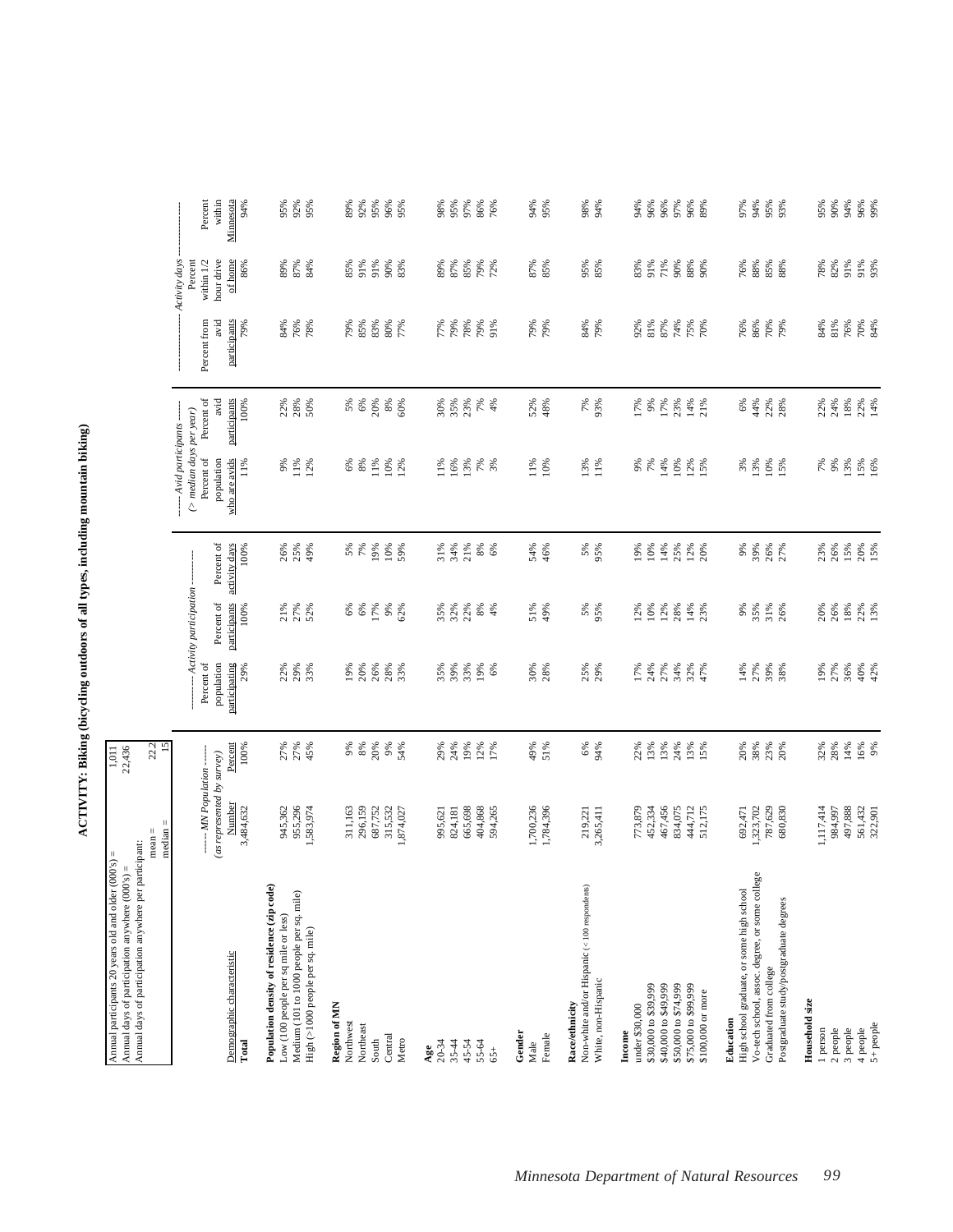ACTIVITY: Biking on dirt trails (a portion of all biking) **ACTIVITY: Biking on dirt trails (a portion of all biking)**

|                                                                                    | median                                            | 6.8                       |                                           |                                    |                                     |                                                                             |                              |                             |                                           |
|------------------------------------------------------------------------------------|---------------------------------------------------|---------------------------|-------------------------------------------|------------------------------------|-------------------------------------|-----------------------------------------------------------------------------|------------------------------|-----------------------------|-------------------------------------------|
|                                                                                    | ---- MN Population ----                           |                           | Percent of                                | ---- Activity participation ---    |                                     | ----- Avid participants ------<br>$($ > median days per year)<br>Percent of | Percent of                   | Percent from                | -- Activity days<br>within 1/2<br>Percent |
| Demographic characteristic<br>Total                                                | (as represented by survey)<br>Number<br>3,484,632 | Percent<br>100%           | population<br>participating<br>12%        | Percent of<br>participants<br>100% | Percent of<br>activity days<br>100% | who are avids<br>population<br>$6\%$                                        | avid<br>participants<br>100% | participants<br>avid<br>92% | hour drive<br>of home<br>86%              |
| Population density of residence (zip code)<br>Low (100 people per sq mile or less) |                                                   |                           |                                           |                                    | 19%                                 |                                                                             |                              | 93%                         |                                           |
| Medium (101 to 1000 people per sq. mile)<br>High (>1000 people per sq. mile)       | 945,362<br>955,296<br>1,583,974                   | 27%<br>27%<br>45%         | 9%<br>14%<br>13%                          | 20%<br>32%<br>49%                  | $\frac{44\%}{38\%}$                 | ~ \$88                                                                      | $18%$<br>38%<br>44%          | 95%<br>89%                  | 86%<br>86%<br>86%                         |
| Region of MN<br>Northwest                                                          | 311,163                                           |                           |                                           |                                    |                                     |                                                                             |                              | 94%                         | 86%                                       |
| Northeast                                                                          | 296,159                                           | $9%$<br>$8%$              | $6%$<br>$10%$                             | 4%7%                               |                                     | $4%$<br>$4%$                                                                | $5%$<br>$6%$                 | 94%                         | 86%                                       |
| South                                                                              | 687,752                                           | $20\%$                    | $9\%$                                     |                                    |                                     |                                                                             | 14%                          | 91%                         | 86%                                       |
| Central<br>Metro                                                                   | 315,532<br>1,874,027                              | $9\%$<br>54%              | $196$<br>$15%$                            | 15%<br>9%<br>65%                   |                                     | $4%$ $8%$                                                                   | 9%<br>65%                    | 91%<br>93%                  | 86%<br>86%                                |
| $Age$<br>20-34                                                                     | 995,621                                           |                           |                                           | 40%                                |                                     |                                                                             |                              | 95%                         |                                           |
| $35 - 44$                                                                          | 824,181                                           |                           |                                           |                                    |                                     |                                                                             |                              |                             | 86%<br>86%                                |
| 45-54                                                                              | 665,698                                           | 29%<br>21%<br>19%         | 17%<br>17%<br>12%                         | 33%<br>19%                         | $52%$<br>$30%$<br>$14%$             | 888828                                                                      | 43%<br>36%<br>17%            | 92%<br>87%                  | 86%                                       |
| 55-64                                                                              | 404,868                                           | 12%                       |                                           |                                    |                                     |                                                                             |                              | 64%                         | 86%                                       |
| $65 +$                                                                             | 594,265                                           | 17%                       | $5%$<br>2%                                | $5%$<br>$3%$                       | $2%$<br>$2%$                        |                                                                             | $2%$<br>$2%$                 | 91%                         | 86%                                       |
| Gender                                                                             |                                                   |                           |                                           |                                    |                                     |                                                                             |                              |                             |                                           |
| Female<br>Male                                                                     | 1,700,236<br>1,784,396                            | 49%<br>51%                | 15%<br>10%                                | 59%<br>41%                         | 71%<br>29%                          | $3\%$                                                                       | 69%<br>31%                   | 95%<br>86%                  | 86%<br>86%                                |
| Race/ethnicity                                                                     |                                                   |                           |                                           |                                    |                                     |                                                                             |                              |                             |                                           |
| Non-white and/or Hispanic (<100 respondents)<br>White, non-Hispanic                | 3,265,411<br>219,221                              | $6\%$<br>94%              | 12%<br>12%                                | 6%<br>94%                          | 4%<br>96%                           | 9%<br>6%                                                                    | 8%<br>92%                    | 97%<br>92%                  | 86%<br>86%                                |
| Income                                                                             |                                                   |                           |                                           |                                    |                                     |                                                                             |                              |                             |                                           |
| under \$30,000                                                                     | 773,879                                           | 22%                       | $\begin{array}{l} 8\% \\ 8\% \end{array}$ | $14\%$ $8\%$                       | 27%<br>4%                           | $4%^{8}$                                                                    |                              | 96%                         | 86%                                       |
| \$30,000 to \$39,999                                                               | 452,334                                           | 13%                       |                                           |                                    |                                     |                                                                             | $13%$<br>5%                  | 83%                         | 86%                                       |
| \$40,000 to \$49,999                                                               | 467,456<br>834,075                                | 13%<br>24%                | 12%                                       | 12%<br>26%                         | $9\%$<br>28%                        | $6\%$                                                                       | 13%<br>31%                   | 88%<br>95%                  | 86%<br>86%                                |
| \$50,000 to \$74,999<br>\$75,000 to \$99,999                                       | 444,712                                           |                           |                                           |                                    |                                     |                                                                             | 17%                          | 96%                         | 86%                                       |
| \$100,000 or more                                                                  | 512,175                                           | $13%$<br>$15%$            | 14%<br>13%<br>23%                         | 13%<br>26%                         | 16%<br>16%                          | $8%$ $8%$ $8%$                                                              | 22%                          | 84%                         | 86%                                       |
| Education                                                                          |                                                   |                           |                                           |                                    |                                     |                                                                             |                              |                             |                                           |
| High school graduate, or some high school                                          | 692,471                                           |                           |                                           |                                    | 4%                                  |                                                                             |                              | 83%                         | 86%                                       |
| Vo-tech school, assoc. degree, or some college<br>Graduated from college           | 1,323,702                                         | <b>8 % % 8</b><br>8 % Å 8 | $488$<br>1288<br>1796                     | 7%<br>38%<br>27%                   | 42%                                 | 2 8 8 8                                                                     | 5%<br>42%<br>30%             | 95%<br>95%<br>85%           | $86\%$<br>86%                             |
| Postgraduate study/postgraduate degrees                                            | 787,629<br>680,830                                |                           |                                           |                                    | $34%$<br>$20%$                      |                                                                             |                              |                             | 86%                                       |
| Household size                                                                     |                                                   |                           |                                           |                                    |                                     |                                                                             |                              |                             |                                           |
| 1 person                                                                           | 1,117,414                                         | 32%<br>28%                |                                           | 22%<br>25%                         | I7%<br>38%                          | 4% 5%                                                                       | 21%<br>23%                   | 92%                         | 86%                                       |
| 2 people                                                                           | 984,997                                           |                           | $8%$<br>11%<br>17%                        |                                    |                                     |                                                                             |                              | 95%                         | 86%                                       |
| 3 people                                                                           | 497,888<br>561,432<br>322,901                     | $14\%$                    | 17%<br>14%                                | 23%<br>10%<br>20%                  | $17%$<br>22%<br>7%                  | $8\%$<br>$11\%$ $7\%$                                                       | 19%<br>28%<br>10%            | 88%<br>92%<br>92%           | 86%<br>86%<br>86%                         |
| 4 people                                                                           |                                                   | 16%<br>9%                 |                                           |                                    |                                     |                                                                             |                              |                             |                                           |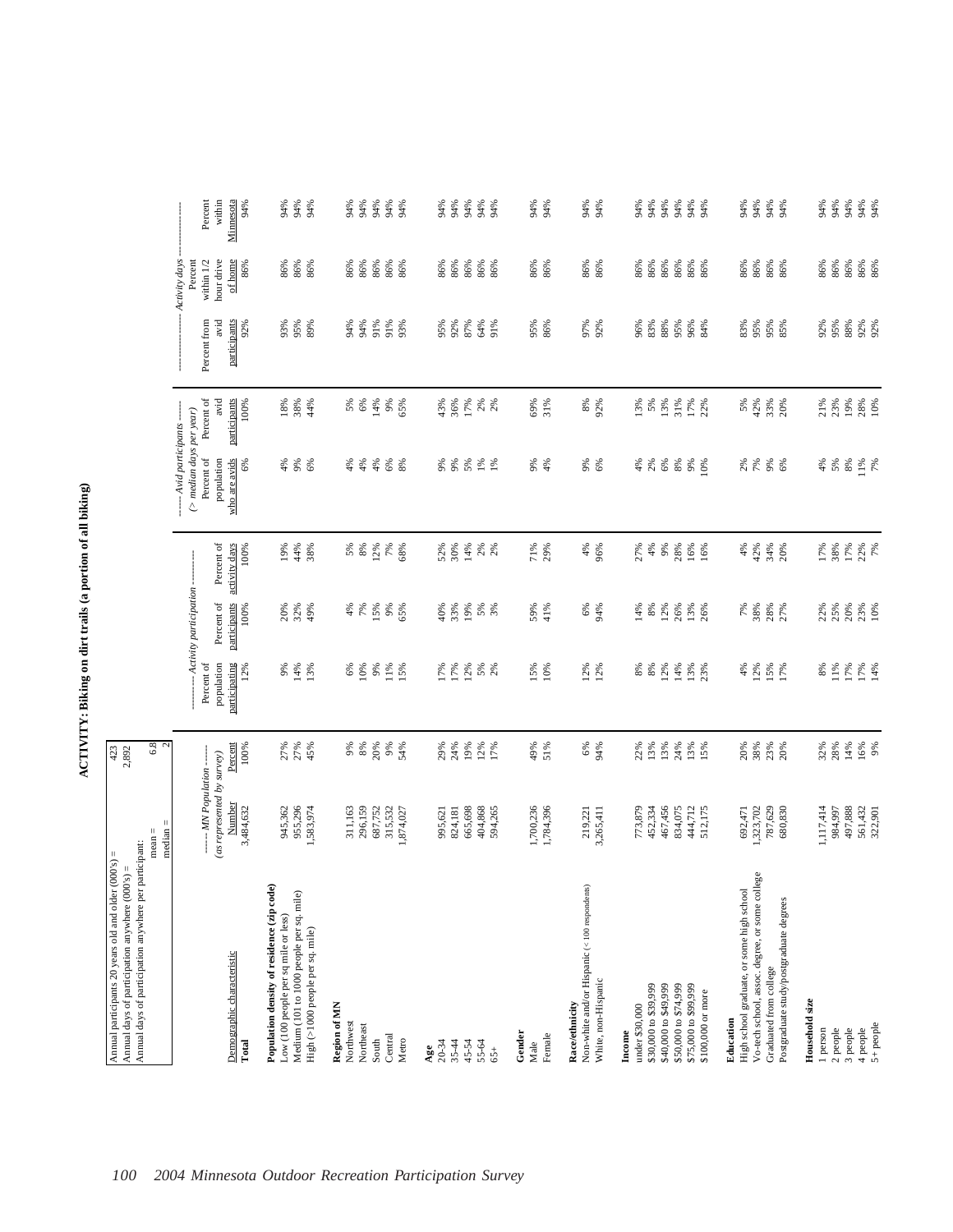# ACTIVITY: Visiting outdoor zoos **ACTIVITY: Visiting outdoor zoos**

| Annual days of participation anywhere per participant:<br>Annual participants 20 years old and older (000's) =<br>Annual days of participation anywhere (000's) = | $mean =$                                          | $\frac{4}{2}$<br>957<br>2,252 |                                    |                                                    |                                     |                                           |                              |                             |                              |                            |
|-------------------------------------------------------------------------------------------------------------------------------------------------------------------|---------------------------------------------------|-------------------------------|------------------------------------|----------------------------------------------------|-------------------------------------|-------------------------------------------|------------------------------|-----------------------------|------------------------------|----------------------------|
|                                                                                                                                                                   | $median =$                                        |                               |                                    |                                                    |                                     | ---- Avid participants -----              |                              |                             | Activity days                |                            |
|                                                                                                                                                                   | ---- MN Population ----                           |                               | Percent of                         | ----- Activity participation                       |                                     | $($ > median days per year)<br>Percent of | Percent of                   | Percent from                | Percent<br>within $1/2$      | Percent                    |
| Demographic characteristic<br>Total                                                                                                                               | (as represented by survey)<br>Number<br>3,484,632 | Percent<br>100%               | population<br>participating<br>27% | participants<br>Percent of<br>100%                 | Percent of<br>activity days<br>100% | population<br>who are avids<br>10%        | participants<br>avid<br>100% | avid<br>participants<br>71% | hour drive<br>of home<br>68% | within<br>91%<br>Minnesota |
| Population density of residence (zip code)                                                                                                                        |                                                   |                               |                                    |                                                    |                                     |                                           |                              |                             |                              |                            |
| Medium (101 to 1000 people per sq. mile)<br>Low (100 people per sq mile or less)                                                                                  | 955,296<br>945,362                                | 27%<br>27%<br>45%             | 18%                                | 27%<br>18%                                         | 14%<br>29%<br>57%                   | 4%<br>10%                                 | 28%<br>11%                   | 55%<br>73%                  | 68%<br>43%                   | 85%                        |
| High (>1000 people per sq. mile)                                                                                                                                  | 1,583,974                                         |                               | 27%<br>33%                         | 55%                                                |                                     | 14%                                       | 61%                          | 74%                         | 75%                          | 92%<br>92%                 |
| Region of MN<br>Northwest                                                                                                                                         | 311,163                                           | 9%                            | 14%                                | 5%                                                 |                                     |                                           |                              | 58%                         | 46%                          | 71%                        |
| Northeast                                                                                                                                                         | 296,159                                           | $8\%$                         | 19%                                | 6%                                                 | 4%                                  | $3%$<br>$5%$                              | $3%$<br>4%                   | 58%                         | 52%                          | 89%                        |
| South                                                                                                                                                             | 687,752                                           |                               | 25%                                |                                                    | 16%                                 | $7\%$                                     |                              | 62%                         | 50%                          | 85%<br>92%                 |
| Central<br>Metro                                                                                                                                                  | 315,532<br>1,874,027                              | 20%<br>9%<br>54%              | 25%<br>33%                         | $\begin{array}{l} 18\% \\ 8\% \\ 64\% \end{array}$ | 6%<br>70%                           | $6\%$<br>14%                              | 13%<br>5%<br>74%             | 51%<br>76%                  | 41%<br>77%                   | 94%                        |
|                                                                                                                                                                   |                                                   |                               |                                    |                                                    |                                     |                                           |                              |                             |                              |                            |
| 20-34<br>Age                                                                                                                                                      | 995,621                                           | 29%                           | 35%                                | 37%                                                | 37%<br>25%                          | 14%                                       | 40%                          | 73%                         | 66%                          | 90%                        |
| $35 - 44$                                                                                                                                                         | 824,181                                           | 24%                           | 33%                                | 29%                                                |                                     | 12%                                       | 28%                          | 66%                         | 71%                          | 93%                        |
| 45-54                                                                                                                                                             | 665,698                                           | 19%                           | 24%                                | 17%                                                | 21%                                 | $8\%$                                     | 16%                          | 75%                         | 68%                          | 91%                        |
| 55-64<br>$65+$                                                                                                                                                    | 404,868<br>594,265                                | 12%<br>17%                    | 24%<br>11%                         | 10%<br>7%                                          | $8\%$<br>8%                         | $7%$<br>5%                                | 8%7%                         | 58%<br>79%                  | 63%<br>76%                   | 93%<br>91%                 |
|                                                                                                                                                                   |                                                   |                               |                                    |                                                    |                                     |                                           |                              |                             |                              |                            |
| Gender<br>Male                                                                                                                                                    | 1,700,236                                         | 49%                           | 25%<br>30%                         | 45%                                                | 42%                                 | $9\%$<br>11%                              | 45%                          | 70%<br>72%                  | 69%                          | 90%                        |
| Female                                                                                                                                                            | 1,784,396                                         | 51%                           |                                    | 55%                                                | 58%                                 |                                           | 55%                          |                             | 68%                          | 92%                        |
| Non-white and/or Hispanic (< 100 respondents)<br>Race/ethnicity                                                                                                   | 219,221                                           | 6%                            | 29%                                | 6%                                                 | 7%                                  | 13%<br>10%                                | 8%<br>92%                    | 76%                         | 74%                          | 93%                        |
| White, non-Hispanic                                                                                                                                               | 3,265,411                                         | 94%                           | 28%                                | 94%                                                | 93%                                 |                                           |                              | 71%                         | 68%                          | 91%                        |
| under \$30,000<br>Income                                                                                                                                          | 773,879                                           | 22%                           | 23%                                | $18\%$                                             |                                     | 8%                                        | 16%                          | 65%                         | 69%                          | 91%                        |
| \$30,000 to \$39,999                                                                                                                                              | 452,334                                           | 13%                           |                                    | 13%<br>12%                                         |                                     | 11%<br>10%                                | 13%<br>12%                   | 73%                         | 74%                          | 91%<br>94%                 |
| \$40,000 to \$49,999                                                                                                                                              | 467,456                                           | 13%                           | 28%<br>25%                         |                                                    | 15%<br>15%<br>11%                   |                                           |                              | 65%                         | 79%                          |                            |
| \$50,000 to \$74,999<br>\$75,000 to \$99,999                                                                                                                      | 834,075<br>444,712                                |                               | 31%                                |                                                    |                                     | 11%                                       | 25%                          | 69%                         | 66%                          | 91%<br>90%                 |
| \$100,000 or more                                                                                                                                                 | 512,175                                           | 24%<br>13%<br>15%             | <b>28%</b><br>32%                  | 27%<br>13%<br>17%                                  | $16%$<br>17%                        | 11%<br>13%                                | 14%<br>19%                   | 76%<br>72%                  | 71%<br>54%                   | 92%                        |
| Education                                                                                                                                                         |                                                   | 20%                           |                                    |                                                    |                                     |                                           |                              |                             | 59%                          |                            |
| Vo-tech school, assoc. degree, or some college<br>High school graduate, or some high school                                                                       | 692,471<br>1,323,702                              | 38%                           | 16%<br>25%                         | 12%<br>34%                                         | 8%<br>38%                           | 3%<br>9%                                  | 6%                           | 48%<br>73%                  | 71%                          | 86%<br>92%                 |
| Graduated from college                                                                                                                                            | 787,629                                           | 23%                           | 35%                                | 29%                                                |                                     | 14%                                       | 34%<br>32%<br>28%            | 71%                         | 71%                          |                            |
| Postgraduate study/postgraduate degrees                                                                                                                           | 680,830                                           | 20%                           | 36%                                | 26%                                                | 28%<br>26%                          | 14%                                       |                              | 75%                         | 65%                          | 87%<br>96%                 |
| Household size                                                                                                                                                    |                                                   |                               |                                    |                                                    |                                     |                                           |                              |                             |                              |                            |
| 1 person<br>2 people                                                                                                                                              | 1,117,414<br>984,997                              | 32%<br>28%                    | 21%<br>23%                         | 25%<br>24%                                         | 21%<br>30%                          | $\substack{8\% \\ 8\%}$                   | 24%<br>22%                   | 76%<br>64%                  | 67%<br>73%                   | 92%<br>86%                 |
| 3 people                                                                                                                                                          | 497,888                                           |                               |                                    | $18\%$                                             | 16%                                 |                                           | 17%                          | 66%                         | 70%                          |                            |
| 4 people                                                                                                                                                          | 561,432<br>322,901                                | 14%<br>16%<br>9%              | $37%$<br>$37%$<br>$36%$            | 22%<br>12%                                         | 23%<br>11%                          | $12%$<br>$15%$<br>$14%$                   | 24%<br>13%                   | 75%<br>71%                  | 63%<br>66%                   | 93%<br>94%<br>92%          |
| $5+$ people                                                                                                                                                       |                                                   |                               |                                    |                                                    |                                     |                                           |                              |                             |                              |                            |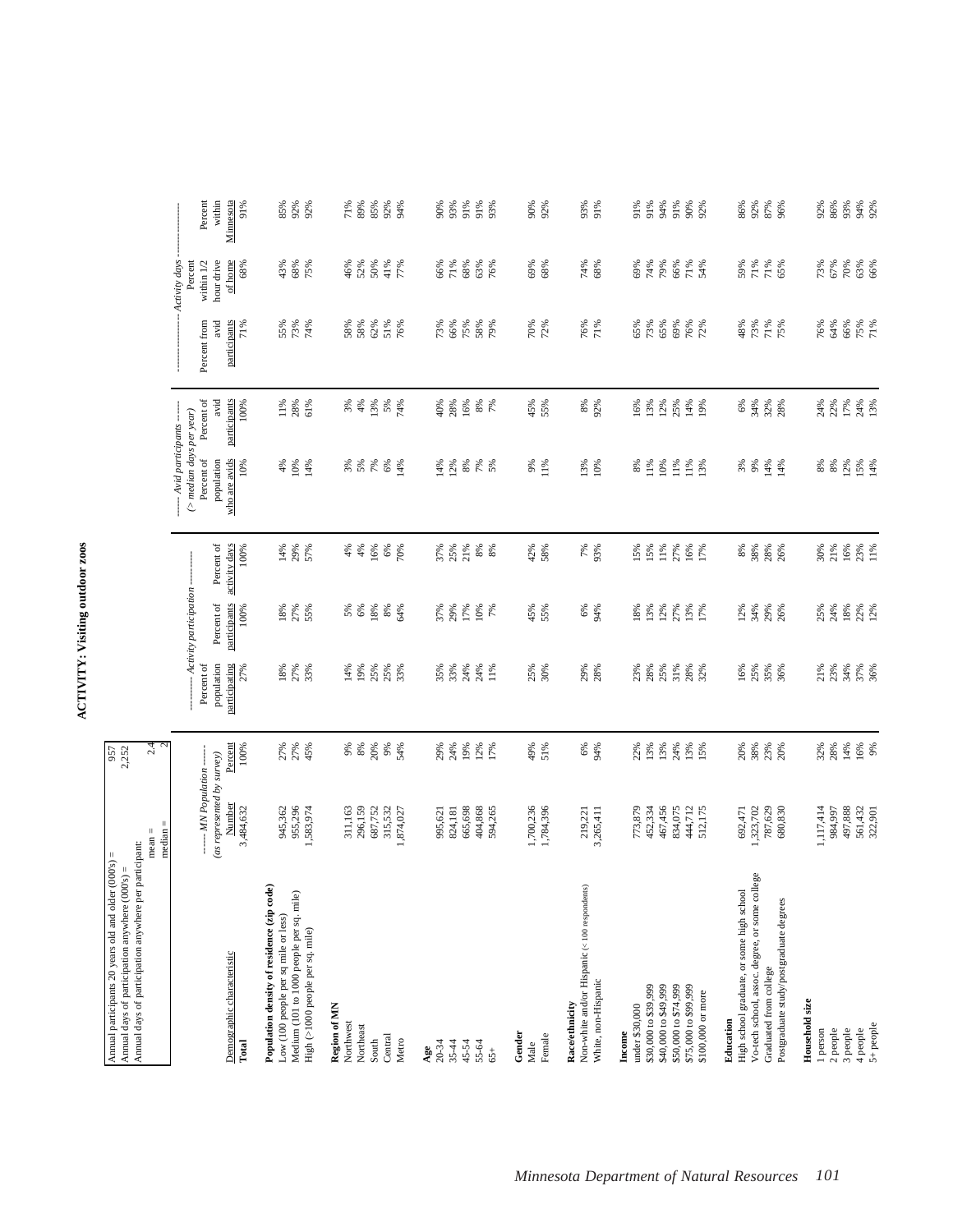| ž                  |
|--------------------|
| $\equiv$<br>ē      |
| J<br>niu<br>1<br>l |
| $\ddot{ }$         |
| HN                 |
|                    |

 $\bullet$ 

| Annual days of participation anywhere per participant:                           | $mean =$                             |             |                             |                                                             |                                                              |                                                               |                      |                      |                          |
|----------------------------------------------------------------------------------|--------------------------------------|-------------|-----------------------------|-------------------------------------------------------------|--------------------------------------------------------------|---------------------------------------------------------------|----------------------|----------------------|--------------------------|
|                                                                                  | median:                              | 9.5         |                             |                                                             |                                                              |                                                               |                      |                      |                          |
|                                                                                  |                                      |             |                             | --- Activity participation --                               |                                                              | ----- Avid participants ------<br>$($ > median days per year) |                      |                      | Activity days<br>Percent |
|                                                                                  | --- MN Population ---                |             | Percent of                  |                                                             |                                                              | Percent of                                                    | Percent of           | Percent from         | within 1/2               |
| Demographic characteristic                                                       | (as represented by survey)<br>Number | Percent     | population<br>participating | Percent of<br>participants                                  | Percent of<br>activity days                                  | who are avids<br>population                                   | participants<br>avid | participants<br>avid | hour drive<br>of home    |
| Total                                                                            | 3,484,632                            | 100%        | 26%                         | 100%                                                        | 100%                                                         | 12%                                                           | 100%                 | 86%                  | 24%                      |
| Population density of residence (zip code)                                       |                                      |             |                             |                                                             |                                                              |                                                               |                      |                      |                          |
| Medium (101 to 1000 people per sq. mile)<br>Low (100 people per sq mile or less) | 945,362<br>955,296                   | 27%<br>27%  | 27%<br>25%                  |                                                             |                                                              | $14%$<br>14%                                                  |                      | 90%<br>90%           | 30%<br>26%               |
| High (>1000 people per sq. mile)                                                 | .583,974                             | 45%         | 25%                         | 28%<br>27%<br>45%                                           | * * *<br>* * *                                               | 9%                                                            | 32%<br>32%<br>36%    | 78%                  | 16%                      |
| Region of MN                                                                     |                                      |             |                             |                                                             |                                                              |                                                               |                      |                      |                          |
| Northwest                                                                        | 311,163                              |             | 30%                         | $10\%$                                                      |                                                              | $15%$<br>$14%$                                                |                      | 89%                  | 40%                      |
| Northeast                                                                        | 296,159                              |             | 32%                         | 11%                                                         | $12\%$ 11%                                                   |                                                               | 11%<br>10%           | 85%                  | 30%                      |
| South                                                                            | 687,752                              |             | 22%                         | 17%                                                         | 19%                                                          | 12%                                                           | 20%                  | 90%                  | 26%                      |
| Central                                                                          | 315,532                              | * * * * * * | 28%<br>25%                  | 10%<br>52%                                                  | 11%                                                          | 16%                                                           | 13%<br>46%           | 91%                  | 27%<br>17%               |
| Metro                                                                            | ,874,027                             |             |                             |                                                             | 46%                                                          | 10%                                                           |                      | 82%                  |                          |
| Age                                                                              |                                      |             |                             |                                                             |                                                              |                                                               |                      |                      |                          |
| 20-34                                                                            | 995,621                              | 29%<br>24%  | 37%<br>32%<br>25%           | $41%$<br>$30%$<br>$19%$                                     | %<br>ನ ಸೆ ನ<br>ನ ನ                                           | $15%$<br>$15%$<br>$14%$                                       | 35%<br>30%<br>22%    | %<br>83%<br>88%      | 23 %<br>23 %<br>30 %     |
| $35 - 44$                                                                        | 824,181                              |             |                             |                                                             |                                                              |                                                               |                      |                      |                          |
| 45-54                                                                            | 665,698                              | 19%         |                             |                                                             |                                                              |                                                               |                      |                      |                          |
| 55-64                                                                            | 404,868                              | 12%         | 15%                         | $7\%$                                                       | 13%                                                          | $8\%$                                                         | $8\%$                | 93%                  |                          |
| $65 +$                                                                           | 594,265                              | 17%         | 6%                          | 4%                                                          | 10%                                                          | 4%                                                            | 5%                   | 96%                  | $17%$<br>$23%$           |
| Gender                                                                           |                                      |             |                             |                                                             |                                                              |                                                               |                      |                      |                          |
| Male                                                                             | 1,700,236                            | 49%         |                             |                                                             | 65%                                                          |                                                               | 59%                  |                      |                          |
| Female                                                                           | 1,784,396                            | 51%         | $31\%$<br>$21\%$            | 58%<br>42%                                                  | 35%                                                          | 15%<br>10%                                                    | 41%                  | 87%<br>83%           | 23%<br>25%               |
| Race/ethnicity                                                                   |                                      |             |                             |                                                             |                                                              |                                                               |                      |                      |                          |
| Non-white and/or Hispanic (< 100 respondents)<br>White, non-Hispanic             | 219,221<br>3,265,411                 | 6%<br>94%   | 14%<br>27%                  | 3%<br>97%                                                   | 3%<br>97%                                                    | $\frac{8\%}{12\%}$                                            | 4%<br>96%            | 84%<br>86%           | 27%<br>24%               |
| Income                                                                           |                                      |             |                             |                                                             |                                                              |                                                               |                      |                      |                          |
| under \$30,000                                                                   | 773,879                              | 22%         | $18\%$                      |                                                             |                                                              |                                                               |                      | 88%                  | 33%                      |
| \$30,000 to \$39,999                                                             | 452,334                              | 13%         | 27%                         | 15%<br>13%                                                  | 17%<br>12%                                                   | 9%<br>12%                                                     | 15%<br>13%           | 84%                  | 37%                      |
| \$40,000 to \$49,999                                                             | 467,456                              | 13%         | 25%                         | 12%                                                         | 16%                                                          | 11%                                                           | 12%                  | 88%                  | 25%                      |
| \$50,000 to \$74,999                                                             | 834,075                              | 24%         | 35%                         | 31%                                                         | 27%                                                          | 17%                                                           | 33%                  | 83%                  | 25%                      |
| \$75,000 to \$99,999                                                             | 444,712                              | 13%         | 29%<br>25%                  | $14%$<br>14%                                                | 14%<br>13%                                                   | 14%<br>10%                                                    | 15%<br>12%           | 86%                  | 16%<br>11%               |
| \$100,000 or more                                                                | 512,175                              | 15%         |                             |                                                             |                                                              |                                                               |                      | 80%                  |                          |
| Education                                                                        |                                      |             |                             |                                                             |                                                              |                                                               |                      |                      |                          |
| High school graduate, or some high school                                        | 692,471                              | 20%<br>38%  | 22%<br>25%                  |                                                             | 22%<br>43%                                                   |                                                               |                      | 91%<br>89%           | 35%<br>26%               |
| Vo-tech school, assoc. degree, or some college<br>Graduated from college         | 787,629<br>1,323,702                 |             |                             |                                                             |                                                              |                                                               |                      |                      |                          |
| Postgraduate study/postgraduate degrees                                          | 680,830                              | 23%<br>20%  | 34%<br>23%                  | $\begin{array}{l} 16\% \\ 37\% \\ 30\% \\ 17\% \end{array}$ | 21%<br>13%                                                   | 12%<br>12%<br>12%                                             | 20%<br>40%<br>17%    | 74%<br>81%           | 14%<br>13%               |
|                                                                                  |                                      |             |                             |                                                             |                                                              |                                                               |                      |                      |                          |
| Household size<br>1 person                                                       | 1,117,414                            |             |                             |                                                             |                                                              | 6%                                                            |                      |                      | 27%                      |
| 2 people                                                                         | 984,997                              | 32%<br>28%  | 15%<br>26%                  | 18%<br>29%                                                  |                                                              | 13%                                                           | $17%$<br>31%         | 85%<br>89%           | $20\%$                   |
| 3 people                                                                         | 497,888                              | 14%         | 32%<br>35%<br>36%           | 18%<br>22%<br>13%                                           | $\begin{array}{l} 8\% \\ 8\% \\ 18\% \\ 12\% \\ \end{array}$ | $12%$<br>$18%$<br>$17%$                                       | $15%$<br>25%<br>13%  | 78%                  | 36%                      |
| 4 people                                                                         | 561,432<br>322,901                   | 16%<br>9%   |                             |                                                             |                                                              |                                                               |                      |                      |                          |
|                                                                                  |                                      |             |                             |                                                             |                                                              |                                                               |                      | 88%<br>79%           | 19%<br>26%               |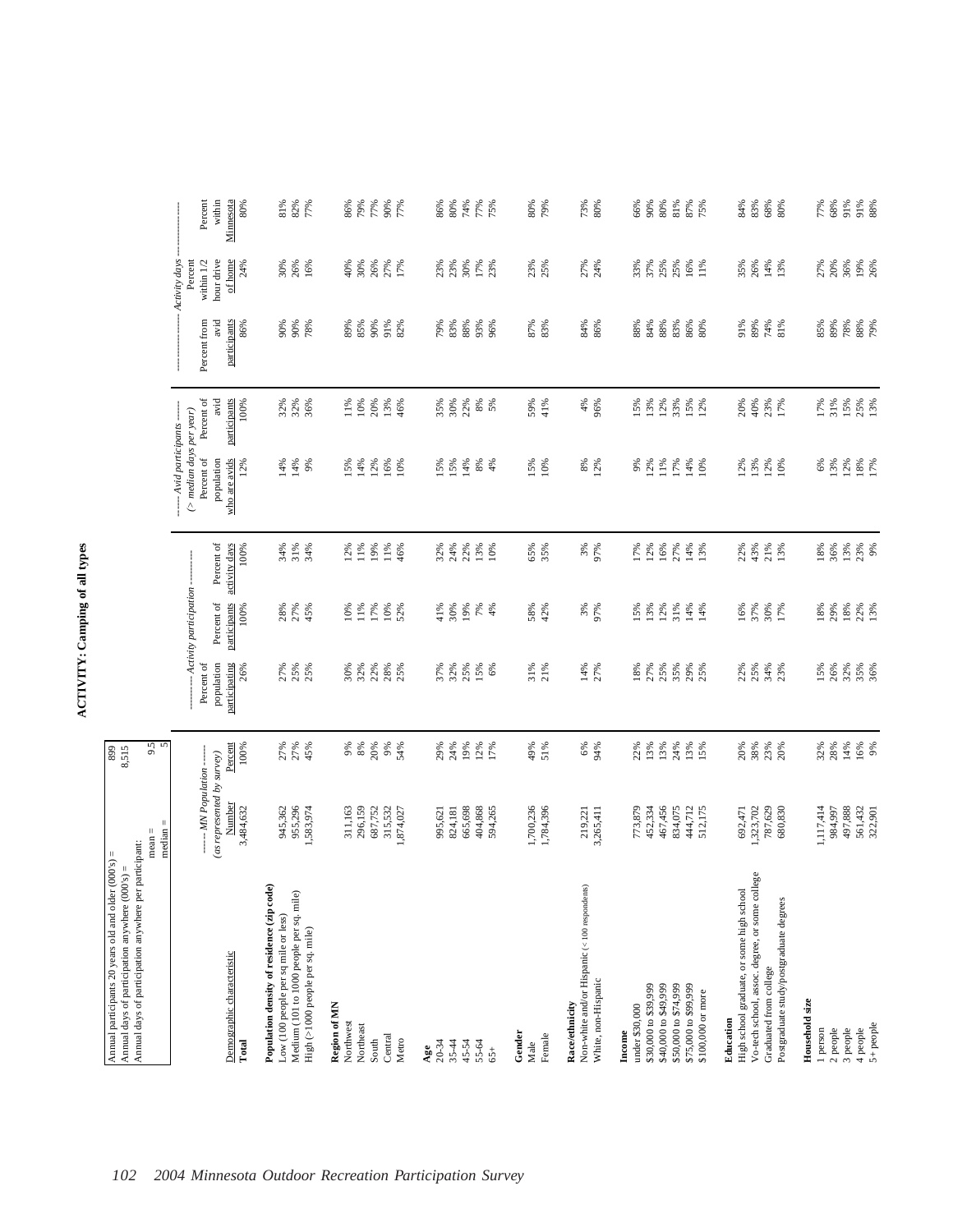ACTIVITY: Camping using a camping vehicle (e.g., pop-up/hard-sided trailer, third wheel, motorhome) **ACTIVITY: Camping using a camping vehicle (e.g., pop-up/hard-sided trailer, third wheel, motorhome)**

| Annual days of participation anywhere per participant:<br>Annual participants 20 years old and older (000's) =<br>Annual days of participation anywhere (000's) = |                                                         | 450<br>5,469    |                                        |                                             |                       |                                                                                          |                      |                      |                                                        |                           |
|-------------------------------------------------------------------------------------------------------------------------------------------------------------------|---------------------------------------------------------|-----------------|----------------------------------------|---------------------------------------------|-----------------------|------------------------------------------------------------------------------------------|----------------------|----------------------|--------------------------------------------------------|---------------------------|
|                                                                                                                                                                   | $median =$<br>$mean =$                                  | 12.2            |                                        |                                             |                       |                                                                                          |                      |                      |                                                        |                           |
|                                                                                                                                                                   | (as represented by survey)<br>----- MN Population ----- |                 | Percent of<br>population               | -------Activity participation<br>Percent of | Percent of            | ----- Avid participants -----<br>$($ > median days per year)<br>Percent of<br>population | Percent of<br>avid   | Percent from<br>avid | Activity days<br>Percent<br>hour drive<br>within $1/2$ | Percent<br>within         |
| Demographic characteristic<br>Total                                                                                                                               | Number<br>3,484,632                                     | Percent<br>100% | participating<br>13%                   | participants<br>100%                        | activity days<br>100% | who are avids<br>6%                                                                      | participants<br>100% | participants<br>89%  | of home<br>25%                                         | Minnesota<br>79%          |
| Population density of residence (zip code)<br>Low (100 people per sq mile or less)                                                                                | 945,362                                                 | 27%             | $17%$<br>$17%$                         | 35%                                         | 40%                   | 666                                                                                      | 39%                  | 92%                  | 28%<br>25%                                             |                           |
| Medium (101 to 1000 people per sq. mile)<br>$\rm High$ $\langle >\!1000$ people per sq. mile)                                                                     | 955,296<br>1,583,974                                    | 27%<br>45%      | $8%$                                   | 35%<br>30%                                  | 36%<br>23%            | $8%$<br>3%                                                                               | 37%<br>24%           | 89%<br>83%           | 18%                                                    | $78%$<br>$82%$<br>$73%$   |
| Region of MN<br>Northwest                                                                                                                                         | 311,163                                                 | 66              | 19%                                    | 13%                                         | 14%                   | 660                                                                                      | 14%                  | 89%                  | 38%                                                    | 83%                       |
| Northeast                                                                                                                                                         | 296,159                                                 | $8\%$           | 18%                                    | 12%                                         | 11%                   | $8\%$                                                                                    | 11%                  | 88%                  | 30%                                                    | 79%                       |
| Central<br>South                                                                                                                                                  | 687,752<br>315,532                                      | 20%<br>9%       | 13%<br>18%<br>10%                      | 21%<br>13%                                  | 24%<br>14%<br>37%     | 7%                                                                                       | 23%                  | 90%<br>91%           | 24%<br>30%                                             | 73%<br>93%                |
| Metro                                                                                                                                                             | 1,874,027                                               | 54%             |                                        | 41%                                         |                       | $10%$<br>$4%$                                                                            | 15%<br>37%           | 87%                  | 17%                                                    | 75%                       |
| $20 - 34$<br>$_{\rm Age}$                                                                                                                                         | 995,621                                                 | 29%             |                                        |                                             |                       |                                                                                          |                      | 81%                  |                                                        |                           |
| $35 - 44$                                                                                                                                                         | 824,181                                                 | 24%             |                                        | 34%<br>29%                                  | 24%<br>21%<br>24%     |                                                                                          | 25%<br>29%           | 86%                  |                                                        |                           |
| 45-54                                                                                                                                                             | 665,698                                                 | 19%             |                                        | 22%                                         |                       |                                                                                          | 25%                  | 89%                  |                                                        |                           |
| $55 - 64$<br>$65+$                                                                                                                                                | 404,868<br>594,265                                      | 12%<br>17%      | $15%$<br>$8%$<br>$15%$<br>$5%$<br>$5%$ | 9%<br>7%                                    | $16%$<br>15%          | x x x x x x                                                                              | 12%<br>10%           | 96%<br>96%           | $388888$<br>$75272$                                    | 8<br>8 3 8 8 8<br>8 8 8 8 |
| Gender<br>Female<br>Male                                                                                                                                          | 1,700,236<br>1,784,396                                  | 49%<br>51%      | 15%<br>10%                             | 59%<br>41%                                  | 71%<br>29%            | $\substack{86 \\ 4\%}$                                                                   | 63%<br>37%           | 91%<br>83%           | 23%<br>30%                                             | 80%<br>75%                |
| Non-white and/or Hispanic (< 100 respondents)<br>Race/ethnicity                                                                                                   | 219,221                                                 | $6\%$           |                                        | $4%$                                        |                       |                                                                                          | $1\%$                | 41%                  | 63%                                                    | $80\%$                    |
| White, non-Hispanic                                                                                                                                               | 3,265,411                                               | 94%             | $8%^{8}$<br>13%                        | 96%                                         | $1%$<br>99%           | $1%$<br>6%                                                                               | 99%                  | 89%                  | 24%                                                    | 78%                       |
| under \$30,000<br>Income                                                                                                                                          | 773,879                                                 | 22%             | 10%                                    | 16%                                         | 19%                   | 5%                                                                                       | 16%                  | 89%                  | 36%                                                    | 62%                       |
| \$30,000 to \$39,999                                                                                                                                              | 452,334                                                 | 13%             | 13%                                    | 13%                                         | 13%                   | $8\%$                                                                                    | 17%                  | 90%                  | 34%                                                    | 94%                       |
| \$40,000 to \$49,999<br>\$50,000 to \$74,999                                                                                                                      | 467,456<br>834,075                                      | 13%<br>24%      | $10\%$<br>20%                          | 10%<br>37%                                  | $18\%$<br>28%         | 5%<br>9%                                                                                 | 12%<br>34%           | 95%<br>83%           | 20%<br>30%                                             | 88%<br>74%                |
| \$75,000 to \$99,999                                                                                                                                              | 444,712                                                 | 13%<br>15%      | 12%<br>11%                             | 11%<br>13%                                  | $9%_{12%}$            | $5%$<br>4%                                                                               | 11%                  | 86%                  | 21%<br>14%                                             | 73%                       |
| \$100,000 or more                                                                                                                                                 | 512,175                                                 |                 |                                        |                                             |                       |                                                                                          | 10%                  | 83%                  |                                                        | 70%                       |
| High school graduate, or some high school<br>Education                                                                                                            | 692,471                                                 | 20%             | 15%                                    | 22%                                         | 28%                   | $8\%$                                                                                    | 26%                  | 92%                  | 33%                                                    | 82%                       |
| Vo-tech school, assoc. degree, or some college<br>Graduated from college                                                                                          | 1,323,702<br>787,629                                    | 38%<br>23%      | 14%<br>13%<br>9%                       | 41%                                         | 47%<br>17%            | $7%$<br>4%                                                                               | 46%<br>14%           | 91%                  | 27%<br>13%                                             | 83%                       |
| Postgraduate study/postgraduate degrees                                                                                                                           | 680,830                                                 | 20%             |                                        | 23%<br>13%                                  | 8%                    | 4%                                                                                       | 14%                  | $78%$<br>83%         | 13%                                                    | <b>58%</b><br>82%         |
| Household size                                                                                                                                                    |                                                         |                 |                                        |                                             |                       |                                                                                          |                      |                      |                                                        |                           |
| 1 person<br>2 people                                                                                                                                              | 1117,414<br>984,997                                     | 32%<br>28%      |                                        | 14%<br>30%                                  | $\frac{16%}{40%}$     | 3%<br>7%                                                                                 | 14%<br>32%           | 90%<br>92%           | 32%<br>20%                                             | 82%<br>62%<br>92%         |
| 3 people                                                                                                                                                          |                                                         | 14%             |                                        | 17%                                         |                       |                                                                                          | 13%                  | $80\%$               | 39%                                                    |                           |
| 5+ people<br>4 people                                                                                                                                             | 497,888<br>561,432<br>322,901                           | 16%<br>9%       | 8% % % % % % 9%                        | 25%<br>14%                                  | $12%$<br>24%<br>8%    | $6%$<br>$10%$<br>$9%$                                                                    | 27%<br>13%           | 90%<br>82%           | <b>20%</b><br>28%                                      | $\frac{94\%}{87\%}$       |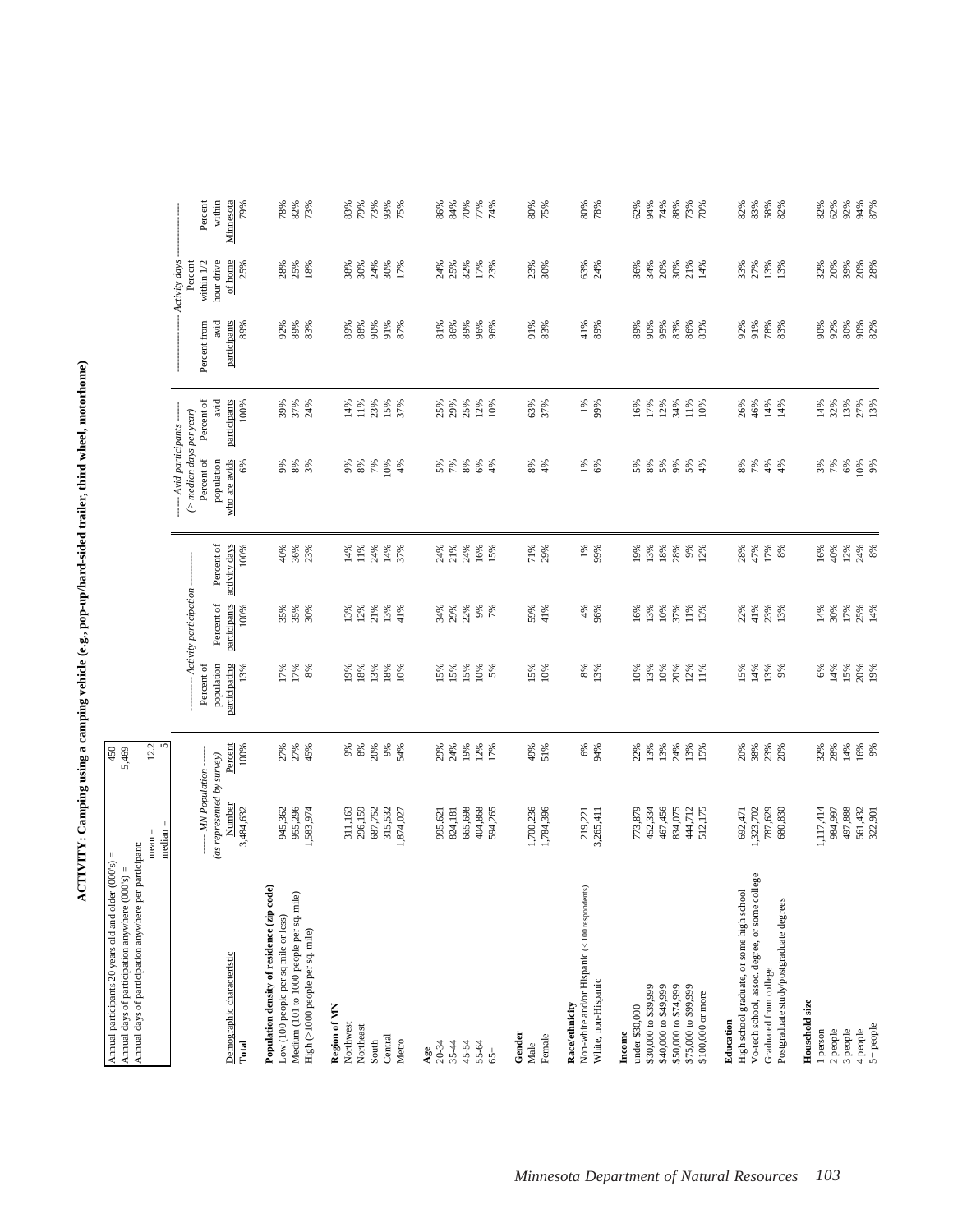| Activity days<br>hour drive<br>of home<br>within $1/2$<br>Percent<br>9%<br>22%<br>$30%$<br>$18%$<br>$25%$<br>22%<br>34%<br>28%<br>33%<br>17%<br>$22%$<br>$21%$<br>25%<br>18%<br>20%<br>24%<br>19%<br>26%<br>43%<br>36%<br>16%<br>44%<br>24%<br>$15%$<br>$13%$<br>21%<br>20%<br>14%<br>43%<br>30%<br>16%<br>$13%$<br>8%<br>Percent from<br>avid<br>participants<br>86%<br>83%<br>84%<br>97%<br>78%<br>78%<br>77%<br>86%<br>70%<br>82%<br>69%<br>79%<br>79%<br>84%<br>77%<br>85%<br>80%<br>73%<br>79%<br>79%<br>77%<br>78%<br>79%<br>%67<br>82%<br>67%<br>78%<br>%<br>92%<br>79%<br>82%<br>71%<br>85%<br>Percent of<br>avid<br>participants<br>100%<br>25%<br>50%<br>$11%$<br>9%<br>13%<br>$9\%$<br>43%<br>31%<br>19%<br>$6\%$<br>1%<br>60%<br>40%<br>5%<br>95%<br>$8\%$<br>14%<br>27%<br>20%<br>12%<br>35%<br>29%<br>$17%$<br>$5%$ $5%$<br>$5%$<br>$5%$<br>$12%$<br>26%<br>58%<br>15%<br>16%<br>25%<br>-- Avid participants -----<br>$($ > median days per year)<br>Percent of<br>who are avids<br>population<br>8%<br>$7\%$ 8%<br>$8\%$<br>$\frac{96}{7\%}$<br>9%<br>10%<br>9%<br>$5\%$<br>8%<br>9%<br>12%<br>10%<br>8%<br>$4%$<br>1%<br>$10%$<br>$6%$<br>6%<br>$5\%$<br>$8\%$<br>10%<br>13%<br>9%<br>7%<br>10%<br>4%<br>9%<br>11%<br>11%<br>5%<br>10%<br>Percent of<br>activity days<br>$14%$<br>22%<br>11%<br>100%<br>ង<br>ខ្លួន<br>អង្គ<br>12%<br>$46%$<br>$28%$<br>$19%$<br>$7%$<br>1%<br>55%<br>5%<br>95%<br>13%<br>26%<br>13%<br>23%<br>29%<br>9%<br>9%<br>7%<br>63%<br>45%<br>14%<br>11%<br>22%<br>13%<br>38%<br>$\frac{28\%}{21\%}$<br>----- Activity participation<br>Percent of<br>participants<br>100%<br>25%<br>21%<br>19%<br>21%<br>14%<br>54%<br>15%<br>48%<br>31%<br>16%<br>$5%$<br>$1%$<br>57%<br>43%<br>3%<br>97%<br>14%<br>13%<br>30%<br>13%<br>34%<br>32%<br>21%<br>20%<br>26%<br>$9%_{10%}$<br>8%<br>59%<br>15%<br>$15%$<br>$14%$<br>Percent of<br>population<br>participating<br>16%<br>23%<br>22%<br>18%<br>16%<br>13%<br>13%<br>16%<br>29%<br>23%<br>14%<br>8%<br>20%<br>15%<br>$9%_{6}$<br>18%<br>13%<br>19%<br>$18\%$<br>23%<br>21%<br>18%<br>12%<br>16%<br>25%<br>11%<br>28%<br>21%<br>17%<br>20%<br>$1\%$<br>19%<br>19%<br>$5.0\degree$<br>Percent<br>27%<br>27%<br>* * * * *<br>\$ * \$ * * *<br>19%<br>49%<br>6%<br>94%<br>24%<br>20%<br>23%<br>20%<br>32%<br>28%<br>14%<br>16%<br>45%<br>29%<br>24%<br>12%<br>17%<br>51%<br>22%<br>13%<br>13%<br>13%<br>15%<br>38%<br>9%<br>100%<br>----- MN Population -----<br>(as represented by survey)<br>Number<br>3,484,632<br>955,296<br>1,700,236<br>467,456<br>1,117,414<br>497,888<br>945,362<br>296,159<br>687,752<br>315,532<br>665,698<br>404,868<br>1,784,396<br>773,879<br>452,334<br>834,075<br>444,712<br>1,323,702<br>787,629<br>680,830<br>984,997<br>561,432<br>.583,974<br>311,163<br>594,265<br>512,175<br>692,471<br>995,621<br>824,181<br>219,221<br>3,265,411<br>322,901<br>1,874,027<br>$mean =$<br>median<br>Vo-tech school, assoc. degree, or some college<br>Population density of residence (zip code)<br>Non-white and/or Hispanic (<100 respondents)<br>High school graduate, or some high school<br>Medium (101 to 1000 people per sq. mile)<br>Postgraduate study/postgraduate degrees<br>Low (100 people per sq mile or less)<br>High (>1000 people per sq. mile)<br>Demographic characteristic<br>Graduated from college<br>White, non-Hispanic<br>\$30,000 to \$39,999<br>\$40,000 to \$49,999<br>\$50,000 to \$74,999<br>\$75,000 to \$99,999<br>\$100,000 or more<br>Household size<br>Region of MN<br>Race/ethnicity<br>under \$30,000<br>Education<br>Northwest<br>$5+$ people<br>Northeast<br>2 people<br>3 people<br>4 people<br>1 person<br>Income<br>Gender<br>Female<br>Central<br>Metro<br>South<br>45-54<br>Total<br>$20 - 34$<br>$35 - 44$<br>55-64<br>Male<br>Age<br>$65 +$ | Annual days of participation anywhere per participant: | Annual participants 20 years old and older (000's) =<br>Annual days of participation anywhere (000's) = | 613<br>3,046 |  |  |  |  |
|----------------------------------------------------------------------------------------------------------------------------------------------------------------------------------------------------------------------------------------------------------------------------------------------------------------------------------------------------------------------------------------------------------------------------------------------------------------------------------------------------------------------------------------------------------------------------------------------------------------------------------------------------------------------------------------------------------------------------------------------------------------------------------------------------------------------------------------------------------------------------------------------------------------------------------------------------------------------------------------------------------------------------------------------------------------------------------------------------------------------------------------------------------------------------------------------------------------------------------------------------------------------------------------------------------------------------------------------------------------------------------------------------------------------------------------------------------------------------------------------------------------------------------------------------------------------------------------------------------------------------------------------------------------------------------------------------------------------------------------------------------------------------------------------------------------------------------------------------------------------------------------------------------------------------------------------------------------------------------------------------------------------------------------------------------------------------------------------------------------------------------------------------------------------------------------------------------------------------------------------------------------------------------------------------------------------------------------------------------------------------------------------------------------------------------------------------------------------------------------------------------------------------------------------------------------------------------------------------------------------------------------------------------------------------------------------------------------------------------------------------------------------------------------------------------------------------------------------------------------------------------------------------------------------------------------------------------------------------------------------------------------------------------------------------------------------------------------------------------------------------------------------------------------------------------------------------------------------------------------------------------------------------------------------------------------------------------------------------------------------------------------------------------------------------------------------------------------------------------------------------------------------------------------------------------------------------------------------------------------------------------------------------------------------------------------------------------------------------------------------------------------------------------------------|--------------------------------------------------------|---------------------------------------------------------------------------------------------------------|--------------|--|--|--|--|
|                                                                                                                                                                                                                                                                                                                                                                                                                                                                                                                                                                                                                                                                                                                                                                                                                                                                                                                                                                                                                                                                                                                                                                                                                                                                                                                                                                                                                                                                                                                                                                                                                                                                                                                                                                                                                                                                                                                                                                                                                                                                                                                                                                                                                                                                                                                                                                                                                                                                                                                                                                                                                                                                                                                                                                                                                                                                                                                                                                                                                                                                                                                                                                                                                                                                                                                                                                                                                                                                                                                                                                                                                                                                                                                                                                                              |                                                        |                                                                                                         |              |  |  |  |  |
|                                                                                                                                                                                                                                                                                                                                                                                                                                                                                                                                                                                                                                                                                                                                                                                                                                                                                                                                                                                                                                                                                                                                                                                                                                                                                                                                                                                                                                                                                                                                                                                                                                                                                                                                                                                                                                                                                                                                                                                                                                                                                                                                                                                                                                                                                                                                                                                                                                                                                                                                                                                                                                                                                                                                                                                                                                                                                                                                                                                                                                                                                                                                                                                                                                                                                                                                                                                                                                                                                                                                                                                                                                                                                                                                                                                              |                                                        |                                                                                                         |              |  |  |  |  |
|                                                                                                                                                                                                                                                                                                                                                                                                                                                                                                                                                                                                                                                                                                                                                                                                                                                                                                                                                                                                                                                                                                                                                                                                                                                                                                                                                                                                                                                                                                                                                                                                                                                                                                                                                                                                                                                                                                                                                                                                                                                                                                                                                                                                                                                                                                                                                                                                                                                                                                                                                                                                                                                                                                                                                                                                                                                                                                                                                                                                                                                                                                                                                                                                                                                                                                                                                                                                                                                                                                                                                                                                                                                                                                                                                                                              |                                                        |                                                                                                         |              |  |  |  |  |
|                                                                                                                                                                                                                                                                                                                                                                                                                                                                                                                                                                                                                                                                                                                                                                                                                                                                                                                                                                                                                                                                                                                                                                                                                                                                                                                                                                                                                                                                                                                                                                                                                                                                                                                                                                                                                                                                                                                                                                                                                                                                                                                                                                                                                                                                                                                                                                                                                                                                                                                                                                                                                                                                                                                                                                                                                                                                                                                                                                                                                                                                                                                                                                                                                                                                                                                                                                                                                                                                                                                                                                                                                                                                                                                                                                                              |                                                        |                                                                                                         |              |  |  |  |  |
|                                                                                                                                                                                                                                                                                                                                                                                                                                                                                                                                                                                                                                                                                                                                                                                                                                                                                                                                                                                                                                                                                                                                                                                                                                                                                                                                                                                                                                                                                                                                                                                                                                                                                                                                                                                                                                                                                                                                                                                                                                                                                                                                                                                                                                                                                                                                                                                                                                                                                                                                                                                                                                                                                                                                                                                                                                                                                                                                                                                                                                                                                                                                                                                                                                                                                                                                                                                                                                                                                                                                                                                                                                                                                                                                                                                              |                                                        |                                                                                                         |              |  |  |  |  |
|                                                                                                                                                                                                                                                                                                                                                                                                                                                                                                                                                                                                                                                                                                                                                                                                                                                                                                                                                                                                                                                                                                                                                                                                                                                                                                                                                                                                                                                                                                                                                                                                                                                                                                                                                                                                                                                                                                                                                                                                                                                                                                                                                                                                                                                                                                                                                                                                                                                                                                                                                                                                                                                                                                                                                                                                                                                                                                                                                                                                                                                                                                                                                                                                                                                                                                                                                                                                                                                                                                                                                                                                                                                                                                                                                                                              |                                                        |                                                                                                         |              |  |  |  |  |
|                                                                                                                                                                                                                                                                                                                                                                                                                                                                                                                                                                                                                                                                                                                                                                                                                                                                                                                                                                                                                                                                                                                                                                                                                                                                                                                                                                                                                                                                                                                                                                                                                                                                                                                                                                                                                                                                                                                                                                                                                                                                                                                                                                                                                                                                                                                                                                                                                                                                                                                                                                                                                                                                                                                                                                                                                                                                                                                                                                                                                                                                                                                                                                                                                                                                                                                                                                                                                                                                                                                                                                                                                                                                                                                                                                                              |                                                        |                                                                                                         |              |  |  |  |  |
|                                                                                                                                                                                                                                                                                                                                                                                                                                                                                                                                                                                                                                                                                                                                                                                                                                                                                                                                                                                                                                                                                                                                                                                                                                                                                                                                                                                                                                                                                                                                                                                                                                                                                                                                                                                                                                                                                                                                                                                                                                                                                                                                                                                                                                                                                                                                                                                                                                                                                                                                                                                                                                                                                                                                                                                                                                                                                                                                                                                                                                                                                                                                                                                                                                                                                                                                                                                                                                                                                                                                                                                                                                                                                                                                                                                              |                                                        |                                                                                                         |              |  |  |  |  |
|                                                                                                                                                                                                                                                                                                                                                                                                                                                                                                                                                                                                                                                                                                                                                                                                                                                                                                                                                                                                                                                                                                                                                                                                                                                                                                                                                                                                                                                                                                                                                                                                                                                                                                                                                                                                                                                                                                                                                                                                                                                                                                                                                                                                                                                                                                                                                                                                                                                                                                                                                                                                                                                                                                                                                                                                                                                                                                                                                                                                                                                                                                                                                                                                                                                                                                                                                                                                                                                                                                                                                                                                                                                                                                                                                                                              |                                                        |                                                                                                         |              |  |  |  |  |
|                                                                                                                                                                                                                                                                                                                                                                                                                                                                                                                                                                                                                                                                                                                                                                                                                                                                                                                                                                                                                                                                                                                                                                                                                                                                                                                                                                                                                                                                                                                                                                                                                                                                                                                                                                                                                                                                                                                                                                                                                                                                                                                                                                                                                                                                                                                                                                                                                                                                                                                                                                                                                                                                                                                                                                                                                                                                                                                                                                                                                                                                                                                                                                                                                                                                                                                                                                                                                                                                                                                                                                                                                                                                                                                                                                                              |                                                        |                                                                                                         |              |  |  |  |  |
|                                                                                                                                                                                                                                                                                                                                                                                                                                                                                                                                                                                                                                                                                                                                                                                                                                                                                                                                                                                                                                                                                                                                                                                                                                                                                                                                                                                                                                                                                                                                                                                                                                                                                                                                                                                                                                                                                                                                                                                                                                                                                                                                                                                                                                                                                                                                                                                                                                                                                                                                                                                                                                                                                                                                                                                                                                                                                                                                                                                                                                                                                                                                                                                                                                                                                                                                                                                                                                                                                                                                                                                                                                                                                                                                                                                              |                                                        |                                                                                                         |              |  |  |  |  |
|                                                                                                                                                                                                                                                                                                                                                                                                                                                                                                                                                                                                                                                                                                                                                                                                                                                                                                                                                                                                                                                                                                                                                                                                                                                                                                                                                                                                                                                                                                                                                                                                                                                                                                                                                                                                                                                                                                                                                                                                                                                                                                                                                                                                                                                                                                                                                                                                                                                                                                                                                                                                                                                                                                                                                                                                                                                                                                                                                                                                                                                                                                                                                                                                                                                                                                                                                                                                                                                                                                                                                                                                                                                                                                                                                                                              |                                                        |                                                                                                         |              |  |  |  |  |
|                                                                                                                                                                                                                                                                                                                                                                                                                                                                                                                                                                                                                                                                                                                                                                                                                                                                                                                                                                                                                                                                                                                                                                                                                                                                                                                                                                                                                                                                                                                                                                                                                                                                                                                                                                                                                                                                                                                                                                                                                                                                                                                                                                                                                                                                                                                                                                                                                                                                                                                                                                                                                                                                                                                                                                                                                                                                                                                                                                                                                                                                                                                                                                                                                                                                                                                                                                                                                                                                                                                                                                                                                                                                                                                                                                                              |                                                        |                                                                                                         |              |  |  |  |  |
|                                                                                                                                                                                                                                                                                                                                                                                                                                                                                                                                                                                                                                                                                                                                                                                                                                                                                                                                                                                                                                                                                                                                                                                                                                                                                                                                                                                                                                                                                                                                                                                                                                                                                                                                                                                                                                                                                                                                                                                                                                                                                                                                                                                                                                                                                                                                                                                                                                                                                                                                                                                                                                                                                                                                                                                                                                                                                                                                                                                                                                                                                                                                                                                                                                                                                                                                                                                                                                                                                                                                                                                                                                                                                                                                                                                              |                                                        |                                                                                                         |              |  |  |  |  |
|                                                                                                                                                                                                                                                                                                                                                                                                                                                                                                                                                                                                                                                                                                                                                                                                                                                                                                                                                                                                                                                                                                                                                                                                                                                                                                                                                                                                                                                                                                                                                                                                                                                                                                                                                                                                                                                                                                                                                                                                                                                                                                                                                                                                                                                                                                                                                                                                                                                                                                                                                                                                                                                                                                                                                                                                                                                                                                                                                                                                                                                                                                                                                                                                                                                                                                                                                                                                                                                                                                                                                                                                                                                                                                                                                                                              |                                                        |                                                                                                         |              |  |  |  |  |
|                                                                                                                                                                                                                                                                                                                                                                                                                                                                                                                                                                                                                                                                                                                                                                                                                                                                                                                                                                                                                                                                                                                                                                                                                                                                                                                                                                                                                                                                                                                                                                                                                                                                                                                                                                                                                                                                                                                                                                                                                                                                                                                                                                                                                                                                                                                                                                                                                                                                                                                                                                                                                                                                                                                                                                                                                                                                                                                                                                                                                                                                                                                                                                                                                                                                                                                                                                                                                                                                                                                                                                                                                                                                                                                                                                                              |                                                        |                                                                                                         |              |  |  |  |  |
|                                                                                                                                                                                                                                                                                                                                                                                                                                                                                                                                                                                                                                                                                                                                                                                                                                                                                                                                                                                                                                                                                                                                                                                                                                                                                                                                                                                                                                                                                                                                                                                                                                                                                                                                                                                                                                                                                                                                                                                                                                                                                                                                                                                                                                                                                                                                                                                                                                                                                                                                                                                                                                                                                                                                                                                                                                                                                                                                                                                                                                                                                                                                                                                                                                                                                                                                                                                                                                                                                                                                                                                                                                                                                                                                                                                              |                                                        |                                                                                                         |              |  |  |  |  |
|                                                                                                                                                                                                                                                                                                                                                                                                                                                                                                                                                                                                                                                                                                                                                                                                                                                                                                                                                                                                                                                                                                                                                                                                                                                                                                                                                                                                                                                                                                                                                                                                                                                                                                                                                                                                                                                                                                                                                                                                                                                                                                                                                                                                                                                                                                                                                                                                                                                                                                                                                                                                                                                                                                                                                                                                                                                                                                                                                                                                                                                                                                                                                                                                                                                                                                                                                                                                                                                                                                                                                                                                                                                                                                                                                                                              |                                                        |                                                                                                         |              |  |  |  |  |
|                                                                                                                                                                                                                                                                                                                                                                                                                                                                                                                                                                                                                                                                                                                                                                                                                                                                                                                                                                                                                                                                                                                                                                                                                                                                                                                                                                                                                                                                                                                                                                                                                                                                                                                                                                                                                                                                                                                                                                                                                                                                                                                                                                                                                                                                                                                                                                                                                                                                                                                                                                                                                                                                                                                                                                                                                                                                                                                                                                                                                                                                                                                                                                                                                                                                                                                                                                                                                                                                                                                                                                                                                                                                                                                                                                                              |                                                        |                                                                                                         |              |  |  |  |  |
|                                                                                                                                                                                                                                                                                                                                                                                                                                                                                                                                                                                                                                                                                                                                                                                                                                                                                                                                                                                                                                                                                                                                                                                                                                                                                                                                                                                                                                                                                                                                                                                                                                                                                                                                                                                                                                                                                                                                                                                                                                                                                                                                                                                                                                                                                                                                                                                                                                                                                                                                                                                                                                                                                                                                                                                                                                                                                                                                                                                                                                                                                                                                                                                                                                                                                                                                                                                                                                                                                                                                                                                                                                                                                                                                                                                              |                                                        |                                                                                                         |              |  |  |  |  |
|                                                                                                                                                                                                                                                                                                                                                                                                                                                                                                                                                                                                                                                                                                                                                                                                                                                                                                                                                                                                                                                                                                                                                                                                                                                                                                                                                                                                                                                                                                                                                                                                                                                                                                                                                                                                                                                                                                                                                                                                                                                                                                                                                                                                                                                                                                                                                                                                                                                                                                                                                                                                                                                                                                                                                                                                                                                                                                                                                                                                                                                                                                                                                                                                                                                                                                                                                                                                                                                                                                                                                                                                                                                                                                                                                                                              |                                                        |                                                                                                         |              |  |  |  |  |
|                                                                                                                                                                                                                                                                                                                                                                                                                                                                                                                                                                                                                                                                                                                                                                                                                                                                                                                                                                                                                                                                                                                                                                                                                                                                                                                                                                                                                                                                                                                                                                                                                                                                                                                                                                                                                                                                                                                                                                                                                                                                                                                                                                                                                                                                                                                                                                                                                                                                                                                                                                                                                                                                                                                                                                                                                                                                                                                                                                                                                                                                                                                                                                                                                                                                                                                                                                                                                                                                                                                                                                                                                                                                                                                                                                                              |                                                        |                                                                                                         |              |  |  |  |  |
|                                                                                                                                                                                                                                                                                                                                                                                                                                                                                                                                                                                                                                                                                                                                                                                                                                                                                                                                                                                                                                                                                                                                                                                                                                                                                                                                                                                                                                                                                                                                                                                                                                                                                                                                                                                                                                                                                                                                                                                                                                                                                                                                                                                                                                                                                                                                                                                                                                                                                                                                                                                                                                                                                                                                                                                                                                                                                                                                                                                                                                                                                                                                                                                                                                                                                                                                                                                                                                                                                                                                                                                                                                                                                                                                                                                              |                                                        |                                                                                                         |              |  |  |  |  |
|                                                                                                                                                                                                                                                                                                                                                                                                                                                                                                                                                                                                                                                                                                                                                                                                                                                                                                                                                                                                                                                                                                                                                                                                                                                                                                                                                                                                                                                                                                                                                                                                                                                                                                                                                                                                                                                                                                                                                                                                                                                                                                                                                                                                                                                                                                                                                                                                                                                                                                                                                                                                                                                                                                                                                                                                                                                                                                                                                                                                                                                                                                                                                                                                                                                                                                                                                                                                                                                                                                                                                                                                                                                                                                                                                                                              |                                                        |                                                                                                         |              |  |  |  |  |
|                                                                                                                                                                                                                                                                                                                                                                                                                                                                                                                                                                                                                                                                                                                                                                                                                                                                                                                                                                                                                                                                                                                                                                                                                                                                                                                                                                                                                                                                                                                                                                                                                                                                                                                                                                                                                                                                                                                                                                                                                                                                                                                                                                                                                                                                                                                                                                                                                                                                                                                                                                                                                                                                                                                                                                                                                                                                                                                                                                                                                                                                                                                                                                                                                                                                                                                                                                                                                                                                                                                                                                                                                                                                                                                                                                                              |                                                        |                                                                                                         |              |  |  |  |  |
|                                                                                                                                                                                                                                                                                                                                                                                                                                                                                                                                                                                                                                                                                                                                                                                                                                                                                                                                                                                                                                                                                                                                                                                                                                                                                                                                                                                                                                                                                                                                                                                                                                                                                                                                                                                                                                                                                                                                                                                                                                                                                                                                                                                                                                                                                                                                                                                                                                                                                                                                                                                                                                                                                                                                                                                                                                                                                                                                                                                                                                                                                                                                                                                                                                                                                                                                                                                                                                                                                                                                                                                                                                                                                                                                                                                              |                                                        |                                                                                                         |              |  |  |  |  |
|                                                                                                                                                                                                                                                                                                                                                                                                                                                                                                                                                                                                                                                                                                                                                                                                                                                                                                                                                                                                                                                                                                                                                                                                                                                                                                                                                                                                                                                                                                                                                                                                                                                                                                                                                                                                                                                                                                                                                                                                                                                                                                                                                                                                                                                                                                                                                                                                                                                                                                                                                                                                                                                                                                                                                                                                                                                                                                                                                                                                                                                                                                                                                                                                                                                                                                                                                                                                                                                                                                                                                                                                                                                                                                                                                                                              |                                                        |                                                                                                         |              |  |  |  |  |
|                                                                                                                                                                                                                                                                                                                                                                                                                                                                                                                                                                                                                                                                                                                                                                                                                                                                                                                                                                                                                                                                                                                                                                                                                                                                                                                                                                                                                                                                                                                                                                                                                                                                                                                                                                                                                                                                                                                                                                                                                                                                                                                                                                                                                                                                                                                                                                                                                                                                                                                                                                                                                                                                                                                                                                                                                                                                                                                                                                                                                                                                                                                                                                                                                                                                                                                                                                                                                                                                                                                                                                                                                                                                                                                                                                                              |                                                        |                                                                                                         |              |  |  |  |  |
|                                                                                                                                                                                                                                                                                                                                                                                                                                                                                                                                                                                                                                                                                                                                                                                                                                                                                                                                                                                                                                                                                                                                                                                                                                                                                                                                                                                                                                                                                                                                                                                                                                                                                                                                                                                                                                                                                                                                                                                                                                                                                                                                                                                                                                                                                                                                                                                                                                                                                                                                                                                                                                                                                                                                                                                                                                                                                                                                                                                                                                                                                                                                                                                                                                                                                                                                                                                                                                                                                                                                                                                                                                                                                                                                                                                              |                                                        |                                                                                                         |              |  |  |  |  |
|                                                                                                                                                                                                                                                                                                                                                                                                                                                                                                                                                                                                                                                                                                                                                                                                                                                                                                                                                                                                                                                                                                                                                                                                                                                                                                                                                                                                                                                                                                                                                                                                                                                                                                                                                                                                                                                                                                                                                                                                                                                                                                                                                                                                                                                                                                                                                                                                                                                                                                                                                                                                                                                                                                                                                                                                                                                                                                                                                                                                                                                                                                                                                                                                                                                                                                                                                                                                                                                                                                                                                                                                                                                                                                                                                                                              |                                                        |                                                                                                         |              |  |  |  |  |
|                                                                                                                                                                                                                                                                                                                                                                                                                                                                                                                                                                                                                                                                                                                                                                                                                                                                                                                                                                                                                                                                                                                                                                                                                                                                                                                                                                                                                                                                                                                                                                                                                                                                                                                                                                                                                                                                                                                                                                                                                                                                                                                                                                                                                                                                                                                                                                                                                                                                                                                                                                                                                                                                                                                                                                                                                                                                                                                                                                                                                                                                                                                                                                                                                                                                                                                                                                                                                                                                                                                                                                                                                                                                                                                                                                                              |                                                        |                                                                                                         |              |  |  |  |  |
|                                                                                                                                                                                                                                                                                                                                                                                                                                                                                                                                                                                                                                                                                                                                                                                                                                                                                                                                                                                                                                                                                                                                                                                                                                                                                                                                                                                                                                                                                                                                                                                                                                                                                                                                                                                                                                                                                                                                                                                                                                                                                                                                                                                                                                                                                                                                                                                                                                                                                                                                                                                                                                                                                                                                                                                                                                                                                                                                                                                                                                                                                                                                                                                                                                                                                                                                                                                                                                                                                                                                                                                                                                                                                                                                                                                              |                                                        |                                                                                                         |              |  |  |  |  |
|                                                                                                                                                                                                                                                                                                                                                                                                                                                                                                                                                                                                                                                                                                                                                                                                                                                                                                                                                                                                                                                                                                                                                                                                                                                                                                                                                                                                                                                                                                                                                                                                                                                                                                                                                                                                                                                                                                                                                                                                                                                                                                                                                                                                                                                                                                                                                                                                                                                                                                                                                                                                                                                                                                                                                                                                                                                                                                                                                                                                                                                                                                                                                                                                                                                                                                                                                                                                                                                                                                                                                                                                                                                                                                                                                                                              |                                                        |                                                                                                         |              |  |  |  |  |
|                                                                                                                                                                                                                                                                                                                                                                                                                                                                                                                                                                                                                                                                                                                                                                                                                                                                                                                                                                                                                                                                                                                                                                                                                                                                                                                                                                                                                                                                                                                                                                                                                                                                                                                                                                                                                                                                                                                                                                                                                                                                                                                                                                                                                                                                                                                                                                                                                                                                                                                                                                                                                                                                                                                                                                                                                                                                                                                                                                                                                                                                                                                                                                                                                                                                                                                                                                                                                                                                                                                                                                                                                                                                                                                                                                                              |                                                        |                                                                                                         |              |  |  |  |  |
|                                                                                                                                                                                                                                                                                                                                                                                                                                                                                                                                                                                                                                                                                                                                                                                                                                                                                                                                                                                                                                                                                                                                                                                                                                                                                                                                                                                                                                                                                                                                                                                                                                                                                                                                                                                                                                                                                                                                                                                                                                                                                                                                                                                                                                                                                                                                                                                                                                                                                                                                                                                                                                                                                                                                                                                                                                                                                                                                                                                                                                                                                                                                                                                                                                                                                                                                                                                                                                                                                                                                                                                                                                                                                                                                                                                              |                                                        |                                                                                                         |              |  |  |  |  |
|                                                                                                                                                                                                                                                                                                                                                                                                                                                                                                                                                                                                                                                                                                                                                                                                                                                                                                                                                                                                                                                                                                                                                                                                                                                                                                                                                                                                                                                                                                                                                                                                                                                                                                                                                                                                                                                                                                                                                                                                                                                                                                                                                                                                                                                                                                                                                                                                                                                                                                                                                                                                                                                                                                                                                                                                                                                                                                                                                                                                                                                                                                                                                                                                                                                                                                                                                                                                                                                                                                                                                                                                                                                                                                                                                                                              |                                                        |                                                                                                         |              |  |  |  |  |
|                                                                                                                                                                                                                                                                                                                                                                                                                                                                                                                                                                                                                                                                                                                                                                                                                                                                                                                                                                                                                                                                                                                                                                                                                                                                                                                                                                                                                                                                                                                                                                                                                                                                                                                                                                                                                                                                                                                                                                                                                                                                                                                                                                                                                                                                                                                                                                                                                                                                                                                                                                                                                                                                                                                                                                                                                                                                                                                                                                                                                                                                                                                                                                                                                                                                                                                                                                                                                                                                                                                                                                                                                                                                                                                                                                                              |                                                        |                                                                                                         |              |  |  |  |  |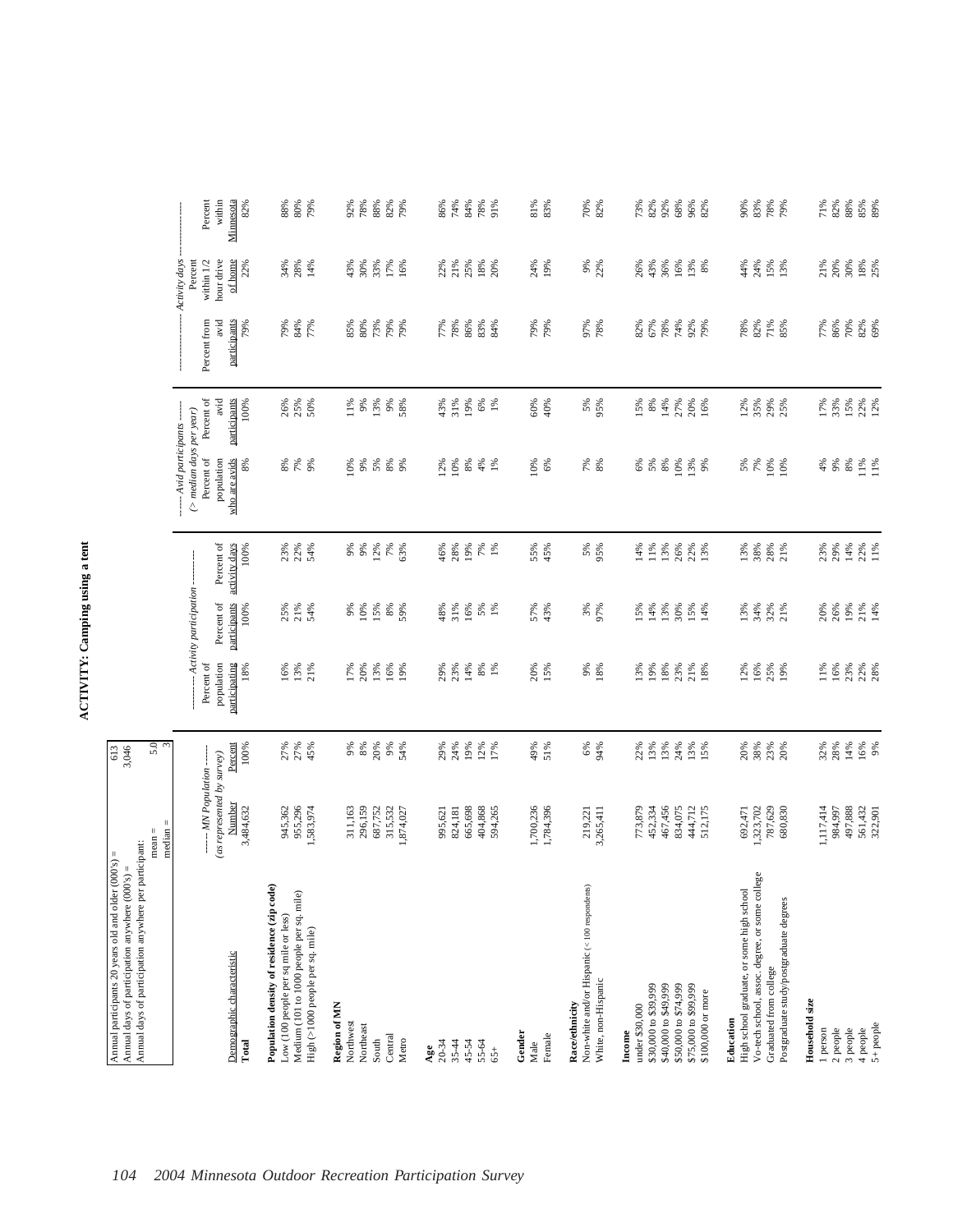ACTIVITY: Camping using a tent that was part of backpacking or occurred at a canoe-in/boat-in campsite **ACTIVITY: Camping using a tent that was part of backpacking or occurred at a canoe-in/boat-in campsite**

| Annual days of participation anywhere per participant:<br>Annual participants 20 years old and older (000's) =<br>Annual days of participation anywhere (000's) = |                                                              | 340<br>1,043            |                                    |                                    |                                     |                                                                           |                              |                             |                                        |                                                               |
|-------------------------------------------------------------------------------------------------------------------------------------------------------------------|--------------------------------------------------------------|-------------------------|------------------------------------|------------------------------------|-------------------------------------|---------------------------------------------------------------------------|------------------------------|-----------------------------|----------------------------------------|---------------------------------------------------------------|
|                                                                                                                                                                   | median<br>$mean =$                                           | $\tilde{ }$<br>3.1      |                                    |                                    |                                     |                                                                           |                              |                             |                                        |                                                               |
|                                                                                                                                                                   | ---- MN Population --                                        |                         | Percent of                         | ---- Activity participation        |                                     | ----- Avid participants ----<br>$($ > median days per year)<br>Percent of | Percent of                   | Percent from                | Activity days<br>within 1/2<br>Percent | Percent                                                       |
| Demographic characteristic<br>Total                                                                                                                               | (as represented by survey)<br>Number<br>3,484,632            | Percent<br>100%         | population<br>participating<br>10% | participants<br>Percent of<br>100% | Percent of<br>activity days<br>100% | who are avids<br>population<br>5%                                         | avid<br>participants<br>100% | avid<br>participants<br>86% | hour drive<br>of home<br>22%           | Minnesota<br>82%<br>within                                    |
| Population density of residence (zip code)<br>Low (100 people per sq mile or less)                                                                                | 945,362                                                      |                         | 10%                                | 27%                                |                                     |                                                                           | 25%                          | 84%                         | 22%                                    |                                                               |
| Medium (101 to 1000 people per sq. mile)<br>High (>1000 people per sq. mile)                                                                                      | 955,296<br>1,583,974                                         | 27%<br>27%<br>45%       | 7%<br>12%                          | 18%<br>54%                         | 26%<br>18%<br>56%                   | ~ \$78                                                                    | 19%<br>57%                   | 85%<br>87%                  | 22%<br>22%                             | $82%$<br>$82%$<br>$82%$                                       |
| Region of MN<br>Northwest                                                                                                                                         | 311,163                                                      | 66                      | 10%                                | 66                                 | 11%                                 | $5\%$                                                                     | 66                           | 86%                         | 22%                                    | 82%                                                           |
| Northeast                                                                                                                                                         | 296,159                                                      | $8\%$                   | 11%                                | 10%                                | 11%                                 | 6%                                                                        | 11%                          | 91%                         | 22%                                    | $82\%$                                                        |
| Central<br>South                                                                                                                                                  | 687,752<br>315,532                                           | 20%<br>9%               | 7%<br>6%                           | $14%$<br>6%                        | 13%                                 | 3%<br>3%                                                                  | 12%<br>$6\%$                 | 83%<br>85%                  | 22%                                    | 82 %<br>82 %<br>82 %                                          |
| Metro                                                                                                                                                             | 1,874,027                                                    | 54%                     | 11%                                | 61%                                | $4\%$ 61%                           |                                                                           | 63%                          | 86%                         | 22%<br>22%                             |                                                               |
| 20-34<br>$_{\rm Age}$                                                                                                                                             | 995,621                                                      | 29%                     |                                    | 43%                                |                                     |                                                                           | 48%                          | 90%                         | 22%                                    | 82%                                                           |
| $35 - 44$                                                                                                                                                         | 824,181                                                      | 24%                     | 15%<br>13%                         | 31%                                | 50%<br>20%<br>20%                   |                                                                           | 24%                          | 75%                         | 22%                                    |                                                               |
| 45-54                                                                                                                                                             | 665,698                                                      | 19%                     | 10%                                | 19%                                |                                     |                                                                           | 22%                          | 89%                         | 22%                                    |                                                               |
| 55-64<br>$65+$                                                                                                                                                    | 404,868<br>594,265                                           | $12%$<br>$17%$          | $5%$<br>1%                         | 6%<br>$1\%$                        | $6\%$<br>1%                         | 88888                                                                     | 6%<br>1%                     | 85%<br>73%                  | 22%<br>22%                             | 8<br>8<br>8<br>8<br>8<br>8<br>8<br>8                          |
| Gender<br>Male                                                                                                                                                    | 1,700,236                                                    | 49%                     |                                    | 56%                                |                                     |                                                                           |                              |                             |                                        |                                                               |
| Female                                                                                                                                                            | 1,784,396                                                    | 51%                     | $\frac{11\%}{8\%}$                 | 44%                                | 51%<br>49%                          | $6%$<br>4%                                                                | 57%<br>43%                   | 85%<br>87%                  | 22%<br>22%                             | 82%<br>82%                                                    |
| Non-white and/or Hispanic (<100 respondents)<br>White, non-Hispanic<br>Race/ethnicity                                                                             | 3,265,411<br>219,221                                         | $6\%$<br>94%            | $5%$<br>10%                        | 3%<br>97%                          | $2\%$<br>98%                        | 2%<br>5%                                                                  | 3%<br>97%                    | $60\%$<br>86%               | 22%<br>22%                             | <b>82%</b><br>82%                                             |
| Income                                                                                                                                                            |                                                              |                         |                                    |                                    |                                     |                                                                           |                              |                             |                                        |                                                               |
| \$30,000 to \$39,999<br>under \$30,000                                                                                                                            | 773,879<br>452,334                                           | 22%<br>13%              | $8\%$<br>9%                        | 17%                                | $18\%$<br>13%                       | 4%<br>$4\%$                                                               | 9%<br>16%                    | 86%<br>85%                  | 22%<br>22%                             | $82\%$                                                        |
| \$40,000 to \$49,999                                                                                                                                              | 467,456                                                      | 13%                     | $9\%$                              | $12%$<br>$12%$<br>$28%$            |                                     |                                                                           | 17%                          | 92%                         | 22%                                    |                                                               |
| \$50,000 to \$74,999                                                                                                                                              | 834,075                                                      | 24%                     |                                    |                                    | $12\%$ 18%                          |                                                                           | 23%                          | 73%                         | 22%                                    |                                                               |
| \$75,000 to \$99,999<br>\$100,000 or more                                                                                                                         | 444,712<br>512,175                                           | $13%$<br>$15%$          | 12%<br>12%<br>11%                  | $15%$<br>$16%$                     | 24%<br>15%                          | 8888                                                                      | 20%<br>14%                   | 95%<br>83%                  | 22%<br>22%                             | 8<br>8<br>8<br>8<br>8<br>8<br>8<br>8<br>8<br>8<br>8           |
| High school graduate, or some high school<br>Education                                                                                                            | 692,471                                                      | 20%                     | 4%                                 |                                    | 8%                                  |                                                                           | $9\%$                        | 84%                         | 22%                                    | 82%                                                           |
| Vo-tech school, assoc. degree, or some college                                                                                                                    | 1,323,702                                                    | 38%                     |                                    | 8%<br>37%<br>35%                   | 36%                                 | 28 8 8 8                                                                  | 38%                          | 86%                         | 22%                                    |                                                               |
| Graduated from college                                                                                                                                            | 787,629<br>680,830                                           | 23%<br>20%              | $10%$<br>$15%$<br>$10%$            |                                    | 36%<br>20%                          |                                                                           | 33%<br>21%                   | 85%<br>87%                  | 22%<br>22%                             | $82%$<br>$82%$<br>$82%$                                       |
| Postgraduate study/postgraduate degrees                                                                                                                           |                                                              |                         |                                    |                                    |                                     |                                                                           |                              |                             |                                        |                                                               |
| Household size<br>1 person                                                                                                                                        | 1,117,414                                                    |                         |                                    |                                    |                                     |                                                                           |                              | 87%                         |                                        |                                                               |
| 2 people                                                                                                                                                          | 984,997                                                      | $32%$<br>$28%$<br>$14%$ | 6%<br>9%                           | 21%<br>26%                         | 24%<br>36%                          | 288888                                                                    | 20%<br>32%                   | 90%                         | 22%<br>22%                             | 8<br>8<br>8<br>8<br>8<br>8<br>8<br>8<br>8<br>8<br>8<br>8<br>8 |
| 4 people<br>3 people                                                                                                                                              |                                                              |                         |                                    | 21%                                | 16%                                 |                                                                           | 23%                          | 86%                         | 22%                                    |                                                               |
| 5+ people                                                                                                                                                         | $\begin{array}{c} 497,888 \\ 561,432 \\ 322,901 \end{array}$ | $16%$<br>9%             | 14%<br>13%<br>12%                  | 21%<br>11%                         | <b>17%</b>                          |                                                                           | 17%<br>7%                    | 80%<br>75%                  | 22%<br>22%                             |                                                               |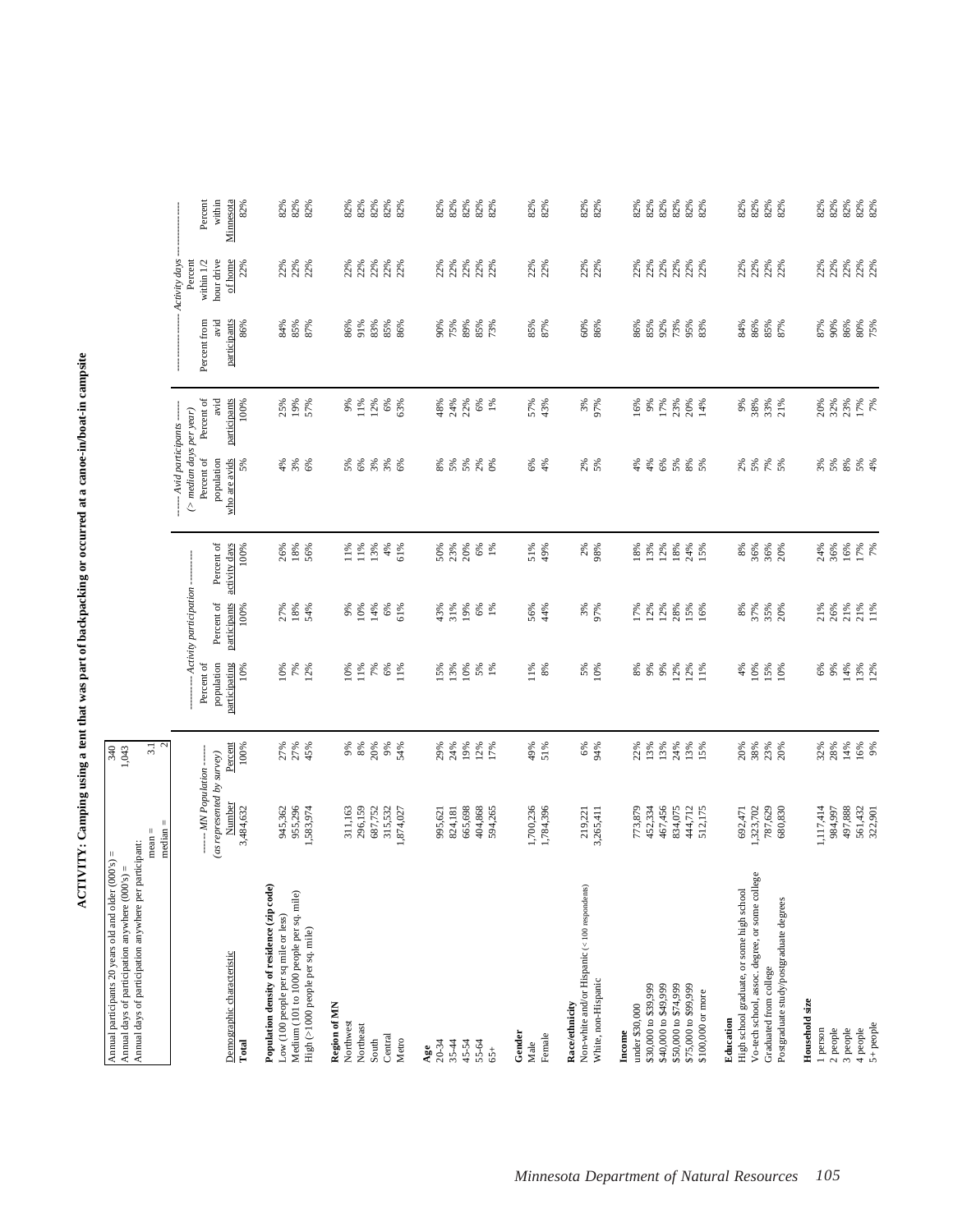| Ď |
|---|
| ֠ |

| Activity days<br>hour drive<br>of home<br>within $1/2$<br>Percent<br>58%<br>75%<br>73%<br>69%<br>68%<br>65%<br>57%<br>69%<br>52%<br>52%<br>56%<br>42%<br>59%<br>62%<br>$77%$<br>57%<br>34%<br>73%<br>$65\%$<br>72%<br>62%<br>73%<br>70%<br>78%<br>64%<br>78%<br>57%<br>54%<br>76%<br>65%<br>$^{40\%}_{77\%}$<br>62%<br>Percent from<br>avid<br>participants<br>91%<br>84%<br>87%<br>%<br>79%<br>73%<br>84%<br>77%<br>75%<br>88%<br>82%<br>74%<br>81%<br>73%<br>84%<br>87%<br>88%<br>90%<br>77%<br>88%<br>88%<br>77%<br>77%<br>90%<br>80%<br>%<br>90%<br>79%<br>86%<br>74%<br>86%<br>75%<br>88%<br>Percent of<br>avid<br>participants<br>$788$<br>50%<br>62%<br>19%<br>16%<br>10%<br>22%<br>59%<br>30%<br>20%<br>15%<br>41%<br>59%<br>7%<br>93%<br>17%<br>12%<br>16%<br>28%<br>11%<br>16%<br>13%<br>34%<br>26%<br>27%<br>28%<br>100%<br>19%<br>26%<br>10%<br>28%<br>-- Avid participants -----<br>$($ > median days per year)<br>Percent of<br>who are avids<br>population<br>12%<br>16%<br>$\begin{array}{l} 8\% \\ 10\% \end{array}$<br>12%<br>11%<br>15%<br>13%<br>$15%$<br>$7%$<br>15%<br>12%<br>11%<br>15%<br>15%<br>11%<br>14%<br>11%<br>12%<br>12%<br>13%<br>$9\%$<br>$8\%$<br>9%<br>14%<br>10%<br>14%<br>10%<br>$11%$<br>$14%$<br>8%<br>16%<br>18%<br>Percent of<br>activity days<br>100%<br>27%<br>37%<br>63%<br>$4%$<br>96%<br>$12%$<br>$14%$<br>7%<br>16%<br>19%<br>65%<br>6%<br>5%<br>16%<br>$5%$<br>69%<br>21%<br>22%<br>$12%$<br>$18%$<br>$10\%$<br>32%<br>10%<br>39%<br>31%<br>20%<br>32%<br>34%<br>14%<br>10%<br>9%<br>25%<br>----- Activity participation<br>Percent of<br>participants<br>100%<br>26%<br>21%<br>16%<br>18%<br>11%<br>53%<br>19%<br>7%<br>60%<br>31%<br>26%<br>12%<br>46%<br>54%<br>5%<br>95%<br>$15%$<br>13%<br>15%<br>26%<br>$13\%$ 18%<br>12%<br>37%<br>22%<br>29%<br>26%<br>29%<br>21%<br>7%<br>7%<br>11%<br>Percent of<br>population<br>participating<br>21%<br>26%<br>28%<br>25%<br>20%<br>24%<br>19%<br>21%<br>25%<br>19%<br>28%<br>28%<br>27%<br>25%<br>24%<br>27%<br>19%<br>17%<br>26%<br>28%<br>27%<br>16%<br>25%<br>25%<br>37%<br>29%<br>29%<br>30%<br>26%<br>26%<br>31%<br>28%<br>16%<br>3.7<br>$\sim$<br>Percent<br>27%<br>27%<br>* * * * *<br>\$ * \$ * * *<br>19%<br>49%<br>6%<br>94%<br>$32%$<br>$28%$<br>14%<br>16%<br>9%<br>45%<br>29%<br>24%<br>12%<br>51%<br>22%<br>13%<br>13%<br>24%<br>13%<br>15%<br>20%<br>38%<br>23%<br>20%<br>100%<br>17%<br>(as represented by survey)<br>---- MN Population ----<br>Number<br>955,296<br>1,700,236<br>1,117,414<br>497,888<br>561,432<br>322,901<br>3,484,632<br>945,362<br>296,159<br>687,752<br>315,532<br>665,698<br>1,784,396<br>773,879<br>452,334<br>467,456<br>834,075<br>444,712<br>1,323,702<br>$787,629$<br>$680,830$<br>984,997<br>1,583,974<br>311,163<br>404,868<br>594,265<br>512,175<br>692,471<br>995,621<br>219,221<br>3,265,411<br>1,874,027<br>824,181<br>$mean =$<br>median<br>Vo-tech school, assoc. degree, or some college<br>Population density of residence (zip code)<br>Non-white and/or Hispanic (<100 respondents)<br>High school graduate, or some high school<br>Medium (101 to 1000 people per sq. mile)<br>Postgraduate study/postgraduate degrees<br>Low (100 people per sq mile or less)<br>High (>1000 people per sq. mile)<br>Demographic characteristic<br>Graduated from college<br>White, non-Hispanic<br>\$40,000 to \$49,999<br>\$50,000 to \$74,999<br>\$30,000 to \$39,999<br>\$75,000 to \$99,999<br>\$100,000 or more<br>Household size<br>Region of MN<br>Race/ethnicity<br>under \$30,000<br>Education<br>Northwest<br>5+ people<br>Northeast<br>1 person<br>2 people<br>3 people<br>4 people<br>Income<br>Gender<br>Female<br>Central<br>South<br>Metro<br>45-54<br>55-64<br>20-34<br>35-44<br>Total<br>Male<br>Age<br>$65+$ | Annual days of participation anywhere per participant: |  |  |  |  |  |
|--------------------------------------------------------------------------------------------------------------------------------------------------------------------------------------------------------------------------------------------------------------------------------------------------------------------------------------------------------------------------------------------------------------------------------------------------------------------------------------------------------------------------------------------------------------------------------------------------------------------------------------------------------------------------------------------------------------------------------------------------------------------------------------------------------------------------------------------------------------------------------------------------------------------------------------------------------------------------------------------------------------------------------------------------------------------------------------------------------------------------------------------------------------------------------------------------------------------------------------------------------------------------------------------------------------------------------------------------------------------------------------------------------------------------------------------------------------------------------------------------------------------------------------------------------------------------------------------------------------------------------------------------------------------------------------------------------------------------------------------------------------------------------------------------------------------------------------------------------------------------------------------------------------------------------------------------------------------------------------------------------------------------------------------------------------------------------------------------------------------------------------------------------------------------------------------------------------------------------------------------------------------------------------------------------------------------------------------------------------------------------------------------------------------------------------------------------------------------------------------------------------------------------------------------------------------------------------------------------------------------------------------------------------------------------------------------------------------------------------------------------------------------------------------------------------------------------------------------------------------------------------------------------------------------------------------------------------------------------------------------------------------------------------------------------------------------------------------------------------------------------------------------------------------------------------------------------------------------------------------------------------------------------------------------------------------------------------------------------------------------------------------------------------------------------------------------------------------------------------------------------------------------------------------------------------------------------------------------------------------------------------------------------------------------------------------------------------------------------------------------------------------------|--------------------------------------------------------|--|--|--|--|--|
|                                                                                                                                                                                                                                                                                                                                                                                                                                                                                                                                                                                                                                                                                                                                                                                                                                                                                                                                                                                                                                                                                                                                                                                                                                                                                                                                                                                                                                                                                                                                                                                                                                                                                                                                                                                                                                                                                                                                                                                                                                                                                                                                                                                                                                                                                                                                                                                                                                                                                                                                                                                                                                                                                                                                                                                                                                                                                                                                                                                                                                                                                                                                                                                                                                                                                                                                                                                                                                                                                                                                                                                                                                                                                                                                                                          |                                                        |  |  |  |  |  |
|                                                                                                                                                                                                                                                                                                                                                                                                                                                                                                                                                                                                                                                                                                                                                                                                                                                                                                                                                                                                                                                                                                                                                                                                                                                                                                                                                                                                                                                                                                                                                                                                                                                                                                                                                                                                                                                                                                                                                                                                                                                                                                                                                                                                                                                                                                                                                                                                                                                                                                                                                                                                                                                                                                                                                                                                                                                                                                                                                                                                                                                                                                                                                                                                                                                                                                                                                                                                                                                                                                                                                                                                                                                                                                                                                                          |                                                        |  |  |  |  |  |
|                                                                                                                                                                                                                                                                                                                                                                                                                                                                                                                                                                                                                                                                                                                                                                                                                                                                                                                                                                                                                                                                                                                                                                                                                                                                                                                                                                                                                                                                                                                                                                                                                                                                                                                                                                                                                                                                                                                                                                                                                                                                                                                                                                                                                                                                                                                                                                                                                                                                                                                                                                                                                                                                                                                                                                                                                                                                                                                                                                                                                                                                                                                                                                                                                                                                                                                                                                                                                                                                                                                                                                                                                                                                                                                                                                          |                                                        |  |  |  |  |  |
|                                                                                                                                                                                                                                                                                                                                                                                                                                                                                                                                                                                                                                                                                                                                                                                                                                                                                                                                                                                                                                                                                                                                                                                                                                                                                                                                                                                                                                                                                                                                                                                                                                                                                                                                                                                                                                                                                                                                                                                                                                                                                                                                                                                                                                                                                                                                                                                                                                                                                                                                                                                                                                                                                                                                                                                                                                                                                                                                                                                                                                                                                                                                                                                                                                                                                                                                                                                                                                                                                                                                                                                                                                                                                                                                                                          |                                                        |  |  |  |  |  |
|                                                                                                                                                                                                                                                                                                                                                                                                                                                                                                                                                                                                                                                                                                                                                                                                                                                                                                                                                                                                                                                                                                                                                                                                                                                                                                                                                                                                                                                                                                                                                                                                                                                                                                                                                                                                                                                                                                                                                                                                                                                                                                                                                                                                                                                                                                                                                                                                                                                                                                                                                                                                                                                                                                                                                                                                                                                                                                                                                                                                                                                                                                                                                                                                                                                                                                                                                                                                                                                                                                                                                                                                                                                                                                                                                                          |                                                        |  |  |  |  |  |
|                                                                                                                                                                                                                                                                                                                                                                                                                                                                                                                                                                                                                                                                                                                                                                                                                                                                                                                                                                                                                                                                                                                                                                                                                                                                                                                                                                                                                                                                                                                                                                                                                                                                                                                                                                                                                                                                                                                                                                                                                                                                                                                                                                                                                                                                                                                                                                                                                                                                                                                                                                                                                                                                                                                                                                                                                                                                                                                                                                                                                                                                                                                                                                                                                                                                                                                                                                                                                                                                                                                                                                                                                                                                                                                                                                          |                                                        |  |  |  |  |  |
|                                                                                                                                                                                                                                                                                                                                                                                                                                                                                                                                                                                                                                                                                                                                                                                                                                                                                                                                                                                                                                                                                                                                                                                                                                                                                                                                                                                                                                                                                                                                                                                                                                                                                                                                                                                                                                                                                                                                                                                                                                                                                                                                                                                                                                                                                                                                                                                                                                                                                                                                                                                                                                                                                                                                                                                                                                                                                                                                                                                                                                                                                                                                                                                                                                                                                                                                                                                                                                                                                                                                                                                                                                                                                                                                                                          |                                                        |  |  |  |  |  |
|                                                                                                                                                                                                                                                                                                                                                                                                                                                                                                                                                                                                                                                                                                                                                                                                                                                                                                                                                                                                                                                                                                                                                                                                                                                                                                                                                                                                                                                                                                                                                                                                                                                                                                                                                                                                                                                                                                                                                                                                                                                                                                                                                                                                                                                                                                                                                                                                                                                                                                                                                                                                                                                                                                                                                                                                                                                                                                                                                                                                                                                                                                                                                                                                                                                                                                                                                                                                                                                                                                                                                                                                                                                                                                                                                                          |                                                        |  |  |  |  |  |
|                                                                                                                                                                                                                                                                                                                                                                                                                                                                                                                                                                                                                                                                                                                                                                                                                                                                                                                                                                                                                                                                                                                                                                                                                                                                                                                                                                                                                                                                                                                                                                                                                                                                                                                                                                                                                                                                                                                                                                                                                                                                                                                                                                                                                                                                                                                                                                                                                                                                                                                                                                                                                                                                                                                                                                                                                                                                                                                                                                                                                                                                                                                                                                                                                                                                                                                                                                                                                                                                                                                                                                                                                                                                                                                                                                          |                                                        |  |  |  |  |  |
|                                                                                                                                                                                                                                                                                                                                                                                                                                                                                                                                                                                                                                                                                                                                                                                                                                                                                                                                                                                                                                                                                                                                                                                                                                                                                                                                                                                                                                                                                                                                                                                                                                                                                                                                                                                                                                                                                                                                                                                                                                                                                                                                                                                                                                                                                                                                                                                                                                                                                                                                                                                                                                                                                                                                                                                                                                                                                                                                                                                                                                                                                                                                                                                                                                                                                                                                                                                                                                                                                                                                                                                                                                                                                                                                                                          |                                                        |  |  |  |  |  |
|                                                                                                                                                                                                                                                                                                                                                                                                                                                                                                                                                                                                                                                                                                                                                                                                                                                                                                                                                                                                                                                                                                                                                                                                                                                                                                                                                                                                                                                                                                                                                                                                                                                                                                                                                                                                                                                                                                                                                                                                                                                                                                                                                                                                                                                                                                                                                                                                                                                                                                                                                                                                                                                                                                                                                                                                                                                                                                                                                                                                                                                                                                                                                                                                                                                                                                                                                                                                                                                                                                                                                                                                                                                                                                                                                                          |                                                        |  |  |  |  |  |
|                                                                                                                                                                                                                                                                                                                                                                                                                                                                                                                                                                                                                                                                                                                                                                                                                                                                                                                                                                                                                                                                                                                                                                                                                                                                                                                                                                                                                                                                                                                                                                                                                                                                                                                                                                                                                                                                                                                                                                                                                                                                                                                                                                                                                                                                                                                                                                                                                                                                                                                                                                                                                                                                                                                                                                                                                                                                                                                                                                                                                                                                                                                                                                                                                                                                                                                                                                                                                                                                                                                                                                                                                                                                                                                                                                          |                                                        |  |  |  |  |  |
|                                                                                                                                                                                                                                                                                                                                                                                                                                                                                                                                                                                                                                                                                                                                                                                                                                                                                                                                                                                                                                                                                                                                                                                                                                                                                                                                                                                                                                                                                                                                                                                                                                                                                                                                                                                                                                                                                                                                                                                                                                                                                                                                                                                                                                                                                                                                                                                                                                                                                                                                                                                                                                                                                                                                                                                                                                                                                                                                                                                                                                                                                                                                                                                                                                                                                                                                                                                                                                                                                                                                                                                                                                                                                                                                                                          |                                                        |  |  |  |  |  |
|                                                                                                                                                                                                                                                                                                                                                                                                                                                                                                                                                                                                                                                                                                                                                                                                                                                                                                                                                                                                                                                                                                                                                                                                                                                                                                                                                                                                                                                                                                                                                                                                                                                                                                                                                                                                                                                                                                                                                                                                                                                                                                                                                                                                                                                                                                                                                                                                                                                                                                                                                                                                                                                                                                                                                                                                                                                                                                                                                                                                                                                                                                                                                                                                                                                                                                                                                                                                                                                                                                                                                                                                                                                                                                                                                                          |                                                        |  |  |  |  |  |
|                                                                                                                                                                                                                                                                                                                                                                                                                                                                                                                                                                                                                                                                                                                                                                                                                                                                                                                                                                                                                                                                                                                                                                                                                                                                                                                                                                                                                                                                                                                                                                                                                                                                                                                                                                                                                                                                                                                                                                                                                                                                                                                                                                                                                                                                                                                                                                                                                                                                                                                                                                                                                                                                                                                                                                                                                                                                                                                                                                                                                                                                                                                                                                                                                                                                                                                                                                                                                                                                                                                                                                                                                                                                                                                                                                          |                                                        |  |  |  |  |  |
|                                                                                                                                                                                                                                                                                                                                                                                                                                                                                                                                                                                                                                                                                                                                                                                                                                                                                                                                                                                                                                                                                                                                                                                                                                                                                                                                                                                                                                                                                                                                                                                                                                                                                                                                                                                                                                                                                                                                                                                                                                                                                                                                                                                                                                                                                                                                                                                                                                                                                                                                                                                                                                                                                                                                                                                                                                                                                                                                                                                                                                                                                                                                                                                                                                                                                                                                                                                                                                                                                                                                                                                                                                                                                                                                                                          |                                                        |  |  |  |  |  |
|                                                                                                                                                                                                                                                                                                                                                                                                                                                                                                                                                                                                                                                                                                                                                                                                                                                                                                                                                                                                                                                                                                                                                                                                                                                                                                                                                                                                                                                                                                                                                                                                                                                                                                                                                                                                                                                                                                                                                                                                                                                                                                                                                                                                                                                                                                                                                                                                                                                                                                                                                                                                                                                                                                                                                                                                                                                                                                                                                                                                                                                                                                                                                                                                                                                                                                                                                                                                                                                                                                                                                                                                                                                                                                                                                                          |                                                        |  |  |  |  |  |
|                                                                                                                                                                                                                                                                                                                                                                                                                                                                                                                                                                                                                                                                                                                                                                                                                                                                                                                                                                                                                                                                                                                                                                                                                                                                                                                                                                                                                                                                                                                                                                                                                                                                                                                                                                                                                                                                                                                                                                                                                                                                                                                                                                                                                                                                                                                                                                                                                                                                                                                                                                                                                                                                                                                                                                                                                                                                                                                                                                                                                                                                                                                                                                                                                                                                                                                                                                                                                                                                                                                                                                                                                                                                                                                                                                          |                                                        |  |  |  |  |  |
|                                                                                                                                                                                                                                                                                                                                                                                                                                                                                                                                                                                                                                                                                                                                                                                                                                                                                                                                                                                                                                                                                                                                                                                                                                                                                                                                                                                                                                                                                                                                                                                                                                                                                                                                                                                                                                                                                                                                                                                                                                                                                                                                                                                                                                                                                                                                                                                                                                                                                                                                                                                                                                                                                                                                                                                                                                                                                                                                                                                                                                                                                                                                                                                                                                                                                                                                                                                                                                                                                                                                                                                                                                                                                                                                                                          |                                                        |  |  |  |  |  |
|                                                                                                                                                                                                                                                                                                                                                                                                                                                                                                                                                                                                                                                                                                                                                                                                                                                                                                                                                                                                                                                                                                                                                                                                                                                                                                                                                                                                                                                                                                                                                                                                                                                                                                                                                                                                                                                                                                                                                                                                                                                                                                                                                                                                                                                                                                                                                                                                                                                                                                                                                                                                                                                                                                                                                                                                                                                                                                                                                                                                                                                                                                                                                                                                                                                                                                                                                                                                                                                                                                                                                                                                                                                                                                                                                                          |                                                        |  |  |  |  |  |
|                                                                                                                                                                                                                                                                                                                                                                                                                                                                                                                                                                                                                                                                                                                                                                                                                                                                                                                                                                                                                                                                                                                                                                                                                                                                                                                                                                                                                                                                                                                                                                                                                                                                                                                                                                                                                                                                                                                                                                                                                                                                                                                                                                                                                                                                                                                                                                                                                                                                                                                                                                                                                                                                                                                                                                                                                                                                                                                                                                                                                                                                                                                                                                                                                                                                                                                                                                                                                                                                                                                                                                                                                                                                                                                                                                          |                                                        |  |  |  |  |  |
|                                                                                                                                                                                                                                                                                                                                                                                                                                                                                                                                                                                                                                                                                                                                                                                                                                                                                                                                                                                                                                                                                                                                                                                                                                                                                                                                                                                                                                                                                                                                                                                                                                                                                                                                                                                                                                                                                                                                                                                                                                                                                                                                                                                                                                                                                                                                                                                                                                                                                                                                                                                                                                                                                                                                                                                                                                                                                                                                                                                                                                                                                                                                                                                                                                                                                                                                                                                                                                                                                                                                                                                                                                                                                                                                                                          |                                                        |  |  |  |  |  |
|                                                                                                                                                                                                                                                                                                                                                                                                                                                                                                                                                                                                                                                                                                                                                                                                                                                                                                                                                                                                                                                                                                                                                                                                                                                                                                                                                                                                                                                                                                                                                                                                                                                                                                                                                                                                                                                                                                                                                                                                                                                                                                                                                                                                                                                                                                                                                                                                                                                                                                                                                                                                                                                                                                                                                                                                                                                                                                                                                                                                                                                                                                                                                                                                                                                                                                                                                                                                                                                                                                                                                                                                                                                                                                                                                                          |                                                        |  |  |  |  |  |
|                                                                                                                                                                                                                                                                                                                                                                                                                                                                                                                                                                                                                                                                                                                                                                                                                                                                                                                                                                                                                                                                                                                                                                                                                                                                                                                                                                                                                                                                                                                                                                                                                                                                                                                                                                                                                                                                                                                                                                                                                                                                                                                                                                                                                                                                                                                                                                                                                                                                                                                                                                                                                                                                                                                                                                                                                                                                                                                                                                                                                                                                                                                                                                                                                                                                                                                                                                                                                                                                                                                                                                                                                                                                                                                                                                          |                                                        |  |  |  |  |  |
|                                                                                                                                                                                                                                                                                                                                                                                                                                                                                                                                                                                                                                                                                                                                                                                                                                                                                                                                                                                                                                                                                                                                                                                                                                                                                                                                                                                                                                                                                                                                                                                                                                                                                                                                                                                                                                                                                                                                                                                                                                                                                                                                                                                                                                                                                                                                                                                                                                                                                                                                                                                                                                                                                                                                                                                                                                                                                                                                                                                                                                                                                                                                                                                                                                                                                                                                                                                                                                                                                                                                                                                                                                                                                                                                                                          |                                                        |  |  |  |  |  |
|                                                                                                                                                                                                                                                                                                                                                                                                                                                                                                                                                                                                                                                                                                                                                                                                                                                                                                                                                                                                                                                                                                                                                                                                                                                                                                                                                                                                                                                                                                                                                                                                                                                                                                                                                                                                                                                                                                                                                                                                                                                                                                                                                                                                                                                                                                                                                                                                                                                                                                                                                                                                                                                                                                                                                                                                                                                                                                                                                                                                                                                                                                                                                                                                                                                                                                                                                                                                                                                                                                                                                                                                                                                                                                                                                                          |                                                        |  |  |  |  |  |
|                                                                                                                                                                                                                                                                                                                                                                                                                                                                                                                                                                                                                                                                                                                                                                                                                                                                                                                                                                                                                                                                                                                                                                                                                                                                                                                                                                                                                                                                                                                                                                                                                                                                                                                                                                                                                                                                                                                                                                                                                                                                                                                                                                                                                                                                                                                                                                                                                                                                                                                                                                                                                                                                                                                                                                                                                                                                                                                                                                                                                                                                                                                                                                                                                                                                                                                                                                                                                                                                                                                                                                                                                                                                                                                                                                          |                                                        |  |  |  |  |  |
|                                                                                                                                                                                                                                                                                                                                                                                                                                                                                                                                                                                                                                                                                                                                                                                                                                                                                                                                                                                                                                                                                                                                                                                                                                                                                                                                                                                                                                                                                                                                                                                                                                                                                                                                                                                                                                                                                                                                                                                                                                                                                                                                                                                                                                                                                                                                                                                                                                                                                                                                                                                                                                                                                                                                                                                                                                                                                                                                                                                                                                                                                                                                                                                                                                                                                                                                                                                                                                                                                                                                                                                                                                                                                                                                                                          |                                                        |  |  |  |  |  |
|                                                                                                                                                                                                                                                                                                                                                                                                                                                                                                                                                                                                                                                                                                                                                                                                                                                                                                                                                                                                                                                                                                                                                                                                                                                                                                                                                                                                                                                                                                                                                                                                                                                                                                                                                                                                                                                                                                                                                                                                                                                                                                                                                                                                                                                                                                                                                                                                                                                                                                                                                                                                                                                                                                                                                                                                                                                                                                                                                                                                                                                                                                                                                                                                                                                                                                                                                                                                                                                                                                                                                                                                                                                                                                                                                                          |                                                        |  |  |  |  |  |
|                                                                                                                                                                                                                                                                                                                                                                                                                                                                                                                                                                                                                                                                                                                                                                                                                                                                                                                                                                                                                                                                                                                                                                                                                                                                                                                                                                                                                                                                                                                                                                                                                                                                                                                                                                                                                                                                                                                                                                                                                                                                                                                                                                                                                                                                                                                                                                                                                                                                                                                                                                                                                                                                                                                                                                                                                                                                                                                                                                                                                                                                                                                                                                                                                                                                                                                                                                                                                                                                                                                                                                                                                                                                                                                                                                          |                                                        |  |  |  |  |  |
|                                                                                                                                                                                                                                                                                                                                                                                                                                                                                                                                                                                                                                                                                                                                                                                                                                                                                                                                                                                                                                                                                                                                                                                                                                                                                                                                                                                                                                                                                                                                                                                                                                                                                                                                                                                                                                                                                                                                                                                                                                                                                                                                                                                                                                                                                                                                                                                                                                                                                                                                                                                                                                                                                                                                                                                                                                                                                                                                                                                                                                                                                                                                                                                                                                                                                                                                                                                                                                                                                                                                                                                                                                                                                                                                                                          |                                                        |  |  |  |  |  |
|                                                                                                                                                                                                                                                                                                                                                                                                                                                                                                                                                                                                                                                                                                                                                                                                                                                                                                                                                                                                                                                                                                                                                                                                                                                                                                                                                                                                                                                                                                                                                                                                                                                                                                                                                                                                                                                                                                                                                                                                                                                                                                                                                                                                                                                                                                                                                                                                                                                                                                                                                                                                                                                                                                                                                                                                                                                                                                                                                                                                                                                                                                                                                                                                                                                                                                                                                                                                                                                                                                                                                                                                                                                                                                                                                                          |                                                        |  |  |  |  |  |
|                                                                                                                                                                                                                                                                                                                                                                                                                                                                                                                                                                                                                                                                                                                                                                                                                                                                                                                                                                                                                                                                                                                                                                                                                                                                                                                                                                                                                                                                                                                                                                                                                                                                                                                                                                                                                                                                                                                                                                                                                                                                                                                                                                                                                                                                                                                                                                                                                                                                                                                                                                                                                                                                                                                                                                                                                                                                                                                                                                                                                                                                                                                                                                                                                                                                                                                                                                                                                                                                                                                                                                                                                                                                                                                                                                          |                                                        |  |  |  |  |  |
|                                                                                                                                                                                                                                                                                                                                                                                                                                                                                                                                                                                                                                                                                                                                                                                                                                                                                                                                                                                                                                                                                                                                                                                                                                                                                                                                                                                                                                                                                                                                                                                                                                                                                                                                                                                                                                                                                                                                                                                                                                                                                                                                                                                                                                                                                                                                                                                                                                                                                                                                                                                                                                                                                                                                                                                                                                                                                                                                                                                                                                                                                                                                                                                                                                                                                                                                                                                                                                                                                                                                                                                                                                                                                                                                                                          |                                                        |  |  |  |  |  |
|                                                                                                                                                                                                                                                                                                                                                                                                                                                                                                                                                                                                                                                                                                                                                                                                                                                                                                                                                                                                                                                                                                                                                                                                                                                                                                                                                                                                                                                                                                                                                                                                                                                                                                                                                                                                                                                                                                                                                                                                                                                                                                                                                                                                                                                                                                                                                                                                                                                                                                                                                                                                                                                                                                                                                                                                                                                                                                                                                                                                                                                                                                                                                                                                                                                                                                                                                                                                                                                                                                                                                                                                                                                                                                                                                                          |                                                        |  |  |  |  |  |
|                                                                                                                                                                                                                                                                                                                                                                                                                                                                                                                                                                                                                                                                                                                                                                                                                                                                                                                                                                                                                                                                                                                                                                                                                                                                                                                                                                                                                                                                                                                                                                                                                                                                                                                                                                                                                                                                                                                                                                                                                                                                                                                                                                                                                                                                                                                                                                                                                                                                                                                                                                                                                                                                                                                                                                                                                                                                                                                                                                                                                                                                                                                                                                                                                                                                                                                                                                                                                                                                                                                                                                                                                                                                                                                                                                          |                                                        |  |  |  |  |  |
|                                                                                                                                                                                                                                                                                                                                                                                                                                                                                                                                                                                                                                                                                                                                                                                                                                                                                                                                                                                                                                                                                                                                                                                                                                                                                                                                                                                                                                                                                                                                                                                                                                                                                                                                                                                                                                                                                                                                                                                                                                                                                                                                                                                                                                                                                                                                                                                                                                                                                                                                                                                                                                                                                                                                                                                                                                                                                                                                                                                                                                                                                                                                                                                                                                                                                                                                                                                                                                                                                                                                                                                                                                                                                                                                                                          |                                                        |  |  |  |  |  |
|                                                                                                                                                                                                                                                                                                                                                                                                                                                                                                                                                                                                                                                                                                                                                                                                                                                                                                                                                                                                                                                                                                                                                                                                                                                                                                                                                                                                                                                                                                                                                                                                                                                                                                                                                                                                                                                                                                                                                                                                                                                                                                                                                                                                                                                                                                                                                                                                                                                                                                                                                                                                                                                                                                                                                                                                                                                                                                                                                                                                                                                                                                                                                                                                                                                                                                                                                                                                                                                                                                                                                                                                                                                                                                                                                                          |                                                        |  |  |  |  |  |
|                                                                                                                                                                                                                                                                                                                                                                                                                                                                                                                                                                                                                                                                                                                                                                                                                                                                                                                                                                                                                                                                                                                                                                                                                                                                                                                                                                                                                                                                                                                                                                                                                                                                                                                                                                                                                                                                                                                                                                                                                                                                                                                                                                                                                                                                                                                                                                                                                                                                                                                                                                                                                                                                                                                                                                                                                                                                                                                                                                                                                                                                                                                                                                                                                                                                                                                                                                                                                                                                                                                                                                                                                                                                                                                                                                          |                                                        |  |  |  |  |  |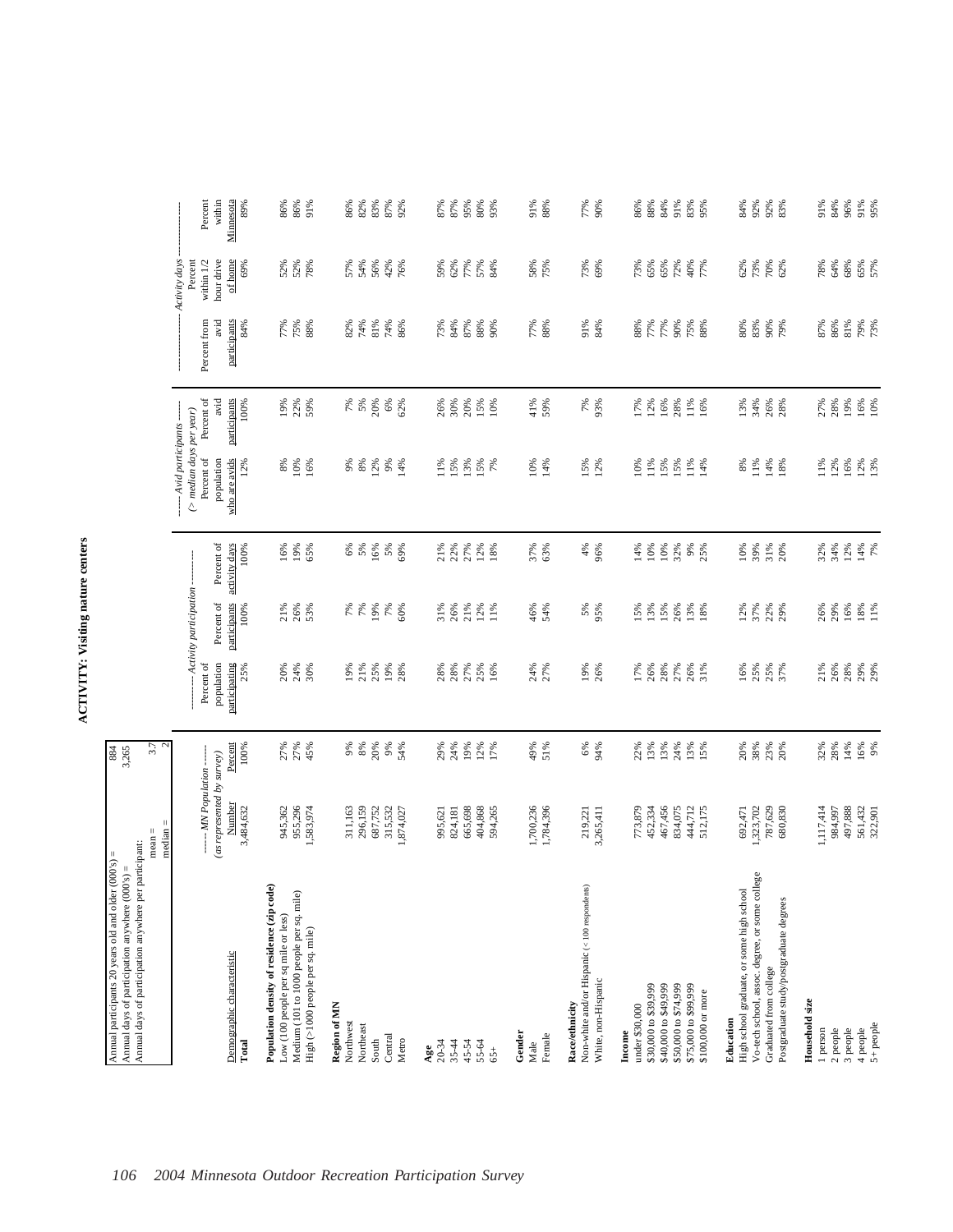ACTIVITY: Nature observation of all types (viewing, identifying, photographing) **ACTIVITY: Nature observation of all types (viewing, identifying, photographing)**

| Annual days of participation anywhere per participant:<br>Annual participants 20 years old and older (000's) =<br>Annual days of participation anywhere (000's)               |                                                                              | 844<br>46,268                                  |                                                  |                                                                  |                                           |                                                                                                                 |                                            |                                             |                                                                          |                                           |
|-------------------------------------------------------------------------------------------------------------------------------------------------------------------------------|------------------------------------------------------------------------------|------------------------------------------------|--------------------------------------------------|------------------------------------------------------------------|-------------------------------------------|-----------------------------------------------------------------------------------------------------------------|--------------------------------------------|---------------------------------------------|--------------------------------------------------------------------------|-------------------------------------------|
|                                                                                                                                                                               | $median =$<br>$mean =$                                                       | 54.8<br>$\overline{15}$                        |                                                  |                                                                  |                                           |                                                                                                                 |                                            |                                             |                                                                          |                                           |
| Demographic characteristic<br>Total                                                                                                                                           | (as represented by survey)<br>---- MN Population ----<br>Number<br>3,484,632 | Percent<br>100%                                | population<br>participating<br>Percent of<br>24% | --- Activity participation<br>participants<br>Percent of<br>100% | Percent of<br>activity days<br>100%       | ----- Avid participants ----<br>$($ > median days per year)<br>Percent of<br>who are avids<br>population<br>11% | Percent of<br>participants<br>avid<br>100% | avid<br>participants<br>93%<br>Percent from | Activity days<br>hour drive<br>of home<br>within $1/2$<br>Percent<br>80% | Percent<br>within<br>Minnesota<br>91%     |
| Population density of residence (zip code)<br>Medium (101 to 1000 people per sq. mile)<br>Low (100 people per sq mile or less)<br>High (>1000 people per sq. mile)            | 955,296<br>945,362<br>1,583,974                                              | 27%<br>27%<br>45%                              | 25%<br>25%<br>23%                                | 25%<br>28%<br>47%                                                | $42%$<br>$23%$<br>$35%$                   | $14%$<br>$10%$<br>$10%$                                                                                         | 26%<br>34%<br>40%                          | 92%<br>97%<br>89%                           | $80\%$<br>83%<br>76%                                                     | 87%<br>91%<br>93%                         |
| Region of MN<br>Northwest<br>Northeast<br>Central<br>Metro<br>South                                                                                                           | 687,752<br>315,532<br>311,163<br>296,159<br>1,874,027                        | 20%<br>9%<br>54%<br>9%<br>8%                   | 23%<br>24%<br>26%<br>25%<br>20%                  | 8%<br>18%<br>10%<br>56%<br>8%                                    | 13%<br>28%<br>9%<br>7%<br>43%             | $13%$<br>$15%$<br>$15%$<br>10%                                                                                  | 8%<br>10%<br>20%<br>12%<br>49%             | 93%<br>97%<br>96%<br>94%<br>90%             | 81%<br>86%<br>$\frac{82\%}{77\%}$<br>77%                                 | 90%<br>92%<br>91%<br>92%<br>93%           |
| 45-54<br>20-34<br>$35 - 44$<br>55-64<br>$_{\rm Age}$<br>$65+$                                                                                                                 | 665,698<br>404,868<br>824,181<br>594,265<br>995,621                          | 24%<br>19%<br>12%<br>17%<br>29%                | 24%<br>28%<br>29%<br>24%<br>14%                  | 27%<br>23%<br>29%<br>11%<br>10%                                  | 12%<br>26%<br>31%<br>17%<br>14%           | $6%$<br>11%<br>17%<br>14%<br>10%                                                                                | 16%<br>24%<br>30%<br>$15%$<br>$15%$        | 76%<br>92%<br>96%<br>97%<br>97%             | 64%<br>83%<br>83%<br>83%<br>78%                                          | 89%<br>91%<br>87%<br>92%<br>94%           |
| Gender<br>Female<br>Male                                                                                                                                                      | 1,700,236<br>1,784,396                                                       | 49%<br>51%                                     | 24%<br>25%                                       | 48%<br>52%                                                       | 43%<br>57%                                | 10%<br>12%                                                                                                      | 45%<br>55%                                 | 93%<br>93%                                  | 75%<br>84%                                                               | 91%<br>91%                                |
| Non-white and/or Hispanic (< 100 respondents)<br>White, non-Hispanic<br>Race/ethnicity                                                                                        | 3,265,411<br>219,221                                                         | $6\%$<br>94%                                   | 28%<br>24%                                       | 7%<br>93%                                                        | $8\%$<br>92%                              | 12%<br>11%                                                                                                      | $6\%$<br>94%                               | 96%<br>93%                                  | 97%<br>78%                                                               | 99%<br>90%                                |
| \$40,000 to \$49,999<br>\$50,000 to \$74,999<br>\$75,000 to \$99,999<br>\$30,000 to \$39,999<br>\$100,000 or more<br>under \$30,000<br>Income                                 | 452,334<br>467,456<br>834,075<br>773,879<br>444,712<br>512,175               | 13%<br>$13%$<br>$24%$<br>$15%$<br>$15%$<br>22% | 26%<br>18%<br>25%<br>24%<br>27%<br>30%           | 13%<br>13%<br>26%<br>16%<br>14%<br>18%                           | 19%<br>$18\%$<br>11%<br>23%<br>10%<br>18% | 66<br>11%<br>11%<br>11%<br>$12%$<br>11%                                                                         | 25%<br>18%<br>14%<br>14%<br>$15%$<br>$15%$ | 96%<br>92%<br>95%<br>91%<br>89%<br>92%      | 81%<br>86%<br>80%<br>79%<br>64%<br>81%                                   | 94%<br>92%<br>93%<br>$90\%$<br>86%<br>92% |
| Vo-tech school, assoc. degree, or some college<br>High school graduate, or some high school<br>Postgraduate study/postgraduate degrees<br>Graduated from college<br>Education | 692,471<br>1,323,702<br>787,629<br>680,830                                   | 20%<br>38%<br>23%<br>20%                       | 14%<br>24%<br>25%<br>34%                         | 12%<br>$37%$<br>24%<br>28%                                       | 11%<br>40%<br><b>20%</b><br>28%           | 6%<br>12%<br>9%<br>16%                                                                                          | $42%$<br>$18%$<br>$29%$<br>11%             | 93%<br>94%<br>90%<br>94%                    | $81\%$<br>80%<br>$79%$<br>80%                                            | 89%<br>%<br>90%<br>91%                    |
| Household size<br>5+ people<br>1 person<br>$2$ people $% \left( \left( \mathcal{A}\right) \right)$<br>3 people<br>4 people                                                    | 497,888<br>1,117,414<br>984,997<br>561,432<br>322,901                        | $14\%$<br>9%<br>32%<br>28%<br>16%              | 20%<br>26%<br>29%<br>26%<br>24%                  | $17\%$<br>27%<br>30%<br>17%<br>9%                                | 19%<br>14%<br>25%<br>30%<br>13%           | $10%$<br>$12%$<br>$13%$<br>10%<br>12%                                                                           | 17%<br>14%<br>10%<br>29%<br>30%            | 93%<br>94%<br>93%<br>89%<br>96%             | 77%<br>83%<br>79%<br>83%<br>$80\%$                                       | 93%<br>$88\%$<br>93%<br>90%<br>92%        |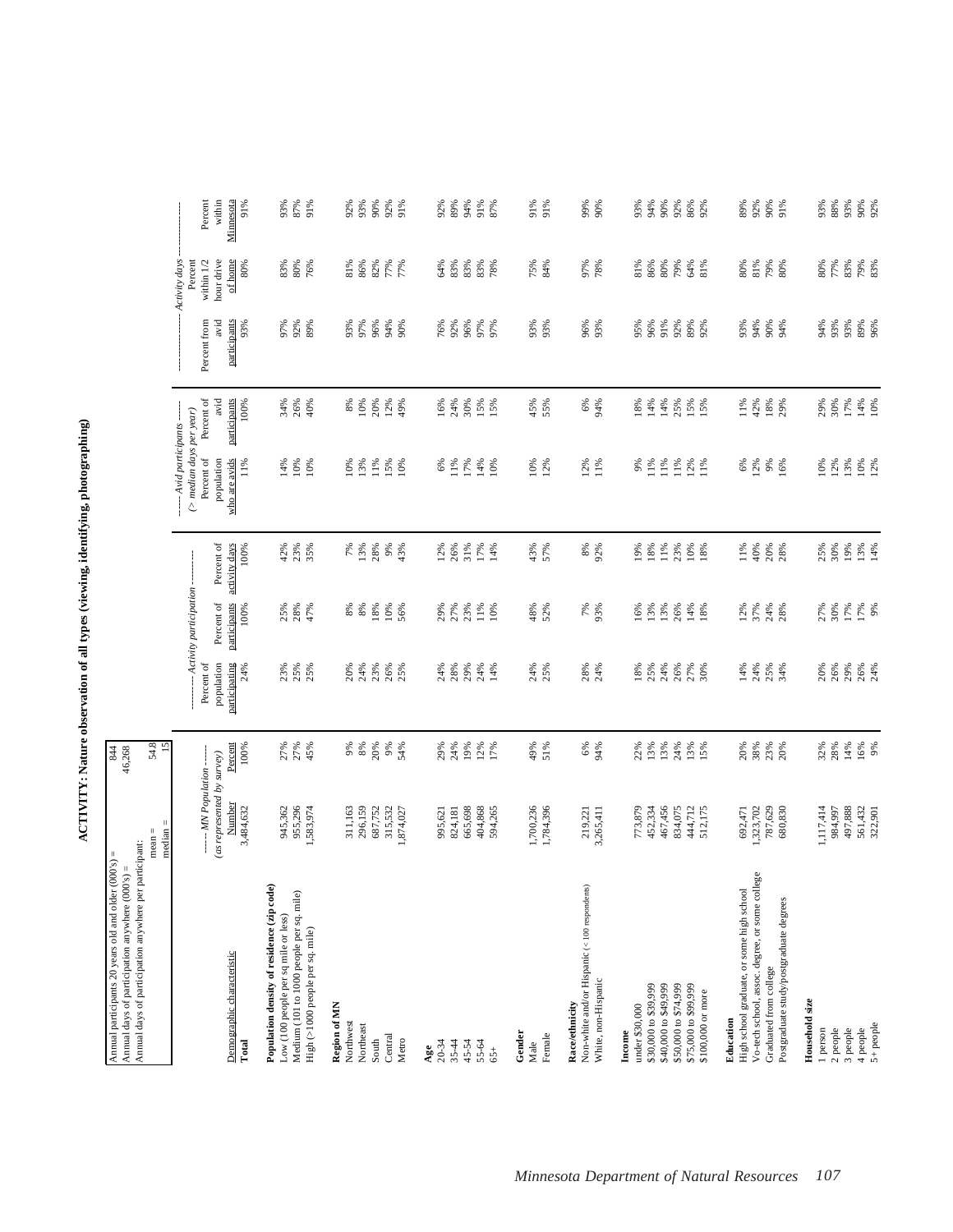ACTIVITY: Viewing, identifying or photographing birds and other wildlife **ACTIVITY: Viewing, identifying or photographing birds and other wildlife**

| Percent of<br>avid<br>participants<br>13%<br>12%<br>28%<br>15%<br>15%<br>51%<br>49%<br>$6\%$<br>44%<br>17%<br>100%<br>37%<br>26%<br>37%<br>$\begin{array}{c} 8\% \\ 11\% \end{array}$<br>22%<br>13%<br>46%<br>$18%$<br>24%<br>94%<br>21%<br>13%<br>13%<br>26%<br>13%<br>19%<br>26%<br>32%<br>13%<br>14%<br>24%<br>--- Avid participants ------<br>$($ > median days per year)<br>Percent of<br>who are avids<br>population<br>12%<br>$\frac{8\%}{12\%}$<br>10%<br>$13%$<br>9%<br>11%<br>14%<br>13%<br>9%<br>9%<br>$10\%$<br>11%<br>$8\%$<br>11%<br>8%<br>$8%$<br>$12%$<br>14%<br>8%<br>$6%$<br>$10%$<br>10%<br>9%<br>10%<br>$\frac{9\%}{10\%}$<br>$9\%$<br><b>10%</b><br>6%<br>$8%$<br>12%<br>activity days<br>Percent of<br>24%<br>33%<br>29%<br>31%<br>46%<br>$8%$<br>92%<br>$88888$<br>$7248$<br>$\frac{8}{4}$ $\frac{8}{0}$ $\frac{8}{0}$ $\frac{8}{0}$<br>22%<br>33%<br>19%<br>$14\%$<br>100%<br>43%<br>$7\%$ 14 $\%$<br>10%<br>41%<br>$11\%$<br>$23\%$<br>$18\%$<br>16%<br>54%<br>$\frac{8\%}{20\%}$<br>14%<br>------- Activity participation --------<br>Percent of<br>participants<br>17%<br><b>18%</b><br>10%<br>19%<br>23%<br>6%<br>13%<br>37%<br>27%<br>100%<br>27%<br>26%<br>$7\%$ $8\%$<br>10%<br>56%<br>$\frac{28%}{28%}$<br>12%<br>50%<br>50%<br>94%<br>15%<br>14%<br>13%<br>27%<br>25%<br>30%<br>47%<br>10%<br>13%<br>17%<br>Percent of<br>population<br>participating<br>16%<br>21%<br>24%<br>23%<br>23%<br>20%<br>19%<br>21%<br>17%<br>20%<br>20%<br>21%<br>21%<br>20%<br>24%<br>24%<br>21%<br>20%<br>22%<br>21%<br>15%<br>22%<br>20%<br>23%<br>22%<br>24%<br>13%<br>20%<br><b>21%</b><br>28%<br>21%<br>20%<br>12%<br>Percent<br>27%<br>27%<br>$\begin{array}{c} 9\% \\ 8\% \end{array}$<br>20%<br>19%<br>6%<br>38%<br>14%<br>16%<br>9%<br>45%<br>9%<br>29%<br>24%<br>12%<br>17%<br>49%<br>51%<br>94%<br>22%<br>13%<br>13%<br>24%<br>13%<br>20%<br>23%<br>20%<br>32%<br>28%<br>100%<br>54%<br>15%<br>----- MN Population ------<br>(as represented by survey)<br>Number<br>3,484,632<br>467,456<br>497,888<br>955,296<br>296,159<br>687,752<br>315,532<br>665,698<br>404,868<br>1,700,236<br>1,784,396<br>452,334<br>834,075<br>1,323,702<br>787,629<br>680,830<br>1,117,414<br>984,997<br>561,432<br>322,901<br>945,362<br>1,583,974<br>311,163<br>594,265<br>773,879<br>444,712<br>512,175<br>692,471<br>1,874,027<br>824,181<br>3,265,411<br>995,621<br>219,221<br>$mean =$<br>median<br>Vo-tech school, assoc. degree, or some college<br>Non-white and/or Hispanic (<100 respondents)<br>e)<br>High school graduate, or some high school<br>Medium (101 to 1000 people per sq. mile)<br>Population density of residence (zip coo<br>Postgraduate study/postgraduate degrees<br>Low (100 people per sq mile or less)<br>High (>1000 people per sq. mile)<br>Demographic characteristic<br>Graduated from college<br>White, non-Hispanic<br>\$30,000 to \$39,999<br>\$40,000 to \$49,999<br>\$50,000 to \$74,999<br>\$75,000 to \$99,999<br>\$100,000 or more<br>Household size<br>Region of MN<br>Race/ethnicity<br>under \$30,000<br>Education<br>Northwest<br>Northeast<br>1 person<br>2 people<br>3 people<br>4 people<br>Income<br>Gender<br>Female<br>Central<br>Metro<br>South<br>20-34<br>$35 - 44$<br>45-54<br>55-64<br>Total<br>Male<br>Age<br>$65+$ | Annual days of participation anywhere per participant: |      |  |     |  |                      |                          |  |
|-------------------------------------------------------------------------------------------------------------------------------------------------------------------------------------------------------------------------------------------------------------------------------------------------------------------------------------------------------------------------------------------------------------------------------------------------------------------------------------------------------------------------------------------------------------------------------------------------------------------------------------------------------------------------------------------------------------------------------------------------------------------------------------------------------------------------------------------------------------------------------------------------------------------------------------------------------------------------------------------------------------------------------------------------------------------------------------------------------------------------------------------------------------------------------------------------------------------------------------------------------------------------------------------------------------------------------------------------------------------------------------------------------------------------------------------------------------------------------------------------------------------------------------------------------------------------------------------------------------------------------------------------------------------------------------------------------------------------------------------------------------------------------------------------------------------------------------------------------------------------------------------------------------------------------------------------------------------------------------------------------------------------------------------------------------------------------------------------------------------------------------------------------------------------------------------------------------------------------------------------------------------------------------------------------------------------------------------------------------------------------------------------------------------------------------------------------------------------------------------------------------------------------------------------------------------------------------------------------------------------------------------------------------------------------------------------------------------------------------------------------------------------------------------------------------------------------------------------------------------------------------------------------------------------------------------------------------------------------------------------------------------------------------------------------------------------------------------------------------------------------------------------------------------------------------------------------------------------------------------------------------------------------------|--------------------------------------------------------|------|--|-----|--|----------------------|--------------------------|--|
|                                                                                                                                                                                                                                                                                                                                                                                                                                                                                                                                                                                                                                                                                                                                                                                                                                                                                                                                                                                                                                                                                                                                                                                                                                                                                                                                                                                                                                                                                                                                                                                                                                                                                                                                                                                                                                                                                                                                                                                                                                                                                                                                                                                                                                                                                                                                                                                                                                                                                                                                                                                                                                                                                                                                                                                                                                                                                                                                                                                                                                                                                                                                                                                                                                                                                     |                                                        | 38.8 |  |     |  |                      |                          |  |
|                                                                                                                                                                                                                                                                                                                                                                                                                                                                                                                                                                                                                                                                                                                                                                                                                                                                                                                                                                                                                                                                                                                                                                                                                                                                                                                                                                                                                                                                                                                                                                                                                                                                                                                                                                                                                                                                                                                                                                                                                                                                                                                                                                                                                                                                                                                                                                                                                                                                                                                                                                                                                                                                                                                                                                                                                                                                                                                                                                                                                                                                                                                                                                                                                                                                                     |                                                        |      |  |     |  |                      | Activity days<br>Percent |  |
|                                                                                                                                                                                                                                                                                                                                                                                                                                                                                                                                                                                                                                                                                                                                                                                                                                                                                                                                                                                                                                                                                                                                                                                                                                                                                                                                                                                                                                                                                                                                                                                                                                                                                                                                                                                                                                                                                                                                                                                                                                                                                                                                                                                                                                                                                                                                                                                                                                                                                                                                                                                                                                                                                                                                                                                                                                                                                                                                                                                                                                                                                                                                                                                                                                                                                     |                                                        |      |  |     |  | Percent from         | within 1/2               |  |
|                                                                                                                                                                                                                                                                                                                                                                                                                                                                                                                                                                                                                                                                                                                                                                                                                                                                                                                                                                                                                                                                                                                                                                                                                                                                                                                                                                                                                                                                                                                                                                                                                                                                                                                                                                                                                                                                                                                                                                                                                                                                                                                                                                                                                                                                                                                                                                                                                                                                                                                                                                                                                                                                                                                                                                                                                                                                                                                                                                                                                                                                                                                                                                                                                                                                                     |                                                        |      |  |     |  | participants<br>avid | of home<br>hour drive    |  |
|                                                                                                                                                                                                                                                                                                                                                                                                                                                                                                                                                                                                                                                                                                                                                                                                                                                                                                                                                                                                                                                                                                                                                                                                                                                                                                                                                                                                                                                                                                                                                                                                                                                                                                                                                                                                                                                                                                                                                                                                                                                                                                                                                                                                                                                                                                                                                                                                                                                                                                                                                                                                                                                                                                                                                                                                                                                                                                                                                                                                                                                                                                                                                                                                                                                                                     |                                                        |      |  |     |  | 93%                  | 81%                      |  |
|                                                                                                                                                                                                                                                                                                                                                                                                                                                                                                                                                                                                                                                                                                                                                                                                                                                                                                                                                                                                                                                                                                                                                                                                                                                                                                                                                                                                                                                                                                                                                                                                                                                                                                                                                                                                                                                                                                                                                                                                                                                                                                                                                                                                                                                                                                                                                                                                                                                                                                                                                                                                                                                                                                                                                                                                                                                                                                                                                                                                                                                                                                                                                                                                                                                                                     |                                                        |      |  |     |  |                      |                          |  |
|                                                                                                                                                                                                                                                                                                                                                                                                                                                                                                                                                                                                                                                                                                                                                                                                                                                                                                                                                                                                                                                                                                                                                                                                                                                                                                                                                                                                                                                                                                                                                                                                                                                                                                                                                                                                                                                                                                                                                                                                                                                                                                                                                                                                                                                                                                                                                                                                                                                                                                                                                                                                                                                                                                                                                                                                                                                                                                                                                                                                                                                                                                                                                                                                                                                                                     |                                                        |      |  |     |  | 97%<br>93%           | 84%<br>83%               |  |
|                                                                                                                                                                                                                                                                                                                                                                                                                                                                                                                                                                                                                                                                                                                                                                                                                                                                                                                                                                                                                                                                                                                                                                                                                                                                                                                                                                                                                                                                                                                                                                                                                                                                                                                                                                                                                                                                                                                                                                                                                                                                                                                                                                                                                                                                                                                                                                                                                                                                                                                                                                                                                                                                                                                                                                                                                                                                                                                                                                                                                                                                                                                                                                                                                                                                                     |                                                        |      |  |     |  | 88%                  | 78%                      |  |
|                                                                                                                                                                                                                                                                                                                                                                                                                                                                                                                                                                                                                                                                                                                                                                                                                                                                                                                                                                                                                                                                                                                                                                                                                                                                                                                                                                                                                                                                                                                                                                                                                                                                                                                                                                                                                                                                                                                                                                                                                                                                                                                                                                                                                                                                                                                                                                                                                                                                                                                                                                                                                                                                                                                                                                                                                                                                                                                                                                                                                                                                                                                                                                                                                                                                                     |                                                        |      |  |     |  |                      |                          |  |
|                                                                                                                                                                                                                                                                                                                                                                                                                                                                                                                                                                                                                                                                                                                                                                                                                                                                                                                                                                                                                                                                                                                                                                                                                                                                                                                                                                                                                                                                                                                                                                                                                                                                                                                                                                                                                                                                                                                                                                                                                                                                                                                                                                                                                                                                                                                                                                                                                                                                                                                                                                                                                                                                                                                                                                                                                                                                                                                                                                                                                                                                                                                                                                                                                                                                                     |                                                        |      |  |     |  | 93%<br>97%           | 81%                      |  |
|                                                                                                                                                                                                                                                                                                                                                                                                                                                                                                                                                                                                                                                                                                                                                                                                                                                                                                                                                                                                                                                                                                                                                                                                                                                                                                                                                                                                                                                                                                                                                                                                                                                                                                                                                                                                                                                                                                                                                                                                                                                                                                                                                                                                                                                                                                                                                                                                                                                                                                                                                                                                                                                                                                                                                                                                                                                                                                                                                                                                                                                                                                                                                                                                                                                                                     |                                                        |      |  |     |  |                      | 88%                      |  |
|                                                                                                                                                                                                                                                                                                                                                                                                                                                                                                                                                                                                                                                                                                                                                                                                                                                                                                                                                                                                                                                                                                                                                                                                                                                                                                                                                                                                                                                                                                                                                                                                                                                                                                                                                                                                                                                                                                                                                                                                                                                                                                                                                                                                                                                                                                                                                                                                                                                                                                                                                                                                                                                                                                                                                                                                                                                                                                                                                                                                                                                                                                                                                                                                                                                                                     |                                                        |      |  |     |  | 96%                  | 84%                      |  |
|                                                                                                                                                                                                                                                                                                                                                                                                                                                                                                                                                                                                                                                                                                                                                                                                                                                                                                                                                                                                                                                                                                                                                                                                                                                                                                                                                                                                                                                                                                                                                                                                                                                                                                                                                                                                                                                                                                                                                                                                                                                                                                                                                                                                                                                                                                                                                                                                                                                                                                                                                                                                                                                                                                                                                                                                                                                                                                                                                                                                                                                                                                                                                                                                                                                                                     |                                                        |      |  |     |  | 95%<br>88%           | 79%<br>78%               |  |
|                                                                                                                                                                                                                                                                                                                                                                                                                                                                                                                                                                                                                                                                                                                                                                                                                                                                                                                                                                                                                                                                                                                                                                                                                                                                                                                                                                                                                                                                                                                                                                                                                                                                                                                                                                                                                                                                                                                                                                                                                                                                                                                                                                                                                                                                                                                                                                                                                                                                                                                                                                                                                                                                                                                                                                                                                                                                                                                                                                                                                                                                                                                                                                                                                                                                                     |                                                        |      |  |     |  |                      |                          |  |
|                                                                                                                                                                                                                                                                                                                                                                                                                                                                                                                                                                                                                                                                                                                                                                                                                                                                                                                                                                                                                                                                                                                                                                                                                                                                                                                                                                                                                                                                                                                                                                                                                                                                                                                                                                                                                                                                                                                                                                                                                                                                                                                                                                                                                                                                                                                                                                                                                                                                                                                                                                                                                                                                                                                                                                                                                                                                                                                                                                                                                                                                                                                                                                                                                                                                                     |                                                        |      |  |     |  |                      |                          |  |
|                                                                                                                                                                                                                                                                                                                                                                                                                                                                                                                                                                                                                                                                                                                                                                                                                                                                                                                                                                                                                                                                                                                                                                                                                                                                                                                                                                                                                                                                                                                                                                                                                                                                                                                                                                                                                                                                                                                                                                                                                                                                                                                                                                                                                                                                                                                                                                                                                                                                                                                                                                                                                                                                                                                                                                                                                                                                                                                                                                                                                                                                                                                                                                                                                                                                                     |                                                        |      |  |     |  | 80%<br>90%           | 68%<br>$82\%$            |  |
|                                                                                                                                                                                                                                                                                                                                                                                                                                                                                                                                                                                                                                                                                                                                                                                                                                                                                                                                                                                                                                                                                                                                                                                                                                                                                                                                                                                                                                                                                                                                                                                                                                                                                                                                                                                                                                                                                                                                                                                                                                                                                                                                                                                                                                                                                                                                                                                                                                                                                                                                                                                                                                                                                                                                                                                                                                                                                                                                                                                                                                                                                                                                                                                                                                                                                     |                                                        |      |  |     |  | 96%                  | 85%                      |  |
|                                                                                                                                                                                                                                                                                                                                                                                                                                                                                                                                                                                                                                                                                                                                                                                                                                                                                                                                                                                                                                                                                                                                                                                                                                                                                                                                                                                                                                                                                                                                                                                                                                                                                                                                                                                                                                                                                                                                                                                                                                                                                                                                                                                                                                                                                                                                                                                                                                                                                                                                                                                                                                                                                                                                                                                                                                                                                                                                                                                                                                                                                                                                                                                                                                                                                     |                                                        |      |  |     |  |                      | 83%                      |  |
|                                                                                                                                                                                                                                                                                                                                                                                                                                                                                                                                                                                                                                                                                                                                                                                                                                                                                                                                                                                                                                                                                                                                                                                                                                                                                                                                                                                                                                                                                                                                                                                                                                                                                                                                                                                                                                                                                                                                                                                                                                                                                                                                                                                                                                                                                                                                                                                                                                                                                                                                                                                                                                                                                                                                                                                                                                                                                                                                                                                                                                                                                                                                                                                                                                                                                     |                                                        |      |  |     |  | 97%<br>97%           | 82%                      |  |
|                                                                                                                                                                                                                                                                                                                                                                                                                                                                                                                                                                                                                                                                                                                                                                                                                                                                                                                                                                                                                                                                                                                                                                                                                                                                                                                                                                                                                                                                                                                                                                                                                                                                                                                                                                                                                                                                                                                                                                                                                                                                                                                                                                                                                                                                                                                                                                                                                                                                                                                                                                                                                                                                                                                                                                                                                                                                                                                                                                                                                                                                                                                                                                                                                                                                                     |                                                        |      |  |     |  |                      |                          |  |
|                                                                                                                                                                                                                                                                                                                                                                                                                                                                                                                                                                                                                                                                                                                                                                                                                                                                                                                                                                                                                                                                                                                                                                                                                                                                                                                                                                                                                                                                                                                                                                                                                                                                                                                                                                                                                                                                                                                                                                                                                                                                                                                                                                                                                                                                                                                                                                                                                                                                                                                                                                                                                                                                                                                                                                                                                                                                                                                                                                                                                                                                                                                                                                                                                                                                                     |                                                        |      |  |     |  | 93%                  |                          |  |
|                                                                                                                                                                                                                                                                                                                                                                                                                                                                                                                                                                                                                                                                                                                                                                                                                                                                                                                                                                                                                                                                                                                                                                                                                                                                                                                                                                                                                                                                                                                                                                                                                                                                                                                                                                                                                                                                                                                                                                                                                                                                                                                                                                                                                                                                                                                                                                                                                                                                                                                                                                                                                                                                                                                                                                                                                                                                                                                                                                                                                                                                                                                                                                                                                                                                                     |                                                        |      |  |     |  | 92%                  | 76%<br>86%               |  |
|                                                                                                                                                                                                                                                                                                                                                                                                                                                                                                                                                                                                                                                                                                                                                                                                                                                                                                                                                                                                                                                                                                                                                                                                                                                                                                                                                                                                                                                                                                                                                                                                                                                                                                                                                                                                                                                                                                                                                                                                                                                                                                                                                                                                                                                                                                                                                                                                                                                                                                                                                                                                                                                                                                                                                                                                                                                                                                                                                                                                                                                                                                                                                                                                                                                                                     |                                                        |      |  |     |  |                      |                          |  |
|                                                                                                                                                                                                                                                                                                                                                                                                                                                                                                                                                                                                                                                                                                                                                                                                                                                                                                                                                                                                                                                                                                                                                                                                                                                                                                                                                                                                                                                                                                                                                                                                                                                                                                                                                                                                                                                                                                                                                                                                                                                                                                                                                                                                                                                                                                                                                                                                                                                                                                                                                                                                                                                                                                                                                                                                                                                                                                                                                                                                                                                                                                                                                                                                                                                                                     |                                                        |      |  |     |  | 96%<br>93%           | 97%                      |  |
|                                                                                                                                                                                                                                                                                                                                                                                                                                                                                                                                                                                                                                                                                                                                                                                                                                                                                                                                                                                                                                                                                                                                                                                                                                                                                                                                                                                                                                                                                                                                                                                                                                                                                                                                                                                                                                                                                                                                                                                                                                                                                                                                                                                                                                                                                                                                                                                                                                                                                                                                                                                                                                                                                                                                                                                                                                                                                                                                                                                                                                                                                                                                                                                                                                                                                     |                                                        |      |  |     |  |                      | 80%                      |  |
|                                                                                                                                                                                                                                                                                                                                                                                                                                                                                                                                                                                                                                                                                                                                                                                                                                                                                                                                                                                                                                                                                                                                                                                                                                                                                                                                                                                                                                                                                                                                                                                                                                                                                                                                                                                                                                                                                                                                                                                                                                                                                                                                                                                                                                                                                                                                                                                                                                                                                                                                                                                                                                                                                                                                                                                                                                                                                                                                                                                                                                                                                                                                                                                                                                                                                     |                                                        |      |  |     |  |                      |                          |  |
|                                                                                                                                                                                                                                                                                                                                                                                                                                                                                                                                                                                                                                                                                                                                                                                                                                                                                                                                                                                                                                                                                                                                                                                                                                                                                                                                                                                                                                                                                                                                                                                                                                                                                                                                                                                                                                                                                                                                                                                                                                                                                                                                                                                                                                                                                                                                                                                                                                                                                                                                                                                                                                                                                                                                                                                                                                                                                                                                                                                                                                                                                                                                                                                                                                                                                     |                                                        |      |  |     |  | 97%<br>96%           | 83%                      |  |
|                                                                                                                                                                                                                                                                                                                                                                                                                                                                                                                                                                                                                                                                                                                                                                                                                                                                                                                                                                                                                                                                                                                                                                                                                                                                                                                                                                                                                                                                                                                                                                                                                                                                                                                                                                                                                                                                                                                                                                                                                                                                                                                                                                                                                                                                                                                                                                                                                                                                                                                                                                                                                                                                                                                                                                                                                                                                                                                                                                                                                                                                                                                                                                                                                                                                                     |                                                        |      |  |     |  |                      | 88%                      |  |
|                                                                                                                                                                                                                                                                                                                                                                                                                                                                                                                                                                                                                                                                                                                                                                                                                                                                                                                                                                                                                                                                                                                                                                                                                                                                                                                                                                                                                                                                                                                                                                                                                                                                                                                                                                                                                                                                                                                                                                                                                                                                                                                                                                                                                                                                                                                                                                                                                                                                                                                                                                                                                                                                                                                                                                                                                                                                                                                                                                                                                                                                                                                                                                                                                                                                                     |                                                        |      |  |     |  | 89%<br>91%           | $82\%$<br>78%            |  |
|                                                                                                                                                                                                                                                                                                                                                                                                                                                                                                                                                                                                                                                                                                                                                                                                                                                                                                                                                                                                                                                                                                                                                                                                                                                                                                                                                                                                                                                                                                                                                                                                                                                                                                                                                                                                                                                                                                                                                                                                                                                                                                                                                                                                                                                                                                                                                                                                                                                                                                                                                                                                                                                                                                                                                                                                                                                                                                                                                                                                                                                                                                                                                                                                                                                                                     |                                                        |      |  |     |  |                      | 64%                      |  |
|                                                                                                                                                                                                                                                                                                                                                                                                                                                                                                                                                                                                                                                                                                                                                                                                                                                                                                                                                                                                                                                                                                                                                                                                                                                                                                                                                                                                                                                                                                                                                                                                                                                                                                                                                                                                                                                                                                                                                                                                                                                                                                                                                                                                                                                                                                                                                                                                                                                                                                                                                                                                                                                                                                                                                                                                                                                                                                                                                                                                                                                                                                                                                                                                                                                                                     |                                                        |      |  |     |  | 85%<br>92%           | 84%                      |  |
|                                                                                                                                                                                                                                                                                                                                                                                                                                                                                                                                                                                                                                                                                                                                                                                                                                                                                                                                                                                                                                                                                                                                                                                                                                                                                                                                                                                                                                                                                                                                                                                                                                                                                                                                                                                                                                                                                                                                                                                                                                                                                                                                                                                                                                                                                                                                                                                                                                                                                                                                                                                                                                                                                                                                                                                                                                                                                                                                                                                                                                                                                                                                                                                                                                                                                     |                                                        |      |  |     |  |                      |                          |  |
|                                                                                                                                                                                                                                                                                                                                                                                                                                                                                                                                                                                                                                                                                                                                                                                                                                                                                                                                                                                                                                                                                                                                                                                                                                                                                                                                                                                                                                                                                                                                                                                                                                                                                                                                                                                                                                                                                                                                                                                                                                                                                                                                                                                                                                                                                                                                                                                                                                                                                                                                                                                                                                                                                                                                                                                                                                                                                                                                                                                                                                                                                                                                                                                                                                                                                     |                                                        |      |  |     |  | 94%                  | 80%                      |  |
|                                                                                                                                                                                                                                                                                                                                                                                                                                                                                                                                                                                                                                                                                                                                                                                                                                                                                                                                                                                                                                                                                                                                                                                                                                                                                                                                                                                                                                                                                                                                                                                                                                                                                                                                                                                                                                                                                                                                                                                                                                                                                                                                                                                                                                                                                                                                                                                                                                                                                                                                                                                                                                                                                                                                                                                                                                                                                                                                                                                                                                                                                                                                                                                                                                                                                     |                                                        |      |  |     |  | 95%                  | $\%84$                   |  |
|                                                                                                                                                                                                                                                                                                                                                                                                                                                                                                                                                                                                                                                                                                                                                                                                                                                                                                                                                                                                                                                                                                                                                                                                                                                                                                                                                                                                                                                                                                                                                                                                                                                                                                                                                                                                                                                                                                                                                                                                                                                                                                                                                                                                                                                                                                                                                                                                                                                                                                                                                                                                                                                                                                                                                                                                                                                                                                                                                                                                                                                                                                                                                                                                                                                                                     |                                                        |      |  |     |  | 91%<br>91%           | 81%<br>79%               |  |
|                                                                                                                                                                                                                                                                                                                                                                                                                                                                                                                                                                                                                                                                                                                                                                                                                                                                                                                                                                                                                                                                                                                                                                                                                                                                                                                                                                                                                                                                                                                                                                                                                                                                                                                                                                                                                                                                                                                                                                                                                                                                                                                                                                                                                                                                                                                                                                                                                                                                                                                                                                                                                                                                                                                                                                                                                                                                                                                                                                                                                                                                                                                                                                                                                                                                                     |                                                        |      |  |     |  |                      |                          |  |
|                                                                                                                                                                                                                                                                                                                                                                                                                                                                                                                                                                                                                                                                                                                                                                                                                                                                                                                                                                                                                                                                                                                                                                                                                                                                                                                                                                                                                                                                                                                                                                                                                                                                                                                                                                                                                                                                                                                                                                                                                                                                                                                                                                                                                                                                                                                                                                                                                                                                                                                                                                                                                                                                                                                                                                                                                                                                                                                                                                                                                                                                                                                                                                                                                                                                                     |                                                        |      |  |     |  | 92%                  | 81%                      |  |
|                                                                                                                                                                                                                                                                                                                                                                                                                                                                                                                                                                                                                                                                                                                                                                                                                                                                                                                                                                                                                                                                                                                                                                                                                                                                                                                                                                                                                                                                                                                                                                                                                                                                                                                                                                                                                                                                                                                                                                                                                                                                                                                                                                                                                                                                                                                                                                                                                                                                                                                                                                                                                                                                                                                                                                                                                                                                                                                                                                                                                                                                                                                                                                                                                                                                                     |                                                        |      |  |     |  | 94%                  | $80\%$                   |  |
|                                                                                                                                                                                                                                                                                                                                                                                                                                                                                                                                                                                                                                                                                                                                                                                                                                                                                                                                                                                                                                                                                                                                                                                                                                                                                                                                                                                                                                                                                                                                                                                                                                                                                                                                                                                                                                                                                                                                                                                                                                                                                                                                                                                                                                                                                                                                                                                                                                                                                                                                                                                                                                                                                                                                                                                                                                                                                                                                                                                                                                                                                                                                                                                                                                                                                     |                                                        |      |  |     |  | 93%                  | 85%                      |  |
|                                                                                                                                                                                                                                                                                                                                                                                                                                                                                                                                                                                                                                                                                                                                                                                                                                                                                                                                                                                                                                                                                                                                                                                                                                                                                                                                                                                                                                                                                                                                                                                                                                                                                                                                                                                                                                                                                                                                                                                                                                                                                                                                                                                                                                                                                                                                                                                                                                                                                                                                                                                                                                                                                                                                                                                                                                                                                                                                                                                                                                                                                                                                                                                                                                                                                     |                                                        |      |  |     |  |                      | 81%                      |  |
|                                                                                                                                                                                                                                                                                                                                                                                                                                                                                                                                                                                                                                                                                                                                                                                                                                                                                                                                                                                                                                                                                                                                                                                                                                                                                                                                                                                                                                                                                                                                                                                                                                                                                                                                                                                                                                                                                                                                                                                                                                                                                                                                                                                                                                                                                                                                                                                                                                                                                                                                                                                                                                                                                                                                                                                                                                                                                                                                                                                                                                                                                                                                                                                                                                                                                     | $5+$ people                                            |      |  | 13% |  | 88%<br>95%           | 83%                      |  |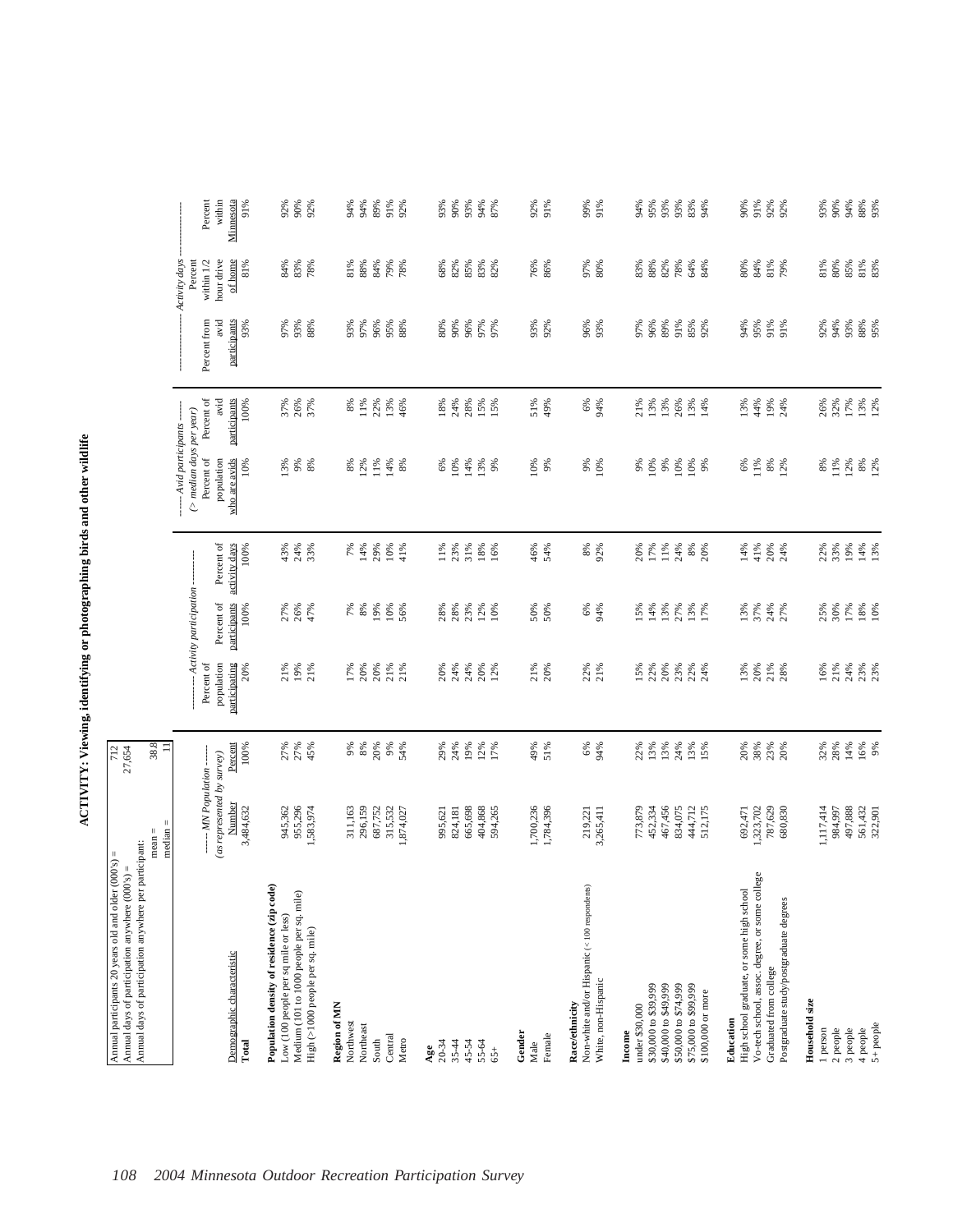ACTIVITY: Viewing, identifying or photographing wildflowers, trees or other natural vegetation **ACTIVITY: Viewing, identifying or photographing wildflowers, trees or other natural vegetation**

| Annual days of participation anywhere per participant:<br>Annual participants 20 years old and older (000's) =<br>Annual days of participation anywhere (000's) = |                                                   | 629<br>18,614     |                                             |                                    |                                     |                                                                             |                              |                             |                                        |                               |
|-------------------------------------------------------------------------------------------------------------------------------------------------------------------|---------------------------------------------------|-------------------|---------------------------------------------|------------------------------------|-------------------------------------|-----------------------------------------------------------------------------|------------------------------|-----------------------------|----------------------------------------|-------------------------------|
|                                                                                                                                                                   | median<br>$mean =$                                | 29.6<br>8         |                                             |                                    |                                     |                                                                             |                              |                             |                                        |                               |
|                                                                                                                                                                   | ----- MN Population -----                         |                   | Percent of                                  | ------- Activity participation     |                                     | ----- Avid participants ------<br>$($ > median days per year)<br>Percent of | Percent of                   | Percent from                | Activity days<br>within 1/2<br>Percent | Percent                       |
| Demographic characteristic<br>Total                                                                                                                               | (as represented by survey)<br>Number<br>3,484,632 | Percent<br>100%   | population<br>participating<br>18%          | participants<br>Percent of<br>100% | Percent of<br>activity days<br>100% | who are avids<br>population<br>8%                                           | participants<br>avid<br>100% | avid<br>participants<br>92% | hour drive<br>of home<br>78%           | Minnesota<br>$90\%$<br>within |
| Population density of residence (zip code)<br>Low (100 people per sq mile or less)                                                                                | 945,362                                           |                   | 15%                                         |                                    | 41%                                 |                                                                             | 30%                          | 96%                         | 83%                                    |                               |
| Medium (101 to 1000 people per sq. mile)<br>High (>1000 people per sq. mile)                                                                                      | 955,296<br>1,583,974                              | 27%<br>27%<br>45% | 17%<br>21%                                  | 23%<br>25%<br>52%                  | 22%<br>37%                          | <b>S &amp; S</b>                                                            | 25%<br>45%                   | 90%<br>89%                  | 75%<br>73%                             | 94%<br>82%<br>90%             |
| Region of MN<br>Northwest                                                                                                                                         | 311,163                                           | $\frac{9}{6}$     | 13%                                         | 7%                                 |                                     | 7%                                                                          | 7%                           | 92%                         | 81%                                    | 89%                           |
| Northeast                                                                                                                                                         | 296,159                                           | $8\%$             | 17%                                         | $8\%$                              |                                     | 11%                                                                         | 12%                          | 97%                         | 84%                                    | 90%                           |
| Central<br>South                                                                                                                                                  | 687,752<br>315,532                                | 20%<br>$9\%$      | 15%<br>21%                                  | $\frac{6%}{10%}$                   | $788888$<br>$12798$                 | 7%<br>10%                                                                   | 17%<br>11%                   | 95%<br>90%                  | 79%<br>74%                             | 91%<br>93%                    |
| Metro                                                                                                                                                             | 1,874,027                                         | 54%               | 20%                                         |                                    |                                     | 8%                                                                          | 54%                          | 89%                         | 76%                                    | 90%                           |
| 20-34<br>Age                                                                                                                                                      | 995,621                                           | 29%               | 18%                                         | 29%                                | 13%<br>29%                          |                                                                             | $18%$<br>24%                 | 76%                         | 58%                                    | 92%                           |
| $35 - 44$                                                                                                                                                         | 824,181                                           | 24%               | 21%                                         | 28%                                |                                     |                                                                             |                              | 92%                         | 84%                                    | 88%                           |
| $45 - 54$                                                                                                                                                         | 665,698                                           | 19%               | 21%                                         | 23%                                | 30%                                 |                                                                             | 30%                          | 96%                         | 79%                                    | 95%                           |
| 55-64<br>$65+$                                                                                                                                                    | 404,868<br>594,265                                | 12%<br>17%        | $\begin{array}{l} 18\% \\ 11\% \end{array}$ | 11%<br>10%                         | 16%<br>11%                          | 8880088                                                                     | 14%<br>15%                   | 95%<br>96%                  | 84%<br>72%                             | $^{88\%}_{86\%}$              |
|                                                                                                                                                                   |                                                   |                   |                                             |                                    |                                     |                                                                             |                              |                             |                                        |                               |
| Gender<br>Female<br>Male                                                                                                                                          | 1,700,236<br>1,784,396                            | 49%<br>51%        | 15%<br>21%                                  | 40%<br>60%                         | 37%<br>63%                          | 7%<br>10%                                                                   | 40%<br>60%                   | 93%<br>91%                  | $73%$<br>81%                           | 90%<br>91%                    |
| Non-white and/or Hispanic (<100 respondents)<br>Race/ethnicity                                                                                                    | 219,221                                           |                   |                                             |                                    |                                     |                                                                             |                              |                             | 97%                                    |                               |
| White, non-Hispanic                                                                                                                                               | 3,265,411                                         | 6%<br>94%         | $27%$<br>$18%$                              | 9%<br>91%                          | 8%<br>92%                           | $11\%$ $8\%$                                                                | 8%<br>92%                    | 95%<br>92%                  | 76%                                    | 99%<br>89%                    |
| under \$30,000<br>Income                                                                                                                                          | 773,879                                           | 22%<br>13%        | 12%                                         | $14%$<br>14%                       |                                     |                                                                             | 18%                          | 93%                         | 78%                                    | 92%                           |
| \$30,000 to \$39,999                                                                                                                                              | 452,334                                           |                   | 21%                                         |                                    |                                     |                                                                             | 16%                          | 97%                         | 83%                                    | 92%                           |
| \$40,000 to \$49,999<br>\$50,000 to \$74,999                                                                                                                      | 467,456<br>834,075                                | $13%$<br>24%      | 19%<br>20%                                  |                                    |                                     |                                                                             | 15%<br>22%                   | 89%<br>90%                  | 78%<br>81%                             | $87\%$<br>91%                 |
| \$75,000 to \$99,999                                                                                                                                              | 444,712                                           |                   |                                             | 14%<br>26%<br>13%                  | 178888888                           | 888888                                                                      |                              |                             |                                        | $^{89\%}_{89\%}$              |
| \$100,000 or more                                                                                                                                                 | 512,175                                           | $13%$<br>$15%$    | 19%<br>23%                                  |                                    |                                     |                                                                             | $15%$<br>15%                 | 93%<br>88%                  | 65%<br>76%                             |                               |
| High school graduate, or some high school<br>Education                                                                                                            | 692,471                                           | 20%               | $8\%$                                       | $8\%$                              | $7\%$ 38%                           |                                                                             | $8\%$                        | 90%                         | 79%                                    | 85%                           |
| Vo-tech school, assoc. degree, or some college                                                                                                                    | 1,323,702                                         | 38%               | 17%                                         |                                    |                                     | 288                                                                         |                              | 93%                         | 77%                                    | 93%                           |
| Postgraduate study/postgraduate degrees<br>Graduated from college                                                                                                 | 787,629<br>680,830                                | 23%<br>20%        | 20%<br>29%                                  | $36%$<br>25%<br>31%                | 20%<br>34%                          | 14%                                                                         |                              | 88%<br>93%                  | 75%<br>80%                             | 88%<br>90%                    |
| Household size                                                                                                                                                    |                                                   |                   |                                             |                                    |                                     |                                                                             |                              |                             |                                        |                               |
| 1 person<br>2 people                                                                                                                                              | 1,117,414<br>984,997                              | 32%<br>28%        | 16%<br>19%                                  | 28%<br>30%                         | 26%<br>29%                          | $\begin{array}{c} 8\% \\ 8\% \end{array}$                                   | 32%<br>29%                   | $90\%$<br>94%               | 73%<br>79%                             | 92%                           |
| 3 people                                                                                                                                                          | 497,888                                           | $14\%$            | 24%                                         | 19%                                | $18\%$                              | 11%                                                                         | 19%                          | 92%                         | $80\%$                                 | 84%<br>91%                    |
| $5+$ people<br>4 people                                                                                                                                           | 561,432<br>322,901                                | 16%<br>9%         | 17%<br>16%                                  | $15\%$ $8\%$                       | 12%<br>16%                          | 6%<br>9%                                                                    | 11%<br>9%                    | 87%<br>97%                  | 76%<br>83%                             | 96%<br>91%                    |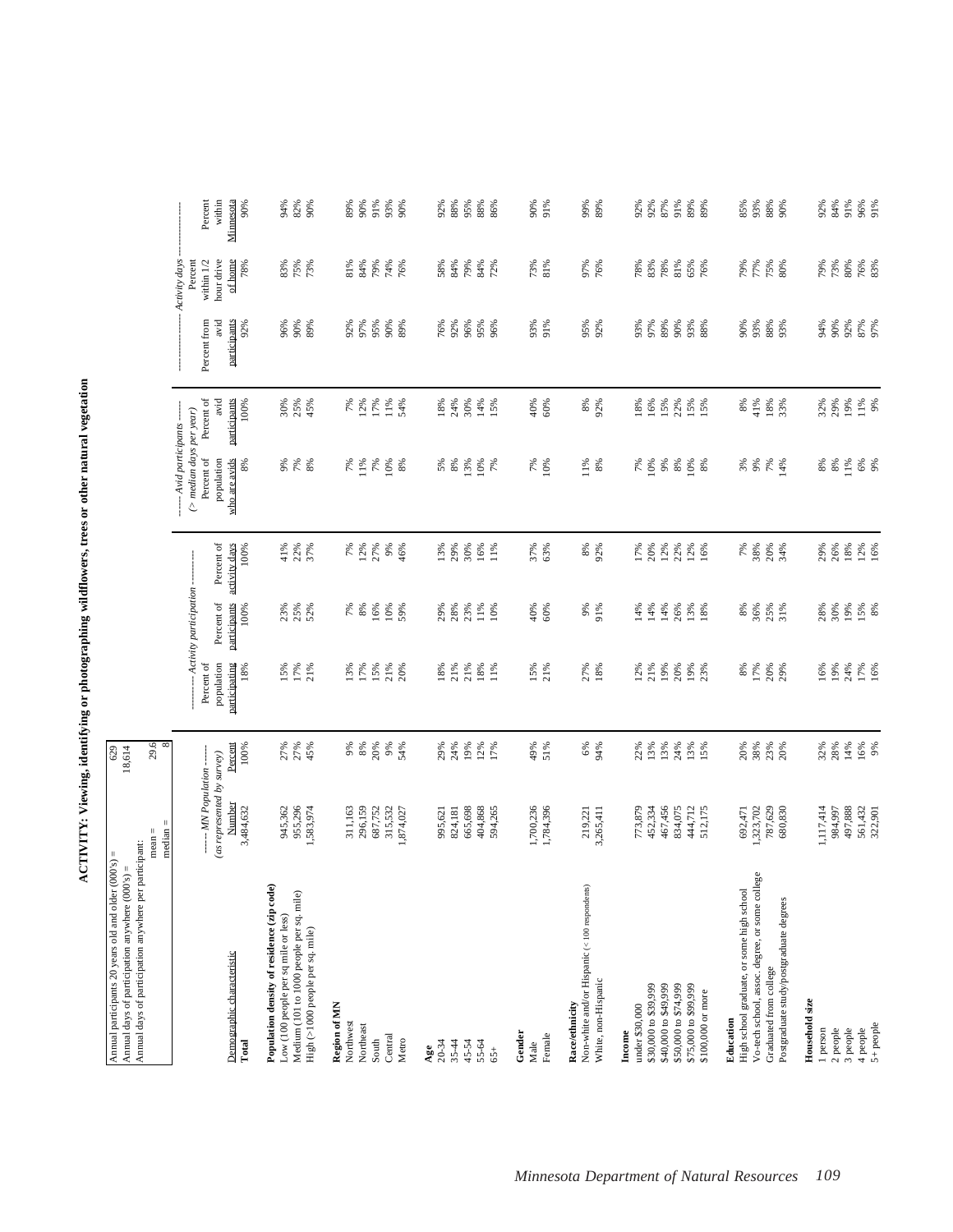| Activity days<br>hour drive<br>within $1/2$<br>of home<br>Percent<br>79%<br>$76%$ $77%$ $88%$ $77%$<br>74%<br>79%<br>83%<br>76%<br>71%<br>76%<br>73%<br>70%<br>$71\%$<br>81%<br>74%<br>72%<br>74%<br>74%<br>74%<br>78%<br>73%<br>$77%$<br>71%<br>77%<br>78%<br>68%<br>77%<br>76%<br>74%<br>76%<br>74%<br>Percent from<br>avid<br>participants<br>80%<br>90%<br>85%<br>83%<br>84%<br>85%<br>83%<br>83%<br>61%<br>88%<br>84%<br>89%<br>89%<br>85%<br>79%<br>75%<br>84%<br>84%<br>80%<br>78%<br>76%<br>86%<br>$80\%$<br>86%<br>84%<br>83%<br>83%<br>79%<br>81%<br>96%<br>84%<br>86%<br>78%<br>Percent of<br>participants<br>avid<br>19%<br>35%<br>$\substack{8\% \\ 5\%}$<br>19%<br>8%<br>59%<br>33%<br>21%<br>70%<br>30%<br>3%<br>97%<br>$8\%$<br>13%<br>22%<br>20%<br>15%<br>33%<br>22%<br>22%<br>24%<br>100%<br>46%<br>24%<br>11%<br>11%<br>6%<br>31%<br>33%<br>20%<br>6%<br>--- Avid participants ----<br>$($ > median days per year)<br>Percent of<br>who are avids<br>population<br>10%<br>7%<br>12%<br>$8\%$ 6%<br>9%<br>10%<br>9%<br>6%<br>14%<br>6%<br>$4%$<br>10%<br>$6\%$<br>10%<br>9%<br>15%<br>21%<br>$7\%$ $8\%$<br>88888<br>10%<br>1%<br>11%<br>10%<br>3%<br>14%<br>10%<br>Percent of<br>activity days<br>100%<br>$18\%$<br>$9\%$<br>22%<br>66%<br>34%<br>4%<br>96%<br>22%<br>36%<br>16%<br>20%<br>6%<br>22%<br>38%<br>9%<br>7%<br>28%<br>26%<br>11%<br>13%<br>7%<br>$8\%$<br>13%<br>20%<br>19%<br>32%<br>$15%$<br>35%<br>29%<br>21%<br>40%<br>57%<br>------ Activity participation --<br>Percent of<br>participants<br>100%<br>$38%$<br>$27%$<br>$21%$<br>$7488$<br>$1688$<br>$108$<br>34%<br>47%<br>17%<br>10%<br>60%<br>$8%$ 6%<br>64%<br>36%<br>3%<br>97%<br>9%<br>12%<br>25%<br>18%<br>26%<br>13%<br>34%<br>30%<br>23%<br>19%<br>7%<br>6%<br>$9\%$<br>Percent of<br>population<br>participating<br>26%<br>24%<br>29%<br>21%<br>25%<br>12%<br>17%<br>21%<br>26%<br>18%<br>25%<br>29%<br>26%<br>16%<br>25%<br>19%<br>17%<br>26%<br>31%<br>27%<br>17%<br>9%<br>31%<br>16%<br>24%<br>10%<br>35%<br>15%<br>21%<br>31%<br>26%<br>43%<br>28%<br>Percent<br>27%<br>27%<br>20%<br>9%<br>54%<br>19%<br>49%<br>6%<br>94%<br>13%<br>13%<br>24%<br>$38%$<br>23%<br>20%<br>14%<br>16%<br>9%<br>45%<br>9%88<br>29%<br>24%<br>12%<br>51%<br>22%<br>$13%$<br>$15%$<br>20%<br>32%<br>28%<br>100%<br>17%<br>--- MN Population ------<br>(as represented by survey)<br>Number<br>1,117,414<br>497,888<br>3,484,632<br>955,296<br>296,159<br>687,752<br>665,698<br>1,700,236<br>1,784,396<br>452,334<br>467,456<br>834,075<br>787,629<br>984,997<br>561,432<br>322,901<br>945,362<br>1,583,974<br>311,163<br>315,532<br>404,868<br>773,879<br>444,712<br>512,175<br>692,471<br>1,323,702<br>680,830<br>594,265<br>3,265,411<br>1,874,027<br>995,621<br>824,181<br>219,221<br>median<br>Vo-tech school, assoc. degree, or some college<br>Non-white and/or Hispanic (<100 respondents)<br>Population density of residence (zip code)<br>Medium (101 to 1000 people per sq. mile)<br>High school graduate, or some high school<br>Postgraduate study/postgraduate degrees<br>Low (100 people per sq mile or less)<br>High (>1000 people per sq. mile)<br>Demographic characteristic<br>Graduated from college<br>White, non-Hispanic<br>\$40,000 to \$49,999<br>\$50,000 to \$74,999<br>\$75,000 to \$99,999<br>\$30,000 to \$39,999<br>\$100,000 or more<br>Household size<br>Region of MN<br>Race/ethnicity<br>under \$30,000<br>Education<br>Northwest<br>$5+$ people<br>Northeast<br>3 people<br>1 person<br>2 people<br>4 people<br>Income<br>Gender<br>Female<br>Central<br>Metro<br>South<br>45-54<br>Total<br>20-34<br>35-44<br>55-64<br>Male<br>Age<br>$65+$ | Annual days of participation anywhere per participant: | $mean =$ |             |  |  |  |  |
|-----------------------------------------------------------------------------------------------------------------------------------------------------------------------------------------------------------------------------------------------------------------------------------------------------------------------------------------------------------------------------------------------------------------------------------------------------------------------------------------------------------------------------------------------------------------------------------------------------------------------------------------------------------------------------------------------------------------------------------------------------------------------------------------------------------------------------------------------------------------------------------------------------------------------------------------------------------------------------------------------------------------------------------------------------------------------------------------------------------------------------------------------------------------------------------------------------------------------------------------------------------------------------------------------------------------------------------------------------------------------------------------------------------------------------------------------------------------------------------------------------------------------------------------------------------------------------------------------------------------------------------------------------------------------------------------------------------------------------------------------------------------------------------------------------------------------------------------------------------------------------------------------------------------------------------------------------------------------------------------------------------------------------------------------------------------------------------------------------------------------------------------------------------------------------------------------------------------------------------------------------------------------------------------------------------------------------------------------------------------------------------------------------------------------------------------------------------------------------------------------------------------------------------------------------------------------------------------------------------------------------------------------------------------------------------------------------------------------------------------------------------------------------------------------------------------------------------------------------------------------------------------------------------------------------------------------------------------------------------------------------------------------------------------------------------------------------------------------------------------------------------------------------------------------------------------------------------------------------------------------------------------------------------------------------------------------------------------------------------------------------------------------------------------------------------------------------------------------------------------------------------------------------------------------------------------------------------------------------------------------------------------------------------------|--------------------------------------------------------|----------|-------------|--|--|--|--|
|                                                                                                                                                                                                                                                                                                                                                                                                                                                                                                                                                                                                                                                                                                                                                                                                                                                                                                                                                                                                                                                                                                                                                                                                                                                                                                                                                                                                                                                                                                                                                                                                                                                                                                                                                                                                                                                                                                                                                                                                                                                                                                                                                                                                                                                                                                                                                                                                                                                                                                                                                                                                                                                                                                                                                                                                                                                                                                                                                                                                                                                                                                                                                                                                                                                                                                                                                                                                                                                                                                                                                                                                                                                                 |                                                        |          | $13.6$<br>8 |  |  |  |  |
|                                                                                                                                                                                                                                                                                                                                                                                                                                                                                                                                                                                                                                                                                                                                                                                                                                                                                                                                                                                                                                                                                                                                                                                                                                                                                                                                                                                                                                                                                                                                                                                                                                                                                                                                                                                                                                                                                                                                                                                                                                                                                                                                                                                                                                                                                                                                                                                                                                                                                                                                                                                                                                                                                                                                                                                                                                                                                                                                                                                                                                                                                                                                                                                                                                                                                                                                                                                                                                                                                                                                                                                                                                                                 |                                                        |          |             |  |  |  |  |
|                                                                                                                                                                                                                                                                                                                                                                                                                                                                                                                                                                                                                                                                                                                                                                                                                                                                                                                                                                                                                                                                                                                                                                                                                                                                                                                                                                                                                                                                                                                                                                                                                                                                                                                                                                                                                                                                                                                                                                                                                                                                                                                                                                                                                                                                                                                                                                                                                                                                                                                                                                                                                                                                                                                                                                                                                                                                                                                                                                                                                                                                                                                                                                                                                                                                                                                                                                                                                                                                                                                                                                                                                                                                 |                                                        |          |             |  |  |  |  |
|                                                                                                                                                                                                                                                                                                                                                                                                                                                                                                                                                                                                                                                                                                                                                                                                                                                                                                                                                                                                                                                                                                                                                                                                                                                                                                                                                                                                                                                                                                                                                                                                                                                                                                                                                                                                                                                                                                                                                                                                                                                                                                                                                                                                                                                                                                                                                                                                                                                                                                                                                                                                                                                                                                                                                                                                                                                                                                                                                                                                                                                                                                                                                                                                                                                                                                                                                                                                                                                                                                                                                                                                                                                                 |                                                        |          |             |  |  |  |  |
|                                                                                                                                                                                                                                                                                                                                                                                                                                                                                                                                                                                                                                                                                                                                                                                                                                                                                                                                                                                                                                                                                                                                                                                                                                                                                                                                                                                                                                                                                                                                                                                                                                                                                                                                                                                                                                                                                                                                                                                                                                                                                                                                                                                                                                                                                                                                                                                                                                                                                                                                                                                                                                                                                                                                                                                                                                                                                                                                                                                                                                                                                                                                                                                                                                                                                                                                                                                                                                                                                                                                                                                                                                                                 |                                                        |          |             |  |  |  |  |
|                                                                                                                                                                                                                                                                                                                                                                                                                                                                                                                                                                                                                                                                                                                                                                                                                                                                                                                                                                                                                                                                                                                                                                                                                                                                                                                                                                                                                                                                                                                                                                                                                                                                                                                                                                                                                                                                                                                                                                                                                                                                                                                                                                                                                                                                                                                                                                                                                                                                                                                                                                                                                                                                                                                                                                                                                                                                                                                                                                                                                                                                                                                                                                                                                                                                                                                                                                                                                                                                                                                                                                                                                                                                 |                                                        |          |             |  |  |  |  |
|                                                                                                                                                                                                                                                                                                                                                                                                                                                                                                                                                                                                                                                                                                                                                                                                                                                                                                                                                                                                                                                                                                                                                                                                                                                                                                                                                                                                                                                                                                                                                                                                                                                                                                                                                                                                                                                                                                                                                                                                                                                                                                                                                                                                                                                                                                                                                                                                                                                                                                                                                                                                                                                                                                                                                                                                                                                                                                                                                                                                                                                                                                                                                                                                                                                                                                                                                                                                                                                                                                                                                                                                                                                                 |                                                        |          |             |  |  |  |  |
|                                                                                                                                                                                                                                                                                                                                                                                                                                                                                                                                                                                                                                                                                                                                                                                                                                                                                                                                                                                                                                                                                                                                                                                                                                                                                                                                                                                                                                                                                                                                                                                                                                                                                                                                                                                                                                                                                                                                                                                                                                                                                                                                                                                                                                                                                                                                                                                                                                                                                                                                                                                                                                                                                                                                                                                                                                                                                                                                                                                                                                                                                                                                                                                                                                                                                                                                                                                                                                                                                                                                                                                                                                                                 |                                                        |          |             |  |  |  |  |
|                                                                                                                                                                                                                                                                                                                                                                                                                                                                                                                                                                                                                                                                                                                                                                                                                                                                                                                                                                                                                                                                                                                                                                                                                                                                                                                                                                                                                                                                                                                                                                                                                                                                                                                                                                                                                                                                                                                                                                                                                                                                                                                                                                                                                                                                                                                                                                                                                                                                                                                                                                                                                                                                                                                                                                                                                                                                                                                                                                                                                                                                                                                                                                                                                                                                                                                                                                                                                                                                                                                                                                                                                                                                 |                                                        |          |             |  |  |  |  |
|                                                                                                                                                                                                                                                                                                                                                                                                                                                                                                                                                                                                                                                                                                                                                                                                                                                                                                                                                                                                                                                                                                                                                                                                                                                                                                                                                                                                                                                                                                                                                                                                                                                                                                                                                                                                                                                                                                                                                                                                                                                                                                                                                                                                                                                                                                                                                                                                                                                                                                                                                                                                                                                                                                                                                                                                                                                                                                                                                                                                                                                                                                                                                                                                                                                                                                                                                                                                                                                                                                                                                                                                                                                                 |                                                        |          |             |  |  |  |  |
|                                                                                                                                                                                                                                                                                                                                                                                                                                                                                                                                                                                                                                                                                                                                                                                                                                                                                                                                                                                                                                                                                                                                                                                                                                                                                                                                                                                                                                                                                                                                                                                                                                                                                                                                                                                                                                                                                                                                                                                                                                                                                                                                                                                                                                                                                                                                                                                                                                                                                                                                                                                                                                                                                                                                                                                                                                                                                                                                                                                                                                                                                                                                                                                                                                                                                                                                                                                                                                                                                                                                                                                                                                                                 |                                                        |          |             |  |  |  |  |
|                                                                                                                                                                                                                                                                                                                                                                                                                                                                                                                                                                                                                                                                                                                                                                                                                                                                                                                                                                                                                                                                                                                                                                                                                                                                                                                                                                                                                                                                                                                                                                                                                                                                                                                                                                                                                                                                                                                                                                                                                                                                                                                                                                                                                                                                                                                                                                                                                                                                                                                                                                                                                                                                                                                                                                                                                                                                                                                                                                                                                                                                                                                                                                                                                                                                                                                                                                                                                                                                                                                                                                                                                                                                 |                                                        |          |             |  |  |  |  |
|                                                                                                                                                                                                                                                                                                                                                                                                                                                                                                                                                                                                                                                                                                                                                                                                                                                                                                                                                                                                                                                                                                                                                                                                                                                                                                                                                                                                                                                                                                                                                                                                                                                                                                                                                                                                                                                                                                                                                                                                                                                                                                                                                                                                                                                                                                                                                                                                                                                                                                                                                                                                                                                                                                                                                                                                                                                                                                                                                                                                                                                                                                                                                                                                                                                                                                                                                                                                                                                                                                                                                                                                                                                                 |                                                        |          |             |  |  |  |  |
|                                                                                                                                                                                                                                                                                                                                                                                                                                                                                                                                                                                                                                                                                                                                                                                                                                                                                                                                                                                                                                                                                                                                                                                                                                                                                                                                                                                                                                                                                                                                                                                                                                                                                                                                                                                                                                                                                                                                                                                                                                                                                                                                                                                                                                                                                                                                                                                                                                                                                                                                                                                                                                                                                                                                                                                                                                                                                                                                                                                                                                                                                                                                                                                                                                                                                                                                                                                                                                                                                                                                                                                                                                                                 |                                                        |          |             |  |  |  |  |
|                                                                                                                                                                                                                                                                                                                                                                                                                                                                                                                                                                                                                                                                                                                                                                                                                                                                                                                                                                                                                                                                                                                                                                                                                                                                                                                                                                                                                                                                                                                                                                                                                                                                                                                                                                                                                                                                                                                                                                                                                                                                                                                                                                                                                                                                                                                                                                                                                                                                                                                                                                                                                                                                                                                                                                                                                                                                                                                                                                                                                                                                                                                                                                                                                                                                                                                                                                                                                                                                                                                                                                                                                                                                 |                                                        |          |             |  |  |  |  |
|                                                                                                                                                                                                                                                                                                                                                                                                                                                                                                                                                                                                                                                                                                                                                                                                                                                                                                                                                                                                                                                                                                                                                                                                                                                                                                                                                                                                                                                                                                                                                                                                                                                                                                                                                                                                                                                                                                                                                                                                                                                                                                                                                                                                                                                                                                                                                                                                                                                                                                                                                                                                                                                                                                                                                                                                                                                                                                                                                                                                                                                                                                                                                                                                                                                                                                                                                                                                                                                                                                                                                                                                                                                                 |                                                        |          |             |  |  |  |  |
|                                                                                                                                                                                                                                                                                                                                                                                                                                                                                                                                                                                                                                                                                                                                                                                                                                                                                                                                                                                                                                                                                                                                                                                                                                                                                                                                                                                                                                                                                                                                                                                                                                                                                                                                                                                                                                                                                                                                                                                                                                                                                                                                                                                                                                                                                                                                                                                                                                                                                                                                                                                                                                                                                                                                                                                                                                                                                                                                                                                                                                                                                                                                                                                                                                                                                                                                                                                                                                                                                                                                                                                                                                                                 |                                                        |          |             |  |  |  |  |
|                                                                                                                                                                                                                                                                                                                                                                                                                                                                                                                                                                                                                                                                                                                                                                                                                                                                                                                                                                                                                                                                                                                                                                                                                                                                                                                                                                                                                                                                                                                                                                                                                                                                                                                                                                                                                                                                                                                                                                                                                                                                                                                                                                                                                                                                                                                                                                                                                                                                                                                                                                                                                                                                                                                                                                                                                                                                                                                                                                                                                                                                                                                                                                                                                                                                                                                                                                                                                                                                                                                                                                                                                                                                 |                                                        |          |             |  |  |  |  |
|                                                                                                                                                                                                                                                                                                                                                                                                                                                                                                                                                                                                                                                                                                                                                                                                                                                                                                                                                                                                                                                                                                                                                                                                                                                                                                                                                                                                                                                                                                                                                                                                                                                                                                                                                                                                                                                                                                                                                                                                                                                                                                                                                                                                                                                                                                                                                                                                                                                                                                                                                                                                                                                                                                                                                                                                                                                                                                                                                                                                                                                                                                                                                                                                                                                                                                                                                                                                                                                                                                                                                                                                                                                                 |                                                        |          |             |  |  |  |  |
|                                                                                                                                                                                                                                                                                                                                                                                                                                                                                                                                                                                                                                                                                                                                                                                                                                                                                                                                                                                                                                                                                                                                                                                                                                                                                                                                                                                                                                                                                                                                                                                                                                                                                                                                                                                                                                                                                                                                                                                                                                                                                                                                                                                                                                                                                                                                                                                                                                                                                                                                                                                                                                                                                                                                                                                                                                                                                                                                                                                                                                                                                                                                                                                                                                                                                                                                                                                                                                                                                                                                                                                                                                                                 |                                                        |          |             |  |  |  |  |
|                                                                                                                                                                                                                                                                                                                                                                                                                                                                                                                                                                                                                                                                                                                                                                                                                                                                                                                                                                                                                                                                                                                                                                                                                                                                                                                                                                                                                                                                                                                                                                                                                                                                                                                                                                                                                                                                                                                                                                                                                                                                                                                                                                                                                                                                                                                                                                                                                                                                                                                                                                                                                                                                                                                                                                                                                                                                                                                                                                                                                                                                                                                                                                                                                                                                                                                                                                                                                                                                                                                                                                                                                                                                 |                                                        |          |             |  |  |  |  |
|                                                                                                                                                                                                                                                                                                                                                                                                                                                                                                                                                                                                                                                                                                                                                                                                                                                                                                                                                                                                                                                                                                                                                                                                                                                                                                                                                                                                                                                                                                                                                                                                                                                                                                                                                                                                                                                                                                                                                                                                                                                                                                                                                                                                                                                                                                                                                                                                                                                                                                                                                                                                                                                                                                                                                                                                                                                                                                                                                                                                                                                                                                                                                                                                                                                                                                                                                                                                                                                                                                                                                                                                                                                                 |                                                        |          |             |  |  |  |  |
|                                                                                                                                                                                                                                                                                                                                                                                                                                                                                                                                                                                                                                                                                                                                                                                                                                                                                                                                                                                                                                                                                                                                                                                                                                                                                                                                                                                                                                                                                                                                                                                                                                                                                                                                                                                                                                                                                                                                                                                                                                                                                                                                                                                                                                                                                                                                                                                                                                                                                                                                                                                                                                                                                                                                                                                                                                                                                                                                                                                                                                                                                                                                                                                                                                                                                                                                                                                                                                                                                                                                                                                                                                                                 |                                                        |          |             |  |  |  |  |
|                                                                                                                                                                                                                                                                                                                                                                                                                                                                                                                                                                                                                                                                                                                                                                                                                                                                                                                                                                                                                                                                                                                                                                                                                                                                                                                                                                                                                                                                                                                                                                                                                                                                                                                                                                                                                                                                                                                                                                                                                                                                                                                                                                                                                                                                                                                                                                                                                                                                                                                                                                                                                                                                                                                                                                                                                                                                                                                                                                                                                                                                                                                                                                                                                                                                                                                                                                                                                                                                                                                                                                                                                                                                 |                                                        |          |             |  |  |  |  |
|                                                                                                                                                                                                                                                                                                                                                                                                                                                                                                                                                                                                                                                                                                                                                                                                                                                                                                                                                                                                                                                                                                                                                                                                                                                                                                                                                                                                                                                                                                                                                                                                                                                                                                                                                                                                                                                                                                                                                                                                                                                                                                                                                                                                                                                                                                                                                                                                                                                                                                                                                                                                                                                                                                                                                                                                                                                                                                                                                                                                                                                                                                                                                                                                                                                                                                                                                                                                                                                                                                                                                                                                                                                                 |                                                        |          |             |  |  |  |  |
|                                                                                                                                                                                                                                                                                                                                                                                                                                                                                                                                                                                                                                                                                                                                                                                                                                                                                                                                                                                                                                                                                                                                                                                                                                                                                                                                                                                                                                                                                                                                                                                                                                                                                                                                                                                                                                                                                                                                                                                                                                                                                                                                                                                                                                                                                                                                                                                                                                                                                                                                                                                                                                                                                                                                                                                                                                                                                                                                                                                                                                                                                                                                                                                                                                                                                                                                                                                                                                                                                                                                                                                                                                                                 |                                                        |          |             |  |  |  |  |
|                                                                                                                                                                                                                                                                                                                                                                                                                                                                                                                                                                                                                                                                                                                                                                                                                                                                                                                                                                                                                                                                                                                                                                                                                                                                                                                                                                                                                                                                                                                                                                                                                                                                                                                                                                                                                                                                                                                                                                                                                                                                                                                                                                                                                                                                                                                                                                                                                                                                                                                                                                                                                                                                                                                                                                                                                                                                                                                                                                                                                                                                                                                                                                                                                                                                                                                                                                                                                                                                                                                                                                                                                                                                 |                                                        |          |             |  |  |  |  |
|                                                                                                                                                                                                                                                                                                                                                                                                                                                                                                                                                                                                                                                                                                                                                                                                                                                                                                                                                                                                                                                                                                                                                                                                                                                                                                                                                                                                                                                                                                                                                                                                                                                                                                                                                                                                                                                                                                                                                                                                                                                                                                                                                                                                                                                                                                                                                                                                                                                                                                                                                                                                                                                                                                                                                                                                                                                                                                                                                                                                                                                                                                                                                                                                                                                                                                                                                                                                                                                                                                                                                                                                                                                                 |                                                        |          |             |  |  |  |  |
|                                                                                                                                                                                                                                                                                                                                                                                                                                                                                                                                                                                                                                                                                                                                                                                                                                                                                                                                                                                                                                                                                                                                                                                                                                                                                                                                                                                                                                                                                                                                                                                                                                                                                                                                                                                                                                                                                                                                                                                                                                                                                                                                                                                                                                                                                                                                                                                                                                                                                                                                                                                                                                                                                                                                                                                                                                                                                                                                                                                                                                                                                                                                                                                                                                                                                                                                                                                                                                                                                                                                                                                                                                                                 |                                                        |          |             |  |  |  |  |
|                                                                                                                                                                                                                                                                                                                                                                                                                                                                                                                                                                                                                                                                                                                                                                                                                                                                                                                                                                                                                                                                                                                                                                                                                                                                                                                                                                                                                                                                                                                                                                                                                                                                                                                                                                                                                                                                                                                                                                                                                                                                                                                                                                                                                                                                                                                                                                                                                                                                                                                                                                                                                                                                                                                                                                                                                                                                                                                                                                                                                                                                                                                                                                                                                                                                                                                                                                                                                                                                                                                                                                                                                                                                 |                                                        |          |             |  |  |  |  |
|                                                                                                                                                                                                                                                                                                                                                                                                                                                                                                                                                                                                                                                                                                                                                                                                                                                                                                                                                                                                                                                                                                                                                                                                                                                                                                                                                                                                                                                                                                                                                                                                                                                                                                                                                                                                                                                                                                                                                                                                                                                                                                                                                                                                                                                                                                                                                                                                                                                                                                                                                                                                                                                                                                                                                                                                                                                                                                                                                                                                                                                                                                                                                                                                                                                                                                                                                                                                                                                                                                                                                                                                                                                                 |                                                        |          |             |  |  |  |  |
|                                                                                                                                                                                                                                                                                                                                                                                                                                                                                                                                                                                                                                                                                                                                                                                                                                                                                                                                                                                                                                                                                                                                                                                                                                                                                                                                                                                                                                                                                                                                                                                                                                                                                                                                                                                                                                                                                                                                                                                                                                                                                                                                                                                                                                                                                                                                                                                                                                                                                                                                                                                                                                                                                                                                                                                                                                                                                                                                                                                                                                                                                                                                                                                                                                                                                                                                                                                                                                                                                                                                                                                                                                                                 |                                                        |          |             |  |  |  |  |
|                                                                                                                                                                                                                                                                                                                                                                                                                                                                                                                                                                                                                                                                                                                                                                                                                                                                                                                                                                                                                                                                                                                                                                                                                                                                                                                                                                                                                                                                                                                                                                                                                                                                                                                                                                                                                                                                                                                                                                                                                                                                                                                                                                                                                                                                                                                                                                                                                                                                                                                                                                                                                                                                                                                                                                                                                                                                                                                                                                                                                                                                                                                                                                                                                                                                                                                                                                                                                                                                                                                                                                                                                                                                 |                                                        |          |             |  |  |  |  |
|                                                                                                                                                                                                                                                                                                                                                                                                                                                                                                                                                                                                                                                                                                                                                                                                                                                                                                                                                                                                                                                                                                                                                                                                                                                                                                                                                                                                                                                                                                                                                                                                                                                                                                                                                                                                                                                                                                                                                                                                                                                                                                                                                                                                                                                                                                                                                                                                                                                                                                                                                                                                                                                                                                                                                                                                                                                                                                                                                                                                                                                                                                                                                                                                                                                                                                                                                                                                                                                                                                                                                                                                                                                                 |                                                        |          |             |  |  |  |  |
|                                                                                                                                                                                                                                                                                                                                                                                                                                                                                                                                                                                                                                                                                                                                                                                                                                                                                                                                                                                                                                                                                                                                                                                                                                                                                                                                                                                                                                                                                                                                                                                                                                                                                                                                                                                                                                                                                                                                                                                                                                                                                                                                                                                                                                                                                                                                                                                                                                                                                                                                                                                                                                                                                                                                                                                                                                                                                                                                                                                                                                                                                                                                                                                                                                                                                                                                                                                                                                                                                                                                                                                                                                                                 |                                                        |          |             |  |  |  |  |
|                                                                                                                                                                                                                                                                                                                                                                                                                                                                                                                                                                                                                                                                                                                                                                                                                                                                                                                                                                                                                                                                                                                                                                                                                                                                                                                                                                                                                                                                                                                                                                                                                                                                                                                                                                                                                                                                                                                                                                                                                                                                                                                                                                                                                                                                                                                                                                                                                                                                                                                                                                                                                                                                                                                                                                                                                                                                                                                                                                                                                                                                                                                                                                                                                                                                                                                                                                                                                                                                                                                                                                                                                                                                 |                                                        |          |             |  |  |  |  |
|                                                                                                                                                                                                                                                                                                                                                                                                                                                                                                                                                                                                                                                                                                                                                                                                                                                                                                                                                                                                                                                                                                                                                                                                                                                                                                                                                                                                                                                                                                                                                                                                                                                                                                                                                                                                                                                                                                                                                                                                                                                                                                                                                                                                                                                                                                                                                                                                                                                                                                                                                                                                                                                                                                                                                                                                                                                                                                                                                                                                                                                                                                                                                                                                                                                                                                                                                                                                                                                                                                                                                                                                                                                                 |                                                        |          |             |  |  |  |  |
|                                                                                                                                                                                                                                                                                                                                                                                                                                                                                                                                                                                                                                                                                                                                                                                                                                                                                                                                                                                                                                                                                                                                                                                                                                                                                                                                                                                                                                                                                                                                                                                                                                                                                                                                                                                                                                                                                                                                                                                                                                                                                                                                                                                                                                                                                                                                                                                                                                                                                                                                                                                                                                                                                                                                                                                                                                                                                                                                                                                                                                                                                                                                                                                                                                                                                                                                                                                                                                                                                                                                                                                                                                                                 |                                                        |          |             |  |  |  |  |
|                                                                                                                                                                                                                                                                                                                                                                                                                                                                                                                                                                                                                                                                                                                                                                                                                                                                                                                                                                                                                                                                                                                                                                                                                                                                                                                                                                                                                                                                                                                                                                                                                                                                                                                                                                                                                                                                                                                                                                                                                                                                                                                                                                                                                                                                                                                                                                                                                                                                                                                                                                                                                                                                                                                                                                                                                                                                                                                                                                                                                                                                                                                                                                                                                                                                                                                                                                                                                                                                                                                                                                                                                                                                 |                                                        |          |             |  |  |  |  |
|                                                                                                                                                                                                                                                                                                                                                                                                                                                                                                                                                                                                                                                                                                                                                                                                                                                                                                                                                                                                                                                                                                                                                                                                                                                                                                                                                                                                                                                                                                                                                                                                                                                                                                                                                                                                                                                                                                                                                                                                                                                                                                                                                                                                                                                                                                                                                                                                                                                                                                                                                                                                                                                                                                                                                                                                                                                                                                                                                                                                                                                                                                                                                                                                                                                                                                                                                                                                                                                                                                                                                                                                                                                                 |                                                        |          |             |  |  |  |  |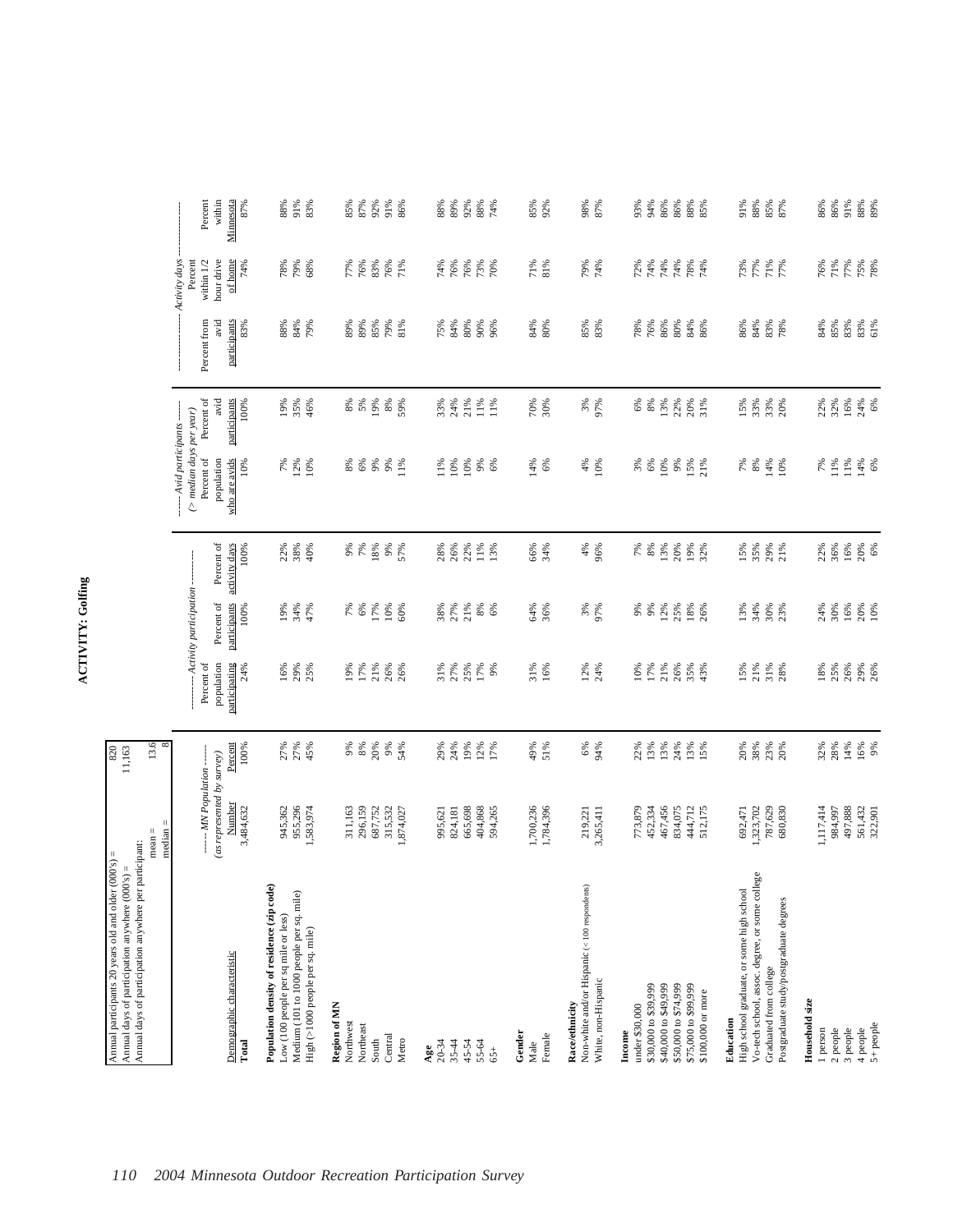ACTIVITY: Outdoor field sports (e.g., soccer, softball/baseball, football) **ACTIVITY: Outdoor field sports (e.g., soccer, softball/baseball, football)**

| Annual days of participation anywhere per participant:<br>Annual participants 20 years old and older $(000's)$ =<br>Annual days of participation anywhere (000's) = |                                                          | 737<br>11,187   |                                                 |                                                  |                         |                                                         |                                                    |                      |                                                      |                     |
|---------------------------------------------------------------------------------------------------------------------------------------------------------------------|----------------------------------------------------------|-----------------|-------------------------------------------------|--------------------------------------------------|-------------------------|---------------------------------------------------------|----------------------------------------------------|----------------------|------------------------------------------------------|---------------------|
|                                                                                                                                                                     | $mean =$<br>median                                       | 15.2<br>਼       |                                                 |                                                  |                         |                                                         |                                                    |                      |                                                      |                     |
|                                                                                                                                                                     | ----- MN Population ------<br>(as represented by survey) |                 | Percent of<br>population                        | -------- Activity participation --<br>Percent of | Percent of              | $($ > median days per year)<br>Percent of<br>population | Percent of<br>avid<br>--- Avid participants ------ | Percent from<br>avid | Activity days<br>Percent<br>hour drive<br>within 1/2 | Percent<br>within   |
| Demographic characteristic<br>Total                                                                                                                                 | Number<br>3,484,632                                      | Percent<br>100% | participating<br>21%                            | participants<br>100%                             | activity days<br>100%   | who are avids<br>10%                                    | participants<br>100%                               | participants<br>85%  | of home<br>82%                                       | Minnesota<br>95%    |
| Population density of residence (zip code)<br>Medium (101 to 1000 people per sq. mile)<br>Low (100 people per sq mile or less)                                      | 955,296<br>945,362                                       | 27%<br>27%      | $18\%$<br>23%<br>22%                            | 23%<br>30%<br>47%                                | 28%<br>23%              | 9%<br>11%                                               | 25%<br>30%<br>45%                                  | 83%<br>87%           | 73%<br>87%<br>80%                                    | 94%<br>98%          |
| High (>1000 people per sq. mile)<br>Region of MIN                                                                                                                   | 1,583,974                                                | 45%             |                                                 |                                                  | 49%                     | 10%                                                     |                                                    | 85%                  |                                                      | 94%                 |
| Northwest                                                                                                                                                           | 311,163                                                  | 8%<br>$9\%$     | 21%                                             | $9\%$<br>$8\%$                                   | 8%                      | 666<br>9%                                               | 8%                                                 | 83%                  | 83%                                                  | 94%                 |
| Northeast<br>South                                                                                                                                                  | 296,159<br>687,752                                       | 20%             | $19\%$<br>20%                                   | $18\%$                                           | 7%<br>19%               |                                                         | 7%<br>19%                                          | 83%<br>86%           | 82%<br>67%                                           | 98%<br>98%          |
| Central<br>Metro                                                                                                                                                    | 315,532<br>1,874,027                                     | $9\%$<br>54%    | 22%<br>22%                                      | 10%<br>56%                                       | 10%<br>56%              | 10%<br>13%<br>10%                                       | 12%<br>55%                                         | 89%<br>84%           | 77%<br>87%                                           | 94%<br>94%          |
| $\frac{\text{Age}}{20-34}$                                                                                                                                          | 995,621                                                  | 29%             | 30%                                             | 41%                                              | 44%                     |                                                         | 44%                                                | 86%                  | 81%                                                  | 98%                 |
| $35 - 44$                                                                                                                                                           | 824,181                                                  | 24%             | <b>28%</b><br>20%                               | 32%                                              | 35%                     | 16%<br>15%                                              | 35%                                                | 88%                  | 83%                                                  | 92%                 |
| 45-54                                                                                                                                                               | 665,698                                                  | 19%             |                                                 | 18%                                              | 15%                     | $8\%$                                                   | 16%                                                | 79%                  | 83%                                                  | 98%                 |
| $55 - 64$<br>$65+$                                                                                                                                                  | 404,868<br>594,265                                       | 12%<br>17%      | 9%<br>5%                                        | $5\%$<br>4%                                      | 4%<br>2%                | $2%$<br>1%                                              | 3%<br>2%                                           | 79%<br>71%           | 88%<br>63%                                           | 92%<br>90%          |
| Gender                                                                                                                                                              |                                                          |                 |                                                 |                                                  |                         |                                                         |                                                    |                      |                                                      |                     |
| Female<br>Male                                                                                                                                                      | 1,700,236<br>1,784,396                                   | 49%<br>51%      | 24%<br>18%                                      | 57%<br>43%                                       | 58%<br>42%              | 12%<br>9%                                               | 56%<br>44%                                         | 84%<br>86%           | 83%<br>80%                                           | 96%<br>94%          |
| Non-white and/or Hispanic (< 100 respondents)<br>Race/ethnicity                                                                                                     | 219,221                                                  | 6%              | $13%$<br>$22%$                                  | $4\%$                                            | 3%<br>97%               | $4\%$<br>11%                                            | 2%<br>98%                                          | 80%<br>85%           | 81%<br>82%                                           | 98%                 |
| White, non-Hispanic                                                                                                                                                 | 3,265,411                                                | 94%             |                                                 | 96%                                              |                         |                                                         |                                                    |                      |                                                      | 95%                 |
| under \$30,000<br>Income                                                                                                                                            | 773,879                                                  | 22%             | 14%                                             | 14%                                              | 15%                     | 7%                                                      | 14%                                                | 89%                  | 68%                                                  | 89%                 |
| \$30,000 to \$39,999                                                                                                                                                | 452,334                                                  | 13%             | 19%                                             | 12%                                              | 10%                     | 9%                                                      | 11%                                                | 83%                  | 80%                                                  | 96%                 |
| \$40,000 to \$49,999<br>\$50,000 to \$74,999                                                                                                                        | 467,456<br>834,075                                       | 13%<br>24%      | 23%<br>24%                                      | 14%<br>26%                                       | 24%<br>14%              | 11%<br>11%                                              | 14%<br>25%                                         | 85%<br>80%           | 81%<br>83%                                           | 98%<br>100%         |
| \$75,000 to \$99,999                                                                                                                                                | 444,712                                                  | 13%<br>15%      | 20%<br>32%                                      | 12%<br>22%                                       | 18%<br>19%              | 13%<br>14%                                              | 16%                                                | 92%                  | $84%$<br>$88%$                                       | 99%                 |
| \$100,000 or more                                                                                                                                                   | 512,175                                                  |                 |                                                 |                                                  |                         |                                                         | 20%                                                | 85%                  |                                                      | 90%                 |
| High school graduate, or some high school<br>Education                                                                                                              | 692,471                                                  | 20%             | 13%                                             | 12%                                              | $8\%$                   | 4%                                                      | $8\%$                                              | 71%                  | 88%                                                  | 99%                 |
| Vo-tech school, assoc. degree, or some college<br>Graduated from college                                                                                            | 787,629<br>1,323,702                                     | 38%<br>23%      | $\frac{8}{2}$<br>$\frac{8}{2}$<br>$\frac{8}{2}$ | 37%                                              | $42%$<br>$29%$<br>$21%$ | $10\%$                                                  | 39%                                                | 88%                  | 82%                                                  | 97%<br>95%          |
| Postgraduate study/postgraduate degrees                                                                                                                             | 680,830                                                  | 20%             |                                                 | $31\%$<br>21%                                    |                         | 15%<br>10%                                              | 34%<br>19%                                         | $85%$<br>$84%$       | 79%<br>82%                                           | 90%                 |
| Household size                                                                                                                                                      |                                                          |                 |                                                 |                                                  |                         |                                                         |                                                    |                      |                                                      |                     |
| 2 people<br>1 person                                                                                                                                                | 1,117,414<br>984,997                                     | 32%<br>28%      | 12%<br>17%                                      | $18%$<br>23%                                     | 12%<br>17%              | $5%$<br>$6%$                                            | 15%<br>17%                                         | 78%<br>77%           | 72%<br>81%                                           | 87%<br>97%          |
| 3 people                                                                                                                                                            | 497,888                                                  | 14%             | 28%                                             | 19%                                              | 20%                     |                                                         |                                                    | 87%                  | 84%                                                  | 96%                 |
| 5+ people<br>4 people                                                                                                                                               | 561,432<br>322,901                                       | 16%<br>9%       | 34%<br>33%                                      | 26%<br>14%                                       | 30%<br>20%              | $\frac{16%}{18%}$                                       | 23%<br>28%<br>17%                                  | $^{966}_{888}$       | 87%<br>80%                                           | $\frac{97\%}{98\%}$ |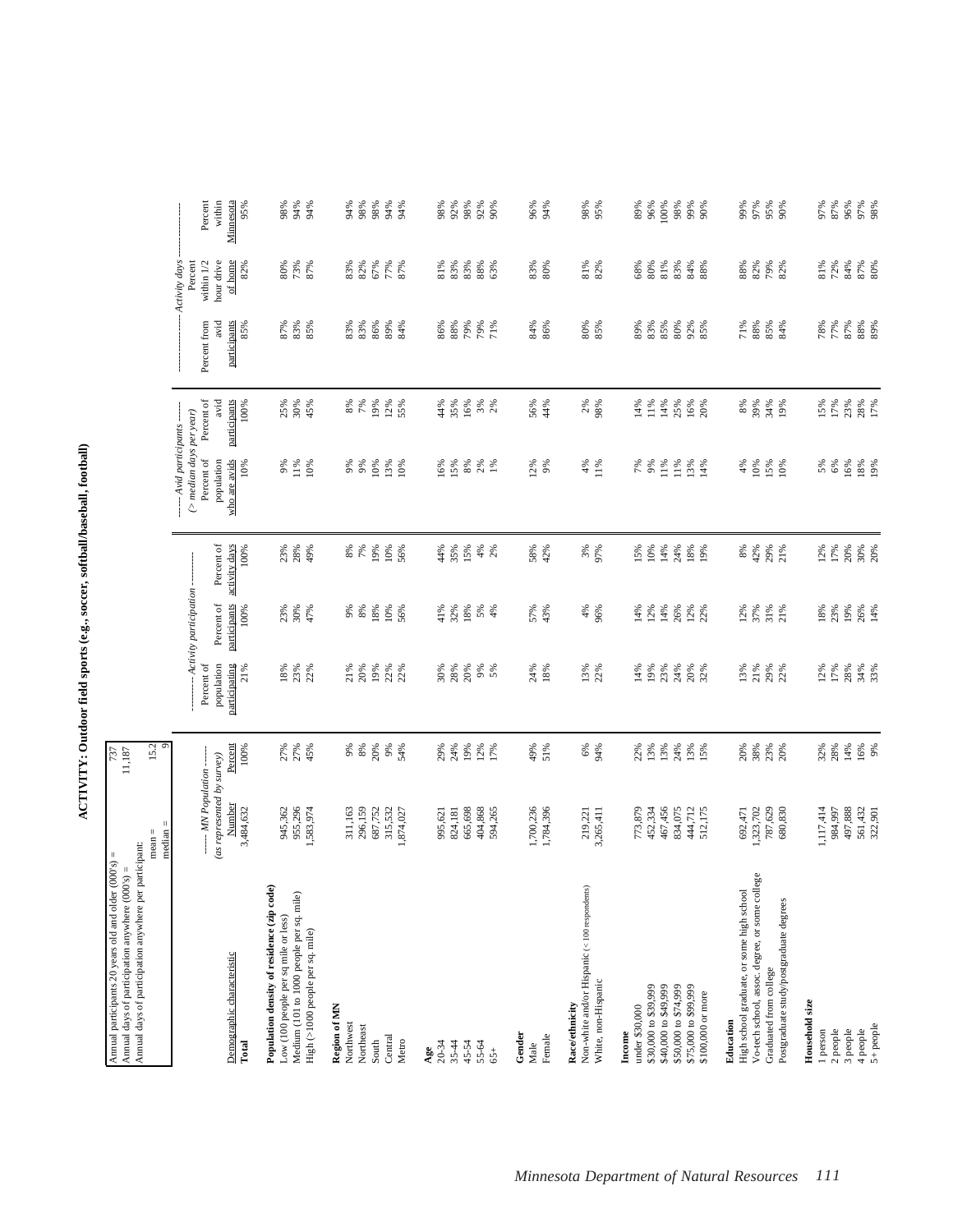| ٦ |
|---|
| Ï |
| l |
|   |
|   |
| נ |
|   |
|   |
|   |

| Percent of<br>avid<br>participants<br>100%<br>27%<br>29%<br>44%<br>19%<br>$8%$<br>57%<br>19%<br>27%<br>26%<br>16%<br>11%<br>47%<br>53%<br>5%<br>95%<br>12%<br>13%<br>25%<br>12%<br>38%<br>$10%$<br>7%<br>20%<br>13%<br>18%<br>27%<br>23%<br>$($ > median days per year)<br>-- Avid participants ---<br>Percent of<br>who are avids<br>population<br>$8\%$<br>8888<br>$\begin{array}{l} 8888800 \\ 7888880 \\ 100 \end{array}$<br>* * * *<br>88888<br>$7%$ $8%$<br>5%<br>9%<br>$11%$<br>$11%$<br>$5%$<br>$7%$<br>8%<br>$7\%$ 8%<br>9%<br>6%<br>activity days<br>Percent of<br>25%<br>25%<br>$16%$<br>$12%$<br>$9%$<br>100%<br>27%<br>26%<br>46%<br>$6%$<br>$2%$<br>$7%$<br>$5%$<br>$5%$<br>19%<br>28%<br>15%<br>12%<br>46%<br>54%<br>5%<br>95%<br>20%<br>17%<br>14%<br>$9\%$<br>10%<br>40%<br><b>22%</b><br>28%<br>32%<br>30%<br>15%<br>--- Activity participation --<br>Percent of<br>participants<br>100%<br>29%<br>30%<br>$16\%$<br>16%<br>10%<br>25%<br>23%<br>53%<br>$888$ $-288$<br>8%<br>59%<br>29%<br>29%<br>21%<br>12%<br>9%<br>46%<br>54%<br>5%<br>95%<br>16%<br>14%<br>15%<br>26%<br>11%<br>25%<br>28%<br>11%<br>18%<br>36%<br>Percent of<br>population<br>participating<br>21%<br>18%<br>2<br>222222<br>19%<br>21%<br>15%<br>23%<br>24%<br>23%<br>18%<br>26%<br>23%<br>29%<br><b>9% % % %</b><br>2 3 % % % 2<br>2 3 % 2 %<br>19%<br>17%<br>24%<br>17%<br>19%<br>19%<br>23%<br>20%<br>22%<br>12%<br>20%<br>Percent<br>27%<br>27%<br>$9%$<br>$8%$<br>20%<br>$9\%$<br>29%<br>24%<br>19%<br>12%<br>49%<br>51%<br>6%<br>94%<br>22%<br>13%<br>13%<br>24%<br>20%<br>38%<br>23%<br>32%<br>28%<br>14%<br>16%<br>9%<br>100%<br>45%<br>54%<br>17%<br>$13%$<br>$15%$<br>20%<br>----- MN Population -----<br>(as represented by survey)<br>Number<br>3,484,632<br>497,888<br>1,700,236<br>955,296<br>296,159<br>687,752<br>315,532<br>665,698<br>1,784,396<br>467,456<br>834,075<br>787,629<br>680,830<br>1,117,414<br>984,997<br>561,432<br>322,901<br>945,362<br>1,583,974<br>404,868<br>594,265<br>773,879<br>452,334<br>444,712<br>512,175<br>1,323,702<br>311,163<br>219,221<br>3,265,411<br>692,471<br>1,874,027<br>995,621<br>824,181<br>Vo-tech school, assoc. degree, or some college<br>Non-white and/or Hispanic (<100 respondents)<br>Population density of residence (zip code)<br>High school graduate, or some high school<br>Medium (101 to 1000 people per sq. mile)<br>Postgraduate study/postgraduate degrees<br>Low (100 people per sq mile or less)<br>High (>1000 people per sq. mile)<br>Demographic characteristic<br>Graduated from college<br>White, non-Hispanic<br>\$30,000 to \$39,999<br>\$40,000 to \$49,999<br>\$50,000 to \$74,999<br>\$75,000 to \$99,999<br>\$100,000 or more<br>Household size<br>Region of MN<br>Race/ethnicity<br>under \$30,000<br>Education<br>Northwest<br>Northeast<br>2 people<br>3 people<br>4 people<br>1 person<br>Income<br>Gender<br>Female<br>Central<br>Metro<br>South<br>Total<br>45-54<br>20-34<br>$35 - 44$<br>55-64<br>Male<br>Age<br>$65 +$ | Annual days of participation anywhere per participant: | $mean =$<br>median | $3.\overline{3}$ |  |  |                      |                          |           |
|------------------------------------------------------------------------------------------------------------------------------------------------------------------------------------------------------------------------------------------------------------------------------------------------------------------------------------------------------------------------------------------------------------------------------------------------------------------------------------------------------------------------------------------------------------------------------------------------------------------------------------------------------------------------------------------------------------------------------------------------------------------------------------------------------------------------------------------------------------------------------------------------------------------------------------------------------------------------------------------------------------------------------------------------------------------------------------------------------------------------------------------------------------------------------------------------------------------------------------------------------------------------------------------------------------------------------------------------------------------------------------------------------------------------------------------------------------------------------------------------------------------------------------------------------------------------------------------------------------------------------------------------------------------------------------------------------------------------------------------------------------------------------------------------------------------------------------------------------------------------------------------------------------------------------------------------------------------------------------------------------------------------------------------------------------------------------------------------------------------------------------------------------------------------------------------------------------------------------------------------------------------------------------------------------------------------------------------------------------------------------------------------------------------------------------------------------------------------------------------------------------------------------------------------------------------------------------------------------------------------------------------------------------------------------------------------------------------------------------------------------------------------------------------------------------------------------------------------------------------------------------------------------------------------------------------------------------------------------------------------------------------|--------------------------------------------------------|--------------------|------------------|--|--|----------------------|--------------------------|-----------|
|                                                                                                                                                                                                                                                                                                                                                                                                                                                                                                                                                                                                                                                                                                                                                                                                                                                                                                                                                                                                                                                                                                                                                                                                                                                                                                                                                                                                                                                                                                                                                                                                                                                                                                                                                                                                                                                                                                                                                                                                                                                                                                                                                                                                                                                                                                                                                                                                                                                                                                                                                                                                                                                                                                                                                                                                                                                                                                                                                                                                                  |                                                        |                    |                  |  |  |                      | Activity days<br>Percent |           |
|                                                                                                                                                                                                                                                                                                                                                                                                                                                                                                                                                                                                                                                                                                                                                                                                                                                                                                                                                                                                                                                                                                                                                                                                                                                                                                                                                                                                                                                                                                                                                                                                                                                                                                                                                                                                                                                                                                                                                                                                                                                                                                                                                                                                                                                                                                                                                                                                                                                                                                                                                                                                                                                                                                                                                                                                                                                                                                                                                                                                                  |                                                        |                    |                  |  |  | avid<br>Percent from | hour drive<br>within 1/2 | Minnesota |
|                                                                                                                                                                                                                                                                                                                                                                                                                                                                                                                                                                                                                                                                                                                                                                                                                                                                                                                                                                                                                                                                                                                                                                                                                                                                                                                                                                                                                                                                                                                                                                                                                                                                                                                                                                                                                                                                                                                                                                                                                                                                                                                                                                                                                                                                                                                                                                                                                                                                                                                                                                                                                                                                                                                                                                                                                                                                                                                                                                                                                  |                                                        |                    |                  |  |  | participants<br>74%  | of home<br>35%           |           |
|                                                                                                                                                                                                                                                                                                                                                                                                                                                                                                                                                                                                                                                                                                                                                                                                                                                                                                                                                                                                                                                                                                                                                                                                                                                                                                                                                                                                                                                                                                                                                                                                                                                                                                                                                                                                                                                                                                                                                                                                                                                                                                                                                                                                                                                                                                                                                                                                                                                                                                                                                                                                                                                                                                                                                                                                                                                                                                                                                                                                                  |                                                        |                    |                  |  |  |                      | 46%                      |           |
|                                                                                                                                                                                                                                                                                                                                                                                                                                                                                                                                                                                                                                                                                                                                                                                                                                                                                                                                                                                                                                                                                                                                                                                                                                                                                                                                                                                                                                                                                                                                                                                                                                                                                                                                                                                                                                                                                                                                                                                                                                                                                                                                                                                                                                                                                                                                                                                                                                                                                                                                                                                                                                                                                                                                                                                                                                                                                                                                                                                                                  |                                                        |                    |                  |  |  | 79%<br>79%           | 27%                      |           |
|                                                                                                                                                                                                                                                                                                                                                                                                                                                                                                                                                                                                                                                                                                                                                                                                                                                                                                                                                                                                                                                                                                                                                                                                                                                                                                                                                                                                                                                                                                                                                                                                                                                                                                                                                                                                                                                                                                                                                                                                                                                                                                                                                                                                                                                                                                                                                                                                                                                                                                                                                                                                                                                                                                                                                                                                                                                                                                                                                                                                                  |                                                        |                    |                  |  |  | 68%                  | 34%                      |           |
|                                                                                                                                                                                                                                                                                                                                                                                                                                                                                                                                                                                                                                                                                                                                                                                                                                                                                                                                                                                                                                                                                                                                                                                                                                                                                                                                                                                                                                                                                                                                                                                                                                                                                                                                                                                                                                                                                                                                                                                                                                                                                                                                                                                                                                                                                                                                                                                                                                                                                                                                                                                                                                                                                                                                                                                                                                                                                                                                                                                                                  |                                                        |                    |                  |  |  |                      |                          |           |
|                                                                                                                                                                                                                                                                                                                                                                                                                                                                                                                                                                                                                                                                                                                                                                                                                                                                                                                                                                                                                                                                                                                                                                                                                                                                                                                                                                                                                                                                                                                                                                                                                                                                                                                                                                                                                                                                                                                                                                                                                                                                                                                                                                                                                                                                                                                                                                                                                                                                                                                                                                                                                                                                                                                                                                                                                                                                                                                                                                                                                  |                                                        |                    |                  |  |  | <b>78%</b><br>82%    | 37%<br>54%               |           |
|                                                                                                                                                                                                                                                                                                                                                                                                                                                                                                                                                                                                                                                                                                                                                                                                                                                                                                                                                                                                                                                                                                                                                                                                                                                                                                                                                                                                                                                                                                                                                                                                                                                                                                                                                                                                                                                                                                                                                                                                                                                                                                                                                                                                                                                                                                                                                                                                                                                                                                                                                                                                                                                                                                                                                                                                                                                                                                                                                                                                                  |                                                        |                    |                  |  |  | 79%                  | $30\%$<br>$20\%$         |           |
|                                                                                                                                                                                                                                                                                                                                                                                                                                                                                                                                                                                                                                                                                                                                                                                                                                                                                                                                                                                                                                                                                                                                                                                                                                                                                                                                                                                                                                                                                                                                                                                                                                                                                                                                                                                                                                                                                                                                                                                                                                                                                                                                                                                                                                                                                                                                                                                                                                                                                                                                                                                                                                                                                                                                                                                                                                                                                                                                                                                                                  |                                                        |                    |                  |  |  | 65%<br>71%           | 35%                      |           |
|                                                                                                                                                                                                                                                                                                                                                                                                                                                                                                                                                                                                                                                                                                                                                                                                                                                                                                                                                                                                                                                                                                                                                                                                                                                                                                                                                                                                                                                                                                                                                                                                                                                                                                                                                                                                                                                                                                                                                                                                                                                                                                                                                                                                                                                                                                                                                                                                                                                                                                                                                                                                                                                                                                                                                                                                                                                                                                                                                                                                                  |                                                        |                    |                  |  |  |                      |                          |           |
|                                                                                                                                                                                                                                                                                                                                                                                                                                                                                                                                                                                                                                                                                                                                                                                                                                                                                                                                                                                                                                                                                                                                                                                                                                                                                                                                                                                                                                                                                                                                                                                                                                                                                                                                                                                                                                                                                                                                                                                                                                                                                                                                                                                                                                                                                                                                                                                                                                                                                                                                                                                                                                                                                                                                                                                                                                                                                                                                                                                                                  |                                                        |                    |                  |  |  | 58%                  | 37%<br>46%               |           |
|                                                                                                                                                                                                                                                                                                                                                                                                                                                                                                                                                                                                                                                                                                                                                                                                                                                                                                                                                                                                                                                                                                                                                                                                                                                                                                                                                                                                                                                                                                                                                                                                                                                                                                                                                                                                                                                                                                                                                                                                                                                                                                                                                                                                                                                                                                                                                                                                                                                                                                                                                                                                                                                                                                                                                                                                                                                                                                                                                                                                                  |                                                        |                    |                  |  |  | 72%<br>79%<br>81%    |                          |           |
|                                                                                                                                                                                                                                                                                                                                                                                                                                                                                                                                                                                                                                                                                                                                                                                                                                                                                                                                                                                                                                                                                                                                                                                                                                                                                                                                                                                                                                                                                                                                                                                                                                                                                                                                                                                                                                                                                                                                                                                                                                                                                                                                                                                                                                                                                                                                                                                                                                                                                                                                                                                                                                                                                                                                                                                                                                                                                                                                                                                                                  |                                                        |                    |                  |  |  |                      |                          |           |
|                                                                                                                                                                                                                                                                                                                                                                                                                                                                                                                                                                                                                                                                                                                                                                                                                                                                                                                                                                                                                                                                                                                                                                                                                                                                                                                                                                                                                                                                                                                                                                                                                                                                                                                                                                                                                                                                                                                                                                                                                                                                                                                                                                                                                                                                                                                                                                                                                                                                                                                                                                                                                                                                                                                                                                                                                                                                                                                                                                                                                  |                                                        |                    |                  |  |  | 83%                  | $33%$<br>$28%$<br>$23%$  |           |
|                                                                                                                                                                                                                                                                                                                                                                                                                                                                                                                                                                                                                                                                                                                                                                                                                                                                                                                                                                                                                                                                                                                                                                                                                                                                                                                                                                                                                                                                                                                                                                                                                                                                                                                                                                                                                                                                                                                                                                                                                                                                                                                                                                                                                                                                                                                                                                                                                                                                                                                                                                                                                                                                                                                                                                                                                                                                                                                                                                                                                  |                                                        |                    |                  |  |  |                      |                          |           |
|                                                                                                                                                                                                                                                                                                                                                                                                                                                                                                                                                                                                                                                                                                                                                                                                                                                                                                                                                                                                                                                                                                                                                                                                                                                                                                                                                                                                                                                                                                                                                                                                                                                                                                                                                                                                                                                                                                                                                                                                                                                                                                                                                                                                                                                                                                                                                                                                                                                                                                                                                                                                                                                                                                                                                                                                                                                                                                                                                                                                                  |                                                        |                    |                  |  |  | 74%<br>74%           | 38%<br>33%               |           |
|                                                                                                                                                                                                                                                                                                                                                                                                                                                                                                                                                                                                                                                                                                                                                                                                                                                                                                                                                                                                                                                                                                                                                                                                                                                                                                                                                                                                                                                                                                                                                                                                                                                                                                                                                                                                                                                                                                                                                                                                                                                                                                                                                                                                                                                                                                                                                                                                                                                                                                                                                                                                                                                                                                                                                                                                                                                                                                                                                                                                                  |                                                        |                    |                  |  |  |                      |                          |           |
|                                                                                                                                                                                                                                                                                                                                                                                                                                                                                                                                                                                                                                                                                                                                                                                                                                                                                                                                                                                                                                                                                                                                                                                                                                                                                                                                                                                                                                                                                                                                                                                                                                                                                                                                                                                                                                                                                                                                                                                                                                                                                                                                                                                                                                                                                                                                                                                                                                                                                                                                                                                                                                                                                                                                                                                                                                                                                                                                                                                                                  |                                                        |                    |                  |  |  | 67%<br>74%           | 48%<br>35%               |           |
|                                                                                                                                                                                                                                                                                                                                                                                                                                                                                                                                                                                                                                                                                                                                                                                                                                                                                                                                                                                                                                                                                                                                                                                                                                                                                                                                                                                                                                                                                                                                                                                                                                                                                                                                                                                                                                                                                                                                                                                                                                                                                                                                                                                                                                                                                                                                                                                                                                                                                                                                                                                                                                                                                                                                                                                                                                                                                                                                                                                                                  |                                                        |                    |                  |  |  |                      |                          |           |
|                                                                                                                                                                                                                                                                                                                                                                                                                                                                                                                                                                                                                                                                                                                                                                                                                                                                                                                                                                                                                                                                                                                                                                                                                                                                                                                                                                                                                                                                                                                                                                                                                                                                                                                                                                                                                                                                                                                                                                                                                                                                                                                                                                                                                                                                                                                                                                                                                                                                                                                                                                                                                                                                                                                                                                                                                                                                                                                                                                                                                  |                                                        |                    |                  |  |  | 82%                  | 49%                      |           |
|                                                                                                                                                                                                                                                                                                                                                                                                                                                                                                                                                                                                                                                                                                                                                                                                                                                                                                                                                                                                                                                                                                                                                                                                                                                                                                                                                                                                                                                                                                                                                                                                                                                                                                                                                                                                                                                                                                                                                                                                                                                                                                                                                                                                                                                                                                                                                                                                                                                                                                                                                                                                                                                                                                                                                                                                                                                                                                                                                                                                                  |                                                        |                    |                  |  |  | 77%                  | 48%                      |           |
|                                                                                                                                                                                                                                                                                                                                                                                                                                                                                                                                                                                                                                                                                                                                                                                                                                                                                                                                                                                                                                                                                                                                                                                                                                                                                                                                                                                                                                                                                                                                                                                                                                                                                                                                                                                                                                                                                                                                                                                                                                                                                                                                                                                                                                                                                                                                                                                                                                                                                                                                                                                                                                                                                                                                                                                                                                                                                                                                                                                                                  |                                                        |                    |                  |  |  | 70%<br>70%           | 36%<br>22%               |           |
|                                                                                                                                                                                                                                                                                                                                                                                                                                                                                                                                                                                                                                                                                                                                                                                                                                                                                                                                                                                                                                                                                                                                                                                                                                                                                                                                                                                                                                                                                                                                                                                                                                                                                                                                                                                                                                                                                                                                                                                                                                                                                                                                                                                                                                                                                                                                                                                                                                                                                                                                                                                                                                                                                                                                                                                                                                                                                                                                                                                                                  |                                                        |                    |                  |  |  | 68%                  | 19%                      |           |
|                                                                                                                                                                                                                                                                                                                                                                                                                                                                                                                                                                                                                                                                                                                                                                                                                                                                                                                                                                                                                                                                                                                                                                                                                                                                                                                                                                                                                                                                                                                                                                                                                                                                                                                                                                                                                                                                                                                                                                                                                                                                                                                                                                                                                                                                                                                                                                                                                                                                                                                                                                                                                                                                                                                                                                                                                                                                                                                                                                                                                  |                                                        |                    |                  |  |  | 70%                  | 29%                      |           |
|                                                                                                                                                                                                                                                                                                                                                                                                                                                                                                                                                                                                                                                                                                                                                                                                                                                                                                                                                                                                                                                                                                                                                                                                                                                                                                                                                                                                                                                                                                                                                                                                                                                                                                                                                                                                                                                                                                                                                                                                                                                                                                                                                                                                                                                                                                                                                                                                                                                                                                                                                                                                                                                                                                                                                                                                                                                                                                                                                                                                                  |                                                        |                    |                  |  |  |                      |                          |           |
|                                                                                                                                                                                                                                                                                                                                                                                                                                                                                                                                                                                                                                                                                                                                                                                                                                                                                                                                                                                                                                                                                                                                                                                                                                                                                                                                                                                                                                                                                                                                                                                                                                                                                                                                                                                                                                                                                                                                                                                                                                                                                                                                                                                                                                                                                                                                                                                                                                                                                                                                                                                                                                                                                                                                                                                                                                                                                                                                                                                                                  |                                                        |                    |                  |  |  | 74%<br>75%           | 44%<br>41%               |           |
|                                                                                                                                                                                                                                                                                                                                                                                                                                                                                                                                                                                                                                                                                                                                                                                                                                                                                                                                                                                                                                                                                                                                                                                                                                                                                                                                                                                                                                                                                                                                                                                                                                                                                                                                                                                                                                                                                                                                                                                                                                                                                                                                                                                                                                                                                                                                                                                                                                                                                                                                                                                                                                                                                                                                                                                                                                                                                                                                                                                                                  |                                                        |                    |                  |  |  |                      |                          |           |
|                                                                                                                                                                                                                                                                                                                                                                                                                                                                                                                                                                                                                                                                                                                                                                                                                                                                                                                                                                                                                                                                                                                                                                                                                                                                                                                                                                                                                                                                                                                                                                                                                                                                                                                                                                                                                                                                                                                                                                                                                                                                                                                                                                                                                                                                                                                                                                                                                                                                                                                                                                                                                                                                                                                                                                                                                                                                                                                                                                                                                  |                                                        |                    |                  |  |  | 73%<br>73%           | 21%<br>32%               |           |
|                                                                                                                                                                                                                                                                                                                                                                                                                                                                                                                                                                                                                                                                                                                                                                                                                                                                                                                                                                                                                                                                                                                                                                                                                                                                                                                                                                                                                                                                                                                                                                                                                                                                                                                                                                                                                                                                                                                                                                                                                                                                                                                                                                                                                                                                                                                                                                                                                                                                                                                                                                                                                                                                                                                                                                                                                                                                                                                                                                                                                  |                                                        |                    |                  |  |  |                      |                          |           |
|                                                                                                                                                                                                                                                                                                                                                                                                                                                                                                                                                                                                                                                                                                                                                                                                                                                                                                                                                                                                                                                                                                                                                                                                                                                                                                                                                                                                                                                                                                                                                                                                                                                                                                                                                                                                                                                                                                                                                                                                                                                                                                                                                                                                                                                                                                                                                                                                                                                                                                                                                                                                                                                                                                                                                                                                                                                                                                                                                                                                                  |                                                        |                    |                  |  |  | 77%<br>74%           | 33%<br>23%               |           |
|                                                                                                                                                                                                                                                                                                                                                                                                                                                                                                                                                                                                                                                                                                                                                                                                                                                                                                                                                                                                                                                                                                                                                                                                                                                                                                                                                                                                                                                                                                                                                                                                                                                                                                                                                                                                                                                                                                                                                                                                                                                                                                                                                                                                                                                                                                                                                                                                                                                                                                                                                                                                                                                                                                                                                                                                                                                                                                                                                                                                                  |                                                        |                    |                  |  |  | 76%                  | $61\%$                   |           |
|                                                                                                                                                                                                                                                                                                                                                                                                                                                                                                                                                                                                                                                                                                                                                                                                                                                                                                                                                                                                                                                                                                                                                                                                                                                                                                                                                                                                                                                                                                                                                                                                                                                                                                                                                                                                                                                                                                                                                                                                                                                                                                                                                                                                                                                                                                                                                                                                                                                                                                                                                                                                                                                                                                                                                                                                                                                                                                                                                                                                                  |                                                        |                    |                  |  |  |                      |                          |           |
|                                                                                                                                                                                                                                                                                                                                                                                                                                                                                                                                                                                                                                                                                                                                                                                                                                                                                                                                                                                                                                                                                                                                                                                                                                                                                                                                                                                                                                                                                                                                                                                                                                                                                                                                                                                                                                                                                                                                                                                                                                                                                                                                                                                                                                                                                                                                                                                                                                                                                                                                                                                                                                                                                                                                                                                                                                                                                                                                                                                                                  | $5+$ people                                            |                    |                  |  |  | 63%<br>74%           | 35%<br>38%               |           |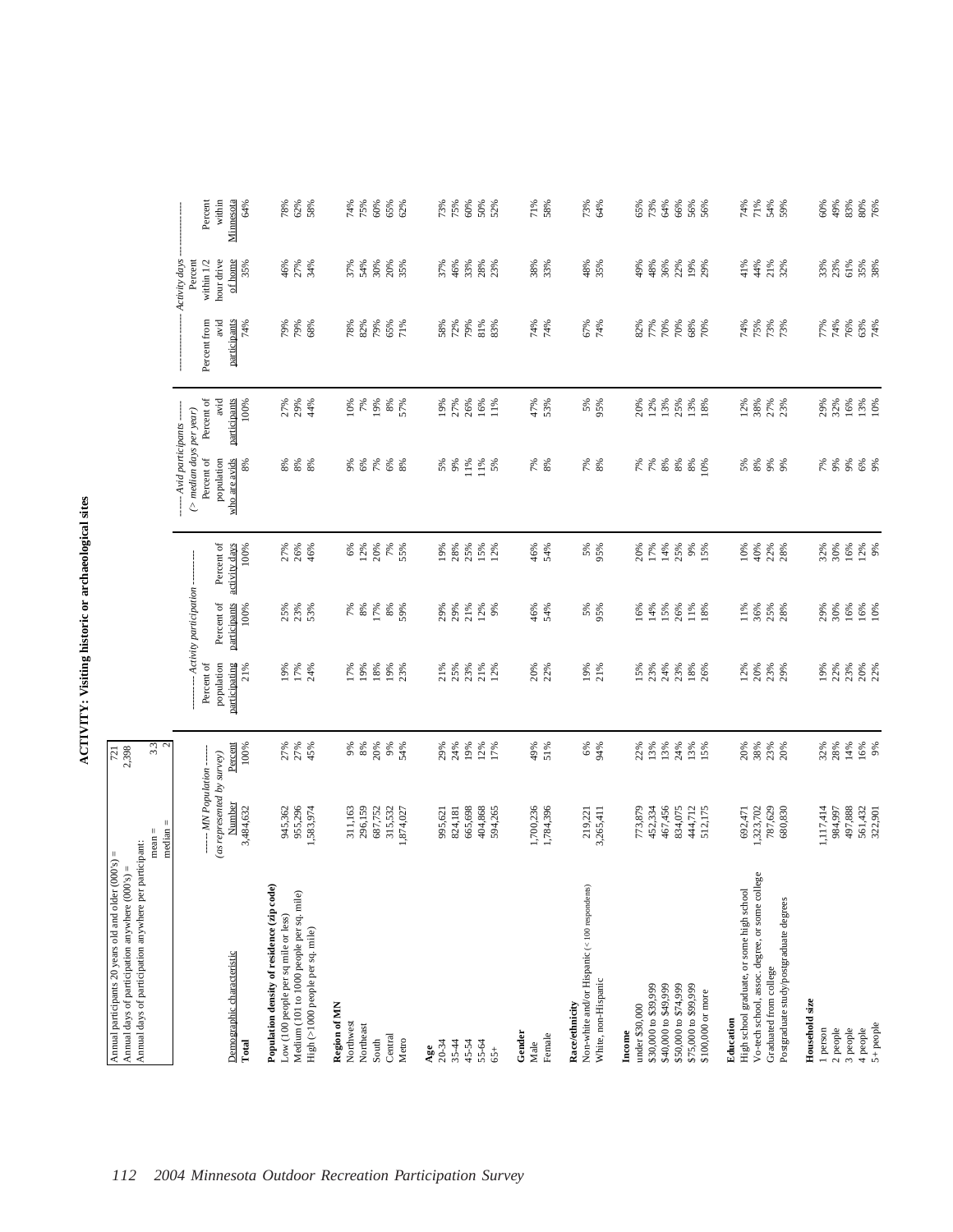| D<br>֚֚֚֬<br>i |  |
|----------------|--|
|                |  |
|                |  |
|                |  |
|                |  |
|                |  |

| Annual days of participation anywhere per participant:<br>Annual participants 20 years old and older $(000's)$ =<br>Annual days of participation anywhere (000's) =             |                                                                              | 642<br>2,985                           |                                                  |                                                                                  |                                            |                                                                                                                  |                                            |                                             |                                                                        |                                              |
|---------------------------------------------------------------------------------------------------------------------------------------------------------------------------------|------------------------------------------------------------------------------|----------------------------------------|--------------------------------------------------|----------------------------------------------------------------------------------|--------------------------------------------|------------------------------------------------------------------------------------------------------------------|--------------------------------------------|---------------------------------------------|------------------------------------------------------------------------|----------------------------------------------|
|                                                                                                                                                                                 | $median =$<br>$mean =$                                                       | 4.6                                    |                                                  |                                                                                  |                                            |                                                                                                                  |                                            |                                             |                                                                        |                                              |
| Demographic characteristic<br>Total                                                                                                                                             | --- MN Population -----<br>(as represented by survey)<br>Number<br>3,484,632 | Percent<br>100%                        | Percent of<br>population<br>participating<br>18% | -------- Activity participation ----------<br>Percent of<br>participants<br>100% | Percent of<br>activity days<br>100%        | ----- Avid participants ------<br>$($ > median days per year)<br>Percent of<br>who are avids<br>population<br>8% | Percent of<br>participants<br>avid<br>100% | participants<br>Percent from<br>avid<br>80% | Activity days<br>Percent<br>within 1/2<br>hour drive<br>of home<br>93% | Percent<br>within<br>Minnesota<br>98%        |
| Population density of residence (zip code)<br>Medium (101 to 1000 people per sq. mile)<br>Low (100 people per sq mile or less)<br>$\rm High$ $(> \rm 1000$ people per sq. mile) | 955,296<br>945,362<br>.583,974                                               | 27%<br>27%<br>45%                      | 19%<br>16%<br>20%                                | 24%<br>28%<br>48%                                                                | 24%<br>47%<br>29%                          | <b>8 8 8</b>                                                                                                     | 27%<br>27%<br>47%                          | 86%<br>73%<br>80%                           | 95%<br>91%<br>93%                                                      | 98%<br>100%<br>98%                           |
| Region of MN<br>Northwest<br>Northeast<br>Central<br>Metro<br>South                                                                                                             | 296,159<br>687,752<br>311,163<br>315,532<br>,874,027                         | 20%<br>$8\%$<br>9%<br>66<br>54%        | 16%<br>16%<br>19%<br>20%<br>15%                  | 7%<br>7%<br>17%<br>9%<br>59%                                                     | $788888$<br>$78848$<br>$148$               | $8\%$<br>6%<br>8%<br>9%<br>ఠి                                                                                    | 16%<br>$6\%$<br>$8\%$<br>9%<br>60%         | 78%<br>82%<br>76%<br>84%<br>80%             | 81%<br>91%<br>96%<br>91%<br>94%                                        | 97%<br>99%<br>99%<br>100%<br>98%             |
| Age<br>20-34<br>$35 - 44$<br>45-54<br>55-64<br>$65+$                                                                                                                            | 404,868<br>665,698<br>594,265<br>824,181<br>995,621                          | 29%<br>24%<br>19%<br>12%<br>17%        | 28%<br>14%<br>$5%$<br>1%<br>29%                  | $15%$<br>$3%$<br>$1%$<br>45%<br>36%                                              | 40%<br>44%<br>14%<br>$2%$<br>$0%$          | $6\%$<br>11%<br>15%<br>$1%$<br>0%                                                                                | 46%<br>15%<br>$1\%$ 0%<br>38%              | 76%<br>87%<br>75%<br>33%<br>0%              | 89%<br>95%<br>95%<br>91%<br>98%                                        | 98%<br>98%<br>90%<br>99%<br>100%             |
| Gender<br>Female<br>Male                                                                                                                                                        | 1,700,236<br>1,784,396                                                       | 49%<br>51%                             | 19%<br>18%                                       | 50%<br>50%                                                                       | 42%<br>58%                                 | 7%<br>9%                                                                                                         | 44%<br>56%                                 | 74%<br>84%                                  | 90%<br>94%                                                             | 98%<br>99%                                   |
| Non-white and/or Hispanic (<100 respondents)<br>White, non-Hispanic<br>Race/ethnicity                                                                                           | 219,221<br>3,265,411                                                         | 6%<br>94%                              | 21%<br>18%                                       | $7\%$<br>93%                                                                     | 10%<br>90%                                 | $12%$<br>8%                                                                                                      | $9\%$<br>91%                               | 87%<br>79%                                  | 92%<br>93%                                                             | 100%<br>98%                                  |
| \$40,000 to \$49,999<br>\$50,000 to \$74,999<br>\$30,000 to \$39,999<br>\$75,000 to \$99,999<br>\$100,000 or more<br>under \$30,000<br>Income                                   | 467,456<br>773,879<br>834,075<br>444,712<br>452,334<br>512,175               | 22%<br>13%<br>13%<br>24%<br>13%<br>15% | 16%<br>20%<br>23%<br>24%<br>24%<br>10%           | 14%<br>11%<br>11%<br>29%<br>$\frac{16%}{18%}$                                    | 11%<br>$18%$<br>$25%$<br>13%<br>17%<br>16% | 10%<br>4%<br>$8\%$<br>$9\%$<br>$9%_{10%}$                                                                        | 15%<br>30%<br>10%<br>12%<br>$15%$<br>$18%$ | 83%<br>86%<br>86%<br>75%<br>73%<br>78%      | 98%<br>91%<br>99%<br>93%<br>85%<br>89%                                 | $100\%$<br>100%<br>100%<br>98%<br>97%<br>95% |
| Vo-tech school, assoc. degree, or some college<br>High school graduate, or some high school<br>Postgraduate study/postgraduate degrees<br>Graduated from college<br>Education   | 1,323,702<br>787,629<br>680,830<br>692,471                                   | 20%<br>38%<br>23%<br>20%               | 7%<br>$18%$<br>23%<br>25%                        | 7%<br>37%<br>29%<br>27%                                                          | 10%<br>40%<br><b>22%</b><br>28%            | 4%<br>$9\%$<br>$\frac{8\%}{10\%}$                                                                                | 42%<br>10%<br>22%<br>26%                   | 90%<br>82%<br>71%<br>80%                    | 85%<br>8<br>8<br>8<br>8<br>8<br>8                                      | 99%<br>99%<br>98%<br>97%                     |
| Household size<br>$5+$ people<br>3 people<br>1 person<br>2 people<br>4 people                                                                                                   | 497,888<br>561,432<br>1.117,414<br>984,997<br>322,901                        | 9%<br>32%<br>28%<br>14%<br>16%         | 13%<br>$6\%$<br>28%<br>35%<br>34%                | 11%<br>20%<br>22%<br>31%<br>17%                                                  | $7%$<br>$19%$<br>$20%$<br>32%<br>22%       | $1\%$ 4%<br>14%<br>19%<br>17%                                                                                    | $5%$<br>13%<br>25%<br>38%<br>20%           | 77%<br>79%<br>83%<br>86%<br>60%             | 93%<br>97%<br>91%<br>89%<br>98%                                        | 99%<br>95%<br>97%<br>100%<br>99%             |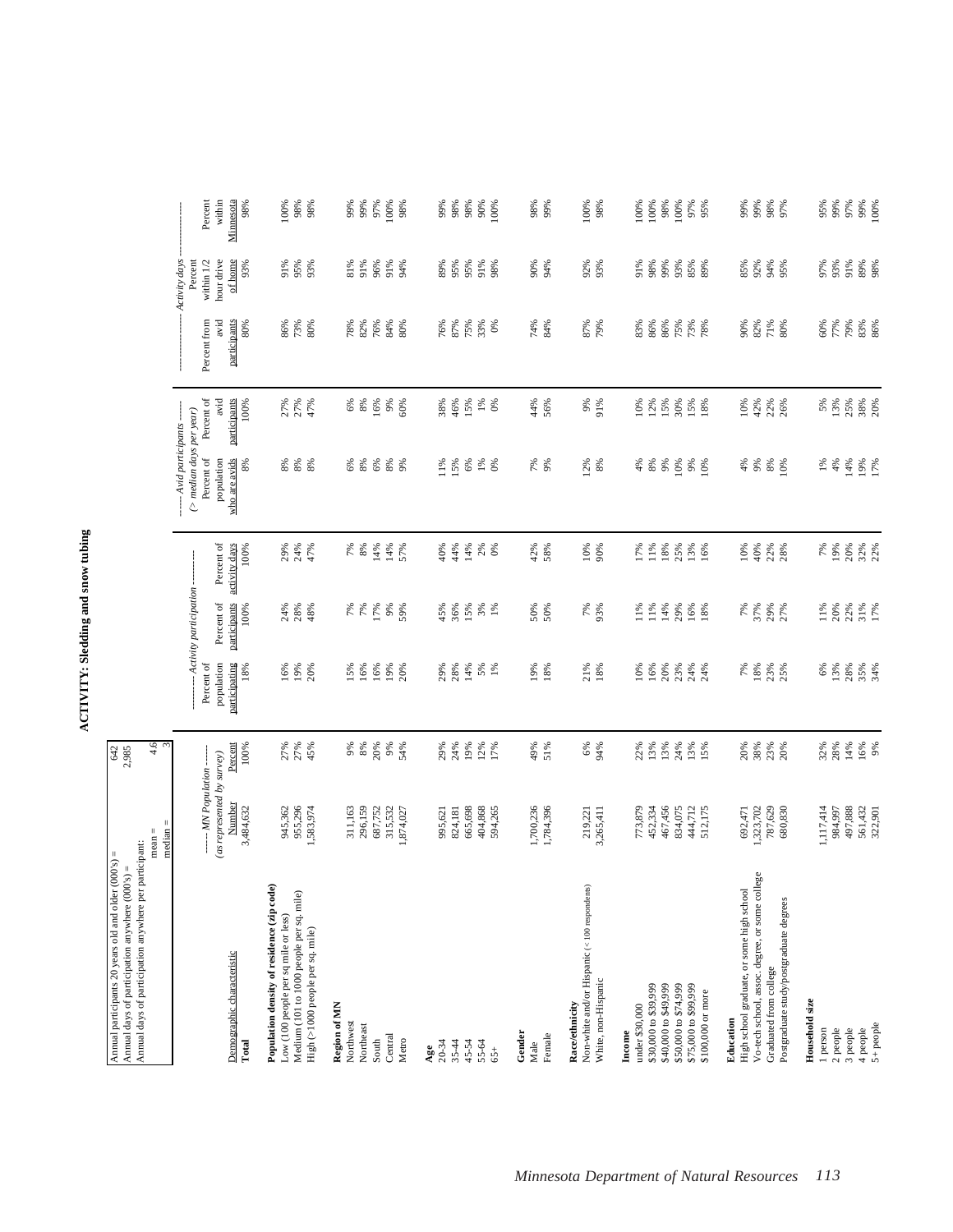ACTIVITY: Outdoor court sports (e.g., volleyball, basketball, tennis, horseshoes) **ACTIVITY: Outdoor court sports (e.g., volleyball, basketball, tennis, horseshoes)**

|                                                                                       | median                                                       | 9.7 <sub>8</sub>                          |                                    |                                       |                                                     |                                           |                                              |                             |                                          |  |
|---------------------------------------------------------------------------------------|--------------------------------------------------------------|-------------------------------------------|------------------------------------|---------------------------------------|-----------------------------------------------------|-------------------------------------------|----------------------------------------------|-----------------------------|------------------------------------------|--|
|                                                                                       | ----- MN Population ------                                   |                                           | Percent of                         | ------ Activity participation ------- |                                                     | $($ > median days per year)<br>Percent of | Percent of<br>----- Avid participants ------ | Percent from                | - Activity days<br>within 1/2<br>Percent |  |
| Demographic characteristic<br>Total                                                   | (as represented by survey)<br>Number<br>3,484,632            | Percent<br>100%                           | population<br>participating<br>18% | Percent of<br>participants<br>100%    | activity days<br>Percent of<br>100%                 | who are avids<br>population<br>6%         | participants<br>avid<br>100%                 | participants<br>avid<br>72% | of home<br>hour drive<br>88%             |  |
| Population density of residence (zip code)<br>Low (100 people per sq mile or less)    | 945,362<br>955,296                                           | 27%<br>27%                                | 15%<br>20%                         | 23%<br>31%                            | 29%<br>26%                                          |                                           |                                              | $78%$<br>60%                | 90%<br>83%                               |  |
| Medium (101 to 1000 people per sq. mile)<br>High (>1000 people per sq. mile)          | 1,583,974                                                    | 45%                                       | 18%                                | 46%                                   | 45%                                                 | ಕ್ಷೆ ಕ್ಷೆ<br>೧                            | 22%<br>26%<br>51%                            | 75%                         | 89%                                      |  |
| Region of MN<br>Northwest                                                             | 311,163                                                      |                                           |                                    |                                       |                                                     |                                           |                                              |                             | 89%                                      |  |
| Northeast                                                                             | 296,159                                                      | $\begin{array}{c} 9\% \\ 8\% \end{array}$ | 15%<br>13%                         | $8\%$ 6%                              | 8%7%                                                | $5%$<br>4%                                | $7%$<br>5%                                   | 73%<br>71%                  | 84%                                      |  |
| South                                                                                 | 687,752                                                      | 20%                                       | 16%                                | $18\%$                                |                                                     |                                           | 16%                                          | 68%                         | 94%                                      |  |
| Central<br>Metro                                                                      | 315,532<br>1,874,027                                         | $9\%$<br>54%                              | 20%<br>19%                         | 11%<br>57%                            | 21%<br>13%<br>52%                                   | $5%$ $8%$ $6%$                            | 12%<br>59%                                   | 78%<br>72%                  | 80%<br>88%                               |  |
| 20-34<br>Age                                                                          | 995,621                                                      | 29%                                       | 30%                                |                                       |                                                     |                                           |                                              |                             | 90%                                      |  |
| $35 - 44$                                                                             | 824,181                                                      | 24%                                       | 21%                                | $48%$<br>28%<br>17%                   | 53%<br>25%<br>17%                                   |                                           | 53%<br>26%                                   | 76%<br>66%                  | 84%                                      |  |
| 45-54                                                                                 | 665,698                                                      | 19%                                       | 16%                                |                                       |                                                     | $\frac{8}{1}$ & $8$ $8$ $8$ $8$ $8$       | 16%                                          | 70%                         | 88%                                      |  |
| 55-64                                                                                 | 404,868                                                      | 12%                                       | $6\%$                              | $4%^{2}$                              | $4%$                                                |                                           | 3%                                           | 65%                         | 88%                                      |  |
| $65 +$                                                                                | 594,265                                                      | 17%                                       | 3%                                 |                                       | 2%                                                  |                                           | 1%                                           | 61%                         | 78%                                      |  |
| Gender<br>Male                                                                        | 1,700,236<br>1,784,396                                       | 49%<br>51%                                | 21%<br>14%                         | 58%<br>42%                            | 53%<br>47%                                          | 6%<br>5%                                  | 53%<br>47%                                   | 68%<br>76%                  | 90%<br>86%                               |  |
| Female                                                                                |                                                              |                                           |                                    |                                       |                                                     |                                           |                                              |                             |                                          |  |
| Non-white and/or Hispanic (<100 respondents)<br>White, non-Hispanic<br>Race/ethnicity | 3,265,411<br>219,221                                         | 6%<br>94%                                 | 21%<br>17%                         | 7%<br>93%                             | 6%<br>94%                                           | 7%<br>6%                                  | $8\%$<br>92%                                 | 62%<br>72%                  | 79%<br>89%                               |  |
| under \$30,000<br>Income                                                              | 773,879                                                      |                                           |                                    |                                       |                                                     |                                           | 21%                                          | 79%                         | 85%                                      |  |
| \$30,000 to \$39,999                                                                  | 452,334                                                      | 22%<br>13%                                | 13%<br>17%                         | 15%<br>12%                            | 17%<br>12%                                          | 6% 5%                                     | 11%                                          | 69%                         | 96%                                      |  |
| \$40,000 to \$49,999                                                                  | 467,456                                                      | 13%                                       | 20%                                | 15%                                   | 15%                                                 |                                           | 14%                                          |                             | 89%                                      |  |
| \$50,000 to \$74,999<br>\$75,000 to \$99,999                                          | 834,075<br>444,712                                           | 24%<br>13%                                | 20%                                | 26%                                   | 19%                                                 | 64888                                     | 16%<br>$18\%$                                | 72%<br>53%<br>75%           | 85%                                      |  |
| \$100,000 or more                                                                     | 512,175                                                      | 15%                                       | 22%<br>20%                         | 16%<br>16%                            | 20%<br>17%                                          |                                           | 20%                                          |                             | $85%$<br>$89%$                           |  |
| High school graduate, or some high school<br>Education                                | 692,471                                                      |                                           | 9%                                 |                                       |                                                     |                                           | 14%                                          | 82%                         | 90%                                      |  |
| Vo-tech school, assoc. degree, or some college                                        | 1,323,702                                                    | 20%<br>38%                                | 17%                                | 10%<br>35%<br>33%                     | $\begin{array}{l} 188 \\ 438 \\ 189 \\ \end{array}$ | \$ \$ \$ \$                               | 44%                                          | 78%                         | 85%                                      |  |
| Graduated from college                                                                | 787,629                                                      | 23%                                       | 25%<br>19%                         |                                       |                                                     |                                           | 27%<br>15%                                   | 64%<br>62%                  | 89%<br>92%                               |  |
| Postgraduate study/postgraduate degrees                                               | 680,830                                                      | 20%                                       |                                    |                                       |                                                     |                                           |                                              |                             |                                          |  |
| Household size                                                                        |                                                              |                                           |                                    |                                       |                                                     |                                           |                                              |                             |                                          |  |
| 2 people<br>1 person                                                                  | 117,414<br>984,997                                           | $32%$<br>$28%$                            | 11%<br>17%                         | 20%<br>27%                            | $13%$<br>$28%$                                      | $3%$<br>6%                                | $14%$<br>28%<br>15%                          | 53%<br>71%                  | 86%<br>93%                               |  |
| 3 people                                                                              |                                                              | 14%                                       | 20%                                | 17%                                   | 13%                                                 | $6\%$                                     |                                              | 62%                         | 78%                                      |  |
| 4 people                                                                              |                                                              |                                           |                                    |                                       |                                                     |                                           |                                              |                             |                                          |  |
| $5+$ people                                                                           | $\begin{array}{c} 497,888 \\ 561,432 \\ 322,901 \end{array}$ | 16%<br>9%                                 | 27%<br>22%                         | 25%<br>12%                            | 26%<br>21%                                          | $\frac{10\%}{8\%}$                        | 29%<br>13%                                   | $78%$<br>83%                | 83%<br>95%                               |  |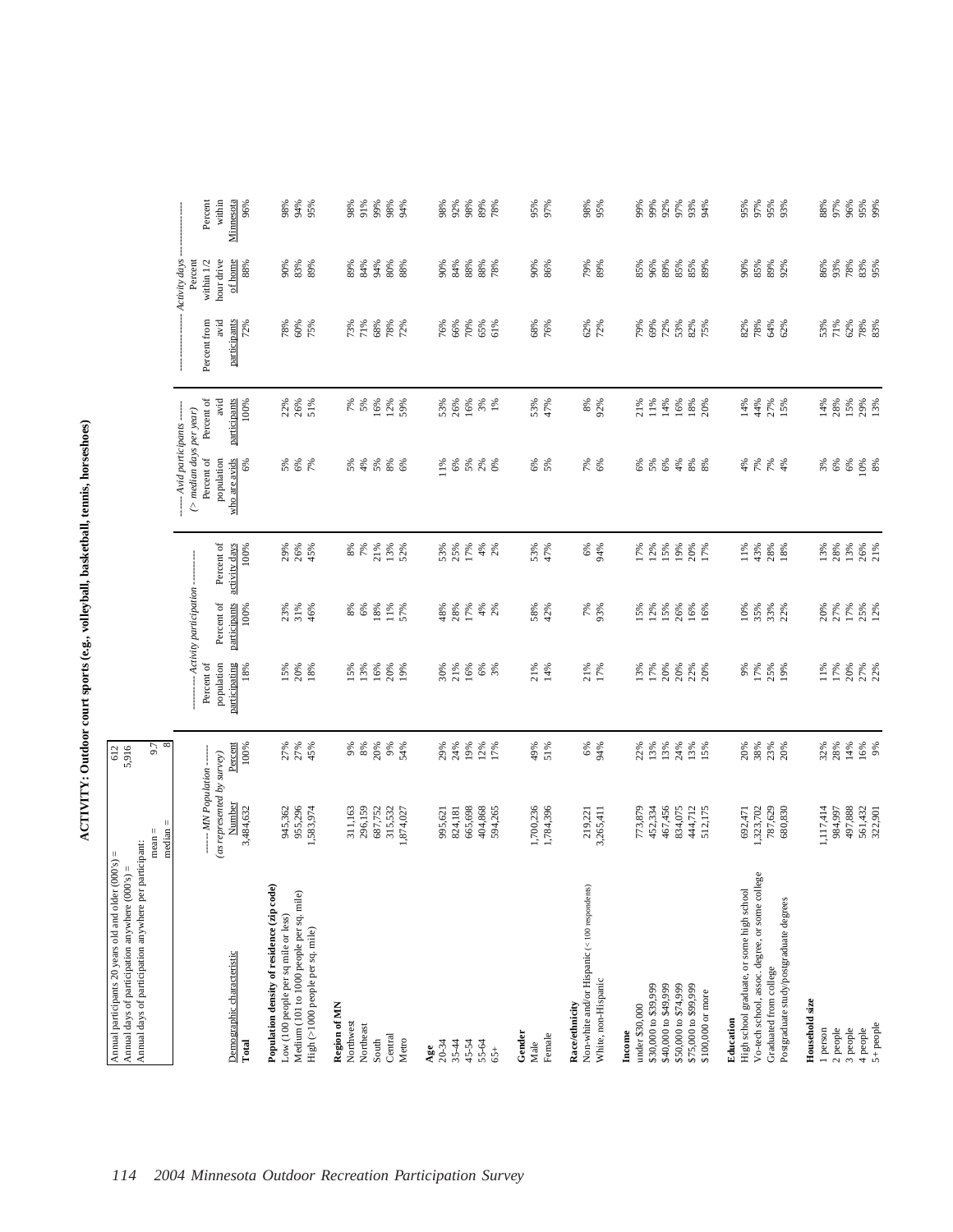| í                      |
|------------------------|
| ֧֧֧֦֧֦֧֦֧֚֬֓֕֓֕֓֓<br>¢ |
| ċ                      |
| $\overline{a}$         |
|                        |
|                        |
| 2                      |

| Annual days of participation anywhere per participant:<br>Annual participants 20 years old and older (000's) =<br>Annual days of participation anywhere (000's) =  |                                                        | 8,060             |                          |                                                |                                                                 |                                                                                         |                                            |                      |                                                        |                     |
|--------------------------------------------------------------------------------------------------------------------------------------------------------------------|--------------------------------------------------------|-------------------|--------------------------|------------------------------------------------|-----------------------------------------------------------------|-----------------------------------------------------------------------------------------|--------------------------------------------|----------------------|--------------------------------------------------------|---------------------|
|                                                                                                                                                                    | $median =$<br>$mean =$                                 | 14.5              |                          |                                                |                                                                 |                                                                                         |                                            |                      |                                                        |                     |
|                                                                                                                                                                    | ---- MN Population -----<br>(as represented by survey) |                   | Percent of<br>population | ------ Activity participation --<br>Percent of | Percent of                                                      | --- Avid participants ------<br>$($ > median days per year)<br>Percent of<br>population | Percent of<br>avid                         | Percent from<br>avid | Activity days<br>Percent<br>hour drive<br>within $1/2$ | Percent<br>within   |
| Demographic characteristic<br>Total                                                                                                                                | Number<br>3,484,632                                    | Percent<br>100%   | participating<br>16%     | participants<br>100%                           | activity days<br>100%                                           | who are avids<br>8%                                                                     | participants<br>100%                       | participants<br>85%  | of home<br>52%                                         | Minnesota<br>$90\%$ |
| Population density of residence (zip code)<br>Medium (101 to 1000 people per sq. mile)<br>Low (100 people per sq mile or less)<br>High (>1000 people per sq. mile) | 955,296<br>945,362<br>1,583,974                        | 27%<br>27%<br>45% | 23%<br>18%<br>10%        | 32%<br>28%<br>40%                              | 36%<br>45%<br>19%                                               | $9\%$<br>14%<br>4%                                                                      | 47%<br>32%<br>21%                          | 89%<br>85%<br>76%    | 46%<br>17%<br>72%                                      | 90%<br>93%<br>84%   |
| Region of MN<br>Northwest                                                                                                                                          | 311,163                                                | 666               | 23%                      | 13%                                            | 14%                                                             | 14%                                                                                     | 16%                                        | 91%                  | 74%                                                    | 94%                 |
| Northeast                                                                                                                                                          | 296,159                                                | $8\%$             | 23%                      | 12%                                            | 14%                                                             | 15%                                                                                     | 16%                                        | 92%                  | 70%                                                    | 96%                 |
| Central<br>South                                                                                                                                                   | 687,752<br>315,532                                     | 20%<br>$9\%$      | 14%<br>26%               | 18%<br>15%                                     | 20%<br>13%                                                      | $7\%$                                                                                   | 18%<br>12%                                 | 88%<br>78%           | 67%<br>53%                                             | 91%<br>89%          |
| Metro                                                                                                                                                              | 1,874,027                                              | 54%               | 13%                      | 42%                                            | 38%                                                             | $1\%$<br>5%                                                                             | 37%                                        | 82%                  | 31%                                                    | 87%                 |
| $\frac{\text{Age}}{20-34}$                                                                                                                                         | 995,621                                                | 29%               | 20%                      | 35%<br>29%                                     | 39%                                                             | $\%$                                                                                    | 34%                                        | 88%                  | 52%                                                    | 92%                 |
| $35 - 44$                                                                                                                                                          | 824,181                                                | 24%               | 19%                      |                                                | 26%<br>21%                                                      | 9%                                                                                      | 28%                                        | 83%                  | 56%                                                    | 91%                 |
| 45-54                                                                                                                                                              | 665,698                                                | 19%               | 17%<br>13%               | 20%                                            |                                                                 | $9\%$                                                                                   | 23%                                        | 86%                  | 54%                                                    | 86%<br>92%          |
| 55-64<br>$65+$                                                                                                                                                     | 404,868<br>594,265                                     | 12%<br>17%        | 6%                       | $9\%$<br>6%                                    | 9%<br>5%                                                        | $7%$<br>$2%$                                                                            | $\begin{array}{c} 11\% \\ 4\% \end{array}$ | 87%<br>75%           | 48%<br>39%                                             | 85%                 |
| Gender<br>Female<br>Male                                                                                                                                           | 1,700,236<br>1,784,396                                 | 49%<br>51%        | 27%<br>5%                | 83%<br>17%                                     | $90\%$<br>10%                                                   | 14%<br>2%                                                                               | 88%<br>12%                                 | 87%<br>75%           | 51%<br>67%                                             | 90%<br>95%          |
| Non-white and/or Hispanic (<100 respondents)<br>Race/ethnicity                                                                                                     | 219,221                                                | 6%                |                          |                                                |                                                                 |                                                                                         |                                            | 87%                  |                                                        | 99%                 |
| White, non-Hispanic                                                                                                                                                | 3,265,411                                              | 94%               | 5%<br>17%                | 2%<br>98%                                      | 1%<br>99%                                                       | $3%$<br>$8%$                                                                            | 2%<br>98%                                  | 86%                  | 47%<br>53%                                             | 90%                 |
| under \$30,000<br>Income                                                                                                                                           | 773,879                                                | 22%               | 10%                      | 13%                                            | 10%                                                             | 5%                                                                                      | 14%                                        | 82%                  | 50%                                                    | 94%                 |
| \$30,000 to \$39,999                                                                                                                                               | 452,334                                                | 13%               | 9%                       | $8\%$                                          | $6\%$                                                           | $4%$                                                                                    | 6%                                         | 85%                  | 69%                                                    | 94%                 |
| \$40,000 to \$49,999<br>\$50,000 to \$74,999                                                                                                                       | 467,456<br>834,075                                     | 13%<br>24%        | 16%<br>23%               | 13%<br>34%                                     |                                                                 | 12%<br>$8\%$                                                                            | 12%<br>35%                                 | 89%<br>88%           | 64%<br>59%                                             | 95%<br>92%          |
| \$75,000 to \$99,999                                                                                                                                               | 444,712                                                | 13%               | 17%<br>20%               | 13%<br>18%                                     | $\begin{array}{l} 16\% \\ 57\% \\ 14\% \\ 17\% \end{array}$     | $10\%$                                                                                  | 16%                                        | 89%                  | 50%                                                    | 81%                 |
| \$100,000 or more<br>Education                                                                                                                                     | 512,175                                                | 15%               |                          |                                                |                                                                 | 9%                                                                                      | 16%                                        | 79%                  | 26%                                                    | 87%                 |
| High school graduate, or some high school                                                                                                                          | 692,471                                                | 20%               | 18%                      | 22%                                            | 22%                                                             | 10%                                                                                     | 26%                                        | 88%                  | 62%                                                    | 94%                 |
| Vo-tech school, assoc. degree, or some college<br>Graduated from college                                                                                           | 787,629<br>1,323,702                                   | 38%<br>23%        | 19%<br>14%               | 46%                                            | 53%<br>16%                                                      | $10\%$                                                                                  | 47%<br>16%                                 | 87%<br>80%           | 54%<br>41%                                             | 91%<br>$80\%$       |
| Postgraduate study/postgraduate degrees                                                                                                                            | 680,830                                                | 20%               | 10%                      | 20%<br>13%                                     | 9%                                                              | 5%<br>5%                                                                                | 11%                                        | 79%                  | 42%                                                    | 93%                 |
| Household size                                                                                                                                                     | 1.117,414                                              |                   |                          |                                                |                                                                 |                                                                                         |                                            | 89%                  | 50%                                                    | 93%                 |
| 2 people<br>1 person                                                                                                                                               | 984,997                                                | 32%<br>28%        | 7%<br>17%                | 14%<br>30%                                     |                                                                 | $\frac{4\%}{7\%}$                                                                       | $15%$<br>$27%$                             |                      | 53%                                                    | 91%                 |
| 3 people                                                                                                                                                           | 497,888                                                | 14%               |                          | 16%                                            |                                                                 | $9\%$                                                                                   | 17%                                        | 84%<br>85%           | 61%                                                    | 81%                 |
| 5+ people<br>4 people                                                                                                                                              | 561,432<br>322,901                                     | 16%<br>9%         | $17%$<br>$26%$<br>$24%$  | 27%<br>14%                                     | $\frac{88}{27}$ $\frac{88}{27}$ $\frac{88}{20}$ $\frac{88}{20}$ | 11%<br>15%                                                                              | 24%<br>17%                                 | 80%<br>92%           | 46%<br>55%                                             | 92%<br>92%          |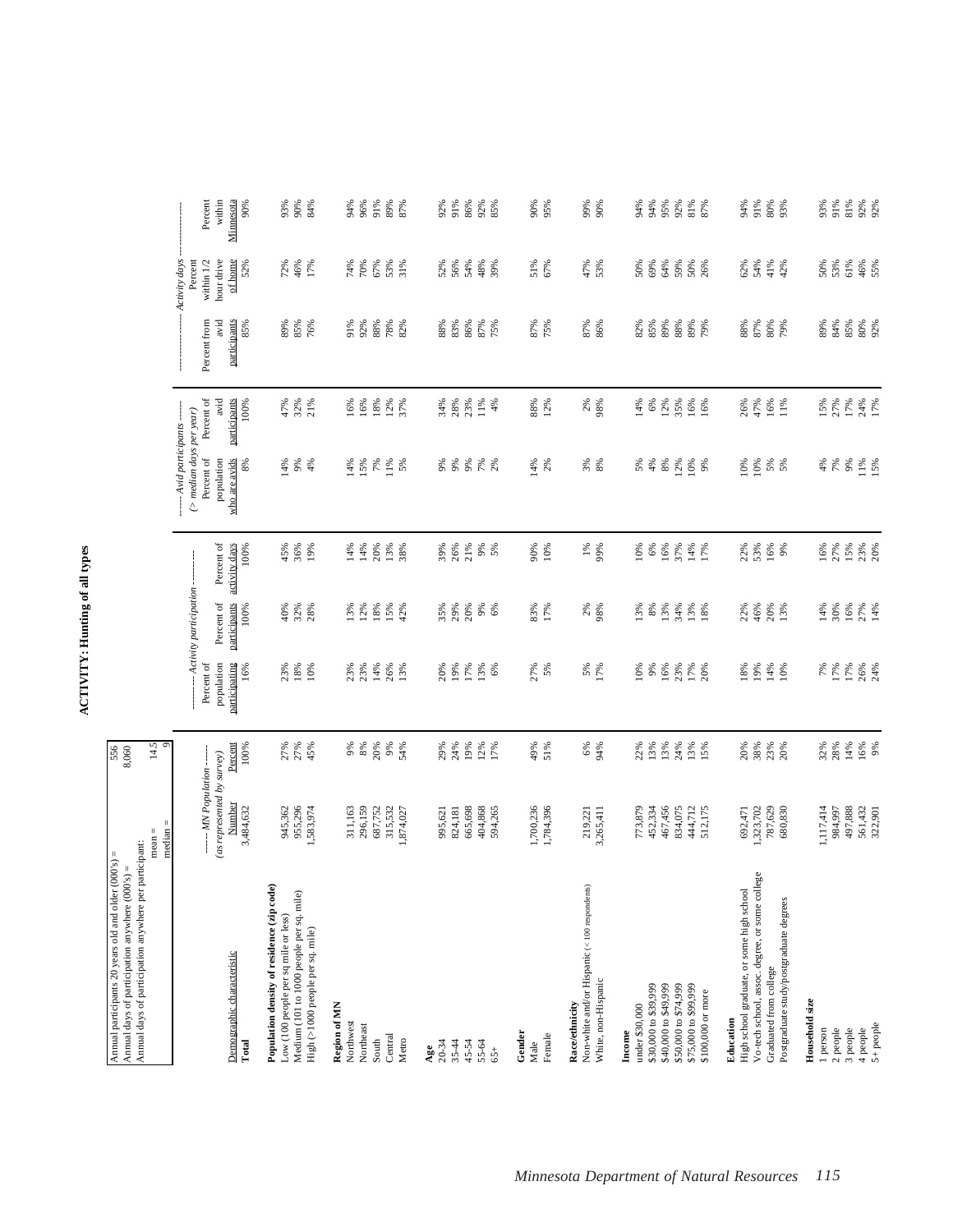| participants<br>Percent from<br>avid<br>81%<br>$84%$<br>$87%$<br>86%<br>77%<br>83%<br>72%<br>84%<br>62%<br>94%<br>81%<br>72%<br>69%<br>58%<br>87%<br>90%<br>77%<br>79%<br>70%<br>76%<br>89%<br>84%<br>82%<br>80%<br>87%<br>80%<br>74%<br>Percent of<br>avid<br>participants<br>22%<br>11%<br>88%<br>12%<br>3%<br>97%<br>16%<br>$53%$<br>12%<br>10%<br>$\frac{14\%}{28\%}$<br>$\frac{16%}{25%}$<br>100%<br>51%<br>34%<br>15%<br>17%<br>18%<br>14%<br>15%<br>34%<br>29%<br>12%<br>6%<br>33%<br>$15%$<br>$18%$<br>24%<br>35%<br>4%<br>$($ > median days per year)<br>-- Avid participants ---<br>Percent of<br>who are avids<br>population<br>* * * * *<br>9%<br>8888828<br>6%<br>$2\%$<br>8%<br>2%<br>$4\%$<br>$10\%$<br>$11\%$ 1%<br>3%<br>6%<br>$4\%$<br>3%<br>$7\%$<br>$7%$<br>$7%$<br>$8\%$<br>$9\%$<br>$3%$<br>$3%$<br>12%<br>13%<br>4%<br>Percent of<br>activity days<br>15%<br>100%<br>42%<br>$43%$<br>15%<br>16%<br>$15%$<br>40%<br>$41%$<br>$27%$<br>$19%$<br>$9\%$<br>89%<br>11%<br>2%<br>98%<br>5%<br>17%<br>40%<br>13%<br>24%<br>53%<br>13%<br>30%<br>$13%$<br>22%<br>22%<br>14%<br>14%<br>4%<br>11%<br>15%<br>9%<br>--- Activity participation-<br>Percent of<br>participants<br>100%<br>21%<br>34%<br>23%<br><b>13%</b><br>32%<br>14%<br>26%<br>16%<br>43%<br>32%<br>26%<br>14%<br>13%<br>$18\%$<br>15%<br>40%<br>34%<br>31%<br>9%<br>5%<br>83%<br>17%<br>2%<br>98%<br>14%<br>7%<br>12%<br>14%<br>18%<br>45%<br>19%<br>13%<br>Percent of<br>population<br>participating<br>5%<br>$15%$<br>$13%$<br>$23%$<br>$23%$<br>13%<br>21%<br>16%<br>$8\%$<br>12%<br>16%<br>17%<br>15%<br>11%<br>23%<br>4%<br>9%<br>$8\%$<br>13%<br>19%<br>11%<br>9%<br>21%<br>20%<br>23%<br>4%<br>4%<br>14%<br>15%<br>17%<br>16%<br>16%<br>10%<br>27%<br>27%<br>$9%8%$<br>$20%3%$<br>19%<br>49%<br>13%<br>13%<br>24%<br>23%<br>14%<br>16%<br>9%<br>Percent<br>45%<br>$9\%$<br>29%<br>24%<br>12%<br>51%<br>6%<br>94%<br>22%<br>20%<br>38%<br>32%<br>28%<br>100%<br>54%<br>17%<br>13%<br>15%<br>20%<br>---- MN Population -----<br>(as represented by survey)<br>Number<br>3,484,632<br>955,296<br>1,700,236<br>1,784,396<br>467,456<br>787,629<br>1,117,414<br>497,888<br>945,362<br>1,583,974<br>296,159<br>687,752<br>315,532<br>665,698<br>773,879<br>834,075<br>444,712<br>512,175<br>680,830<br>561,432<br>322,901<br>311,163<br>404,868<br>452,334<br>1,323,702<br>984,997<br>594,265<br>219,221<br>3,265,411<br>692,471<br>1,874,027<br>995,621<br>824,181<br>median<br>Vo-tech school, assoc. degree, or some college<br>Non-white and/or Hispanic (<100 respondents)<br>Population density of residence (zip code)<br>High school graduate, or some high school<br>Medium (101 to 1000 people per sq. mile)<br>Postgraduate study/postgraduate degrees<br>Low (100 people per sq mile or less)<br>High (>1000 people per sq. mile)<br>Demographic characteristic<br>Graduated from college<br>White, non-Hispanic<br>\$40,000 to \$49,999<br>\$50,000 to \$74,999<br>\$30,000 to \$39,999<br>\$75,000 to \$99,999<br>\$100,000 or more<br>Household size<br>Region of MN<br>Race/ethnicity<br>under \$30,000<br>Education<br>Northwest<br>$5+$ people<br>Northeast<br>$2$ people $% \left( \left( \mathcal{A}\right) \right)$<br>3 people<br>1 person<br>4 people<br>Income<br>Gender<br>Female<br>Central<br>Metro<br>South<br>Total<br>45-54<br>$35 - 44$<br>55-64<br>20-34<br>Male<br>Age<br>$65+$ | Annual days of participation anywhere per participant: | $mean =$ | 8.6 |  |  |  |                       |
|-------------------------------------------------------------------------------------------------------------------------------------------------------------------------------------------------------------------------------------------------------------------------------------------------------------------------------------------------------------------------------------------------------------------------------------------------------------------------------------------------------------------------------------------------------------------------------------------------------------------------------------------------------------------------------------------------------------------------------------------------------------------------------------------------------------------------------------------------------------------------------------------------------------------------------------------------------------------------------------------------------------------------------------------------------------------------------------------------------------------------------------------------------------------------------------------------------------------------------------------------------------------------------------------------------------------------------------------------------------------------------------------------------------------------------------------------------------------------------------------------------------------------------------------------------------------------------------------------------------------------------------------------------------------------------------------------------------------------------------------------------------------------------------------------------------------------------------------------------------------------------------------------------------------------------------------------------------------------------------------------------------------------------------------------------------------------------------------------------------------------------------------------------------------------------------------------------------------------------------------------------------------------------------------------------------------------------------------------------------------------------------------------------------------------------------------------------------------------------------------------------------------------------------------------------------------------------------------------------------------------------------------------------------------------------------------------------------------------------------------------------------------------------------------------------------------------------------------------------------------------------------------------------------------------------------------------------------------------------------------------------------------------------------------------------------------------------------------------------------------------------------------------------------------------------------------------------------------------------------------------------------------------------------------------------------------------------------------------------------------------------------------------|--------------------------------------------------------|----------|-----|--|--|--|-----------------------|
|                                                                                                                                                                                                                                                                                                                                                                                                                                                                                                                                                                                                                                                                                                                                                                                                                                                                                                                                                                                                                                                                                                                                                                                                                                                                                                                                                                                                                                                                                                                                                                                                                                                                                                                                                                                                                                                                                                                                                                                                                                                                                                                                                                                                                                                                                                                                                                                                                                                                                                                                                                                                                                                                                                                                                                                                                                                                                                                                                                                                                                                                                                                                                                                                                                                                                                                                                                                                 |                                                        |          |     |  |  |  | Activity days         |
|                                                                                                                                                                                                                                                                                                                                                                                                                                                                                                                                                                                                                                                                                                                                                                                                                                                                                                                                                                                                                                                                                                                                                                                                                                                                                                                                                                                                                                                                                                                                                                                                                                                                                                                                                                                                                                                                                                                                                                                                                                                                                                                                                                                                                                                                                                                                                                                                                                                                                                                                                                                                                                                                                                                                                                                                                                                                                                                                                                                                                                                                                                                                                                                                                                                                                                                                                                                                 |                                                        |          |     |  |  |  | within $1/2$          |
|                                                                                                                                                                                                                                                                                                                                                                                                                                                                                                                                                                                                                                                                                                                                                                                                                                                                                                                                                                                                                                                                                                                                                                                                                                                                                                                                                                                                                                                                                                                                                                                                                                                                                                                                                                                                                                                                                                                                                                                                                                                                                                                                                                                                                                                                                                                                                                                                                                                                                                                                                                                                                                                                                                                                                                                                                                                                                                                                                                                                                                                                                                                                                                                                                                                                                                                                                                                                 |                                                        |          |     |  |  |  | hour drive<br>of home |
|                                                                                                                                                                                                                                                                                                                                                                                                                                                                                                                                                                                                                                                                                                                                                                                                                                                                                                                                                                                                                                                                                                                                                                                                                                                                                                                                                                                                                                                                                                                                                                                                                                                                                                                                                                                                                                                                                                                                                                                                                                                                                                                                                                                                                                                                                                                                                                                                                                                                                                                                                                                                                                                                                                                                                                                                                                                                                                                                                                                                                                                                                                                                                                                                                                                                                                                                                                                                 |                                                        |          |     |  |  |  |                       |
|                                                                                                                                                                                                                                                                                                                                                                                                                                                                                                                                                                                                                                                                                                                                                                                                                                                                                                                                                                                                                                                                                                                                                                                                                                                                                                                                                                                                                                                                                                                                                                                                                                                                                                                                                                                                                                                                                                                                                                                                                                                                                                                                                                                                                                                                                                                                                                                                                                                                                                                                                                                                                                                                                                                                                                                                                                                                                                                                                                                                                                                                                                                                                                                                                                                                                                                                                                                                 |                                                        |          |     |  |  |  |                       |
|                                                                                                                                                                                                                                                                                                                                                                                                                                                                                                                                                                                                                                                                                                                                                                                                                                                                                                                                                                                                                                                                                                                                                                                                                                                                                                                                                                                                                                                                                                                                                                                                                                                                                                                                                                                                                                                                                                                                                                                                                                                                                                                                                                                                                                                                                                                                                                                                                                                                                                                                                                                                                                                                                                                                                                                                                                                                                                                                                                                                                                                                                                                                                                                                                                                                                                                                                                                                 |                                                        |          |     |  |  |  |                       |
|                                                                                                                                                                                                                                                                                                                                                                                                                                                                                                                                                                                                                                                                                                                                                                                                                                                                                                                                                                                                                                                                                                                                                                                                                                                                                                                                                                                                                                                                                                                                                                                                                                                                                                                                                                                                                                                                                                                                                                                                                                                                                                                                                                                                                                                                                                                                                                                                                                                                                                                                                                                                                                                                                                                                                                                                                                                                                                                                                                                                                                                                                                                                                                                                                                                                                                                                                                                                 |                                                        |          |     |  |  |  |                       |
|                                                                                                                                                                                                                                                                                                                                                                                                                                                                                                                                                                                                                                                                                                                                                                                                                                                                                                                                                                                                                                                                                                                                                                                                                                                                                                                                                                                                                                                                                                                                                                                                                                                                                                                                                                                                                                                                                                                                                                                                                                                                                                                                                                                                                                                                                                                                                                                                                                                                                                                                                                                                                                                                                                                                                                                                                                                                                                                                                                                                                                                                                                                                                                                                                                                                                                                                                                                                 |                                                        |          |     |  |  |  |                       |
|                                                                                                                                                                                                                                                                                                                                                                                                                                                                                                                                                                                                                                                                                                                                                                                                                                                                                                                                                                                                                                                                                                                                                                                                                                                                                                                                                                                                                                                                                                                                                                                                                                                                                                                                                                                                                                                                                                                                                                                                                                                                                                                                                                                                                                                                                                                                                                                                                                                                                                                                                                                                                                                                                                                                                                                                                                                                                                                                                                                                                                                                                                                                                                                                                                                                                                                                                                                                 |                                                        |          |     |  |  |  |                       |
|                                                                                                                                                                                                                                                                                                                                                                                                                                                                                                                                                                                                                                                                                                                                                                                                                                                                                                                                                                                                                                                                                                                                                                                                                                                                                                                                                                                                                                                                                                                                                                                                                                                                                                                                                                                                                                                                                                                                                                                                                                                                                                                                                                                                                                                                                                                                                                                                                                                                                                                                                                                                                                                                                                                                                                                                                                                                                                                                                                                                                                                                                                                                                                                                                                                                                                                                                                                                 |                                                        |          |     |  |  |  |                       |
|                                                                                                                                                                                                                                                                                                                                                                                                                                                                                                                                                                                                                                                                                                                                                                                                                                                                                                                                                                                                                                                                                                                                                                                                                                                                                                                                                                                                                                                                                                                                                                                                                                                                                                                                                                                                                                                                                                                                                                                                                                                                                                                                                                                                                                                                                                                                                                                                                                                                                                                                                                                                                                                                                                                                                                                                                                                                                                                                                                                                                                                                                                                                                                                                                                                                                                                                                                                                 |                                                        |          |     |  |  |  |                       |
|                                                                                                                                                                                                                                                                                                                                                                                                                                                                                                                                                                                                                                                                                                                                                                                                                                                                                                                                                                                                                                                                                                                                                                                                                                                                                                                                                                                                                                                                                                                                                                                                                                                                                                                                                                                                                                                                                                                                                                                                                                                                                                                                                                                                                                                                                                                                                                                                                                                                                                                                                                                                                                                                                                                                                                                                                                                                                                                                                                                                                                                                                                                                                                                                                                                                                                                                                                                                 |                                                        |          |     |  |  |  |                       |
|                                                                                                                                                                                                                                                                                                                                                                                                                                                                                                                                                                                                                                                                                                                                                                                                                                                                                                                                                                                                                                                                                                                                                                                                                                                                                                                                                                                                                                                                                                                                                                                                                                                                                                                                                                                                                                                                                                                                                                                                                                                                                                                                                                                                                                                                                                                                                                                                                                                                                                                                                                                                                                                                                                                                                                                                                                                                                                                                                                                                                                                                                                                                                                                                                                                                                                                                                                                                 |                                                        |          |     |  |  |  |                       |
|                                                                                                                                                                                                                                                                                                                                                                                                                                                                                                                                                                                                                                                                                                                                                                                                                                                                                                                                                                                                                                                                                                                                                                                                                                                                                                                                                                                                                                                                                                                                                                                                                                                                                                                                                                                                                                                                                                                                                                                                                                                                                                                                                                                                                                                                                                                                                                                                                                                                                                                                                                                                                                                                                                                                                                                                                                                                                                                                                                                                                                                                                                                                                                                                                                                                                                                                                                                                 |                                                        |          |     |  |  |  |                       |
|                                                                                                                                                                                                                                                                                                                                                                                                                                                                                                                                                                                                                                                                                                                                                                                                                                                                                                                                                                                                                                                                                                                                                                                                                                                                                                                                                                                                                                                                                                                                                                                                                                                                                                                                                                                                                                                                                                                                                                                                                                                                                                                                                                                                                                                                                                                                                                                                                                                                                                                                                                                                                                                                                                                                                                                                                                                                                                                                                                                                                                                                                                                                                                                                                                                                                                                                                                                                 |                                                        |          |     |  |  |  |                       |
|                                                                                                                                                                                                                                                                                                                                                                                                                                                                                                                                                                                                                                                                                                                                                                                                                                                                                                                                                                                                                                                                                                                                                                                                                                                                                                                                                                                                                                                                                                                                                                                                                                                                                                                                                                                                                                                                                                                                                                                                                                                                                                                                                                                                                                                                                                                                                                                                                                                                                                                                                                                                                                                                                                                                                                                                                                                                                                                                                                                                                                                                                                                                                                                                                                                                                                                                                                                                 |                                                        |          |     |  |  |  |                       |
|                                                                                                                                                                                                                                                                                                                                                                                                                                                                                                                                                                                                                                                                                                                                                                                                                                                                                                                                                                                                                                                                                                                                                                                                                                                                                                                                                                                                                                                                                                                                                                                                                                                                                                                                                                                                                                                                                                                                                                                                                                                                                                                                                                                                                                                                                                                                                                                                                                                                                                                                                                                                                                                                                                                                                                                                                                                                                                                                                                                                                                                                                                                                                                                                                                                                                                                                                                                                 |                                                        |          |     |  |  |  |                       |
|                                                                                                                                                                                                                                                                                                                                                                                                                                                                                                                                                                                                                                                                                                                                                                                                                                                                                                                                                                                                                                                                                                                                                                                                                                                                                                                                                                                                                                                                                                                                                                                                                                                                                                                                                                                                                                                                                                                                                                                                                                                                                                                                                                                                                                                                                                                                                                                                                                                                                                                                                                                                                                                                                                                                                                                                                                                                                                                                                                                                                                                                                                                                                                                                                                                                                                                                                                                                 |                                                        |          |     |  |  |  |                       |
|                                                                                                                                                                                                                                                                                                                                                                                                                                                                                                                                                                                                                                                                                                                                                                                                                                                                                                                                                                                                                                                                                                                                                                                                                                                                                                                                                                                                                                                                                                                                                                                                                                                                                                                                                                                                                                                                                                                                                                                                                                                                                                                                                                                                                                                                                                                                                                                                                                                                                                                                                                                                                                                                                                                                                                                                                                                                                                                                                                                                                                                                                                                                                                                                                                                                                                                                                                                                 |                                                        |          |     |  |  |  |                       |
|                                                                                                                                                                                                                                                                                                                                                                                                                                                                                                                                                                                                                                                                                                                                                                                                                                                                                                                                                                                                                                                                                                                                                                                                                                                                                                                                                                                                                                                                                                                                                                                                                                                                                                                                                                                                                                                                                                                                                                                                                                                                                                                                                                                                                                                                                                                                                                                                                                                                                                                                                                                                                                                                                                                                                                                                                                                                                                                                                                                                                                                                                                                                                                                                                                                                                                                                                                                                 |                                                        |          |     |  |  |  |                       |
|                                                                                                                                                                                                                                                                                                                                                                                                                                                                                                                                                                                                                                                                                                                                                                                                                                                                                                                                                                                                                                                                                                                                                                                                                                                                                                                                                                                                                                                                                                                                                                                                                                                                                                                                                                                                                                                                                                                                                                                                                                                                                                                                                                                                                                                                                                                                                                                                                                                                                                                                                                                                                                                                                                                                                                                                                                                                                                                                                                                                                                                                                                                                                                                                                                                                                                                                                                                                 |                                                        |          |     |  |  |  |                       |
|                                                                                                                                                                                                                                                                                                                                                                                                                                                                                                                                                                                                                                                                                                                                                                                                                                                                                                                                                                                                                                                                                                                                                                                                                                                                                                                                                                                                                                                                                                                                                                                                                                                                                                                                                                                                                                                                                                                                                                                                                                                                                                                                                                                                                                                                                                                                                                                                                                                                                                                                                                                                                                                                                                                                                                                                                                                                                                                                                                                                                                                                                                                                                                                                                                                                                                                                                                                                 |                                                        |          |     |  |  |  |                       |
|                                                                                                                                                                                                                                                                                                                                                                                                                                                                                                                                                                                                                                                                                                                                                                                                                                                                                                                                                                                                                                                                                                                                                                                                                                                                                                                                                                                                                                                                                                                                                                                                                                                                                                                                                                                                                                                                                                                                                                                                                                                                                                                                                                                                                                                                                                                                                                                                                                                                                                                                                                                                                                                                                                                                                                                                                                                                                                                                                                                                                                                                                                                                                                                                                                                                                                                                                                                                 |                                                        |          |     |  |  |  |                       |
|                                                                                                                                                                                                                                                                                                                                                                                                                                                                                                                                                                                                                                                                                                                                                                                                                                                                                                                                                                                                                                                                                                                                                                                                                                                                                                                                                                                                                                                                                                                                                                                                                                                                                                                                                                                                                                                                                                                                                                                                                                                                                                                                                                                                                                                                                                                                                                                                                                                                                                                                                                                                                                                                                                                                                                                                                                                                                                                                                                                                                                                                                                                                                                                                                                                                                                                                                                                                 |                                                        |          |     |  |  |  |                       |
|                                                                                                                                                                                                                                                                                                                                                                                                                                                                                                                                                                                                                                                                                                                                                                                                                                                                                                                                                                                                                                                                                                                                                                                                                                                                                                                                                                                                                                                                                                                                                                                                                                                                                                                                                                                                                                                                                                                                                                                                                                                                                                                                                                                                                                                                                                                                                                                                                                                                                                                                                                                                                                                                                                                                                                                                                                                                                                                                                                                                                                                                                                                                                                                                                                                                                                                                                                                                 |                                                        |          |     |  |  |  |                       |
|                                                                                                                                                                                                                                                                                                                                                                                                                                                                                                                                                                                                                                                                                                                                                                                                                                                                                                                                                                                                                                                                                                                                                                                                                                                                                                                                                                                                                                                                                                                                                                                                                                                                                                                                                                                                                                                                                                                                                                                                                                                                                                                                                                                                                                                                                                                                                                                                                                                                                                                                                                                                                                                                                                                                                                                                                                                                                                                                                                                                                                                                                                                                                                                                                                                                                                                                                                                                 |                                                        |          |     |  |  |  |                       |
|                                                                                                                                                                                                                                                                                                                                                                                                                                                                                                                                                                                                                                                                                                                                                                                                                                                                                                                                                                                                                                                                                                                                                                                                                                                                                                                                                                                                                                                                                                                                                                                                                                                                                                                                                                                                                                                                                                                                                                                                                                                                                                                                                                                                                                                                                                                                                                                                                                                                                                                                                                                                                                                                                                                                                                                                                                                                                                                                                                                                                                                                                                                                                                                                                                                                                                                                                                                                 |                                                        |          |     |  |  |  |                       |
|                                                                                                                                                                                                                                                                                                                                                                                                                                                                                                                                                                                                                                                                                                                                                                                                                                                                                                                                                                                                                                                                                                                                                                                                                                                                                                                                                                                                                                                                                                                                                                                                                                                                                                                                                                                                                                                                                                                                                                                                                                                                                                                                                                                                                                                                                                                                                                                                                                                                                                                                                                                                                                                                                                                                                                                                                                                                                                                                                                                                                                                                                                                                                                                                                                                                                                                                                                                                 |                                                        |          |     |  |  |  |                       |
|                                                                                                                                                                                                                                                                                                                                                                                                                                                                                                                                                                                                                                                                                                                                                                                                                                                                                                                                                                                                                                                                                                                                                                                                                                                                                                                                                                                                                                                                                                                                                                                                                                                                                                                                                                                                                                                                                                                                                                                                                                                                                                                                                                                                                                                                                                                                                                                                                                                                                                                                                                                                                                                                                                                                                                                                                                                                                                                                                                                                                                                                                                                                                                                                                                                                                                                                                                                                 |                                                        |          |     |  |  |  |                       |
|                                                                                                                                                                                                                                                                                                                                                                                                                                                                                                                                                                                                                                                                                                                                                                                                                                                                                                                                                                                                                                                                                                                                                                                                                                                                                                                                                                                                                                                                                                                                                                                                                                                                                                                                                                                                                                                                                                                                                                                                                                                                                                                                                                                                                                                                                                                                                                                                                                                                                                                                                                                                                                                                                                                                                                                                                                                                                                                                                                                                                                                                                                                                                                                                                                                                                                                                                                                                 |                                                        |          |     |  |  |  |                       |
|                                                                                                                                                                                                                                                                                                                                                                                                                                                                                                                                                                                                                                                                                                                                                                                                                                                                                                                                                                                                                                                                                                                                                                                                                                                                                                                                                                                                                                                                                                                                                                                                                                                                                                                                                                                                                                                                                                                                                                                                                                                                                                                                                                                                                                                                                                                                                                                                                                                                                                                                                                                                                                                                                                                                                                                                                                                                                                                                                                                                                                                                                                                                                                                                                                                                                                                                                                                                 |                                                        |          |     |  |  |  |                       |
|                                                                                                                                                                                                                                                                                                                                                                                                                                                                                                                                                                                                                                                                                                                                                                                                                                                                                                                                                                                                                                                                                                                                                                                                                                                                                                                                                                                                                                                                                                                                                                                                                                                                                                                                                                                                                                                                                                                                                                                                                                                                                                                                                                                                                                                                                                                                                                                                                                                                                                                                                                                                                                                                                                                                                                                                                                                                                                                                                                                                                                                                                                                                                                                                                                                                                                                                                                                                 |                                                        |          |     |  |  |  |                       |
|                                                                                                                                                                                                                                                                                                                                                                                                                                                                                                                                                                                                                                                                                                                                                                                                                                                                                                                                                                                                                                                                                                                                                                                                                                                                                                                                                                                                                                                                                                                                                                                                                                                                                                                                                                                                                                                                                                                                                                                                                                                                                                                                                                                                                                                                                                                                                                                                                                                                                                                                                                                                                                                                                                                                                                                                                                                                                                                                                                                                                                                                                                                                                                                                                                                                                                                                                                                                 |                                                        |          |     |  |  |  |                       |
|                                                                                                                                                                                                                                                                                                                                                                                                                                                                                                                                                                                                                                                                                                                                                                                                                                                                                                                                                                                                                                                                                                                                                                                                                                                                                                                                                                                                                                                                                                                                                                                                                                                                                                                                                                                                                                                                                                                                                                                                                                                                                                                                                                                                                                                                                                                                                                                                                                                                                                                                                                                                                                                                                                                                                                                                                                                                                                                                                                                                                                                                                                                                                                                                                                                                                                                                                                                                 |                                                        |          |     |  |  |  |                       |
|                                                                                                                                                                                                                                                                                                                                                                                                                                                                                                                                                                                                                                                                                                                                                                                                                                                                                                                                                                                                                                                                                                                                                                                                                                                                                                                                                                                                                                                                                                                                                                                                                                                                                                                                                                                                                                                                                                                                                                                                                                                                                                                                                                                                                                                                                                                                                                                                                                                                                                                                                                                                                                                                                                                                                                                                                                                                                                                                                                                                                                                                                                                                                                                                                                                                                                                                                                                                 |                                                        |          |     |  |  |  |                       |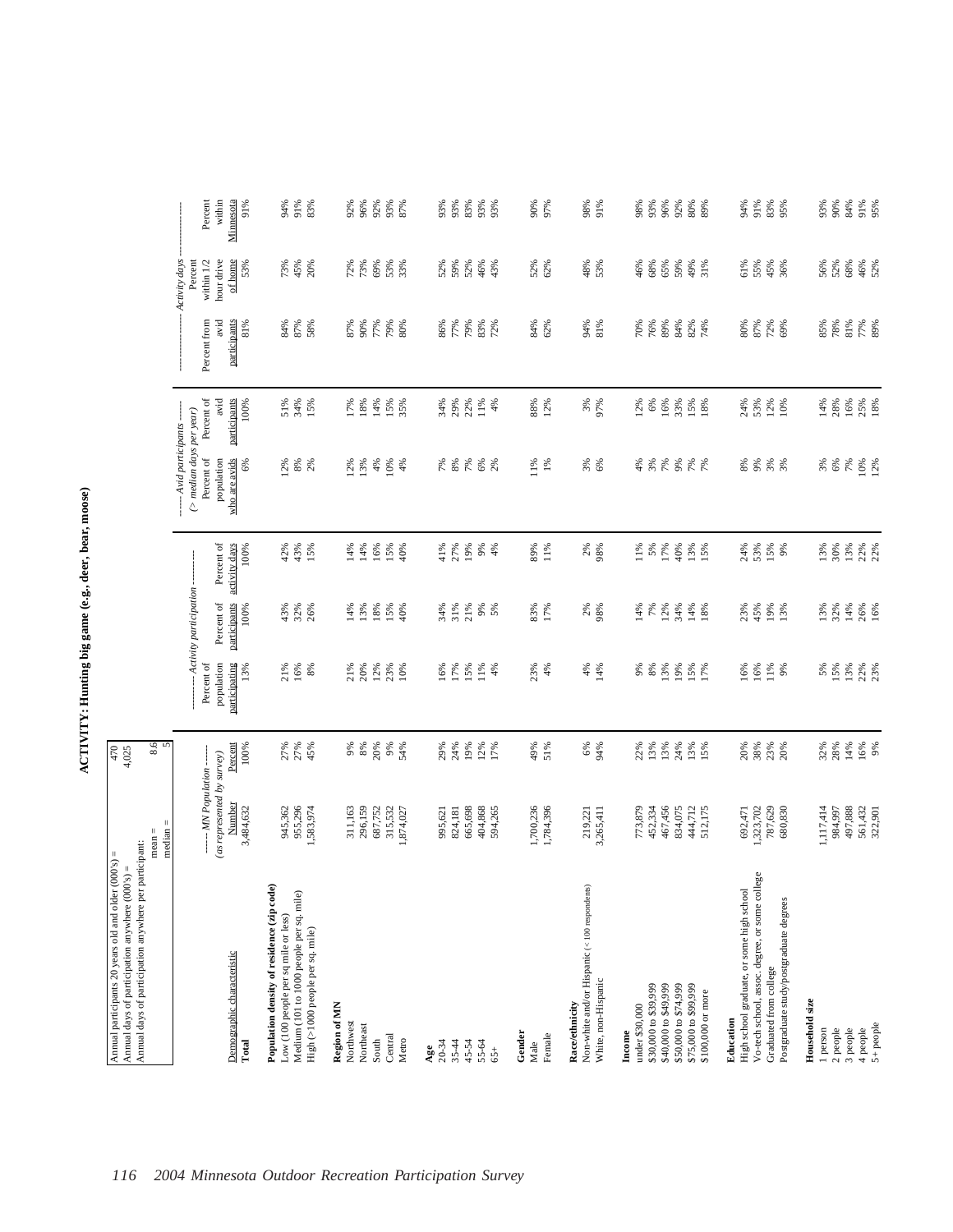ACTIVITY: Hunting waterfowl, upland game birds, and other small game **ACTIVITY: Hunting waterfowl, upland game birds, and other small game**

| Annual days of participation anywhere per participant:<br>Annual participants 20 years old and older (000's) =<br>Annual days of participation anywhere (000's) = |                                                                  | 369<br>4,035            |                                           |                                      |                              |                                                              |                                    |                                      |                                       |                                |
|-------------------------------------------------------------------------------------------------------------------------------------------------------------------|------------------------------------------------------------------|-------------------------|-------------------------------------------|--------------------------------------|------------------------------|--------------------------------------------------------------|------------------------------------|--------------------------------------|---------------------------------------|--------------------------------|
|                                                                                                                                                                   | $median =$<br>$mean =$                                           | 10.9                    |                                           |                                      |                              |                                                              |                                    |                                      |                                       |                                |
|                                                                                                                                                                   |                                                                  |                         |                                           | ------ Activity participation ------ |                              | ----- Avid participants -----<br>$($ > median days per year) |                                    |                                      | Activity days<br>Percent              |                                |
| Demographic characteristic                                                                                                                                        | ---- MN Population -----<br>(as represented by survey)<br>Number | Percent                 | Percent of<br>population<br>participating | participants<br>Percent of           | Percent of<br>activity days  | Percent of<br>who are avids<br>population                    | Percent of<br>avid<br>participants | avid<br>participants<br>Percent from | hour drive<br>of home<br>within $1/2$ | Percent<br>Minnesota<br>within |
| Total                                                                                                                                                             | 3,484,632                                                        | 100%                    | 11%                                       | 100%                                 | 100%                         | 4%                                                           | 100%                               | 76%                                  | 52%                                   | $90\%$                         |
| Population density of residence (zip code)<br>Low (100 people per sq mile or less)                                                                                | 945,362                                                          |                         |                                           |                                      |                              |                                                              | 49%                                |                                      |                                       |                                |
| Medium (101 to 1000 people per sq. mile)<br>High (>1000 people per sq. mile)                                                                                      | 955,296<br>1,583,974                                             | 27%<br>27%<br>45%       | $15%$<br>$12%$<br>7%                      | 39%<br>31%<br>30%                    | $48%$<br>$30%$<br>$22%$      | <b>8 8 8</b>                                                 | 28%<br>23%                         | 83%<br>72%<br>69%                    | $^{70\%}_{48\%}$<br>16%               | $38%$<br>$38%$<br>$34%$        |
| Region of MN                                                                                                                                                      |                                                                  |                         |                                           |                                      |                              |                                                              |                                    |                                      |                                       |                                |
| Northwest                                                                                                                                                         | 311,163                                                          | $\frac{9\%}{8\%}$       | 14%                                       | 12%                                  | 13%                          |                                                              | 15%                                | 80%                                  | 76%                                   | 96%                            |
| Northeast<br>South                                                                                                                                                | 296,159<br>687,752                                               | 20%                     | 9%<br>17%                                 | 16%<br>14%                           | 24%<br>15%                   |                                                              | 24%<br>14%                         | 76%<br>89%                           | 67%<br>66%                            | 96%<br>$90\%$                  |
| Central                                                                                                                                                           | 315,532                                                          | $9\%$                   | 14%                                       |                                      |                              | 88888                                                        | 12%                                | 74%                                  | 52%                                   | $85\%$                         |
| Metro                                                                                                                                                             | 1,874,027                                                        | 54%                     | 9%                                        | 12%<br>45%                           | $11%$<br>37%                 |                                                              | 34%                                | 68%                                  | 28%                                   | 86%                            |
| 20-34<br>Age                                                                                                                                                      | 995,621                                                          | 29%                     |                                           | 34%                                  | 37%                          |                                                              |                                    | 80%                                  | 52%                                   | 92%                            |
| $35 - 44$                                                                                                                                                         | 824,181                                                          | 24%                     | 13%<br>13%                                | 30%                                  | 26%                          |                                                              | 37%<br>27%                         | 71%                                  | 53%                                   | 89%                            |
| 45-54                                                                                                                                                             | 665,698                                                          | 19%                     | 11%                                       |                                      | 23%                          | 888882                                                       | 23%                                | 78%                                  | 55%                                   | 89%                            |
| 55-64                                                                                                                                                             | 404,868                                                          |                         | 9%<br>3%                                  | $21%$<br>$10%$<br>$5%$               | 9%                           |                                                              | $8\%$                              |                                      | 49%                                   | 91%                            |
| $65+$                                                                                                                                                             | 594,265                                                          | $12%$<br>17%            |                                           |                                      | 6%                           |                                                              | 5%                                 | <b>71%</b><br>78%                    | 36%                                   | 80%                            |
| Gender<br>Male                                                                                                                                                    | 1,700,236                                                        | 49%<br>51%              | 19%<br>2%                                 | 89%<br>11%                           | 90%                          | $\begin{array}{c} 8\% \\ 1\% \end{array}$                    | 90%<br>10%                         | 76%<br>76%                           | 49%<br>72%                            | 89%<br>92%                     |
| Female                                                                                                                                                            | 1,784,396                                                        |                         |                                           |                                      | 10%                          |                                                              |                                    |                                      |                                       |                                |
| Non-white and/or Hispanic (<100 respondents)<br>Race/ethnicity                                                                                                    | 219,221                                                          | $6\%$                   | $4\%$                                     |                                      | $1\%$                        |                                                              | $1\%$                              |                                      | 44%                                   | 100%                           |
| White, non-Hispanic                                                                                                                                               | 3,265,411                                                        | 94%                     | 11%                                       | 2%<br>98%                            | 99%                          | $1%$<br>5%                                                   | 99%                                | 45%<br>77%                           | 52%                                   | $90\%$                         |
| under \$30,000<br>Income                                                                                                                                          | 773,879                                                          | 22%                     | 5%                                        | 10%                                  | 10%                          |                                                              | 11%                                | 68%                                  | 55%                                   | 90%                            |
| \$30,000 to \$39,999                                                                                                                                              | 452,334                                                          | 13%                     | $5\%$                                     | 6%                                   | $6\%$                        |                                                              | 6%                                 | 77%                                  | 71%                                   | 95%                            |
| \$40,000 to \$49,999                                                                                                                                              | 467,456                                                          | 13%                     | 11%                                       | 14%                                  | 16%                          |                                                              | 16%                                | 84%                                  | $62\%$                                | 95%                            |
| \$50,000 to \$74,999<br>\$75,000 to \$99,999                                                                                                                      | 834,075<br>444,712                                               | 24%                     | 15%                                       | 34%<br>16%                           | 34%                          | 888888                                                       | 35%<br>16%                         | 78%                                  | 58%                                   | 92%                            |
| \$100,000 or more                                                                                                                                                 | 512,175                                                          | $13%$<br>$15%$          | 14%<br>15%                                | 20%                                  | 15%<br>19%                   |                                                              | 16%                                | 74%<br>74%                           | $51%$<br>$23%$                        | 82%<br>86%                     |
| High school graduate, or some high school<br>Education                                                                                                            | 692,471                                                          | 20%                     | 11%                                       | 20%                                  | 21%                          |                                                              |                                    | 79%                                  | 63%                                   | 93%                            |
| Vo-tech school, assoc. degree, or some college                                                                                                                    | 1,323,702                                                        |                         |                                           | 46%                                  | 53%                          |                                                              | 25%<br>50%                         | 80%                                  | 52%                                   |                                |
| Graduated from college                                                                                                                                            | 787,629                                                          | $38%$<br>$23%$<br>$20%$ | 13%<br>10%<br>7%                          | 22%<br>12%                           | 16%<br>10%                   | 5 8 8 8 8                                                    | $15%$<br>9%                        | 63%<br>70%                           | 38%                                   | 92%<br>78%<br>91%              |
| Postgraduate study/postgraduate degrees                                                                                                                           | 680,830                                                          |                         |                                           |                                      |                              |                                                              |                                    |                                      | 48%                                   |                                |
| Household size                                                                                                                                                    |                                                                  |                         |                                           |                                      |                              |                                                              |                                    |                                      |                                       |                                |
| 1 person<br>2 people                                                                                                                                              | 1,117,414<br>984,997                                             | $32%$<br>$28%$<br>$14%$ | $5%$<br>9%                                |                                      | $888888$<br>$75888$<br>$188$ | $2\%$<br>4%                                                  | $15%$<br>24%                       | 79%<br>77%                           | 56%<br>46%                            | 93%                            |
| 3 people                                                                                                                                                          | 497,888                                                          |                         |                                           |                                      |                              |                                                              | 14%                                | 64%                                  | 56%                                   |                                |
| 4 people                                                                                                                                                          |                                                                  |                         | 13%<br>19%<br>16%                         |                                      |                              | $4%$<br>$7%$<br>$9%$                                         |                                    |                                      |                                       |                                |
| 5+ people                                                                                                                                                         | 561,432<br>322,901                                               | 16%<br>9%               |                                           |                                      |                              |                                                              | 27%<br>19%                         | 75%<br>85%                           | 45%<br>58%                            |                                |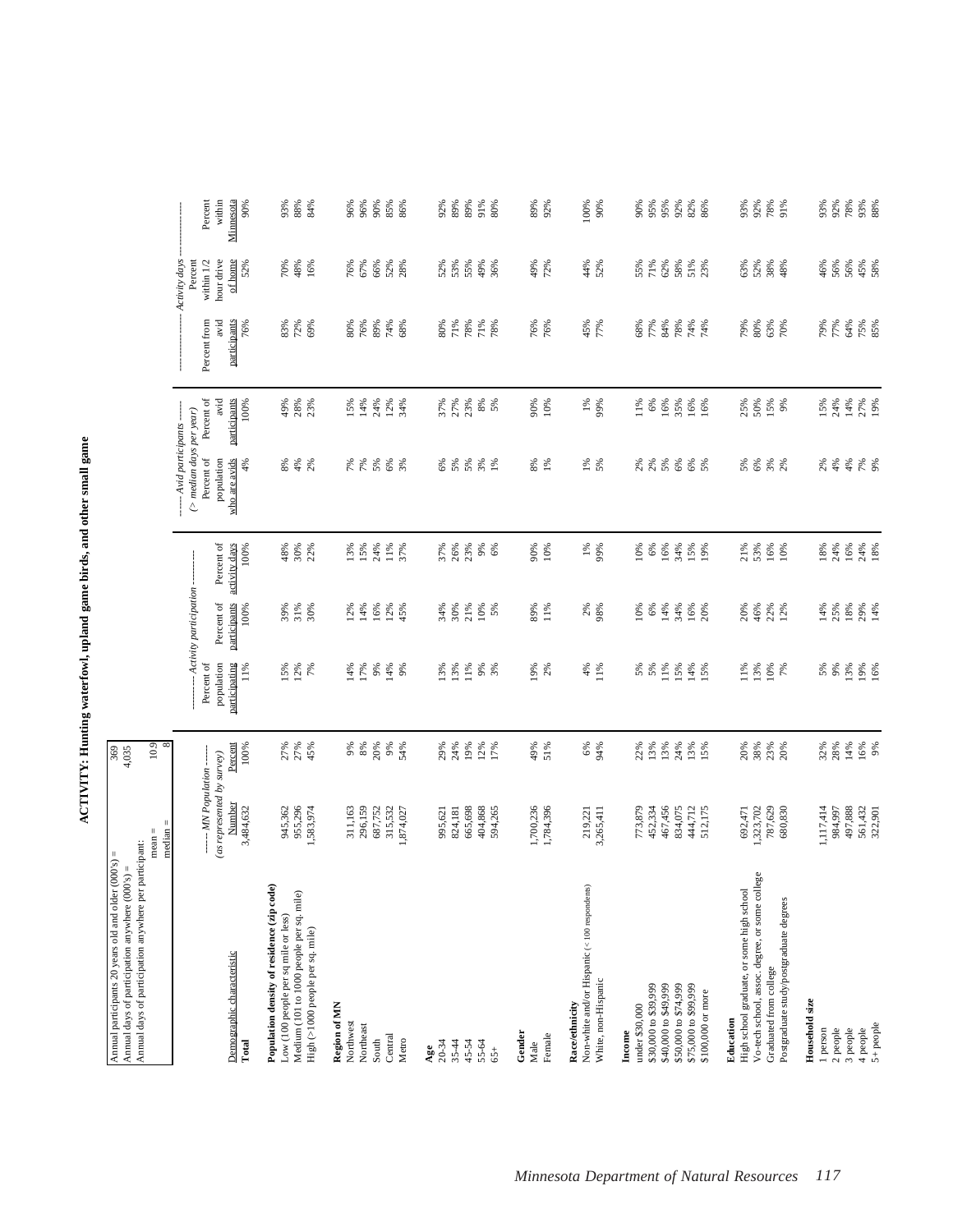| 3<br>į<br>è<br>ś                   |
|------------------------------------|
| D<br>ׅ֚֡֡֡֡֡֝<br>l<br>f            |
| ŗ<br>ï<br>$\overline{\phantom{a}}$ |

| --- MN Population -----<br>(as represented by survey)<br>Number<br>955,296<br>1,700,236<br>467,456<br>3,484,632<br>945,362<br>296,159<br>665,698<br>1,784,396<br>773,879<br>1,323,702<br>787,629<br>680,830<br>.583,974<br>311,163<br>687,752<br>315,532<br>404,868<br>452,334<br>834,075<br>444,712<br>512,175<br>594,265<br>3,265,411<br>692,471<br>,874,027<br>824,181<br>219,221<br>995,621<br>$median =$<br>$mean =$<br>Vo-tech school, assoc. degree, or some college<br>Population density of residence (zip code)<br>Non-white and/or Hispanic (<100 respondents)<br>High school graduate, or some high school<br>Medium (101 to 1000 people per sq. mile)<br>Postgraduate study/postgraduate degrees<br>Low (100 people per sq mile or less)<br>High (>1000 people per sq. mile)<br>Demographic characteristic<br>Graduated from college<br>White, non-Hispanic<br>\$40,000 to \$49,999<br>\$50,000 to \$74,999<br>\$75,000 to \$99,999<br>\$30,000 to \$39,999<br>\$100,000 or more<br>Household size<br>Race/ethnicity<br>Region of MN<br>under \$30,000<br>Education<br>Northwest<br>Northeast<br>Gender<br>Income<br>Female<br>Central<br>Metro<br>South<br>45-54<br>Total<br>20-34<br>$35 - 44$<br>55-64<br>Male<br>Age<br>$65+$ | 43.2<br>19<br>27%<br>27%<br>* * * * * *<br>\$ * \$ * \$ *<br>Percent<br>45%<br>100% | --------- Activity participation ---------<br>Percent of<br>population<br>participating<br>14%<br>9%<br>13%<br>13%<br>12%<br>18%<br>6%<br>9%<br>$8%$<br>$8%$<br>24%<br>16%<br>6%<br>3% | Percent of<br>participants<br>16%<br>100%<br>17%<br>26%<br>57%<br>$4%$ 6%<br>18%<br>5%<br>67%<br>48%<br>28%<br>5%<br>3% | Percent of<br>activity days<br>$\begin{array}{c} 21\% \\ 4\% \end{array}$<br>22%<br>100%<br>$18\%$<br>24%<br>$3%$<br>$5%$<br>39%<br>26%<br>7%<br>57%<br>67% | $($ > median days per year)<br>Percent of<br>who are avids<br>population<br>7%<br>4%7%<br>9%<br>$3%$<br>$4%$<br>$8%$ $4%$ $8%$<br>$11\%$ $8\%$ | Percent of<br>avid<br>participants<br>100%<br>17%<br>27%<br>5%<br>56%<br>4%<br>--- Avid participants ----- | participants<br>Percent from<br>avid<br>89%<br>89%<br>91%<br>89% | Activity days<br>within 1/2<br>Percent |  |
|------------------------------------------------------------------------------------------------------------------------------------------------------------------------------------------------------------------------------------------------------------------------------------------------------------------------------------------------------------------------------------------------------------------------------------------------------------------------------------------------------------------------------------------------------------------------------------------------------------------------------------------------------------------------------------------------------------------------------------------------------------------------------------------------------------------------------------------------------------------------------------------------------------------------------------------------------------------------------------------------------------------------------------------------------------------------------------------------------------------------------------------------------------------------------------------------------------------------------------------------|-------------------------------------------------------------------------------------|----------------------------------------------------------------------------------------------------------------------------------------------------------------------------------------|-------------------------------------------------------------------------------------------------------------------------|-------------------------------------------------------------------------------------------------------------------------------------------------------------|------------------------------------------------------------------------------------------------------------------------------------------------|------------------------------------------------------------------------------------------------------------|------------------------------------------------------------------|----------------------------------------|--|
|                                                                                                                                                                                                                                                                                                                                                                                                                                                                                                                                                                                                                                                                                                                                                                                                                                                                                                                                                                                                                                                                                                                                                                                                                                                |                                                                                     |                                                                                                                                                                                        |                                                                                                                         |                                                                                                                                                             |                                                                                                                                                |                                                                                                            |                                                                  |                                        |  |
|                                                                                                                                                                                                                                                                                                                                                                                                                                                                                                                                                                                                                                                                                                                                                                                                                                                                                                                                                                                                                                                                                                                                                                                                                                                |                                                                                     |                                                                                                                                                                                        |                                                                                                                         |                                                                                                                                                             |                                                                                                                                                |                                                                                                            |                                                                  |                                        |  |
|                                                                                                                                                                                                                                                                                                                                                                                                                                                                                                                                                                                                                                                                                                                                                                                                                                                                                                                                                                                                                                                                                                                                                                                                                                                |                                                                                     |                                                                                                                                                                                        |                                                                                                                         |                                                                                                                                                             |                                                                                                                                                |                                                                                                            |                                                                  |                                        |  |
|                                                                                                                                                                                                                                                                                                                                                                                                                                                                                                                                                                                                                                                                                                                                                                                                                                                                                                                                                                                                                                                                                                                                                                                                                                                |                                                                                     |                                                                                                                                                                                        |                                                                                                                         |                                                                                                                                                             |                                                                                                                                                |                                                                                                            |                                                                  | hour drive<br>of home                  |  |
|                                                                                                                                                                                                                                                                                                                                                                                                                                                                                                                                                                                                                                                                                                                                                                                                                                                                                                                                                                                                                                                                                                                                                                                                                                                |                                                                                     |                                                                                                                                                                                        |                                                                                                                         |                                                                                                                                                             |                                                                                                                                                |                                                                                                            |                                                                  | 93%                                    |  |
|                                                                                                                                                                                                                                                                                                                                                                                                                                                                                                                                                                                                                                                                                                                                                                                                                                                                                                                                                                                                                                                                                                                                                                                                                                                |                                                                                     |                                                                                                                                                                                        |                                                                                                                         |                                                                                                                                                             |                                                                                                                                                |                                                                                                            |                                                                  | 92%                                    |  |
|                                                                                                                                                                                                                                                                                                                                                                                                                                                                                                                                                                                                                                                                                                                                                                                                                                                                                                                                                                                                                                                                                                                                                                                                                                                |                                                                                     |                                                                                                                                                                                        |                                                                                                                         |                                                                                                                                                             |                                                                                                                                                |                                                                                                            |                                                                  | 92%                                    |  |
|                                                                                                                                                                                                                                                                                                                                                                                                                                                                                                                                                                                                                                                                                                                                                                                                                                                                                                                                                                                                                                                                                                                                                                                                                                                |                                                                                     |                                                                                                                                                                                        |                                                                                                                         |                                                                                                                                                             |                                                                                                                                                |                                                                                                            |                                                                  | 94%                                    |  |
|                                                                                                                                                                                                                                                                                                                                                                                                                                                                                                                                                                                                                                                                                                                                                                                                                                                                                                                                                                                                                                                                                                                                                                                                                                                |                                                                                     |                                                                                                                                                                                        |                                                                                                                         |                                                                                                                                                             |                                                                                                                                                |                                                                                                            |                                                                  |                                        |  |
|                                                                                                                                                                                                                                                                                                                                                                                                                                                                                                                                                                                                                                                                                                                                                                                                                                                                                                                                                                                                                                                                                                                                                                                                                                                |                                                                                     |                                                                                                                                                                                        |                                                                                                                         |                                                                                                                                                             |                                                                                                                                                |                                                                                                            | 88%                                                              | 92%<br>89%                             |  |
|                                                                                                                                                                                                                                                                                                                                                                                                                                                                                                                                                                                                                                                                                                                                                                                                                                                                                                                                                                                                                                                                                                                                                                                                                                                |                                                                                     |                                                                                                                                                                                        |                                                                                                                         |                                                                                                                                                             |                                                                                                                                                |                                                                                                            | 85%                                                              |                                        |  |
|                                                                                                                                                                                                                                                                                                                                                                                                                                                                                                                                                                                                                                                                                                                                                                                                                                                                                                                                                                                                                                                                                                                                                                                                                                                |                                                                                     |                                                                                                                                                                                        |                                                                                                                         |                                                                                                                                                             |                                                                                                                                                | 22%                                                                                                        | 93%                                                              | 94%<br>93%                             |  |
|                                                                                                                                                                                                                                                                                                                                                                                                                                                                                                                                                                                                                                                                                                                                                                                                                                                                                                                                                                                                                                                                                                                                                                                                                                                |                                                                                     |                                                                                                                                                                                        |                                                                                                                         |                                                                                                                                                             |                                                                                                                                                | 5%<br>64%                                                                                                  | 82%                                                              |                                        |  |
|                                                                                                                                                                                                                                                                                                                                                                                                                                                                                                                                                                                                                                                                                                                                                                                                                                                                                                                                                                                                                                                                                                                                                                                                                                                |                                                                                     |                                                                                                                                                                                        |                                                                                                                         |                                                                                                                                                             |                                                                                                                                                |                                                                                                            | 89%                                                              | 94%                                    |  |
|                                                                                                                                                                                                                                                                                                                                                                                                                                                                                                                                                                                                                                                                                                                                                                                                                                                                                                                                                                                                                                                                                                                                                                                                                                                |                                                                                     |                                                                                                                                                                                        |                                                                                                                         |                                                                                                                                                             |                                                                                                                                                |                                                                                                            |                                                                  |                                        |  |
|                                                                                                                                                                                                                                                                                                                                                                                                                                                                                                                                                                                                                                                                                                                                                                                                                                                                                                                                                                                                                                                                                                                                                                                                                                                | 29%                                                                                 |                                                                                                                                                                                        |                                                                                                                         |                                                                                                                                                             |                                                                                                                                                | 43%                                                                                                        | 87%                                                              | 95%                                    |  |
|                                                                                                                                                                                                                                                                                                                                                                                                                                                                                                                                                                                                                                                                                                                                                                                                                                                                                                                                                                                                                                                                                                                                                                                                                                                | 24%                                                                                 |                                                                                                                                                                                        |                                                                                                                         |                                                                                                                                                             |                                                                                                                                                | 29%                                                                                                        | 90%                                                              | 95%                                    |  |
|                                                                                                                                                                                                                                                                                                                                                                                                                                                                                                                                                                                                                                                                                                                                                                                                                                                                                                                                                                                                                                                                                                                                                                                                                                                | 19%<br>12%                                                                          |                                                                                                                                                                                        |                                                                                                                         |                                                                                                                                                             | <b>2%</b><br>2%                                                                                                                                | $18\%$<br>$6\%$                                                                                            | 91%<br>91%                                                       | 93%<br>91%                             |  |
|                                                                                                                                                                                                                                                                                                                                                                                                                                                                                                                                                                                                                                                                                                                                                                                                                                                                                                                                                                                                                                                                                                                                                                                                                                                | 17%                                                                                 |                                                                                                                                                                                        |                                                                                                                         | 6%                                                                                                                                                          |                                                                                                                                                | 4%                                                                                                         | 95%                                                              |                                        |  |
|                                                                                                                                                                                                                                                                                                                                                                                                                                                                                                                                                                                                                                                                                                                                                                                                                                                                                                                                                                                                                                                                                                                                                                                                                                                |                                                                                     |                                                                                                                                                                                        |                                                                                                                         |                                                                                                                                                             |                                                                                                                                                |                                                                                                            |                                                                  | 80%                                    |  |
|                                                                                                                                                                                                                                                                                                                                                                                                                                                                                                                                                                                                                                                                                                                                                                                                                                                                                                                                                                                                                                                                                                                                                                                                                                                |                                                                                     |                                                                                                                                                                                        |                                                                                                                         |                                                                                                                                                             |                                                                                                                                                |                                                                                                            |                                                                  |                                        |  |
|                                                                                                                                                                                                                                                                                                                                                                                                                                                                                                                                                                                                                                                                                                                                                                                                                                                                                                                                                                                                                                                                                                                                                                                                                                                | 49%<br>51%                                                                          | 15%<br>13%                                                                                                                                                                             | 53%<br>47%                                                                                                              | 49%                                                                                                                                                         | 7%<br>7%                                                                                                                                       | 51%<br>49%                                                                                                 | 89%<br>90%                                                       | 91%                                    |  |
|                                                                                                                                                                                                                                                                                                                                                                                                                                                                                                                                                                                                                                                                                                                                                                                                                                                                                                                                                                                                                                                                                                                                                                                                                                                |                                                                                     |                                                                                                                                                                                        |                                                                                                                         | 51%                                                                                                                                                         |                                                                                                                                                |                                                                                                            |                                                                  | 95%                                    |  |
|                                                                                                                                                                                                                                                                                                                                                                                                                                                                                                                                                                                                                                                                                                                                                                                                                                                                                                                                                                                                                                                                                                                                                                                                                                                |                                                                                     |                                                                                                                                                                                        |                                                                                                                         |                                                                                                                                                             |                                                                                                                                                |                                                                                                            |                                                                  |                                        |  |
|                                                                                                                                                                                                                                                                                                                                                                                                                                                                                                                                                                                                                                                                                                                                                                                                                                                                                                                                                                                                                                                                                                                                                                                                                                                | 6%                                                                                  | 16%<br>14%                                                                                                                                                                             | 7%                                                                                                                      | 4%                                                                                                                                                          | 7%<br>7%                                                                                                                                       | 6%                                                                                                         | 80%<br>89%                                                       | 99%<br>93%                             |  |
|                                                                                                                                                                                                                                                                                                                                                                                                                                                                                                                                                                                                                                                                                                                                                                                                                                                                                                                                                                                                                                                                                                                                                                                                                                                | 94%                                                                                 |                                                                                                                                                                                        | 93%                                                                                                                     | 96%                                                                                                                                                         |                                                                                                                                                | 94%                                                                                                        |                                                                  |                                        |  |
|                                                                                                                                                                                                                                                                                                                                                                                                                                                                                                                                                                                                                                                                                                                                                                                                                                                                                                                                                                                                                                                                                                                                                                                                                                                |                                                                                     |                                                                                                                                                                                        |                                                                                                                         |                                                                                                                                                             |                                                                                                                                                |                                                                                                            |                                                                  |                                        |  |
|                                                                                                                                                                                                                                                                                                                                                                                                                                                                                                                                                                                                                                                                                                                                                                                                                                                                                                                                                                                                                                                                                                                                                                                                                                                | 22%<br>13%                                                                          | $7%$<br>10%                                                                                                                                                                            | 10%                                                                                                                     | 15%                                                                                                                                                         |                                                                                                                                                | 15%                                                                                                        | 96%                                                              | 94%<br>97%                             |  |
|                                                                                                                                                                                                                                                                                                                                                                                                                                                                                                                                                                                                                                                                                                                                                                                                                                                                                                                                                                                                                                                                                                                                                                                                                                                |                                                                                     |                                                                                                                                                                                        | 9%                                                                                                                      | 11%                                                                                                                                                         |                                                                                                                                                | 7%                                                                                                         | 91%                                                              |                                        |  |
|                                                                                                                                                                                                                                                                                                                                                                                                                                                                                                                                                                                                                                                                                                                                                                                                                                                                                                                                                                                                                                                                                                                                                                                                                                                | 13%                                                                                 | 15%<br>17%                                                                                                                                                                             | 14%                                                                                                                     | $6\%$                                                                                                                                                       |                                                                                                                                                | $7\%$                                                                                                      | 61%                                                              | 93%                                    |  |
|                                                                                                                                                                                                                                                                                                                                                                                                                                                                                                                                                                                                                                                                                                                                                                                                                                                                                                                                                                                                                                                                                                                                                                                                                                                | 24%                                                                                 |                                                                                                                                                                                        | 29%                                                                                                                     | 28%                                                                                                                                                         |                                                                                                                                                | 31%                                                                                                        | 89%<br>88%                                                       | 95%<br>91%                             |  |
|                                                                                                                                                                                                                                                                                                                                                                                                                                                                                                                                                                                                                                                                                                                                                                                                                                                                                                                                                                                                                                                                                                                                                                                                                                                | 13%<br>15%                                                                          | $15%$<br>$25%$                                                                                                                                                                         | 13%<br>26%                                                                                                              | $12%$<br>$28%$                                                                                                                                              | 8888888                                                                                                                                        | 13%<br>27%                                                                                                 | 90%                                                              | 89%                                    |  |
|                                                                                                                                                                                                                                                                                                                                                                                                                                                                                                                                                                                                                                                                                                                                                                                                                                                                                                                                                                                                                                                                                                                                                                                                                                                |                                                                                     |                                                                                                                                                                                        |                                                                                                                         |                                                                                                                                                             |                                                                                                                                                |                                                                                                            |                                                                  |                                        |  |
|                                                                                                                                                                                                                                                                                                                                                                                                                                                                                                                                                                                                                                                                                                                                                                                                                                                                                                                                                                                                                                                                                                                                                                                                                                                | 20%                                                                                 | 1%                                                                                                                                                                                     | 2%                                                                                                                      |                                                                                                                                                             | $1\%$                                                                                                                                          | 2%                                                                                                         | 88%                                                              | 85%                                    |  |
|                                                                                                                                                                                                                                                                                                                                                                                                                                                                                                                                                                                                                                                                                                                                                                                                                                                                                                                                                                                                                                                                                                                                                                                                                                                |                                                                                     |                                                                                                                                                                                        | 32%                                                                                                                     | * * * *<br>2 * * * *                                                                                                                                        | $4\%$                                                                                                                                          | 22%                                                                                                        |                                                                  |                                        |  |
|                                                                                                                                                                                                                                                                                                                                                                                                                                                                                                                                                                                                                                                                                                                                                                                                                                                                                                                                                                                                                                                                                                                                                                                                                                                | 38%<br>23%<br>20%                                                                   | $12%$<br>21%                                                                                                                                                                           |                                                                                                                         |                                                                                                                                                             | 12%<br>13%                                                                                                                                     | 40%                                                                                                        | 83%<br>93%                                                       | 93%<br>95%                             |  |
|                                                                                                                                                                                                                                                                                                                                                                                                                                                                                                                                                                                                                                                                                                                                                                                                                                                                                                                                                                                                                                                                                                                                                                                                                                                |                                                                                     | 24%                                                                                                                                                                                    | 34%<br>33%                                                                                                              |                                                                                                                                                             |                                                                                                                                                | 36%                                                                                                        | 90%                                                              | 92%                                    |  |
|                                                                                                                                                                                                                                                                                                                                                                                                                                                                                                                                                                                                                                                                                                                                                                                                                                                                                                                                                                                                                                                                                                                                                                                                                                                |                                                                                     |                                                                                                                                                                                        |                                                                                                                         |                                                                                                                                                             |                                                                                                                                                |                                                                                                            |                                                                  |                                        |  |
| 1,117,414<br>1 person                                                                                                                                                                                                                                                                                                                                                                                                                                                                                                                                                                                                                                                                                                                                                                                                                                                                                                                                                                                                                                                                                                                                                                                                                          | 32%<br>28%                                                                          | 11%                                                                                                                                                                                    | 25%                                                                                                                     | 27%<br>33%                                                                                                                                                  |                                                                                                                                                | 27%<br>28%                                                                                                 | 91%                                                              | 96%                                    |  |
| 984,997<br>$2$ people $% \left( \left( \mathcal{A}\right) \right)$                                                                                                                                                                                                                                                                                                                                                                                                                                                                                                                                                                                                                                                                                                                                                                                                                                                                                                                                                                                                                                                                                                                                                                             |                                                                                     | 15%                                                                                                                                                                                    | 30%                                                                                                                     |                                                                                                                                                             | $6%$<br>$7%$                                                                                                                                   |                                                                                                            | 89%                                                              | 93%                                    |  |
| 497,888<br>3 people                                                                                                                                                                                                                                                                                                                                                                                                                                                                                                                                                                                                                                                                                                                                                                                                                                                                                                                                                                                                                                                                                                                                                                                                                            | 14%                                                                                 | 15%                                                                                                                                                                                    | $15%$<br>20%<br>9%                                                                                                      | $14\%$                                                                                                                                                      | 888                                                                                                                                            | 12%<br>21%<br>12%                                                                                          | 86%<br>88%<br>95%                                                | 93%<br>89%<br>95%                      |  |
| 561,432<br>4 people                                                                                                                                                                                                                                                                                                                                                                                                                                                                                                                                                                                                                                                                                                                                                                                                                                                                                                                                                                                                                                                                                                                                                                                                                            | 16%                                                                                 | 18%<br>14%                                                                                                                                                                             |                                                                                                                         | 17%<br>9%                                                                                                                                                   |                                                                                                                                                |                                                                                                            |                                                                  |                                        |  |
| 322,901<br>5+ people                                                                                                                                                                                                                                                                                                                                                                                                                                                                                                                                                                                                                                                                                                                                                                                                                                                                                                                                                                                                                                                                                                                                                                                                                           | 9%                                                                                  |                                                                                                                                                                                        |                                                                                                                         |                                                                                                                                                             |                                                                                                                                                |                                                                                                            |                                                                  |                                        |  |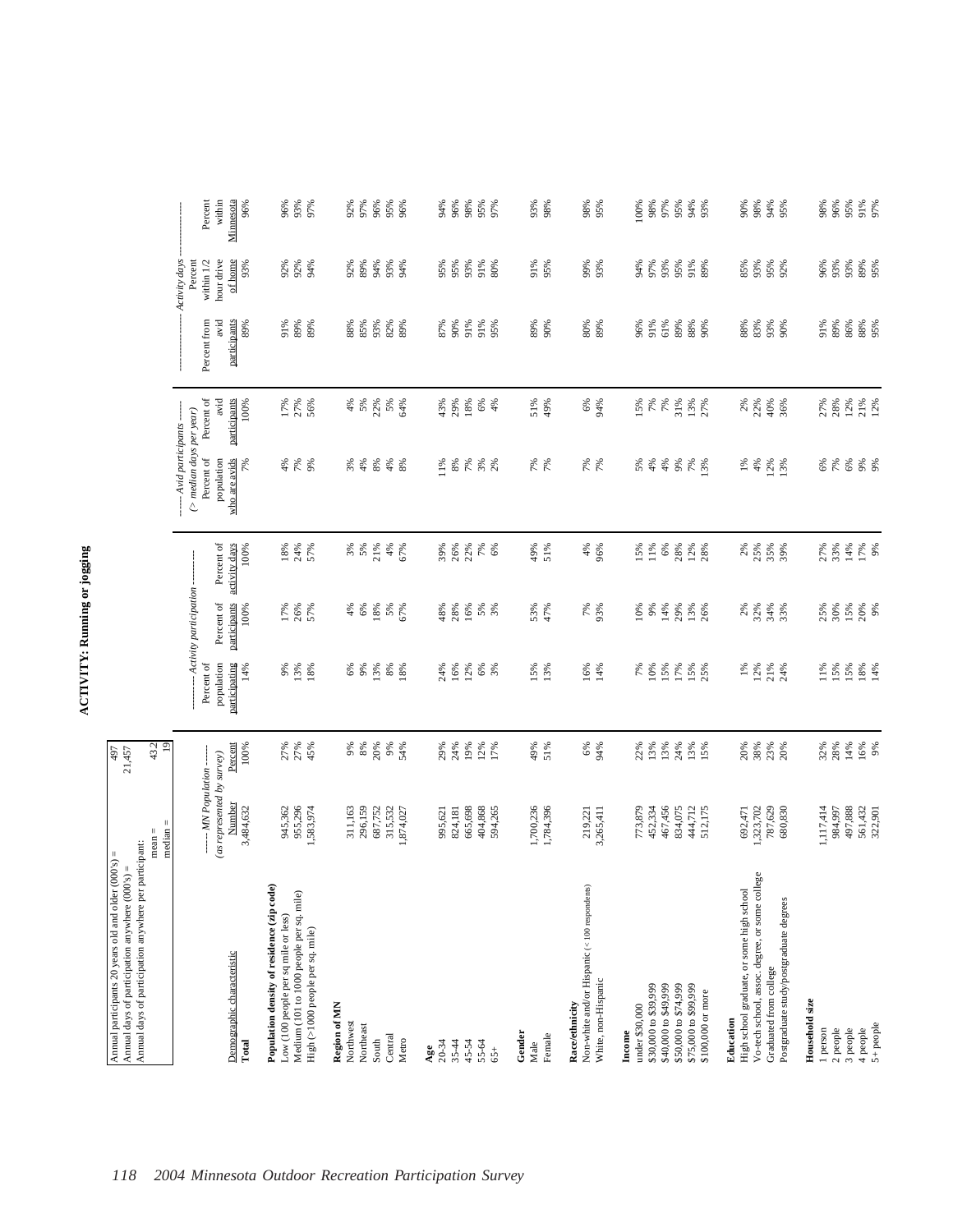| Annual days of participation anywhere per participant:<br>Annual participants 20 years old and older (000's) =<br>Annual days of participation anywhere (000's) =             |                                                                              | 402<br>2,459                                                  |                                                  |                                                                     |                                                 |                                                                                                                                                                                                                                                                                                                                                                                                                                    |                                            |                                             |                                                                            |                                           |
|-------------------------------------------------------------------------------------------------------------------------------------------------------------------------------|------------------------------------------------------------------------------|---------------------------------------------------------------|--------------------------------------------------|---------------------------------------------------------------------|-------------------------------------------------|------------------------------------------------------------------------------------------------------------------------------------------------------------------------------------------------------------------------------------------------------------------------------------------------------------------------------------------------------------------------------------------------------------------------------------|--------------------------------------------|---------------------------------------------|----------------------------------------------------------------------------|-------------------------------------------|
|                                                                                                                                                                               | $mean =$<br>median                                                           | $\overline{61}$                                               |                                                  |                                                                     |                                                 |                                                                                                                                                                                                                                                                                                                                                                                                                                    |                                            |                                             |                                                                            |                                           |
| Demographic characteristic<br>Total                                                                                                                                           | (as represented by survey)<br>---- MN Population ----<br>Number<br>3,484,632 | Percent<br>100%                                               | population<br>participating<br>Percent of<br>12% | ------ Activity participation<br>participants<br>Percent of<br>100% | Percent of<br>activity days<br>100%             | ----- Avid participants -----<br>$($ > median days per year)<br>Percent of<br>who are avids<br>population<br>4%                                                                                                                                                                                                                                                                                                                    | Percent of<br>participants<br>avid<br>100% | avid<br>participants<br>Percent from<br>77% | - Activity days<br>hour drive<br>of home<br>Percent<br>within $1/2$<br>94% | within<br>Minnesota<br>Percent<br>99%     |
| Population density of residence (zip code)<br>Medium (101 to 1000 people per sq. mile)<br>Low (100 people per sq mile or less)<br>High (>1000 people per sq. mile)            | 955,296<br>1,583,974<br>945,362                                              | 27%<br>45%<br>27%                                             | 12%<br>15%<br>5%                                 | 29%<br>60%<br>11%                                                   | 12%<br>32%<br>56%                               | $\begin{array}{c} \frac{1}{5} \\ \frac{1}{5} \\ \frac{1}{5} \\ \frac{1}{5} \\ \frac{1}{5} \\ \frac{1}{5} \\ \frac{1}{5} \\ \frac{1}{5} \\ \frac{1}{5} \\ \frac{1}{5} \\ \frac{1}{5} \\ \frac{1}{5} \\ \frac{1}{5} \\ \frac{1}{5} \\ \frac{1}{5} \\ \frac{1}{5} \\ \frac{1}{5} \\ \frac{1}{5} \\ \frac{1}{5} \\ \frac{1}{5} \\ \frac{1}{5} \\ \frac{1}{5} \\ \frac{1}{5} \\ \frac{1}{5} \\ \frac{1}{5} \\ \frac{1}{5} \\ \frac{1}{$ | 8%<br>25%<br>67%                           | 77%<br>77%<br>76%                           | 91%<br>91%<br>96%                                                          | 98%<br>99%<br>99%                         |
| Region of MN<br>Northwest<br>Northeast<br>Central<br>Metro<br>South                                                                                                           | 296,159<br>687,752<br>315,532<br>311,163<br>1,874,027                        | 20%<br>$\begin{array}{c} 9\% \\ 8\% \end{array}$<br>9%<br>54% | $4%$<br>$8\%$<br>$5%$<br>$8%$<br>17%             | $6\%$<br>6%<br>7%<br>77%<br>4%                                      | $4%$<br>$8\%$<br>7%<br>9%<br>72%                | 2%<br>3%<br>$2%$ $4%$                                                                                                                                                                                                                                                                                                                                                                                                              | $6\%$<br>$6\%$<br>8%76%<br>4%              | 84%<br>70%<br>85%<br>88%<br>74%             | 79%<br>89%<br>96%<br>78%<br>97%                                            | 92%<br>98%<br>100%<br>99%<br>99%          |
| 20-34<br>$35 - 44$<br>45-54<br>55-64<br>Age<br>$65+$                                                                                                                          | 665,698<br>404,868<br>594,265<br>824,181<br>995,621                          | 24%<br>19%<br>12%<br>29%<br>17%                               | 18%<br>$8\%$<br>$2%$<br>0%<br>19%                | 38%<br>13%<br>$2%$<br>0%<br>46%                                     | 10%<br>42%<br>$3%$<br>$0%$<br>46%               | 888828                                                                                                                                                                                                                                                                                                                                                                                                                             | 46%<br>$8\%$<br>$2%$<br>0%<br>45%          | 76%<br>81%<br>62%<br>$80\%$<br>0%           | 94%<br>98%<br>96%<br>91%<br>94%                                            | 99%<br>97%<br>%001<br>%001<br>100%        |
| Gender<br>Female<br>Male                                                                                                                                                      | 1,700,236<br>1,784,396                                                       | 49%<br>51%                                                    | 13%<br>10%                                       | 55%<br>45%                                                          | 49%<br>51%                                      | 4%<br>4%                                                                                                                                                                                                                                                                                                                                                                                                                           | 49%<br>51%                                 | 73%<br>81%                                  | 93%<br>95%                                                                 | 98%<br>99%                                |
| Non-white and/or Hispanic (<100 respondents)<br>White, non-Hispanic<br>Race/ethnicity                                                                                         | 3,265,411<br>219,221                                                         | $6\%$<br>94%                                                  | $7\%$<br>12%                                     | 4%<br>96%                                                           | 6%<br>94%                                       | $4\%$<br>4%                                                                                                                                                                                                                                                                                                                                                                                                                        | 5%<br>95%                                  | 87%<br>77%                                  | 70%<br>95%                                                                 | 100%<br>99%                               |
| \$40,000 to \$49,999<br>\$50,000 to \$74,999<br>\$75,000 to \$99,999<br>\$30,000 to \$39,999<br>\$100,000 or more<br>under \$30,000<br>Income                                 | 773,879<br>452,334<br>467,456<br>834,075<br>444,712<br>512,175               | 22%<br>13%<br>13%<br>24%<br>$13%$<br>$15%$                    | 4%<br>10%<br>11%<br>13%<br>12%<br>23%            | 7%<br>11%<br>13%<br>26%<br>14%<br>29%                               | 666<br>$6\%$<br>$18\%$<br>26%<br>$15%$<br>$27%$ | 888388                                                                                                                                                                                                                                                                                                                                                                                                                             | 11%<br>$5\%$<br>15%<br>25%<br>17%<br>28%   | 86%<br>51%<br>82%<br>76%<br>83%<br>77%      | 81%<br>97%<br>97%<br>91%<br>99%<br>95%                                     | 100%<br>97%<br>99%<br>100%<br>100%<br>98% |
| Vo-tech school, assoc. degree, or some college<br>High school graduate, or some high school<br>Postgraduate study/postgraduate degrees<br>Graduated from college<br>Education | 692,471<br>1,323,702<br>787,629<br>680,830                                   | 20%<br>38%<br>23%<br>20%                                      | 3%<br>10%<br>16%<br>18%                          | 5%<br>32%<br>32%<br>30%                                             | 6%<br>45%<br>26%<br>23%                         | <b>A</b> \$ \$ \$                                                                                                                                                                                                                                                                                                                                                                                                                  | 5%<br>40%<br>33%<br>21%                    | 78%<br>87%<br>75%<br>59%                    | 61%<br>97%<br>93%<br>96%                                                   | 100%<br>98%<br>$100\%$<br>98%             |
| Household size<br>5+ people<br>4 people<br>2 people<br>3 people<br>1 person                                                                                                   | 1,117,414<br>497,888<br>561,432<br>984,997<br>322,901                        | 32%<br>28%<br>14%<br>16%<br>9%                                | 6%<br>9%<br>19%<br>$17%$<br>$18%$                | 17%<br>22%<br>23%<br>24%<br>14%                                     | 11%<br>17%<br>33%<br>29%<br>10%                 | 2 2 3 3 4                                                                                                                                                                                                                                                                                                                                                                                                                          | $\frac{11\%}{18\%}$<br>31%<br>31%<br>10%   | 68%<br>87%<br>82%<br>62%<br>60%             | 92%<br>95%<br>93%<br>96%<br>93%                                            | 100%<br>100%<br>99%<br>97%<br>99%         |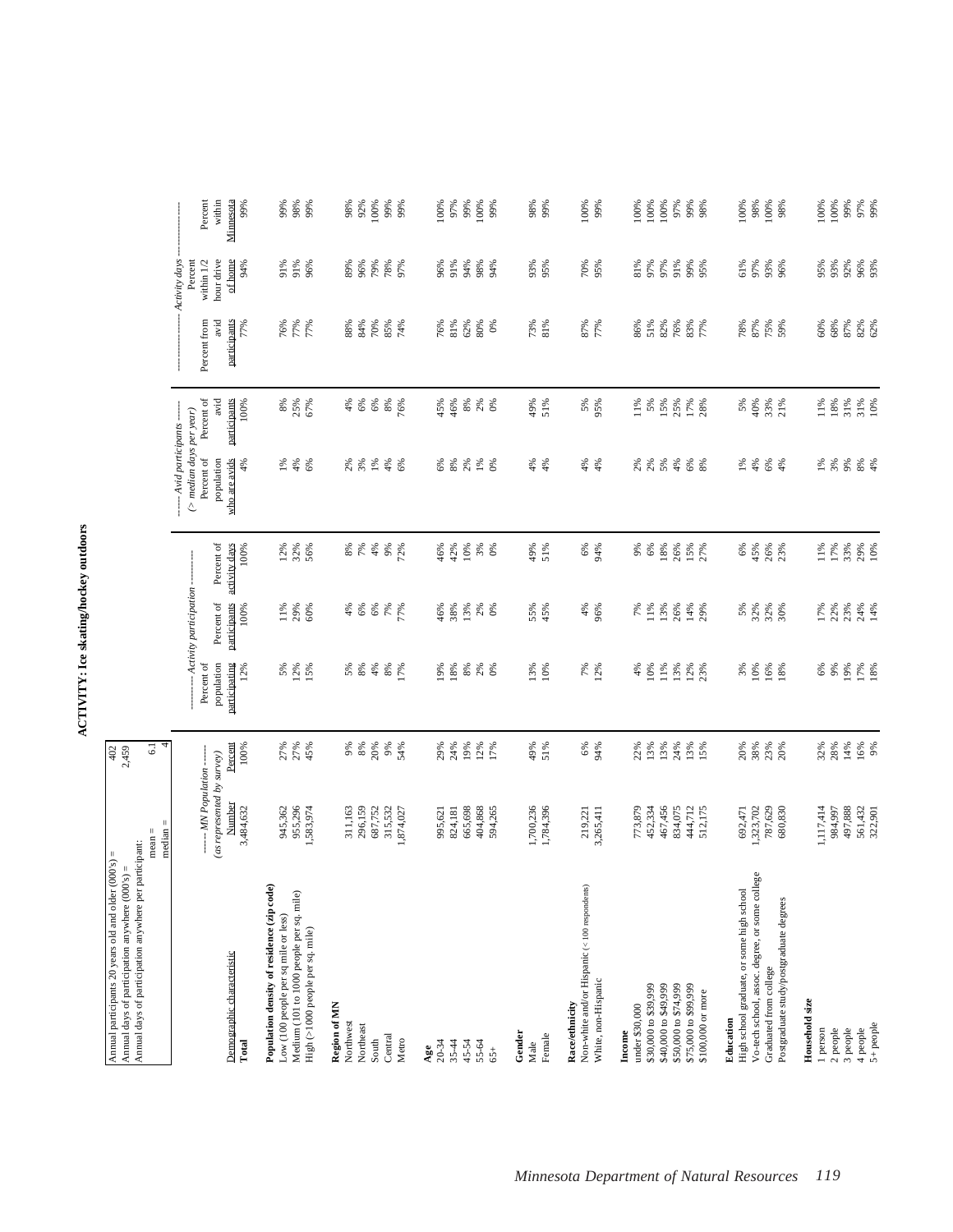ACTIVITY: Inline skating, rollerblading, roller skating, roller skiing **ACTIVITY: Inline skating, rollerblading, roller skating, roller skiing**

| Minnesota<br>-- Activity days<br>Percent<br>within $1/2$<br>hour drive<br>of home<br>87%<br>96%<br>95%<br>85%<br>86%<br>92%<br>98%<br>91%<br>%88<br>79%<br>87%<br>88%<br>82%<br>92%<br>93%<br>89%<br>86%<br>83%<br>94%<br>100%<br>87%<br>90%<br>100%<br>78%<br>85%<br>99%<br>81%<br>93%<br>94%<br>95%<br>88%<br>83%<br>100%<br>participants<br>Percent from<br>avid<br>98%<br>$84\%$<br>75%<br>95%<br>90%<br>84%<br>89%<br>90%<br>78%<br>87%<br>91%<br>97%<br>87%<br>94%<br>89%<br>78%<br>82%<br>79%<br>89%<br>84%<br>91%<br>93%<br>90%<br>85%<br>81%<br>90%<br>90%<br>85%<br>95%<br>90%<br>0%<br>88%<br>96%<br>Percent of<br>avid<br>participants<br>16%<br>12%<br>12%<br>$8\%$<br>10%<br>$8\%$<br>$18\%$<br>33%<br>$18\%$<br>100%<br>14%<br>20%<br>$5%$<br>4%<br>49%<br>36%<br>$5%$<br>$0%$<br>41%<br>59%<br>18%<br>10%<br>24%<br>13%<br>16%<br>$6\%$<br>31%<br>28%<br>26%<br>66%<br>72%<br>92%<br>29%<br>----- Avid participants ------<br>$($ > median days per year)<br>Percent of<br>who are avids<br>population<br>* * * * * *<br>8 8 8 8 8<br>$7%$<br>5%<br>88888<br>28 8 8 8<br>5 8 8 8<br>88888<br>5%<br>5%<br>6%<br>$5%$<br>4%<br>Percent of<br>activity days<br>$8\%$<br>17%<br>8%<br>19%<br>73%<br>9%<br>6%<br>79%<br>$39%$<br>$51%$<br>35%<br>65%<br>19%<br>30%<br>22%<br>5%<br>40%<br>22%<br>33%<br>$21\%$<br>31%<br>$11\%$<br>20%<br>100%<br>$3%^{8}$<br>3%<br>0%<br>81%<br>$18%$<br>9%<br>$\begin{array}{c} 8\% \\ 14\% \end{array}$<br>--- Activity participation-<br>Percent of<br>participants<br>10%<br>11%<br>15%<br>$4\%$<br>5%<br>95%<br>19%<br>24%<br>$36%$<br>$34%$<br>$21%$<br>24%<br>23%<br>20%<br>100%<br>12%<br>23%<br>$4%$<br>4%<br>7%<br>74%<br>49%<br>31%<br>$\infty$<br>42%<br>58%<br>11%<br>12%<br>15%<br>20%<br>$9\%$<br>23%<br>65%<br>Percent of<br>population<br>participating<br>11%<br>$6\%$<br>$9\%$<br>$4\%$<br>11%<br>17%<br>12%<br>8%<br>9%<br>$18\%$<br>14%<br>12%<br>$5%$<br>10%<br>16%<br>6%<br>5%<br>$8%$<br>$6%$<br>20%<br>15%<br>0%<br>10%<br>13%<br>10%<br>11%<br>6%<br>11%<br>17%<br>12%<br>16%<br>5%<br>Percent<br>20%<br>19%<br>$13%$<br>24%<br>38%<br>14%<br>16%<br>9%<br>100%<br>27%<br>27%<br>45%<br>$\frac{9\%}{8\%}$<br>9%<br>54%<br>12%<br>17%<br>49%<br>51%<br>6%<br>94%<br>22%<br>13%<br>$13%$<br>$15%$<br>20%<br>23%<br>20%<br>32%<br>28%<br>29%<br>24%<br>----- MN Population -----<br>(as represented by survey)<br>Number<br>3,484,632<br>1,700,236<br>467,456<br>497,888<br>945,362<br>955,296<br>296,159<br>687,752<br>315,532<br>665,698<br>773,879<br>452,334<br>1,323,702<br>1,117,414<br>984,997<br>561,432<br>322,901<br>1,583,974<br>404,868<br>1,784,396<br>834,075<br>444,712<br>512,175<br>787,629<br>680,830<br>311,163<br>1,874,027<br>824,181<br>594,265<br>692,471<br>995,621<br>3,265,411<br>219,221<br>Vo-tech school, assoc. degree, or some college<br>Population density of residence (zip code)<br>Non-white and/or Hispanic (<100 respondents)<br>High school graduate, or some high school<br>Medium (101 to 1000 people per sq. mile)<br>Postgraduate study/postgraduate degrees<br>Low (100 people per sq mile or less)<br>High (>1000 people per sq. mile)<br>Demographic characteristic<br>Graduated from college<br>White, non-Hispanic<br>\$30,000 to \$39,999<br>\$40,000 to \$49,999<br>\$50,000 to \$74,999<br>\$75,000 to \$99,999<br>\$100,000 or more<br>Household size<br>Region of MN<br>Race/ethnicity<br>under \$30,000<br>Education<br>Northwest<br>$5+$ people<br>Northeast<br>1 person<br>2 people<br>3 people<br>4 people<br>Income<br>Gender<br>Female<br>Central<br>Metro<br>South<br>20-34<br>$35 - 44$<br>45-54<br>Total<br>55-64<br>Male<br>Age<br>$65+$ | Annual days of participation anywhere per participant: | $mean =$<br>median | 12.0 |  |  |  |  |
|----------------------------------------------------------------------------------------------------------------------------------------------------------------------------------------------------------------------------------------------------------------------------------------------------------------------------------------------------------------------------------------------------------------------------------------------------------------------------------------------------------------------------------------------------------------------------------------------------------------------------------------------------------------------------------------------------------------------------------------------------------------------------------------------------------------------------------------------------------------------------------------------------------------------------------------------------------------------------------------------------------------------------------------------------------------------------------------------------------------------------------------------------------------------------------------------------------------------------------------------------------------------------------------------------------------------------------------------------------------------------------------------------------------------------------------------------------------------------------------------------------------------------------------------------------------------------------------------------------------------------------------------------------------------------------------------------------------------------------------------------------------------------------------------------------------------------------------------------------------------------------------------------------------------------------------------------------------------------------------------------------------------------------------------------------------------------------------------------------------------------------------------------------------------------------------------------------------------------------------------------------------------------------------------------------------------------------------------------------------------------------------------------------------------------------------------------------------------------------------------------------------------------------------------------------------------------------------------------------------------------------------------------------------------------------------------------------------------------------------------------------------------------------------------------------------------------------------------------------------------------------------------------------------------------------------------------------------------------------------------------------------------------------------------------------------------------------------------------------------------------------------------------------------------------------------------------------------------------------------------------------------------------------------------------------------------------------------------------------------------------------------------------------------------------------------------------------------------------------------------------------------------------------------------------------------------------------------------------------------------------------------------------------------------------|--------------------------------------------------------|--------------------|------|--|--|--|--|
|                                                                                                                                                                                                                                                                                                                                                                                                                                                                                                                                                                                                                                                                                                                                                                                                                                                                                                                                                                                                                                                                                                                                                                                                                                                                                                                                                                                                                                                                                                                                                                                                                                                                                                                                                                                                                                                                                                                                                                                                                                                                                                                                                                                                                                                                                                                                                                                                                                                                                                                                                                                                                                                                                                                                                                                                                                                                                                                                                                                                                                                                                                                                                                                                                                                                                                                                                                                                                                                                                                                                                                                                                                                                            |                                                        |                    |      |  |  |  |  |
|                                                                                                                                                                                                                                                                                                                                                                                                                                                                                                                                                                                                                                                                                                                                                                                                                                                                                                                                                                                                                                                                                                                                                                                                                                                                                                                                                                                                                                                                                                                                                                                                                                                                                                                                                                                                                                                                                                                                                                                                                                                                                                                                                                                                                                                                                                                                                                                                                                                                                                                                                                                                                                                                                                                                                                                                                                                                                                                                                                                                                                                                                                                                                                                                                                                                                                                                                                                                                                                                                                                                                                                                                                                                            |                                                        |                    |      |  |  |  |  |
|                                                                                                                                                                                                                                                                                                                                                                                                                                                                                                                                                                                                                                                                                                                                                                                                                                                                                                                                                                                                                                                                                                                                                                                                                                                                                                                                                                                                                                                                                                                                                                                                                                                                                                                                                                                                                                                                                                                                                                                                                                                                                                                                                                                                                                                                                                                                                                                                                                                                                                                                                                                                                                                                                                                                                                                                                                                                                                                                                                                                                                                                                                                                                                                                                                                                                                                                                                                                                                                                                                                                                                                                                                                                            |                                                        |                    |      |  |  |  |  |
|                                                                                                                                                                                                                                                                                                                                                                                                                                                                                                                                                                                                                                                                                                                                                                                                                                                                                                                                                                                                                                                                                                                                                                                                                                                                                                                                                                                                                                                                                                                                                                                                                                                                                                                                                                                                                                                                                                                                                                                                                                                                                                                                                                                                                                                                                                                                                                                                                                                                                                                                                                                                                                                                                                                                                                                                                                                                                                                                                                                                                                                                                                                                                                                                                                                                                                                                                                                                                                                                                                                                                                                                                                                                            |                                                        |                    |      |  |  |  |  |
|                                                                                                                                                                                                                                                                                                                                                                                                                                                                                                                                                                                                                                                                                                                                                                                                                                                                                                                                                                                                                                                                                                                                                                                                                                                                                                                                                                                                                                                                                                                                                                                                                                                                                                                                                                                                                                                                                                                                                                                                                                                                                                                                                                                                                                                                                                                                                                                                                                                                                                                                                                                                                                                                                                                                                                                                                                                                                                                                                                                                                                                                                                                                                                                                                                                                                                                                                                                                                                                                                                                                                                                                                                                                            |                                                        |                    |      |  |  |  |  |
|                                                                                                                                                                                                                                                                                                                                                                                                                                                                                                                                                                                                                                                                                                                                                                                                                                                                                                                                                                                                                                                                                                                                                                                                                                                                                                                                                                                                                                                                                                                                                                                                                                                                                                                                                                                                                                                                                                                                                                                                                                                                                                                                                                                                                                                                                                                                                                                                                                                                                                                                                                                                                                                                                                                                                                                                                                                                                                                                                                                                                                                                                                                                                                                                                                                                                                                                                                                                                                                                                                                                                                                                                                                                            |                                                        |                    |      |  |  |  |  |
|                                                                                                                                                                                                                                                                                                                                                                                                                                                                                                                                                                                                                                                                                                                                                                                                                                                                                                                                                                                                                                                                                                                                                                                                                                                                                                                                                                                                                                                                                                                                                                                                                                                                                                                                                                                                                                                                                                                                                                                                                                                                                                                                                                                                                                                                                                                                                                                                                                                                                                                                                                                                                                                                                                                                                                                                                                                                                                                                                                                                                                                                                                                                                                                                                                                                                                                                                                                                                                                                                                                                                                                                                                                                            |                                                        |                    |      |  |  |  |  |
|                                                                                                                                                                                                                                                                                                                                                                                                                                                                                                                                                                                                                                                                                                                                                                                                                                                                                                                                                                                                                                                                                                                                                                                                                                                                                                                                                                                                                                                                                                                                                                                                                                                                                                                                                                                                                                                                                                                                                                                                                                                                                                                                                                                                                                                                                                                                                                                                                                                                                                                                                                                                                                                                                                                                                                                                                                                                                                                                                                                                                                                                                                                                                                                                                                                                                                                                                                                                                                                                                                                                                                                                                                                                            |                                                        |                    |      |  |  |  |  |
|                                                                                                                                                                                                                                                                                                                                                                                                                                                                                                                                                                                                                                                                                                                                                                                                                                                                                                                                                                                                                                                                                                                                                                                                                                                                                                                                                                                                                                                                                                                                                                                                                                                                                                                                                                                                                                                                                                                                                                                                                                                                                                                                                                                                                                                                                                                                                                                                                                                                                                                                                                                                                                                                                                                                                                                                                                                                                                                                                                                                                                                                                                                                                                                                                                                                                                                                                                                                                                                                                                                                                                                                                                                                            |                                                        |                    |      |  |  |  |  |
|                                                                                                                                                                                                                                                                                                                                                                                                                                                                                                                                                                                                                                                                                                                                                                                                                                                                                                                                                                                                                                                                                                                                                                                                                                                                                                                                                                                                                                                                                                                                                                                                                                                                                                                                                                                                                                                                                                                                                                                                                                                                                                                                                                                                                                                                                                                                                                                                                                                                                                                                                                                                                                                                                                                                                                                                                                                                                                                                                                                                                                                                                                                                                                                                                                                                                                                                                                                                                                                                                                                                                                                                                                                                            |                                                        |                    |      |  |  |  |  |
|                                                                                                                                                                                                                                                                                                                                                                                                                                                                                                                                                                                                                                                                                                                                                                                                                                                                                                                                                                                                                                                                                                                                                                                                                                                                                                                                                                                                                                                                                                                                                                                                                                                                                                                                                                                                                                                                                                                                                                                                                                                                                                                                                                                                                                                                                                                                                                                                                                                                                                                                                                                                                                                                                                                                                                                                                                                                                                                                                                                                                                                                                                                                                                                                                                                                                                                                                                                                                                                                                                                                                                                                                                                                            |                                                        |                    |      |  |  |  |  |
|                                                                                                                                                                                                                                                                                                                                                                                                                                                                                                                                                                                                                                                                                                                                                                                                                                                                                                                                                                                                                                                                                                                                                                                                                                                                                                                                                                                                                                                                                                                                                                                                                                                                                                                                                                                                                                                                                                                                                                                                                                                                                                                                                                                                                                                                                                                                                                                                                                                                                                                                                                                                                                                                                                                                                                                                                                                                                                                                                                                                                                                                                                                                                                                                                                                                                                                                                                                                                                                                                                                                                                                                                                                                            |                                                        |                    |      |  |  |  |  |
|                                                                                                                                                                                                                                                                                                                                                                                                                                                                                                                                                                                                                                                                                                                                                                                                                                                                                                                                                                                                                                                                                                                                                                                                                                                                                                                                                                                                                                                                                                                                                                                                                                                                                                                                                                                                                                                                                                                                                                                                                                                                                                                                                                                                                                                                                                                                                                                                                                                                                                                                                                                                                                                                                                                                                                                                                                                                                                                                                                                                                                                                                                                                                                                                                                                                                                                                                                                                                                                                                                                                                                                                                                                                            |                                                        |                    |      |  |  |  |  |
|                                                                                                                                                                                                                                                                                                                                                                                                                                                                                                                                                                                                                                                                                                                                                                                                                                                                                                                                                                                                                                                                                                                                                                                                                                                                                                                                                                                                                                                                                                                                                                                                                                                                                                                                                                                                                                                                                                                                                                                                                                                                                                                                                                                                                                                                                                                                                                                                                                                                                                                                                                                                                                                                                                                                                                                                                                                                                                                                                                                                                                                                                                                                                                                                                                                                                                                                                                                                                                                                                                                                                                                                                                                                            |                                                        |                    |      |  |  |  |  |
|                                                                                                                                                                                                                                                                                                                                                                                                                                                                                                                                                                                                                                                                                                                                                                                                                                                                                                                                                                                                                                                                                                                                                                                                                                                                                                                                                                                                                                                                                                                                                                                                                                                                                                                                                                                                                                                                                                                                                                                                                                                                                                                                                                                                                                                                                                                                                                                                                                                                                                                                                                                                                                                                                                                                                                                                                                                                                                                                                                                                                                                                                                                                                                                                                                                                                                                                                                                                                                                                                                                                                                                                                                                                            |                                                        |                    |      |  |  |  |  |
|                                                                                                                                                                                                                                                                                                                                                                                                                                                                                                                                                                                                                                                                                                                                                                                                                                                                                                                                                                                                                                                                                                                                                                                                                                                                                                                                                                                                                                                                                                                                                                                                                                                                                                                                                                                                                                                                                                                                                                                                                                                                                                                                                                                                                                                                                                                                                                                                                                                                                                                                                                                                                                                                                                                                                                                                                                                                                                                                                                                                                                                                                                                                                                                                                                                                                                                                                                                                                                                                                                                                                                                                                                                                            |                                                        |                    |      |  |  |  |  |
|                                                                                                                                                                                                                                                                                                                                                                                                                                                                                                                                                                                                                                                                                                                                                                                                                                                                                                                                                                                                                                                                                                                                                                                                                                                                                                                                                                                                                                                                                                                                                                                                                                                                                                                                                                                                                                                                                                                                                                                                                                                                                                                                                                                                                                                                                                                                                                                                                                                                                                                                                                                                                                                                                                                                                                                                                                                                                                                                                                                                                                                                                                                                                                                                                                                                                                                                                                                                                                                                                                                                                                                                                                                                            |                                                        |                    |      |  |  |  |  |
|                                                                                                                                                                                                                                                                                                                                                                                                                                                                                                                                                                                                                                                                                                                                                                                                                                                                                                                                                                                                                                                                                                                                                                                                                                                                                                                                                                                                                                                                                                                                                                                                                                                                                                                                                                                                                                                                                                                                                                                                                                                                                                                                                                                                                                                                                                                                                                                                                                                                                                                                                                                                                                                                                                                                                                                                                                                                                                                                                                                                                                                                                                                                                                                                                                                                                                                                                                                                                                                                                                                                                                                                                                                                            |                                                        |                    |      |  |  |  |  |
|                                                                                                                                                                                                                                                                                                                                                                                                                                                                                                                                                                                                                                                                                                                                                                                                                                                                                                                                                                                                                                                                                                                                                                                                                                                                                                                                                                                                                                                                                                                                                                                                                                                                                                                                                                                                                                                                                                                                                                                                                                                                                                                                                                                                                                                                                                                                                                                                                                                                                                                                                                                                                                                                                                                                                                                                                                                                                                                                                                                                                                                                                                                                                                                                                                                                                                                                                                                                                                                                                                                                                                                                                                                                            |                                                        |                    |      |  |  |  |  |
|                                                                                                                                                                                                                                                                                                                                                                                                                                                                                                                                                                                                                                                                                                                                                                                                                                                                                                                                                                                                                                                                                                                                                                                                                                                                                                                                                                                                                                                                                                                                                                                                                                                                                                                                                                                                                                                                                                                                                                                                                                                                                                                                                                                                                                                                                                                                                                                                                                                                                                                                                                                                                                                                                                                                                                                                                                                                                                                                                                                                                                                                                                                                                                                                                                                                                                                                                                                                                                                                                                                                                                                                                                                                            |                                                        |                    |      |  |  |  |  |
|                                                                                                                                                                                                                                                                                                                                                                                                                                                                                                                                                                                                                                                                                                                                                                                                                                                                                                                                                                                                                                                                                                                                                                                                                                                                                                                                                                                                                                                                                                                                                                                                                                                                                                                                                                                                                                                                                                                                                                                                                                                                                                                                                                                                                                                                                                                                                                                                                                                                                                                                                                                                                                                                                                                                                                                                                                                                                                                                                                                                                                                                                                                                                                                                                                                                                                                                                                                                                                                                                                                                                                                                                                                                            |                                                        |                    |      |  |  |  |  |
|                                                                                                                                                                                                                                                                                                                                                                                                                                                                                                                                                                                                                                                                                                                                                                                                                                                                                                                                                                                                                                                                                                                                                                                                                                                                                                                                                                                                                                                                                                                                                                                                                                                                                                                                                                                                                                                                                                                                                                                                                                                                                                                                                                                                                                                                                                                                                                                                                                                                                                                                                                                                                                                                                                                                                                                                                                                                                                                                                                                                                                                                                                                                                                                                                                                                                                                                                                                                                                                                                                                                                                                                                                                                            |                                                        |                    |      |  |  |  |  |
|                                                                                                                                                                                                                                                                                                                                                                                                                                                                                                                                                                                                                                                                                                                                                                                                                                                                                                                                                                                                                                                                                                                                                                                                                                                                                                                                                                                                                                                                                                                                                                                                                                                                                                                                                                                                                                                                                                                                                                                                                                                                                                                                                                                                                                                                                                                                                                                                                                                                                                                                                                                                                                                                                                                                                                                                                                                                                                                                                                                                                                                                                                                                                                                                                                                                                                                                                                                                                                                                                                                                                                                                                                                                            |                                                        |                    |      |  |  |  |  |
|                                                                                                                                                                                                                                                                                                                                                                                                                                                                                                                                                                                                                                                                                                                                                                                                                                                                                                                                                                                                                                                                                                                                                                                                                                                                                                                                                                                                                                                                                                                                                                                                                                                                                                                                                                                                                                                                                                                                                                                                                                                                                                                                                                                                                                                                                                                                                                                                                                                                                                                                                                                                                                                                                                                                                                                                                                                                                                                                                                                                                                                                                                                                                                                                                                                                                                                                                                                                                                                                                                                                                                                                                                                                            |                                                        |                    |      |  |  |  |  |
|                                                                                                                                                                                                                                                                                                                                                                                                                                                                                                                                                                                                                                                                                                                                                                                                                                                                                                                                                                                                                                                                                                                                                                                                                                                                                                                                                                                                                                                                                                                                                                                                                                                                                                                                                                                                                                                                                                                                                                                                                                                                                                                                                                                                                                                                                                                                                                                                                                                                                                                                                                                                                                                                                                                                                                                                                                                                                                                                                                                                                                                                                                                                                                                                                                                                                                                                                                                                                                                                                                                                                                                                                                                                            |                                                        |                    |      |  |  |  |  |
|                                                                                                                                                                                                                                                                                                                                                                                                                                                                                                                                                                                                                                                                                                                                                                                                                                                                                                                                                                                                                                                                                                                                                                                                                                                                                                                                                                                                                                                                                                                                                                                                                                                                                                                                                                                                                                                                                                                                                                                                                                                                                                                                                                                                                                                                                                                                                                                                                                                                                                                                                                                                                                                                                                                                                                                                                                                                                                                                                                                                                                                                                                                                                                                                                                                                                                                                                                                                                                                                                                                                                                                                                                                                            |                                                        |                    |      |  |  |  |  |
|                                                                                                                                                                                                                                                                                                                                                                                                                                                                                                                                                                                                                                                                                                                                                                                                                                                                                                                                                                                                                                                                                                                                                                                                                                                                                                                                                                                                                                                                                                                                                                                                                                                                                                                                                                                                                                                                                                                                                                                                                                                                                                                                                                                                                                                                                                                                                                                                                                                                                                                                                                                                                                                                                                                                                                                                                                                                                                                                                                                                                                                                                                                                                                                                                                                                                                                                                                                                                                                                                                                                                                                                                                                                            |                                                        |                    |      |  |  |  |  |
|                                                                                                                                                                                                                                                                                                                                                                                                                                                                                                                                                                                                                                                                                                                                                                                                                                                                                                                                                                                                                                                                                                                                                                                                                                                                                                                                                                                                                                                                                                                                                                                                                                                                                                                                                                                                                                                                                                                                                                                                                                                                                                                                                                                                                                                                                                                                                                                                                                                                                                                                                                                                                                                                                                                                                                                                                                                                                                                                                                                                                                                                                                                                                                                                                                                                                                                                                                                                                                                                                                                                                                                                                                                                            |                                                        |                    |      |  |  |  |  |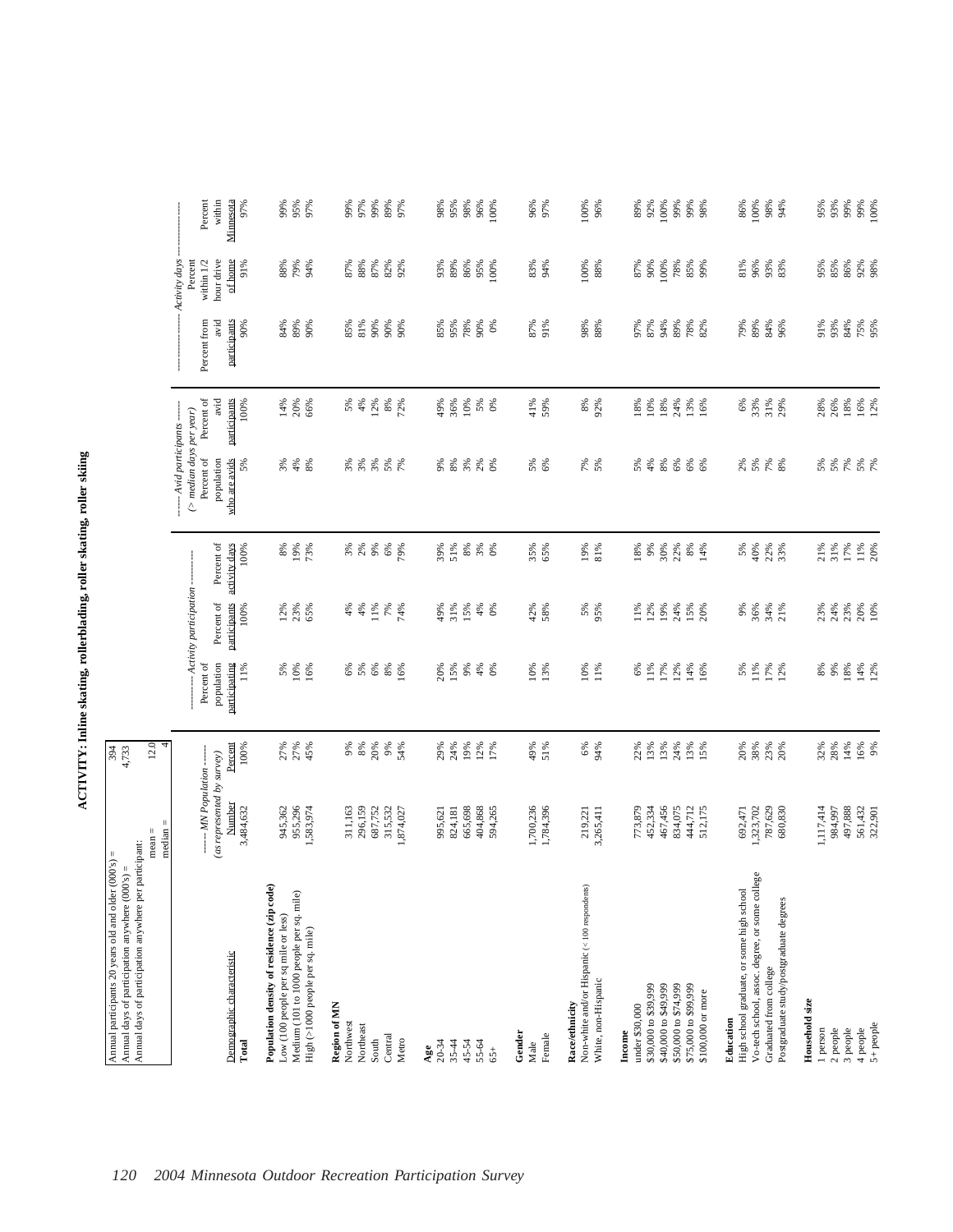| i |
|---|
|   |
|   |
|   |
|   |
|   |
|   |
|   |
| j |
|   |
| г |
|   |
| i |
|   |
| č |
|   |
|   |
| ┋ |
|   |
|   |
|   |
| j |
|   |
|   |
|   |
| í |
|   |
| j |
|   |
|   |
| Ę |
|   |

| Annual days of participation anywhere per participant:<br>Annual participants 20 years old and older (000's) =<br>Annual days of participation anywhere (000's): |                                                   | 357<br>6,520      |                                       |                                    |                                     |                                           |                                          |                             |                                          |                            |
|------------------------------------------------------------------------------------------------------------------------------------------------------------------|---------------------------------------------------|-------------------|---------------------------------------|------------------------------------|-------------------------------------|-------------------------------------------|------------------------------------------|-----------------------------|------------------------------------------|----------------------------|
|                                                                                                                                                                  | $median =$<br>$mean =$                            | 18.2              |                                       |                                    |                                     |                                           |                                          |                             |                                          |                            |
|                                                                                                                                                                  | ----- MN Population -----                         |                   | Percent of                            | ---- Activity participation        |                                     | $($ > median days per year)<br>Percent of | Percent of<br>--- Avid participants ---- | Percent from                | Activity days<br>Percent<br>within $1/2$ | Percent                    |
| Demographic characteristic<br>Total                                                                                                                              | (as represented by survey)<br>Number<br>3,484,632 | 100%<br>Percent   | population<br>participating<br>$10\%$ | participants<br>Percent of<br>100% | Percent of<br>activity days<br>100% | who are avids<br>population<br>5%         | participants<br>avid<br>100%             | avid<br>participants<br>88% | hour drive<br>of home<br>64%             | within<br>Minnesota<br>94% |
| Population density of residence (zip code)<br>Low (100 people per sq mile or less)                                                                               | 945,362                                           |                   | 16%                                   | 43%                                | 57%                                 | $9\%$                                     | 52%                                      | 93%                         | 76%                                      | 97%                        |
| Medium (101 to 1000 people per sq. mile)<br>High (>1000 people per sq. mile)                                                                                     | 955,296<br>1,583,974                              | 27%<br>27%<br>45% | $13%$<br>5%                           | 34%<br>23%                         | 32%<br>11%                          | 6%<br>1%                                  | 34%<br>14%                               | 88%<br>68%                  | $60\%$<br>18%                            | 91%<br>89%                 |
| Region of MN<br>Northwest                                                                                                                                        | 311,163                                           | 9%                | 17%                                   | 15%                                | 21%                                 | 10%                                       | 20%                                      | 94%                         | 69%                                      | 98%                        |
| Northeast                                                                                                                                                        | 296,159                                           | 8%                | 19%                                   | 16%                                | 15%                                 | 9%                                        | 18%                                      | 88%                         | 73%                                      | 95%                        |
| Central<br>South                                                                                                                                                 | 687,752<br>315,532                                | 20%<br>9%<br>54%  | 9%                                    | 17%<br>16%<br>37%                  | 26%<br>20%<br>18%                   | $4\%$<br>$9\%$                            | $18%$<br>17%                             | 92%<br>90%                  | 73%<br>71%<br>30%                        | 94%<br>95%                 |
| Metro                                                                                                                                                            | 1,874,027                                         |                   | $18%$<br>7%                           |                                    |                                     | 2%                                        | 26%                                      | 74%                         |                                          | 90%                        |
| 20-34<br>$_{\text{Age}}$                                                                                                                                         | 995,621                                           | 29%               | 6%                                    |                                    |                                     |                                           | 44%                                      | 88%                         | 59%                                      | 98%                        |
| $35 - 44$                                                                                                                                                        | 824,181                                           | 24%               | 11%                                   | 46%<br>25%                         | $41%$<br>$25%$                      |                                           | 23%<br>22%                               | 86%                         | 75%                                      | 93%                        |
| 45-54                                                                                                                                                            | 665,698                                           | 19%               | 10%                                   | 19%                                | 20%                                 |                                           |                                          | 90%                         | 62%                                      | $^{89\%}_{89\%}$           |
| 55-64<br>$65+$                                                                                                                                                   | 404,868<br>594,265                                | 12%<br>17%        | $6%^{8}$                              | $7%$<br>4%                         | $8\%$<br>6%                         | 8 8 8 8 8                                 | 7%<br>4%                                 | 90%<br>94%                  | $62\%$<br>72%                            | 97%                        |
| Gender<br>Male                                                                                                                                                   | 1,700,236                                         | 49%               | 15%                                   | 70%                                | 75%                                 | 7%<br>2%                                  | 80%                                      | 90%                         | 63%                                      | 93%                        |
| Female                                                                                                                                                           | 1,784,396                                         | 51%               | 6%                                    | 30%                                | 25%                                 |                                           | 20%                                      | 83%                         | 69%                                      | 98%                        |
| Non-white and/or Hispanic (< 100 respondents)<br>White, non-Hispanic<br>Race/ethnicity                                                                           | 3,265,411<br>219,221                              | 94%<br>6%         | $5%$<br>11%                           | 3%<br>97%                          | 2%<br>98%                           | $1%$<br>5%                                | $1\%$<br>99%                             | 85%<br>88%                  | 89%<br>64%                               | 94%<br>98%                 |
| under \$30,000<br>Income                                                                                                                                         | 773,879                                           | 22%               | 5%                                    | 9%                                 | 17%                                 |                                           | 12%                                      | 95%                         | 62%                                      | 95%                        |
| \$30,000 to \$39,999                                                                                                                                             | 452,334                                           | 13%               | $8\%$                                 | 10%                                | 8%                                  |                                           | 7%                                       | 83%                         | 71%                                      | 98%                        |
| \$40,000 to \$49,999<br>\$50,000 to \$74,999                                                                                                                     | 467,456<br>834,075                                | 13%               | $\frac{16%}{16%}$                     | 20%<br>35%                         | 34%<br>20%                          |                                           | 14%<br>38%                               | 85%<br>89%                  | 72%<br>65%                               | 91%<br>96%                 |
| \$75,000 to \$99,999<br>\$100,000 or more                                                                                                                        | 444,712<br>512,175                                | 24%<br>13%<br>15% | $8%$<br>$2%$                          | 10%<br>16%                         | $8%$<br>14%                         | * * * * * * *                             | 11%<br>18%                               | 85%<br>91%                  | 52%<br>50%                               | 96%<br>98%                 |
| High school graduate, or some high school<br>Education                                                                                                           | 692,471                                           | 20%               | 12%                                   | 22%                                | 25%                                 |                                           | 27%                                      | 91%                         | 75%                                      | 92%                        |
| Vo-tech school, assoc. degree, or some college                                                                                                                   | 1,323,702                                         |                   | 14%                                   | 50%                                | $60\%$                              |                                           |                                          | 91%                         | 62%                                      | 95%                        |
| Graduated from college                                                                                                                                           | 787,629                                           | 38%<br>23%<br>20% | 9%<br>5%                              | 19%<br>$9\%$                       | $10%$<br>5%                         | ಹೆ ಕೆ ಕೆ ಕೆ                               | 54%<br>10%<br>9%                         | 74%<br>77%                  | 64%<br>36%                               | 95%<br>96%                 |
| Postgraduate study/postgraduate degrees                                                                                                                          | 680,830                                           |                   |                                       |                                    |                                     |                                           |                                          |                             |                                          |                            |
| Household size<br>1 person                                                                                                                                       | 1,117,414                                         |                   |                                       | 19%                                |                                     |                                           |                                          | 84%                         | 53%                                      | 92%                        |
| 2 people                                                                                                                                                         | 984,997                                           | 32%<br>28%        | $6%$<br>$10%$<br>$12%$                | 27%                                | $14%$<br>24%                        | $2%$<br>4%                                | 15%<br>27%                               | 87%                         | 62%                                      | 95%                        |
| 3 people                                                                                                                                                         | 497,888                                           | $14\%$            |                                       | $17\%$                             | $17\%$                              |                                           |                                          | 87%                         | 67%                                      | 96%                        |
| 5+ people<br>4 people                                                                                                                                            | 561,432<br>322,901                                | 9%<br>16%         | 13%<br>18%                            | 21%<br>16%                         | 26%<br>20%                          | 5% 8%                                     | 16%<br>25%<br>17%                        | 90%<br>93%                  | 62%<br>78%                               | 91%<br>98%                 |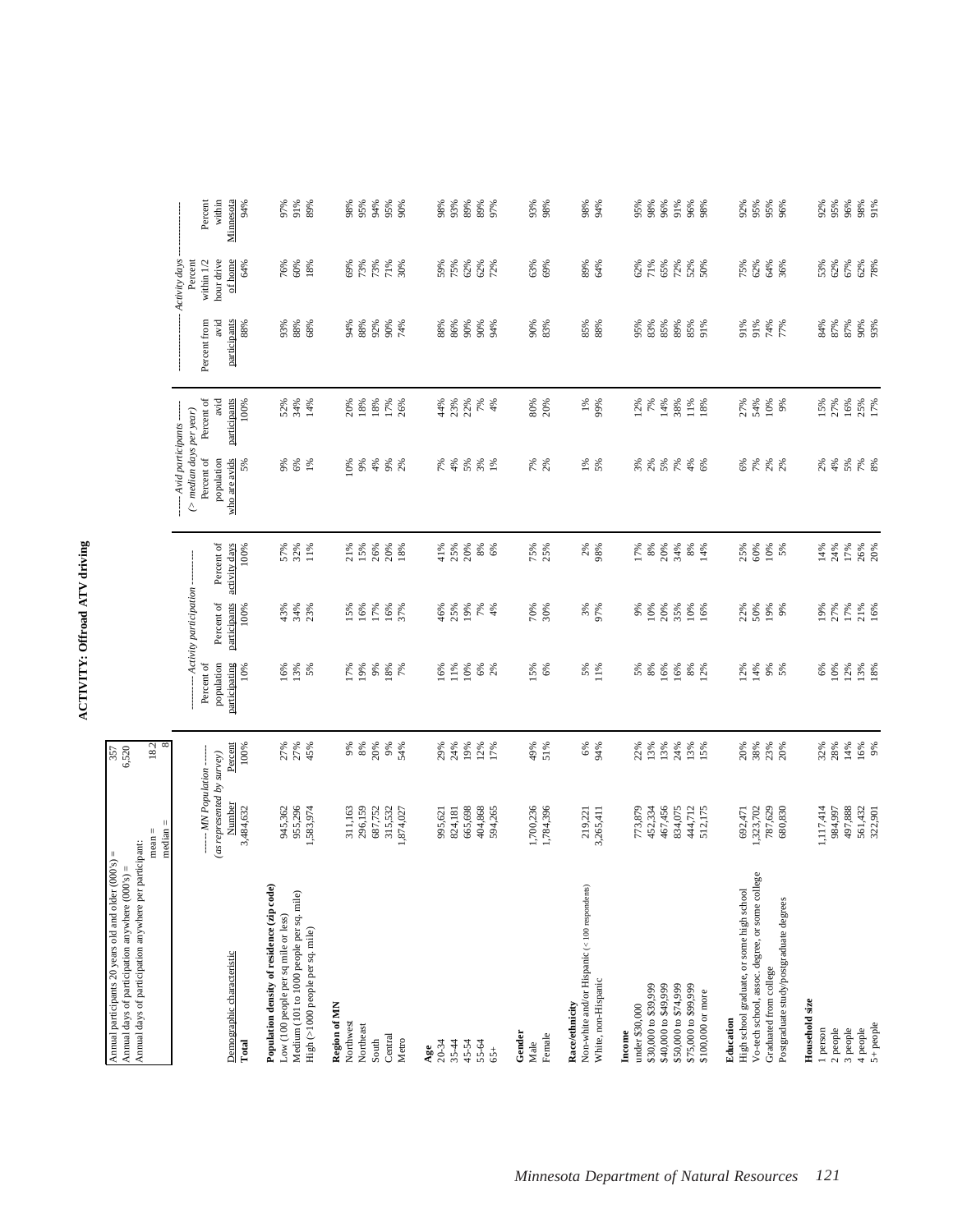| τ      |
|--------|
| í<br>i |
|        |
|        |

| Minnesota<br>Activity days<br>Percent<br>hour drive<br>of home<br>within 1/2<br>29%<br>76%<br>64%<br>74%<br>65%<br>74%<br>73%<br>69%<br>61%<br>56%<br>71%<br>64%<br>68%<br>64%<br>65%<br>65%<br>62%<br>77%<br>66%<br>55%<br>65%<br>68%<br>46%<br>55%<br>70%<br>55%<br>69%<br>31%<br>46%<br>81%<br>66%<br>74%<br>71%<br>participants<br>Percent from<br>avid<br>85%<br>57%<br>89%<br>88%<br>85%<br>83%<br>83%<br>86%<br>83%<br>77%<br>90%<br>89%<br>79%<br>84%<br>$87\%$<br>$90\%$<br>$87%$<br>$83%$<br>86%<br>$\substack{88 \\ 81\%}$<br>$87\%$<br>86%<br>77%<br>86%<br>$88%$<br>$83%$<br>90%<br>93%<br>77%<br>95%<br>91%<br>69%<br>Percent of<br>avid<br>participants<br>$18%$<br>$27%$<br>$12%$<br>21%<br>14%<br>27%<br>22%<br>55%<br>18%<br>7%<br>100%<br>47%<br>36%<br>21%<br>16%<br>32%<br>37%<br>$7%^{8}$<br>75%<br>25%<br>2%<br>98%<br>10%<br>$11\%$<br>40%<br>$14\%$ 18%<br>20%<br>$14%$<br>$28%$<br>17%<br>9%<br>--- Avid participants -----<br>$($ > median days per year)<br>Percent of<br>who are avids<br>population<br>88888<br>$\begin{array}{c} 6\% \\ 6\% \\ 6 \end{array}$<br>5%<br>$8\%$ 6%<br>2%<br>10%<br>9%<br>5%<br>7%<br>2%<br>7%<br>2%<br>$1%$<br>5%<br>$2%$<br>3%<br>$4\%$<br>$8%$ 5%<br>5%<br>7%<br>4%<br>2%<br>$2%$<br>4%<br>Percent of<br>activity days<br>$20%$<br>$20%$<br>$21%$<br>$25%$<br>34%<br>38%<br>19%<br>$17%$ $8%$ $8%$ $14%$<br>100%<br>50%<br>34%<br><b>7%</b><br>2%<br>74%<br>26%<br>2%<br>98%<br>$0.88$<br>$-1.28$<br>$-3.68$<br>12%<br>20%<br>$\begin{array}{c} 18\% \\ 59\% \\ 16\% \\ \hline \end{array}$<br>16%<br>------ Activity participation --<br>Percent of<br>participants<br>$\begin{array}{l} 16\% \\ 25\% \\ 17\% \\ 27\% \\ 15\% \end{array}$<br>100%<br>19%<br>15%<br>35%<br>19%<br>17%<br>40%<br>39%<br>21%<br>15%<br>16%<br>37%<br>36%<br>7%<br>1%<br>71%<br>29%<br>4%<br>96%<br>$8\%$<br>13%<br>13%<br>36%<br>17%<br>14%<br>$49%$<br>$21%$<br>$12%$<br>Percent of<br>population<br>participating<br>12%<br>16%<br>16%<br>10%<br>14%<br>14%<br>$\frac{10\%}{16\%}$<br>10%<br>6%<br>10%<br>$10\%$<br>15%<br>13%<br>9%<br>9%<br>13%<br>$9\%$<br>5%<br>9%<br>5%<br>$\frac{16\%}{18\%}$<br>6%<br>13%<br>15%<br>$6\%$<br>1%<br>14%<br>6%<br>$4\%$<br>10%<br>6%<br>$\overline{\phantom{.0}8.5}$<br>S,<br>27%<br>27%<br>20%<br>9%<br>54%<br>19%<br>6%<br>14%<br>16%<br>9%<br>Percent<br>$9%$<br>$8%$<br>12%<br>49%<br>51%<br>94%<br>22%<br>13%<br>13%<br>24%<br>20%<br>38%<br>23%<br>32%<br>28%<br>45%<br>29%<br>24%<br>17%<br>13%<br>15%<br>20%<br>100%<br>--- MN Population ------<br>(as represented by survey)<br>Number<br>497,888<br>3,484,632<br>955,296<br>1,700,236<br>467,456<br>1,117,414<br>1,583,974<br>296,159<br>687,752<br>315,532<br>665,698<br>1,784,396<br>3,265,411<br>773,879<br>452,334<br>834,075<br>512,175<br>787,629<br>680,830<br>984,997<br>561,432<br>945,362<br>404,868<br>594,265<br>44,712<br>692,471<br>1,323,702<br>322,901<br>311,163<br>1,874,027<br>995,621<br>824,181<br>219,221<br>$mean =$<br>median<br>Vo-tech school, assoc. degree, or some college<br>Population density of residence (zip code)<br>Non-white and/or Hispanic (<100 respondents)<br>High school graduate, or some high school<br>Medium (101 to 1000 people per sq. mile)<br>Postgraduate study/postgraduate degrees<br>Low (100 people per sq mile or less)<br>High (>1000 people per sq. mile)<br>Demographic characteristic<br>Graduated from college<br>White, non-Hispanic<br>\$40,000 to \$49,999<br>\$50,000 to \$74,999<br>\$30,000 to \$39,999<br>\$75,000 to \$99,999<br>\$100,000 or more<br>Household size<br>Race/ethnicity<br>Region of MIN<br>under \$30,000<br>Education<br>Northwest<br>5+ people<br>Northeast<br>3 people<br>1 person<br>2 people<br>4 people<br>Gender<br>Income<br>Female<br>Central<br>Metro<br>South<br>$20 - 34$<br>$35 - 44$<br>$45 - 54$<br>55-64<br>Total<br>Male<br>Age<br>$65+$ |  |  |  |
|-------------------------------------------------------------------------------------------------------------------------------------------------------------------------------------------------------------------------------------------------------------------------------------------------------------------------------------------------------------------------------------------------------------------------------------------------------------------------------------------------------------------------------------------------------------------------------------------------------------------------------------------------------------------------------------------------------------------------------------------------------------------------------------------------------------------------------------------------------------------------------------------------------------------------------------------------------------------------------------------------------------------------------------------------------------------------------------------------------------------------------------------------------------------------------------------------------------------------------------------------------------------------------------------------------------------------------------------------------------------------------------------------------------------------------------------------------------------------------------------------------------------------------------------------------------------------------------------------------------------------------------------------------------------------------------------------------------------------------------------------------------------------------------------------------------------------------------------------------------------------------------------------------------------------------------------------------------------------------------------------------------------------------------------------------------------------------------------------------------------------------------------------------------------------------------------------------------------------------------------------------------------------------------------------------------------------------------------------------------------------------------------------------------------------------------------------------------------------------------------------------------------------------------------------------------------------------------------------------------------------------------------------------------------------------------------------------------------------------------------------------------------------------------------------------------------------------------------------------------------------------------------------------------------------------------------------------------------------------------------------------------------------------------------------------------------------------------------------------------------------------------------------------------------------------------------------------------------------------------------------------------------------------------------------------------------------------------------------------------------------------------------------------------------------------------------------------------------------------------------------------------------------------------------------------------------------------------------------------------------------------------------------------------------------------------------------------------------------------------------------------------------------------------------------------------------------------------------------------------------------------------------------|--|--|--|
|                                                                                                                                                                                                                                                                                                                                                                                                                                                                                                                                                                                                                                                                                                                                                                                                                                                                                                                                                                                                                                                                                                                                                                                                                                                                                                                                                                                                                                                                                                                                                                                                                                                                                                                                                                                                                                                                                                                                                                                                                                                                                                                                                                                                                                                                                                                                                                                                                                                                                                                                                                                                                                                                                                                                                                                                                                                                                                                                                                                                                                                                                                                                                                                                                                                                                                                                                                                                                                                                                                                                                                                                                                                                                                                                                                                                                                                                                                 |  |  |  |
|                                                                                                                                                                                                                                                                                                                                                                                                                                                                                                                                                                                                                                                                                                                                                                                                                                                                                                                                                                                                                                                                                                                                                                                                                                                                                                                                                                                                                                                                                                                                                                                                                                                                                                                                                                                                                                                                                                                                                                                                                                                                                                                                                                                                                                                                                                                                                                                                                                                                                                                                                                                                                                                                                                                                                                                                                                                                                                                                                                                                                                                                                                                                                                                                                                                                                                                                                                                                                                                                                                                                                                                                                                                                                                                                                                                                                                                                                                 |  |  |  |
|                                                                                                                                                                                                                                                                                                                                                                                                                                                                                                                                                                                                                                                                                                                                                                                                                                                                                                                                                                                                                                                                                                                                                                                                                                                                                                                                                                                                                                                                                                                                                                                                                                                                                                                                                                                                                                                                                                                                                                                                                                                                                                                                                                                                                                                                                                                                                                                                                                                                                                                                                                                                                                                                                                                                                                                                                                                                                                                                                                                                                                                                                                                                                                                                                                                                                                                                                                                                                                                                                                                                                                                                                                                                                                                                                                                                                                                                                                 |  |  |  |
|                                                                                                                                                                                                                                                                                                                                                                                                                                                                                                                                                                                                                                                                                                                                                                                                                                                                                                                                                                                                                                                                                                                                                                                                                                                                                                                                                                                                                                                                                                                                                                                                                                                                                                                                                                                                                                                                                                                                                                                                                                                                                                                                                                                                                                                                                                                                                                                                                                                                                                                                                                                                                                                                                                                                                                                                                                                                                                                                                                                                                                                                                                                                                                                                                                                                                                                                                                                                                                                                                                                                                                                                                                                                                                                                                                                                                                                                                                 |  |  |  |
|                                                                                                                                                                                                                                                                                                                                                                                                                                                                                                                                                                                                                                                                                                                                                                                                                                                                                                                                                                                                                                                                                                                                                                                                                                                                                                                                                                                                                                                                                                                                                                                                                                                                                                                                                                                                                                                                                                                                                                                                                                                                                                                                                                                                                                                                                                                                                                                                                                                                                                                                                                                                                                                                                                                                                                                                                                                                                                                                                                                                                                                                                                                                                                                                                                                                                                                                                                                                                                                                                                                                                                                                                                                                                                                                                                                                                                                                                                 |  |  |  |
|                                                                                                                                                                                                                                                                                                                                                                                                                                                                                                                                                                                                                                                                                                                                                                                                                                                                                                                                                                                                                                                                                                                                                                                                                                                                                                                                                                                                                                                                                                                                                                                                                                                                                                                                                                                                                                                                                                                                                                                                                                                                                                                                                                                                                                                                                                                                                                                                                                                                                                                                                                                                                                                                                                                                                                                                                                                                                                                                                                                                                                                                                                                                                                                                                                                                                                                                                                                                                                                                                                                                                                                                                                                                                                                                                                                                                                                                                                 |  |  |  |
|                                                                                                                                                                                                                                                                                                                                                                                                                                                                                                                                                                                                                                                                                                                                                                                                                                                                                                                                                                                                                                                                                                                                                                                                                                                                                                                                                                                                                                                                                                                                                                                                                                                                                                                                                                                                                                                                                                                                                                                                                                                                                                                                                                                                                                                                                                                                                                                                                                                                                                                                                                                                                                                                                                                                                                                                                                                                                                                                                                                                                                                                                                                                                                                                                                                                                                                                                                                                                                                                                                                                                                                                                                                                                                                                                                                                                                                                                                 |  |  |  |
|                                                                                                                                                                                                                                                                                                                                                                                                                                                                                                                                                                                                                                                                                                                                                                                                                                                                                                                                                                                                                                                                                                                                                                                                                                                                                                                                                                                                                                                                                                                                                                                                                                                                                                                                                                                                                                                                                                                                                                                                                                                                                                                                                                                                                                                                                                                                                                                                                                                                                                                                                                                                                                                                                                                                                                                                                                                                                                                                                                                                                                                                                                                                                                                                                                                                                                                                                                                                                                                                                                                                                                                                                                                                                                                                                                                                                                                                                                 |  |  |  |
|                                                                                                                                                                                                                                                                                                                                                                                                                                                                                                                                                                                                                                                                                                                                                                                                                                                                                                                                                                                                                                                                                                                                                                                                                                                                                                                                                                                                                                                                                                                                                                                                                                                                                                                                                                                                                                                                                                                                                                                                                                                                                                                                                                                                                                                                                                                                                                                                                                                                                                                                                                                                                                                                                                                                                                                                                                                                                                                                                                                                                                                                                                                                                                                                                                                                                                                                                                                                                                                                                                                                                                                                                                                                                                                                                                                                                                                                                                 |  |  |  |
|                                                                                                                                                                                                                                                                                                                                                                                                                                                                                                                                                                                                                                                                                                                                                                                                                                                                                                                                                                                                                                                                                                                                                                                                                                                                                                                                                                                                                                                                                                                                                                                                                                                                                                                                                                                                                                                                                                                                                                                                                                                                                                                                                                                                                                                                                                                                                                                                                                                                                                                                                                                                                                                                                                                                                                                                                                                                                                                                                                                                                                                                                                                                                                                                                                                                                                                                                                                                                                                                                                                                                                                                                                                                                                                                                                                                                                                                                                 |  |  |  |
|                                                                                                                                                                                                                                                                                                                                                                                                                                                                                                                                                                                                                                                                                                                                                                                                                                                                                                                                                                                                                                                                                                                                                                                                                                                                                                                                                                                                                                                                                                                                                                                                                                                                                                                                                                                                                                                                                                                                                                                                                                                                                                                                                                                                                                                                                                                                                                                                                                                                                                                                                                                                                                                                                                                                                                                                                                                                                                                                                                                                                                                                                                                                                                                                                                                                                                                                                                                                                                                                                                                                                                                                                                                                                                                                                                                                                                                                                                 |  |  |  |
|                                                                                                                                                                                                                                                                                                                                                                                                                                                                                                                                                                                                                                                                                                                                                                                                                                                                                                                                                                                                                                                                                                                                                                                                                                                                                                                                                                                                                                                                                                                                                                                                                                                                                                                                                                                                                                                                                                                                                                                                                                                                                                                                                                                                                                                                                                                                                                                                                                                                                                                                                                                                                                                                                                                                                                                                                                                                                                                                                                                                                                                                                                                                                                                                                                                                                                                                                                                                                                                                                                                                                                                                                                                                                                                                                                                                                                                                                                 |  |  |  |
|                                                                                                                                                                                                                                                                                                                                                                                                                                                                                                                                                                                                                                                                                                                                                                                                                                                                                                                                                                                                                                                                                                                                                                                                                                                                                                                                                                                                                                                                                                                                                                                                                                                                                                                                                                                                                                                                                                                                                                                                                                                                                                                                                                                                                                                                                                                                                                                                                                                                                                                                                                                                                                                                                                                                                                                                                                                                                                                                                                                                                                                                                                                                                                                                                                                                                                                                                                                                                                                                                                                                                                                                                                                                                                                                                                                                                                                                                                 |  |  |  |
|                                                                                                                                                                                                                                                                                                                                                                                                                                                                                                                                                                                                                                                                                                                                                                                                                                                                                                                                                                                                                                                                                                                                                                                                                                                                                                                                                                                                                                                                                                                                                                                                                                                                                                                                                                                                                                                                                                                                                                                                                                                                                                                                                                                                                                                                                                                                                                                                                                                                                                                                                                                                                                                                                                                                                                                                                                                                                                                                                                                                                                                                                                                                                                                                                                                                                                                                                                                                                                                                                                                                                                                                                                                                                                                                                                                                                                                                                                 |  |  |  |
|                                                                                                                                                                                                                                                                                                                                                                                                                                                                                                                                                                                                                                                                                                                                                                                                                                                                                                                                                                                                                                                                                                                                                                                                                                                                                                                                                                                                                                                                                                                                                                                                                                                                                                                                                                                                                                                                                                                                                                                                                                                                                                                                                                                                                                                                                                                                                                                                                                                                                                                                                                                                                                                                                                                                                                                                                                                                                                                                                                                                                                                                                                                                                                                                                                                                                                                                                                                                                                                                                                                                                                                                                                                                                                                                                                                                                                                                                                 |  |  |  |
|                                                                                                                                                                                                                                                                                                                                                                                                                                                                                                                                                                                                                                                                                                                                                                                                                                                                                                                                                                                                                                                                                                                                                                                                                                                                                                                                                                                                                                                                                                                                                                                                                                                                                                                                                                                                                                                                                                                                                                                                                                                                                                                                                                                                                                                                                                                                                                                                                                                                                                                                                                                                                                                                                                                                                                                                                                                                                                                                                                                                                                                                                                                                                                                                                                                                                                                                                                                                                                                                                                                                                                                                                                                                                                                                                                                                                                                                                                 |  |  |  |
|                                                                                                                                                                                                                                                                                                                                                                                                                                                                                                                                                                                                                                                                                                                                                                                                                                                                                                                                                                                                                                                                                                                                                                                                                                                                                                                                                                                                                                                                                                                                                                                                                                                                                                                                                                                                                                                                                                                                                                                                                                                                                                                                                                                                                                                                                                                                                                                                                                                                                                                                                                                                                                                                                                                                                                                                                                                                                                                                                                                                                                                                                                                                                                                                                                                                                                                                                                                                                                                                                                                                                                                                                                                                                                                                                                                                                                                                                                 |  |  |  |
|                                                                                                                                                                                                                                                                                                                                                                                                                                                                                                                                                                                                                                                                                                                                                                                                                                                                                                                                                                                                                                                                                                                                                                                                                                                                                                                                                                                                                                                                                                                                                                                                                                                                                                                                                                                                                                                                                                                                                                                                                                                                                                                                                                                                                                                                                                                                                                                                                                                                                                                                                                                                                                                                                                                                                                                                                                                                                                                                                                                                                                                                                                                                                                                                                                                                                                                                                                                                                                                                                                                                                                                                                                                                                                                                                                                                                                                                                                 |  |  |  |
|                                                                                                                                                                                                                                                                                                                                                                                                                                                                                                                                                                                                                                                                                                                                                                                                                                                                                                                                                                                                                                                                                                                                                                                                                                                                                                                                                                                                                                                                                                                                                                                                                                                                                                                                                                                                                                                                                                                                                                                                                                                                                                                                                                                                                                                                                                                                                                                                                                                                                                                                                                                                                                                                                                                                                                                                                                                                                                                                                                                                                                                                                                                                                                                                                                                                                                                                                                                                                                                                                                                                                                                                                                                                                                                                                                                                                                                                                                 |  |  |  |
|                                                                                                                                                                                                                                                                                                                                                                                                                                                                                                                                                                                                                                                                                                                                                                                                                                                                                                                                                                                                                                                                                                                                                                                                                                                                                                                                                                                                                                                                                                                                                                                                                                                                                                                                                                                                                                                                                                                                                                                                                                                                                                                                                                                                                                                                                                                                                                                                                                                                                                                                                                                                                                                                                                                                                                                                                                                                                                                                                                                                                                                                                                                                                                                                                                                                                                                                                                                                                                                                                                                                                                                                                                                                                                                                                                                                                                                                                                 |  |  |  |
|                                                                                                                                                                                                                                                                                                                                                                                                                                                                                                                                                                                                                                                                                                                                                                                                                                                                                                                                                                                                                                                                                                                                                                                                                                                                                                                                                                                                                                                                                                                                                                                                                                                                                                                                                                                                                                                                                                                                                                                                                                                                                                                                                                                                                                                                                                                                                                                                                                                                                                                                                                                                                                                                                                                                                                                                                                                                                                                                                                                                                                                                                                                                                                                                                                                                                                                                                                                                                                                                                                                                                                                                                                                                                                                                                                                                                                                                                                 |  |  |  |
|                                                                                                                                                                                                                                                                                                                                                                                                                                                                                                                                                                                                                                                                                                                                                                                                                                                                                                                                                                                                                                                                                                                                                                                                                                                                                                                                                                                                                                                                                                                                                                                                                                                                                                                                                                                                                                                                                                                                                                                                                                                                                                                                                                                                                                                                                                                                                                                                                                                                                                                                                                                                                                                                                                                                                                                                                                                                                                                                                                                                                                                                                                                                                                                                                                                                                                                                                                                                                                                                                                                                                                                                                                                                                                                                                                                                                                                                                                 |  |  |  |
|                                                                                                                                                                                                                                                                                                                                                                                                                                                                                                                                                                                                                                                                                                                                                                                                                                                                                                                                                                                                                                                                                                                                                                                                                                                                                                                                                                                                                                                                                                                                                                                                                                                                                                                                                                                                                                                                                                                                                                                                                                                                                                                                                                                                                                                                                                                                                                                                                                                                                                                                                                                                                                                                                                                                                                                                                                                                                                                                                                                                                                                                                                                                                                                                                                                                                                                                                                                                                                                                                                                                                                                                                                                                                                                                                                                                                                                                                                 |  |  |  |
|                                                                                                                                                                                                                                                                                                                                                                                                                                                                                                                                                                                                                                                                                                                                                                                                                                                                                                                                                                                                                                                                                                                                                                                                                                                                                                                                                                                                                                                                                                                                                                                                                                                                                                                                                                                                                                                                                                                                                                                                                                                                                                                                                                                                                                                                                                                                                                                                                                                                                                                                                                                                                                                                                                                                                                                                                                                                                                                                                                                                                                                                                                                                                                                                                                                                                                                                                                                                                                                                                                                                                                                                                                                                                                                                                                                                                                                                                                 |  |  |  |
|                                                                                                                                                                                                                                                                                                                                                                                                                                                                                                                                                                                                                                                                                                                                                                                                                                                                                                                                                                                                                                                                                                                                                                                                                                                                                                                                                                                                                                                                                                                                                                                                                                                                                                                                                                                                                                                                                                                                                                                                                                                                                                                                                                                                                                                                                                                                                                                                                                                                                                                                                                                                                                                                                                                                                                                                                                                                                                                                                                                                                                                                                                                                                                                                                                                                                                                                                                                                                                                                                                                                                                                                                                                                                                                                                                                                                                                                                                 |  |  |  |
|                                                                                                                                                                                                                                                                                                                                                                                                                                                                                                                                                                                                                                                                                                                                                                                                                                                                                                                                                                                                                                                                                                                                                                                                                                                                                                                                                                                                                                                                                                                                                                                                                                                                                                                                                                                                                                                                                                                                                                                                                                                                                                                                                                                                                                                                                                                                                                                                                                                                                                                                                                                                                                                                                                                                                                                                                                                                                                                                                                                                                                                                                                                                                                                                                                                                                                                                                                                                                                                                                                                                                                                                                                                                                                                                                                                                                                                                                                 |  |  |  |
|                                                                                                                                                                                                                                                                                                                                                                                                                                                                                                                                                                                                                                                                                                                                                                                                                                                                                                                                                                                                                                                                                                                                                                                                                                                                                                                                                                                                                                                                                                                                                                                                                                                                                                                                                                                                                                                                                                                                                                                                                                                                                                                                                                                                                                                                                                                                                                                                                                                                                                                                                                                                                                                                                                                                                                                                                                                                                                                                                                                                                                                                                                                                                                                                                                                                                                                                                                                                                                                                                                                                                                                                                                                                                                                                                                                                                                                                                                 |  |  |  |
|                                                                                                                                                                                                                                                                                                                                                                                                                                                                                                                                                                                                                                                                                                                                                                                                                                                                                                                                                                                                                                                                                                                                                                                                                                                                                                                                                                                                                                                                                                                                                                                                                                                                                                                                                                                                                                                                                                                                                                                                                                                                                                                                                                                                                                                                                                                                                                                                                                                                                                                                                                                                                                                                                                                                                                                                                                                                                                                                                                                                                                                                                                                                                                                                                                                                                                                                                                                                                                                                                                                                                                                                                                                                                                                                                                                                                                                                                                 |  |  |  |
|                                                                                                                                                                                                                                                                                                                                                                                                                                                                                                                                                                                                                                                                                                                                                                                                                                                                                                                                                                                                                                                                                                                                                                                                                                                                                                                                                                                                                                                                                                                                                                                                                                                                                                                                                                                                                                                                                                                                                                                                                                                                                                                                                                                                                                                                                                                                                                                                                                                                                                                                                                                                                                                                                                                                                                                                                                                                                                                                                                                                                                                                                                                                                                                                                                                                                                                                                                                                                                                                                                                                                                                                                                                                                                                                                                                                                                                                                                 |  |  |  |
|                                                                                                                                                                                                                                                                                                                                                                                                                                                                                                                                                                                                                                                                                                                                                                                                                                                                                                                                                                                                                                                                                                                                                                                                                                                                                                                                                                                                                                                                                                                                                                                                                                                                                                                                                                                                                                                                                                                                                                                                                                                                                                                                                                                                                                                                                                                                                                                                                                                                                                                                                                                                                                                                                                                                                                                                                                                                                                                                                                                                                                                                                                                                                                                                                                                                                                                                                                                                                                                                                                                                                                                                                                                                                                                                                                                                                                                                                                 |  |  |  |
|                                                                                                                                                                                                                                                                                                                                                                                                                                                                                                                                                                                                                                                                                                                                                                                                                                                                                                                                                                                                                                                                                                                                                                                                                                                                                                                                                                                                                                                                                                                                                                                                                                                                                                                                                                                                                                                                                                                                                                                                                                                                                                                                                                                                                                                                                                                                                                                                                                                                                                                                                                                                                                                                                                                                                                                                                                                                                                                                                                                                                                                                                                                                                                                                                                                                                                                                                                                                                                                                                                                                                                                                                                                                                                                                                                                                                                                                                                 |  |  |  |
|                                                                                                                                                                                                                                                                                                                                                                                                                                                                                                                                                                                                                                                                                                                                                                                                                                                                                                                                                                                                                                                                                                                                                                                                                                                                                                                                                                                                                                                                                                                                                                                                                                                                                                                                                                                                                                                                                                                                                                                                                                                                                                                                                                                                                                                                                                                                                                                                                                                                                                                                                                                                                                                                                                                                                                                                                                                                                                                                                                                                                                                                                                                                                                                                                                                                                                                                                                                                                                                                                                                                                                                                                                                                                                                                                                                                                                                                                                 |  |  |  |
|                                                                                                                                                                                                                                                                                                                                                                                                                                                                                                                                                                                                                                                                                                                                                                                                                                                                                                                                                                                                                                                                                                                                                                                                                                                                                                                                                                                                                                                                                                                                                                                                                                                                                                                                                                                                                                                                                                                                                                                                                                                                                                                                                                                                                                                                                                                                                                                                                                                                                                                                                                                                                                                                                                                                                                                                                                                                                                                                                                                                                                                                                                                                                                                                                                                                                                                                                                                                                                                                                                                                                                                                                                                                                                                                                                                                                                                                                                 |  |  |  |
|                                                                                                                                                                                                                                                                                                                                                                                                                                                                                                                                                                                                                                                                                                                                                                                                                                                                                                                                                                                                                                                                                                                                                                                                                                                                                                                                                                                                                                                                                                                                                                                                                                                                                                                                                                                                                                                                                                                                                                                                                                                                                                                                                                                                                                                                                                                                                                                                                                                                                                                                                                                                                                                                                                                                                                                                                                                                                                                                                                                                                                                                                                                                                                                                                                                                                                                                                                                                                                                                                                                                                                                                                                                                                                                                                                                                                                                                                                 |  |  |  |
|                                                                                                                                                                                                                                                                                                                                                                                                                                                                                                                                                                                                                                                                                                                                                                                                                                                                                                                                                                                                                                                                                                                                                                                                                                                                                                                                                                                                                                                                                                                                                                                                                                                                                                                                                                                                                                                                                                                                                                                                                                                                                                                                                                                                                                                                                                                                                                                                                                                                                                                                                                                                                                                                                                                                                                                                                                                                                                                                                                                                                                                                                                                                                                                                                                                                                                                                                                                                                                                                                                                                                                                                                                                                                                                                                                                                                                                                                                 |  |  |  |
|                                                                                                                                                                                                                                                                                                                                                                                                                                                                                                                                                                                                                                                                                                                                                                                                                                                                                                                                                                                                                                                                                                                                                                                                                                                                                                                                                                                                                                                                                                                                                                                                                                                                                                                                                                                                                                                                                                                                                                                                                                                                                                                                                                                                                                                                                                                                                                                                                                                                                                                                                                                                                                                                                                                                                                                                                                                                                                                                                                                                                                                                                                                                                                                                                                                                                                                                                                                                                                                                                                                                                                                                                                                                                                                                                                                                                                                                                                 |  |  |  |
|                                                                                                                                                                                                                                                                                                                                                                                                                                                                                                                                                                                                                                                                                                                                                                                                                                                                                                                                                                                                                                                                                                                                                                                                                                                                                                                                                                                                                                                                                                                                                                                                                                                                                                                                                                                                                                                                                                                                                                                                                                                                                                                                                                                                                                                                                                                                                                                                                                                                                                                                                                                                                                                                                                                                                                                                                                                                                                                                                                                                                                                                                                                                                                                                                                                                                                                                                                                                                                                                                                                                                                                                                                                                                                                                                                                                                                                                                                 |  |  |  |
|                                                                                                                                                                                                                                                                                                                                                                                                                                                                                                                                                                                                                                                                                                                                                                                                                                                                                                                                                                                                                                                                                                                                                                                                                                                                                                                                                                                                                                                                                                                                                                                                                                                                                                                                                                                                                                                                                                                                                                                                                                                                                                                                                                                                                                                                                                                                                                                                                                                                                                                                                                                                                                                                                                                                                                                                                                                                                                                                                                                                                                                                                                                                                                                                                                                                                                                                                                                                                                                                                                                                                                                                                                                                                                                                                                                                                                                                                                 |  |  |  |
|                                                                                                                                                                                                                                                                                                                                                                                                                                                                                                                                                                                                                                                                                                                                                                                                                                                                                                                                                                                                                                                                                                                                                                                                                                                                                                                                                                                                                                                                                                                                                                                                                                                                                                                                                                                                                                                                                                                                                                                                                                                                                                                                                                                                                                                                                                                                                                                                                                                                                                                                                                                                                                                                                                                                                                                                                                                                                                                                                                                                                                                                                                                                                                                                                                                                                                                                                                                                                                                                                                                                                                                                                                                                                                                                                                                                                                                                                                 |  |  |  |
|                                                                                                                                                                                                                                                                                                                                                                                                                                                                                                                                                                                                                                                                                                                                                                                                                                                                                                                                                                                                                                                                                                                                                                                                                                                                                                                                                                                                                                                                                                                                                                                                                                                                                                                                                                                                                                                                                                                                                                                                                                                                                                                                                                                                                                                                                                                                                                                                                                                                                                                                                                                                                                                                                                                                                                                                                                                                                                                                                                                                                                                                                                                                                                                                                                                                                                                                                                                                                                                                                                                                                                                                                                                                                                                                                                                                                                                                                                 |  |  |  |
|                                                                                                                                                                                                                                                                                                                                                                                                                                                                                                                                                                                                                                                                                                                                                                                                                                                                                                                                                                                                                                                                                                                                                                                                                                                                                                                                                                                                                                                                                                                                                                                                                                                                                                                                                                                                                                                                                                                                                                                                                                                                                                                                                                                                                                                                                                                                                                                                                                                                                                                                                                                                                                                                                                                                                                                                                                                                                                                                                                                                                                                                                                                                                                                                                                                                                                                                                                                                                                                                                                                                                                                                                                                                                                                                                                                                                                                                                                 |  |  |  |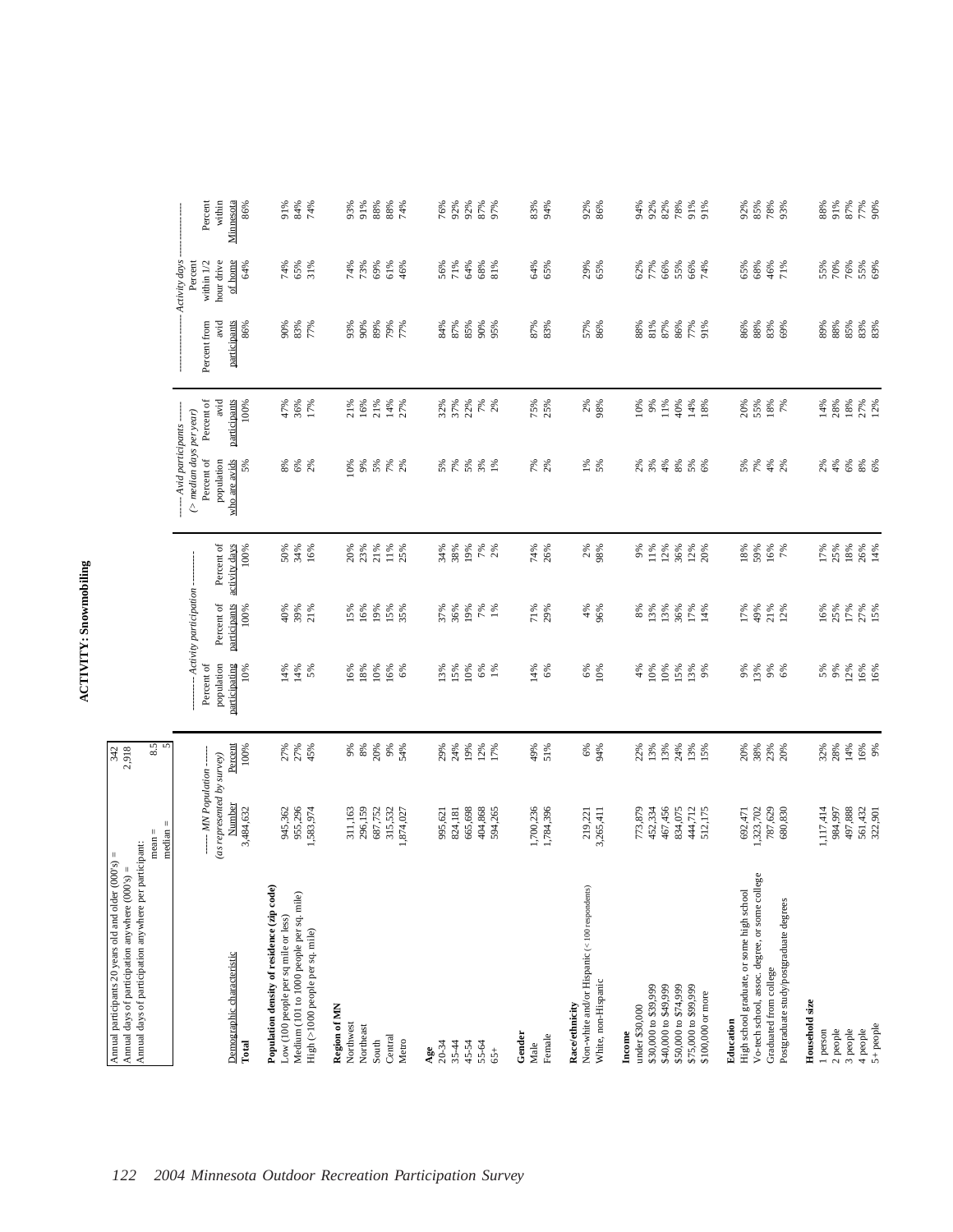| ì |
|---|
|   |
|   |
|   |
|   |
|   |
|   |
| í |
|   |
|   |
|   |
|   |
|   |
|   |

| Annual days of participation anywhere per participant:<br>Annual participants 20 years old and older (000's) =<br>Annual days of participation anywhere (000's) =             |                                                                                 | 313<br>1,514                           |                                                                  |                                                                  |                                                 |                                                                                                                  |                                                |                                             |                                                                            |                                        |
|-------------------------------------------------------------------------------------------------------------------------------------------------------------------------------|---------------------------------------------------------------------------------|----------------------------------------|------------------------------------------------------------------|------------------------------------------------------------------|-------------------------------------------------|------------------------------------------------------------------------------------------------------------------|------------------------------------------------|---------------------------------------------|----------------------------------------------------------------------------|----------------------------------------|
|                                                                                                                                                                               | $mean =$<br>median                                                              | 4.8                                    |                                                                  |                                                                  |                                                 |                                                                                                                  |                                                |                                             |                                                                            |                                        |
| Demographic characteristic<br>Total                                                                                                                                           | ----- MN Population ------<br>(as represented by survey)<br>Number<br>3,484,632 | Percent<br>100%                        | Percent of<br>population<br>participating<br>9%                  | --- Activity participation<br>participants<br>Percent of<br>100% | Percent of<br>activity days<br>100%             | ----- Avid participants ------<br>$($ > median days per year)<br>Percent of<br>population<br>who are avids<br>4% | Percent of<br>participants<br>avid<br>100%     | participants<br>Percent from<br>avid<br>85% | - Activity days<br>of home<br>within $1/2$<br>hour drive<br>Percent<br>43% | Minnesota<br>Percent<br>71%<br>within  |
| Population density of residence (zip code)<br>Medium (101 to 1000 people per sq. mile)<br>Low (100 people per sq mile or less)<br>High (>1000 people per sq. mile)            | 955,296<br>1,583,974<br>945,362                                                 | 27%<br>27%<br>45%                      | 5%<br>9%<br>11%                                                  | 27%<br>57%<br>16%                                                | 39%<br>47%<br>13%                               | $1\%$<br>$4%$<br>5%                                                                                              | 9%<br>30%<br>61%                               | 79%<br>90%<br>82%                           | 57%<br>34%<br>33%                                                          | 88%<br>71%<br>66%                      |
| Region of MN<br>Northwest<br>Northeast<br>Central<br>South<br>Metro                                                                                                           | 296,159<br>687,752<br>315,532<br>311,163<br>1,874,027                           | 88888<br>54%                           | $3%$<br>$5%$<br>9%<br>$\begin{array}{c} 8\% \\ 11\% \end{array}$ | 388<br>$8%$<br>63%                                               | 8 8 8 8 8 8<br>5 8 9 8 8 7                      | $2%$<br>5%<br>2%<br>2%<br>4%                                                                                     | 17%<br>$5%$<br>70%<br>$3%$<br>4%               | $78%$<br>82%<br>91%<br>$82\%$<br>91%        | $18\%$<br>50%<br>57%<br>37%<br>38%                                         | 84%<br>83%<br>92%<br>76%<br>63%        |
| 45-54<br>20-34<br>$35 - 44$<br>55-64<br>Age<br>$65+$                                                                                                                          | 665,698<br>404,868<br>594,265<br>995,621<br>824,181                             | 24%<br>19%<br>12%<br>29%<br>17%        | 14%<br>13%<br>$8%$ $2%$<br>$1%$                                  | 34%<br>$\frac{16%}{3%}$<br>46%                                   | 15%<br>37%<br>42%<br>$3%^{8}$                   | 888888                                                                                                           | 22%<br>37%<br>$3%^{8}$<br>37%                  | 78%<br>90%<br>%<br>87%<br>93%               | 37%<br>31%<br>53%<br>46%<br>14%                                            | 61%<br>81%<br>69%<br>65%<br>15%        |
| Gender<br>Female<br>Male                                                                                                                                                      | 1,700,236<br>1,784,396                                                          | 49%<br>51%                             | $\frac{98}{8\%}$                                                 | 54%<br>46%                                                       | 52%<br>48%                                      | 4%<br>4%                                                                                                         | 52%<br>48%                                     | $84\%$<br>86%                               | 37%<br>50%                                                                 | 71%<br>71%                             |
| Non-white and/or Hispanic $(< 100$ respondents)<br>White, non-Hispanic<br>Race/ethnicity                                                                                      | 3,265,411<br>219,221                                                            | 6%<br>94%                              | 7%<br>9%                                                         | 5%<br>95%                                                        | 4%<br>96%                                       | $3%$<br>4%                                                                                                       | $5\%$<br>95%                                   | 87%<br>85%                                  | 17%<br>44%                                                                 | 39%<br>72%                             |
| \$40,000 to \$49,999<br>\$50,000 to \$74,999<br>\$30,000 to \$39,999<br>\$75,000 to \$99,999<br>\$100,000 or more<br>under \$30,000<br>Income                                 | 467,456<br>834,075<br>444,712<br>773,879<br>452,334<br>512,175                  | 13%<br>22%<br>13%<br>24%<br>13%<br>15% | 5%<br>$9\%$<br>11%<br>20%<br>6%<br>$7\%$                         | $8\%$<br>14%<br>10%<br>22%<br>$15%$<br>31%                       | 15%<br>$18\%$<br>$13%$<br>$13%$<br>$27%$<br>13% | 5%<br>2%<br>$3%$<br>$5%$<br>$1%$<br>2%                                                                           | $7\%$<br>9%<br>14%<br>18%<br>14%<br>37%        | 73%<br>93%<br>94%<br>75%<br>$81%$<br>$86%$  | 20%<br>$80\%$<br>52%<br>29%<br>33%<br>38%                                  | 75%<br>64%<br>93%<br>67%<br>84%<br>56% |
| Vo-tech school, assoc. degree, or some college<br>High school graduate, or some high school<br>Postgraduate study/postgraduate degrees<br>Graduated from college<br>Education | 1,323,702<br>787,629<br>680,830<br>692,471                                      | 23%<br>20%<br>20%<br>38%               | 3%<br>$6\%$<br>15%<br>15%                                        | 7%<br>24%<br>37%<br>33%                                          | 6%<br>24%<br>32%<br>38%                         | 7%<br>7%<br>1%<br>3%                                                                                             | 3%<br>38%<br>34%<br>25%                        | $84%$<br>$88%$<br>68%<br>$87\%$             | 55%<br>40%<br>35%<br>50%                                                   | 92%<br>87%<br>59%<br>68%               |
| Household size<br>$5+$ people<br>1 person<br>2 people<br>3 people<br>4 people                                                                                                 | 497,888<br>1,117,414<br>984,997<br>561,432<br>322,901                           | 14%<br>16%<br>9%<br>32%<br>28%         | 15%<br>10%<br>12%<br>5%<br>9%                                    | 19%<br>27%<br>23%<br>19%<br>12%                                  | 21%<br>$13%$<br>4%<br>36%<br>26%                | 7%<br>4%<br>2%<br>$3%$<br>4%                                                                                     | 8<br>8<br>8<br>8<br>8<br>8<br>8<br>8<br>8<br>8 | <b>888888</b><br>58288                      | 56%<br>32%<br>41%<br>39%<br>16%                                            | 78%<br>67%<br>70%<br>65%<br>65%        |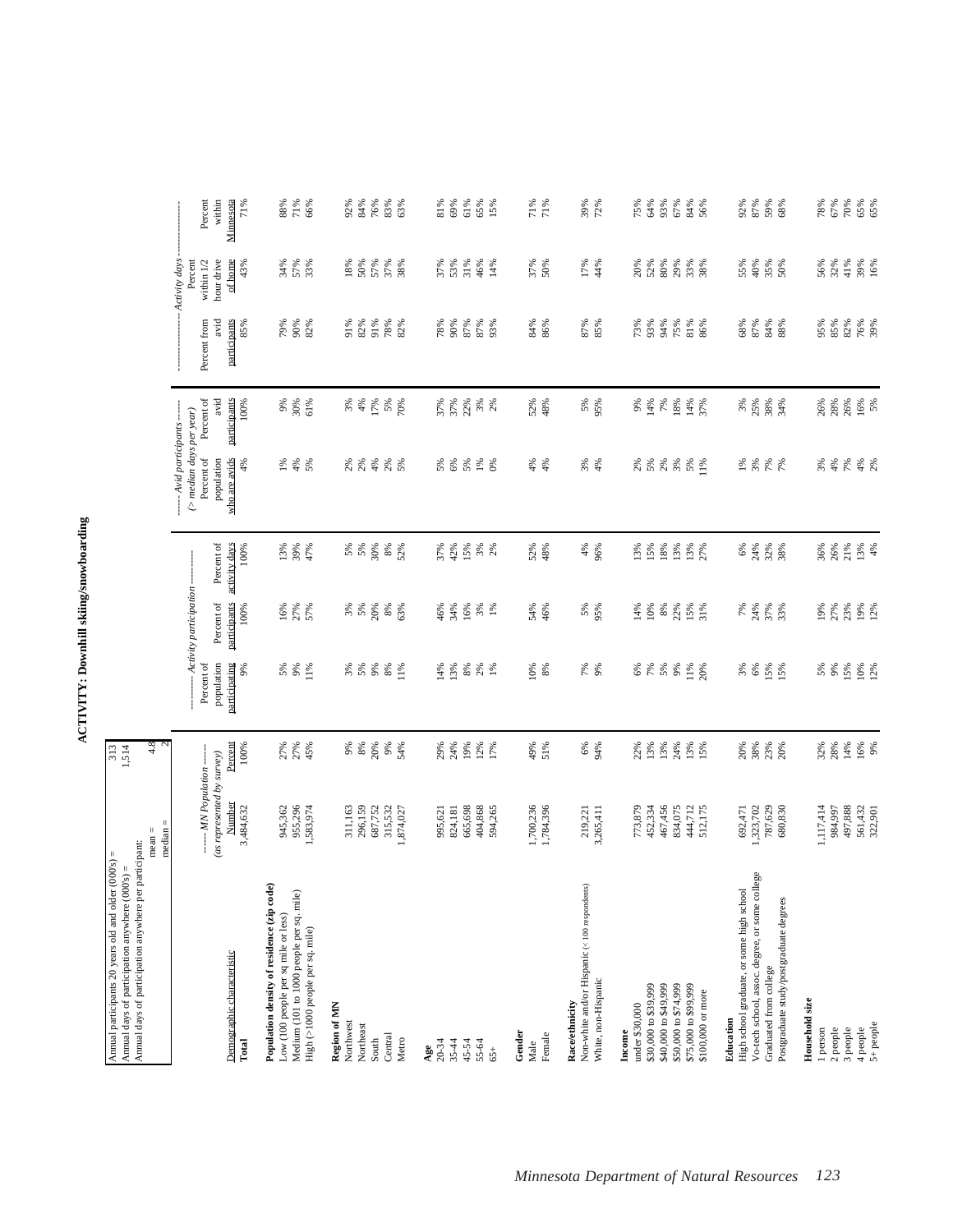| ۱                |
|------------------|
|                  |
| l<br>l           |
| l<br>l           |
| l<br>l<br>í<br>۱ |
| I<br>٠<br>I<br>l |
| i                |

| Minnesota<br>-- Activity days<br>Percent<br>within $1/2$<br>hour drive<br>of home<br>88%<br>72%<br>$2888$<br>$888$<br>63%<br>75%<br>73%<br>77%<br>78%<br>$87%$<br>74%<br>79%<br>69%<br>75%<br>$78%$<br>58%<br>67%<br>79%<br>$\frac{96}{87}\frac{2}{86}$<br><b>88885</b><br>83855<br>86%<br>67%<br>54%<br>75%<br>58%<br>77%<br>70%<br>62%<br>participants<br>Percent from<br>avid<br>$81\%$<br>90%<br>88%<br>90%<br>90%<br>79%<br>96%<br>82%<br>87%<br>86%<br>78%<br>$84%$<br>$88%$<br>79%<br>94%<br>90%<br>78%<br>83%<br>64%<br>82%<br>92%<br>85%<br>63%<br>$88%$<br>74%<br>86%<br>75%<br>92%<br>81%<br>89%<br>89%<br>86%<br>90%<br>Percent of<br>participants<br>avid<br>25%<br>19%<br>36%<br>3<br>30%<br>18%<br>7%<br>$100\%$<br>48%<br>22%<br>$15%$<br>$15%$<br>7%<br>37%<br>32%<br>12%<br>56%<br>44%<br>4%<br>28%<br>12%<br>9%<br>26%<br>10%<br>14%<br>21%<br>$10%$<br>33%<br>30%<br>23%<br>14%<br>96%<br>----- Avid participants ------<br>$($ > median days per year)<br>Percent of<br>who are avids<br>population<br>88888<br>4%<br><b>2</b> 2 3 3<br>88888<br>* * * * *<br>5%<br>3%<br>$3%$<br>4%<br><b>8 8 8 8 8 8 8</b><br>4%<br>$4%$<br>$2%$<br>$7%$<br>Percent of<br>activity days<br>28%<br>14%<br>$51\%$<br>3%<br>$6\%$<br><b>23%</b><br>23%<br>22%<br>I7%<br>7%<br>100%<br>40%<br>35%<br>$13%$<br>$15%$<br>$5%$<br>39%<br>$35%$<br>$24%$<br>12%<br>15%<br>49%<br>34%<br>19%<br>23%<br>7%<br>25%<br>38%<br>$9\%$<br>28%<br>26%<br>97%<br>11%<br>-- Activity participation-<br>Percent of<br>participants<br>26%<br>26%<br>18%<br>10%<br>100%<br>17%<br>19%<br>57%<br>43%<br>$9\%$<br>17%<br>38%<br>19%<br>26%<br>38%<br>24%<br>38%<br>11%<br>19%<br>$7%$<br>46%<br>29%<br>28%<br>11%<br>12%<br>3%<br>97%<br>20%<br>14%<br>29%<br>15%<br>13%<br>Percent of<br>population<br>participating<br>9%<br>$7\%$<br>$9\%$<br>$6\%$<br>$7888888$<br>$-2588$<br>$12%$<br>8%<br>7%<br>11%<br>19%<br>7%<br>7%<br>9%<br>10%<br>8%7%<br>10%<br>7%<br>$4%$<br>9%<br>8%9%<br>$11%$<br>$10%$<br>$8%$<br>78880<br>Percent<br>27%<br>27%<br>%<br>8%<br>20%<br>$9%$<br>54%<br>29%<br>24%<br>19%<br>12%<br>49%<br>51%<br>$6\%$<br>94%<br>22%<br>13%<br>13%<br>24%<br>13%<br>15%<br>20%<br>38%<br>23%<br>20%<br>$32%$<br>$28%$<br>$14%$<br>16%<br>9%<br>100%<br>45%<br>17%<br>--- MN Population ----<br>(as represented by survey)<br>Number<br>3,484,632<br>467,456<br>497,888<br>561,432<br>322,901<br>945,362<br>955,296<br>296,159<br>687,752<br>665,698<br>1,700,236<br>1,784,396<br>1,323,702<br>787,629<br>1,117,414<br>984,997<br>1,583,974<br>315,532<br>404,868<br>773,879<br>452,334<br>834,075<br>444,712<br>512,175<br>692,471<br>680,830<br>311,163<br>,874,027<br>824,181<br>594,265<br>995,621<br>219,221<br>3,265,411<br>Vo-tech school, assoc. degree, or some college<br>Population density of residence (zip code)<br>Non-white and/or Hispanic (<100 respondents)<br>High school graduate, or some high school<br>Medium (101 to 1000 people per sq. mile)<br>Postgraduate study/postgraduate degrees<br>Low (100 people per sq mile or less)<br>High (>1000 people per sq. mile)<br>Demographic characteristic<br>Graduated from college<br>White, non-Hispanic<br>\$30,000 to \$39,999<br>\$40,000 to \$49,999<br>\$50,000 to \$74,999<br>\$75,000 to \$99,999<br>\$100,000 or more<br>Household size<br>Race/ethnicity<br>Region of MN<br>under \$30,000<br>Education<br>Northwest<br>$5+$ people<br>Northeast<br>2 people<br>3 people<br>4 people<br>1 person<br>Income<br>Gender<br>Female<br>Central<br>South<br>Metro<br>Total<br>20-34<br>45-54<br>55-64<br>$35 - 44$<br>Male<br>$_{\rm Age}$<br>$65+$ | Annual days of participation anywhere per participant: | $mean =$<br>median: | 5.4 |  |  |  |  |
|----------------------------------------------------------------------------------------------------------------------------------------------------------------------------------------------------------------------------------------------------------------------------------------------------------------------------------------------------------------------------------------------------------------------------------------------------------------------------------------------------------------------------------------------------------------------------------------------------------------------------------------------------------------------------------------------------------------------------------------------------------------------------------------------------------------------------------------------------------------------------------------------------------------------------------------------------------------------------------------------------------------------------------------------------------------------------------------------------------------------------------------------------------------------------------------------------------------------------------------------------------------------------------------------------------------------------------------------------------------------------------------------------------------------------------------------------------------------------------------------------------------------------------------------------------------------------------------------------------------------------------------------------------------------------------------------------------------------------------------------------------------------------------------------------------------------------------------------------------------------------------------------------------------------------------------------------------------------------------------------------------------------------------------------------------------------------------------------------------------------------------------------------------------------------------------------------------------------------------------------------------------------------------------------------------------------------------------------------------------------------------------------------------------------------------------------------------------------------------------------------------------------------------------------------------------------------------------------------------------------------------------------------------------------------------------------------------------------------------------------------------------------------------------------------------------------------------------------------------------------------------------------------------------------------------------------------------------------------------------------------------------------------------------------------------------------------------------------------------------------------------------------------------------------------------------------------------------------------------------------------------------------------------------------------------------------------------------------------------------------------------------------------------------------------------------------------------------------------------------------------------------------------------------------------------------------------------------------------------------------------|--------------------------------------------------------|---------------------|-----|--|--|--|--|
|                                                                                                                                                                                                                                                                                                                                                                                                                                                                                                                                                                                                                                                                                                                                                                                                                                                                                                                                                                                                                                                                                                                                                                                                                                                                                                                                                                                                                                                                                                                                                                                                                                                                                                                                                                                                                                                                                                                                                                                                                                                                                                                                                                                                                                                                                                                                                                                                                                                                                                                                                                                                                                                                                                                                                                                                                                                                                                                                                                                                                                                                                                                                                                                                                                                                                                                                                                                                                                                                                                                                                                                                                            |                                                        |                     |     |  |  |  |  |
|                                                                                                                                                                                                                                                                                                                                                                                                                                                                                                                                                                                                                                                                                                                                                                                                                                                                                                                                                                                                                                                                                                                                                                                                                                                                                                                                                                                                                                                                                                                                                                                                                                                                                                                                                                                                                                                                                                                                                                                                                                                                                                                                                                                                                                                                                                                                                                                                                                                                                                                                                                                                                                                                                                                                                                                                                                                                                                                                                                                                                                                                                                                                                                                                                                                                                                                                                                                                                                                                                                                                                                                                                            |                                                        |                     |     |  |  |  |  |
|                                                                                                                                                                                                                                                                                                                                                                                                                                                                                                                                                                                                                                                                                                                                                                                                                                                                                                                                                                                                                                                                                                                                                                                                                                                                                                                                                                                                                                                                                                                                                                                                                                                                                                                                                                                                                                                                                                                                                                                                                                                                                                                                                                                                                                                                                                                                                                                                                                                                                                                                                                                                                                                                                                                                                                                                                                                                                                                                                                                                                                                                                                                                                                                                                                                                                                                                                                                                                                                                                                                                                                                                                            |                                                        |                     |     |  |  |  |  |
|                                                                                                                                                                                                                                                                                                                                                                                                                                                                                                                                                                                                                                                                                                                                                                                                                                                                                                                                                                                                                                                                                                                                                                                                                                                                                                                                                                                                                                                                                                                                                                                                                                                                                                                                                                                                                                                                                                                                                                                                                                                                                                                                                                                                                                                                                                                                                                                                                                                                                                                                                                                                                                                                                                                                                                                                                                                                                                                                                                                                                                                                                                                                                                                                                                                                                                                                                                                                                                                                                                                                                                                                                            |                                                        |                     |     |  |  |  |  |
|                                                                                                                                                                                                                                                                                                                                                                                                                                                                                                                                                                                                                                                                                                                                                                                                                                                                                                                                                                                                                                                                                                                                                                                                                                                                                                                                                                                                                                                                                                                                                                                                                                                                                                                                                                                                                                                                                                                                                                                                                                                                                                                                                                                                                                                                                                                                                                                                                                                                                                                                                                                                                                                                                                                                                                                                                                                                                                                                                                                                                                                                                                                                                                                                                                                                                                                                                                                                                                                                                                                                                                                                                            |                                                        |                     |     |  |  |  |  |
|                                                                                                                                                                                                                                                                                                                                                                                                                                                                                                                                                                                                                                                                                                                                                                                                                                                                                                                                                                                                                                                                                                                                                                                                                                                                                                                                                                                                                                                                                                                                                                                                                                                                                                                                                                                                                                                                                                                                                                                                                                                                                                                                                                                                                                                                                                                                                                                                                                                                                                                                                                                                                                                                                                                                                                                                                                                                                                                                                                                                                                                                                                                                                                                                                                                                                                                                                                                                                                                                                                                                                                                                                            |                                                        |                     |     |  |  |  |  |
|                                                                                                                                                                                                                                                                                                                                                                                                                                                                                                                                                                                                                                                                                                                                                                                                                                                                                                                                                                                                                                                                                                                                                                                                                                                                                                                                                                                                                                                                                                                                                                                                                                                                                                                                                                                                                                                                                                                                                                                                                                                                                                                                                                                                                                                                                                                                                                                                                                                                                                                                                                                                                                                                                                                                                                                                                                                                                                                                                                                                                                                                                                                                                                                                                                                                                                                                                                                                                                                                                                                                                                                                                            |                                                        |                     |     |  |  |  |  |
|                                                                                                                                                                                                                                                                                                                                                                                                                                                                                                                                                                                                                                                                                                                                                                                                                                                                                                                                                                                                                                                                                                                                                                                                                                                                                                                                                                                                                                                                                                                                                                                                                                                                                                                                                                                                                                                                                                                                                                                                                                                                                                                                                                                                                                                                                                                                                                                                                                                                                                                                                                                                                                                                                                                                                                                                                                                                                                                                                                                                                                                                                                                                                                                                                                                                                                                                                                                                                                                                                                                                                                                                                            |                                                        |                     |     |  |  |  |  |
|                                                                                                                                                                                                                                                                                                                                                                                                                                                                                                                                                                                                                                                                                                                                                                                                                                                                                                                                                                                                                                                                                                                                                                                                                                                                                                                                                                                                                                                                                                                                                                                                                                                                                                                                                                                                                                                                                                                                                                                                                                                                                                                                                                                                                                                                                                                                                                                                                                                                                                                                                                                                                                                                                                                                                                                                                                                                                                                                                                                                                                                                                                                                                                                                                                                                                                                                                                                                                                                                                                                                                                                                                            |                                                        |                     |     |  |  |  |  |
|                                                                                                                                                                                                                                                                                                                                                                                                                                                                                                                                                                                                                                                                                                                                                                                                                                                                                                                                                                                                                                                                                                                                                                                                                                                                                                                                                                                                                                                                                                                                                                                                                                                                                                                                                                                                                                                                                                                                                                                                                                                                                                                                                                                                                                                                                                                                                                                                                                                                                                                                                                                                                                                                                                                                                                                                                                                                                                                                                                                                                                                                                                                                                                                                                                                                                                                                                                                                                                                                                                                                                                                                                            |                                                        |                     |     |  |  |  |  |
|                                                                                                                                                                                                                                                                                                                                                                                                                                                                                                                                                                                                                                                                                                                                                                                                                                                                                                                                                                                                                                                                                                                                                                                                                                                                                                                                                                                                                                                                                                                                                                                                                                                                                                                                                                                                                                                                                                                                                                                                                                                                                                                                                                                                                                                                                                                                                                                                                                                                                                                                                                                                                                                                                                                                                                                                                                                                                                                                                                                                                                                                                                                                                                                                                                                                                                                                                                                                                                                                                                                                                                                                                            |                                                        |                     |     |  |  |  |  |
|                                                                                                                                                                                                                                                                                                                                                                                                                                                                                                                                                                                                                                                                                                                                                                                                                                                                                                                                                                                                                                                                                                                                                                                                                                                                                                                                                                                                                                                                                                                                                                                                                                                                                                                                                                                                                                                                                                                                                                                                                                                                                                                                                                                                                                                                                                                                                                                                                                                                                                                                                                                                                                                                                                                                                                                                                                                                                                                                                                                                                                                                                                                                                                                                                                                                                                                                                                                                                                                                                                                                                                                                                            |                                                        |                     |     |  |  |  |  |
|                                                                                                                                                                                                                                                                                                                                                                                                                                                                                                                                                                                                                                                                                                                                                                                                                                                                                                                                                                                                                                                                                                                                                                                                                                                                                                                                                                                                                                                                                                                                                                                                                                                                                                                                                                                                                                                                                                                                                                                                                                                                                                                                                                                                                                                                                                                                                                                                                                                                                                                                                                                                                                                                                                                                                                                                                                                                                                                                                                                                                                                                                                                                                                                                                                                                                                                                                                                                                                                                                                                                                                                                                            |                                                        |                     |     |  |  |  |  |
|                                                                                                                                                                                                                                                                                                                                                                                                                                                                                                                                                                                                                                                                                                                                                                                                                                                                                                                                                                                                                                                                                                                                                                                                                                                                                                                                                                                                                                                                                                                                                                                                                                                                                                                                                                                                                                                                                                                                                                                                                                                                                                                                                                                                                                                                                                                                                                                                                                                                                                                                                                                                                                                                                                                                                                                                                                                                                                                                                                                                                                                                                                                                                                                                                                                                                                                                                                                                                                                                                                                                                                                                                            |                                                        |                     |     |  |  |  |  |
|                                                                                                                                                                                                                                                                                                                                                                                                                                                                                                                                                                                                                                                                                                                                                                                                                                                                                                                                                                                                                                                                                                                                                                                                                                                                                                                                                                                                                                                                                                                                                                                                                                                                                                                                                                                                                                                                                                                                                                                                                                                                                                                                                                                                                                                                                                                                                                                                                                                                                                                                                                                                                                                                                                                                                                                                                                                                                                                                                                                                                                                                                                                                                                                                                                                                                                                                                                                                                                                                                                                                                                                                                            |                                                        |                     |     |  |  |  |  |
|                                                                                                                                                                                                                                                                                                                                                                                                                                                                                                                                                                                                                                                                                                                                                                                                                                                                                                                                                                                                                                                                                                                                                                                                                                                                                                                                                                                                                                                                                                                                                                                                                                                                                                                                                                                                                                                                                                                                                                                                                                                                                                                                                                                                                                                                                                                                                                                                                                                                                                                                                                                                                                                                                                                                                                                                                                                                                                                                                                                                                                                                                                                                                                                                                                                                                                                                                                                                                                                                                                                                                                                                                            |                                                        |                     |     |  |  |  |  |
|                                                                                                                                                                                                                                                                                                                                                                                                                                                                                                                                                                                                                                                                                                                                                                                                                                                                                                                                                                                                                                                                                                                                                                                                                                                                                                                                                                                                                                                                                                                                                                                                                                                                                                                                                                                                                                                                                                                                                                                                                                                                                                                                                                                                                                                                                                                                                                                                                                                                                                                                                                                                                                                                                                                                                                                                                                                                                                                                                                                                                                                                                                                                                                                                                                                                                                                                                                                                                                                                                                                                                                                                                            |                                                        |                     |     |  |  |  |  |
|                                                                                                                                                                                                                                                                                                                                                                                                                                                                                                                                                                                                                                                                                                                                                                                                                                                                                                                                                                                                                                                                                                                                                                                                                                                                                                                                                                                                                                                                                                                                                                                                                                                                                                                                                                                                                                                                                                                                                                                                                                                                                                                                                                                                                                                                                                                                                                                                                                                                                                                                                                                                                                                                                                                                                                                                                                                                                                                                                                                                                                                                                                                                                                                                                                                                                                                                                                                                                                                                                                                                                                                                                            |                                                        |                     |     |  |  |  |  |
|                                                                                                                                                                                                                                                                                                                                                                                                                                                                                                                                                                                                                                                                                                                                                                                                                                                                                                                                                                                                                                                                                                                                                                                                                                                                                                                                                                                                                                                                                                                                                                                                                                                                                                                                                                                                                                                                                                                                                                                                                                                                                                                                                                                                                                                                                                                                                                                                                                                                                                                                                                                                                                                                                                                                                                                                                                                                                                                                                                                                                                                                                                                                                                                                                                                                                                                                                                                                                                                                                                                                                                                                                            |                                                        |                     |     |  |  |  |  |
|                                                                                                                                                                                                                                                                                                                                                                                                                                                                                                                                                                                                                                                                                                                                                                                                                                                                                                                                                                                                                                                                                                                                                                                                                                                                                                                                                                                                                                                                                                                                                                                                                                                                                                                                                                                                                                                                                                                                                                                                                                                                                                                                                                                                                                                                                                                                                                                                                                                                                                                                                                                                                                                                                                                                                                                                                                                                                                                                                                                                                                                                                                                                                                                                                                                                                                                                                                                                                                                                                                                                                                                                                            |                                                        |                     |     |  |  |  |  |
|                                                                                                                                                                                                                                                                                                                                                                                                                                                                                                                                                                                                                                                                                                                                                                                                                                                                                                                                                                                                                                                                                                                                                                                                                                                                                                                                                                                                                                                                                                                                                                                                                                                                                                                                                                                                                                                                                                                                                                                                                                                                                                                                                                                                                                                                                                                                                                                                                                                                                                                                                                                                                                                                                                                                                                                                                                                                                                                                                                                                                                                                                                                                                                                                                                                                                                                                                                                                                                                                                                                                                                                                                            |                                                        |                     |     |  |  |  |  |
|                                                                                                                                                                                                                                                                                                                                                                                                                                                                                                                                                                                                                                                                                                                                                                                                                                                                                                                                                                                                                                                                                                                                                                                                                                                                                                                                                                                                                                                                                                                                                                                                                                                                                                                                                                                                                                                                                                                                                                                                                                                                                                                                                                                                                                                                                                                                                                                                                                                                                                                                                                                                                                                                                                                                                                                                                                                                                                                                                                                                                                                                                                                                                                                                                                                                                                                                                                                                                                                                                                                                                                                                                            |                                                        |                     |     |  |  |  |  |
|                                                                                                                                                                                                                                                                                                                                                                                                                                                                                                                                                                                                                                                                                                                                                                                                                                                                                                                                                                                                                                                                                                                                                                                                                                                                                                                                                                                                                                                                                                                                                                                                                                                                                                                                                                                                                                                                                                                                                                                                                                                                                                                                                                                                                                                                                                                                                                                                                                                                                                                                                                                                                                                                                                                                                                                                                                                                                                                                                                                                                                                                                                                                                                                                                                                                                                                                                                                                                                                                                                                                                                                                                            |                                                        |                     |     |  |  |  |  |
|                                                                                                                                                                                                                                                                                                                                                                                                                                                                                                                                                                                                                                                                                                                                                                                                                                                                                                                                                                                                                                                                                                                                                                                                                                                                                                                                                                                                                                                                                                                                                                                                                                                                                                                                                                                                                                                                                                                                                                                                                                                                                                                                                                                                                                                                                                                                                                                                                                                                                                                                                                                                                                                                                                                                                                                                                                                                                                                                                                                                                                                                                                                                                                                                                                                                                                                                                                                                                                                                                                                                                                                                                            |                                                        |                     |     |  |  |  |  |
|                                                                                                                                                                                                                                                                                                                                                                                                                                                                                                                                                                                                                                                                                                                                                                                                                                                                                                                                                                                                                                                                                                                                                                                                                                                                                                                                                                                                                                                                                                                                                                                                                                                                                                                                                                                                                                                                                                                                                                                                                                                                                                                                                                                                                                                                                                                                                                                                                                                                                                                                                                                                                                                                                                                                                                                                                                                                                                                                                                                                                                                                                                                                                                                                                                                                                                                                                                                                                                                                                                                                                                                                                            |                                                        |                     |     |  |  |  |  |
|                                                                                                                                                                                                                                                                                                                                                                                                                                                                                                                                                                                                                                                                                                                                                                                                                                                                                                                                                                                                                                                                                                                                                                                                                                                                                                                                                                                                                                                                                                                                                                                                                                                                                                                                                                                                                                                                                                                                                                                                                                                                                                                                                                                                                                                                                                                                                                                                                                                                                                                                                                                                                                                                                                                                                                                                                                                                                                                                                                                                                                                                                                                                                                                                                                                                                                                                                                                                                                                                                                                                                                                                                            |                                                        |                     |     |  |  |  |  |
|                                                                                                                                                                                                                                                                                                                                                                                                                                                                                                                                                                                                                                                                                                                                                                                                                                                                                                                                                                                                                                                                                                                                                                                                                                                                                                                                                                                                                                                                                                                                                                                                                                                                                                                                                                                                                                                                                                                                                                                                                                                                                                                                                                                                                                                                                                                                                                                                                                                                                                                                                                                                                                                                                                                                                                                                                                                                                                                                                                                                                                                                                                                                                                                                                                                                                                                                                                                                                                                                                                                                                                                                                            |                                                        |                     |     |  |  |  |  |
|                                                                                                                                                                                                                                                                                                                                                                                                                                                                                                                                                                                                                                                                                                                                                                                                                                                                                                                                                                                                                                                                                                                                                                                                                                                                                                                                                                                                                                                                                                                                                                                                                                                                                                                                                                                                                                                                                                                                                                                                                                                                                                                                                                                                                                                                                                                                                                                                                                                                                                                                                                                                                                                                                                                                                                                                                                                                                                                                                                                                                                                                                                                                                                                                                                                                                                                                                                                                                                                                                                                                                                                                                            |                                                        |                     |     |  |  |  |  |
|                                                                                                                                                                                                                                                                                                                                                                                                                                                                                                                                                                                                                                                                                                                                                                                                                                                                                                                                                                                                                                                                                                                                                                                                                                                                                                                                                                                                                                                                                                                                                                                                                                                                                                                                                                                                                                                                                                                                                                                                                                                                                                                                                                                                                                                                                                                                                                                                                                                                                                                                                                                                                                                                                                                                                                                                                                                                                                                                                                                                                                                                                                                                                                                                                                                                                                                                                                                                                                                                                                                                                                                                                            |                                                        |                     |     |  |  |  |  |
|                                                                                                                                                                                                                                                                                                                                                                                                                                                                                                                                                                                                                                                                                                                                                                                                                                                                                                                                                                                                                                                                                                                                                                                                                                                                                                                                                                                                                                                                                                                                                                                                                                                                                                                                                                                                                                                                                                                                                                                                                                                                                                                                                                                                                                                                                                                                                                                                                                                                                                                                                                                                                                                                                                                                                                                                                                                                                                                                                                                                                                                                                                                                                                                                                                                                                                                                                                                                                                                                                                                                                                                                                            |                                                        |                     |     |  |  |  |  |
|                                                                                                                                                                                                                                                                                                                                                                                                                                                                                                                                                                                                                                                                                                                                                                                                                                                                                                                                                                                                                                                                                                                                                                                                                                                                                                                                                                                                                                                                                                                                                                                                                                                                                                                                                                                                                                                                                                                                                                                                                                                                                                                                                                                                                                                                                                                                                                                                                                                                                                                                                                                                                                                                                                                                                                                                                                                                                                                                                                                                                                                                                                                                                                                                                                                                                                                                                                                                                                                                                                                                                                                                                            |                                                        |                     |     |  |  |  |  |
|                                                                                                                                                                                                                                                                                                                                                                                                                                                                                                                                                                                                                                                                                                                                                                                                                                                                                                                                                                                                                                                                                                                                                                                                                                                                                                                                                                                                                                                                                                                                                                                                                                                                                                                                                                                                                                                                                                                                                                                                                                                                                                                                                                                                                                                                                                                                                                                                                                                                                                                                                                                                                                                                                                                                                                                                                                                                                                                                                                                                                                                                                                                                                                                                                                                                                                                                                                                                                                                                                                                                                                                                                            |                                                        |                     |     |  |  |  |  |
|                                                                                                                                                                                                                                                                                                                                                                                                                                                                                                                                                                                                                                                                                                                                                                                                                                                                                                                                                                                                                                                                                                                                                                                                                                                                                                                                                                                                                                                                                                                                                                                                                                                                                                                                                                                                                                                                                                                                                                                                                                                                                                                                                                                                                                                                                                                                                                                                                                                                                                                                                                                                                                                                                                                                                                                                                                                                                                                                                                                                                                                                                                                                                                                                                                                                                                                                                                                                                                                                                                                                                                                                                            |                                                        |                     |     |  |  |  |  |
|                                                                                                                                                                                                                                                                                                                                                                                                                                                                                                                                                                                                                                                                                                                                                                                                                                                                                                                                                                                                                                                                                                                                                                                                                                                                                                                                                                                                                                                                                                                                                                                                                                                                                                                                                                                                                                                                                                                                                                                                                                                                                                                                                                                                                                                                                                                                                                                                                                                                                                                                                                                                                                                                                                                                                                                                                                                                                                                                                                                                                                                                                                                                                                                                                                                                                                                                                                                                                                                                                                                                                                                                                            |                                                        |                     |     |  |  |  |  |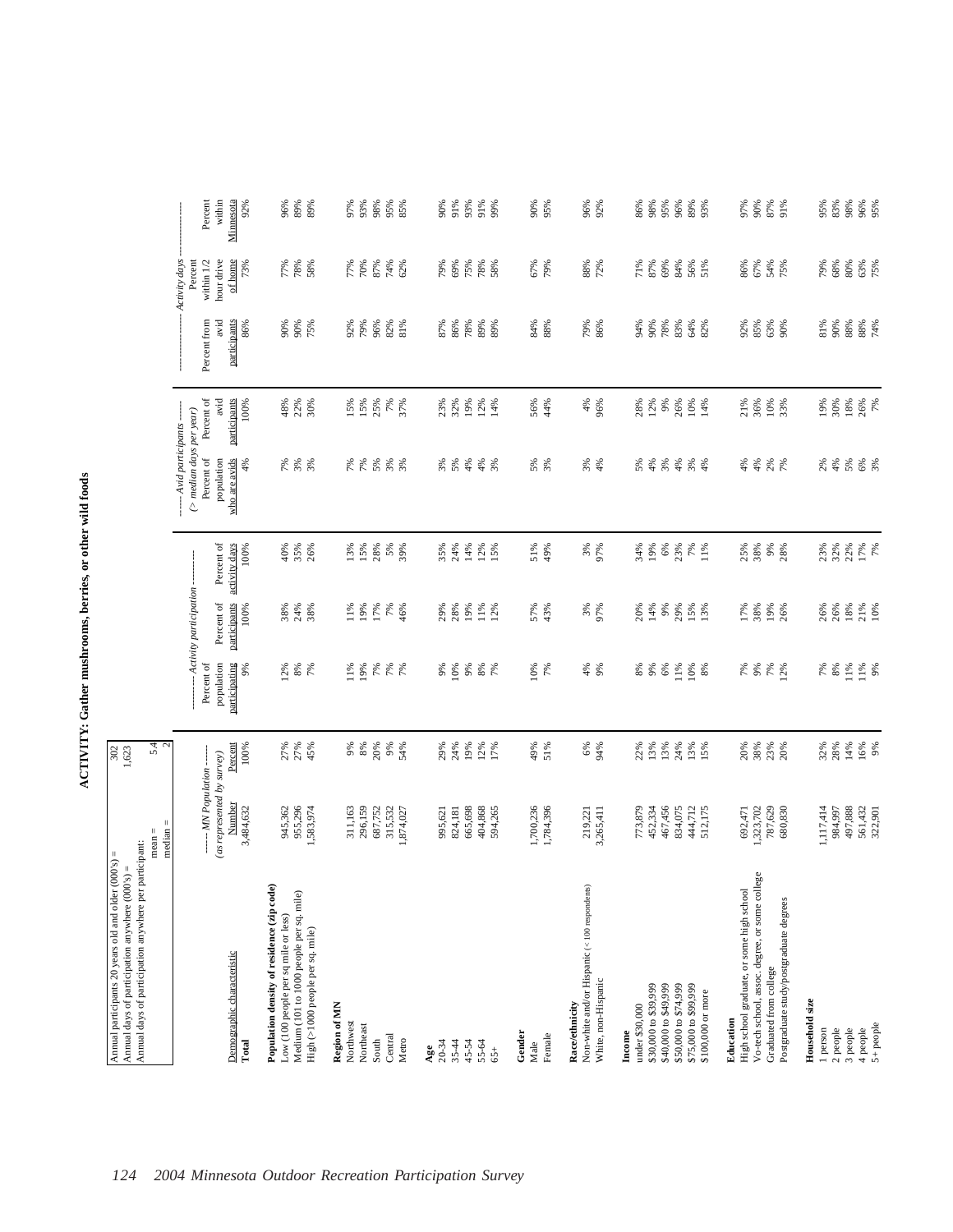| ì |
|---|
|   |

| Annual days of participation anywhere per participant:<br>Annual participants 20 years old and older (000's) =<br>Annual days of participation anywhere (000's) = |                                                        | 1,486<br>227                  |                             |                                                     |                        |                                                                                            |                      |                                             |                                                          |                   |
|-------------------------------------------------------------------------------------------------------------------------------------------------------------------|--------------------------------------------------------|-------------------------------|-----------------------------|-----------------------------------------------------|------------------------|--------------------------------------------------------------------------------------------|----------------------|---------------------------------------------|----------------------------------------------------------|-------------------|
|                                                                                                                                                                   | $mean =$<br>median                                     | 6.5                           |                             |                                                     |                        |                                                                                            |                      |                                             |                                                          |                   |
|                                                                                                                                                                   | ---- MN Population -----<br>(as represented by survey) |                               | Percent of<br>population    | ------- Activity participation ------<br>Percent of | Percent of             | ----- Avid participants ------<br>$(>median\ days\ per\ year)$<br>Percent of<br>population | Percent of<br>avid   | avid<br>Percent from<br>$\sim$              | - Activity days<br>Percent<br>hour drive<br>within $1/2$ | Percent<br>within |
| Demographic characteristic<br>Total                                                                                                                               | Number<br>3,484,632                                    | Percent<br>100%               | participating<br>7%         | participants<br>100%                                | activity days<br>100%  | who are avids<br>3%                                                                        | participants<br>100% | participants<br>89%                         | of home<br>76%                                           | Minnesota<br>87%  |
| Population density of residence (zip code)<br>Low (100 people per sq mile or less)                                                                                |                                                        | 27%                           |                             | 16%                                                 | 17%                    |                                                                                            | 18%                  | 89%                                         |                                                          |                   |
| Medium (101 to 1000 people per sq. mile)<br>High (>1000 people per sq. mile)                                                                                      | 945,362<br>955,296<br>1,583,974                        | 27%<br>45%                    | $4\%$ $\%$<br>10%           | $\frac{16%}{68%}$                                   | 14%<br>68%             | 2%<br>2%                                                                                   | <b>22%</b><br>60%    | 91%<br>88%                                  | 82%<br>73%<br>76%                                        | 98%<br>93%<br>83% |
| Region of MN<br>Northwest                                                                                                                                         | 311,163                                                |                               | 4%                          |                                                     |                        |                                                                                            |                      | 93%                                         | 85%                                                      | 100%              |
| Northeast                                                                                                                                                         | 296,159                                                |                               | $6%$ 4%                     | $5\%$ 8%                                            |                        |                                                                                            | $5%$<br>12%          | 94%                                         | 81%                                                      | 97%               |
| Central<br>South                                                                                                                                                  | 687,752<br>315,532                                     | ಹೆ ಹೆ ಕ್ಲಿ ಕೆ<br>ಹೆ ಕ್ಲಿ ಕ್ಲಿ |                             | $1\%$                                               |                        | 88888                                                                                      | 10%<br>7%            | 84%<br>90%                                  | 76%<br>67%                                               | 94%<br>98%        |
| Metro                                                                                                                                                             | 1,874,027                                              | 54%                           | $4%$<br>9%                  | 5%<br>70%                                           | $6888880$<br>$188880$  |                                                                                            | 65%                  | 88%                                         | 75%                                                      | 82%               |
| 20-34<br>Age                                                                                                                                                      | 995,621                                                | 29%                           |                             | 26%                                                 | 33%                    |                                                                                            | 20%                  | 92%                                         | 71%                                                      | 72%               |
| $35 - 44$                                                                                                                                                         | 824,181                                                | 24%                           | 6%<br>9%                    | 33%                                                 |                        | $2%$<br>$4%$                                                                               | 30%                  | 82%                                         | 84%                                                      | 93%               |
| 45-54                                                                                                                                                             | 665,698                                                | 19%                           | $9\%$                       | 27%                                                 | 24%<br>30%             |                                                                                            | 34%                  | 92%                                         | 74%                                                      | 94%               |
| 55-64<br>$65+$                                                                                                                                                    | 404,868<br>594,265                                     | 12%<br>17%                    | $5%$<br>2%                  | 9%<br>5%                                            | $10\%$<br>2%           | $5%$ $8%$ $1%$                                                                             | $13%$<br>3%          | 94%<br>60%                                  | 89%<br>52%                                               | 98%<br>$97\%$     |
|                                                                                                                                                                   |                                                        |                               |                             |                                                     |                        |                                                                                            |                      |                                             |                                                          |                   |
| Gender<br>Female<br>Male                                                                                                                                          | 1,700,236<br>1,784,396                                 | 49%<br>51%                    | $5%$<br>8%                  | 40%<br>60%                                          | 50%<br>50%             | $3%$<br>$3%$                                                                               | 45%<br>55%           | 92%<br>85%                                  | 77%<br>75%                                               | 85%<br>88%        |
|                                                                                                                                                                   |                                                        |                               |                             |                                                     |                        |                                                                                            |                      |                                             |                                                          |                   |
| Non-white and/or Hispanic (< 100 respondents)<br>Race/ethnicity                                                                                                   | 219,221                                                | 6%                            |                             |                                                     | $0\%$                  | $1\%$ $3\%$                                                                                | 1%                   | 100%                                        | 100%                                                     | 100%              |
| White, non-Hispanic                                                                                                                                               | 3,265,411                                              | 94%                           | $1%$<br>7%                  | 1%<br>99%                                           | 100%                   |                                                                                            | 99%                  | 89%                                         | 76%                                                      | $87\%$            |
| under \$30,000<br>Income                                                                                                                                          | 773,879                                                | 22%                           |                             | 10%                                                 | 16%                    |                                                                                            | 16%                  | 96%                                         | 71%                                                      | 71%               |
| \$30,000 to \$39,999                                                                                                                                              | 452,334                                                | 13%                           |                             | 7%                                                  | 7%                     |                                                                                            | 7%                   | 94%                                         | 84%<br>86%                                               | 98%               |
| \$50,000 to \$74,999<br>\$40,000 to \$49,999                                                                                                                      | 467,456<br>834,075                                     | 13%<br>24%                    | $28888$<br>$758$            | $9\%$                                               | $4%$                   | <b>2222222</b>                                                                             | 3%<br>26%            | 65%                                         | 77%                                                      | 98%<br>86%        |
| \$75,000 to \$99,999                                                                                                                                              | 444,712                                                | $13%$<br>$15%$                | $5%$<br>$5%$                | 32%<br>10%<br>32%                                   | $42%$<br>11%<br>20%    |                                                                                            | 13%<br>36%           | 89%<br>94%                                  | 79%                                                      | 100%              |
| \$100,000 or more                                                                                                                                                 | 512,175                                                |                               |                             |                                                     |                        |                                                                                            |                      | 84%                                         | 70%                                                      | $84\%$            |
| High school graduate, or some high school<br>Education                                                                                                            | 692,471                                                | 20%                           |                             | 4%                                                  | 8%                     |                                                                                            |                      | 96%                                         | 89%                                                      | 100%              |
| Vo-tech school, assoc. degree, or some college                                                                                                                    | 1,323,702                                              | 38%                           | 1888008                     | 16%<br>33%<br>47%                                   | 17%                    | 5 8 8 8                                                                                    | 5%<br>21%<br>55%     | 91%                                         | 75%                                                      | 93%               |
| Graduated from college                                                                                                                                            | 787,629                                                | 23%                           |                             |                                                     | $15%$<br>60%           |                                                                                            |                      | 69%<br>92%                                  | $77%$<br>$75%$                                           | 96%               |
| Postgraduate study/postgraduate degrees                                                                                                                           | 680,830                                                | 20%                           |                             |                                                     |                        |                                                                                            |                      |                                             |                                                          | 81%               |
| Household size<br>1 person                                                                                                                                        | 1,117,414                                              |                               |                             |                                                     |                        |                                                                                            |                      |                                             | 78%                                                      | 96%               |
| 2 people                                                                                                                                                          | 984,997                                                | 32%<br>28%                    | $\frac{2}{9}$ $\frac{2}{9}$ | 27%<br>35%                                          | 22%<br>30%             | $2\%$<br>4%                                                                                | 21%<br>38%           | $\begin{array}{l} 84\% \\ 88\% \end{array}$ | 78%                                                      | 79%               |
| 3 people                                                                                                                                                          |                                                        | 14%                           | $9\%$                       | 19%                                                 |                        |                                                                                            | 19%                  | 88%                                         | 75%                                                      | 93%               |
| 5+ people<br>4 people                                                                                                                                             | 497,888<br>561,432<br>322,901                          | 16%<br>9%                     | $5%$<br>$5%$                | 12%<br>7%                                           | $15%$<br>$25%$<br>$9%$ | $4%$ $8%$ $2%$                                                                             | 6%<br>16%            | 96%<br>84%                                  | 73%<br>79%                                               | 81%<br>93%        |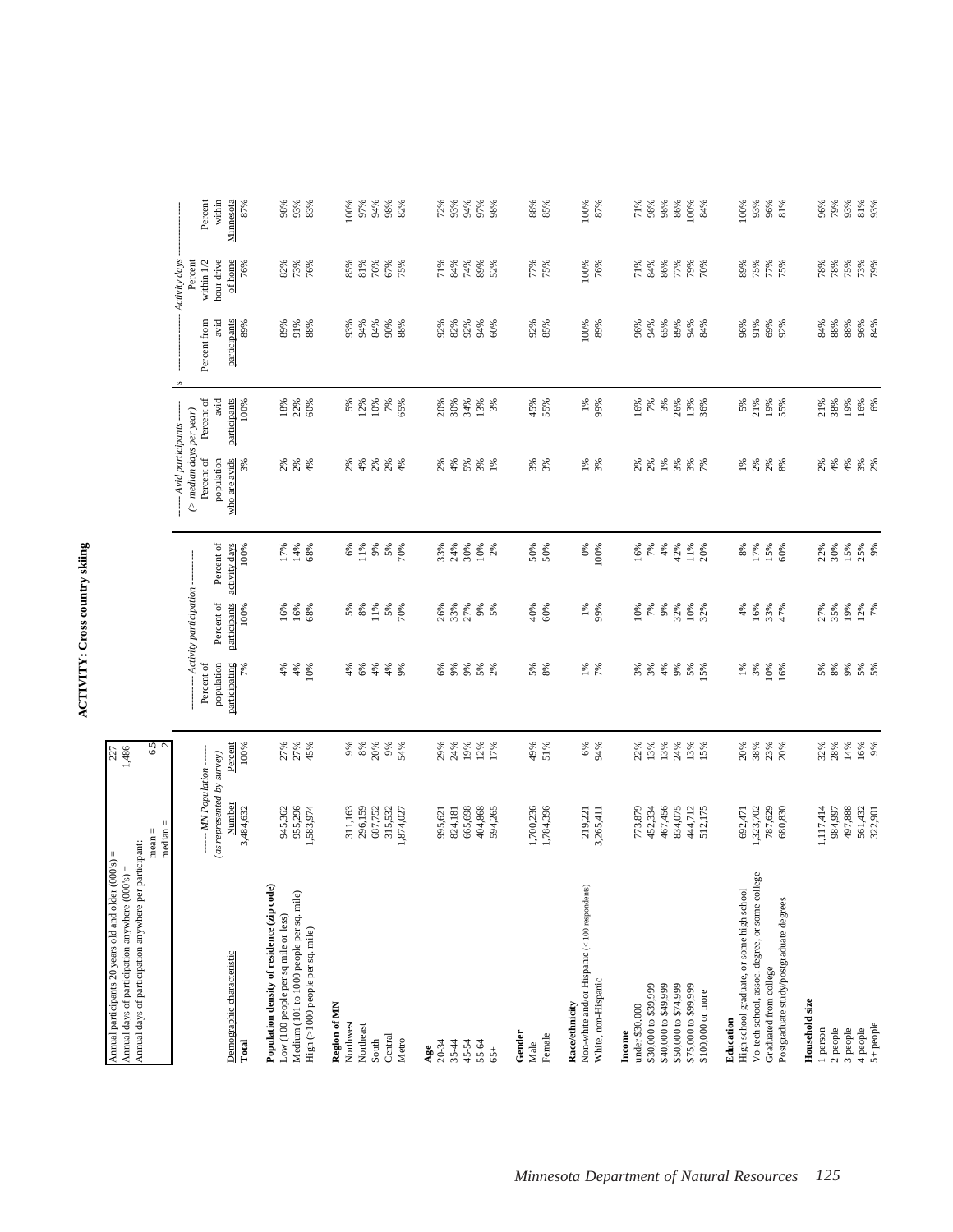| ľ |
|---|
|   |
|   |
|   |
|   |
|   |
|   |
|   |
|   |
|   |
|   |
|   |
|   |
|   |
|   |
|   |
|   |
|   |
|   |
|   |
|   |

| Percent of<br>avid<br>participants<br>17%<br>0%<br>19%<br>33%<br>19%<br>23%<br>50%<br>25%<br>12%<br>13%<br>16%<br>43%<br>24%<br>43%<br>20%<br>$9\%$<br>40%<br>60%<br>20%<br>3%<br>33%<br>9%<br>11%<br>50%<br>$\frac{21\%}{18\%}$<br>100%<br>25%<br>4%<br>100%<br>16%<br>----- Avid participants ------<br>$($ > median days per year)<br>Percent of<br>who are avids<br>population<br>2%<br>*****<br>5 % & &<br>$4%$ $8%$<br>$1%$<br>88882<br>2%<br>3%<br>$0\%$<br>$2\%$<br>888888<br>Percent of<br>activity days<br>25%<br>100%<br>$51\%$<br>41%<br>$8\%$<br>8% 5%<br>26%<br>12%<br>9%<br>2%<br>33%<br>67%<br>0%<br>11%<br>28%<br>13%<br>56%<br>43%<br>10%<br>38%<br>23%<br>37%<br>40%<br>100%<br>5%<br>28%<br>$7\%$<br>21%<br>$10\%$<br>21%<br>--- Activity participation --<br>Percent of<br>participants<br>21%<br>12%<br>53%<br>14%<br>100%<br>$6\%$ 8%<br>26%<br>$5%$<br>$2%$<br>38%<br>62%<br>3%<br>97%<br>8%<br>13%<br>25%<br>14%<br>46%<br>17%<br>29%<br>26%<br>29%<br>31%<br>30%<br>39%<br>34%<br>33%<br>14%<br>8%<br>Percent of<br>population<br>participating<br>$5%$ $6%$ $4%$<br>$6%$ $2%$<br>$1%$<br>$2%$<br>5%<br>* * * * * * *<br>m m n n n n x<br>5%<br>$5%$<br>5%<br>$3%$<br>4%<br>$5%$<br>$6%$<br>$4%$<br>5%<br>$2%$<br>$6%$<br>$7%$<br>$7%$<br>$^{4%}$<br>8.8<br>Percent<br>* * * * *<br>\$ * \$ * * *<br>19%<br>51%<br>13%<br>38%<br>23%<br>20%<br>$32%$<br>$28%$<br>$14%$<br>27%<br>27%<br>45%<br>29%<br>24%<br>12%<br>17%<br>49%<br>6%<br>94%<br>22%<br>13%<br>24%<br>13%<br>15%<br>20%<br>100%<br>(as represented by survey)<br>--- MN Population ---<br>Number<br>3,484,632<br>665,698<br>1,700,236<br>467,456<br>1,117,414<br>984,997<br>497,888<br>945,362<br>955,296<br>296,159<br>687,752<br>404,868<br>594,265<br>1,784,396<br>773,879<br>834,075<br>444,712<br>692,471<br>1,323,702<br>787,629<br>1,583,974<br>311,163<br>315,532<br>452,334<br>512,175<br>680,830<br>1,874,027<br>995,621<br>824,181<br>219,221<br>3,265,411<br>$mean =$<br>median<br>Vo-tech school, assoc. degree, or some college<br>Population density of residence (zip code)<br>Non-white and/or Hispanic (<100 respondents)<br>High school graduate, or some high school<br>Medium (101 to 1000 people per sq. mile)<br>Postgraduate study/postgraduate degrees<br>Low (100 people per sq mile or less)<br>High (>1000 people per sq. mile)<br>Demographic characteristic<br>Graduated from college<br>White, non-Hispanic<br>\$30,000 to \$39,999<br>\$40,000 to \$49,999<br>\$75,000 to \$99,999<br>\$50,000 to \$74,999<br>\$100,000 or more<br>Household size<br>Region of MN<br>Race/ethnicity<br>under \$30,000<br>Education<br>Northwest<br>Northeast<br>3 people<br>4 people<br>1 person<br>2 people<br>Gender<br>Income<br>Central<br>Female<br>South<br>Metro<br>45-54<br>Total<br>Age<br>20-34<br>$35 - 44$<br>55-64<br>Male<br>$65+$ | participants<br>Percent from<br>avid<br>96%<br>88%<br>$0\%$<br>88%<br>99%<br>98%<br>97%<br>94%<br>98%<br>84%<br>99%<br>81%<br>97%<br>96%<br>99%<br>96%<br>71%<br>99%<br>98%<br>99%<br>88%<br>95%<br>97%<br>99%<br>98%<br>95%<br>96%<br>96%<br>96%<br>97%<br>88%<br>93%<br>92%<br>11%<br>15%<br>88888<br>$6%$<br>16%<br>19%<br>12%<br>888888<br>16%<br>9%<br>561,432<br>322,901<br>5+ people | Annual days of participation anywhere per | participant: |  |  |  |                          |  |
|----------------------------------------------------------------------------------------------------------------------------------------------------------------------------------------------------------------------------------------------------------------------------------------------------------------------------------------------------------------------------------------------------------------------------------------------------------------------------------------------------------------------------------------------------------------------------------------------------------------------------------------------------------------------------------------------------------------------------------------------------------------------------------------------------------------------------------------------------------------------------------------------------------------------------------------------------------------------------------------------------------------------------------------------------------------------------------------------------------------------------------------------------------------------------------------------------------------------------------------------------------------------------------------------------------------------------------------------------------------------------------------------------------------------------------------------------------------------------------------------------------------------------------------------------------------------------------------------------------------------------------------------------------------------------------------------------------------------------------------------------------------------------------------------------------------------------------------------------------------------------------------------------------------------------------------------------------------------------------------------------------------------------------------------------------------------------------------------------------------------------------------------------------------------------------------------------------------------------------------------------------------------------------------------------------------------------------------------------------------------------------------------------------------------------------------------------------------------------------------------------------------------------------------------------------------------------------------------------------------------------------------------------------------------------------------------------------------------------------------------------------------------------------------------------------------------------------------------------------|---------------------------------------------------------------------------------------------------------------------------------------------------------------------------------------------------------------------------------------------------------------------------------------------------------------------------------------------------------------------------------------------|-------------------------------------------|--------------|--|--|--|--------------------------|--|
|                                                                                                                                                                                                                                                                                                                                                                                                                                                                                                                                                                                                                                                                                                                                                                                                                                                                                                                                                                                                                                                                                                                                                                                                                                                                                                                                                                                                                                                                                                                                                                                                                                                                                                                                                                                                                                                                                                                                                                                                                                                                                                                                                                                                                                                                                                                                                                                                                                                                                                                                                                                                                                                                                                                                                                                                                                                          |                                                                                                                                                                                                                                                                                                                                                                                             |                                           |              |  |  |  |                          |  |
|                                                                                                                                                                                                                                                                                                                                                                                                                                                                                                                                                                                                                                                                                                                                                                                                                                                                                                                                                                                                                                                                                                                                                                                                                                                                                                                                                                                                                                                                                                                                                                                                                                                                                                                                                                                                                                                                                                                                                                                                                                                                                                                                                                                                                                                                                                                                                                                                                                                                                                                                                                                                                                                                                                                                                                                                                                                          |                                                                                                                                                                                                                                                                                                                                                                                             |                                           |              |  |  |  | Activity days<br>Percent |  |
|                                                                                                                                                                                                                                                                                                                                                                                                                                                                                                                                                                                                                                                                                                                                                                                                                                                                                                                                                                                                                                                                                                                                                                                                                                                                                                                                                                                                                                                                                                                                                                                                                                                                                                                                                                                                                                                                                                                                                                                                                                                                                                                                                                                                                                                                                                                                                                                                                                                                                                                                                                                                                                                                                                                                                                                                                                                          |                                                                                                                                                                                                                                                                                                                                                                                             |                                           |              |  |  |  | within 1/2<br>hour drive |  |
|                                                                                                                                                                                                                                                                                                                                                                                                                                                                                                                                                                                                                                                                                                                                                                                                                                                                                                                                                                                                                                                                                                                                                                                                                                                                                                                                                                                                                                                                                                                                                                                                                                                                                                                                                                                                                                                                                                                                                                                                                                                                                                                                                                                                                                                                                                                                                                                                                                                                                                                                                                                                                                                                                                                                                                                                                                                          |                                                                                                                                                                                                                                                                                                                                                                                             |                                           |              |  |  |  | of home<br>86%           |  |
|                                                                                                                                                                                                                                                                                                                                                                                                                                                                                                                                                                                                                                                                                                                                                                                                                                                                                                                                                                                                                                                                                                                                                                                                                                                                                                                                                                                                                                                                                                                                                                                                                                                                                                                                                                                                                                                                                                                                                                                                                                                                                                                                                                                                                                                                                                                                                                                                                                                                                                                                                                                                                                                                                                                                                                                                                                                          |                                                                                                                                                                                                                                                                                                                                                                                             |                                           |              |  |  |  |                          |  |
|                                                                                                                                                                                                                                                                                                                                                                                                                                                                                                                                                                                                                                                                                                                                                                                                                                                                                                                                                                                                                                                                                                                                                                                                                                                                                                                                                                                                                                                                                                                                                                                                                                                                                                                                                                                                                                                                                                                                                                                                                                                                                                                                                                                                                                                                                                                                                                                                                                                                                                                                                                                                                                                                                                                                                                                                                                                          |                                                                                                                                                                                                                                                                                                                                                                                             |                                           |              |  |  |  | 90%<br>91%               |  |
|                                                                                                                                                                                                                                                                                                                                                                                                                                                                                                                                                                                                                                                                                                                                                                                                                                                                                                                                                                                                                                                                                                                                                                                                                                                                                                                                                                                                                                                                                                                                                                                                                                                                                                                                                                                                                                                                                                                                                                                                                                                                                                                                                                                                                                                                                                                                                                                                                                                                                                                                                                                                                                                                                                                                                                                                                                                          |                                                                                                                                                                                                                                                                                                                                                                                             |                                           |              |  |  |  | 37%                      |  |
|                                                                                                                                                                                                                                                                                                                                                                                                                                                                                                                                                                                                                                                                                                                                                                                                                                                                                                                                                                                                                                                                                                                                                                                                                                                                                                                                                                                                                                                                                                                                                                                                                                                                                                                                                                                                                                                                                                                                                                                                                                                                                                                                                                                                                                                                                                                                                                                                                                                                                                                                                                                                                                                                                                                                                                                                                                                          |                                                                                                                                                                                                                                                                                                                                                                                             |                                           |              |  |  |  |                          |  |
|                                                                                                                                                                                                                                                                                                                                                                                                                                                                                                                                                                                                                                                                                                                                                                                                                                                                                                                                                                                                                                                                                                                                                                                                                                                                                                                                                                                                                                                                                                                                                                                                                                                                                                                                                                                                                                                                                                                                                                                                                                                                                                                                                                                                                                                                                                                                                                                                                                                                                                                                                                                                                                                                                                                                                                                                                                                          |                                                                                                                                                                                                                                                                                                                                                                                             |                                           |              |  |  |  | 95%                      |  |
|                                                                                                                                                                                                                                                                                                                                                                                                                                                                                                                                                                                                                                                                                                                                                                                                                                                                                                                                                                                                                                                                                                                                                                                                                                                                                                                                                                                                                                                                                                                                                                                                                                                                                                                                                                                                                                                                                                                                                                                                                                                                                                                                                                                                                                                                                                                                                                                                                                                                                                                                                                                                                                                                                                                                                                                                                                                          |                                                                                                                                                                                                                                                                                                                                                                                             |                                           |              |  |  |  | 78%                      |  |
|                                                                                                                                                                                                                                                                                                                                                                                                                                                                                                                                                                                                                                                                                                                                                                                                                                                                                                                                                                                                                                                                                                                                                                                                                                                                                                                                                                                                                                                                                                                                                                                                                                                                                                                                                                                                                                                                                                                                                                                                                                                                                                                                                                                                                                                                                                                                                                                                                                                                                                                                                                                                                                                                                                                                                                                                                                                          |                                                                                                                                                                                                                                                                                                                                                                                             |                                           |              |  |  |  | 92%                      |  |
|                                                                                                                                                                                                                                                                                                                                                                                                                                                                                                                                                                                                                                                                                                                                                                                                                                                                                                                                                                                                                                                                                                                                                                                                                                                                                                                                                                                                                                                                                                                                                                                                                                                                                                                                                                                                                                                                                                                                                                                                                                                                                                                                                                                                                                                                                                                                                                                                                                                                                                                                                                                                                                                                                                                                                                                                                                                          |                                                                                                                                                                                                                                                                                                                                                                                             |                                           |              |  |  |  | 94%<br>67%               |  |
|                                                                                                                                                                                                                                                                                                                                                                                                                                                                                                                                                                                                                                                                                                                                                                                                                                                                                                                                                                                                                                                                                                                                                                                                                                                                                                                                                                                                                                                                                                                                                                                                                                                                                                                                                                                                                                                                                                                                                                                                                                                                                                                                                                                                                                                                                                                                                                                                                                                                                                                                                                                                                                                                                                                                                                                                                                                          |                                                                                                                                                                                                                                                                                                                                                                                             |                                           |              |  |  |  |                          |  |
|                                                                                                                                                                                                                                                                                                                                                                                                                                                                                                                                                                                                                                                                                                                                                                                                                                                                                                                                                                                                                                                                                                                                                                                                                                                                                                                                                                                                                                                                                                                                                                                                                                                                                                                                                                                                                                                                                                                                                                                                                                                                                                                                                                                                                                                                                                                                                                                                                                                                                                                                                                                                                                                                                                                                                                                                                                                          |                                                                                                                                                                                                                                                                                                                                                                                             |                                           |              |  |  |  | 92%                      |  |
|                                                                                                                                                                                                                                                                                                                                                                                                                                                                                                                                                                                                                                                                                                                                                                                                                                                                                                                                                                                                                                                                                                                                                                                                                                                                                                                                                                                                                                                                                                                                                                                                                                                                                                                                                                                                                                                                                                                                                                                                                                                                                                                                                                                                                                                                                                                                                                                                                                                                                                                                                                                                                                                                                                                                                                                                                                                          |                                                                                                                                                                                                                                                                                                                                                                                             |                                           |              |  |  |  | 89%                      |  |
|                                                                                                                                                                                                                                                                                                                                                                                                                                                                                                                                                                                                                                                                                                                                                                                                                                                                                                                                                                                                                                                                                                                                                                                                                                                                                                                                                                                                                                                                                                                                                                                                                                                                                                                                                                                                                                                                                                                                                                                                                                                                                                                                                                                                                                                                                                                                                                                                                                                                                                                                                                                                                                                                                                                                                                                                                                                          |                                                                                                                                                                                                                                                                                                                                                                                             |                                           |              |  |  |  | 86%                      |  |
|                                                                                                                                                                                                                                                                                                                                                                                                                                                                                                                                                                                                                                                                                                                                                                                                                                                                                                                                                                                                                                                                                                                                                                                                                                                                                                                                                                                                                                                                                                                                                                                                                                                                                                                                                                                                                                                                                                                                                                                                                                                                                                                                                                                                                                                                                                                                                                                                                                                                                                                                                                                                                                                                                                                                                                                                                                                          |                                                                                                                                                                                                                                                                                                                                                                                             |                                           |              |  |  |  | 74%                      |  |
|                                                                                                                                                                                                                                                                                                                                                                                                                                                                                                                                                                                                                                                                                                                                                                                                                                                                                                                                                                                                                                                                                                                                                                                                                                                                                                                                                                                                                                                                                                                                                                                                                                                                                                                                                                                                                                                                                                                                                                                                                                                                                                                                                                                                                                                                                                                                                                                                                                                                                                                                                                                                                                                                                                                                                                                                                                                          |                                                                                                                                                                                                                                                                                                                                                                                             |                                           |              |  |  |  | 0%                       |  |
|                                                                                                                                                                                                                                                                                                                                                                                                                                                                                                                                                                                                                                                                                                                                                                                                                                                                                                                                                                                                                                                                                                                                                                                                                                                                                                                                                                                                                                                                                                                                                                                                                                                                                                                                                                                                                                                                                                                                                                                                                                                                                                                                                                                                                                                                                                                                                                                                                                                                                                                                                                                                                                                                                                                                                                                                                                                          |                                                                                                                                                                                                                                                                                                                                                                                             |                                           |              |  |  |  |                          |  |
|                                                                                                                                                                                                                                                                                                                                                                                                                                                                                                                                                                                                                                                                                                                                                                                                                                                                                                                                                                                                                                                                                                                                                                                                                                                                                                                                                                                                                                                                                                                                                                                                                                                                                                                                                                                                                                                                                                                                                                                                                                                                                                                                                                                                                                                                                                                                                                                                                                                                                                                                                                                                                                                                                                                                                                                                                                                          |                                                                                                                                                                                                                                                                                                                                                                                             |                                           |              |  |  |  |                          |  |
|                                                                                                                                                                                                                                                                                                                                                                                                                                                                                                                                                                                                                                                                                                                                                                                                                                                                                                                                                                                                                                                                                                                                                                                                                                                                                                                                                                                                                                                                                                                                                                                                                                                                                                                                                                                                                                                                                                                                                                                                                                                                                                                                                                                                                                                                                                                                                                                                                                                                                                                                                                                                                                                                                                                                                                                                                                                          |                                                                                                                                                                                                                                                                                                                                                                                             |                                           |              |  |  |  | 86%<br>87%               |  |
|                                                                                                                                                                                                                                                                                                                                                                                                                                                                                                                                                                                                                                                                                                                                                                                                                                                                                                                                                                                                                                                                                                                                                                                                                                                                                                                                                                                                                                                                                                                                                                                                                                                                                                                                                                                                                                                                                                                                                                                                                                                                                                                                                                                                                                                                                                                                                                                                                                                                                                                                                                                                                                                                                                                                                                                                                                                          |                                                                                                                                                                                                                                                                                                                                                                                             |                                           |              |  |  |  |                          |  |
|                                                                                                                                                                                                                                                                                                                                                                                                                                                                                                                                                                                                                                                                                                                                                                                                                                                                                                                                                                                                                                                                                                                                                                                                                                                                                                                                                                                                                                                                                                                                                                                                                                                                                                                                                                                                                                                                                                                                                                                                                                                                                                                                                                                                                                                                                                                                                                                                                                                                                                                                                                                                                                                                                                                                                                                                                                                          |                                                                                                                                                                                                                                                                                                                                                                                             |                                           |              |  |  |  | $0\%$                    |  |
|                                                                                                                                                                                                                                                                                                                                                                                                                                                                                                                                                                                                                                                                                                                                                                                                                                                                                                                                                                                                                                                                                                                                                                                                                                                                                                                                                                                                                                                                                                                                                                                                                                                                                                                                                                                                                                                                                                                                                                                                                                                                                                                                                                                                                                                                                                                                                                                                                                                                                                                                                                                                                                                                                                                                                                                                                                                          |                                                                                                                                                                                                                                                                                                                                                                                             |                                           |              |  |  |  | 87%                      |  |
|                                                                                                                                                                                                                                                                                                                                                                                                                                                                                                                                                                                                                                                                                                                                                                                                                                                                                                                                                                                                                                                                                                                                                                                                                                                                                                                                                                                                                                                                                                                                                                                                                                                                                                                                                                                                                                                                                                                                                                                                                                                                                                                                                                                                                                                                                                                                                                                                                                                                                                                                                                                                                                                                                                                                                                                                                                                          |                                                                                                                                                                                                                                                                                                                                                                                             |                                           |              |  |  |  |                          |  |
|                                                                                                                                                                                                                                                                                                                                                                                                                                                                                                                                                                                                                                                                                                                                                                                                                                                                                                                                                                                                                                                                                                                                                                                                                                                                                                                                                                                                                                                                                                                                                                                                                                                                                                                                                                                                                                                                                                                                                                                                                                                                                                                                                                                                                                                                                                                                                                                                                                                                                                                                                                                                                                                                                                                                                                                                                                                          |                                                                                                                                                                                                                                                                                                                                                                                             |                                           |              |  |  |  | 66%                      |  |
|                                                                                                                                                                                                                                                                                                                                                                                                                                                                                                                                                                                                                                                                                                                                                                                                                                                                                                                                                                                                                                                                                                                                                                                                                                                                                                                                                                                                                                                                                                                                                                                                                                                                                                                                                                                                                                                                                                                                                                                                                                                                                                                                                                                                                                                                                                                                                                                                                                                                                                                                                                                                                                                                                                                                                                                                                                                          |                                                                                                                                                                                                                                                                                                                                                                                             |                                           |              |  |  |  | $80\%$                   |  |
|                                                                                                                                                                                                                                                                                                                                                                                                                                                                                                                                                                                                                                                                                                                                                                                                                                                                                                                                                                                                                                                                                                                                                                                                                                                                                                                                                                                                                                                                                                                                                                                                                                                                                                                                                                                                                                                                                                                                                                                                                                                                                                                                                                                                                                                                                                                                                                                                                                                                                                                                                                                                                                                                                                                                                                                                                                                          |                                                                                                                                                                                                                                                                                                                                                                                             |                                           |              |  |  |  | 90%<br>88%               |  |
|                                                                                                                                                                                                                                                                                                                                                                                                                                                                                                                                                                                                                                                                                                                                                                                                                                                                                                                                                                                                                                                                                                                                                                                                                                                                                                                                                                                                                                                                                                                                                                                                                                                                                                                                                                                                                                                                                                                                                                                                                                                                                                                                                                                                                                                                                                                                                                                                                                                                                                                                                                                                                                                                                                                                                                                                                                                          |                                                                                                                                                                                                                                                                                                                                                                                             |                                           |              |  |  |  |                          |  |
|                                                                                                                                                                                                                                                                                                                                                                                                                                                                                                                                                                                                                                                                                                                                                                                                                                                                                                                                                                                                                                                                                                                                                                                                                                                                                                                                                                                                                                                                                                                                                                                                                                                                                                                                                                                                                                                                                                                                                                                                                                                                                                                                                                                                                                                                                                                                                                                                                                                                                                                                                                                                                                                                                                                                                                                                                                                          |                                                                                                                                                                                                                                                                                                                                                                                             |                                           |              |  |  |  | 83%<br>95%               |  |
|                                                                                                                                                                                                                                                                                                                                                                                                                                                                                                                                                                                                                                                                                                                                                                                                                                                                                                                                                                                                                                                                                                                                                                                                                                                                                                                                                                                                                                                                                                                                                                                                                                                                                                                                                                                                                                                                                                                                                                                                                                                                                                                                                                                                                                                                                                                                                                                                                                                                                                                                                                                                                                                                                                                                                                                                                                                          |                                                                                                                                                                                                                                                                                                                                                                                             |                                           |              |  |  |  |                          |  |
|                                                                                                                                                                                                                                                                                                                                                                                                                                                                                                                                                                                                                                                                                                                                                                                                                                                                                                                                                                                                                                                                                                                                                                                                                                                                                                                                                                                                                                                                                                                                                                                                                                                                                                                                                                                                                                                                                                                                                                                                                                                                                                                                                                                                                                                                                                                                                                                                                                                                                                                                                                                                                                                                                                                                                                                                                                                          |                                                                                                                                                                                                                                                                                                                                                                                             |                                           |              |  |  |  | 99%                      |  |
|                                                                                                                                                                                                                                                                                                                                                                                                                                                                                                                                                                                                                                                                                                                                                                                                                                                                                                                                                                                                                                                                                                                                                                                                                                                                                                                                                                                                                                                                                                                                                                                                                                                                                                                                                                                                                                                                                                                                                                                                                                                                                                                                                                                                                                                                                                                                                                                                                                                                                                                                                                                                                                                                                                                                                                                                                                                          |                                                                                                                                                                                                                                                                                                                                                                                             |                                           |              |  |  |  | 85%                      |  |
|                                                                                                                                                                                                                                                                                                                                                                                                                                                                                                                                                                                                                                                                                                                                                                                                                                                                                                                                                                                                                                                                                                                                                                                                                                                                                                                                                                                                                                                                                                                                                                                                                                                                                                                                                                                                                                                                                                                                                                                                                                                                                                                                                                                                                                                                                                                                                                                                                                                                                                                                                                                                                                                                                                                                                                                                                                                          |                                                                                                                                                                                                                                                                                                                                                                                             |                                           |              |  |  |  | 74%                      |  |
|                                                                                                                                                                                                                                                                                                                                                                                                                                                                                                                                                                                                                                                                                                                                                                                                                                                                                                                                                                                                                                                                                                                                                                                                                                                                                                                                                                                                                                                                                                                                                                                                                                                                                                                                                                                                                                                                                                                                                                                                                                                                                                                                                                                                                                                                                                                                                                                                                                                                                                                                                                                                                                                                                                                                                                                                                                                          |                                                                                                                                                                                                                                                                                                                                                                                             |                                           |              |  |  |  | 86%                      |  |
|                                                                                                                                                                                                                                                                                                                                                                                                                                                                                                                                                                                                                                                                                                                                                                                                                                                                                                                                                                                                                                                                                                                                                                                                                                                                                                                                                                                                                                                                                                                                                                                                                                                                                                                                                                                                                                                                                                                                                                                                                                                                                                                                                                                                                                                                                                                                                                                                                                                                                                                                                                                                                                                                                                                                                                                                                                                          |                                                                                                                                                                                                                                                                                                                                                                                             |                                           |              |  |  |  |                          |  |
|                                                                                                                                                                                                                                                                                                                                                                                                                                                                                                                                                                                                                                                                                                                                                                                                                                                                                                                                                                                                                                                                                                                                                                                                                                                                                                                                                                                                                                                                                                                                                                                                                                                                                                                                                                                                                                                                                                                                                                                                                                                                                                                                                                                                                                                                                                                                                                                                                                                                                                                                                                                                                                                                                                                                                                                                                                                          |                                                                                                                                                                                                                                                                                                                                                                                             |                                           |              |  |  |  | $86%$<br>$64%$<br>$96%$  |  |
|                                                                                                                                                                                                                                                                                                                                                                                                                                                                                                                                                                                                                                                                                                                                                                                                                                                                                                                                                                                                                                                                                                                                                                                                                                                                                                                                                                                                                                                                                                                                                                                                                                                                                                                                                                                                                                                                                                                                                                                                                                                                                                                                                                                                                                                                                                                                                                                                                                                                                                                                                                                                                                                                                                                                                                                                                                                          |                                                                                                                                                                                                                                                                                                                                                                                             |                                           |              |  |  |  |                          |  |
|                                                                                                                                                                                                                                                                                                                                                                                                                                                                                                                                                                                                                                                                                                                                                                                                                                                                                                                                                                                                                                                                                                                                                                                                                                                                                                                                                                                                                                                                                                                                                                                                                                                                                                                                                                                                                                                                                                                                                                                                                                                                                                                                                                                                                                                                                                                                                                                                                                                                                                                                                                                                                                                                                                                                                                                                                                                          |                                                                                                                                                                                                                                                                                                                                                                                             |                                           |              |  |  |  |                          |  |
|                                                                                                                                                                                                                                                                                                                                                                                                                                                                                                                                                                                                                                                                                                                                                                                                                                                                                                                                                                                                                                                                                                                                                                                                                                                                                                                                                                                                                                                                                                                                                                                                                                                                                                                                                                                                                                                                                                                                                                                                                                                                                                                                                                                                                                                                                                                                                                                                                                                                                                                                                                                                                                                                                                                                                                                                                                                          |                                                                                                                                                                                                                                                                                                                                                                                             |                                           |              |  |  |  | 73%<br>92%               |  |